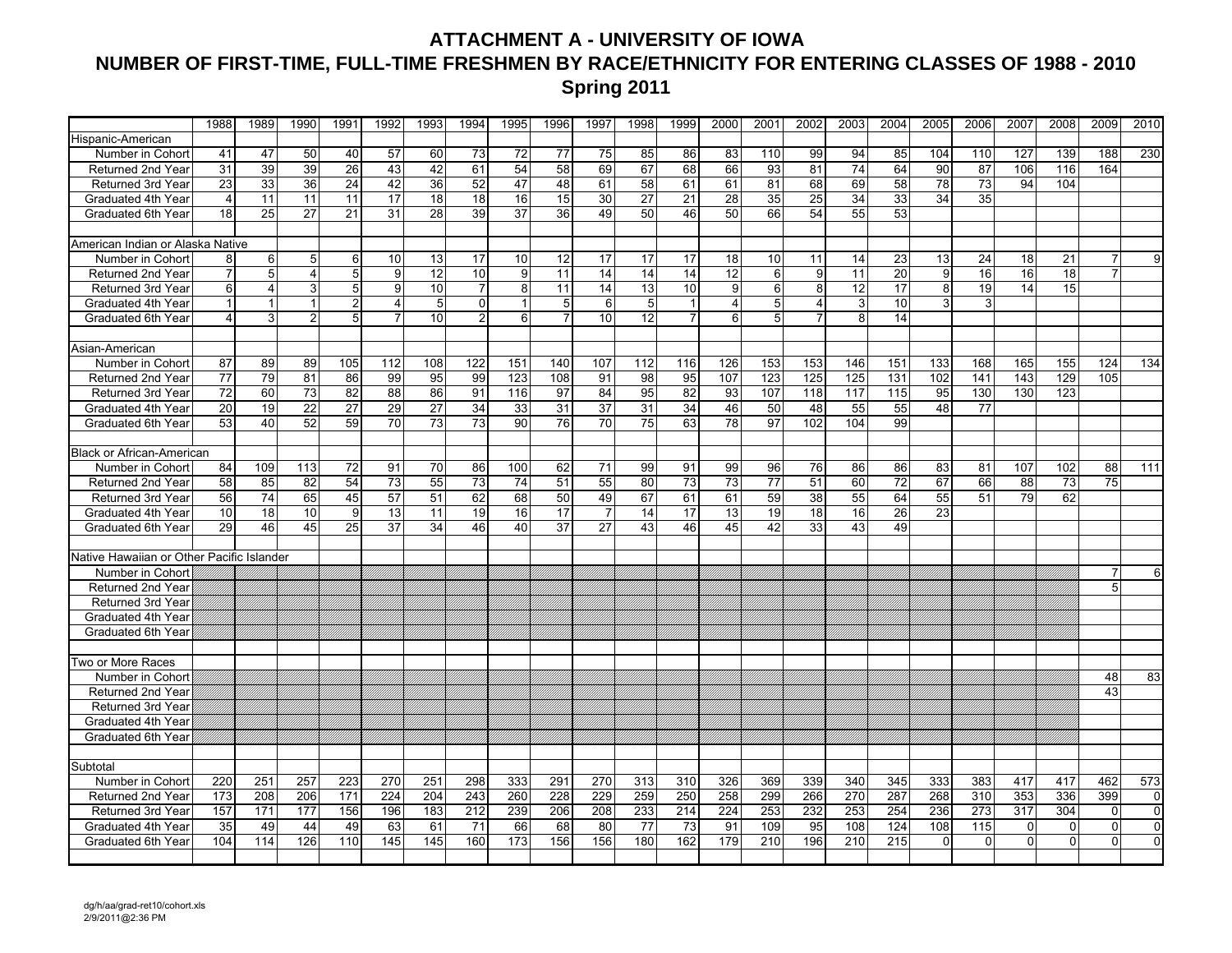## **ATTACHMENT A - UNIVERSITY OF IOWA NUMBER OF FIRST-TIME, FULL-TIME FRESHMEN BY RACE/ETHNICITY FOR ENTERING CLASSES OF 1988 - 2010 Spring 2011**

|                                 | 1988  | 1989  | 1990  | 1991  | 1992  | 1993  | 1994  | 1995           | 1996  | 1997  | 1998  | 1999  | 2000  | 200'  | 2002  | 2003  | 2004  | 2005            | 2006  | 2007  | 2008  | 2009  | 2010     |
|---------------------------------|-------|-------|-------|-------|-------|-------|-------|----------------|-------|-------|-------|-------|-------|-------|-------|-------|-------|-----------------|-------|-------|-------|-------|----------|
| White                           |       |       |       |       |       |       |       |                |       |       |       |       |       |       |       |       |       |                 |       |       |       |       |          |
| Number in Cohort                | 3,370 | 3,080 | 2,427 | 2,491 | 2,830 | 2,869 | 2,916 | 3,118          | 3,115 | 3,274 | 3,564 | 3,407 | 3,165 | 3,420 | 3,602 | 3,554 | 3,539 | 3,348           | 3,754 | 3,631 | 3,458 | 3,224 | 3,389    |
| Returned 2nd Year               | 2,816 | 2,536 | 2,043 | 2,119 | 2,417 | 2,404 | 2,438 | 2,569          | 2,594 | 2,736 | 2,981 | 2,866 | 2,622 | 2,827 | 2,983 | 2,970 | 2,989 | 2,820           | 3,106 | 3,019 | 2,859 | 2,789 |          |
| <b>Returned 3rd Year</b>        | 2,543 | 2,313 | .870  | 1,945 | 2,164 | 2,177 | 2,236 | 2,381          | 2,364 | 2,501 | 2,715 | 2,582 | 2,383 | 2,540 | 2,681 | 2,722 | 2,717 | 2,572           | 2,821 | 2,745 | 2,654 |       |          |
| Graduated 4th Year              | 1.044 | 969   | 837   | 823   | 940   | 1,016 | 1,030 | 1,150          | 1,219 | ,256  | 1,310 | 1,342 | 1,291 | 1,406 | 1,498 | 1,536 | 598,  | .592            | 1,789 |       |       |       |          |
| Graduated 6th Yea               | 2.088 | 1,912 | 1,552 | 1,598 | 1,833 | 1,811 | 1,899 | 2,069          | 2,038 | 2,132 | 2,390 | 2,296 | 2,109 | 2,305 | 2,408 | 2,485 | 2,489 |                 |       |       |       |       |          |
|                                 |       |       |       |       |       |       |       |                |       |       |       |       |       |       |       |       |       |                 |       |       |       |       |          |
| Nonresident Alien/International |       |       |       |       |       |       |       |                |       |       |       |       |       |       |       |       |       |                 |       |       |       |       |          |
| Number in Cohort                |       |       |       |       |       |       |       |                |       |       |       |       | 29    | 23    | 25    | 32    | 30    | 40              | 28    | 53    | 147   | 226   | 337      |
| Returned 2nd Year               |       |       |       |       |       |       |       |                |       |       |       |       | 23    | 17    | 21    | 27    | 27    | $\overline{38}$ | 24    | 45    | 132   | 203   |          |
| <b>Returned 3rd Year</b>        |       |       |       |       |       |       |       |                |       |       |       |       | 19    | 14    | 19    | 21    | 24    | 32              | 22    | 39    | 118   |       |          |
| Graduated 4th Year              |       |       |       |       |       |       |       |                |       |       |       |       |       | 6     | 10    | 10    | 11    | 20              | 10    |       |       |       |          |
| Graduated 6th Year              |       |       |       |       |       |       |       |                |       |       |       |       | 14    | 13    | 18    | 21    | 22    |                 |       |       |       |       |          |
|                                 |       |       |       |       |       |       |       |                |       |       |       |       |       |       |       |       |       |                 |       |       |       |       |          |
| Race/Ethnicity Unknown          |       |       |       |       |       |       |       |                |       |       |       |       |       |       |       |       |       |                 |       |       |       |       |          |
| Number in Cohort                |       |       |       |       |       |       |       |                |       |       |       |       |       |       |       |       |       |                 |       |       |       | 92    | 158      |
| Returned 2nd Year               |       |       |       |       |       |       |       |                |       |       |       |       |       |       |       |       |       |                 |       |       |       | 76    |          |
| Returned 3rd Year               |       |       |       |       |       |       |       |                |       |       |       |       |       |       |       |       |       |                 |       |       |       |       |          |
| Graduated 4th Year              |       |       |       |       |       |       |       |                |       |       |       |       |       |       |       |       |       |                 |       |       |       |       |          |
| Graduated 6th Year              |       |       |       |       |       |       |       |                |       |       |       |       |       |       |       |       |       |                 |       |       |       |       |          |
|                                 |       |       |       |       |       |       |       |                |       |       |       |       |       |       |       |       |       |                 |       |       |       |       |          |
| Total                           |       |       |       |       |       |       |       |                |       |       |       |       |       |       |       |       |       |                 |       |       |       |       |          |
| Number in Cohort                | 3,610 | 3,348 | 2.700 | 2,738 | 3,111 | 3,131 | 3,229 | 3,462          | 3,417 | 3,573 | 3,876 | 3,747 | 3,647 | 3,930 | 4,097 | 4,040 | 3,982 | 3,818           | 4,256 | 4,253 | 4,182 | 4,004 | 4,457    |
| Returned 2nd Year               | 3.007 | 2,758 | 2,264 | 2,312 | 2,649 | 2,619 | 2,694 | 2,838          | 2,833 | 2,991 | 3,255 | 3,142 | 3,009 | 3,236 | 3,372 | 3,360 | 3,356 | 3,211           | 3,519 | 3,535 | 3,470 | 3,467 | $\Omega$ |
| Returned 3rd Year               | 2.717 | 2,498 | 2,060 | 2,121 | 2,367 | 2,369 | 2,460 | 2,627          | 2,580 | 2,730 | 2,961 | 2,817 | 2,719 | 2,879 | 3,025 | 3,077 | 3,046 | 2,920           | 3,185 | 3,207 | 3,209 |       | $\Omega$ |
| Graduated 4th Year              | 1.099 | 1.027 | 887   | 884   | 1.006 | 1.082 | .107  | $1.22^{\circ}$ | .293  | .345  | 1,394 | 1,422 | 1,442 | .556  | 1,658 | 1.709 | 1,759 | 1.775           | 1.978 |       |       |       |          |
| Graduated 6th Year              | 2.208 | 2.039 | .689  | .727  | 1.983 | 1.965 | 2,068 | 2.247          | 2.202 | 2.307 | 2.581 | 2.475 | 2.389 | 2,589 | 2.706 | 2.79' | 2,770 |                 |       |       |       |       |          |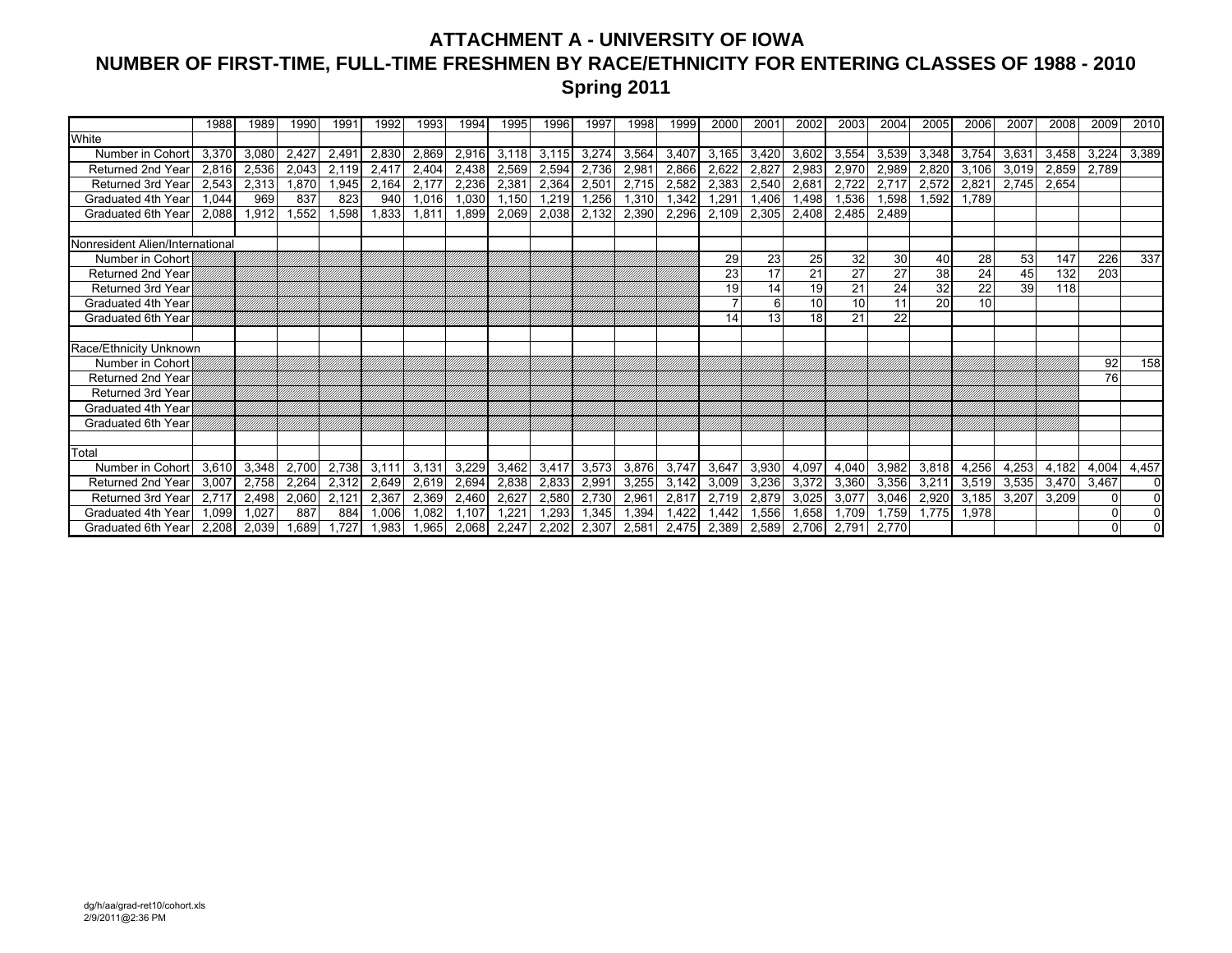### **ATTACHMENT A - IOWA STATE UNIVERSITY NUMBER OF FIRST-TIME, FULL-TIME FRESHMEN BY RACE/ETHNICITY FOR ENTERING CLASSES OF 1988 - 2010 Spring 2011**

|                                           | 1988            | 1989            | 1990            | 1991                    | 1992            | 1993            | 1994           | 1995                  | 1996            | 1997             | 1998             | 1999            | 2000           | 2001            | 2002            | 2003                    | 2004            | 2005           | 2006     | 2007     | 2008     | 2009           | 2010           |
|-------------------------------------------|-----------------|-----------------|-----------------|-------------------------|-----------------|-----------------|----------------|-----------------------|-----------------|------------------|------------------|-----------------|----------------|-----------------|-----------------|-------------------------|-----------------|----------------|----------|----------|----------|----------------|----------------|
| Hispanic-American                         |                 |                 |                 |                         |                 |                 |                |                       |                 |                  |                  |                 |                |                 |                 |                         |                 |                |          |          |          |                |                |
| Number in Cohort                          | 45              | 55              | 28              | 52                      | 52              | 56              | 55             | 45                    | 60              | 51               | 53               | 75              | 103            | 99              | 84              | 93                      | 84              | 103            | 120      | 135      | 142      | 143            | 171            |
| Returned 2nd Year                         | 39              | 44              | 23              | 40                      | 35              | 42              | 43             | 31                    | 45              | 41               | 43               | 64              | 85             | 79              | 73              | $\overline{82}$         | 70              | 89             | 100      | 118      | 112      | 117            |                |
| Returned 3rd Year                         | $\overline{28}$ | 34              | 17              | 27                      | $\overline{31}$ | 37              | 35             | $\overline{25}$       | $\overline{37}$ | 38               | 39               | 55              | 74             | $\overline{72}$ | 61              | $\overline{74}$         | 59              | 78             | 90       | 98       | 95       |                |                |
| Graduated 4th Year                        | 5               | 10              | 5               | 5                       | $\overline{c}$  | 8               | 12             | $\overline{4}$        | 12              | 9                | 6                | 18              | 28             | 25              | 25              | 32                      | 17              | 26             | 29       |          |          |                |                |
| Graduated 6th Year                        | 21              | 30              | 10              | 21                      | 19              | 31              | 28             | 16                    | 27              | 30               | 29               | 50              | 57             | 57              | 52              | 67                      | 48              |                |          |          |          |                |                |
|                                           |                 |                 |                 |                         |                 |                 |                |                       |                 |                  |                  |                 |                |                 |                 |                         |                 |                |          |          |          |                |                |
| American Indian or Alaska Native          |                 |                 |                 |                         |                 |                 |                |                       |                 |                  |                  |                 |                |                 |                 |                         |                 |                |          |          |          |                |                |
| Number in Cohort                          | 4               | $\overline{7}$  | 5 <sub>5</sub>  |                         | 5               | $\overline{7}$  | $\overline{7}$ | 8                     | 14              | 11               | 10               | 16              | 10             | 12              | 12              | 11                      | 16              |                | 12       | 14       | 23       | 8              | 8              |
| Returned 2nd Year                         | $\overline{4}$  | $\overline{7}$  | 3               | $\overline{4}$          | 3               | $\overline{4}$  | 5 <sup>1</sup> | $\overline{7}$        | 9               | $6 \overline{6}$ | 8                | 12              | $\overline{4}$ | 10              | 10              | 5                       | $\overline{12}$ |                | 11       | 9        | 15       | $\overline{7}$ |                |
| Returned 3rd Year                         | 3               | 5               | $\overline{0}$  | $\overline{\mathbf{4}}$ | 2               | 3               | 5 <sub>5</sub> | 6                     | $\overline{7}$  | $\overline{7}$   | 7                | 9               | 3              | 8               | 9               | 4                       | 11              | 5 <sup>1</sup> | 9        | 9        | 13       |                |                |
| Graduated 4th Year                        | 1               | 3               | $\Omega$        | $\Omega$                | $\mathbf 0$     | $\mathbf{1}$    | $\vert$        | 2                     | 3               | $\overline{3}$   | $\Omega$         | 3               | $\overline{c}$ | $\mathbf{3}$    | 3               | $\Omega$                | 5               | Δ              | 6        |          |          |                |                |
| Graduated 6th Year                        | 2               | 4               | $\Omega$        |                         | $\overline{2}$  | $\overline{2}$  | 5 <sup>1</sup> | $\boldsymbol{\Delta}$ | $6 \,$          | 6 <sup>1</sup>   | 6                | $\overline{7}$  | 3              | 5 <sup>1</sup>  | 6               | $\overline{\mathbf{4}}$ | 9               |                |          |          |          |                |                |
|                                           |                 |                 |                 |                         |                 |                 |                |                       |                 |                  |                  |                 |                |                 |                 |                         |                 |                |          |          |          |                |                |
| Asian-American                            |                 |                 |                 |                         |                 |                 |                |                       |                 |                  |                  |                 |                |                 |                 |                         |                 |                |          |          |          |                |                |
| Number in Cohort                          | 56              | 72              | 58              | 74                      | 94              | 73              | 75             | 64                    | 82              | 99               | 81               | 86              | 113            | 146             | 132             | 139                     | 129             | 137            | 144      | 124      | 140      | 128            | 106            |
| Returned 2nd Year                         | 45              | 62              | 48              | 53                      | 74              | 59              | 66             | 58                    | 68              | 89               | 71               | 77              | 104            | 124             | 105             | 118                     | 118             | 119            | 129      | 106      | 122      | 105            |                |
| Returned 3rd Year                         | 41              | 55              | 44              | 54                      | 69              | 51              | 58             | 49                    | 58              | 82               | 65               | 62              | 85             | 107             | 92              | 111                     | 110             | 106            | 122      | 95       | 105      |                |                |
| Graduated 4th Year                        | 6               | 11              | 5               | 10                      | 12              | 11              | 13             | 15                    | 15              | 22               | 15               | 18              | 32             | 43              | 44              | 49                      | 49              | 36             | 54       |          |          |                |                |
| Graduated 6th Year                        | $\overline{33}$ | 43              | 29              | $\overline{37}$         | 53              | $\overline{39}$ | 54             | 41                    | 50              | 67               | 46               | 51              | 69             | 93              | $\overline{77}$ | $\overline{97}$         | 90              |                |          |          |          |                |                |
|                                           |                 |                 |                 |                         |                 |                 |                |                       |                 |                  |                  |                 |                |                 |                 |                         |                 |                |          |          |          |                |                |
| <b>Black or African-American</b>          |                 |                 |                 |                         |                 |                 |                |                       |                 |                  |                  |                 |                |                 |                 |                         |                 |                |          |          |          |                |                |
| Number in Cohort                          | 135             | 181             | 109             | 122                     | 139             | 233             | 97             | 62                    | 95              | 117              | 104              | 145             | 104            | 146             | 134             | 101                     | 105             | 107            | 123      | 140      | 137      | 108            | 128            |
| Returned 2nd Year                         | 97              | 116             | 89              | 104                     | 96              | 161             | 69             | 49                    | 65              | 93               | 86               | 117             | 89             | 124             | 105             | 87                      | 83              | 81             | 90       | 98       | 103      | 81             |                |
| Returned 3rd Year                         | 72              | 98              | 77              | 82                      | 73              | 125             | 55             | 39                    | 52              | 68               | 68               | 99              | 74             | 94              | 91              | 72                      | 70              | 73             | 82       | 82       | 80       |                |                |
| Graduated 4th Year                        | $\overline{7}$  | $\overline{12}$ | $\overline{10}$ | $\overline{7}$          | 12              | 22              | $\overline{7}$ | 6                     | 15              | 16               | 16               | $\overline{24}$ | 23             | 17              | 35              | $\overline{21}$         | 23              | 32             | 33       |          |          |                |                |
| Graduated 6th Year                        | 51              | 67              | 41              | 44                      | 38              | 78              | 33             | $\overline{27}$       | 38              | 51               | 38               | 74              | 53             | 69              | 72              | 54                      | 55              |                |          |          |          |                |                |
|                                           |                 |                 |                 |                         |                 |                 |                |                       |                 |                  |                  |                 |                |                 |                 |                         |                 |                |          |          |          |                |                |
| Native Hawaiian or Other Pacific Islander |                 |                 |                 |                         |                 |                 |                |                       |                 |                  |                  |                 |                |                 |                 |                         |                 |                |          |          |          |                |                |
| Number in Cohort                          |                 |                 |                 |                         |                 |                 |                |                       |                 |                  |                  |                 |                |                 |                 |                         |                 |                |          |          |          | 3              | 6              |
| Returned 2nd Year                         |                 |                 |                 |                         |                 |                 |                |                       |                 |                  |                  |                 |                |                 |                 |                         |                 |                |          |          |          |                |                |
| <b>Returned 3rd Year</b>                  |                 |                 |                 |                         |                 |                 |                |                       |                 |                  |                  |                 |                |                 |                 |                         |                 |                |          |          |          |                |                |
| Graduated 4th Year                        |                 |                 |                 |                         |                 |                 |                |                       |                 |                  |                  |                 |                |                 |                 |                         |                 |                |          |          |          |                |                |
| Graduated 6th Year                        |                 |                 |                 |                         |                 |                 |                |                       |                 |                  |                  |                 |                |                 |                 |                         |                 |                |          |          |          |                |                |
|                                           |                 |                 |                 |                         |                 |                 |                |                       |                 |                  |                  |                 |                |                 |                 |                         |                 |                |          |          |          |                |                |
| Two or More Races                         |                 |                 |                 |                         |                 |                 |                |                       |                 |                  |                  |                 |                |                 |                 |                         |                 |                |          |          |          |                |                |
| Number in Cohort                          |                 |                 |                 |                         |                 |                 |                |                       |                 |                  |                  |                 |                |                 |                 |                         |                 |                |          |          |          | 66             | 79             |
| <b>Returned 2nd Year</b>                  |                 |                 |                 |                         |                 |                 |                |                       |                 |                  |                  |                 |                |                 |                 |                         |                 |                |          |          |          | 52             |                |
| Returned 3rd Year                         |                 |                 |                 |                         |                 |                 |                |                       |                 |                  |                  |                 |                |                 |                 |                         |                 |                |          |          |          |                |                |
| Graduated 4th Year                        |                 |                 |                 |                         |                 |                 |                |                       |                 |                  |                  |                 |                |                 |                 |                         |                 |                |          |          |          |                |                |
| Graduated 6th Year                        |                 |                 |                 |                         |                 |                 |                |                       |                 |                  |                  |                 |                |                 |                 |                         |                 |                |          |          |          |                |                |
|                                           |                 |                 |                 |                         |                 |                 |                |                       |                 |                  |                  |                 |                |                 |                 |                         |                 |                |          |          |          |                |                |
| Subtotal                                  |                 |                 |                 |                         |                 |                 |                |                       |                 |                  |                  |                 |                |                 |                 |                         |                 |                |          |          |          |                |                |
| Number in Cohort                          | 240             | 315             | 200             | 255                     | 290             | 369             | 234            | 179                   | 251             | 278              | 248              | 322             | 330            | 403             | 362             | 344                     | 334             | 354            | 399      | 413      | 442      | 456            | 498            |
| Returned 2nd Year                         | 185             | 229             | 163             | 201                     | 208             | 266             | 183            | 145                   | 187             | 229              | $\overline{208}$ | 270             | 282            | 337             | 293             | 292                     | 283             | 296            | 330      | 331      | 352      | 364            | 0              |
| Returned 3rd Year                         | 144             | 192             | 138             | 167                     | 175             | 216             | 153            | 119                   | 154             | 195              | 179              | 225             | 236            | 281             | 253             | 261                     | 250             | 262            | 303      | 284      | 293      | $\Omega$       | $\mathbf 0$    |
| Graduated 4th Year                        | 19              | 36              | 20              | 22                      | 26              | 42              | 33             | 27                    | 45              | 50               | 37               | 63              | 85             | 88              | 107             | 102                     | 94              | 98             | 122      | 0        | $\Omega$ | $\Omega$       | $\pmb{0}$      |
| Graduated 6th Year                        | 107             | 144             | 80              | 103                     | 112             | 150             | 120            | 88                    | 121             | 154              | 119              | 182             | 182            | 224             | 207             | 222                     | 202             | $\Omega$       | $\Omega$ | $\Omega$ | $\Omega$ | $\Omega$       | $\overline{0}$ |
|                                           |                 |                 |                 |                         |                 |                 |                |                       |                 |                  |                  |                 |                |                 |                 |                         |                 |                |          |          |          |                |                |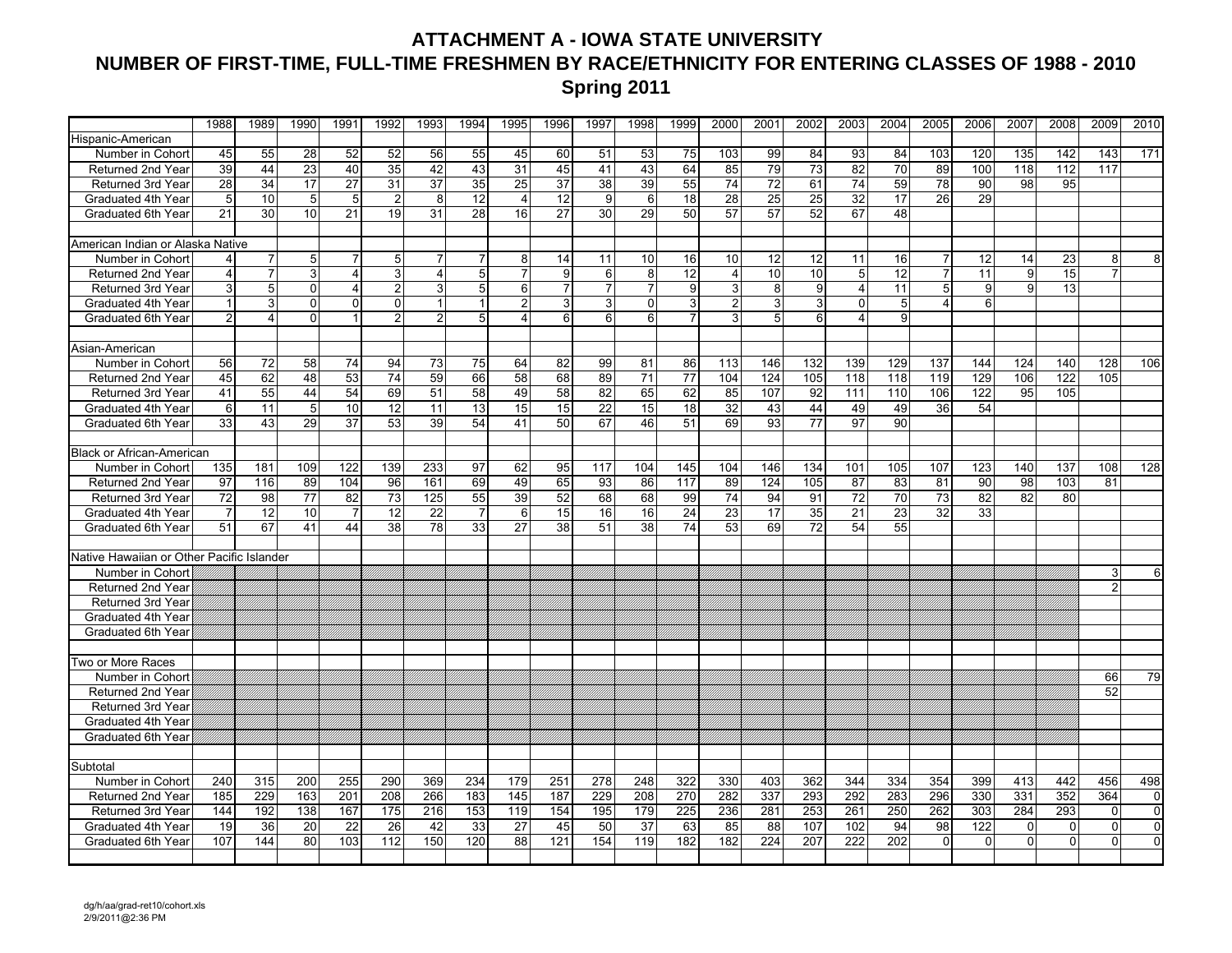### **ATTACHMENT A - IOWA STATE UNIVERSITY NUMBER OF FIRST-TIME, FULL-TIME FRESHMEN BY RACE/ETHNICITY FOR ENTERING CLASSES OF 1988 - 2010 Spring 2011**

|                                 | 1988  | 1989  | 1990  | 1991  | 1992  | 1993  | 1994  | 1995  | 1996  | 1997           | 1998  | 1999  | 2000  | 2001  | 2002  | 2003  | 2004  | 2005  | 2006  | 2007  | 2008  | 2009  | 2010     |
|---------------------------------|-------|-------|-------|-------|-------|-------|-------|-------|-------|----------------|-------|-------|-------|-------|-------|-------|-------|-------|-------|-------|-------|-------|----------|
| White                           |       |       |       |       |       |       |       |       |       |                |       |       |       |       |       |       |       |       |       |       |       |       |          |
| Number in Cohor                 | 3.388 | 3.296 | 2,979 | 2,787 | 2,833 | 2,893 | 2,965 | 2,937 | 3.170 | 3,500          | 3,348 | 3,494 | 3.703 | 3,915 | 3,557 | 3,288 | 3.142 | 3,228 | 3,377 | 3,680 | 3,740 | 3,500 | 3,639    |
| Returned 2nd Year               | 2.88' | 2.779 | 2.440 | 2,287 | 2,342 | 2,378 | 2,424 | 2,391 | 2,641 | 2,937          | 2,834 | 2,977 | 3,094 | 3,275 | 3,007 | 2,790 | 2,695 | 2,703 | 2,877 | 3,078 | 3,157 | 3,043 |          |
| <b>Returned 3rd Year</b>        | 2,556 | 2,459 | 2,153 | 2,019 | 2,070 | 2,092 | 2,142 | 2,167 | 2,389 | 2,644          | 2,584 | 2,702 | 2,781 | 2,927 | 2,722 | 2,569 | 2,464 | 2,466 | 2,621 | 2,803 | 2,893 |       |          |
| Graduated 4th Year              | 760   | 701   | 583   | 576   | 613   | 661   | 720   | 749   | 904   | 963            | 1,015 | 1,125 | 1,185 | 1,293 | 1,210 | 1.187 | 1.184 | 1.095 | 1.340 |       |       |       |          |
| Graduated 6th Year              | 2.208 | 2,096 | 1,847 | 1,720 | 1,777 | 1,815 | 1,872 | 1,901 | 2,109 | 2,340          | 2,278 | 2,409 | 2,486 | 2,634 | 2,447 | 2,298 | 2,246 |       |       |       |       |       |          |
|                                 |       |       |       |       |       |       |       |       |       |                |       |       |       |       |       |       |       |       |       |       |       |       |          |
| Nonresident Alien/International |       |       |       |       |       |       |       |       |       |                |       |       |       |       |       |       |       |       |       |       |       |       |          |
| Number in Cohort                |       |       |       |       |       |       |       |       |       |                |       |       | 86    | 105   | 62    | 47    | 47    | 53    | 60    | 109   | 213   | 207   | 277      |
| Returned 2nd Year               |       |       |       |       |       |       |       |       |       |                |       |       | 81    | 88    | 52    | 40    | 44    | 43    | 53    | 98    | 182   | 179   |          |
| <b>Returned 3rd Year</b>        |       |       |       |       |       |       |       |       |       |                |       |       | 72    | 70    | 45    | 35    | 37    | 37    | 40    | 77    | 161   |       |          |
| Graduated 4th Year              |       |       |       |       |       |       |       |       |       |                |       |       | 34    | 38    | 22    | 14    | 16    | 16    | 21    |       |       |       |          |
| Graduated 6th Yea               |       |       |       |       |       |       |       |       |       |                |       |       | 60    | 55    | 34    | 31    | 28    |       |       |       |       |       |          |
|                                 |       |       |       |       |       |       |       |       |       |                |       |       |       |       |       |       |       |       |       |       |       |       |          |
| Race/Ethnicity Unknown          |       |       |       |       |       |       |       |       |       |                |       |       |       |       |       |       |       |       |       |       |       |       |          |
| Number in Cohort                |       |       |       |       |       |       |       |       |       |                |       |       | 170   | 175   | 186   | 181   | 151   | 110   | 116   | 114   | 133   | 157   | 119      |
| Returned 2nd Year               |       |       |       |       |       |       |       |       |       |                |       |       | 134   | 137   | 158   | 148   | 129   | 83    | 94    | 97    | 113   | 128   |          |
| Returned 3rd Year               |       |       |       |       |       |       |       |       |       |                |       |       | 114   | 123   | 136   | 139   | 115   | 81    | 84    | 87    | 107   |       |          |
| Graduated 4th Year              |       |       |       |       |       |       |       |       |       |                |       |       | 35    | 44    | 60    | 61    | 54    | 39    | 42    |       |       |       |          |
| Graduated 6th Year              |       |       |       |       |       |       |       |       |       |                |       |       | 94    | 105   | 119   | 124   | 104   |       |       |       |       |       |          |
|                                 |       |       |       |       |       |       |       |       |       |                |       |       |       |       |       |       |       |       |       |       |       |       |          |
| Total                           |       |       |       |       |       |       |       |       |       |                |       |       |       |       |       |       |       |       |       |       |       |       |          |
| Number in Cohort                | 3.744 | 3,751 | 3,310 | 3,228 | 3,333 | 3,416 | 3,325 | 3,274 | 3,599 | 4,007          | 3,800 | 4,020 | 4,289 | 4,598 | 4,167 | 3,860 | 3,674 | 3.745 | 3,952 | 4,316 | 4,529 | 4,320 | 4,533    |
| Returned 2nd Year               | 3.153 | 3.119 | 2,700 | 2,627 | 2,726 | 2,769 | 2,711 | 2,668 | 2,979 | 3,351          | 3,207 | 3,421 | 3,591 | 3,837 | 3,510 | 3,270 | 3,151 | 3,125 | 3,354 | 3,604 | 3,804 | 3,714 | $\Omega$ |
| <b>Returned 3rd Year</b>        | 2.781 | 2,745 | 2,373 | 2,309 | 2,403 | 2,417 | 2,387 | 2,399 | 2,677 | 3,008          | 2,907 | 3,086 | 3,203 | 3,401 | 3,156 | 3,004 | 2,866 | 2,846 | 3,048 | 3,251 | 3,454 |       | $\Omega$ |
| Graduated 4th Year              | 806   | 763   | 629   | 664   | 723   | 763   | 799   | 822   | .022  | $0.08^{\circ}$ | 1.111 | 1.261 | 1,339 | 1.463 | 1,399 | 1,364 | ,348  | .248  | .525  |       |       |       |          |
| Graduated 6th Year              | 2.381 | 2.312 | .985  | 1,939 | 2,035 | 2,062 | 2,075 | 2.086 | 2.349 | 2.634          | 2.526 | 2,734 | 2.822 | 3.018 | 2.807 | 2.676 | 2,580 |       |       |       |       |       |          |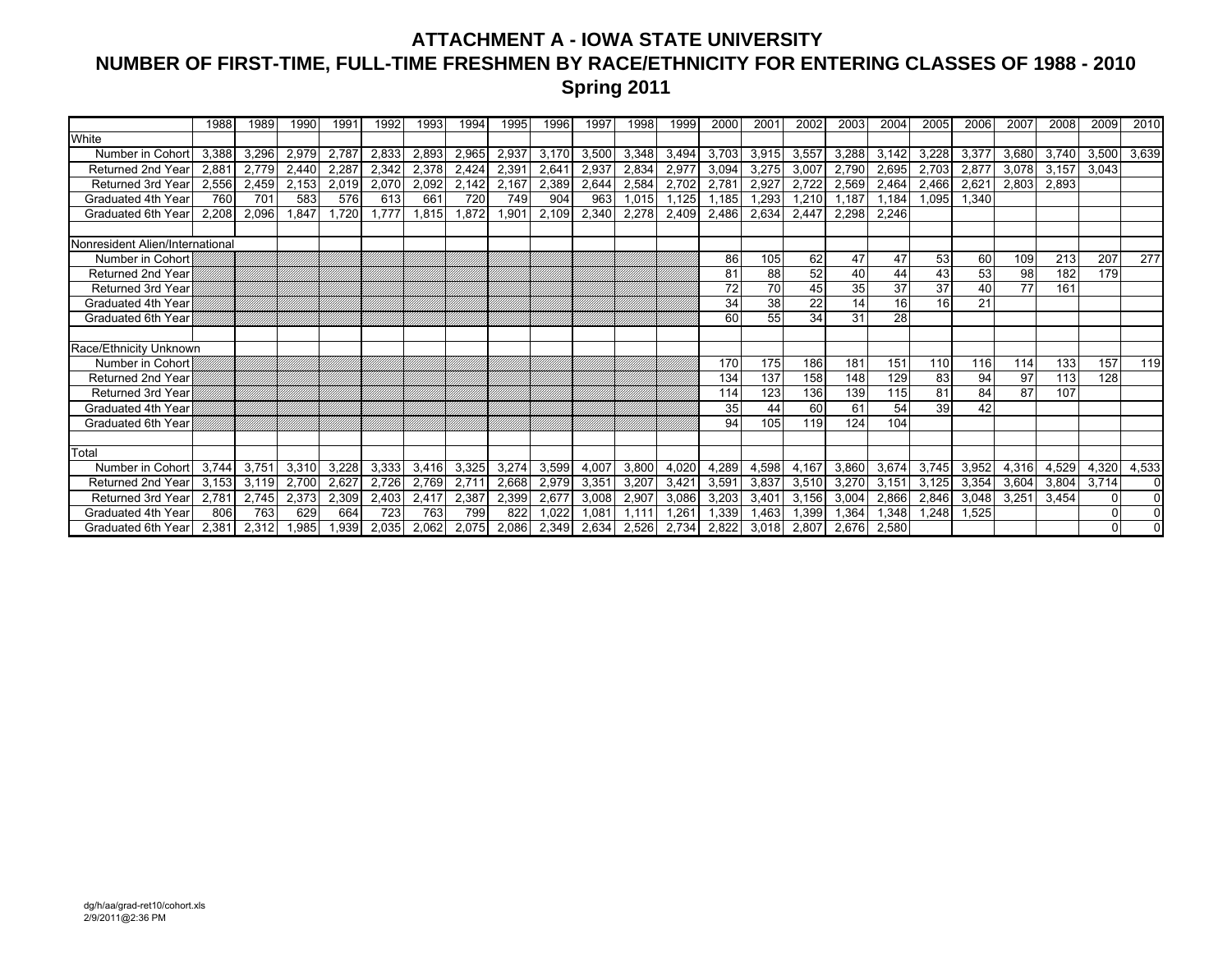### **ATTACHMENT A - UNIVERSITY OF NORTHERN IOWA NUMBER OF FIRST-TIME, FULL-TIME FRESHMEN BY RACE/ETHNICITY FOR ENTERING CLASSES OF 1988 - 2010 Spring 2011**

|                                           | 1988           | 1989           | 1990           | 1991            | 1992            | 1993            | 1994                    | 1995            | 1996           | 1997            | 1998            | 1999            | 2000           | 2001            | 2002           | 2003            | 2004            | 2005           | 2006            | 2007            | 2008           | 2009     | 2010           |
|-------------------------------------------|----------------|----------------|----------------|-----------------|-----------------|-----------------|-------------------------|-----------------|----------------|-----------------|-----------------|-----------------|----------------|-----------------|----------------|-----------------|-----------------|----------------|-----------------|-----------------|----------------|----------|----------------|
| Hispanic-American                         |                |                |                |                 |                 |                 |                         |                 |                |                 |                 |                 |                |                 |                |                 |                 |                |                 |                 |                |          |                |
| Number in Cohort                          | 10             | 12             | 8              | 14              | 15              | 15              | 11                      | $\overline{22}$ | 14             | 10              | 16              | 14              | 27             | 26              | 16             | 21              | 21              | 22             | 29              | 32              | 30             | 40       | 41             |
| Returned 2nd Year                         | $\,6$          | 8              | $\overline{7}$ | 11              | 12              | 11              | 5                       | 15              | 13             | $\overline{4}$  | 9               | 9               | 19             | 19              | 8              | 18              | 13              | 17             | 19              | 27              | 21             | 31       |                |
| Returned 3rd Year                         | 5              | $6 \,$         | 7              | 9               | $\overline{7}$  | 9               | $\overline{4}$          | 13              | 11             | 4               | 8               | 6               | 18             | 13              | $\overline{7}$ | 15              | 9               | 13             | 17              | 23              | 18             |          |                |
| Graduated 4th Year                        | $\overline{0}$ |                | 3              | $\mathbf 0$     | $\overline{2}$  | $\mathbf{1}$    | $\Omega$                | $\overline{2}$  | $\overline{2}$ | $\Omega$        | 3               | $\mathbf{0}$    | 3              | $\overline{4}$  | دى             | 3               | 5               | $\overline{4}$ | $\overline{7}$  |                 |                |          |                |
| Graduated 6th Year                        | 4              | 5              | 6 <sup>1</sup> | $5\overline{5}$ | 6               | 5 <sup>1</sup>  | $\overline{\mathbf{A}}$ | 10              |                |                 | 6               | 5               | 15             | 10              | $\overline{7}$ | 13              | 10              |                |                 |                 |                |          |                |
|                                           |                |                |                |                 |                 |                 |                         |                 |                |                 |                 |                 |                |                 |                |                 |                 |                |                 |                 |                |          |                |
| American Indian or Alaska Native          |                |                |                |                 |                 |                 |                         |                 |                |                 |                 |                 |                |                 |                |                 |                 |                |                 |                 |                |          |                |
| Number in Cohort                          | 4              | $\overline{2}$ | 2              | 5               | 4               | $\overline{4}$  | 4                       | $\sqrt{5}$      | 4              |                 | 6               | 5               | 6              | $\mathbf{2}$    | 3              | $\overline{4}$  |                 | 4              | 5               | 10              | 3              |          |                |
| Returned 2nd Year                         |                | $\overline{0}$ |                | $\overline{4}$  | $\overline{1}$  | 3               | $\mathbf{1}$            | دى              | 3              | $\Omega$        | 4               | 3               | 6              | $\overline{1}$  | دن             | $\overline{3}$  | $\overline{2}$  | 3              |                 | $6\overline{6}$ | $\overline{2}$ |          |                |
| Returned 3rd Year                         | $\mathbf{1}$   | $\overline{0}$ |                | $\overline{2}$  | $\overline{1}$  | $\overline{3}$  | $\Omega$                | 3               |                | ΩI              | 3               | $\overline{2}$  | 4              | $\overline{0}$  | 3              | $\overline{c}$  | $\overline{2}$  | $\overline{3}$ |                 | 4               | 2 <sub>1</sub> |          |                |
| Graduated 4th Year                        | 0              | $\overline{0}$ | $\Omega$       | $\mathbf 0$     | $\mathbf 0$     | $\overline{0}$  | $\Omega$                | $\mathbf 0$     |                | $\Omega$        | $\Omega$        |                 | $\overline{a}$ | $\mathbf 0$     |                |                 |                 |                | $\Omega$        |                 |                |          |                |
| Graduated 6th Year                        | $\Omega$       | $\Omega$       |                | $\overline{2}$  | 1               | $\overline{2}$  | $\Omega$                | 2               | $\mathfrak{p}$ | $\Omega$        | 3               | $\overline{2}$  | $\overline{a}$ | $\Omega$        | $\overline{2}$ | $\mathbf{1}$    | $\overline{2}$  |                |                 |                 |                |          |                |
|                                           |                |                |                |                 |                 |                 |                         |                 |                |                 |                 |                 |                |                 |                |                 |                 |                |                 |                 |                |          |                |
| Asian-American                            |                |                |                |                 |                 |                 |                         |                 |                |                 |                 |                 |                |                 |                |                 |                 |                |                 |                 |                |          |                |
| Number in Cohort                          | 11             | 15             | 16             | 19              | 14              | 26              | 31                      | 19              | 25             | 19              | 17              | 19              | 27             | 30              | 12             | 20              | 14              | 25             | 31              | 18              | 27             | 18       | 10             |
| <b>Returned 2nd Year</b>                  | $6\phantom{1}$ | 10             | 14             | 17              | $\overline{12}$ | 16              | 21                      | 15              | 18             | 15              | $\overline{12}$ | $\overline{14}$ | 21             | $\overline{23}$ | 10             | 17              | 11              | 18             | $\overline{24}$ | 12              | 25             | 14       |                |
| Returned 3rd Year                         | 5              | 12             | 10             | 15              | 11              | 13              | 19                      | 15              | 15             | $\overline{13}$ | 10              | $\overline{13}$ | 21             | 24              | 8              | 14              | 8               | 17             | 17              | 10              | 23             |          |                |
| Graduated 4th Year                        | $\mathbf{1}$   | $\overline{2}$ | $\overline{2}$ | $\overline{4}$  | 3               | $\mathbf{1}$    | 9                       | 6               | 6              | 3               | $\overline{4}$  | 5               | 6              | 9               | $\overline{2}$ | 8               | 3               | 5 <sup>1</sup> | $\overline{7}$  |                 |                |          |                |
| Graduated 6th Year                        | 4              | 8              |                | 14              | $\overline{9}$  | $\overline{11}$ | 13                      | 15              | 10             | 10              | 7               | $\overline{11}$ | 17             | $\overline{20}$ | $\overline{7}$ | 6               | 8               |                |                 |                 |                |          |                |
|                                           |                |                |                |                 |                 |                 |                         |                 |                |                 |                 |                 |                |                 |                |                 |                 |                |                 |                 |                |          |                |
| <b>Black or African-American</b>          |                |                |                |                 |                 |                 |                         |                 |                |                 |                 |                 |                |                 |                |                 |                 |                |                 |                 |                |          |                |
| Number in Cohort                          | 36             | 45             | 49             | 43              | 35              | 33              | 40                      | 29              | 28             | 38              | 42              | 50              | 67             | 59              | 64             | 49              | 51              | 49             | 36              | 50              | 69             | 62       | 45             |
| Returned 2nd Year                         | 27             | 29             | 32             | 31              | 22              | 21              | 24                      | 19              | 19             | 25              | 29              | 34              | 53             | 40              | 50             | 37              | 42              | 29             | 30              | 42              | 57             | 41       |                |
| Returned 3rd Year                         | 18             | 28             | 29             | 25              | 17              | 18              | $\overline{20}$         | 16              | 15             | 17              | $\overline{25}$ | 30              | 41             | 32              | 40             | $\overline{28}$ | $\overline{32}$ | 23             | 24              | $\overline{35}$ | 45             |          |                |
| Graduated 4th Year                        | 0              |                | $\overline{2}$ | $\overline{2}$  | 3               | $\mathbf{3}$    | $\overline{1}$          | $\overline{1}$  | 1              | 3               | 6               | $\overline{4}$  | 5              | 5               | 9              | 16              | 6               | $\mathcal{P}$  | 8               |                 |                |          |                |
| Graduated 6th Year                        | 6              | 14             | 19             | 15              | 14              | 14              | 17                      | 13              | 9              | 12              | 17              | 21              | 31             | 16              | 28             | 8               | 22              |                |                 |                 |                |          |                |
| Native Hawaiian or Other Pacific Islander |                |                |                |                 |                 |                 |                         |                 |                |                 |                 |                 |                |                 |                |                 |                 |                |                 |                 |                |          |                |
| Number in Cohort                          |                |                |                |                 |                 |                 |                         |                 |                |                 |                 |                 |                |                 |                |                 |                 |                |                 |                 |                | $\Omega$ |                |
| Returned 2nd Year                         |                |                |                |                 |                 |                 |                         |                 |                |                 |                 |                 |                |                 |                |                 |                 |                |                 |                 |                | $\Omega$ |                |
| Returned 3rd Year                         |                |                |                |                 |                 |                 |                         |                 |                |                 |                 |                 |                |                 |                |                 |                 |                |                 |                 |                |          |                |
| Graduated 4th Year                        |                |                |                |                 |                 |                 |                         |                 |                |                 |                 |                 |                |                 |                |                 |                 |                |                 |                 |                |          |                |
| Graduated 6th Year                        |                |                |                |                 |                 |                 |                         |                 |                |                 |                 |                 |                |                 |                |                 |                 |                |                 |                 |                |          |                |
|                                           |                |                |                |                 |                 |                 |                         |                 |                |                 |                 |                 |                |                 |                |                 |                 |                |                 |                 |                |          |                |
| Two or More Races                         |                |                |                |                 |                 |                 |                         |                 |                |                 |                 |                 |                |                 |                |                 |                 |                |                 |                 |                |          |                |
| Number in Cohort                          |                |                |                |                 |                 |                 |                         |                 |                |                 |                 |                 |                |                 |                |                 |                 |                |                 |                 |                | 20       | 32             |
| <b>Returned 2nd Year</b>                  |                |                |                |                 |                 |                 |                         |                 |                |                 |                 |                 |                |                 |                |                 |                 |                |                 |                 |                | 13       |                |
| <b>Returned 3rd Year</b>                  |                |                |                |                 |                 |                 |                         |                 |                |                 |                 |                 |                |                 |                |                 |                 |                |                 |                 |                |          |                |
| Graduated 4th Year                        |                |                |                |                 |                 |                 |                         |                 |                |                 |                 |                 |                |                 |                |                 |                 |                |                 |                 |                |          |                |
| Graduated 6th Year                        |                |                |                |                 |                 |                 |                         |                 |                |                 |                 |                 |                |                 |                |                 |                 |                |                 |                 |                |          |                |
|                                           |                |                |                |                 |                 |                 |                         |                 |                |                 |                 |                 |                |                 |                |                 |                 |                |                 |                 |                |          |                |
| Subtotal                                  |                |                |                |                 |                 |                 |                         |                 |                |                 |                 |                 |                |                 |                |                 |                 |                |                 |                 |                |          |                |
| Number in Cohort                          | 61             | 74             | 75             | 81              | 68              | 78              | 86                      | 75              | 71             | 69              | 81              | 88              | 127            | 117             | 95             | 94              | 93              | 100            | 101             | 110             | 129            | 141      | 131            |
| Returned 2nd Year                         | 40             | 47             | 54             | 63              | 47              | 51              | 51                      | 52              | 53             | 44              | 54              | 60              | 99             | 83              | 71             | 75              | 68              | 67             | 74              | 87              | 105            | 100      | 0              |
| Returned 3rd Year                         | 29             | 46             | 47             | 51              | 36              | 43              | 43                      | 47              | 43             | 34              | 46              | 51              | 84             | 69              | 58             | 59              | 51              | 56             | 59              | 72              | 88             | 0        | $\overline{0}$ |
| Graduated 4th Year                        | 1              | $\overline{4}$ | $\overline{7}$ | 6               | $\overline{8}$  | $\overline{5}$  | 10                      | g               | 10             | 6               | 13              | 10              | 16             | 18              | 15             | 28              | 15              | 12             | $\overline{22}$ | $\mathbf 0$     | $\overline{0}$ | $\Omega$ | $\overline{0}$ |
| Graduated 6th Year                        | 14             | 27             | 33             | 36              | 30              | 32              | 34                      | 40              | 28             | 23              | 33              | 39              | 65             | 46              | 44             | 28              | 42              | $\overline{0}$ | $\mathbf 0$     | $\overline{0}$  | $\overline{0}$ | $\Omega$ | $\overline{0}$ |
|                                           |                |                |                |                 |                 |                 |                         |                 |                |                 |                 |                 |                |                 |                |                 |                 |                |                 |                 |                |          |                |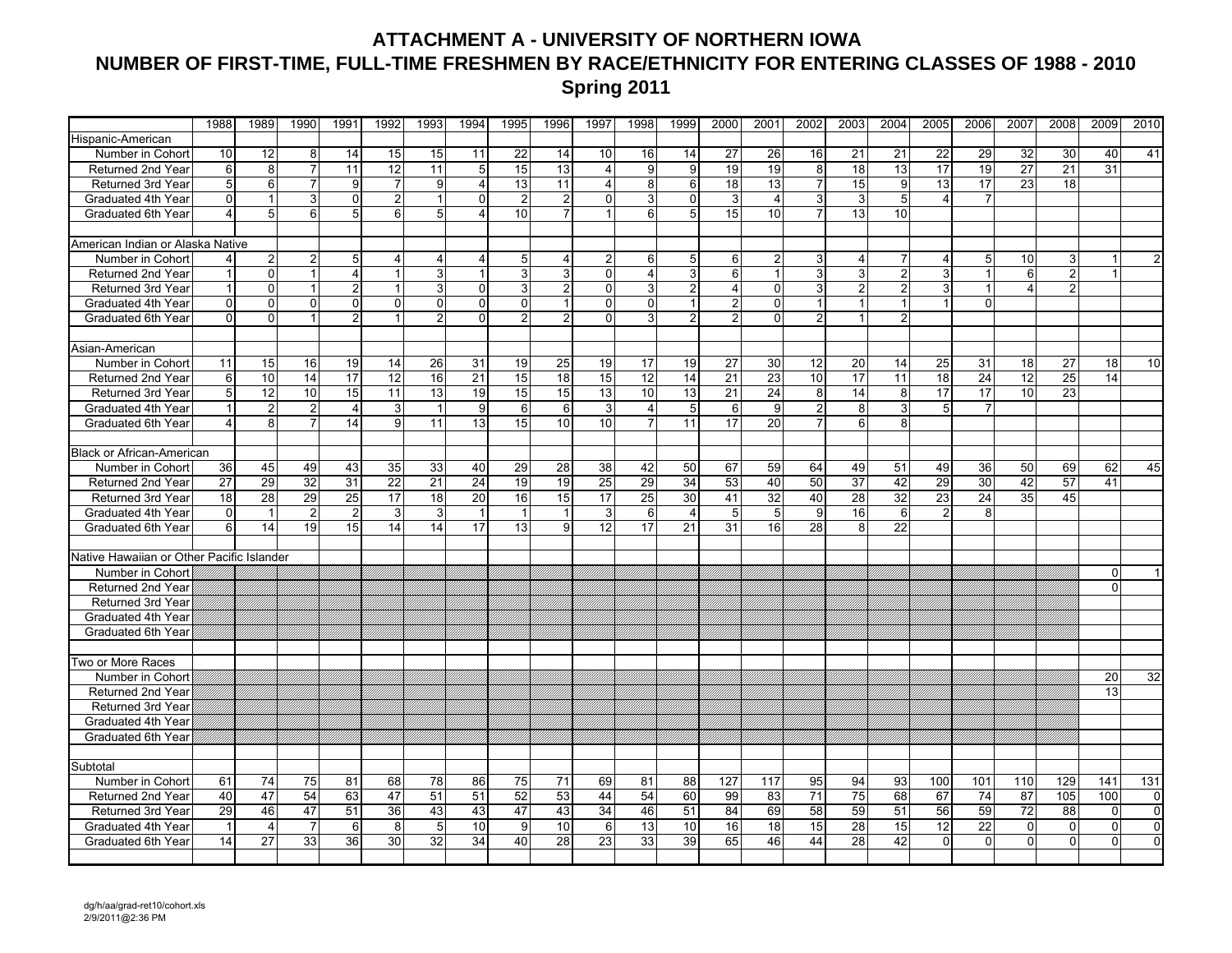## **ATTACHMENT A - UNIVERSITY OF NORTHERN IOWA NUMBER OF FIRST-TIME, FULL-TIME FRESHMEN BY RACE/ETHNICITY FOR ENTERING CLASSES OF 1988 - 2010 Spring 2011**

|                                 | 1988  | 1989  | 1990  | 1991  | 1992  | 1993  | 1994  | 1995  | 1996  | 1997  | 1998  | 1999  | 2000  | 2001           | 2002  | 2003  | 2004  | 2005  | 2006  | 2007  | 2008            | 2009           | 2010            |
|---------------------------------|-------|-------|-------|-------|-------|-------|-------|-------|-------|-------|-------|-------|-------|----------------|-------|-------|-------|-------|-------|-------|-----------------|----------------|-----------------|
| White                           |       |       |       |       |       |       |       |       |       |       |       |       |       |                |       |       |       |       |       |       |                 |                |                 |
| Number in Cohor                 | 1.765 | 1,842 | ,955  | 1.842 | 1,558 | 1,691 | 1.746 | 1,912 | 1.899 | 1,790 | 1.864 | 1,979 | 2,009 | 1.885          | 1,675 | 1,559 | 1,508 | .550  | ,525  | 1.767 | 1.808           | 1.765          | 1,796           |
| Returned 2nd Year               | 1.420 | 1.522 | .619  | 1.509 | 1.277 | 1.373 | 1.428 | 1.575 | .560  | 1.487 | 1.519 | 1.624 | 1.692 | 1.548          | 1,359 | 1,305 | 1.231 | .284  | .265  | 1.490 | 1.490           | 1.473          |                 |
| Returned 3rd Year               | 1,295 | 1,371 | .455  | 1,337 | 1,132 | 1,258 | 1,279 | 1,415 | .426  | 1,336 | .388  | .461  | 1,540 | 1,399          | 1,234 | 1,203 | 1,130 | 1.175 | 1.148 | 1.360 | 1.351           |                |                 |
| Graduated 4th Year              | 514   | 475   | 487   | 458   | 418   | 476   | 521   | 592   | 650   | 529   | 558   | 681   | 706   | 624            | 578   | 534   | 545   | 578   | 596   |       |                 |                |                 |
| Graduated 6th Year              | 1.097 | 1.165 | .175  | .128  | 985   | 1,088 | 1,105 | .240  | ,280  | .192  | 1,218 | ,306  | .365  | ,254           | 1,072 | 582   | ,033  |       |       |       |                 |                |                 |
|                                 |       |       |       |       |       |       |       |       |       |       |       |       |       |                |       |       |       |       |       |       |                 |                |                 |
| Nonresident Alien/International |       |       |       |       |       |       |       |       |       |       |       |       |       |                |       |       |       |       |       |       |                 |                |                 |
| Number in Cohort                |       |       |       |       |       |       |       |       |       |       |       |       | 21    | 12             | 10    | 8     | 19    | 14    | 10    | 3     | 8               | 8              | 51              |
| <b>Returned 2nd Year</b>        |       |       |       |       |       |       |       |       |       |       |       |       | 19    | 9              |       |       | 16    | 12    | 8     |       | 8               | $6 \mid$       |                 |
| <b>Returned 3rd Year</b>        |       |       |       |       |       |       |       |       |       |       |       |       | 11    | 9              |       |       | 15    |       | 6     |       | 8               |                |                 |
| Graduated 4th Year              |       |       |       |       |       |       |       |       |       |       |       |       | 8     | 5 <sup>1</sup> |       |       | 11    |       | ່າ    |       |                 |                |                 |
| Graduated 6th Year              |       |       |       |       |       |       |       |       |       |       |       |       | 10    | 8              |       | 5     | 15    |       |       |       |                 |                |                 |
|                                 |       |       |       |       |       |       |       |       |       |       |       |       |       |                |       |       |       |       |       |       |                 |                |                 |
| Race/Ethnicity Unknown          |       |       |       |       |       |       |       |       |       |       |       |       |       |                |       |       |       |       |       |       |                 |                |                 |
| Number in Cohort                |       |       |       |       |       |       |       |       |       |       |       |       | 61    | 50             | 42    | 39    | 32    | 30    | 48    | 42    | 31              | 3 <sup>l</sup> | 10 <sup>1</sup> |
| <b>Returned 2nd Year</b>        |       |       |       |       |       |       |       |       |       |       |       |       | 53    | 41             | 31    | 30    | 22    | 27    | 39    | 29    | $\overline{24}$ | $\overline{3}$ |                 |
| <b>Returned 3rd Year</b>        |       |       |       |       |       |       |       |       |       |       |       |       | 50    | 38             | 31    | 28    | 21    | 24    | 34    | 25    | $\overline{22}$ |                |                 |
| Graduated 4th Year              |       |       |       |       |       |       |       |       |       |       |       |       | 21    | 19             | 12    | 11    | 10    | 12    | 15    |       |                 |                |                 |
| Graduated 6th Year              |       |       |       |       |       |       |       |       |       |       |       |       | 48    | 34             | 25    | 22    | 17    |       |       |       |                 |                |                 |
|                                 |       |       |       |       |       |       |       |       |       |       |       |       |       |                |       |       |       |       |       |       |                 |                |                 |
| Total                           |       |       |       |       |       |       |       |       |       |       |       |       |       |                |       |       |       |       |       |       |                 |                |                 |
| Number in Cohor                 | 1,898 | 1,967 | 2,075 | 1,951 | 1,659 | 1,807 | 1,856 | 2,007 | 2,012 | 1,919 | 1,982 | 2,124 | 2,218 | 2,064          | 1,822 | 1.740 | 1,652 | .694  | 1,684 | 1.922 | 1,976           | 1,917          | 1,942           |
| Returned 2nd Year               | 1,514 | 1,61' | .711  | 1,594 | 1,350 | 1,449 | 1,498 | 1,641 | 1.649 | 1,582 | .605  | 1.729 | 1,863 | 1,68'          | 1,468 | 1,417 | ,337  | ,390  | .386  | 1,608 | 1.627           | 1,582          | $\overline{0}$  |
| Returned 3rd Year               | 1,372 | 1,451 | ,533  | .404  | 1,193 | 1,322 | ,339  | 1,474 | 1,500 | 1,417 | .462  | ,548  | 1,685 | 1,515          | 1,330 | 1,297 | ,217  | .263  | ,247  | 1.459 | 1.469           | $\Omega$       | $\overline{0}$  |
| Graduated 4th Year              | 527   | 489   | 505   | 470   | 435   | 489   | 539   | 604   | 673   | 552   | 585   | 712   | 751   | 666            | 640   | 588   | 581   | 608   | 635   |       |                 | $\Omega$       | $\overline{0}$  |
| Graduated 6th Year              | 1.146 | .217  | .233  | .178  | 1,032 | 1,136 | 1.155 | .289  | .338  | .252  | .274  | ,380  | .488  | .342           | 1.147 | 613   | 1,107 |       |       |       |                 | $\Omega$       | $\mathbf{0}$    |
|                                 |       |       |       |       |       |       |       |       |       |       |       |       |       |                |       |       |       |       |       |       |                 |                |                 |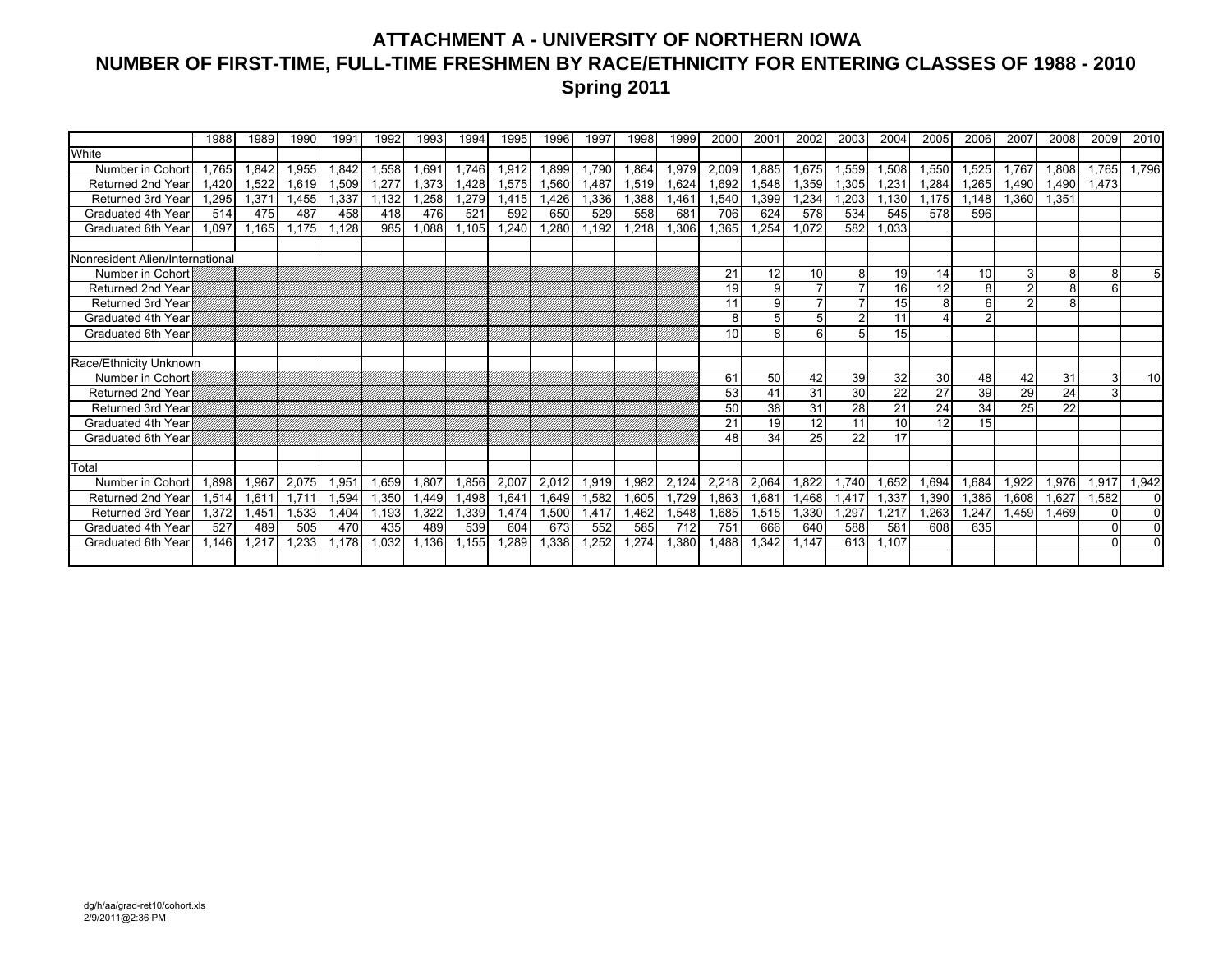## **TABLE 1ONE-YEAR RETENTION RATES BY RACE/ETHNICITY FOR ENTERING CLASSES OF 1988 - 2008 SPRING 2011**

|                     | 1988  | 1989  | 1990 | 1991            | 1992 | 1993 | 1994          | 1995 | 1996          | 1997 | 1998 | 1999          | 2000                 | 2001 | 2002          | 2003          | 2004          | 2005          | 2006          | 2007            | 2008 |
|---------------------|-------|-------|------|-----------------|------|------|---------------|------|---------------|------|------|---------------|----------------------|------|---------------|---------------|---------------|---------------|---------------|-----------------|------|
|                     | $\%$  | %     | %    | $\overline{\%}$ | $\%$ | $\%$ | $\frac{1}{2}$ | %    | $\frac{1}{2}$ | $\%$ | $\%$ | $\frac{8}{6}$ | $\frac{1}{\sqrt{2}}$ | $\%$ | $\frac{0}{0}$ | $\frac{1}{2}$ | $\frac{1}{2}$ | $\frac{1}{2}$ | $\frac{0}{0}$ | $\overline{\%}$ | %    |
| Native Am.          |       |       |      |                 |      |      |               |      |               |      |      |               |                      |      |               |               |               |               |               |                 |      |
| SUI                 | 87.5  | 83.3  | 80.0 | 83.3            | 90.0 | 92.3 | 58.8          | 90.0 | 91.7          | 82.4 | 82.4 | 82.4          | 66.7                 | 60.0 | 81.8          | 78.6          | 87.0          | 69.2          | 66.7          | 88.9            | 85.7 |
| <b>ISU</b>          | 100.0 | 100.0 | 60.0 | 57.1            | 60.0 | 57.1 | 71.4          | 87.5 | 64.3          | 54.5 | 80.0 | 75.0          | 40.0                 | 83.3 | 83.3          | 45.5          | 75.0          | 100.0         | 91.7          | 64.3            | 65.2 |
| <b>UNI</b>          | 25.0  | 0.0   | 50.0 | 80.0            | 25.0 | 75.0 | 25.0          | 60.0 | 75.0          | 0.0  | 66.7 | 60.0          | 100.0                | 50.0 | 100.0         | 75.0          | 28.6          | 75.0          | 20.0          | 60.0            | 66.7 |
| African-Am.         |       |       |      |                 |      |      |               |      |               |      |      |               |                      |      |               |               |               |               |               |                 |      |
| SUI                 | 69.0  | 78.0  | 72.6 | 75.0            | 80.2 | 78.6 | 84.9          | 74.0 | 82.3          | 77.5 | 80.8 | 80.2          | 73.7                 | 80.2 | 67.1          | 69.8          | 83.7          | 80.7          | 81.5          | 82.2            | 71.6 |
| <b>ISU</b>          | 71.9  | 64.1  | 81.7 | 85.2            | 69.1 | 69.1 | 71.1          | 79.0 | 68.4          | 79.5 | 82.7 | 80.7          | 85.6                 | 84.9 | 78.4          | 85.3          | 79.0          | 75.7          | 73.2          | 70.0            | 75.2 |
| <b>UNI</b>          | 75.0  | 64.4  | 65.3 | 72.1            | 62.9 | 63.6 | 60.0          | 65.5 | 67.9          | 65.8 | 69.0 | 68.0          | 79.1                 | 67.8 | 78.1          | 75.5          | 82.4          | 59.2          | 83.3          | 84.0            | 82.6 |
| Asian-Am.           |       |       |      |                 |      |      |               |      |               |      |      |               |                      |      |               |               |               |               |               |                 |      |
| SUI                 | 88.5  | 88.8  | 91.0 | 81.9            | 88.4 | 88.0 | 81.1          | 81.5 | 77.1          | 85.0 | 87.5 | 82.1          | 84.9                 | 80.4 | 81.7          | 85.9          | 86.8          | 76.7          | 83.9          | 86.7            | 83.2 |
| <b>ISU</b>          | 80.4  | 86.1  | 82.8 | 71.6            | 78.7 | 80.8 | 88.0          | 90.6 | 82.9          | 89.9 | 87.7 | 89.5          | 92.0                 | 84.9 | 79.5          | 84.9          | 91.5          | 86.9          | 89.6          | 85.5            | 87.1 |
| <b>UNI</b>          | 54.5  | 66.7  | 87.5 | 89.5            | 85.7 | 61.5 | 67.7          | 78.9 | 72.0          | 78.9 | 70.6 | 73.7          | 77.8                 | 76.7 | 83.3          | 85.0          | 78.6          | 72.0          | 77.4          | 66.7            | 92.6 |
| Hispanic-Am.        |       |       |      |                 |      |      |               |      |               |      |      |               |                      |      |               |               |               |               |               |                 |      |
| SUI                 | 75.6  | 83.0  | 78.0 | 65.0            | 75.4 | 70.0 | 83.6          | 75.0 | 75.3          | 92.0 | 78.8 | 79.1          | 79.5                 | 84.5 | 81.8          | 78.7          | 75.3          | 86.5          | 79.1          | 83.5            | 83.5 |
| <b>ISU</b>          | 86.7  | 80.0  | 82.1 | 76.9            | 67.3 | 75.0 | 78.2          | 68.9 | 75.0          | 80.4 | 81.1 | 85.3          | 82.5                 | 79.8 | 86.9          | 88.2          | 83.3          | 86.4          | 83.3          | 87.4            | 78.9 |
| <b>UNI</b>          | 60.0  | 66.7  | 87.5 | 78.6            | 80.0 | 73.3 | 45.5          | 68.2 | 92.9          | 40.0 | 56.3 | 64.3          | 70.4                 | 73.1 | 50.0          | 85.7          | 61.9          | 77.3          | 65.5          | 84.4            | 70.0 |
| Subtotal            |       |       |      |                 |      |      |               |      |               |      |      |               |                      |      |               |               |               |               |               |                 |      |
| SUI                 | 78.6  | 82.9  | 80.2 | 76.7            | 83.0 | 81.3 | 81.5          | 78.1 | 78.4          | 84.8 | 82.7 | 80.7          | 79.1                 | 81.0 | 78.5          | 79.6          | 83.2          | 80.5          | 80.9          | 84.7            | 80.6 |
| <b>ISU</b>          | 77.1  | 72.7  | 81.5 | 78.8            | 71.7 | 72.1 | 78.2          | 81.0 | 74.5          | 82.4 | 83.9 | 83.9          | 85.5                 | 83.6 | 80.9          | 84.6          | 84.7          | 83.6          | 82.7          | 80.1            | 79.6 |
| <b>UNI</b>          | 65.6  | 63.5  | 72.0 | 77.8            | 69.1 | 65.4 | 59.3          | 69.3 | 74.6          | 63.8 | 66.7 | 68.2          | 78.0                 | 70.9 | 74.7          | 79.8          | 73.1          | 67.0          | 73.3          | 79.1            | 81.4 |
| White               |       |       |      |                 |      |      |               |      |               |      |      |               |                      |      |               |               |               |               |               |                 |      |
| SUI                 | 83.6  | 82.3  | 84.2 | 85.1            | 85.4 | 83.8 | 83.6          | 82.4 | 83.3          | 83.6 | 83.6 | 84.2          | 82.8                 | 82.7 | 82.8          | 83.6          | 84.5          | 84.2          | 82.7          | 83.1            | 82.7 |
| <b>ISU</b>          | 85.0  | 84.3  | 81.9 | 82.1            | 82.7 | 82.2 | 81.8          | 81.4 | 83.3          | 83.9 | 84.6 | 85.2          | 83.6                 | 83.7 | 84.5          | 84.8          | 85.8          | 83.7          | 85.2          | 83.6            | 84.3 |
| <b>UNI</b>          | 80.5  | 82.6  | 82.8 | 81.9            | 82.0 | 81.2 | 81.8          | 82.4 | 82.1          | 83.1 | 81.5 | 82.1          | 84.2                 | 82.1 | 81.1          | 81.6          | 81.6          | 82.8          | 83.0          | 84.3            | 82.4 |
| <b>Regent Total</b> |       |       |      |                 |      |      |               |      |               |      |      |               |                      |      |               |               |               |               |               |                 |      |
| SUI                 | 83.3  | 82.4  | 83.9 | 84.4            | 85.1 | 83.6 | 83.4          | 82.0 | 82.9          | 83.7 | 83.5 | 83.9          | 82.5                 | 82.3 | 82.3          | 83.2          | 84.3          | 84.1          | 82.7          | 83.1            | 83.0 |
| <b>ISU</b>          | 84.2  | 83.2  | 81.6 | 81.4            | 81.8 | 81.1 | 81.5          | 81.5 | 82.8          | 83.6 | 84.4 | 85.1          | 83.7                 | 83.4 | 84.2          | 84.6          | 85.8          | 83.4          | 84.9          | 83.5            | 84.0 |
| <b>UNI</b>          | 79.8  | 81.9  | 82.5 | 81.7            | 81.4 | 80.2 | 80.7          | 81.8 | 82.0          | 82.4 | 81.0 | 81.4          | 84.0                 | 81.4 | 80.6          | 81.4          | 80.9          | 82.1          | 82.3          | 83.7            | 82.3 |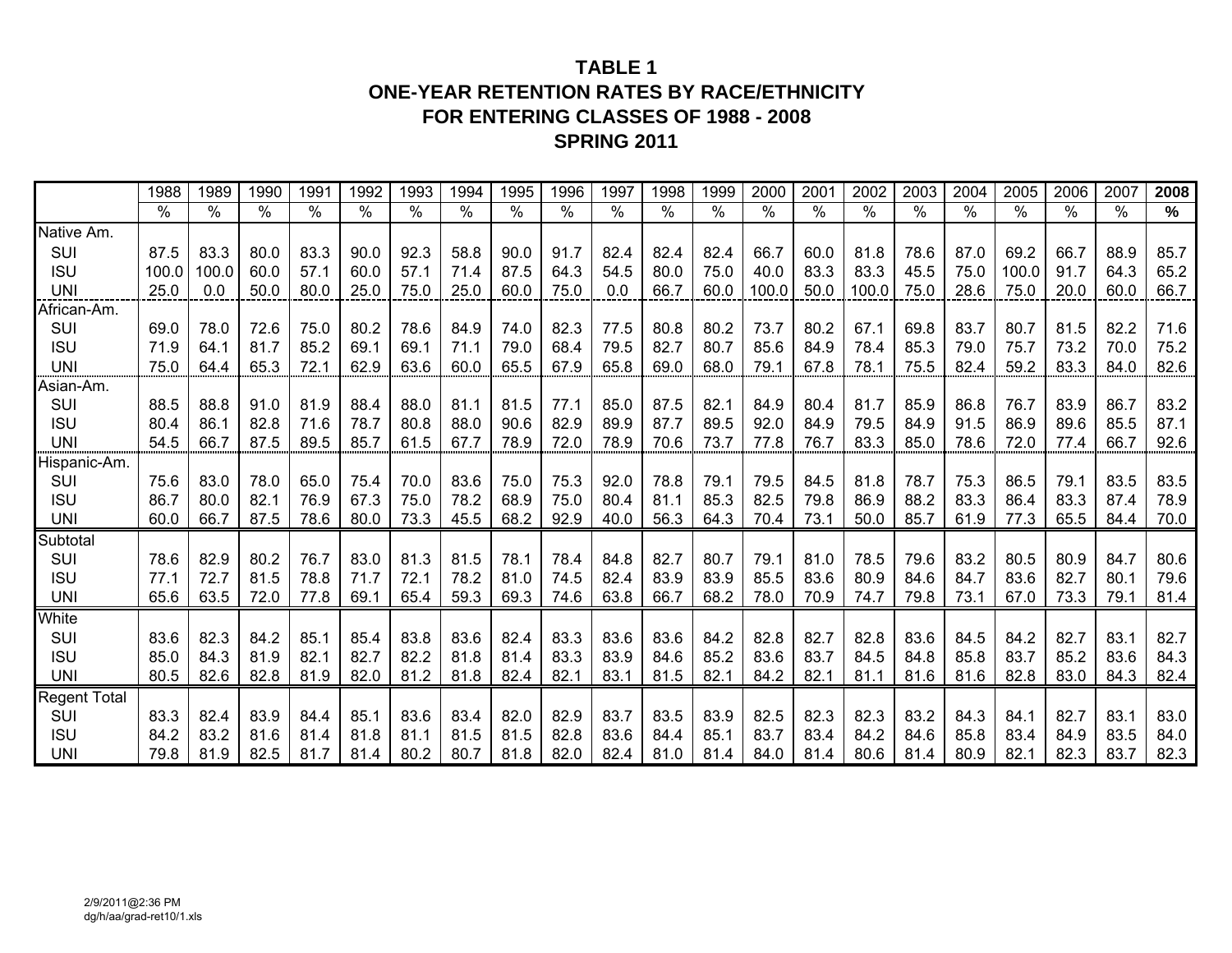## **TABLE 1a ONE-YEAR RETENTION RATES BY RACE/ETHNICITY FOR ENTERING CLASS OF 2009 SPRING 2011**

|                                           | 2009      | 2010 | 2011 | 2012 | 2013 |
|-------------------------------------------|-----------|------|------|------|------|
|                                           | %         | %    | %    | %    | %    |
| Hispanic-Am.                              |           |      |      |      |      |
| SUI                                       | 87.2      |      |      |      |      |
| <b>ISU</b>                                | 81.8      |      |      |      |      |
| <b>UNI</b>                                | 77.5      |      |      |      |      |
| Am. Indian or Alaska Native               |           |      |      |      |      |
| SUI                                       | 100.0     |      |      |      |      |
| <b>ISU</b>                                | 87.5      |      |      |      |      |
| <b>UNI</b>                                | 100.0     |      |      |      |      |
| Asian-Am.                                 |           |      |      |      |      |
| SUI                                       | 84.7      |      |      |      |      |
| <b>ISU</b>                                | 82.0      |      |      |      |      |
| <b>UNI</b>                                | 77.8      |      |      |      |      |
| Black or African-Am.                      |           |      |      |      |      |
| SUI                                       | 85.2      |      |      |      |      |
| <b>ISU</b>                                | 75.0      |      |      |      |      |
| <b>UNI</b>                                | 66.1      |      |      |      |      |
| Native Hawaiian or Other Pacific Islander |           |      |      |      |      |
| SUI                                       | 71.4      |      |      |      |      |
| <b>ISU</b>                                | 66.7      |      |      |      |      |
| <b>UNI</b>                                | <b>NA</b> |      |      |      |      |
| Two or More Races                         |           |      |      |      |      |
| SUI                                       | 89.6      |      |      |      |      |
| <b>ISU</b>                                | 78.8      |      |      |      |      |
| <b>UNI</b>                                | 65.0      |      |      |      |      |
| Subtotal                                  |           |      |      |      |      |
| SUI                                       | 86.4      |      |      |      |      |
| <b>ISU</b>                                | 79.8      |      |      |      |      |
| <b>UNI</b>                                | 70.9      |      |      |      |      |
| White                                     |           |      |      |      |      |
| SUI                                       | 86.5      |      |      |      |      |
| <b>ISU</b>                                | 86.9      |      |      |      |      |
| <b>UNI</b>                                | 83.5      |      |      |      |      |
| Nonresident Alien/International           |           |      |      |      |      |
| SUI                                       | 89.8      |      |      |      |      |
| <b>ISU</b>                                | 86.5      |      |      |      |      |
| <b>UNI</b>                                | 75.0      |      |      |      |      |
| Race/Ethnicity Unknown                    |           |      |      |      |      |
| SUI                                       | 82.6      |      |      |      |      |
| <b>ISU</b>                                | 81.5      |      |      |      |      |
| <b>UNI</b>                                | 100.0     |      |      |      |      |
| Regent Total                              |           |      |      |      |      |
| SUI                                       | 86.6      |      |      |      |      |
| <b>ISU</b>                                | 86.0      |      |      |      |      |
| <b>UNI</b>                                | 82.5      |      |      |      |      |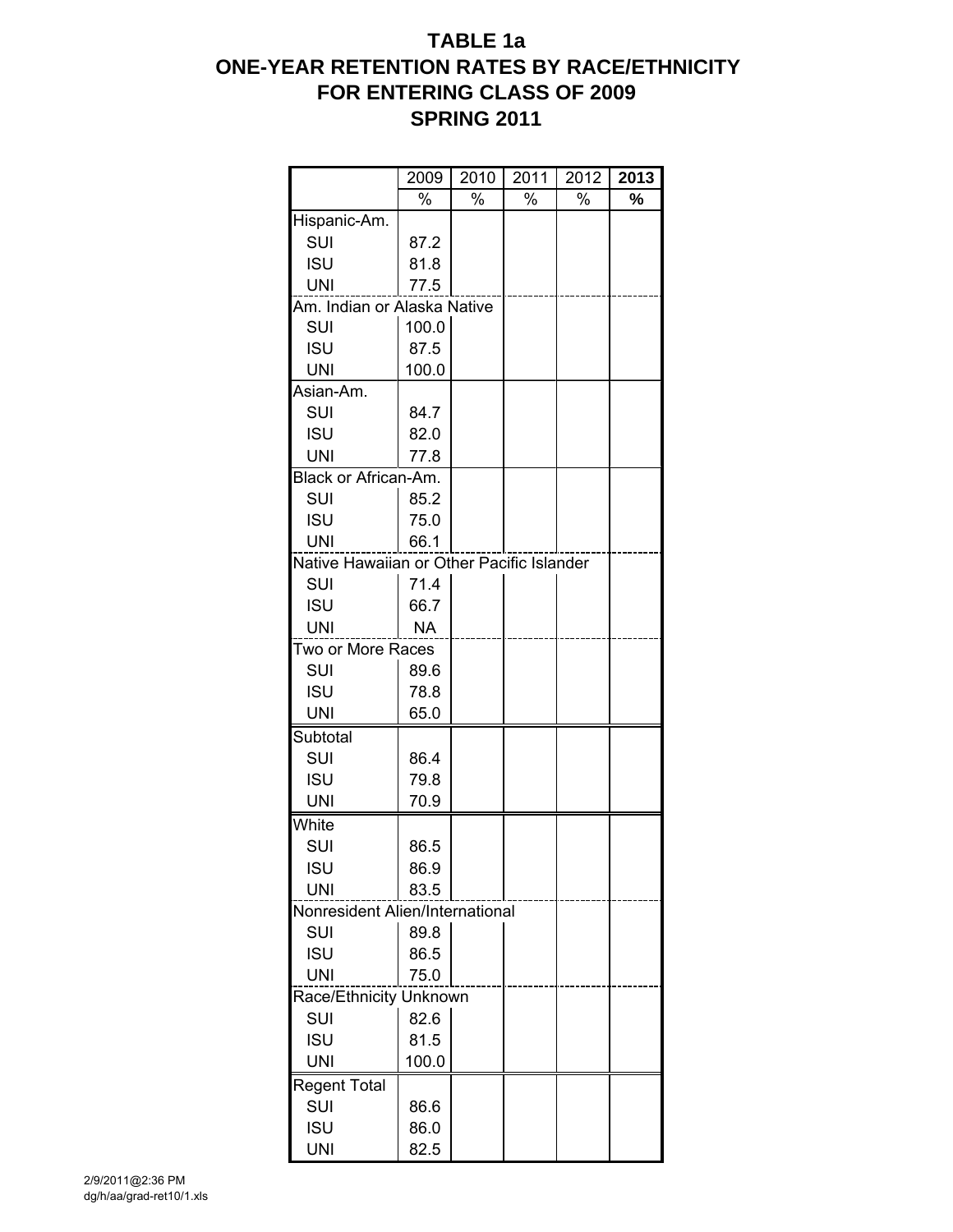# **TABLE 2ONE-YEAR RETENTION RATES BY HIGH SCHOOL RANK FOR ENTERING CLASSES OF 1988 - 2009 SPRING 2011**

|             | 1988 | 1989 | 1990 | 199' | 1992 | 1993 | 1994 | 1995 | 1996 | 1997 | 1998 | 1999 | 2000 | 2001 | 2002 | 2003 | 2004 | 2005 | 2006 | 2007 | 2008 | 2009 |
|-------------|------|------|------|------|------|------|------|------|------|------|------|------|------|------|------|------|------|------|------|------|------|------|
|             | $\%$ | $\%$ | %    | %    | %    | %    | $\%$ | %    | %    | %    | %    | %    | %    | %    | %    | %    | $\%$ | %    | %    | ℅    | %    | %    |
| 90-99%ile   |      |      |      |      |      |      |      |      |      |      |      |      |      |      |      |      |      |      |      |      |      |      |
| SUI         | 91.0 | 89.4 | 91.1 | 91.3 | 90.9 | 89.2 | 90.4 | 90.1 | 91.3 | 92.6 | 91.7 | 91.6 | 92.3 | 92.0 | 91.1 | 92.3 | 92.8 | 90.2 | 90.4 | 91.7 | 90.9 | 93.1 |
| <b>ISUI</b> | 92.0 | 89.5 | 90.3 | 90.6 | 90.3 | 88.9 | 90.2 | 91.4 | 92.3 | 92.5 | 93.3 | 93.8 | 91.5 | 93.5 | 92.4 | 93.7 | 93.8 | 92.4 | 92.1 | 92.0 | 94.2 | 94.3 |
| <b>UNI</b>  | 90.7 | 90.2 | 92.9 | 90.6 | 93.1 | 91.4 | 93.0 | 92.8 | 92.5 | 91.7 | 89.5 | 90.9 | 92.7 | 93.0 | 93.0 | 90.4 | 91.6 | 92.7 | 95.7 | 92.5 | 91.9 | 91.4 |
| 80-89%ile   |      |      |      |      |      |      |      |      |      |      |      |      |      |      |      |      |      |      |      |      |      |      |
| SUI         | 86.0 | 84.7 | 86.5 | 89.3 | 89.1 | 85.6 | 85.6 | 86.1 | 87.4 | 87.5 | 86.9 | 91.2 | 86.8 | 89.4 | 84.3 | 86.2 | 85.0 | 85.5 | 86.4 | 85.6 | 84.9 | 88.6 |
| <b>ISU</b>  | 88.5 | 86.3 | 84.5 | 85.8 | 86.9 | 85.1 | 86.7 | 80.7 | 86.8 | 87.5 | 86.9 | 90.2 | 87.1 | 88.3 | 87.1 | 90.5 | 90.5 | 89.7 | 91.5 | 90.2 | 90.4 | 91.1 |
| UNII        | 84.9 | 88.0 | 87.8 | 87.4 | 83.7 | 87.0 | 87.8 | 88.2 | 87.2 | 87.5 | 85.2 | 85.1 | 87.9 | 85.7 | 88.5 | 88.8 | 88.5 | 85.3 | 88.2 | 88.4 | 87.8 | 88.4 |
| 70-79%ile   |      |      |      |      |      |      |      |      |      |      |      |      |      |      |      |      |      |      |      |      |      |      |
| SUI         | 83.6 | 83.4 | 84.9 | 87.3 | 81.5 | 81.8 | 83.1 | 80.2 | 83.7 | 83.3 | 85.5 | 84.4 | 83.4 | 81.0 | 81.5 | 83.4 | 83.6 | 82.2 | 79.6 | 78.7 | 81.9 | 86.0 |
| <b>ISU</b>  | 83.8 | 82.8 | 81.3 | 82.1 | 84.6 | 80.9 | 80.4 | 80.6 | 81.9 | 82.0 | 86.0 | 82.1 | 84.4 | 83.2 | 83.7 | 83.1 | 88.6 | 84.1 | 84.1 | 82.2 | 85.7 | 84.9 |
| UNII        | 80.7 | 82.2 | 81.3 | 79.4 | 86.0 | 80.2 | 84.3 | 83.2 | 81.4 | 84.3 | 85.6 | 80.8 | 87.8 | 82.7 | 79.1 | 79.3 | 82.3 | 84.5 | 84.5 | 84.8 | 85.7 | 82.8 |
| 60-69%ile   |      |      |      |      |      |      |      |      |      |      |      |      |      |      |      |      |      |      |      |      |      |      |
| SUI         | 82.0 | 78.5 | 83.3 | 80.2 | 82.2 | 84.9 | 79.3 | 81.2 | 80.1 | 79.8 | 80.2 | 79.6 | 81.1 | 78.3 | 80.6 | 81.2 | 81.8 | 81.1 | 78.0 | 77.5 | 80.2 | 83.0 |
| <b>ISUI</b> | 79.4 | 78.2 | 77.0 | 75.7 | 76.3 | 75.8 | 77.0 | 79.6 | 80.2 | 79.2 | 83.1 | 82.0 | 79.6 | 77.7 | 79.8 | 81.5 | 81.6 | 85.7 | 83.2 | 85.1 | 76.4 | 82.2 |
| <b>UNI</b>  | 77.3 | 76.1 | 76.7 | 79.9 | 74.5 | 72.2 | 76.5 | 74.7 | 76.8 | 78.8 | 78.8 | 80.4 | 81.3 | 79.0 | 77.5 | 79.0 | 77.2 | 79.9 | 77.3 | 81.9 | 81.3 | 78.9 |
| 50-59%ile   |      |      |      |      |      |      |      |      |      |      |      |      |      |      |      |      |      |      |      |      |      |      |
| SUI         | 76.8 | 74.7 | 75.5 | 77.4 | 80.6 | 77.6 | 80.6 | 78.8 | 75.5 | 79.1 | 78.3 | 78.5 | 75.6 | 74.0 | 78.5 | 76.5 | 78.3 | 80.0 | 76.3 | 76.0 | 71.1 | 80.8 |
| <b>ISU</b>  | 75.4 | 76.6 | 72.3 | 70.2 | 73.7 | 72.2 | 69.1 | 71.8 | 71.8 | 76.2 | 72.0 | 76.5 | 77.3 | 73.5 | 79.6 | 76.3 | 78.0 | 75.1 | 78.7 | 72.3 | 75.9 | 75.7 |
| UNII        | 75.0 | 78.1 | 77.8 | 70.8 | 77.0 | 70.9 | 70.4 | 75.9 | 75.0 | 73.9 | 73.1 | 74.0 | 71.7 | 69.0 | 71.7 | 74.3 | 66.5 | 71.6 | 74.6 | 74.6 | 77.7 | 79.8 |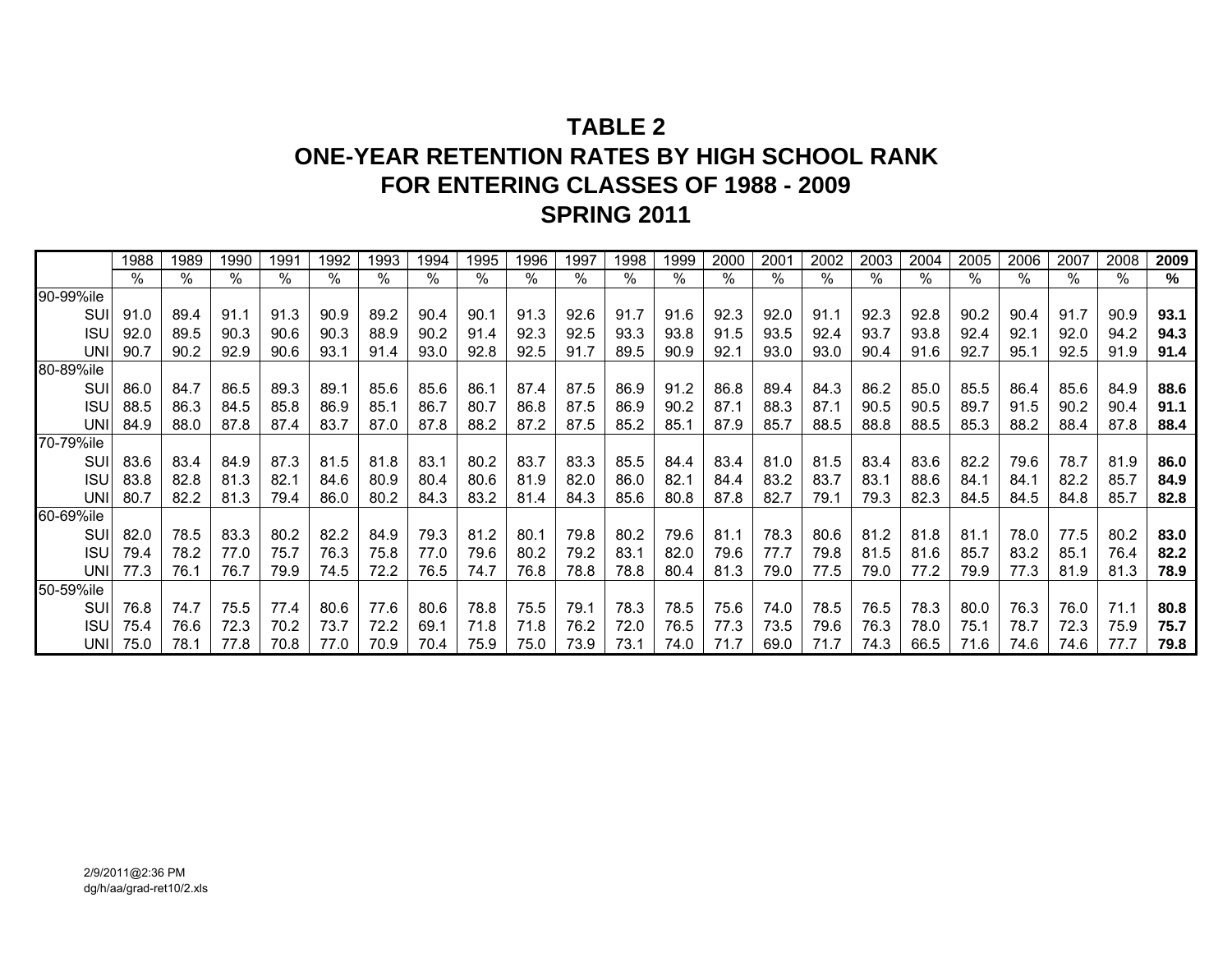# **TABLE 2ONE-YEAR RETENTION RATES BY HIGH SCHOOL RANK FOR ENTERING CLASSES OF 1988 - 2009 SPRING 2011**

|              | 1988 | 1989 | 1990 | 1991 | 1992 | 1993 | 1994 | 1995 | 1996          | 1997  | 1998  | 1999 | 2000  | 2001 | 2002       | 2003  | 2004  | 2005  | 2006  | 2007  | 2008  | 2009 |
|--------------|------|------|------|------|------|------|------|------|---------------|-------|-------|------|-------|------|------------|-------|-------|-------|-------|-------|-------|------|
|              | $\%$ | $\%$ | $\%$ | $\%$ | %    | %    | $\%$ | $\%$ | $\frac{0}{0}$ | $\%$  | $\%$  | $\%$ | $\%$  | %    | $\sqrt{6}$ | $\%$  | %     | $\%$  | $\%$  | ℅     | ℅     | %    |
| 40-49%ile    |      |      |      |      |      |      |      |      |               |       |       |      |       |      |            |       |       |       |       |       |       |      |
| SUI          | 70.8 | 74.1 | 72.7 | 74.5 | 80.0 | 79.1 | 78.3 | 70.8 | 74.9          | 76.0  | 76.1  | 73.6 | 67.7  | 74.2 | 72.8       | 71.4  | 77.7  | 75.4  | 69.5  | 76.3  | 74.7  | 79.0 |
| <b>ISU</b>   | 80.0 | 78.0 | 69.9 | 68.5 | 63.6 | 69.2 | 69.5 | 74.7 | 70.3          | 74.0  | 71.4  | 74.7 | 74.3  | 72.8 | 75.4       | 73.1  | 71.2  | 63.1  | 69.6  | 76.8  | 72.3  | 78.9 |
| <b>UNI</b>   | 68.6 | 71.3 | 69.4 | 74.2 | 64.7 | 67.9 | 68.8 | 73.8 | 78.0          | 73.8  | 66.7  | 72.2 | 80.0  | 73.5 | 67.8       | 70.6  | 69.5  | 77.3  | 67.2  | 75.0  | 66.9  | 80.3 |
| 30-39%ile    |      |      |      |      |      |      |      |      |               |       |       |      |       |      |            |       |       |       |       |       |       |      |
| SUI          | 66.7 | 59.4 | 64.1 | 66.2 | 85.1 | 68.7 | 76.3 | 74.0 | 62.5          | 69.2  | 67.9  | 74.4 | 68.2  | 69.0 | 68.8       | 69.6  | 68.5  | 70.5  | 61.0  | 76.0  | 75.6  | 77.3 |
| <b>ISU</b>   | 66.7 | 68.4 | 77.5 | 69.0 | 65.9 | 68.0 | 81.9 | 65.4 | 63.4          | 72.7  | 62.9  | 74.7 | 66.3  | 68.8 | 70.0       | 68.7  | 66.7  | 72.4  | 71.4  | 59.7  | 70.9  | 65.2 |
| UNI          | 52.5 | 63.9 | 82.4 | 85.2 | 64.3 | 70.6 | 56.7 | 62.2 | 70.3          | 65.7  | 65.2  | 61.5 | 62.5  | 74.5 | 75.6       | 82.1  | 69.8  | 66.7  | 77.1  | 76.5  | 65.7  | 70.9 |
| 20-29%ile    |      |      |      |      |      |      |      |      |               |       |       |      |       |      |            |       |       |       |       |       |       |      |
| SUI          | 59.0 | 55.8 | 60.0 | 73.1 | 70.0 | 81.3 | 62.5 | 65.7 | 77.8          | 75.0  | 85.2  | 72.4 | 69.6  | 77.8 | 72.7       | 64.7  | 91.7  | 87.5  | 100.0 | 62.5  | 69.2  | 60.0 |
| <b>ISU</b>   | 75.0 | 77.1 | 55.6 | 67.3 | 48.9 | 72.5 | 70.2 | 57.6 | 60.4          | 59.7  | 61.1  | 68.9 | 66.1  | 68.0 | 60.3       | 60.7  | 65.2  | 54.5  | 69.2  | 59.0  | 72.3  | 85.7 |
| UNI          | 47.1 | 61.5 | 46.7 | 83.3 | 16.7 | 71.4 | 40.0 | 80.0 | 50.0          | 55.6  | 50.0  | 72.7 | 62.5  | 71.4 | 66.7       | 78.6  | 83.3  | 72.2  | 60.0  | 73.3  | 62.5  | 61.5 |
| 00-19%ile    |      |      |      |      |      |      |      |      |               |       |       |      |       |      |            |       |       |       |       |       |       |      |
| SUI          | 66.7 | 70.4 | 76.5 | 50.0 | 55.6 | 70.0 | 81.3 | 55.6 | 75.0          | 83.3  | 100.0 | 50.0 | 55.6  | 0.0  | 100.0      | 75.0  | 100.0 | 100.0 | 71.4  | 100.0 | 100.0 | 0.0  |
| <b>ISU</b>   | 50.0 | 73.7 | 61.5 | 58.8 | 58.3 | 57.1 | 38.5 | 70.6 | 76.9          | 52.9  | 50.0  | 40.0 | 63.6  | 35.7 | 100.0      | 44.4  | 57.1  | 62.5  | 16.7  | 61.5  | 75.0  | 80.0 |
| UNI          | 37.5 | 40.0 | 71.4 | 50.0 | 0.0  | 50.0 | 0.0  | 50.0 | 75.0          | 50.0  | 100.0 | 33.3 | 83.3  | 75.0 | 66.7       | 72.7  | 66.7  | 100.0 | 75.0  | 66.7  | 66.7  | 90.9 |
| <b>NA</b>    |      |      |      |      |      |      |      |      |               |       |       |      |       |      |            |       |       |       |       |       |       |      |
| SUI          | 84.7 | 88.1 | 81.4 | 85.7 | 89.9 | 85.9 | 78.3 | 75.9 | 76.8          | 77.0  | 74.8  | 74.5 | 78.8  | 81.5 | 83.5       | 78.0  | 83.5  | 87.8  | 85.7  | 85.5  | 84.7  | 87.5 |
| <b>ISU</b>   | 0.0  | 0.0  | 0.0  | 0.0  | 0.0  | 0.0  | 0.0  | 0.0  | 100.0         | 100.0 | 40.0  | 66.7 | 100.0 | 50.0 | 0.0        | 100.0 | 0.0   | 0.0   | 0.0   | 0.0   | 80.7  | 83.9 |
| UNI          | 58.3 | 63.6 | 66.7 | 61.9 | 76.9 | 71.1 | 63.9 | 70.5 | 73.9          | 78.8  | 70.2  | 80.2 | 84.5  | 77.7 | 73.7       | 73.8  | 83.0  | 75.4  | 77.0  | 79.3  | 79.0  | 73.0 |
| <b>TOTAL</b> |      |      |      |      |      |      |      |      |               |       |       |      |       |      |            |       |       |       |       |       |       |      |
| SUI          | 83.3 | 82.4 | 83.9 | 84.4 | 85.1 | 83.6 | 83.4 | 82.0 | 82.9          | 83.7  | 83.5  | 83.9 | 82.6  | 82.5 | 82.5       | 83.2  | 84.3  | 84.1  | 82.7  | 83.1  | 83.0  | 86.6 |
| <b>ISU</b>   | 84.2 | 83.1 | 81.6 | 81.4 | 81.7 | 81.0 | 81.5 | 81.5 | 82.8          | 83.6  | 84.4  | 85.1 | 83.7  | 83.4 | 84.2       | 84.7  | 85.8  | 84.8  | 85.6  | 83.5  | 84.0  | 86.0 |
| UNI          | 79.8 | 81.9 | 82.5 | 81.7 | 81.4 | 80.2 | 80.7 | 81.8 | 82.0          | 82.4  | 81.0  | 81.4 | 84.0  | 81.4 | 80.6       | 81.4  | 80.9  | 82.1  | 82.3  | 83.7  | 82.3  | 82.5 |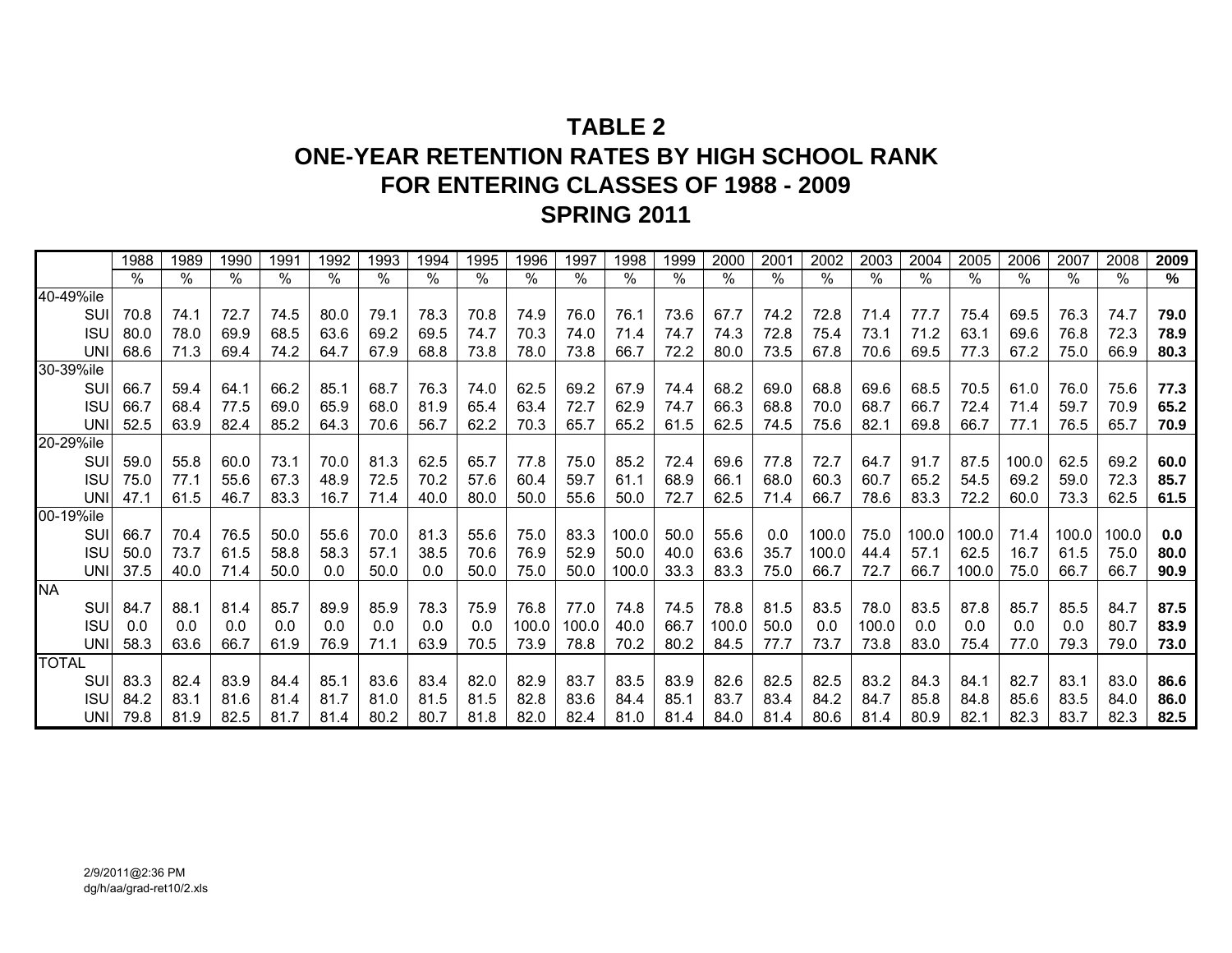# **TABLE 3ONE-YEAR RETENTION RATES BY ACT SCOREFOR ENTERING CLASSES OF 1988 - 2009 SPRING 2011**

|           |              | 1988            | 1989          | 1990          | 1991          | 1992        | 1993 | 1994          | 1995 | 1996          | 1997          | 1998 | 1999          | 2000 | 2001          | 2002          | 2003 | 2004          | 2005 | 2006                     | 2007          | 2008          | 2009 |
|-----------|--------------|-----------------|---------------|---------------|---------------|-------------|------|---------------|------|---------------|---------------|------|---------------|------|---------------|---------------|------|---------------|------|--------------------------|---------------|---------------|------|
|           |              | $\%$            | $\frac{0}{0}$ | $\frac{9}{6}$ | $\frac{0}{0}$ | $\%$        | $\%$ | $\frac{9}{6}$ | $\%$ | $\frac{0}{0}$ | $\frac{0}{0}$ | %    | $\frac{0}{0}$ | $\%$ | $\frac{0}{0}$ | $\frac{0}{0}$ | $\%$ | $\frac{0}{0}$ | $\%$ | $\overline{\frac{9}{6}}$ | $\frac{0}{0}$ | $\frac{0}{0}$ | $\%$ |
| $32 - 36$ |              |                 |               |               |               |             |      |               |      |               |               |      |               |      |               |               |      |               |      |                          |               |               |      |
|           | SUI          | 81.8            | 91.3          | 90.0          | 89.7          | 92.2        | 92.9 | 89.3          | 91.4 | 92.8          | 92.6          | 88.4 | 88.6          | 90.9 | 93.7          | 93.0          | 92.9 | 94.3          | 88.0 | 88.7                     | 92.7          | 89.1          | 95.2 |
|           | <b>ISU</b>   | 97.3            | 93.3          | 96.8          | 92.1          | 94.2        | 82.9 | 91.4          | 95.7 | 94.1          | 95.8          | 92.9 | 92.7          | 90.3 | 91.5          | 94.9          | 95.0 | 95.6          | 88.9 | 90.6                     | 91.9          | 92.6          | 91.6 |
|           |              | UNI 100.0       | 100.0 100.0   |               | 92.9          | 100.0 100.0 |      | 88.2          | 91.7 |               | 100.0 100.0   | 95.2 | 83.3          | 93.3 | 92.9          | 93.3          | 87.5 | 100.0         | 92.9 | 90.5                     | 95.0          | 93.3          | 88.9 |
| $27 - 31$ |              |                 |               |               |               |             |      |               |      |               |               |      |               |      |               |               |      |               |      |                          |               |               |      |
|           | SUI          | 85.7            | 87.5          | 85.4          | 88.3          | 90.2        | 84.2 | 86.9          | 86.5 | 87.0          | 87.6          | 85.7 | 88.0          | 86.1 | 86.4          | 83.6          | 87.6 | 88.7          | 87.1 | 86.8                     | 86.7          | 86.5          | 89.0 |
|           | <b>ISU</b>   | 88.2            | 87.3          | 87.1          | 88.2          | 86.5        | 86.1 | 92.6          | 87.1 | 88.9          | 89.4          | 90.1 | 88.3          | 87.2 | 88.4          | 89.6          | 86.4 | 87.7          | 88.7 | 88.6                     | 87.1          | 89.4          | 90.7 |
|           | UNI          | 88.4            | 89.1          | 88.5          | 88.8          | 88.9        | 85.2 | 88.7          | 89.7 | 84.8          | 89.3          | 87.3 | 87.0          | 92.4 | 87.7          | 88.0          | 87.2 | 88.8          | 85.7 | 90.0                     | 89.8          | 87.5          | 86.2 |
| $22 - 26$ |              |                 |               |               |               |             |      |               |      |               |               |      |               |      |               |               |      |               |      |                          |               |               |      |
|           | SUI          | 83.9            | 82.8          | 84.8          | 85.2          | 85.1        | 83.4 | 83.4          | 82.1 | 82.3          | 83.6          | 83.9 | 84.1          | 82.7 | 83.3          | 84.2          | 83.3 | 84.2          | 85.5 | 83.0                     | 81.6          | 81.6          | 86.4 |
|           | <b>ISU</b>   | 84.8            | 83.4          | 81.2          | 80.8          | 82.4        | 81.6 | 82.4          | 80.5 | 81.7          | 82.6          | 83.5 | 85.0          | 82.9 | 83.5          | 83.0          | 85.0 | 86.1          | 82.2 | 84.5                     | 83.5          | 82.6          | 84.4 |
|           | <b>UNI</b>   | 80.2            | 85.2          | 84.3          | 83.7          | 83.3        | 82.4 | 82.9          | 82.8 | 84.6          | 83.4          | 80.2 | 81.4          | 84.4 | 83.9          | 81.1          | 82.6 | 83.8          | 84.2 | 83.2                     | 84.8          | 82.1          | 82.5 |
| $19 - 21$ |              |                 |               |               |               |             |      |               |      |               |               |      |               |      |               |               |      |               |      |                          |               |               |      |
|           | SUI          | 83.0            | 79.1          | 83.3          | 81.6          | 81.1        | 84.3 | 82.3          | 77.9 | 80.1          | 80.0          | 80.7 | 81.4          | 80.4 | 77.0          | 77.2          | 77.2 | 78.8          | 78.7 | 76.5                     | 80.5          | 79.9          | 80.1 |
|           | <b>ISU</b>   | 80.7            | 80.6          | 77.7          | 78.5          | 77.6        | 77.1 | 78.9          | 77.9 | 77.7          | 79.7          | 79.7 | 81.7          | 81.3 | 78.8          | 79.0          | 79.1 | 82.5          | 78.6 | 81.8                     | 79.4          | 80.4          | 82.3 |
|           |              | <b>UNI</b> 76.4 | 76.5          | 78.1          | 78.1          | 77.3        | 77.5 | 76.0          | 80.2 | 78.2          | 79.8          | 79.7 | 80.9          | 81.8 | 77.9          | 81.0          | 78.9 | 75.1          | 80.8 | 80.8                     | 81.0          | 82.4          | 83.3 |
| ≤18       |              |                 |               |               |               |             |      |               |      |               |               |      |               |      |               |               |      |               |      |                          |               |               |      |
|           | SUI          | 77.2            | 76.0          | 77.7          | 72.2          | 76.9        | 76.2 | 73.3          | 71.3 | 71.4          | 75.7          | 74.8 | 74.7          | 73.4 | 72.6          | 68.2          | 67.6 | 68.7          | 64.3 | 72.4                     | 67.3          | 63.8          | 76.6 |
|           | <b>ISU</b>   | 74.6            | 73.9          | 69.1          | 72.3          | 72.8        | 75.6 | 70.8          | 75.6 | 72.4          | 75.9          | 75.8 | 76.9          | 79.1 | 72.4          | 78.3          | 81.1 | 75.7          | 80.3 | 76.9                     | 71.3          | 67.0          | 73.9 |
|           |              | <b>UNI</b> 71.1 | 68.3          | 74.4          | 72.2          | 72.9        | 68.6 | 66.2          | 68.8 | 69.3          | 69.5          | 73.8 | 74.2          | 72.4 | 70.2          | 67.7          | 73.9 | 69.7          | 70.3 | 69.9                     | 75.1          | 73.9          | 72.8 |
| <b>NA</b> |              |                 |               |               |               |             |      |               |      |               |               |      |               |      |               |               |      |               |      |                          |               |               |      |
|           | SUI          | 80.8            | 80.7          | 80.4          | 79.7          | 83.2        | 83.2 | 76.5          | 80.6 | 81.8          | 77.9          | 81.8 | 74.5          | 73.9 | 75.1          | 81.8          | 78.5 | 82.7          | 79.1 | 75.8                     | 84.3          | 88.0          | 84.4 |
|           | <b>ISU</b>   | 72.3            | 71.7          | 73.2          | 71.2          | 77.7        | 71.8 | 70.5          | 73.3 | 77.4          | 71.3          | 72.9 | 84.0          | 78.4 | 75.6          | 77.6          | 88.6 | 78.9          | 85.7 | 82.4                     | 84.3          | 86.2          | 89.4 |
|           |              | UNI 62.5        | 73.7          | 70.6          | 66.7          | 50.0        | 46.7 | 75.0          | 33.3 | 78.6          | 70.0          | 85.7 | 78.6          | 89.7 | 66.7          | 66.7          | 69.2 | 72.2          | 70.6 | 61.1                     | 57.1          | 68.8          | 66.7 |
|           | <b>TOTAL</b> |                 |               |               |               |             |      |               |      |               |               |      |               |      |               |               |      |               |      |                          |               |               |      |
|           | SUI          | 83.3            | 82.4          | 83.9          | 84.4          | 85.1        | 83.6 | 83.4          | 82.0 | 82.9          | 83.7          | 83.5 | 83.9          | 82.6 | 82.5          | 82.5          | 83.2 | 84.3          | 84.1 | 82.7                     | 83.1          | 83.0          | 86.6 |
|           | <b>ISU</b>   | 84.2            | 83.1          | 81.6          | 81.3          | 81.8        | 81.1 | 83.0          | 81.5 | 82.7          | 83.6          | 84.4 | 85.1          | 83.7 | 83.4          | 84.2          | 84.7 | 85.8          | 83.4 | 84.9                     | 83.5          | 84.0          | 86.0 |
|           |              | <b>UNI</b> 79.8 | 81.9          | 82.5          | 81.7          | 81.4        | 80.2 | 80.7          | 81.8 | 82.0          | 82.4          |      | $81.0$ 81.4   | 84.0 | 81.4          | 80.6          | 81.4 | 80.9          | 82.1 | 82.3                     | 83.7          | 82.3          | 82.5 |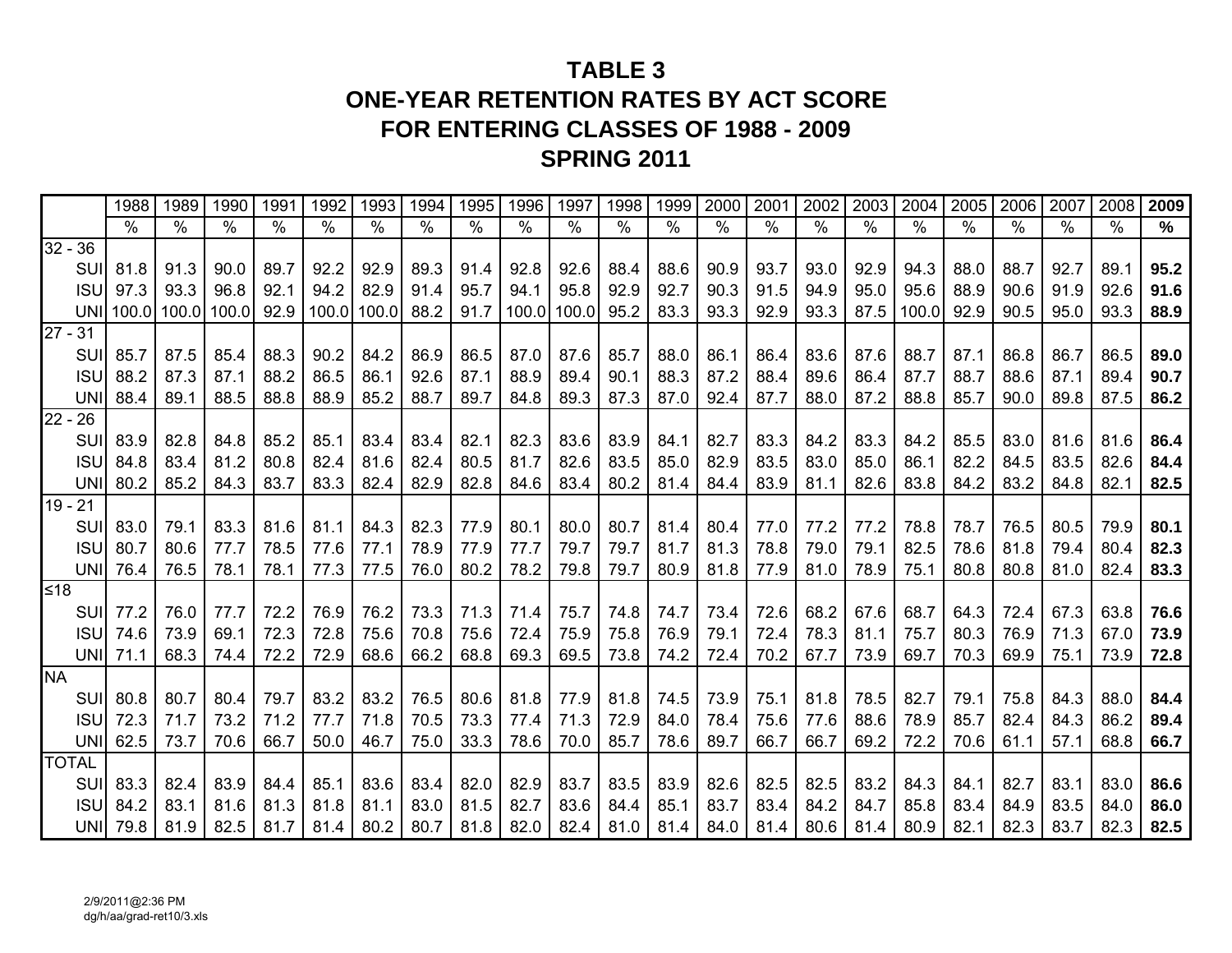# **TABLE 4ONE-YEAR RETENTION RATES BY FIRST-TERM GPA FOR ENTERING CLASSES OF 1988 - 2009 SPRING 2011**

|               |            | 1988 | 1989 | 1990 | 1991 | 1992 | 1993 | 1994 | 1995 | 1996 | 1997 | 1998 | 1999 | 2000 | 2001 | 2002 | 2003 | 2004 | 2005 | 2006 | 2007 | 2008 | 2009 |
|---------------|------------|------|------|------|------|------|------|------|------|------|------|------|------|------|------|------|------|------|------|------|------|------|------|
|               |            | $\%$ | %    | %    | %    | $\%$ | %    | %    | %    | %    | %    | %    | %    | %    | $\%$ | %    | $\%$ | %    | %    | %    | %    | $\%$ | %    |
| $3.50 - 4.00$ |            |      |      |      |      |      |      |      |      |      |      |      |      |      |      |      |      |      |      |      |      |      |      |
|               | SUI        | 93.8 | 90.8 | 93.5 | 92.7 | 94.0 | 94.8 | 90.9 | 94.4 | 96.5 | 94.7 | 93.4 | 94.4 | 94.6 | 92.1 | 92.4 | 92.4 | 94.0 | 91.2 | 92.1 | 92.6 | 93.1 | 94.3 |
|               | <b>ISU</b> | 93.6 | 94.3 | 91.0 | 91.8 | 93.7 | 90.8 | 93.3 | 94.6 | 96.2 | 92.9 | 94.8 | 93.9 | 95.3 | 94.4 | 92.9 | 92.7 | 93.9 | 93.1 | 94.5 | 93.6 | 95.0 | 94.0 |
|               | UNI        | 88.6 | 93.0 | 92.7 | 94.3 | 94.8 | 91.4 | 94.5 | 95.0 | 92.5 | 93.8 | 93.3 | 92.8 | 93.7 | 93.8 | 92.9 | 93.3 | 94.4 | 90.9 | 93.3 | 94.0 | 91.0 | 92.4 |
| $3.25 - 3.49$ |            |      |      |      |      |      |      |      |      |      |      |      |      |      |      |      |      |      |      |      |      |      |      |
|               | SUI        | 90.9 | 92.4 | 89.6 | 91.1 | 92.1 | 92.1 | 94.0 | 91.1 | 92.1 | 92.2 | 93.2 | 93.6 | 93.9 | 91.5 | 91.6 | 91.5 | 93.4 | 92.3 | 91.2 | 91.9 | 90.1 | 92.1 |
|               | <b>ISU</b> | 93.2 | 91.8 | 89.5 | 91.4 | 94.8 | 91.2 | 93.4 | 92.0 | 92.8 | 93.3 | 92.5 | 93.2 | 90.6 | 91.8 | 92.7 | 91.1 | 92.6 | 93.2 | 92.2 | 91.9 | 93.3 | 95.0 |
|               | UNI        | 92.9 | 91.1 | 90.6 | 87.7 | 92.2 | 93.6 | 90.7 | 88.0 | 93.4 | 91.9 | 90.1 | 88.6 | 91.9 | 89.7 | 90.3 | 90.4 | 89.4 | 92.7 | 90.8 | 90.4 | 88.8 | 89.4 |
| $3.00 -$      | 3.24       |      |      |      |      |      |      |      |      |      |      |      |      |      |      |      |      |      |      |      |      |      |      |
|               | SUI        | 91.0 | 91.4 | 91.2 | 89.5 | 92.4 | 92.5 | 92.0 | 89.7 | 90.5 | 91.8 | 91.2 | 91.4 | 93.3 | 90.1 | 89.8 | 90.6 | 89.8 | 92.2 | 89.1 | 90.9 | 88.0 | 92.9 |
|               | <b>ISU</b> | 92.7 | 91.7 | 92.8 | 91.7 | 90.6 | 89.9 | 92.0 | 92.0 | 90.8 | 91.8 | 91.9 | 92.5 | 88.6 | 88.9 | 90.5 | 92.2 | 94.8 | 92.7 | 92.2 | 91.4 | 90.8 | 92.9 |
|               | <b>UNI</b> | 89.2 | 91.2 | 92.3 | 89.1 | 88.5 | 88.2 | 89.8 | 88.6 | 89.7 | 89.5 | 90.4 | 89.7 | 93.4 | 87.6 | 89.4 | 89.8 | 88.7 | 90.4 | 88.1 | 87.1 | 89.9 | 88.1 |
| $2.75 - 2.99$ |            |      |      |      |      |      |      |      |      |      |      |      |      |      |      |      |      |      |      |      |      |      |      |
|               | SUI        | 92.4 | 87.7 | 89.5 | 91.1 | 91.3 | 88.8 | 91.6 | 91.4 | 91.7 | 90.9 | 91.8 | 90.0 | 90.7 | 87.7 | 88.7 | 89.6 | 89.4 | 91.2 | 89.6 | 88.9 | 86.9 | 92.0 |
|               | <b>ISU</b> | 92.4 | 90.4 | 89.2 | 88.5 | 89.1 | 90.8 | 89.5 | 89.3 | 90.2 | 91.7 | 90.9 | 92.9 | 91.6 | 89.6 | 91.7 | 89.6 | 92.4 | 89.6 | 90.5 | 91.2 | 91.1 | 91.2 |
|               | <b>UNI</b> | 92.7 | 91.1 | 89.6 | 87.5 | 91.7 | 85.1 | 90.2 | 90.9 | 88.5 | 87.4 | 83.1 | 90.8 | 91.3 | 91.6 | 88.2 | 88.1 | 89.4 | 83.0 | 90.3 | 83.1 | 84.7 | 89.3 |
| $2.50 - 2.74$ |            |      |      |      |      |      |      |      |      |      |      |      |      |      |      |      |      |      |      |      |      |      |      |
|               | SUI        | 91.0 | 88.5 | 91.5 | 91.3 | 90.6 | 89.6 | 88.9 | 87.9 | 89.2 | 89.0 | 89.8 | 90.4 | 88.0 | 87.0 | 87.8 | 85.8 | 87.9 | 88.2 | 85.4 | 85.2 | 85.1 | 86.9 |
|               | <b>ISU</b> | 89.3 | 88.8 | 85.5 | 86.9 | 89.5 | 87.6 | 88.3 | 86.8 | 88.8 | 86.6 | 90.8 | 88.4 | 90.6 | 90.2 | 89.8 | 84.8 | 91.2 | 88.2 | 90.3 | 88.4 | 87.8 | 89.0 |
|               | <b>UNI</b> | 88.0 | 89.4 | 87.3 | 88.0 | 88.8 | 88.0 | 89.5 | 87.5 | 88.9 | 88.6 | 87.9 | 90.0 | 90.1 | 89.2 | 85.8 | 86.2 | 88.8 | 88.7 | 86.8 | 85.6 | 87.1 | 82.2 |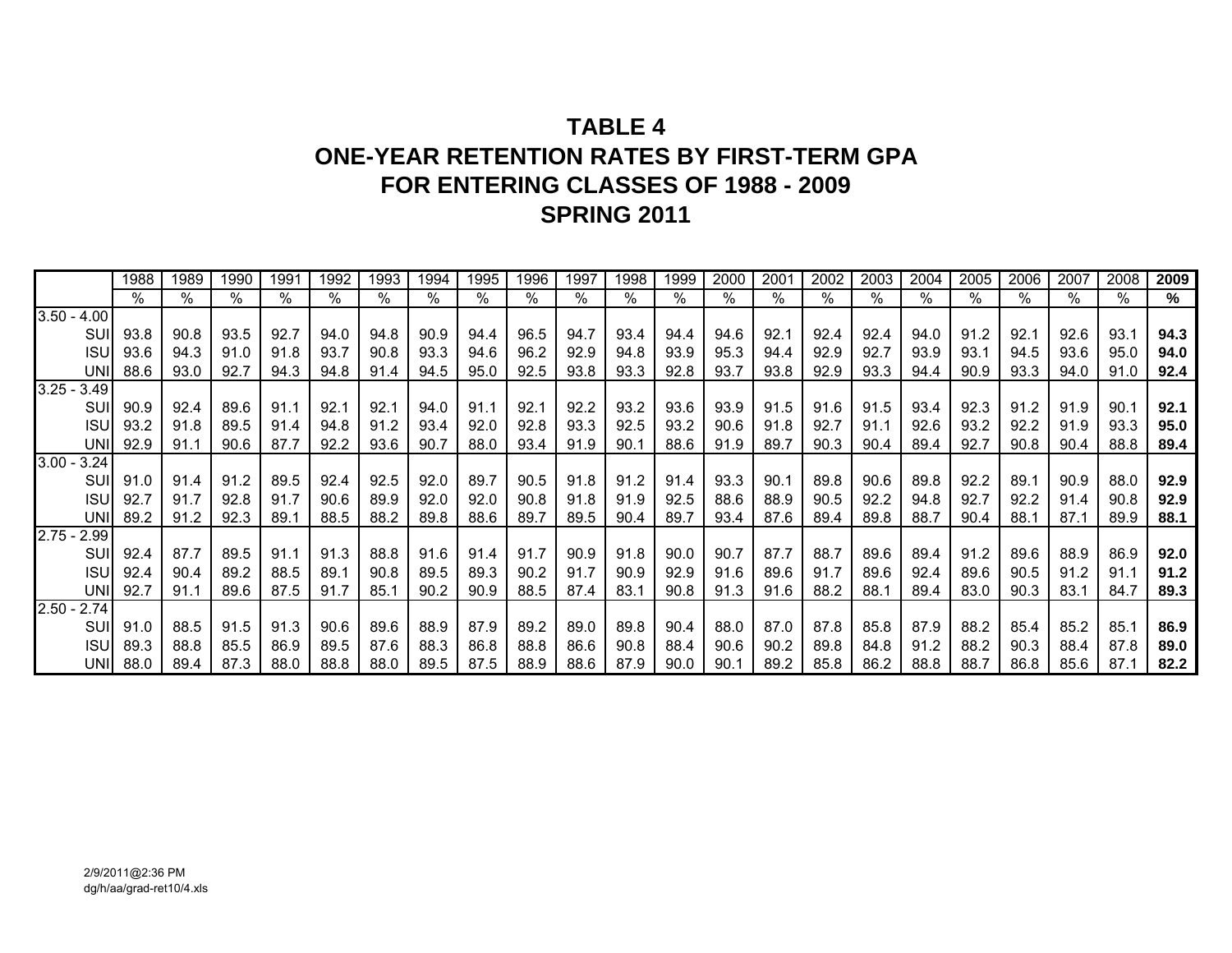# **TABLE 4ONE-YEAR RETENTION RATES BY FIRST-TERM GPA FOR ENTERING CLASSES OF 1988 - 2009 SPRING 2011**

|               |            | 1988 | 1989 | 1990 | 1991 | 1992 | 1993 | 1994 | 1995 | 1996 | 1997          | 1998 | 1999 | 2000      | 2001      | 2002      | 2003      | 2004      | 2005      | 2006      | 2007      | 2008      | 2009 |
|---------------|------------|------|------|------|------|------|------|------|------|------|---------------|------|------|-----------|-----------|-----------|-----------|-----------|-----------|-----------|-----------|-----------|------|
|               |            | $\%$ | %    | %    | $\%$ | $\%$ | $\%$ | %    | $\%$ | ℅    | $\frac{1}{2}$ | %    | $\%$ | %         | $\%$      | %         | %         | $\%$      | $\%$      | $\%$      | %         | %         | %    |
| $2.25 - 2.49$ |            |      |      |      |      |      |      |      |      |      |               |      |      |           |           |           |           |           |           |           |           |           |      |
|               | SUI        | 87.8 | 85.1 | 88.8 | 88.5 | 85.3 | 85.3 | 87.2 | 88.7 | 86.8 | 87.6          | 87.2 | 85.2 | 86.7      | 84.5      | 82.4      | 81.5      | 84.7      | 84.6      | 81.8      | 78.0      | 83.2      | 88.0 |
|               | <b>ISU</b> | 87.1 | 90.8 | 87.9 | 87.3 | 87.9 | 88.0 | 84.4 | 86.7 | 85.8 | 87.4          | 88.1 | 87.8 | 89.7      | 88.4      | 83.5      | 88.7      | 88.6      | 88.9      | 86.8      | 89.5      | 88.6      | 91.9 |
|               | <b>UNI</b> | 87.0 | 85.5 | 89.1 | 89.3 | 87.0 | 83.5 | 88.3 | 87.8 | 83.7 | 89.6          | 85.4 | 81.6 | 84.3      | 84.6      | 75.4      | 82.5      | 82.2      | 78.6      | 80.6      | 85.2      | 84.7      | 84.9 |
| $2.00 - 2.24$ |            |      |      |      |      |      |      |      |      |      |               |      |      |           |           |           |           |           |           |           |           |           |      |
|               | SUI        | 85.3 | 86.0 | 86.3 | 83.1 | 86.0 | 85.9 | 84.4 | 83.3 | 80.6 | 84.0          | 81.3 | 85.3 | 80.4      | 81.1      | 78.2      | 79.3      | 81.3      | 77.7      | 82.0      | 76.4      | 78.7      | 84.0 |
|               | <b>ISU</b> | 84.3 | 84.4 | 82.0 | 83.8 | 83.8 | 83.0 | 83.2 | 82.9 | 83.1 | 83.7          | 86.7 | 85.9 | 84.4      | 81.9      | 86.6      | 85.1      | 87.6      | 81.8      | 86.4      | 86.9      | 84.4      | 87.3 |
|               | <b>UNI</b> | 79.1 | 78.7 | 83.0 | 87.0 | 82.6 | 79.8 | 81.0 | 85.0 | 87.9 | 84.3          | 79.4 | 80.1 | 85.7      | 78.6      | 71.4      | 82.5      | 79.4      | 87.2      | 84.5      | 83.1      | 86.4      | 83.5 |
| $1.00 - 1.99$ |            |      |      |      |      |      |      |      |      |      |               |      |      |           |           |           |           |           |           |           |           |           |      |
|               | SUI        | 63.0 | 54.3 | 55.7 | 61.8 | 64.4 | 56.1 | 56.2 | 51.2 | 58.2 | 55.5          | 56.3 | 51.4 | 53.0      | 50.9      | 51.3      | 52.6      | 52.9      | 51.7      | 49.4      | 51.6      | 53.1      | 57.4 |
|               | <b>ISU</b> | 76.1 | 75.4 | 75.5 | 72.5 | 69.2 | 72.3 | 71.9 | 73.3 | 70.4 | 74.9          | 71.0 | 73.0 | 70.3      | 70.0      | 69.4      | 73.7      | 75.4      | 73.9      | 79.8      | 75.4      | 75.1      | 76.8 |
|               | <b>UNI</b> | 66.6 | 65.4 | 70.3 | 52.2 | 58.9 | 63.7 | 58.0 | 65.3 | 64.7 | 63.8          | 66.0 | 62.5 | 67.7      | 56.8      | 64.1      | 63.2      | 61.2      | 55.8      | 52.0      | 63.7      | 57.5      | 59.9 |
| $0.00 - 0.99$ |            |      |      |      |      |      |      |      |      |      |               |      |      |           |           |           |           |           |           |           |           |           |      |
|               | SUI        | 6.7  | 12.1 | 15.1 | 14.6 | 19.0 | 6.8  | 8.9  | 9.8  | 10.6 | 12.3          | 10.0 | 11.1 | 20.8      | 14.8      | 6.5       | 5.6       | 54.5      | 15.3      | 19.0      | 18.5      | 17.9      | 15.0 |
|               | <b>ISU</b> | 34.1 | 21.4 | 27.7 | 29.5 | 28.3 | 23.9 | 26.0 | 19.6 | 20.6 | 29.5          | 25.0 | 27.1 | 21.1      | 28.3      | 28.2      | 31.7      | 21.5      | 26.9      | 20.1      | 20.3      | 20.9      | 23.8 |
|               | <b>UNI</b> | 15.4 | 17.5 | 11.0 | 4.3  | 11.1 | 5.8  | 2.4  | 8.4  | 9.8  | 5.1           | 4.2  | 11.9 | 9.8       | 12.0      | 16.4      | 11.6      | 9.4       | 11.1      | 11.7      | 9.6       | 9.4       | 10.7 |
| <b>NA</b>     |            |      |      |      |      |      |      |      |      |      |               |      |      |           |           |           |           |           |           |           |           |           |      |
|               | SUI        | 4.1  | 13.0 | 13.0 | 5.6  | 26.0 | 28.1 | 23.8 | 18.4 | 17.7 | 18.2          | 16.2 | 15.9 | 13.8      | 66.7      | 62.0      | 26.0      | 19.1      | 74.2      | 60.0      | 66.9      | 66.7      | 69.8 |
|               | <b>ISU</b> | 67.9 | 61.9 | 14.0 | 17.0 | 12.8 | 13.5 | 11.5 | 18.0 | 15.8 | 10.6          | 22.4 | 17.9 | 26.1      | 57.8      | 56.2      | 25.0      | 73.1      | 37.5      | 43.8      | 35.3      | 12.1      | 20.0 |
|               | <b>UNI</b> | 0.0  | 0.0  | 0.0  | 0.0  | 0.0  | 0.0  | 0.0  | 0.0  | 0.0  | 0.0           | 0.0  | 0.0  | <b>NA</b> | <b>NA</b> | <b>NA</b> | <b>NA</b> | <b>NA</b> | <b>NA</b> | <b>NA</b> | <b>NA</b> | <b>NA</b> | NA   |
| <b>TOTAL</b>  |            |      |      |      |      |      |      |      |      |      |               |      |      |           |           |           |           |           |           |           |           |           |      |
|               | SUI        | 83.3 | 82.4 | 83.9 | 84.4 | 85.1 | 83.6 | 83.4 | 82.0 | 82.9 | 83.7          | 83.5 | 83.9 | 82.6      | 82.5      | 82.5      | 83.2      | 84.3      | 84.1      | 82.7      | 83.1      | 83.0      | 86.6 |
|               | <b>ISU</b> | 84.2 | 83.1 | 81.6 | 81.3 | 81.8 | 81.1 | 81.5 | 81.5 | 82.7 | 83.6          | 84.4 | 85.1 | 83.7      | 83.4      | 84.2      | 84.7      | 85.8      | 83.4      | 84.9      | 83.5      | 84.0      | 86.0 |
|               | <b>UNI</b> | 79.8 | 81.9 | 82.5 | 81.7 | 81.4 | 80.2 | 80.7 | 81.8 | 82.0 | 82.4          | 81.0 | 81.4 | 84.0      | 81.4      | 80.6      | 81.4      | 80.9      | 82.1      | 82.3      | 83.7      | 82.3      | 82.5 |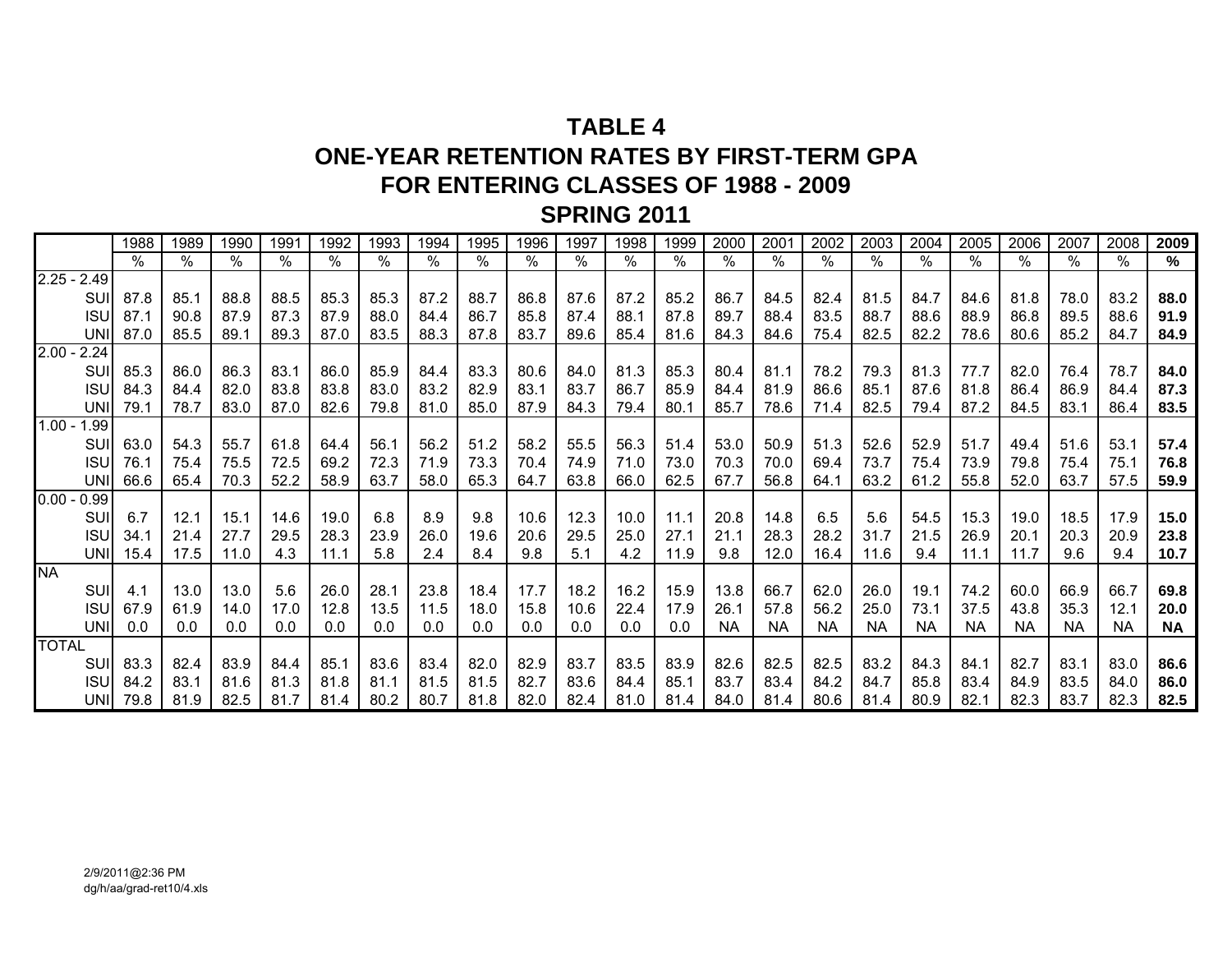# **TABLE 5ONE-YEAR RETENTION RATES BY GENDERFOR ENTERING CLASSES OF 1988 - 2009 SPRING 2011**

|              | 1988             | 1989 | 1990 | 1991        | 1992 | 1993 | 1994 | 1995 | 1996 | 1997 | 1998 | 1999 | 2000 | 2001      | 2002 | 2003 | 2004 | 2005 | 2006 | 2007 | 2008 | 2009 |
|--------------|------------------|------|------|-------------|------|------|------|------|------|------|------|------|------|-----------|------|------|------|------|------|------|------|------|
|              | %                | %    | %    | %           | %    | %    | %    | %    | %    | %    | %    | %    | %    | %         | %    | $\%$ | %    | $\%$ | %    |      | %    | %    |
| <b>WOMEN</b> |                  |      |      |             |      |      |      |      |      |      |      |      |      |           |      |      |      |      |      |      |      |      |
|              | SUI 83.6         | 83.6 | 84.6 | 84.4        | 85.4 | 83.8 | 83.4 | 81.8 | 81.8 | 83.7 | 84.2 | 85.4 |      | 82.8 83.6 | 82.9 | 82.3 | 83.1 | 83.2 | 82.8 | 82.3 | 81.7 | 87.7 |
|              | <b>ISU</b> 84.9  | 82.4 | 83.1 | 83.6        | 82.5 | 82.0 | 82.5 | 82.1 | 83.4 | 83.9 | 85.5 | 85.5 | 84.6 | 84.7      | 83.9 | 86.2 | 87.8 | 84.6 | 86.1 | 84.2 | 83.5 | 87.1 |
|              | <b>UNII 79.3</b> | 81.3 | 81.5 | 81.5        | 81.5 | 80.3 | 81.8 | 81.3 | 81.0 | 82.0 | 81.8 | 80.8 | 83.5 | 83.2      | 81.2 | 82.7 | 82.4 | 83.1 | 84.5 | 84.0 | 83.4 | 83.3 |
|              |                  |      |      |             |      |      |      |      |      |      |      |      |      |           |      |      |      |      |      |      |      |      |
| <b>MEN</b>   |                  |      |      |             |      |      |      |      |      |      |      |      |      |           |      |      |      |      |      |      |      |      |
|              | SUI 83.0         | 81.1 | 83.0 | 84.5        | 84.8 | 83.4 | 83.5 | 82.2 | 84.4 | 83.7 | 82.7 | 81.9 | 82.4 | 81.1      | 82.1 | 84.3 | 85.8 | 85.2 | 82.6 | 84.2 | 84.4 | 85.3 |
|              | <b>ISU 83.7</b>  | 83.7 | 80.4 | 79.8        | 81.2 | 80.4 | 80.8 | 81.0 | 82.3 | 83.4 | 83.5 | 84.7 | 83.0 | 82.4      | 84.5 | 83.6 | 84.1 | 82.6 | 83.9 | 83.0 | 84.5 | 85.0 |
|              | UNII 80.5        | 82.9 | 83.9 | 82.1        | 81.2 | 80.0 | 78.9 | 82.6 | 83.5 | 83.1 | 79.6 | 82.3 | 84.8 | 78.5      | 79.5 | 79.3 | 78.7 | 80.2 | 79.1 | 83.1 | 80.6 | 81.2 |
|              |                  |      |      |             |      |      |      |      |      |      |      |      |      |           |      |      |      |      |      |      |      |      |
| <b>TOTAL</b> |                  |      |      |             |      |      |      |      |      |      |      |      |      |           |      |      |      |      |      |      |      |      |
|              | SUI 83.3         | 82.4 | 83.9 | 84.4        | 85.1 | 83.6 | 83.4 | 82.0 | 82.9 | 83.7 | 83.5 | 83.9 | 82.6 | 82.5      | 82.5 | 83.2 | 84.3 | 84.1 | 82.7 | 83.1 | 83.0 | 86.6 |
|              | <b>ISU</b> 84.2  | 83.2 |      | $81.6$ 81.4 | 81.8 | 81.1 | 81.5 | 81.5 | 82.8 | 83.6 | 84.4 | 85.1 | 83.7 | 83.4      | 84.2 | 84.7 | 85.8 | 83.4 | 84.9 | 83.5 | 84.0 | 86.0 |
|              | <b>UNI</b> 79.8  | 81.9 | 82.5 | 81.7        | 81.4 | 80.2 | 80.7 | 81.8 | 82.0 | 82.4 | 81.0 | 81.4 | 84.0 | 81.4      | 80.6 | 81.4 | 80.9 | 82.1 | 82.3 | 83.7 | 82.3 | 82.5 |
|              |                  |      |      |             |      |      |      |      |      |      |      |      |      |           |      |      |      |      |      |      |      |      |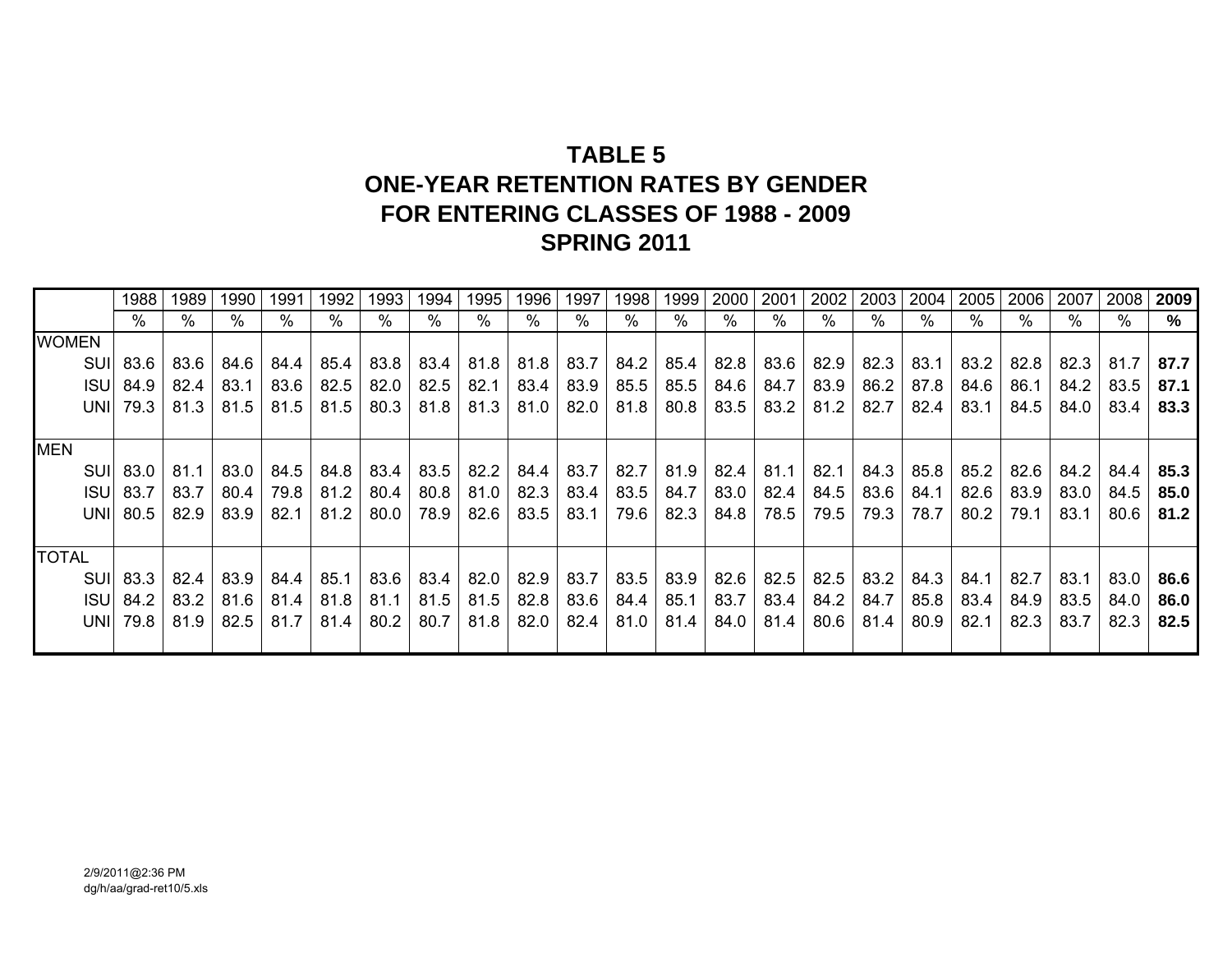## **TABLE 6ONE-YEAR RETENTION RATES BY RACE/ETHNICITYAND RESIDENCEFOR ENTERING CLASSES OF 2000 - 2008 SPRING 2011**

|                            |            | 2000          |            | 2001          |            | 2002          |            | 2003          |            | 2004          |            | 2005          |            | 2006          |            | 2007          |            | 2008          |
|----------------------------|------------|---------------|------------|---------------|------------|---------------|------------|---------------|------------|---------------|------------|---------------|------------|---------------|------------|---------------|------------|---------------|
|                            |            | %             |            | $\frac{0}{0}$ |            | %             |            | $\frac{9}{6}$ |            | $\frac{0}{0}$ |            | $\%$          |            | $\frac{0}{0}$ |            | %             |            | %             |
|                            | <b>Res</b> | <b>NonRes</b> | <b>Res</b> | <b>NonRes</b> | <b>Res</b> | <b>NonRes</b> | <b>Res</b> | <b>NonRes</b> | <b>Res</b> | <b>NonRes</b> | <b>Res</b> | <b>NonRes</b> | <b>Res</b> | <b>NonRes</b> | <b>Res</b> | <b>NonRes</b> | <b>Res</b> | <b>NonRes</b> |
| Native Am.                 |            |               |            |               |            |               |            |               |            |               |            |               |            |               |            |               |            |               |
| <b>SUI</b>                 | 80.0       | 50.0          | 57.1       | 66.7          | 100.0      | 60.0          | 77.8       | 80.0          | 85.7       | 88.9          | 71.4       | 66.7          | 71.4       | 54.5          | 100.0      | 80.0          | 75.0       | 92.3          |
| <b>ISU</b>                 | 50.0       | 0.0           | 85.7       | 80.0          | 66.7       | 100.0         | 50.0       | 33.3          | 80.0       | 66.7          | 100.0      | 100           | 83.3       | 100.0         | 54.5       | 100.0         | 50.0       | 76.9          |
| <b>UNI</b>                 | 100.0      | <b>NA</b>     | 50.0       | <b>NA</b>     | 100.0      | <b>NA</b>     | 75.0       | <b>NA</b>     | 33.3       | 0.0           | 75.0       | <b>NA</b>     | 25.0       | 0.0           | 50.0       | 100.0         | 66.7       | <b>NA</b>     |
| <u>ייט </u><br>.African-Am |            |               |            |               |            |               |            |               |            |               |            |               |            |               |            |               |            |               |
| SUI                        | 74.0       | 73.5          | 82.9       | 78.7          | 88.0       | 56.9          | 82.8       | 63.2          | 86.1       | 82.0          | 89.5       | 73.3          | 86.4       | 75.7          | 88.9       | 77.4          | 74.3       | 70.1          |
| <b>ISU</b>                 | 84.8       | 85.9          | 83.8       | 85.3          | 86.7       | 74.2          | 81.0       | 89.8          | 78.7       | 79.3          | 85.1       | 68.3          | 81.4       | 68.8          | 69.0       | 70.7          | 83.7       | 70.5          |
| <b>UNI</b>                 | 77.8       | 80.6          | 80.0       | 61.5          | 91.7       | 70.0          | 79.3       | 70.0          | 78.3       | 85.7          | 52.0       | 66.7          | 87.0       | 76.9          | 83.9       | 84.2          | 82.0       | 84.2          |
| <b>Asian-Am.</b>           |            |               |            |               |            |               |            |               |            |               |            |               |            |               |            |               |            |               |
| SUI                        | 84.5       | 83.7          | 82.8       | 75.9          | 84.8       | 75.9          | 84.7       | 87.5          | 88.0       | 84.3          | 76.5       | 76.9          | 81.0       | 88.9          | 89.3       | 81.1          | 80.6       | 87.7          |
| <b>ISU</b>                 | 89.2       | 97.4          | 86.8       | 72.5          | 78.6       | 82.8          | 84.7       | 85.4          | 92.6       | 88.6          | 86.0       | 88.6          | 89.2       | 90.5          | 86.0       | 83.9          | 90.9       | 80.8          |
| <b>UNI</b>                 | 76.0       | 100.0         | 77.8       | 66.7          | 83.3       | <b>NA</b>     | 84.2       | 100.0         | 78.6       | <b>NA</b>     | 72.0       | <b>NA</b>     | 78.6       | 66.7          | 66.7       | <b>NA</b>     | 91.3       | 100.0         |
| Hispanic-Am                |            |               |            |               |            |               |            |               |            |               |            |               |            |               |            |               |            |               |
| SUI                        | 87.8       | 71.4          | 81.8       | 86.4          | 79.2       | 84.3          | 74.5       | 83.7          | 74.5       | 76.3          | 88.5       | 84.6          | 70.2       | 85.7          | 83.1       | 83.9          | 81.5       | 85.1          |
| <b>ISU</b>                 | 91.3       | 84.0          | 78.6       | 81.4          | 89.1       | 84.2          | 87.2       | 89.1          | 64.6       | 88.6          | 90.6       | 79.5          | 84.2       | 82.5          | 84.1       | 92.5          | 74.1       | 82.1          |
| <b>UNI</b>                 | 66.7       | 75.0          | 73.3       | 72.7          | 62.5       | 37.5          | 86.7       | 83.3          | 64.7       | 50.0          | 78.9       | 66.7          | 71.4       | 50.0          | 83.3       | 100.0         | 73.1       | 50.0          |
| Subtotal                   |            |               |            |               |            |               |            |               |            |               |            |               |            |               |            |               |            |               |
| SUI                        | 82.2       | 74.6          | 81.6       | 80.4          | 84.3       | 72.0          | 81.3       | 77.1          | 84.3       | 81.8          | 82.6       | 78.1          | 79.4       | 82.8          | 87.8       | 80.7          | 79.6       | 81.5          |
| <b>ISU</b>                 | 87.0       | 80.3          | 84.0       | 81.7          | 82.5       | 79.0          | 83.1       | 87.2          | 81.9       | 83.9          | 87.4       | 78.4          | 86.1       | 79.1          | 79.9       | 80.5          | 82.4       | 77.2          |
| <b>UNI</b>                 | 76.8       | 80.0          | 76.6       | 64.2          | 85.1       | 64.6          | 82.1       | 74.1          | 70.0       | 78.8          | 67.1       | 66.7          | 76.3       | 64.0          | 77.0       | 87.0          | 81.4       | 81.5          |
| White                      |            |               |            |               |            |               |            |               |            |               |            |               |            |               |            |               |            |               |
| SUI                        | 82.0       | 84.2          | 82.9       | 82.0          | 83.2       | 81.7          | 83.5       | 83.3          | 83.9       | 85.2          | 83.6       | 85.5          | 81.5       | 84.7          | 82.3       | 83.8          | 82.7       | 83.3          |
| <b>ISU</b>                 | 84.4       | 94.2          | 84.1       | 82.4          | 85.0       | 83.0          | 85.5       | 82.7          | 86.7       | 82.9          | 85.3       | 78.7          | 86.4       | 81.7          | 84.3       | 81.9          | 85.5       | 81.8          |
| <b>UNI</b>                 | 84.5       | 75.8          | 82.6       | 64.8          | 81.7       | 65.5          | 81.7       | 80.0          | 81.7       | 80.6          | 93.4       | 73.2          | 83.2       | 79.6          | 84.9       | 70.4          | 82.5       | 80.2          |
| <b>Regent Total</b>        |            |               |            |               |            |               |            |               |            |               |            |               |            |               |            |               |            |               |
| SUI                        | 82.0       | 83.2          | 82.8       | 81.7          | 83.3       | 80.8          | 83.3       | 82.7          | 83.9       | 54.0          | 83.5       | 85.0          | 81.3       | 84.5          | 82.8       | 83.5          | 82.4       | 83.6          |
| <b>ISU</b>                 | 84.3       | 92.0          | 83.9       | 82.0          | 84.9       | 82.6          | 85.2       | 83.3          | 86.4       | 83.4          | 85.2       | 78.6          | 86.1       | 81.8          | 84.0       | 82.3          | 85.4       | 81.5          |
| <b>UNI</b>                 | 84.3       | 78.5          | 82.4       | 65.5          | 81.7       | 64.4          | 81.5       | 79.6          | 80.9       | 81.0          | 82.8       | 72.9          | 82.8       | 76.6          | 84.2       | 73.7          | 82.4       | 81.3          |

NA = 0 students in the cohort.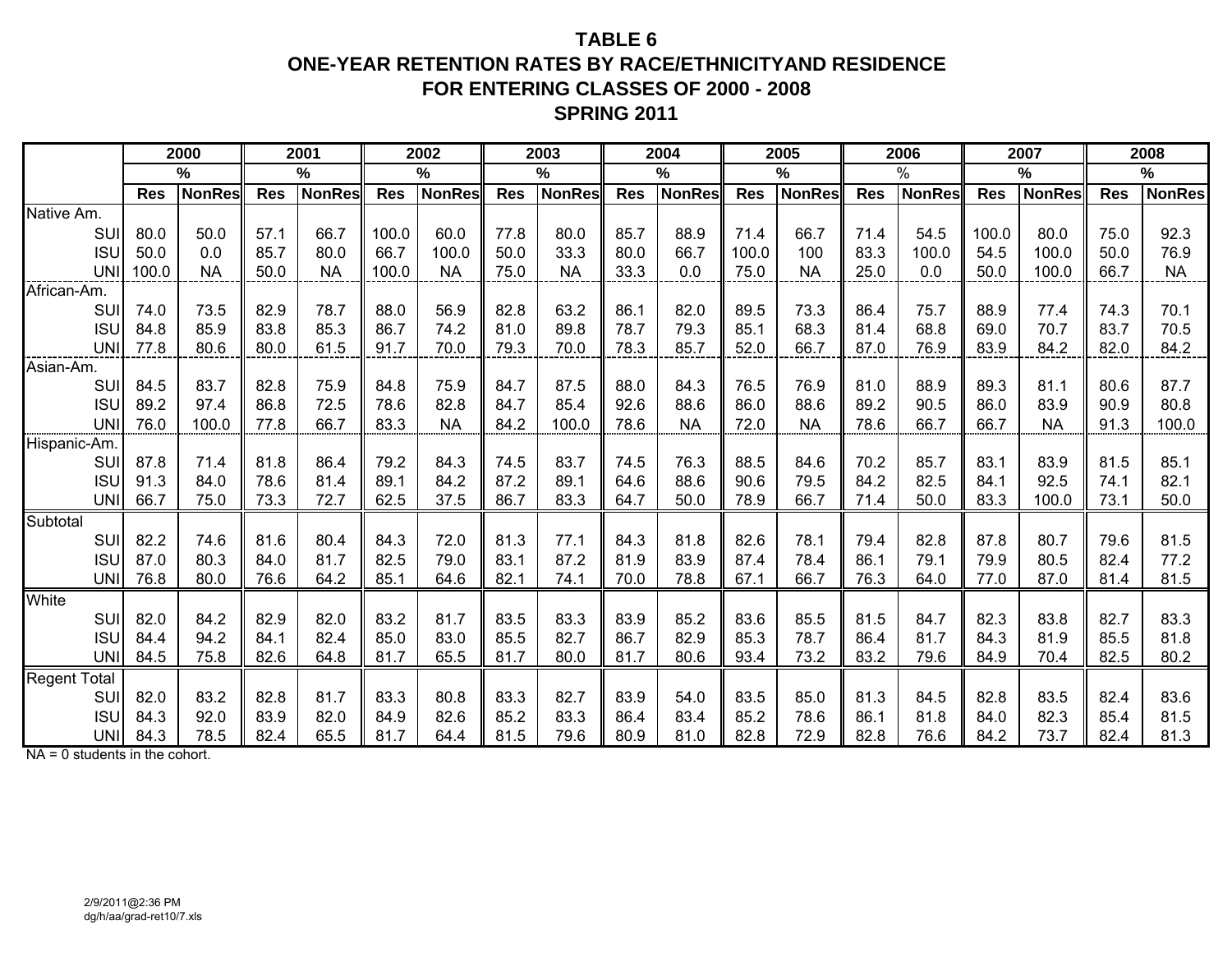## **TABLE 6a ONE-YEAR RETENTION RATES BY RACE/ETHNICITY FOR ENTERING CLASS OF 2009 SPRING 2011**

|                                           |           | 2009      |      | 2010   |      | 2011   |
|-------------------------------------------|-----------|-----------|------|--------|------|--------|
|                                           | %         | $\%$      | $\%$ | $\%$   | $\%$ | $\%$   |
|                                           | Res       | NonRes    | Res  | NonRes | Res  | NonRes |
| Hispanic-Am.                              |           |           |      |        |      |        |
| SUI                                       | 83.1      | 90.9      |      |        |      |        |
| <b>ISU</b>                                | 81.7      | 82.0      |      |        |      |        |
| <b>UNI</b>                                | 75.0      | 100.0     |      |        |      |        |
| Am. Indian or Alaska Native               |           |           |      |        |      |        |
| SUI                                       | 100.0     | 100.0     |      |        |      |        |
| <b>ISU</b>                                | 75.0      | 100.0     |      |        |      |        |
| <b>UNI</b>                                | <b>NA</b> | 100.0     |      |        |      |        |
| Asian-Am.                                 |           |           |      |        |      |        |
| SUI                                       | 87.2      | 80.4      |      |        |      |        |
| <b>ISU</b>                                | 85.2      | 75.0      |      |        |      |        |
| <b>UNI</b>                                | 77.8      | <b>NA</b> |      |        |      |        |
| Black or African-Am.                      |           |           |      |        |      |        |
| SUI                                       | 88.1      | 82.6      |      |        |      |        |
| <b>ISU</b>                                | 78.1      | 73.7      |      |        |      |        |
| <b>UNI</b>                                | 61.9      | 75.0      |      |        |      |        |
| Native Hawaiian or Other Pacific Islander |           |           |      |        |      |        |
| SUI                                       | 50.0      | 80.0      |      |        |      |        |
| <b>ISU</b>                                | 100.0     | 50.0      |      |        |      |        |
| <b>UNI</b>                                | ΝA        | <b>NA</b> |      |        |      |        |
| Two or More Races                         |           |           |      |        |      |        |
|                                           |           |           |      |        |      |        |
| SUI                                       | 89.3      | 90.0      |      |        |      |        |
| <b>ISU</b>                                | 82.9      | 72.0      |      |        |      |        |
| <b>UNI</b>                                | 68.4      | 0.0       |      |        |      |        |
| Subtotal                                  |           |           |      |        |      |        |
| SUI                                       | 86.0      | 86.6      |      |        |      |        |
| <b>ISU</b>                                | 82.7      | 76.4      |      |        |      |        |
| <b>UNI</b>                                | 69.6      | 76.9      |      |        |      |        |
| White                                     |           |           |      |        |      |        |
| SUI                                       | 85.4      | 87.9      |      |        |      |        |
| <b>ISU</b>                                | 87.7      | 85.2      |      |        |      |        |
| <b>UNI</b>                                | 83.9      | 73.6      |      |        |      |        |
| Nonresident Alien/International           |           |           |      |        |      |        |
| SUI                                       | <b>NA</b> | 89.8      |      |        |      |        |
| <b>ISU</b>                                | <b>NA</b> | 86.5      |      |        |      |        |
| <b>UNI</b>                                | <b>NA</b> | 75.0      |      |        |      |        |
| Race/Ethnicity Unknown                    |           |           |      |        |      |        |
| SUI                                       | 78.8      | 84.7      |      |        |      |        |
| <b>ISU</b>                                | 83.2      | 77.3      |      |        |      |        |
| <b>UNI</b>                                | 100.0     | 100.0     |      |        |      |        |
| <b>Regent Total</b>                       |           |           |      |        |      |        |
| SUI                                       | 85.4      | 87.9      |      |        |      |        |
| <b>ISU</b>                                | 87.1      | 83.9      |      |        |      |        |
| <b>UNI</b>                                | 83.0      | 74.8      |      |        |      |        |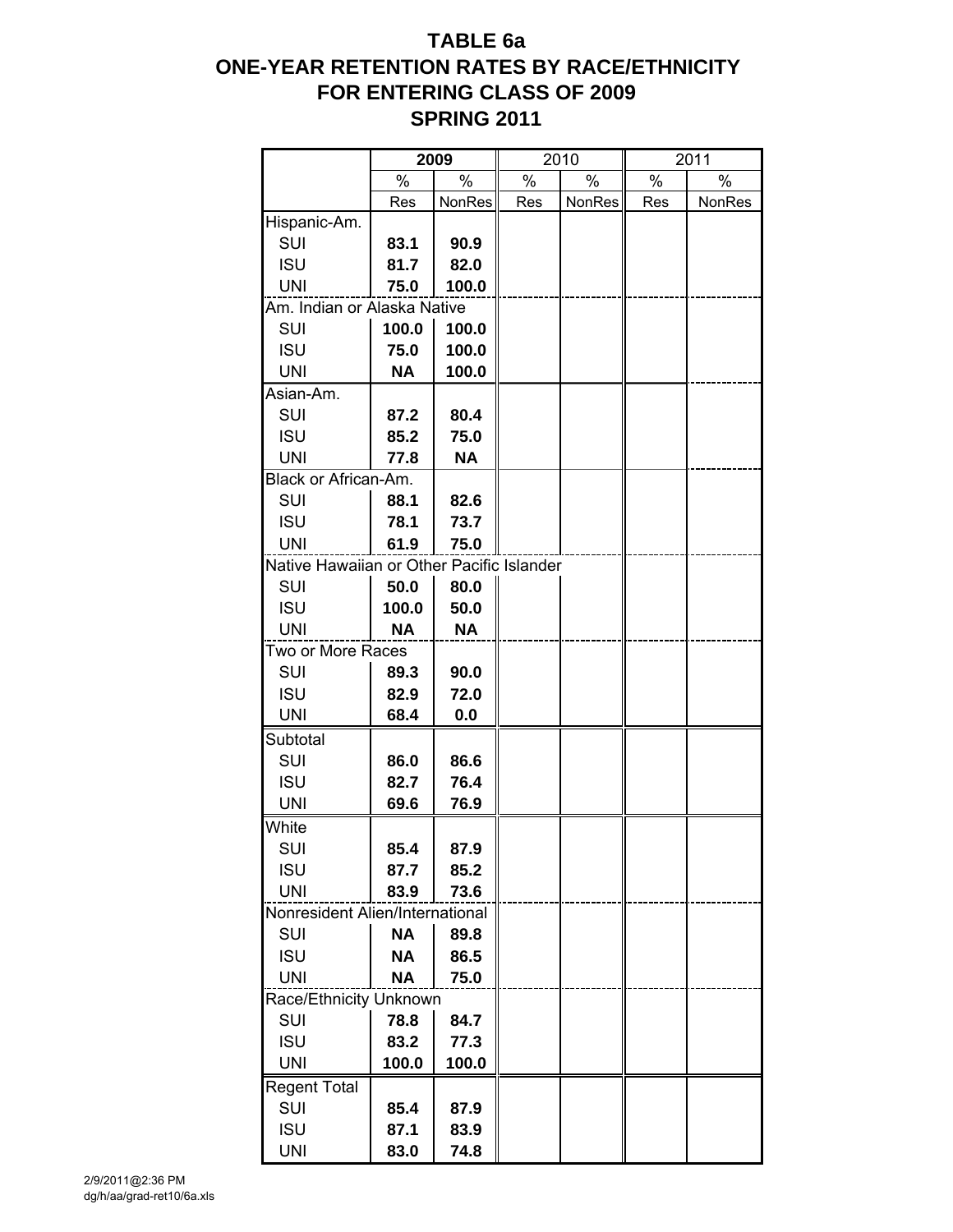### **TABLE 7TWO-YEAR RETENTION RATES BY RACE/ETHNICITY FOR ENTERING CLASSES OF 1988 - 2008SPRING 2011**

|                     |            | 1988          | 1989          | 1990          | 199'          | 1992 | 1993          | 1994          | 1995          | 1996                 | 1997          | 1998 | 1999          | 2000 | 2001          | 2002          | 2003 | 2004 | 2005          | 2006 | 2007 | 2008          |
|---------------------|------------|---------------|---------------|---------------|---------------|------|---------------|---------------|---------------|----------------------|---------------|------|---------------|------|---------------|---------------|------|------|---------------|------|------|---------------|
|                     |            | $\frac{1}{2}$ | $\frac{0}{0}$ | $\frac{1}{2}$ | $\frac{1}{6}$ | %    | $\frac{1}{2}$ | $\frac{1}{2}$ | $\frac{1}{2}$ | $\frac{1}{\sqrt{2}}$ | $\frac{1}{2}$ | $\%$ | $\frac{1}{2}$ | $\%$ | $\frac{1}{2}$ | $\frac{1}{2}$ | %    | $\%$ | $\frac{1}{2}$ | $\%$ | $\%$ | $\frac{9}{6}$ |
| Native Am.          |            |               |               |               |               |      |               |               |               |                      |               |      |               |      |               |               |      |      |               |      |      |               |
|                     | SUI        | 75.0          | 66.7          | 60.0          | 83.3          | 90.0 | 76.9          | 41.2          | 80.0          | 91.7                 | 82.4          | 76.5 | 58.8          | 50.0 | 60.0          | 72.7          | 85.7 | 69.6 | 61.5          | 79.2 | 77.8 | 71.4          |
|                     | <b>ISU</b> | 75.0          | 71.4          | 0.0           | 57.1          | 40.0 | 42.9          | 71.4          | 75.0          | 50.0                 | 63.6          | 70.0 | 56.3          | 30.0 | 66.7          | 75.0          | 36.4 | 68.8 | 71.4          | 75.0 | 64.3 | 56.5          |
|                     | <b>UNI</b> | 25.0          | 0.0           | 50.0          | 40.0          | 25.0 | 75.0          | 0.0           | 60.0          | 50.0                 | 0.0           | 50.0 | 40.0          | 66.7 | 0.0           | 100.0         | 50.0 | 28.6 | 75.0          | 20.0 | 40.0 | 66.7          |
| African-Am.         |            |               |               |               |               |      |               |               |               |                      |               |      |               |      |               |               |      |      |               |      |      |               |
|                     | SUI        | 66.7          | 67.9          | 57.5          | 62.5          | 62.6 | 72.9          | 72.1          | 68.0          | 80.6                 | 69.0          | 67.7 | 67.0          | 61.6 | 61.5          | 50.6          | 64.0 | 74.4 | 66.3          | 63.0 | 73.8 | 60.8          |
|                     | <b>ISU</b> | 53.3          | 54.1          | 70.6          | 67.2          | 52.5 | 53.6          | 56.7          | 62.9          | 54.7                 | 58.1          | 65.4 | 68.3          | 71.2 | 64.4          | 67.9          | 71.3 | 66.7 | 68.2          | 66.7 | 58.6 | 58.4          |
|                     | <b>UNI</b> | 50.0          | 62.2          | 59.2          | 58.1          | 48.6 | 54.5          | 50.0          | 55.2          | 53.6                 | 44.7          | 59.5 | 60.0          | 61.2 | 54.2          | 62.5          | 57.1 | 62.7 | 46.9          | 66.7 | 70.0 | 65.2          |
| Asian-Am.           |            |               |               |               |               |      |               |               |               |                      |               |      |               |      |               |               |      |      |               |      |      |               |
|                     | <b>SUI</b> | 82.8          | 67.4          | 82.0          | 78.1          | 78.6 | 79.6          | 74.6          | 76.8          | 69.3                 | 78.5          | 84.8 | 70.9          | 74.0 | 69.2          | 77.1          | 80.1 | 75.5 | 71.4          | 77.4 | 78.8 | 79.4          |
|                     | <b>ISU</b> | 73.2          | 76.4          | 75.9          | 73.0          | 73.4 | 69.9          | 77.3          | 76.6          | 70.7                 | 82.8          | 80.2 | 72.1          | 75.2 | 73.3          | 69.7          | 79.9 | 85.3 | 77.4          | 84.7 | 76.6 | 75.0          |
|                     | <b>UNI</b> | 45.5          | 80.0          | 62.5          | 78.9          | 78.6 | 50.0          | 61.3          | 78.9          | 60.0                 | 68.4          | 58.8 | 68.4          | 77.8 | 80.0          | 66.7          | 70.0 | 57.1 | 68.0          | 54.8 | 55.6 | 85.2          |
| Hispanic-Am         |            |               |               |               |               |      |               |               |               |                      |               |      |               |      |               |               |      |      |               |      |      |               |
|                     | SUI        | 56.1          | 70.2          | 72.0          | 60.0          | 73.7 | 60.0          | 71.2          | 65.3          | 62.3                 | 81.3          | 68.2 | 70.9          | 73.5 | 73.6          | 68.7          | 73.4 | 68.2 | 75.0          | 66.4 | 74.0 | 74.8          |
|                     | <b>ISU</b> | 62.2          | 61.8          | 60.7          | 51.9          | 59.6 | 66.1          | 63.6          | 55.6          | 61.7                 | 74.5          | 73.6 | 73.3          | 71.8 | 72.7          | 72.6          | 79.6 | 70.2 | 75.7          | 75.0 | 72.6 | 66.9          |
|                     | <b>UNI</b> | 50.0          | 50.0          | 87.5          | 64.3          | 46.7 | 60.0          | 36.4          | 59.1          | 78.6                 | 40.0          | 50.0 | 42.9          | 66.7 | 50.0          | 43.8          | 71.4 | 42.9 | 59.1          | 58.6 | 71.9 | 60.0          |
| Subtotal            |            |               |               |               |               |      |               |               |               |                      |               |      |               |      |               |               |      |      |               |      |      |               |
|                     | SUI        | 71.4          | 68.1          | 68.9          | 70.0          | 72.6 | 72.9          | 71.1          | 71.8          | 70.8                 | 77.0          | 74.4 | 69.1          | 68.8 | 68.3          | 68.5          | 74.4 | 73.0 | 70.9          | 71.3 | 84.7 | 72.9          |
|                     | <b>ISU</b> | 60.0          | 61.0          | 69.0          | 65.5          | 60.3 | 58.5          | 65.4          | 66.5          | 61.4                 | 70.1          | 72.2 | 69.9          | 71.5 | 69.7          | 69.9          | 75.9 | 74.9 | 74.0          | 75.9 | 68.8 | 66.3          |
|                     | <b>UNI</b> | 47.5          | 62.2          | 62.7          | 63.0          | 52.9 | 55.1          | 50.0          | 62.7          | 60.6                 | 49.3          | 56.8 | 58.0          | 66.1 | 59.0          | 61.1          | 62.8 | 54.8 | 56.0          | 58.4 | 65.5 | 68.2          |
| White               |            |               |               |               |               |      |               |               |               |                      |               |      |               |      |               |               |      |      |               |      |      |               |
|                     | SUI        | 75.5          | 75.1          | 77.0          | 78.1          | 76.5 | 75.9          | 76.7          | 76.4          | 75.9                 | 76.4          | 76.2 | 75.9          | 75.5 | 73.3          | 74.4          | 76.2 | 76.0 | 77.0          | 75.2 | 82.9 | 76.7          |
|                     | <b>ISU</b> | 75.4          | 74.6          | 72.3          | 72.4          | 73.1 | 72.3          | 72.2          | 73.8          | 75.4                 | 75.5          | 77.2 | 77.3          | 75.1 | 74.8          | 76.5          | 78.1 | 78.4 | 76.4          | 77.6 | 76.2 | 77.4          |
|                     | <b>UNI</b> | 73.4          | 74.4          | 74.4          | 72.6          | 72.7 | 74.4          | 73.3          | 74.0          | 75.1                 | 74.6          | 74.5 | 73.8          | 76.7 | 74.2          | 73.7          | 75.2 | 74.9 | 75.8          | 75.3 | 77.0 | 74.7          |
| <b>Regent Total</b> |            |               |               |               |               |      |               |               |               |                      |               |      |               |      |               |               |      |      |               |      |      |               |
|                     | SUI        | 75.3          | 74.6          | 76.3          | 77.5          | 76.1 | 75.7          | 76.2          | 75.9          | 75.5                 | 76.4          | 76.0 | 75.3          | 74.8 | 72.6          | 72.0          | 76.0 | 75.8 | 76.5          | 74.8 | 83.1 | 76.7          |
|                     | <b>ISU</b> | 74.3          | 73.2          | 71.7          | 71.5          | 72.1 | 70.8          | 71.8          | 73.3          | 74.4                 | 75.1          | 76.5 | 76.8          | 74.7 | 74.0          | 75.7          | 77.8 | 78.0 | 76.0          | 77.1 | 75.3 | 76.3          |
|                     | <b>UNI</b> | 72.3          | 73.8          | 73.9          | 72.0          | 71.9 | 73.2          | 72.1          | 73.4          | 74.6                 | 73.8          | 73.8 | 72.9          | 76.0 | 73.4          | 73.0          | 74.5 | 73.7 | 74.6          | 74.0 | 75.9 | 74.3          |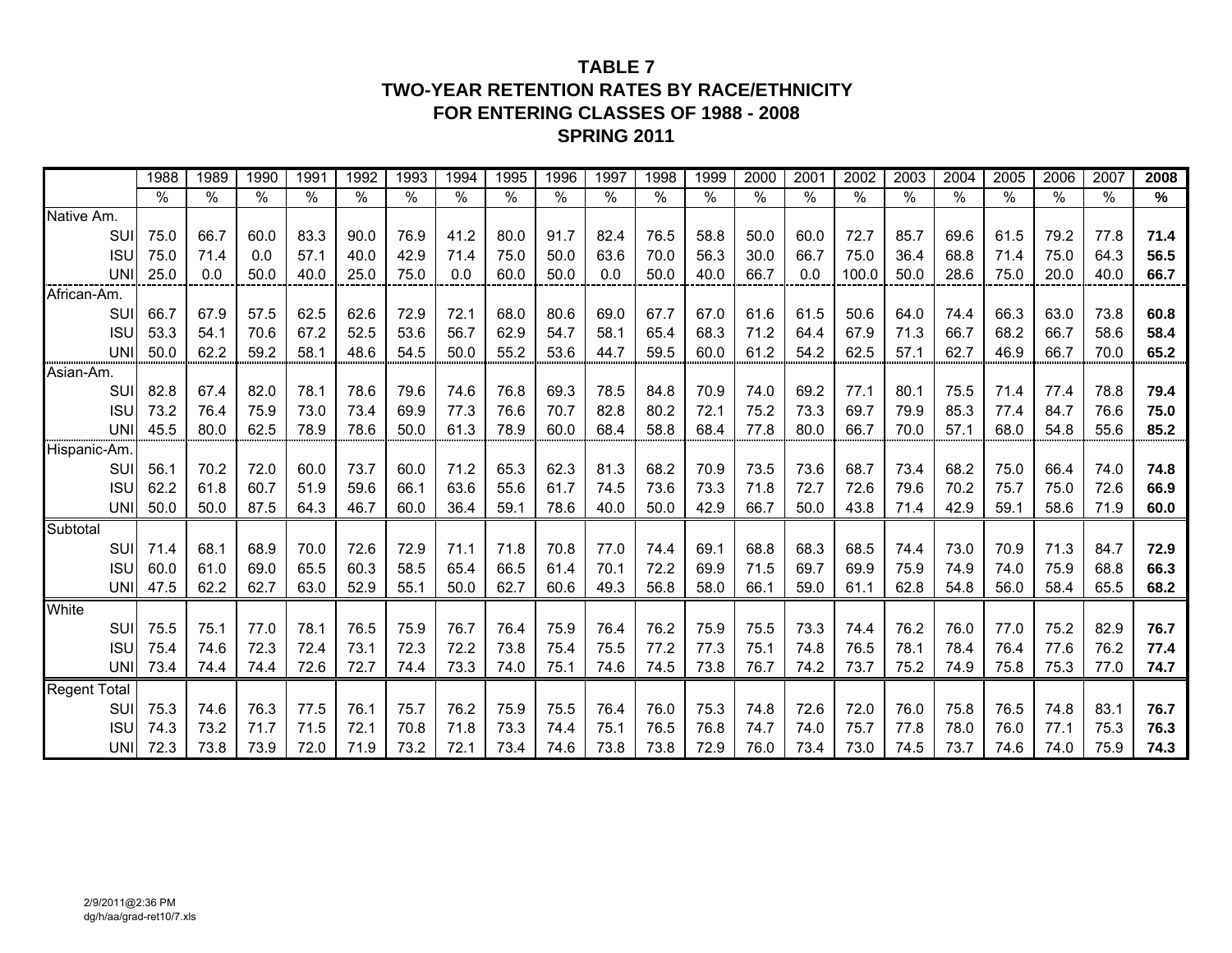## **TABLE 8 FOUR-YEAR GRADUATION RATES BY RACE/ETHNICITY FOR ENTERING CLASSES OF 1988 - 2006 SPRING 2011**

|                     | 1988          | 1989          | 1990          | 1991          | 1992          | 1993          | 1994          | 1995          | 1996          | 1997          | 1998          | 1999          | 2000          | 2001          | 2002          | 2003          | 2004          | 2005          | 2006          |
|---------------------|---------------|---------------|---------------|---------------|---------------|---------------|---------------|---------------|---------------|---------------|---------------|---------------|---------------|---------------|---------------|---------------|---------------|---------------|---------------|
|                     | $\frac{9}{6}$ | $\frac{9}{6}$ | $\frac{0}{0}$ | $\frac{1}{6}$ | $\frac{9}{6}$ | $\frac{1}{2}$ | $\frac{9}{6}$ | $\frac{1}{6}$ | $\frac{9}{6}$ | $\frac{9}{6}$ | $\frac{1}{2}$ | $\frac{9}{6}$ | $\frac{9}{6}$ | $\frac{9}{6}$ | $\frac{9}{6}$ | $\frac{9}{6}$ | $\frac{9}{6}$ | $\frac{9}{6}$ | $\frac{9}{6}$ |
| Native Am.          |               |               |               |               |               |               |               |               |               |               |               |               |               |               |               |               |               |               |               |
| SUI                 | 12.5          | 16.7          | 20.0          | 33.3          | 40.0          | 38.5          | 0.0           | 10.0          | 41.7          | 35.3          | 29.4          | 5.9           | 22.2          | 50.0          | 36.4          | 21.4          | 43.5          | 23.1          | 12.5          |
| <b>ISU</b>          | 25.0          | 42.9          | 0.0           | 0.0           | 0.0           | 14.3          | 14.3          | 25.0          | 21.4          | 27.3          | 0.0           | 18.8          | 20.0          | 25.0          | 25.0          | 0.0           | 31.3          | 57.1          | 50.0          |
| <b>UNI</b>          | 0.0           | 0.0           | 0.0           | 0.0           | 0.0           | 0.0           | 0.0           | 0.0           | 25.0          | 0.0           | 0.0           | 20.0          | 33.3          | 0.0           | 33.3          | 25.0          | 14.3          | 25.0          | 0.0           |
| African-Am.         |               |               |               |               |               |               |               |               |               |               |               |               |               |               |               |               |               |               |               |
| SUI                 | 11.9          | 16.5          | 8.8           | 12.5          | 14.3          | 15.7          | 22.1          | 16.0          | 27.4          | 9.9           | 14.1          | 18.7          | 13.1          | 19.8          | 23.7          | 18.6          | 30.2          | 27.7          | 25.9          |
| <b>ISU</b>          | 5.2           | 6.6           | 9.2           | 5.7           | 8.6           | 9.4           | 7.2           | 9.7           | 15.8          | 13.7          | 15.4          | 16.6          | 22.1          | 11.6          | 26.1          | 20.8          | 21.9          | 29.9          | 26.8          |
| <b>UNI</b>          | 0.0           | 2.2           | 4.1           | 4.7           | 8.6           | 9.1           | 2.5           | 3.4           | 3.6           | 7.9           | 14.3          | 8.0           | 7.5           | 8.5           | 14.1          | 16.3          | 11.8          | 4.1           | 22.2          |
| Asian-Am.           |               |               |               |               |               |               |               |               |               |               |               |               |               |               |               |               |               |               |               |
| SUI                 | 23.0          | 21.3          | 24.7          | 25.7          | 25.9          | 25.0          | 27.9          | 21.9          | 22.1          | 34.6          | 27.7          | 29.1          | 36.5          | 32.7          | 31.4          | 39.6          | 36.4          | 36.1          | 45.8          |
| <b>ISU</b>          | 10.7          | 15.3          | 8.6           | 13.5          | 12.8          | 15.1          | 17.3          | 23.4          | 18.3          | 22.2          | 18.5          | 20.9          | 28.3          | 29.5          | 33.3          | 35.3          | 38            | 26.3          | 37.5          |
| <b>UNI</b>          | 9.1           | 13.3          | 12.5          | 21.1          | 21.4          | 3.8           | 29.0          | 31.6          | 24.0          | 15.8          | 23.5          | 26.3          | 22.2          | 30.0          | 16.7          | 30.0          | 21.4          | 20.0          | 22.6          |
|                     |               |               |               |               |               |               |               |               |               |               |               |               |               |               |               |               |               |               |               |
| Hispanic-Am.        |               |               |               |               |               |               |               |               |               |               |               |               |               |               |               |               |               |               |               |
| SUI                 | 9.8           | 23.4          | 22.0          | 27.5          | 29.8          | 30.0          | 24.7          | 22.2          | 19.5          | 40.0          | 31.8          | 24.4          | 33.7          | 31.8          | 25.3          | 36.2          | 38.8          | 32.7          | 31.8          |
| <b>ISU</b>          | 11.1          | 18.2          | 17.9          | 9.6           | 3.8           | 14.3          | 21.8          | 8.9           | 20.0          | 17.6          | 11.3          | 24.0          | 27.2          | 25.3          | 29.8          | 34.4          | 20.2          | 25.2          | 24.2          |
| <b>UNI</b>          | 0.0           | 8.3           | 37.5          | 0.0           | 13.3          | 6.7           | 0.0           | 9.1           | 14.3          | 0.0           | 18.8          | 0.0           | 11.1          | 15.4          | 18.8          | 14.3          | 23.8          | 18.2          | 24.1          |
| Subtotal            |               |               |               |               |               |               |               |               |               |               |               |               |               |               |               |               |               |               |               |
| SUI                 | 15.9          | 19.5          | 17.1          | 22.0          | 23.3          | 24.3          | 23.8          | 19.8          | 23.4          | 29.6          | 24.6          | 23.5          | 27.9          | 29.5          | 28.0          | 32.7          | 35.9          | 32.4          | 35.5          |
| <b>ISU</b>          | 7.9           | 11.4          | 10.0          | 8.6           | 9.0           | 11.4          | 14.1          | 15.1          | 17.9          | 18.0          | 14.9          | 19.6          | 25.8          | 21.8          | 29.6          | 29.7          | 28.1          | 27.7          | 30.6          |
| <b>UNI</b>          | 1.6           | 5.4           | 9.3           | 7.4           | 11.8          | 6.4           | 11.6          | 12.0          | 14.1          | 8.7           | 16.0          | 11.4          | 12.6          | 15.4          | 15.8          | 19.1          | 16.1          | 12.0          | 21.8          |
| White               |               |               |               |               |               |               |               |               |               |               |               |               |               |               |               |               |               |               |               |
| SUI                 | 31.0          | 31.5          | 34.5          | 33.0          | 33.2          | 35.4          | 35.3          | 36.9          | 39.1          | 38.4          | 36.8          | 39.2          | 40.8          | 40.7          | 41.6          | 43.2          | 45.2          | 47.6          | 47.7          |
| <b>ISU</b>          | 22.4          | 21.3          | 19.6          | 20.7          | 21.6          | 22.8          | 24.3          | 25.5          | 28.5          | 27.5          | 30.3          | 32.2          | 32.0          | 33.0          | 34.0          | 36.1          | 37.7          | 33.9          | 39.7          |
| <b>UNI</b>          | 29.1          | 25.8          | 24.9          | 24.9          | 26.8          | 28.1          | 29.8          | 31.0          | 34.2          | 29.6          | 29.9          | 34.4          | 35.1          | 33.1          | 34.5          | 36.4          | 36.1          | 37.4          | 39.1          |
| <b>Regent Total</b> |               |               |               |               |               |               |               |               |               |               |               |               |               |               |               |               |               |               |               |
| SUI                 | 30.4          | 30.7          | 32.9          | 32.3          | 32.3          | 34.6          | 34.3          | 35.3          | 37.8          | 37.6          | 35.8          | 37.7          | 39.5          | 39.6          | 40.5          | 42.3          | 44.2          | 46.5          | 46.5          |
| <b>ISU</b>          | 21.5          | 20.3          | 19.0          | 20.6          | 21.7          | 22.3          | 24.0          | 25.1          | 28.4          | 27.0          | 29.2          | 31.4          | 31.2          | 31.8          | 33.6          | 35.3          | 36.7          | 33.3          | 38.6          |
| UNII                | 27.8          | 24.9          | 24.3          | 24.1          | 26.2          | 27.1          | 29.0          | 30.1          | 33.4          | 28.8          | 29.5          | 33.5          | 33.9          | 32.3          | 33.5          | 35.2          | 35.2          | 35.9          | 37.7          |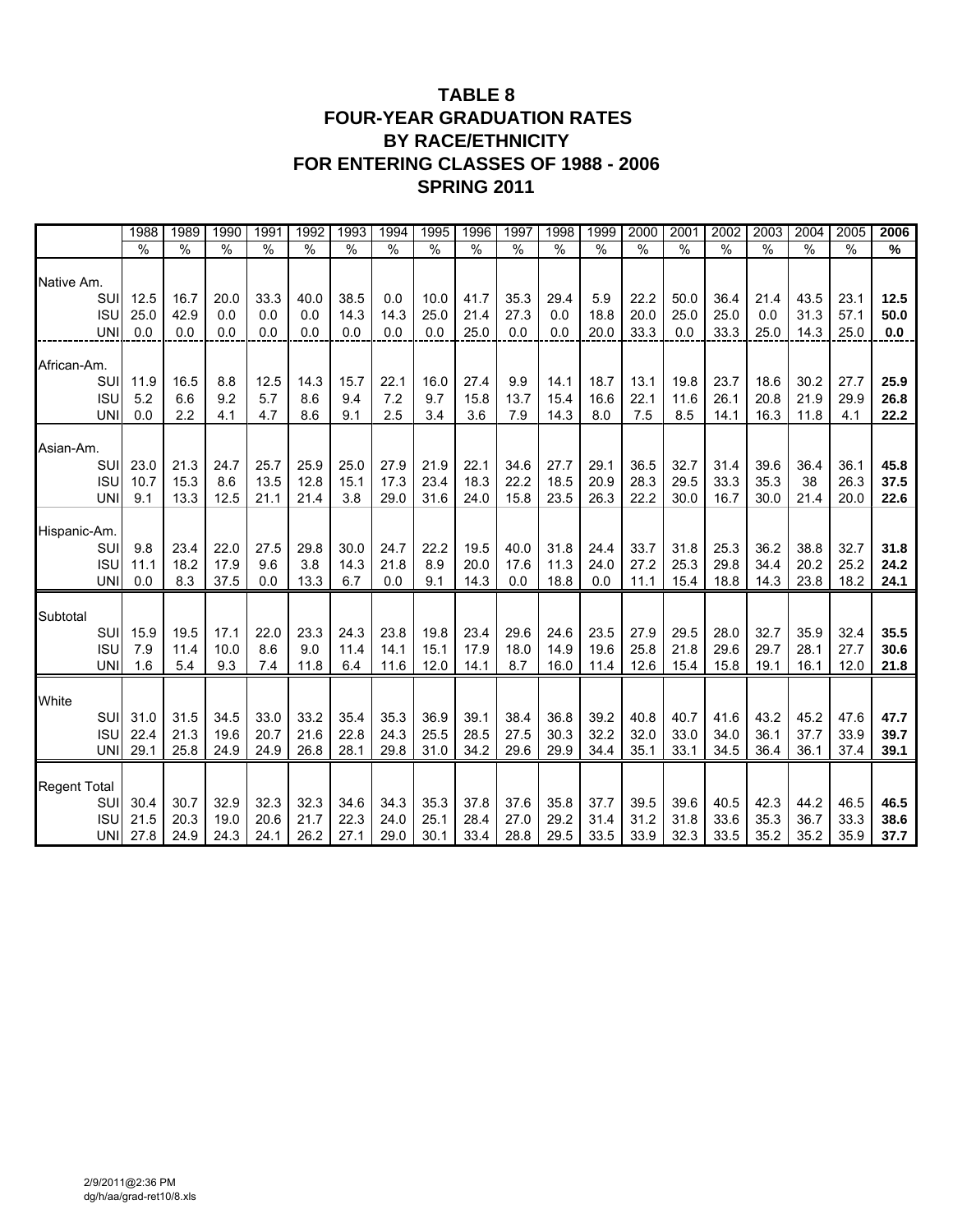## **TABLE 9 FIVE-YEAR GRADUATION RATES BY RACE/ETHNICITY FOR ENTERING CLASSES OF 1988 - 2005 SPRING 2011**

|                     | 1988          | 1989 | 1990          | 1991          | 1992          | 1993          | 1994          | 1995          | 1996          | 1997          | 1998          | 1999          | 2000          | 2001 | 2002          | 2003 | 2004          | 2005 |
|---------------------|---------------|------|---------------|---------------|---------------|---------------|---------------|---------------|---------------|---------------|---------------|---------------|---------------|------|---------------|------|---------------|------|
|                     | $\frac{0}{0}$ | $\%$ | $\frac{0}{0}$ | $\frac{0}{0}$ | $\frac{0}{0}$ | $\frac{1}{2}$ | $\frac{0}{0}$ | $\frac{0}{6}$ | $\frac{0}{0}$ | $\frac{0}{0}$ | $\frac{0}{0}$ | $\frac{0}{0}$ | $\frac{0}{0}$ | $\%$ | $\frac{0}{0}$ | $\%$ | $\frac{0}{0}$ | %    |
| Native Am.          |               |      |               |               |               |               |               |               |               |               |               |               |               |      |               |      |               |      |
| SUI                 | 37.5          | 50.0 | 40.0          | 83.3          | 70.0          | 46.2          | 5.9           | 50.0          | 58.3          | 58.8          | 52.9          | 29.4          | 27.8          | 50.0 | 63.6          | 50.0 | 60.9          | 46.2 |
| <b>ISU</b>          | 50.0          | 57.1 | 0.0           | 0.0           | 20.0          | 14.3          | 71.4          | 37.5          | 35.7          | 54.5          | 50.0          | 43.8          | 30.0          | 33.3 | 50.0          | 27.3 | 50.0          | 71.4 |
| <b>UNI</b>          | 0.0           | 0.0  | 50.0          | 40.0          | 0.0           | 50.0          | 0.0           | 20.0          | 50.0          | 0.0           | 50.0          | 40.0          | 33.3          | 0.0  | 66.7          | 50.0 | 14.3          | 75.0 |
| African-Am.         |               |      |               |               |               |               |               |               |               |               |               |               |               |      |               |      |               |      |
| SUI                 | 28.6          | 31.2 | 30.9          | 30.6          | 37.4          | 40.0          | 46.5          | 39.0          | 53.2          | 33.8          | 36.4          | 42.9          | 42.4          | 40.6 | 39.5          | 47.7 | 51.2          | 51.8 |
| <b>ISU</b>          | 31.9          | 24.3 | 32.1          | 29.5          | 20.9          | 28.8          | 26.8          | 37.1          | 34.7          | 40.2          | 31.7          | 48.3          | 43.3          | 41.1 | 49.3          | 46.5 | 45.7          | 49.5 |
| <b>UNI</b>          | 8.3           | 22.2 | 26.5          | 30.2          | 37.1          | 33.3          | 35.0          | 37.9          | 25.0          | 28.9          | 38.1          | 34.0          | 32.8          | 22.0 | 34.4          | 30.6 | 37.3          | 34.7 |
| Asian-Am.           |               |      |               |               |               |               |               |               |               |               |               |               |               |      |               |      |               |      |
| SUI                 | 51.7          | 36.0 | 50.6          | 51.4          | 54.5          | 55.8          | 54.1          | 53.0          | 49.3          | 55.1          | 59.8          | 49.6          | 57.9          | 56.2 | 64.1          | 66.4 | 60.9          | 54.1 |
| <b>ISU</b>          | 44.6          | 48.6 | 41.4          | 40.5          | 46.8          | 43.8          | 61.3          | 53.1          | 50.0          | 61.6          | 46.9          | 51.2          | 52.2          | 56.2 | 55.3          | 65.5 | 64.3          | 59.1 |
| <b>UNI</b>          | 36.4          | 33.3 | 37.5          | 57.9          | 57.1          | 30.8          | 38.7          | 68.4          | 36.0          | 52.6          | 41.2          | 52.6          | 59.3          | 63.3 | 58.3          | 60.0 | 42.9          | 44.0 |
| Hispanic-Am.        |               |      |               |               |               |               |               |               |               |               |               |               |               |      |               |      |               |      |
| SUI                 | 39.0          | 44.7 | 46.0          | 50.0          | 50.9          | 43.3          | 49.3          | 48.6          | 44.2          | 61.3          | 50.6          | 50.0          | 55.4          | 55.5 | 44.4          | 53.2 | 60.0          | 56.7 |
| <b>ISU</b>          | 40.0          | 49.1 | 28.6          | 36.5          | 28.8          | 41.1          | 38.2          | 26.7          | 38.3          | 49.0          | 47.2          | 61.3          | 47.6          | 48.5 | 52.4          | 66.7 | 52.4          | 53.4 |
| <b>UNI</b>          | 20.0          | 41.7 | 75.0          | 35.7          | 40.0          | 26.7          | 36.4          | 27.3          | 50.0          | 10.0          | 37.5          | 21.4          | 44.4          | 34.6 | 37.5          | 52.4 | 42.9          | 54.5 |
| Subtotal            |               |      |               |               |               |               |               |               |               |               |               |               |               |      |               |      |               |      |
| SUI                 | 40.0          | 35.9 | 40.9          | 45.3          | 48.5          | 47.8          | 48.0          | 47.7          | 49.1          | 51.5          | 49.5          | 46.6          | 50.9          | 51.8 | 52.8          | 57.4 | 58.3          | 54.1 |
| <b>ISU</b>          | 36.7          | 34.9 | 33.5          | 33.3          | 30.7          | 33.3          | 41.9          | 40.2          | 40.6          | 50.0          | 40.7          | 51.9          | 47.3          | 48.1 | 52.2          | 59.0 | 54.8          | 54.8 |
| <b>UNI</b>          | 14.8          | 27.0 | 34.7          | 38.3          | 39.7          | 32.1          | 34.9          | 41.3          | 35.2          | 31.9          | 39.5          | 36.4          | 40.9          | 35.0 | 38.9          | 42.6 | 37.6          | 43.0 |
|                     |               |      |               |               |               |               |               |               |               |               |               |               |               |      |               |      |               |      |
| White<br>SUI        | 56.8          | 57.4 | 59.5          | 59.2          | 60.1          | 58.8          | 60.8          | 62.6          | 62.4          | 61.9          | 62.0          | 63.2          | 63.7          | 63.1 | 63.7          | 66.0 | 67.4          | 69.2 |
| <b>ISU</b>          | 57.5          | 55.7 | 52.7          | 53.2          | 55.5          | 55.1          | 56.3          | 57.8          | 60.3          | 60.3          | 62.1          | 63.5          | 61.6          | 62.8 | 63.9          | 65.9 | 67.3          | 64.0 |
| <b>UNI</b>          | 56.8          | 57.6 | 55.2          | 55.2          | 58.5          | 59.1          | 58.4          | 59.7          | 62.6          | 62.1          | 61.3          | 62.0          | 63.3          | 61.5 | 60.3          | 63.9 | 63.3          | 62.8 |
|                     |               |      |               |               |               |               |               |               |               |               |               |               |               |      |               |      |               |      |
| <b>Regent Total</b> |               |      |               |               |               |               |               |               |               |               |               |               |               |      |               |      |               |      |
| SUI                 | 55.9          | 55.9 | 57.8          | 58.2          | 58.9          | 58.0          | 59.7          | 61.1          | 61.3          | 61.2          | 60.9          | 61.8          | 62.4          | 62.0 | 62.8          | 65.1 | 66.5          | 68.0 |
| <b>ISU</b>          | 55.9          | 53.6 | 51.0          | 51.9          | 53.7          | 52.9          | 55.4          | 56.7          | 59.0          | 59.2          | 60.2          | 62.7          | 60.2          | 60.9 | 62.5          | 65.1 | 65.8          | 62.9 |
| <b>UNI</b>          | 54.9          | 56.1 | 54.4          | 54.4          | 57.5          | 57.5          | 57.5          | 58.8          | 61.7          | 60.9          | 60.3          | 60.8          | 62.1          | 60.0 | 58.9          | 62.5 | 61.7          | 61.7 |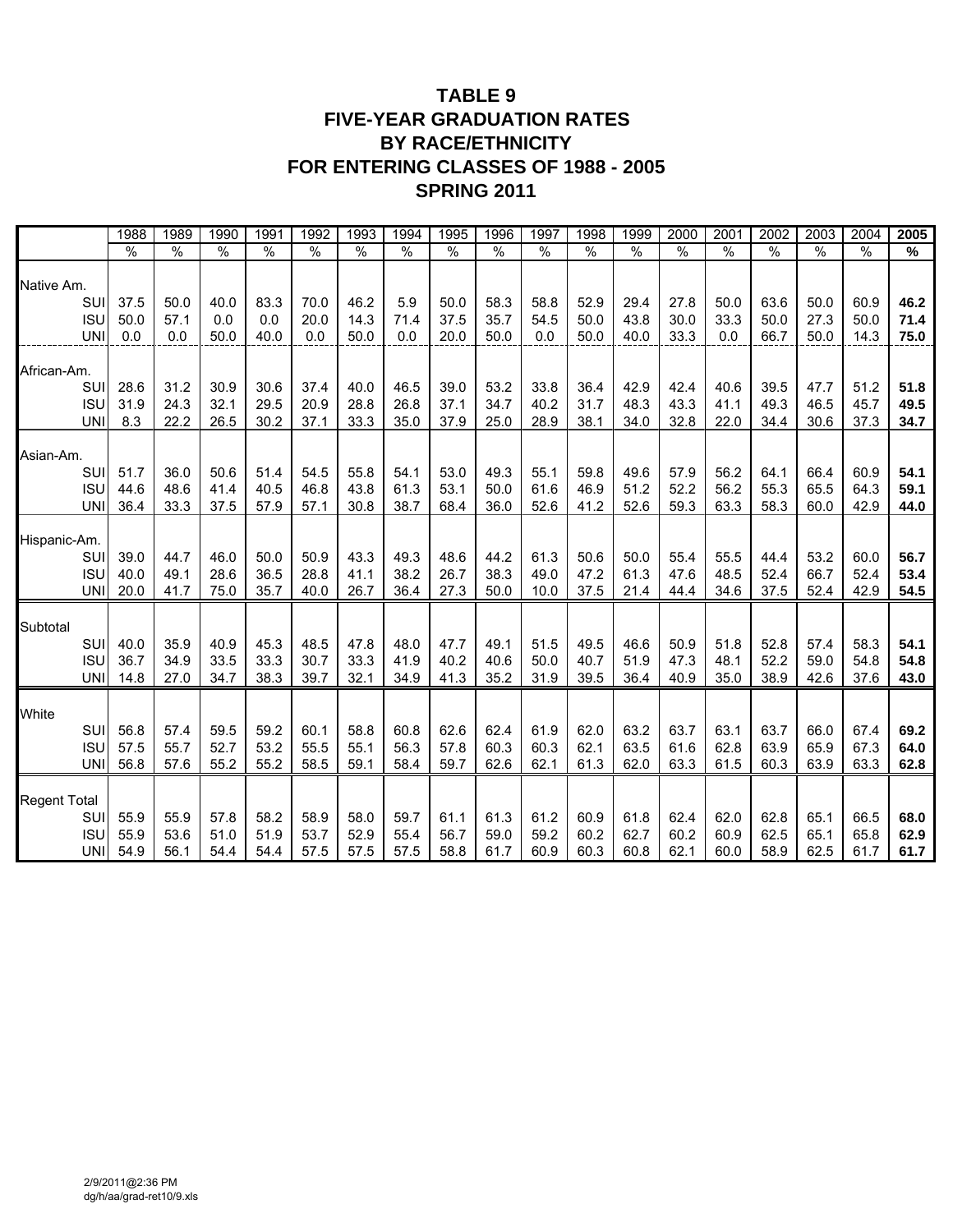## **TABLE 10 SIX-YEAR GRADUATION RATES BY RACE/ETHNICITY FOR ENTERING CLASSES OF 1988 - 2004 SPRING 2011**

|                            | 1988          | 1989         | 1990 | 1991 | 1992          | 1993 | 1994 | 1995 | 1996          | 1997          | 1998          | 1999          | 2000          | 2001 | 2002 | 2003 | 2004 |
|----------------------------|---------------|--------------|------|------|---------------|------|------|------|---------------|---------------|---------------|---------------|---------------|------|------|------|------|
|                            | $\frac{9}{6}$ | $\%$         | $\%$ | $\%$ | $\frac{9}{6}$ | $\%$ | $\%$ | $\%$ | $\frac{1}{2}$ | $\frac{1}{2}$ | $\frac{9}{6}$ | $\frac{1}{2}$ | $\frac{1}{2}$ | $\%$ | $\%$ | $\%$ | $\%$ |
| Native Am.                 |               |              |      |      |               |      |      |      |               |               |               |               |               |      |      |      |      |
| SUI                        | 50.0          | 50.0         | 40.0 | 83.3 | 70.0          | 76.9 | 11.8 | 60.0 | 58.3          | 58.8          | 70.6          | 41.2          | 33.3          | 50.0 | 63.6 | 57.1 | 60.9 |
| <b>ISU</b>                 | 50.0          | 57.1         | 0.0  | 14.3 | 40.0          | 28.6 | 71.4 | 50.0 | 42.9          | 54.5          | 60.0          | 43.8          | 30.0          | 41.7 | 50.0 | 36.4 | 56.3 |
| <b>UNI</b>                 | 0.0           | 0.0          | 50.0 | 40.0 | 25.0          | 50.0 | 0.0  | 40.0 | 50.0          | 0.0           | 50.0          | 40.0          | 33.3          | 0.0  | 66.7 | 50.0 | 28.6 |
| African-Am.                |               |              |      |      |               |      |      |      |               |               |               |               |               |      |      |      |      |
| SUI                        | 34.5          | 42.2         | 39.8 | 34.7 | 40.7          | 48.6 | 53.5 | 40.0 | 59.7          | 38.0          | 43.4          | 50.5          | 45.5          | 43.8 | 43.4 | 50.0 | 57.0 |
| <b>ISU</b>                 | 37.8          | 37.0         | 37.6 | 36.1 | 27.3          | 33.5 | 34.0 | 43.5 | 40.0          | 43.6          | 36.5          | 51.0          | 51.0          | 47.3 | 53.7 | 53.5 | 52.4 |
| <b>UNI</b>                 | 16.7          | 31.1         | 38.8 | 34.9 | 40.0          | 42.4 | 42.5 | 44.8 | 32.1          | 31.6          | 40.5          | 42.0          | 46.3          | 27.1 | 43.8 | 38.8 | 43.1 |
| Asian-Am.                  |               |              |      |      |               |      |      |      |               |               |               |               |               |      |      |      |      |
| SUI                        | 60.9          | 44.9         | 58.4 | 56.2 | 62.5          | 67.6 | 59.8 | 59.6 | 54.3          | 65.4          | 67.0          | 54.3          | 61.9          | 63.4 | 66.7 | 72.5 | 65.6 |
| <b>ISU</b>                 | 58.9          | 59.7         | 50.0 | 50.0 | 56.4          | 53.4 | 72.0 | 64.1 | 61.0          | 67.7          | 56.8          | 59.3          | 61.1          | 63.7 | 59.8 | 70.5 | 69.8 |
| <b>UNI</b>                 | 36.4          | 53.3         | 43.8 | 73.7 | 64.3          | 42.3 | 41.9 | 78.9 | 40.0          | 52.6          | 41.2          | 57.9          | 63.0          | 66.7 | 58.3 | 65.0 | 57.1 |
| Hispanic-Am.               |               |              |      |      |               |      |      |      |               |               |               |               |               |      |      |      |      |
| SUI                        | 43.9          | 53.2         | 54.0 | 52.5 | 54.4          | 46.7 | 53.4 | 51.4 | 46.8          | 65.3          | 58.8          | 53.5          | 60.2          | 60.0 | 54.5 | 58.5 | 62.4 |
| <b>ISU</b>                 | 46.7          | 54.5         | 35.7 | 40.4 | 36.5          | 55.4 | 50.9 | 35.6 | 45.0          | 58.8          | 54.7          | 66.7          | 55.3          | 57.6 | 61.9 | 72.0 | 57.1 |
| <b>UNI</b>                 | 40.0          | 41.7         | 75.0 | 35.7 | 40.0          | 33.3 | 36.4 | 45.5 | 50.0          | 10.0          | 37.5          | 35.7          | 55.6          | 38.5 | 43.8 | 61.9 | 47.6 |
|                            |               |              |      |      |               |      |      |      |               |               |               |               |               |      |      |      |      |
| Subtotal<br>SUI            | 47.3          | 45.4         | 49.0 | 49.3 | 53.7          | 57.8 | 53.7 | 52.0 | 53.6          | 57.8          | 57.5          | 52.3          | 54.9          | 56.9 | 57.8 | 62.4 | 62.3 |
| <b>ISU</b>                 | 44.6          | 45.7         | 40.0 | 40.4 | 38.6          | 40.7 | 51.3 | 49.2 | 48.2          | 55.4          | 48.0          | 56.5          | 55.2          | 55.6 | 57.7 | 64.8 | 60.5 |
| <b>UNI</b>                 | 23.0          | 36.5         | 44.0 | 44.4 | 44.1          | 41.0 | 39.5 | 53.3 | 39.4          | 33.3          | 40.7          | 44.3          | 51.2          | 39.3 | 46.3 | 50.0 | 45.2 |
|                            |               |              |      |      |               |      |      |      |               |               |               |               |               |      |      |      |      |
| White                      |               |              |      |      |               |      |      |      |               |               |               |               |               |      |      |      |      |
| SUI                        | 62.0          | 62.1         | 63.9 | 64.2 | 64.8          | 63.1 | 65.1 | 66.4 | 65.4          | 65.1          | 67.1          | 67.4          | 66.6          | 67.4 | 66.9 | 69.9 | 70.3 |
| <b>ISU</b>                 | 65.2          | 63.6         | 62.0 | 61.7 | 62.7          | 62.7 | 63.1 | 64.7 | 66.5          | 66.9          | 68.0          | 68.9          | 67.1          | 67.3 | 69.2 | 69.9 | 71.5 |
| <b>UNI</b>                 | 62.2          | 63.2         | 60.1 | 61.2 | 63.2          | 64.3 | 63.3 | 64.9 | 67.4          | 66.6          | 65.3          | 66.0          | 67.9          | 66.5 | 64.0 | 67.7 | 68.5 |
|                            |               |              |      |      |               |      |      |      |               |               |               |               |               |      |      |      |      |
| <b>Regent Total</b><br>SUI | 61.2          |              | 62.6 | 63.1 | 63.7          | 62.8 | 64.0 | 64.9 | 64.4          | 64.6          | 66.2          | 66.1          | 65.5          | 65.9 | 66.0 | 69.1 | 69.6 |
| <b>ISU</b>                 | 63.6          | 60.9<br>61.6 | 60.0 | 60.1 | 61.1          | 60.4 | 62.4 | 63.7 | 65.3          | 65.7          | 66.5          | 68.0          | 65.8          | 65.6 | 67.7 | 69.3 | 70.2 |
| <b>UNI</b>                 | 60.4          | 61.9         | 59.4 | 60.4 | 62.2          | 62.9 | 62.2 | 64.2 | 66.5          | 65.2          | 64.3          | 65.0          | 67.1          | 65.0 | 63.0 | 66.5 | 67.0 |
|                            |               |              |      |      |               |      |      |      |               |               |               |               |               |      |      |      |      |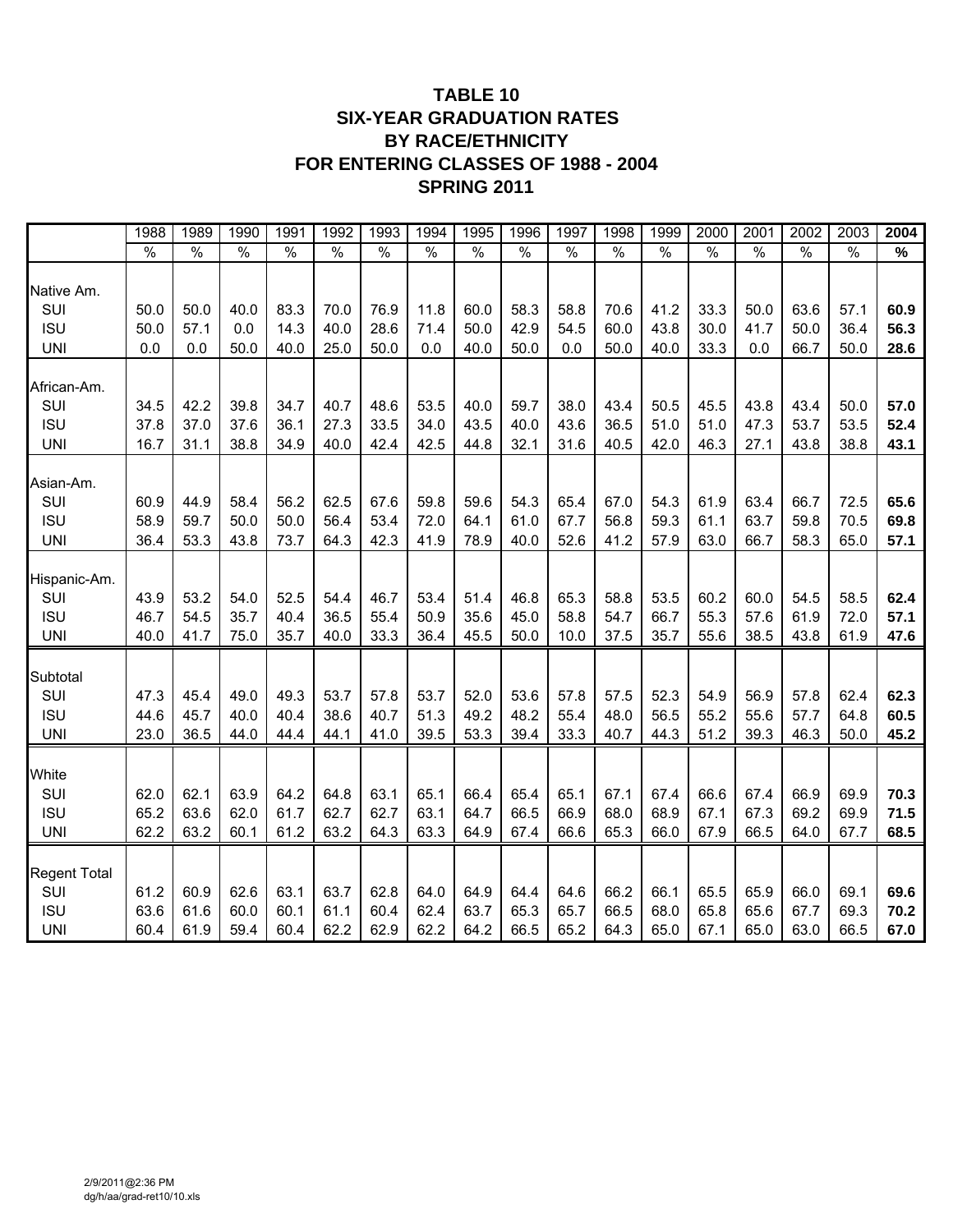#### **TABLE 11**

## **AVERAGE NUMBER OF YEARS TO COMPLETE UNDERGRADUATE DEGREE FOR ENTERING CLASSES OF 1988 - 2004 WHO GRADUATED WITHIN 6 YEARS SPRING 2011**

|      | <b>University of Iowa</b> | <b>Iowa State University</b> | <b>University of Northern Iowa</b> |
|------|---------------------------|------------------------------|------------------------------------|
| 1988 | 4.58                      | 4.78                         | 4.63                               |
| 1989 | 4.56                      | 4.80                         | 4.69                               |
| 1990 | 4.53                      | 4.83                         | 4.69                               |
| 1991 | 4.56                      | 4.79                         | 4.70                               |
| 1992 | 4.55                      | 4.77                         | 4.66                               |
| 1993 | 4.52                      | 4.75                         | 4.65                               |
| 1994 | 4.51                      | 4.73                         | 4.61                               |
| 1995 | 4.49                      | 4.72                         | 4.62                               |
| 1996 | 4.45                      | 4.66                         | 4.57                               |
| 1997 | 4.44                      | 4.69                         | 4.63                               |
| 1998 | 4.52                      | 4.65                         | 4.60                               |
| 1999 | 4.47                      | 4.62                         | 4.55                               |
| 2000 | 4.44                      | 4.61                         | 4.57                               |
| 2001 | 4.44                      | 4.59                         | 4.58                               |
| 2002 | 4.33                      | 4.57                         | 4.53                               |
| 2003 | 4.01                      | 4.53                         | 4.53                               |
| 2004 | 4.39                      | 4.54                         | 4.55                               |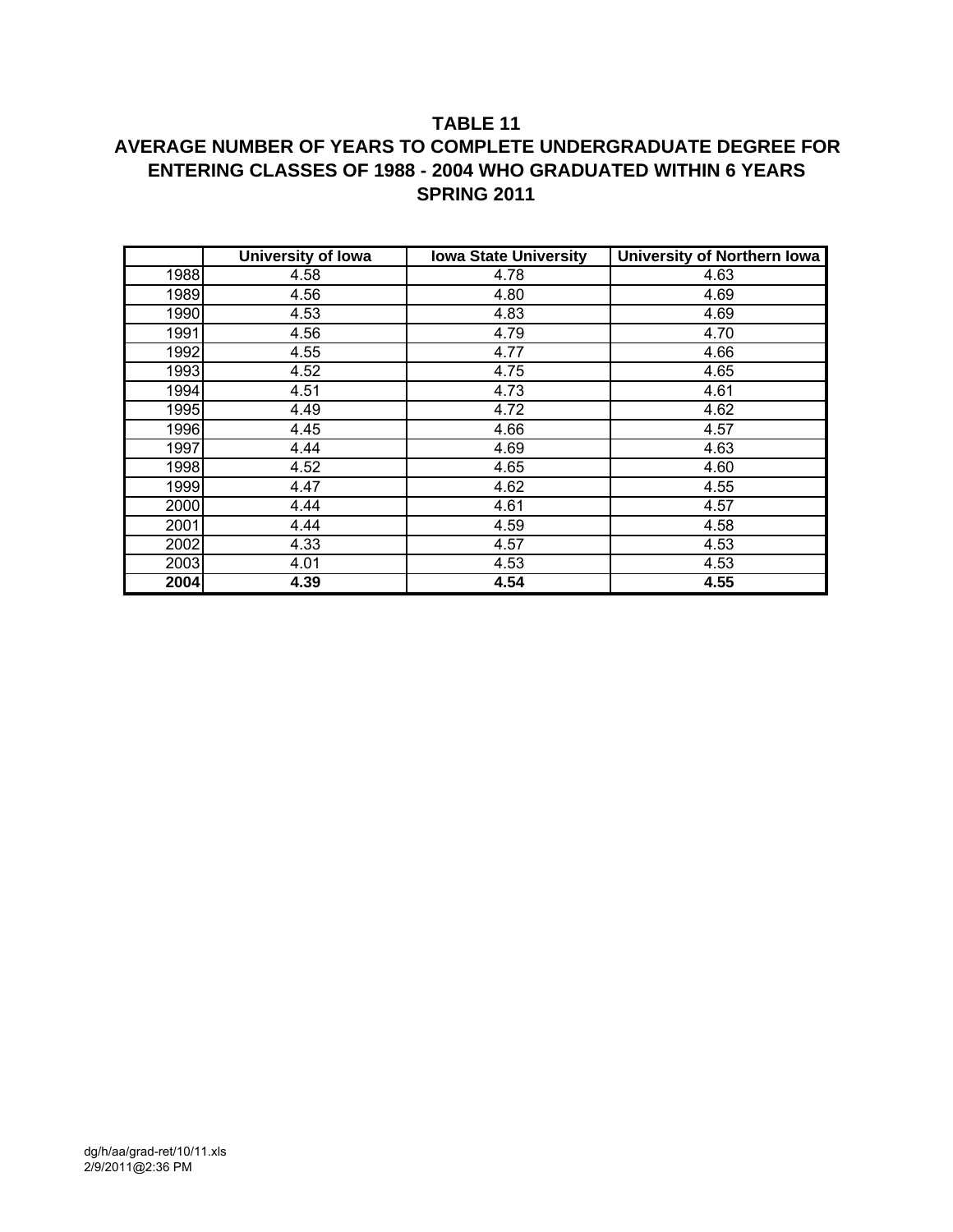## **TABLE 12PERCENT OF STUDENTS WHO GRADUATED WITHIN SIX YEARS BY YEAR FOR ENTERING CLASSES OF 1988 - 2004 SPRING 2011**

|                             |       |       |       |       |       |       |       |       |       | <b>Entering Class of Fall</b> |       |       |       |       |       |       |       |
|-----------------------------|-------|-------|-------|-------|-------|-------|-------|-------|-------|-------------------------------|-------|-------|-------|-------|-------|-------|-------|
| UNIVERSITY OF IOWA          | 1988  | 1989  | 1990  | 1991  | 1992  | 1993  | 1994  | 1995  | 1996  | 1997                          | 1998  | 1999  | 2000  | 2001  | 2002  | 2003  | 2004  |
|                             |       |       |       |       |       |       |       |       |       |                               |       |       |       |       |       |       |       |
| Males                       |       |       |       |       |       |       |       |       |       |                               |       |       |       |       |       |       |       |
| # graduated within 6 years  | 997   | 936   | 767   | 781   | 870   | 814   | 901   | 916   | 921   | 968                           | 1,073 | ,017  | 1,008 | 1,085 | 1,120 | 1,201 | 1,222 |
| % graduated within 4 years  | 45.6% | 45.4% | 48.0% | 43.7% | 43.9% | 48.5% | 47.4% | 46.9% | 47.9% | 48.7%                         | 45.3% | 50.2% | 54.1% | 51.3% | 55.5% | 52.9% | 56.6% |
| % graduated during 5th year | 44.0% | 45.7% | 43.3% | 46.4% | 47.0% | 43.1% | 43.0% | 44.7% | 45.8% | 45.3%                         | 44.5% | 42.4% | 41.0% | 40.7% | 39.0% | 40.6% | 38.5% |
| % graduated during 6th year | 10.4% | 8.9%  | 8.7%  | 9.9%  | 9.1%  | 8.4%  | 9.6%  | 8.4%  | 6.3%  | 6.1%                          | 10.2% | 7.5%  | 5.0%  | 8.0%  | 5.5%  | 6.6%  | 5.0%  |
|                             |       |       |       |       |       |       |       |       |       |                               |       |       |       |       |       |       |       |
| Females                     |       |       |       |       |       |       |       |       |       |                               |       |       |       |       |       |       |       |
| # graduated within 6 years  | ,210  | ,103  | 922   | 946   | 1,113 | 1,151 | 1,167 | 1,331 | ,281  | ,339                          | 1,508 | ,458  | 1,381 | ,504  | ,586  | ,590  | 1,548 |
| % graduated within 4 years  | 53.3% | 54.6% | 56.3% | 57.4% | 56.1% | 59.7% | 58.3% | 59.4% | 66.5% | 65.3%                         | 60.2% | 62.6% | 65.0% | 66.4% | 65.4% | 67.6% | 69.0% |
| % graduated during 5th year | 39.5% | 37.6% | 37.1% | 36.8% | 37.6% | 33.2% | 37.0% | 36.4% | 29.6% | 30.0%                         | 33.3% | 32.5% | 30.5% | 29.2% | 30.1% | 27.3% | 27.2% |
| % graduated during 6th year | 7.2%  | 7.8%  | 6.6%  | 5.8%  | 6.3%  | 7.1%  | 4.7%  | 4.2%  | 3.9%  | 4.7%                          | 6.5%  | 4.9%  | 4.6%  | 4.4%  | 4.5%  | 5.2%  | 3.8%  |
|                             |       |       |       |       |       |       |       |       |       |                               |       |       |       |       |       |       |       |
| Total                       |       |       |       |       |       |       |       |       |       |                               |       |       |       |       |       |       |       |
| # graduated within 6 years  | 2,207 | 2,039 | 1,689 | 1,727 | 1,983 | 1,965 | 2,068 | 2,247 | 2,202 | 2,307                         | 2,581 | 2,475 | 2,389 | 2,589 | 2,706 | 2,791 | 2,770 |
| % graduated within 4 years  | 49.8% | 50.4% | 52.5% | 51.2% | 50.7% | 55.1% | 53.5% | 54.3% | 58.7% | 58.3%                         | 54.0% | 57.5% | 60.4% | 60.1% | 61.3% | 61.2% | 63.5% |
| % graduated during 5th year | 41.5% | 41.3% | 39.9% | 41.1% | 41.8% | 37.3% | 39.6% | 39.8% | 36.4% | 36.4%                         | 37.9% | 36.6% | 34.9% | 34.0% | 33.8% | 33.3% | 32.2% |
| % graduated during 6th year | 8.7%  | 8.3%  | 7.6%  | 7.7%  | 7.5%  | 7.6%  | 6.9%  | 5.9%  | 4.9%  | 5.3%                          | 8.1%  | 6.0%  | 4.7%  | 5.9%  | 5.0%  | 5.8%  | 4.3%  |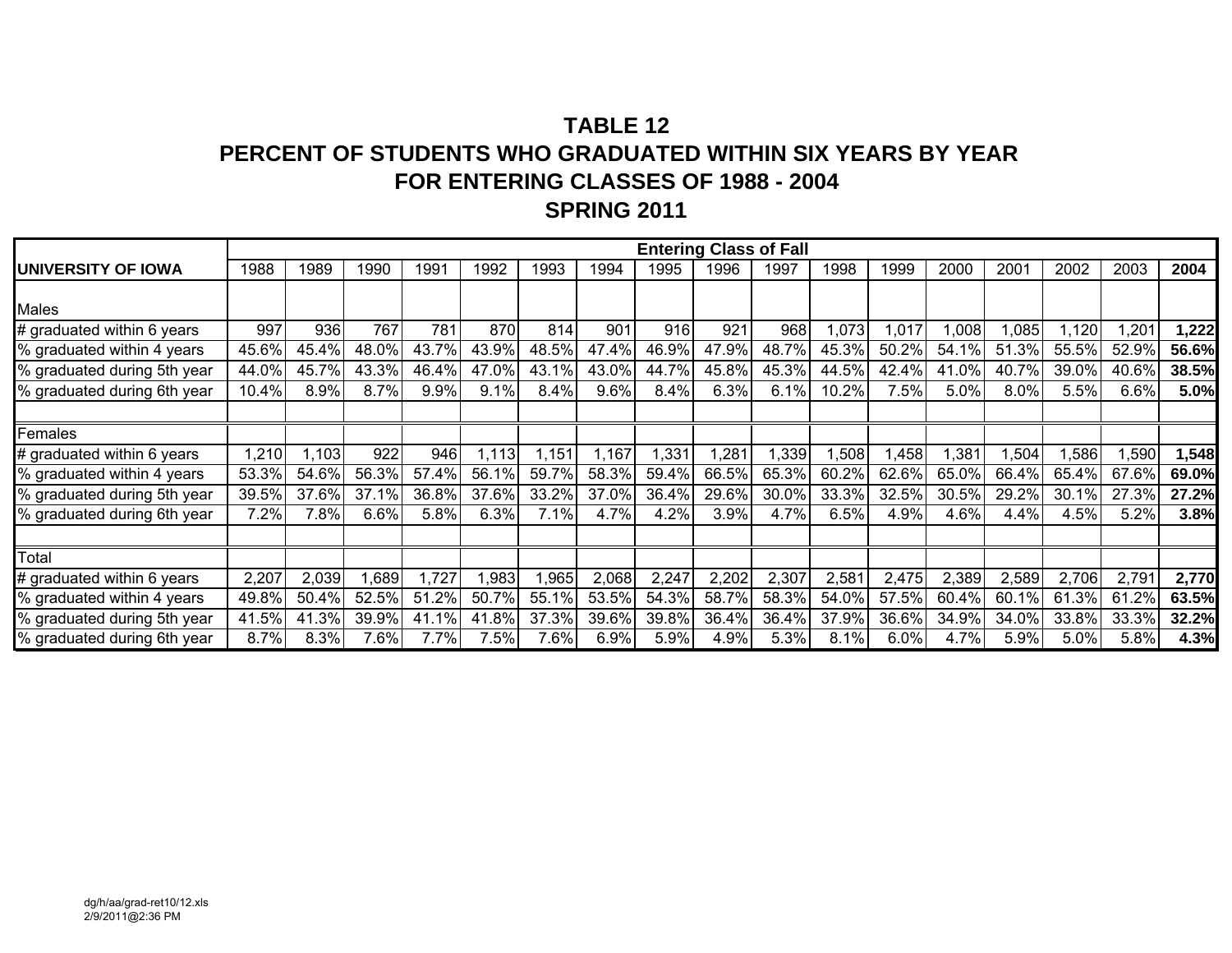## **TABLE 12PERCENT OF STUDENTS WHO GRADUATED WITHIN SIX YEARS BY YEAR FOR ENTERING CLASSES OF 1988 - 2004 SPRING 2011**

|                              |       |       |       |       |       |       |       |       |         | <b>Entering Class of Fall</b> |       |          |       |       |       |       |         |
|------------------------------|-------|-------|-------|-------|-------|-------|-------|-------|---------|-------------------------------|-------|----------|-------|-------|-------|-------|---------|
| <b>IOWA STATE UNIVERSITY</b> | 1988  | 1989  | 1990  | 1991  | 1992  | 1993  | 1994  | 1995  | 1996    | 1997                          | 1998  | 1999     | 2000  | 2001  | 2002  | 2003  | 2004    |
|                              |       |       |       |       |       |       |       |       |         |                               |       |          |       |       |       |       |         |
| Males                        |       |       |       |       |       |       |       |       |         |                               |       |          |       |       |       |       |         |
| # graduated within 6 years   | ,298  | ,285  | 1,088 | .050  | 1,107 | 1,143 | 0.096 | 1,103 | ,265    | 1,410                         | 1,309 | ,442     | ,479  | 1,573 | 1,473 | ,436  | 1,371   |
| % graduated within 4 years   | 23.7% | 24.6% | 23.0% | 26.7% | 27.9% | 28.6% | 27.8% | 30.9% | 36.0%   | 31.0%                         | 33.5% | 36.1%    | 34.8% | 37.6% | 38.4% | 40.2% | 41.6%   |
| % graduated during 5th year  | 60.2% | 57.7% | 58.0% | 55.3% | 56.8% | 54.2% | 56.4% | 54.6% | 52.0%   | 56.0%                         | 54.1% | 53.8%    | 52.8% | 53.0% | 50.9% | 52.2% | 49.4%   |
| % graduated during 6th year  | 16.1% | 17.7% | 19.0% | 18.0% | 15.3% | 17.1% | 15.8% | 14.5% | 12.0%   | 13.0%                         | 12.4% | $10.1\%$ | 12.4% | 9.5%  | 10.7% | 7.7%  | $9.0\%$ |
|                              |       |       |       |       |       |       |       |       |         |                               |       |          |       |       |       |       |         |
| Females                      |       |       |       |       |       |       |       |       |         |                               |       |          |       |       |       |       |         |
| # graduated within 6 years   | ,083  | 1,027 | 897   | 889   | 928   | 919   | 979   | 983   | 1,084   | 1,224                         | 1,217 | ,292     | ,344  | 1,445 | ,350  | ,240  | 1,209   |
| % graduated within 4 years   | 46.0% | 43.5% | 42.3% | 43.2% | 44.6% | 47.4% | 50.5% | 48.9% | 52.3%   | 52.6%                         | 55.3% | 57.4%    | 61.4% | 60.3% | 61.7% | 63.5% | 64.2%   |
| % graduated during 5th year  | 46.6% | 49.2% | 47.7% | 48.3% | 47.2% | 46.1% | 43.3% | 44.0% | 40.9%   | 41.2%                         | 38.5% | 37.5%    | 34.6% | 34.9% | 33.8% | 32.1% | 32.7%   |
| % graduated during 6th year  | 7.4%  | 7.3%  | 10.0% | 8.5%  | 8.2%  | 6.4%  | 6.2%  | 7.0%  | 6.8%    | 6.2%                          | 6.2%  | 5.2%     | 4.0%  | 4.7%  | 4.5%  | 4.4%  | 3.1%    |
|                              |       |       |       |       |       |       |       |       |         |                               |       |          |       |       |       |       |         |
| Total                        |       |       |       |       |       |       |       |       |         |                               |       |          |       |       |       |       |         |
| # graduated within 6 years   | 2,381 | 2,312 | 1,985 | 1,939 | 2,035 | 2,062 | 2,075 | 2,086 | 2,349   | 2,634                         | 2,526 | 2,734    | 2,823 | 3,018 | 2,823 | 2,676 | 2,580   |
| % graduated within 4 years   | 33.9% | 33.0% | 31.7% | 34.2% | 35.5% | 37.0% | 38.5% | 39.4% | 43.5%   | 41.0%                         | 44.0% | 46.1%    | 47.4% | 48.5% | 49.6% | 51.0% | 52.2%   |
| % graduated during 5th year  | 54.0% | 53.9% | 53.4% | 52.1% | 52.4% | 50.6% | 50.2% | 49.6% | 46.9%   | 49.1%                         | 46.6% | 46.1%    | 44.1% | 44.3% | 42.7% | 42.9% | 41.6%   |
| % graduated during 6th year  | 12.1% | 13.1% | 15.0% | 13.7% | 12.0% | 12.4% | 11.3% | 11.0% | $9.6\%$ | 9.9%                          | 9.4%  | 7.8%     | 8.4%  | 7.2%  | 7.7%  | 6.2%  | 6.2%    |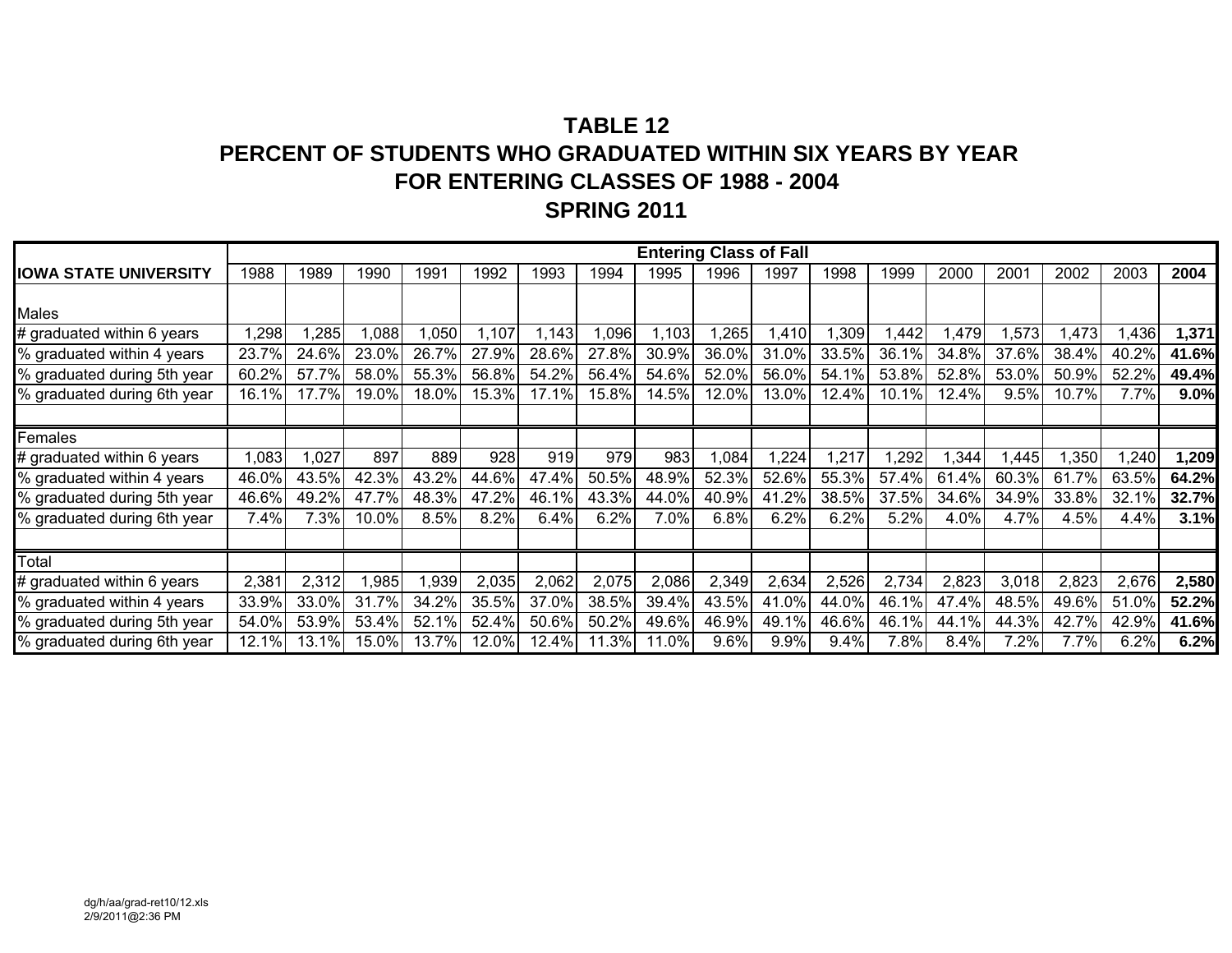## **TABLE 12PERCENT OF STUDENTS WHO GRADUATED WITHIN SIX YEARS BY YEAR FOR ENTERING CLASSES OF 1988 - 2004 SPRING 2011**

|                                |       |       |       |       |       |       |       |       |       | <b>Entering Class of Fall</b> |       |       |       |       |       |       |       |
|--------------------------------|-------|-------|-------|-------|-------|-------|-------|-------|-------|-------------------------------|-------|-------|-------|-------|-------|-------|-------|
| <b>JUNIV. OF NORTHERN IOWA</b> | 1988  | 1989  | 1990  | 1991  | 1992  | 1993  | 1994  | 1995  | 1996  | 1997                          | 1998  | 1999  | 2000  | 2001  | 2002  | 2003  | 2004  |
|                                |       |       |       |       |       |       |       |       |       |                               |       |       |       |       |       |       |       |
| <b>Males</b>                   |       |       |       |       |       |       |       |       |       |                               |       |       |       |       |       |       |       |
| # graduated within 6 years     | 463   | 479   | 489   | 466   | 412   | 426   | 416   | 476   | 514   | 461                           | 430   | 511   | 572   | 453   | 412   | 410   | 407   |
| % graduated within 4 years     | 37.2% | 32.4% | 31.7% | 32.4% | 34.7% | 35.4% | 41.4% | 35.7% | 43.2% | 36.4%                         | 34.0% | 41.1% | 42.5% | 41.7% | 47.1% | 44.4% | 42.3% |
| % graduated during 5th year    | 50.3% | 53.4% | 57.1% | 54.3% | 57.0% | 53.1% | 47.8% | 52.1% | 47.1% | 53.6%                         | 58.1% | 48.5% | 46.8% | 47.7% | 45.6% | 44.6% | 46.2% |
| % graduated during 6th year    | 12.5% | 14.2% | 11.2% | 13.3% | 8.3%  | 11.5% | 10.8% | 12.2% | 9.7%  | 10.0%                         | 7.9%  | 10.4% | 10.7% | 10.6% | 7.3%  | 11.0% | 11.5% |
|                                |       |       |       |       |       |       |       |       |       |                               |       |       |       |       |       |       |       |
| Females                        |       |       |       |       |       |       |       |       |       |                               |       |       |       |       |       |       |       |
| # graduated within 6 years     | 683   | 738   | 744   | 712   | 620   | 707   | 739   | 813   | 824   | 791                           | 844   | 869   | 916   | 889   | 735   | 747   | 700   |
| % graduated within 4 years     | 52.0% | 45.3% | 47.1% | 44.8% | 47.1% | 47.8% | 49.6% | 53.4% | 54.1% | 48.5%                         | 52.0% | 57.8% | 55.5% | 53.7% | 56.6% | 57.7% | 58.4% |
| % graduated during 5th year    | 41.3% | 48.6% | 46.2% | 47.5% | 45.8% | 45.8% | 44.0% | 40.5% | 40.2% | 46.7%                         | 42.8% | 38.2% | 39.1% | 40.2% | 37.6% | 39.0% | 35.7% |
| % graduated during 6th year    | 6.7%  | 6.1%  | 6.7%  | 7.7%  | 7.1%  | 6.4%  | 6.4%  | 6.1%  | 5.7%  | 4.8%                          | 5.2%  | 4.0%  | 5.4%  | 6.1%  | 5.8%  | 3.3%  | 5.9%  |
|                                |       |       |       |       |       |       |       |       |       |                               |       |       |       |       |       |       |       |
| Total                          |       |       |       |       |       |       |       |       |       |                               |       |       |       |       |       |       |       |
| # graduated within 6 years     | ,146  | ,217  | .233  | 1,178 | 1,032 | 1,133 | 1,155 | ,289  | 1,338 | ,252                          | 1,274 | ,380  | 1,488 | 1,342 | 1,147 | 1,157 | 1,107 |
| % graduated within 4 years     | 46.0% | 40.2% | 41.0% | 39.9% | 42.1% | 43.2% | 46.7% | 46.8% | 49.9% | 44.1%                         | 45.9% | 51.6% | 50.5% | 49.6% | 53.2% | 53.0% | 52.5% |
| % graduated during 5th year    | 44.9% | 50.5% | 50.5% | 50.2% | 50.3% | 48.5% | 45.4% | 44.8% | 42.8% | 49.2%                         | 48.0% | 42.0% | 42.1% | 42.7% | 40.4% | 41.0% | 39.6% |
| % graduated during 6th year    | 9.1%  | 9.3%  | 8.5%  | 9.9%  | 7.6%  | 8.3%  | 7.9%  | 8.4%  | 7.3%  | 6.7%                          | 6.1%  | 6.4%  | 7.4%  | 7.7%  | 6.4%  | 6.0%  | 7.9%  |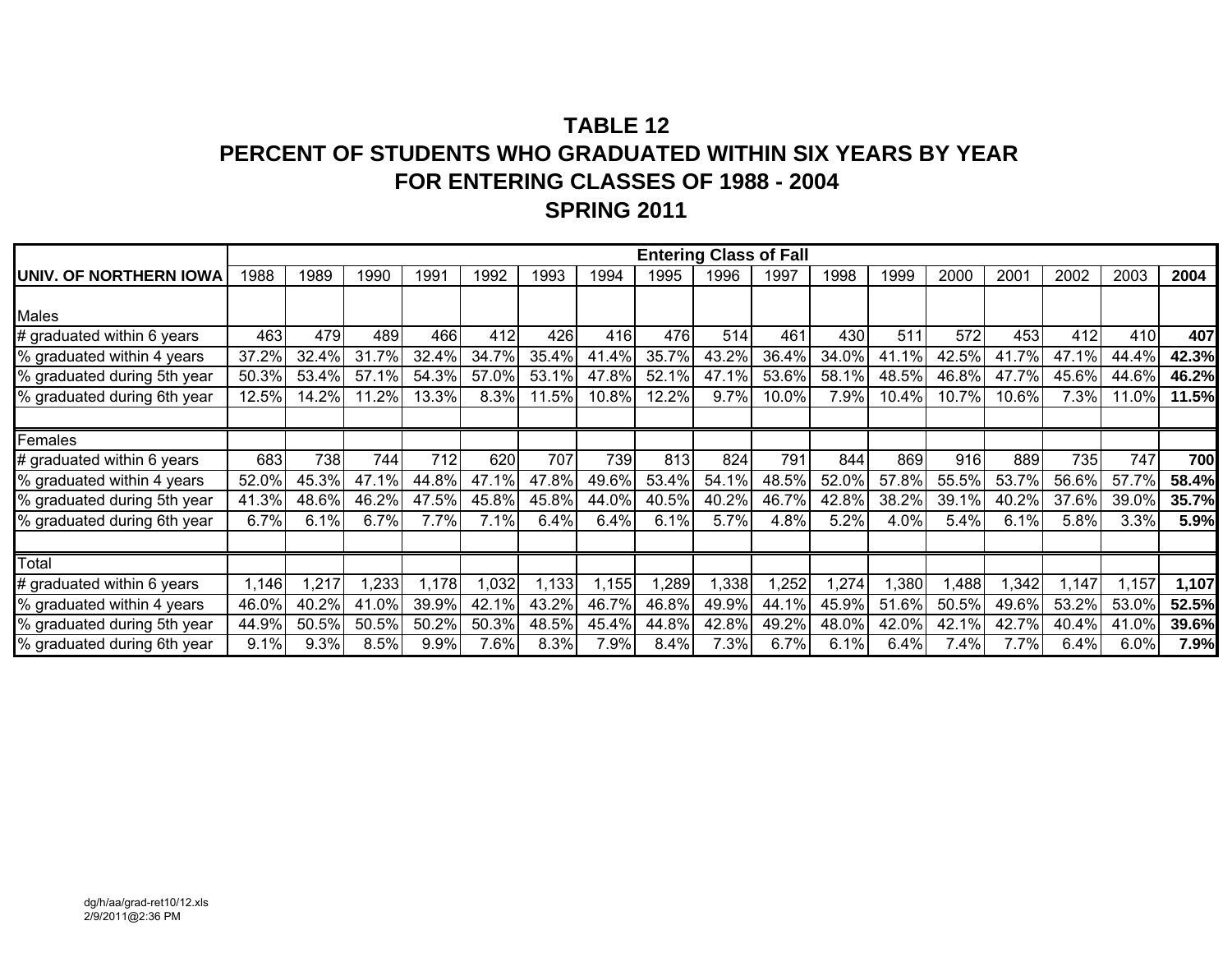### **TABLE 13 SIX-YEAR GRADUATION RATES BY HIGH SCHOOL RANK FOR ENTERING CLASSES OF 1988 - 2004 SPRING 2011**

|                                                 | 1988                 | 1989                 | 1990                 | 1991                 | 1992                 | 1993                 | 1994                 | 1995                 | 1996                 | 1997                 | 1998                 | 1999                 | 2000                 | 2001                 | 2002                      | 2003                  | 2004                 |
|-------------------------------------------------|----------------------|----------------------|----------------------|----------------------|----------------------|----------------------|----------------------|----------------------|----------------------|----------------------|----------------------|----------------------|----------------------|----------------------|---------------------------|-----------------------|----------------------|
|                                                 | $\frac{9}{6}$        | $\frac{1}{2}$        | $\%$                 | $\%$                 | $\%$                 | $\%$                 | %                    | $\%$                 | $\%$                 | $\%$                 | $\%$                 | $\%$                 | $\%$                 | $\%$                 | $\%$                      | $\%$                  | %                    |
| 90-99%ile<br>SUI<br><b>ISU</b><br><b>UNI</b>    | 80.9<br>79.0<br>81.4 | 77.5<br>76.3<br>76.8 | 77.2<br>76.4<br>79.3 | 79.2<br>76.9<br>77.3 | 78.5<br>76.8<br>81.1 | 78.2<br>77.2<br>79.3 | 79.8<br>78.5<br>82.4 | 79.8<br>80.4<br>80.3 | 78.5<br>83.7<br>81.8 | 83.1<br>83.8<br>82.7 | 80.7<br>83.2<br>82.3 | 81.2<br>86.6<br>83.9 | 83.5<br>82.5<br>85.8 | 82.4<br>85.1<br>83.4 | 83.5<br>86.0<br>81.4      | 84.0<br>86.6<br>80.2  | 83.5<br>86.7<br>80.9 |
| 80-89%ile<br>SUI<br><b>ISU</b><br><b>UNI</b>    | 65.2<br>69.1<br>69.6 | 67.6<br>64.7<br>73.3 | 66.7<br>64.1<br>70.6 | 69.0<br>67.0<br>67.0 | 70.6<br>68.1<br>65.3 | 66.3<br>65.8<br>72.9 | 67.3<br>69.8<br>70.0 | 72.8<br>65.7<br>75.7 | 72.5<br>69.1<br>74.9 | 74.5<br>72.6<br>69.4 | 74.5<br>71.4<br>70.6 | 75.5<br>75.9<br>72.2 | 71.2<br>72.2<br>74.6 | 75.7<br>72.6<br>72.4 | 70.9<br>74.4<br>73.5      | 75.5<br>75.9<br>75.9  | 73.2<br>80.3<br>77.3 |
| 70-79%ile<br>SUI<br><b>ISU</b><br><b>UNI</b>    | 59.0<br>62.5<br>60.8 | 61.7<br>61.0<br>63.1 | 63.5<br>57.8<br>58.6 | 63.1<br>57.2<br>60.7 | 59.1<br>62.8<br>67.0 | 63.4<br>60.7<br>62.8 | 62.8<br>59.6<br>65.1 | 63.2<br>64.0<br>67.2 | 66.0<br>63.6<br>67.6 | 63.9<br>62.2<br>68.9 | 68.4<br>67.3<br>69.5 | 64.9<br>63.5<br>65.7 | 66.3<br>65.1<br>70.5 | 66.0<br>65.9<br>67.4 | 63.9<br>67.6<br>62.2      | 68.5<br>68.0<br>66.1  | 70.8<br>72.8<br>67.4 |
| 60-69%ile<br>SUI<br><b>ISU</b><br><b>UNI</b>    | 54.5<br>54.4<br>55.8 | 48.5<br>56.0<br>51.0 | 57.1<br>52.3<br>49.1 | 57.5<br>50.3<br>54.3 | 58.1<br>51.9<br>53.8 | 60.8<br>50.8<br>53.5 | 53.8<br>56.4<br>53.0 | 60.5<br>56.1<br>55.4 | 58.0<br>57.8<br>58.7 | 53.8<br>59.0<br>60.1 | 59.3<br>58.9<br>56.3 | 62.2<br>59.6<br>59.9 | 63.0<br>60.1<br>58.5 | 59.5<br>53.4<br>58.0 | 62.0<br>57.5<br>59.7      | 64.0<br>62.7<br>63.8  | 65.2<br>63.1<br>63.3 |
| 50-59%ile<br>SUI<br><b>ISU</b><br><b>UNI</b>    | 44.4<br>51.0<br>44.9 | 42.1<br>48.6<br>52.9 | 50.6<br>45.8<br>48.7 | 51.4<br>46.4<br>46.9 | 55.5<br>46.9<br>50.9 | 47.3<br>45.5<br>45.3 | 57.1<br>47.3<br>51.1 | 56.0<br>49.3<br>53.1 | 51.7<br>50.8<br>54.0 | 55.8<br>51.5<br>54.7 | 59.4<br>48.0<br>53.8 | 56.0<br>55.0<br>52.0 | 53.7<br>50.3<br>51.3 | 55.0<br>48.7<br>48.8 | 56.3<br>56.7<br>51.6      | 57.2<br>54.8<br>55.7  | 56.4<br>53.2<br>53.4 |
| 40-49%ile<br>SUI<br><b>ISU</b><br><b>UNI</b>    | 39.0<br>47.5<br>42.3 | 45.1<br>43.3<br>42.6 | 37.8<br>39.8<br>33.1 | 44.4<br>36.3<br>36.6 | 46.3<br>32.9<br>43.5 | 44.2<br>38.4<br>48.2 | 56.7<br>36.2<br>46.9 | 48.9<br>44.9<br>44.0 | 51.1<br>42.9<br>57.1 | 47.1<br>42.9<br>47.6 | 51.2<br>46.2<br>44.8 | 49.4<br>42.1<br>45.4 | 44.7<br>43.7<br>53.6 | 47.1<br>46.4<br>50.4 | 48.4<br>40.4<br>39.1      | 50.5<br>53.4<br>50.5  | 50.4<br>43.8<br>49.5 |
| 30-39%ile<br>SUI<br><b>ISU</b><br><b>UNI</b>    | 38.1<br>40.5<br>27.5 | 20.3<br>31.6<br>36.1 | 38.5<br>42.3<br>29.4 | 36.5<br>36.9<br>51.9 | 49.3<br>41.5<br>42.9 | 43.4<br>29.3<br>35.3 | 44.1<br>37.3<br>30.0 | 45.8<br>32.7<br>35.1 | 34.7<br>38.7<br>48.6 | 36.9<br>32.5<br>40.0 | 45.7<br>37.1<br>37.0 | 41.9<br>40.0<br>43.6 | 39.3<br>43.6<br>37.5 | 36.8<br>40.2<br>46.8 | 47.9<br>41.0<br>43.9      | 52.2<br>36.5<br>59.0  | 44.4<br>33.3<br>46.5 |
| 20-29%ile<br>SUI<br><b>ISU</b><br><b>UNI</b>    | 23.1<br>36.4<br>11.8 | 23.3<br>39.6<br>7.7  | 28.6<br>28.9<br>33.3 | 46.2<br>30.9<br>33.3 | 40.0<br>22.2<br>16.7 | 43.8<br>23.5<br>28.6 | 37.5<br>40.4<br>20.0 | 37.1<br>15.2<br>0.0  | 44.4<br>37.5<br>25.0 | 30.0<br>27.4<br>33.3 | 29.6<br>36.1<br>10.0 | 34.5<br>44.4<br>45.5 | 34.8<br>32.1<br>31.3 | 38.9<br>32.0<br>28.6 | 45.5<br>32.8<br>33.3      | 41.2<br>29.5<br>35.7  | 50.0<br>43.5<br>25.0 |
| 00-19%ile<br>SUI<br><b>ISU</b><br>UNI           | 20.0<br>12.5<br>0.0  | 14.8<br>21.1<br>20.0 | 35.3<br>15.4<br>14.3 | 20.0<br>17.6<br>16.7 | 11.1<br>8.3<br>0.0   | 60.0<br>19.0<br>25.0 | 37.5<br>7.7<br>0.0   | 11.1<br>29.4<br>25.0 | 0.0<br>23.1<br>50.0  | 33.3<br>17.6<br>0.0  | 20.0<br>0.0<br>100.0 | 25.0<br>30.0<br>11.1 | 0.0<br>45.5<br>50.0  | 0.0<br>14.3<br>50.0  | 100.0<br>75.0<br>50.0     | 50.0<br>22.2<br>36.4  | 66.7<br>14.3<br>33.3 |
| <b>NA</b><br>SUI<br><b>ISU</b><br><b>UNI</b>    | 78.0<br>0.0<br>45.8  | 72.3<br>0.0<br>36.4  | 63.9<br>0.0<br>41.7  | 67.5<br>0.0<br>33.3  | 64.3<br>0.0<br>53.8  | 61.2<br>0.0<br>57.9  | 65.1<br>0.0<br>42.6  | 59.0<br>0.0<br>50.0  | 57.7<br>66.7<br>55.9 | 51.3<br>70.0<br>54.1 | 49.5<br>0.0<br>47.6  | 56.1<br>0.0<br>52.9  | 58.6<br>50.0<br>62.0 | 61.5<br>0.0<br>64.3  | 64.4<br><b>NA</b><br>54.4 | 63.0<br>100.0<br>56.1 | 70.1<br>ΝA<br>68.8   |
| <b>TOTAL</b><br><b>SUI</b><br><b>ISU</b><br>UNI | 61.1<br>63.6<br>60.4 | 60.9<br>61.6<br>61.9 | 62.6<br>60.0<br>59.4 | 63.1<br>60.0<br>60.4 | 63.7<br>60.9<br>62.2 | 62.8<br>60.3<br>62.9 | 64.0<br>62.4<br>62.2 | 64.9<br>63.7<br>64.2 | 64.4<br>65.3<br>66.5 | 64.6<br>65.7<br>65.2 | 66.2<br>66.5<br>64.3 | 66.1<br>68.0<br>65.0 | 65.5<br>65.8<br>67.1 | 65.9<br>65.6<br>65.0 | 66.0<br>67.7<br>63.0      | 69.1<br>69.3<br>66.5  | 69.6<br>70.2<br>67.0 |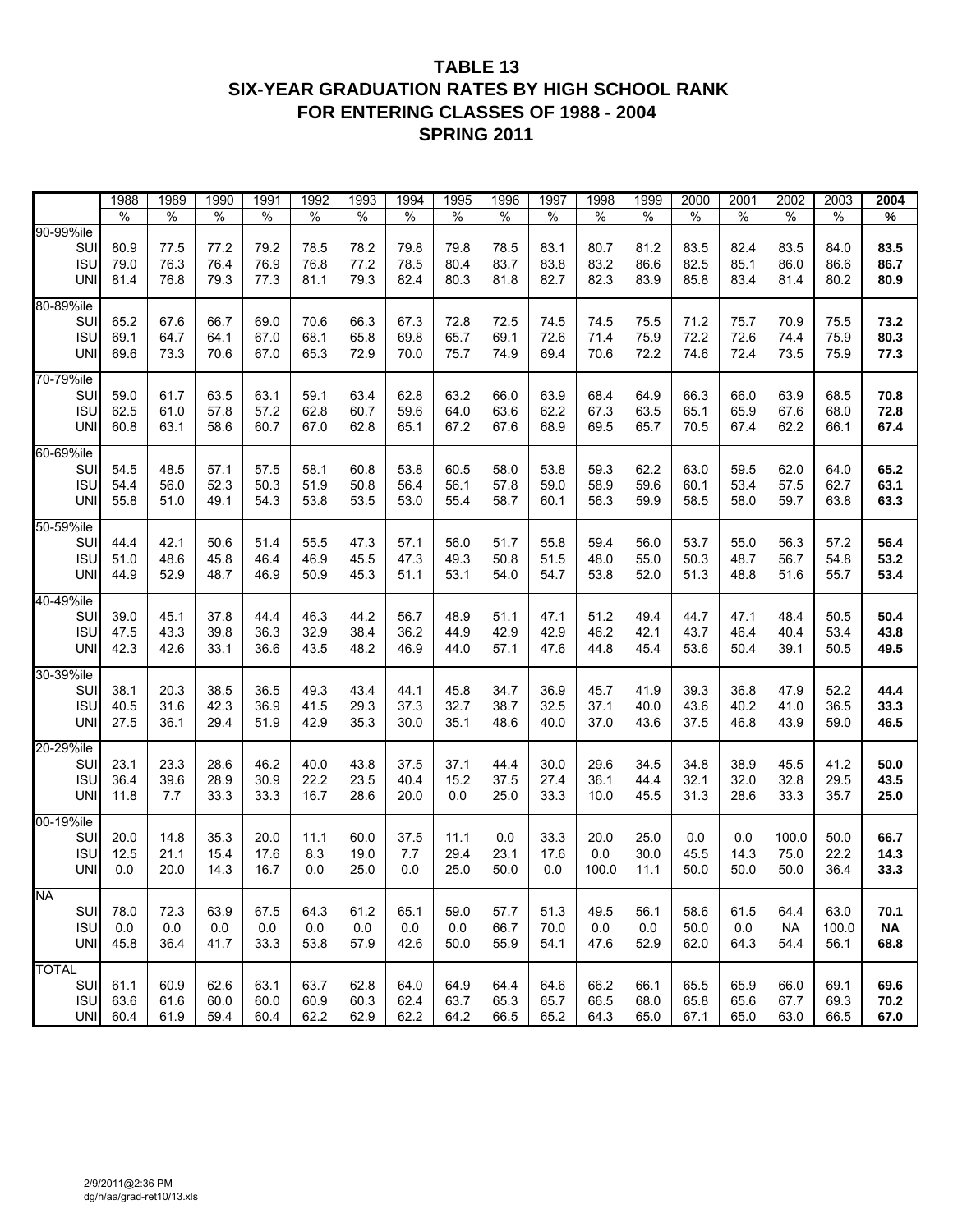## **TABLE 14 SIX-YEAR GRADUATION RATES BY ACT SCORE FOR ENTERING CLASSES OF 1988 - 2004 SPRING 2011**

|              |            | 1988 | 1989  | 1990 | 1991          | 1992          | 1993          | 1994          | 1995 | 1996 | 1997          | 1998 | 1999 | 2000 | 2001          | 2002 | 2003 | 2004 |
|--------------|------------|------|-------|------|---------------|---------------|---------------|---------------|------|------|---------------|------|------|------|---------------|------|------|------|
|              |            | $\%$ | %     | %    | $\frac{1}{2}$ | $\frac{1}{2}$ | $\frac{1}{2}$ | $\frac{1}{2}$ | %    | $\%$ | $\frac{8}{6}$ | %    | %    | %    | $\frac{1}{2}$ | %    | $\%$ | $\%$ |
| $32 - 36$    |            |      |       |      |               |               |               |               |      |      |               |      |      |      |               |      |      |      |
|              | SUI        | 81.8 | 87.0  | 77.5 | 77.6          | 79.7          | 77.1          | 75.0          | 80.2 | 71.1 | 81.9          | 80.2 | 85.4 | 81.4 | 82.0          | 78.1 | 85.7 | 82.8 |
|              | <b>ISU</b> | 83.6 | 80.0  | 82.8 | 82.0          | 84.9          | 76.6          | 75.0          | 85.1 | 82.4 | 84.3          | 80.3 | 83.4 | 84.3 | 76.9          | 81.2 | 81.6 | 79.7 |
|              | <b>UNI</b> | 94.7 | 100.0 | 91.3 | 78.6          | 90.9          | 100.0         | 82.4          | 91.7 | 85.7 | 89.5          | 76.2 | 75.0 | 93.3 | 85.7          | 66.7 | 70.8 | 95.0 |
| $27 - 31$    |            |      |       |      |               |               |               |               |      |      |               |      |      |      |               |      |      |      |
|              | SUI        | 68.9 | 71.3  | 70.9 | 70.3          | 72.3          | 68.4          | 72.1          | 73.3 | 69.7 | 71.4          | 71.7 | 73.4 | 73.0 | 73.1          | 70.6 | 75.9 | 75.4 |
|              | <b>ISU</b> | 69.8 | 67.0  | 67.8 | 69.2          | 68.0          | 65.4          | 75.6          | 71.0 | 74.3 | 73.1          | 72.7 | 74.2 | 70.8 | 72.7          | 75.8 | 73.3 | 75.0 |
|              | <b>UNI</b> | 73.2 | 70.9  | 72.3 | 69.9          | 74.7          | 69.3          | 73.7          | 73.2 | 72.8 | 73.1          | 72.0 | 76.9 | 78.9 | 73.8          | 75.3 | 74.4 | 75.2 |
| $22 - 26$    |            |      |       |      |               |               |               |               |      |      |               |      |      |      |               |      |      |      |
|              | SUI        | 62.1 | 60.7  | 64.2 | 65.7          | 64.0          | 62.5          | 63.4          | 65.3 | 64.1 | 64.5          | 67.0 | 65.8 | 64.8 | 66.8          | 68.2 | 69.1 | 69.9 |
|              | <b>ISU</b> | 64.5 | 62.8  | 59.6 | 58.7          | 60.5          | 60.6          | 61.9          | 62.0 | 63.8 | 63.3          | 65.9 | 67.9 | 64.5 | 66.0          | 65.8 | 69.7 | 70.7 |
|              | <b>UNI</b> | 59.8 | 64.9  | 60.7 | 62.8          | 64.0          | 64.3          | 64.2          | 65.7 | 68.7 | 66.9          | 63.3 | 64.0 | 68.5 | 67.1          | 64.4 | 68.7 | 68.1 |
| $19 - 21$    |            |      |       |      |               |               |               |               |      |      |               |      |      |      |               |      |      |      |
|              | SUI        | 55.7 | 54.5  | 55.3 | 53.3          | 59.4          | 58.2          | 58.7          | 57.4 | 61.2 | 56.8          | 60.9 | 58.8 | 59.3 | 57.8          | 56.3 | 60.4 | 61.8 |
|              | <b>ISU</b> | 59.6 | 57.8  | 55.3 | 54.5          | 55.9          | 56.2          | 59.3          | 60.0 | 57.7 | 62.2          | 61.5 | 61.7 | 62.5 | 59.7          | 62.5 | 62.0 | 63.5 |
|              | <b>UNI</b> | 56.9 | 56.8  | 52.5 | 55.8          | 55.3          | 60.7          | 57.3          | 61.9 | 59.3 | 61.6          | 63.8 | 64.1 | 62.0 | 62.8          | 60.1 | 61.6 | 66.5 |
| ≤18          |            |      |       |      |               |               |               |               |      |      |               |      |      |      |               |      |      |      |
|              | SUI        | 49.2 | 50.7  | 51.2 | 48.7          | 42.5          | 43.8          | 42.2          | 46.2 | 46.9 | 44.9          | 41.9 | 53.4 | 50.6 | 45.2          | 41.6 | 43.7 | 50.0 |
|              | <b>ISU</b> | 44.4 | 49.8  | 37.7 | 49.6          | 48.0          | 48.4          | 51.0          | 54.5 | 49.8 | 56.1          | 52.6 | 53.0 | 54.9 | 49.3          | 56.2 | 58.7 | 55.4 |
|              | <b>UNI</b> | 47.7 | 43.7  | 46.2 | 48.9          | 54.3          | 48.1          | 42.6          | 48.1 | 59.0 | 50.0          | 53.1 | 55.0 | 54.2 | 48.4          | 48.2 | 59.0 | 47.4 |
| <b>NA</b>    |            |      |       |      |               |               |               |               |      |      |               |      |      |      |               |      |      |      |
|              | SUI        | 55.7 | 58.0  | 53.0 | 51.4          | 54.3          | 63.0          | 62.6          | 61.7 | 62.6 | 58.7          | 57.4 | 54.0 | 57.7 | 55.8          | 64.4 | 62.2 | 64.2 |
|              | <b>ISU</b> | 45.5 | 37.2  | 47.7 | 54.1          | 60.1          | 53.6          | 47.4          | 54.4 | 57.0 | 54.5          | 42.9 | 61.0 | 48.5 | 41.9          | 42.9 | 57.1 | 65.8 |
|              | <b>UNI</b> | 40.0 | 47.4  | 47.1 | 33.3          | 33.3          | 46.7          | 41.7          | 16.7 | 64.3 | 30.0          | 57.1 | 21.4 | 51.7 | 38.9          | 50.0 | 38.5 | 55.6 |
| <b>TOTAL</b> |            |      |       |      |               |               |               |               |      |      |               |      |      |      |               |      |      |      |
|              | SUI        | 61.1 | 60.9  | 62.6 | 63.1          | 63.7          | 62.8          | 64.0          | 64.9 | 64.4 | 64.6          | 66.2 | 66.1 | 65.5 | 65.9          | 66.0 | 69.1 | 69.6 |
|              | <b>ISU</b> | 63.5 | 61.6  | 60.0 | 59.9          | 61.0          | 60.4          | 63.6          | 63.7 | 65.3 | 65.7          | 66.5 | 68.0 | 65.8 | 65.6          | 67.7 | 69.3 | 70.2 |
|              | UNII       | 60.4 | 61.9  | 59.4 | 60.4          | 62.2          | 62.9          | 62.2          | 64.2 | 66.5 | 65.2          | 64.3 | 65.0 | 67.1 | 65.0          | 63.0 | 66.5 | 67.0 |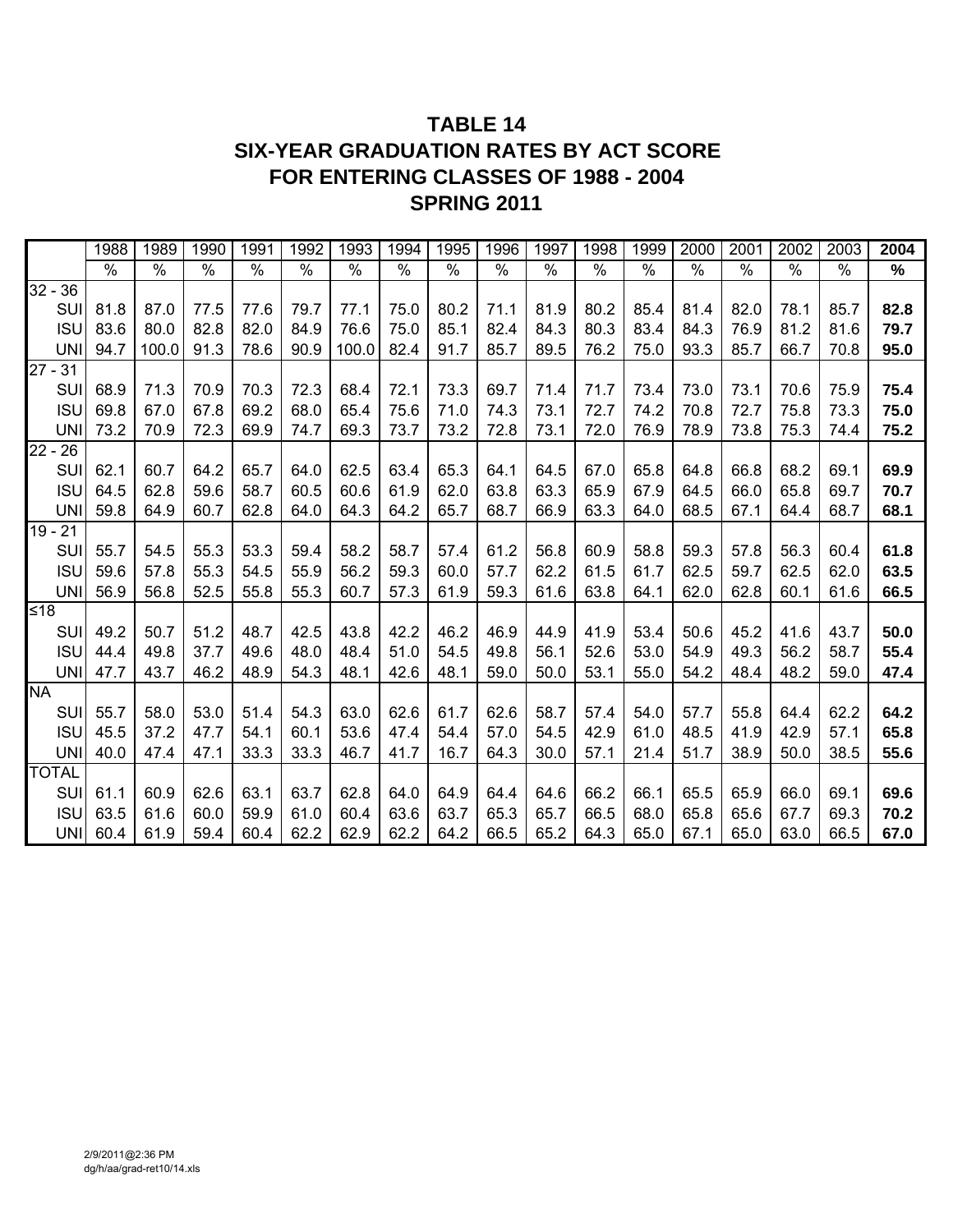### **TABLE 15 SIX-YEAR GRADUATION RATES BY FIRST-TERM GPA FOR ENTERING CLASSES OF 1988 - 2004 SPRING 2011**

|                            | 1988          | 1989          | 1990          | 1991          | 1992         | 1993          | 1994         | 1995 | 1996         | 1997 | 1998      | 1999      | 2000      | 2001 | 2002      | 2003      | 2004                     |
|----------------------------|---------------|---------------|---------------|---------------|--------------|---------------|--------------|------|--------------|------|-----------|-----------|-----------|------|-----------|-----------|--------------------------|
|                            | $\frac{8}{6}$ | $\frac{1}{2}$ | $\frac{1}{2}$ | $\frac{8}{6}$ | %            | $\frac{8}{6}$ | $\%$         | $\%$ | $\%$         | %    | $\%$      | $\%$      | $\%$      | $\%$ | $\%$      | $\%$      | $\overline{\frac{9}{6}}$ |
| $3.50 - 4.00$              |               |               |               |               |              |               |              |      |              |      |           |           |           |      |           |           |                          |
| SU                         | 88.1          | 83.0          | 86.7          | 83.7          | 84.3         | 85.9          | 83.4         | 89.7 | 87.7         | 87.4 | 86.7      | 85.6      | 87.1      | 86.1 | 84.2      | 86.1      | 88.3                     |
| <b>ISU</b>                 | 82.6          | 84.2          | 83.9          | 81.9          | 83.9         | 82.8          | 84.8         | 87.9 | 88.3         | 86.4 | 88.5      | 88.3      | 89.1      | 87.0 | 84.5      | 85.7      | 89.1                     |
| <b>UNI</b>                 | 84.6          | 83.4          | 84.2          | 82.1          | 85.4         | 82.0          | 84.9         | 87.1 | 83.1         | 85.5 | 85.5      | 84.0      | 86.6      | 86.4 | 85.0      | 85.0      | 85.0                     |
| $3.25 - 3.49$              |               |               |               |               |              |               |              |      |              |      |           |           |           |      |           |           |                          |
| SU                         | 81.4          | 77.5          | 79.3          | 80.6          | 79.9         | 81.1          | 85.4         | 82.8 | 79.6         | 80.3 | 81.5      | 83.9      | 84.6      | 82.2 | 82.2      | 82.5      | 85.5                     |
| <b>ISU</b>                 | 82.5          | 79.6          | 76.4          | 78.6          | 75.9         | 78.2          | 84.6         | 84.4 | 84.3         | 86.3 | 80.9      | 81.3      | 79.5      | 84.1 | 83.5      | 82.6      | 85.1                     |
| <b>UN</b>                  | 81.4          | 82.7          | 76.2          | 75.4          | 82.5         | 77.2          | 78.9         | 75.4 | 87.8         | 80.0 | 78.3      | 78.4      | 79.4      | 77.9 | 78.4      | 79.8      | 80.4                     |
| 3.00-3.24                  |               |               |               |               |              |               |              |      |              |      |           |           |           |      |           |           |                          |
| SU                         | 76.4          | 80.9          | 77.1          | 75.1          | 77.0         | 79.9          | 78.7         | 76.5 | 79.0         | 79.8 | 81.2      | 78.1      | 81.8      | 77.8 | 79.2      | 79.4      | 77.4                     |
| <b>ISU</b>                 | 80.3          | 73.2          | 75.7          | 81.4          | 77.2         | 76.0          | 81.0         | 81.7 | 78.3         | 79.4 | 80.9      | 81.3      | 76.8      | 73.8 | 81.4      | 80.6      | 85.2                     |
| <b>UNI</b>                 | 76.9          | 69.4          | 70.6          | 71.2          | 76.4         | 75.0          | 72.0         | 72.9 | 77.7         | 76.8 | 76.2      | 76.2      | 83.0      | 75.7 | 73.1      | 78.7      | 72.1                     |
| 2.75-2.99                  |               |               |               |               |              |               |              |      |              |      |           |           |           |      |           |           |                          |
| SU                         | 73.1          | 69.1          | 72.2          | 73.8          | 72.0         | 71.1          | 70.7         | 74.7 | 78.1         | 76.1 | 75.3      | 72.8      | 74.1      | 71.6 | 70.3      | 76.0      | 73.7                     |
| <b>ISU</b>                 | 76.0          | 71.8          | 72.4          | 73.5          | 71.9         | 71.9          | 73.7         | 74.0 | 77.0         | 78.2 | 76.0      | 80.5      | 77.5      | 74.3 | 78.3      | 78.4      | 79.3                     |
| <b>UN</b>                  | 73.2          | 74.7          | 69.5          | 65.1          | 69.3         | 68.4          | 73.5         | 74.8 | 72.2         | 68.4 | 64.7      | 71.0      | 75.6      | 74.5 | 70.8      | 73.1      | 74.4                     |
| $2.50 - 2.74$              |               |               |               |               |              |               |              |      |              |      |           |           |           |      |           |           |                          |
| SU<br><b>ISU</b>           | 67.4          | 63.1          | 66.2          | 68.7          | 68.1<br>71.5 | 68.3          | 64.7<br>70.2 | 67.7 | 71.2<br>71.9 | 64.6 | 68.0      | 70.4      | 65.8      | 64.0 | 65.0      | 63.5      | 69.6                     |
|                            | 72.3<br>66.9  | 67.5<br>65.5  | 66.6          | 67.3          |              | 66.8          | 69.4         | 71.6 |              | 67.9 | 70.6      | 70.4      | 73.4      | 71.7 | 73.7      | 71.0      | 75.1                     |
| <b>UN</b><br>$2.25 - 2.49$ |               |               | 63.0          | 72.1          | 68.0         | 71.4          |              | 68.8 | 74.6         | 67.9 | 68.8      | 76.8      | 73.9      | 64.4 | 65.0      | 71.3      | 76.5                     |
| SU                         | 59.8          | 58.1          | 63.0          | 52.3          | 56.9         | 53.1          | 59.4         | 63.7 | 59.1         | 59.7 | 59.1      | 59.0      | 60.5      | 59.7 | 57.3      | 58.8      | 60.2                     |
| <b>ISU</b>                 | 64.3          | 68.1          | 62.7          | 62.0          | 64.6         | 61.5          | 60.9         | 65.5 | 68.5         | 65.8 | 62.2      | 67.2      | 64.5      | 62.2 | 63.4      | 64.8      | 68.0                     |
| <b>UN</b>                  | 66.8          | 63.7          | 63.0          | 55.1          | 65.2         | 60.4          | 59.9         | 67.1 | 63.2         | 64.2 | 61.1      | 59.0      | 66.5      | 64.4 | 54.9      | 59.6      | 66.3                     |
| $2.00 - 2.24$              |               |               |               |               |              |               |              |      |              |      |           |           |           |      |           |           |                          |
| SU                         | 50.1          | 48.4          | 47.2          | 54.9          | 52.3         | 51.8          | 53.6         | 51.2 | 49.1         | 48.8 | 49.7      | 48.8      | 49.3      | 49.0 | 46.1      | 46.9      | 51.0                     |
| <b>ISU</b>                 | 57.5          | 60.2          | 54.6          | 56.4          | 56.0         | 55.2          | 55.2         | 61.2 | 55.4         | 57.0 | 56.0      | 55.9      | 56.8      | 51.8 | 49.6      | 55.7      | 62.7                     |
| <b>UNI</b>                 | 52.0          | 50.7          | 51.1          | 54.3          | 48.8         | 60.7          | 54.8         | 63.5 | 63.6         | 57.0 | 51.0      | 54.1      | 54.5      | 51.4 | 49.7      | 61.3      | 57.0                     |
| 1.00-1.99                  |               |               |               |               |              |               |              |      |              |      |           |           |           |      |           |           |                          |
| SU                         | 27.0          | 23.0          | 23.5          | 29.3          | 29.3         | 23.7          | 30.4         | 27.3 | 28.3         | 25.5 | 9.1       | 24.6      | 29.9      | 24.7 | 28.8      | 34.0      | 29.1                     |
| <b>ISU</b>                 | 42.6          | 41.9          | 40.3          | 35.0          | 39.5         | 38.7          | 39.0         | 38.1 | 36.6         | 39.4 | 38.1      | 35.6      | 33.1      | 35.9 | 33.8      | 37.8      | 40.6                     |
| <b>UNI</b>                 | 38.1          | 37.5          | 34.7          | 22.6          | 34.5         | 38.3          | 35.3         | 37.2 | 41.5         | 40.8 | 42.5      | 34.5      | 34.9      | 35.1 | 30.5      | 39.5      | 40.6                     |
| $0.00 - 0.99$              |               |               |               |               |              |               |              |      |              |      |           |           |           |      |           |           |                          |
| SU                         | 0.0           | 0.0           | 3.8           | 2.1           | 7.1          | 4.5           | 2.2          | 0.0  | 4.3          | 0.0  | 0.0       | 3.2       | 7.8       | 4.0  | 2.2       | 3.3       | 45.5                     |
| <b>ISU</b>                 | 12.3          | 7.0           | 8.7           | 5.2           | 6.2          | 7.6           | 9.8          | 6.7  | 3.8          | 11.6 | 9.1       | 12.0      | 7.9       | 8.9  | 11.8      | 15.8      | 5.4                      |
| <b>UNI</b>                 | 7.7           | 8.8           | 4.4           | 2.9           | 3.2          | 1.4           | 1.2          | 3.6  | 4.9          | 3.8  | 1.0       | 4.0       | 9.8       | 8.4  | 5.5       | 11.6      | 5.9                      |
| <b>NA</b>                  |               |               |               |               |              |               |              |      |              |      |           |           |           |      |           |           |                          |
| SU                         | 0.0           | 0.0           | 4.3           | 0.0           | 8.2          | 7.0           | 8.3          | 9.2  | 5.3          | 11.4 | 8.1       | 6.9       | 3.7       | 50.0 | 1.6       | 22.9      | 8.8                      |
| <b>ISU</b>                 | 28.6          | 33.3          | 2.3           | 7.5           | 0.0          | 3.8           | 7.7          | 2.0  | 8.8          | 7.6  | 16.4      | 16.1      | 11.6      | 45.6 | 47.7      | 18.2      | 59.9                     |
| <b>UN</b>                  | 0.0           | 0.0           | 0.0           | 0.0           | 0.0          | 0.0           | 0.0          | 0.0  | 0.0          | 0.0  | <b>NA</b> | <b>NA</b> | <b>NA</b> | 0.0  | <b>NA</b> | <b>NA</b> | <b>NA</b>                |
| <b>TOTAL</b>               |               |               |               |               |              |               |              |      |              |      |           |           |           |      |           |           |                          |
| SU                         | 61.1          | 60.9          | 62.6          | 63.1          | 63.7         | 62.8          | 64.0         | 64.9 | 64.4         | 64.6 | 63.7      | 66.1      | 65.5      | 65.9 | 66.0      | 69.1      | 69.6                     |
| <b>ISU</b>                 | 63.5          | 61.6          | 60.0          | 59.9          | 61.0         | 60.4          | 62.4         | 63.7 | 65.3         | 65.7 | 66.5      | 68.0      | 65.8      | 65.6 | 67.7      | 69.3      | 70.2                     |
| <b>UNI</b>                 | 60.4          | 61.9          | 59.4          | 60.4          | 62.2         | 62.9          | 62.2         | 64.2 | 66.5         | 65.2 | 64.3      | 65.0      | 67.1      | 65.0 | 63.0      | 66.5      | 67.0                     |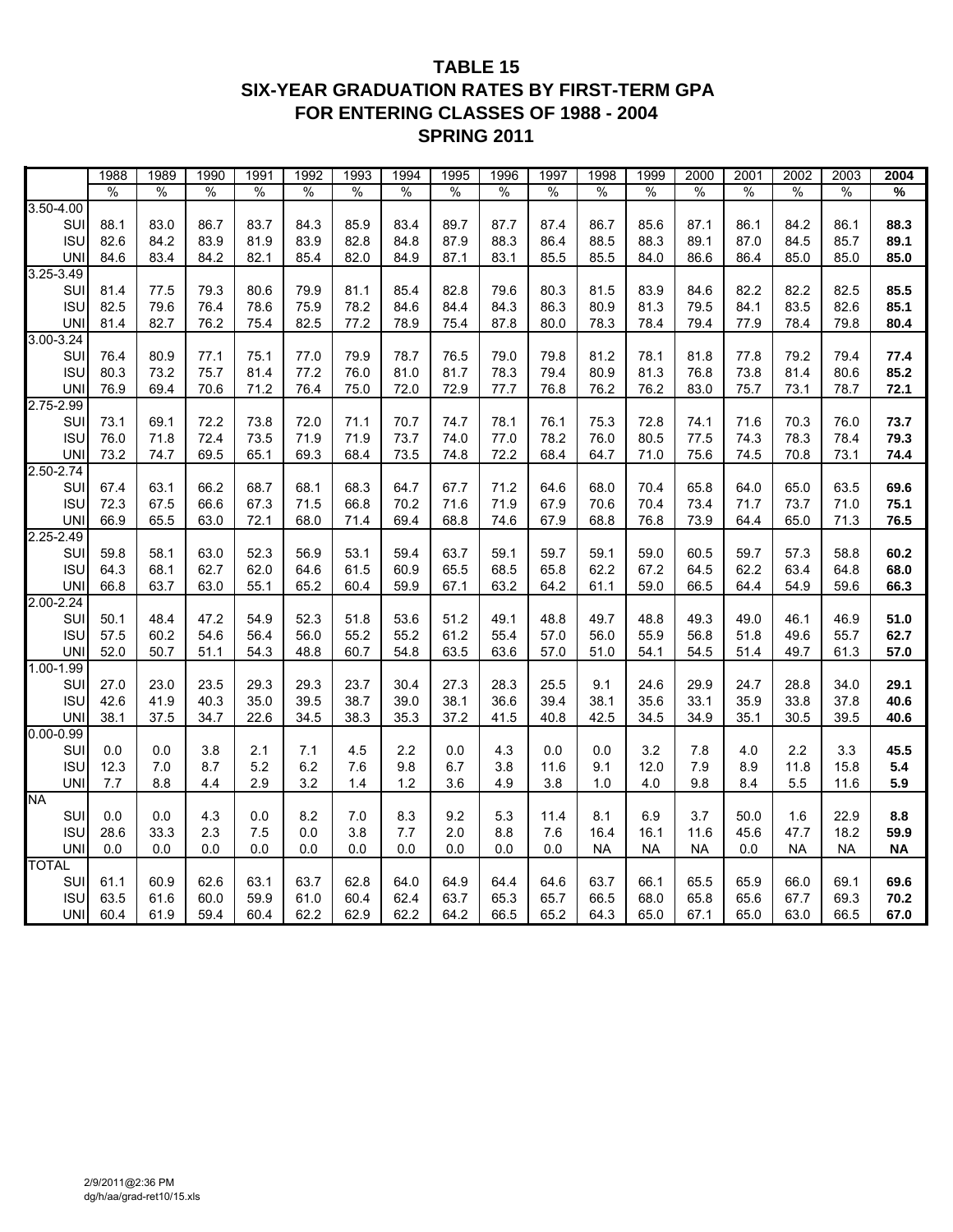# **TABLE 16 SIX-YEAR GRADUATION RATES BY GENDER FOR ENTERING CLASSES OF 1988 - 2004 SPRING 2011**

|              | 1988 | 1989          | 1990 | 1991          | 1992 | 1993 | 1994 | 1995 | 1996 | 1997 | 1998 | 1999 | 2000          | 2001 | 2002 | 2003 | 2004 |
|--------------|------|---------------|------|---------------|------|------|------|------|------|------|------|------|---------------|------|------|------|------|
|              | $\%$ | $\frac{0}{0}$ | $\%$ | $\frac{0}{0}$ | $\%$ | $\%$ | %    | %    | %    | %    | %    | $\%$ | $\frac{0}{0}$ | %    | $\%$ | %    | $\%$ |
| <b>WOMEN</b> |      |               |      |               |      |      |      |      |      |      |      |      |               |      |      |      |      |
| <b>SU</b>    | 62.3 | 64.3          | 63.9 | 63.9          | 66.0 | 65.8 | 65.4 | 66.3 | 65.4 | 66.3 | 68.2 | 69.1 | 66.5          | 67.6 | 68.1 | 69.2 | 69.5 |
| <b>ISU</b>   | 67.3 | 64.6          | 63.0 | 65.0          | 64.8 | 64.0 | 66.2 | 66.0 | 68.1 | 68.4 | 68.6 | 70.6 | 69.6          | 69.2 | 70.5 | 73.7 | 74.7 |
| <b>UNI</b>   | 61.0 | 61.7          | 58.5 | 60.2          | 63.0 | 63.6 | 64.8 | 65.4 | 66.8 | 66.4 | 67.1 | 66.6 | 68.5          | 67.8 | 64.5 | 68.7 | 70.4 |
|              |      |               |      |               |      |      |      |      |      |      |      |      |               |      |      |      |      |
| <b>MEN</b>   |      |               |      |               |      |      |      |      |      |      |      |      |               |      |      |      |      |
| SUI          | 59.8 | 57.3          | 61.0 | 62.1          | 61.1 | 58.9 | 62.4 | 63.0 | 63.2 | 62.3 | 63.7 | 62.2 | 64.2          | 63.6 | 63.4 | 68.9 | 69.6 |
| <b>ISU</b>   | 60.8 | 59.5          | 57.7 | 56.5          | 58.2 | 57.7 | 59.3 | 61.8 | 63.0 | 63.6 | 64.6 | 65.8 | 62.7          | 62.6 | 65.4 | 66.0 | 66.7 |
| <b>UNI</b>   | 59.5 | 62.2          | 60.9 | 60.6          | 61.0 | 61.3 | 58.1 | 62.4 | 66.1 | 63.4 | 59.3 | 62.3 | 64.9          | 60.2 | 60.4 | 62.9 | 61.9 |
|              |      |               |      |               |      |      |      |      |      |      |      |      |               |      |      |      |      |
| <b>TOTAL</b> |      |               |      |               |      |      |      |      |      |      |      |      |               |      |      |      |      |
| SUI          | 61.1 | 60.9          | 62.6 | 63.1          | 63.7 | 62.8 | 64.0 | 64.9 | 64.4 | 64.6 | 66.2 | 66.1 | 65.5          | 65.9 | 66.0 | 69.1 | 69.6 |
| <b>ISU</b>   | 63.6 | 61.6          | 60.0 | 60.1          | 61.1 | 60.4 | 62.4 | 63.7 | 65.3 | 65.7 | 66.5 | 68.0 | 65.8          | 65.6 | 67.7 | 69.3 | 70.2 |
| <b>UNI</b>   | 60.4 | 61.9          | 59.4 | 60.4          | 62.2 | 62.7 | 62.2 | 64.2 | 66.5 | 65.2 | 64.3 | 65.0 | 67.1          | 65.0 | 63.0 | 66.5 | 67.0 |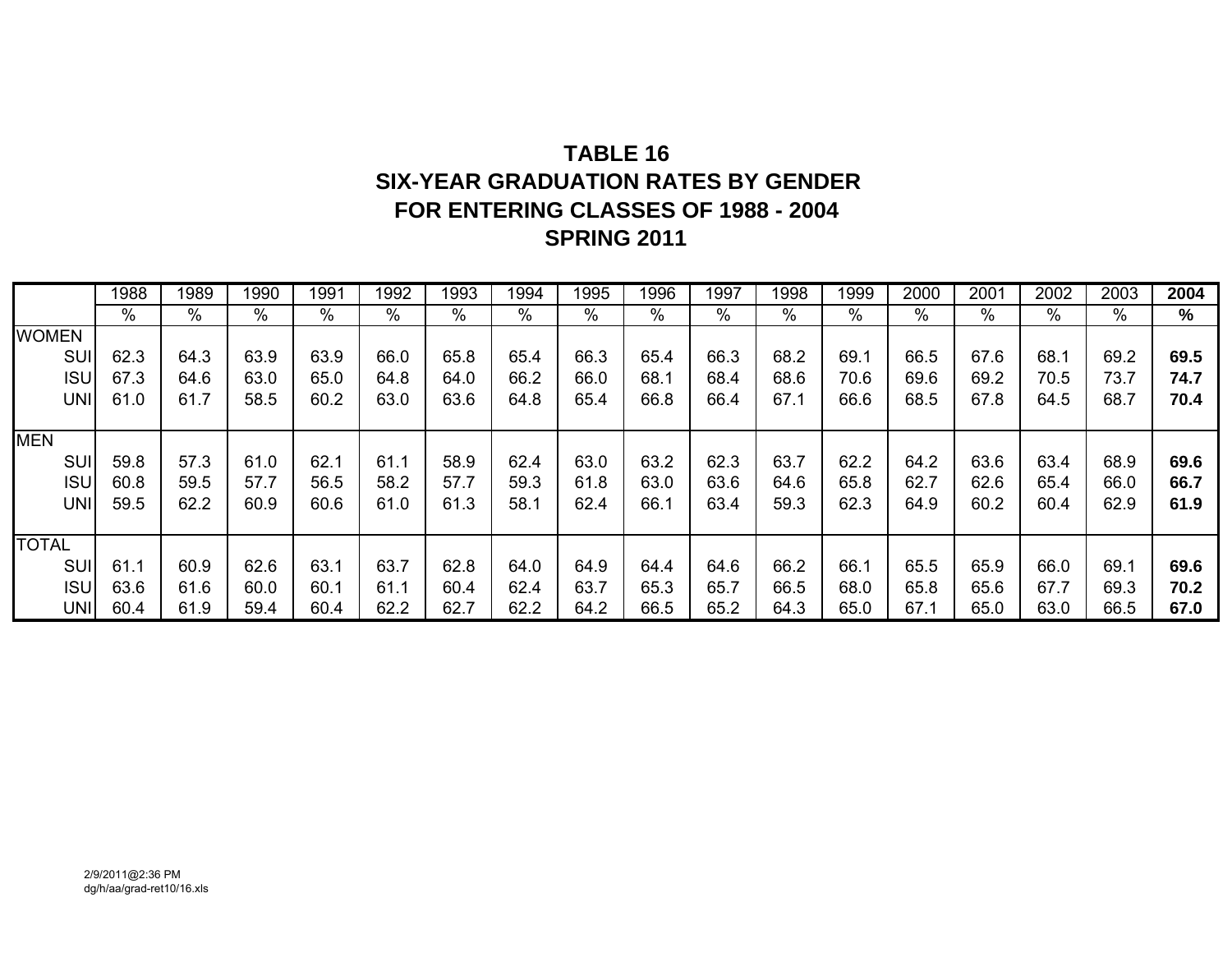### **TABLE 17 SIX-YEAR GRADUATION RATES BY RACE/ETHNICITY AND RESIDENCE FOR ENTERING CLASSES OF 2000 - 2004 SPRING 2011**

|                     |      | 2000      |      | 2001      |      | 2002      |      | 2003      |      | 2004      |
|---------------------|------|-----------|------|-----------|------|-----------|------|-----------|------|-----------|
|                     |      | %         |      | $\%$      |      | $\%$      |      | $\%$      |      | $\%$      |
|                     | Res  | NonRes    | Res  | NonRes    | Res  | NonRes    | Res  | NonRes    | Res  | NonRes    |
| Native American     |      |           |      |           |      |           |      |           |      |           |
| SUI                 | 40.0 | 25.0      | 42.9 | 66.7      | 66.7 | 60.0      | 55.6 | 60.0      | 57.1 | 66.7      |
| <b>ISU</b>          | 37.5 | 0.0       | 42.9 | 40.0      | 33.3 | 66.7      | 37.5 | 33.3      | 50.0 | 66.7      |
| <b>UNI</b>          | 33.3 | <b>NA</b> | 0.0  | <b>NA</b> | 66.7 | <b>NA</b> | 50.0 | <b>NA</b> | 33.3 | 0.0       |
| African-American    |      |           |      |           |      |           |      |           |      |           |
| SUI                 | 52.0 | 38.8      | 42.9 | 44.3      | 60.0 | 35.3      | 55.2 | 47.4      | 47.2 | 64.0      |
| <b>ISU</b>          | 51.5 | 50.7      | 48.6 | 46.8      | 64.4 | 48.3      | 45.2 | 59.3      | 57.4 | 48.3      |
| <b>UNI</b>          | 52.8 | 38.7      | 40.0 | 20.5      | 66.7 | 30.0      | 37.9 | 40.0      | 39.1 | 46.4      |
| Asian-American      |      |           |      |           |      |           |      |           |      |           |
| SUI                 | 64.3 | 55.8      | 68.7 | 53.7      | 68.7 | 63.0      | 72.0 | 73.5      | 67.0 | 62.7      |
| <b>ISU</b>          | 60.8 | 61.5      | 67.0 | 55.0      | 58.3 | 65.5      | 66.3 | 80.5      | 72.3 | 62.9      |
| <b>UNI</b>          | 64.0 | 50.0      | 70.4 | 33.3      | 58.3 | <b>NA</b> | 63.2 | 100       | 57.1 | <b>NA</b> |
| Hispanic-American   |      |           |      |           |      |           |      |           |      |           |
| SUI                 | 68.3 | 52.4      | 54.5 | 63.6      | 50.0 | 58.8      | 56.9 | 60.5      | 59.6 | 65.8      |
| <b>ISU</b>          | 63.0 | 49.1      | 62.5 | 51.2      | 60.9 | 63.2      | 68.1 | 76.1      | 60.0 | 54.5      |
| <b>UNI</b>          | 46.7 | 66.7      | 40.0 | 36.4      | 50.0 | 37.5      | 73.3 | 33.3      | 52.9 | 25.0      |
| Subtotal            |      |           |      |           |      |           |      |           |      |           |
| SUI                 | 60.5 | 47.2      | 59.5 | 54.3      | 62.4 | 52.8      | 64.6 | 59.7      | 60.9 | 64.2      |
| <b>ISU</b>          | 58.4 | 52.1      | 61.7 | 49.2      | 59.5 | 55.6      | 61.0 | 69.8      | 64.9 | 54.5      |
| <b>UNI</b>          | 53.7 | 46.7      | 51.6 | 24.5      | 61.7 | 31.3      | 53.7 | 40.7      | 46.7 | 42.4      |
| White               |      |           |      |           |      |           |      |           |      |           |
| SUI                 | 65.0 | 69.3      | 68.2 | 64.8      | 66.3 | 67.4      | 69.3 | 71.1      | 69.0 | 72.9      |
| <b>ISU</b>          | 68.4 | 62.6      | 68.0 | 65.1      | 69.6 | 67.8      | 71.2 | 65.6      | 72.9 | 67.1      |
| <b>UNI</b>          | 68.3 | 57.6      | 67.2 | 42.6      | 64.2 | 58.6      | 68.2 | 54.5      | 69.0 | 58.2      |
| <b>Regent Total</b> |      |           |      |           |      |           |      |           |      |           |
| SUI                 | 64.7 | 66.7      | 67.5 | 63.5      | 66.1 | 66.0      | 68.8 | 69.6      | 68.4 | 71.7      |
| <b>ISU</b>          | 67.4 | 61.3      | 67.4 | 61.2      | 68.7 | 65.1      | 70.4 | 66.4      | 72.5 | 64.1      |
| <b>UNI</b>          | 68.0 | 52.6      | 66.7 | 37.0      | 64.1 | 46.6      | 67.4 | 50.5      | 67.7 | 57.9      |

NA = no students in the cohort.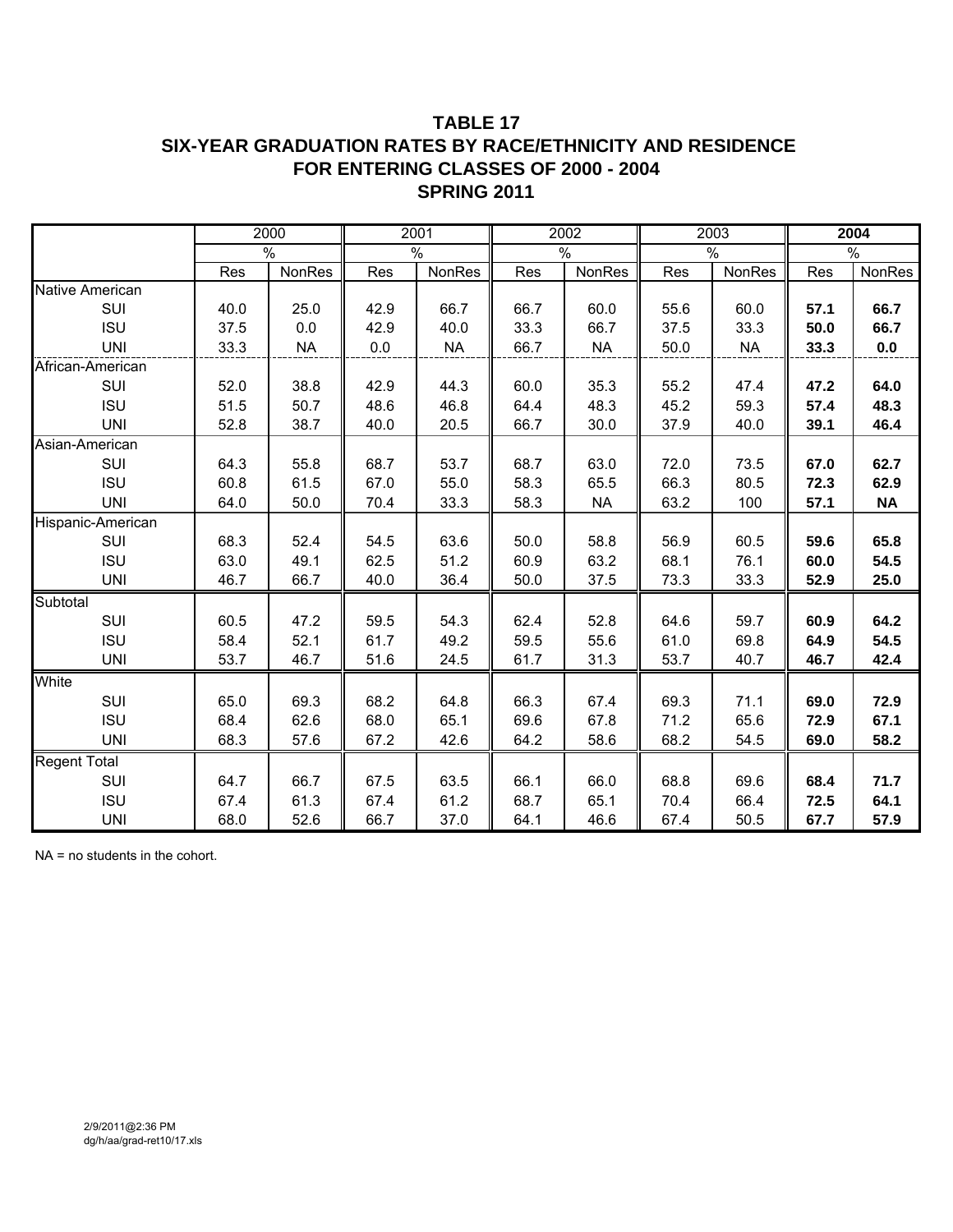## **TABLE 18 - ONE-YEAR RETENTION RATES BY TYPE OF TRANSFER COLLEGE FOR ENTERING CLASSES OF 1991 - 2009 SPRING 2011**

| $\frac{0}{0}$<br>$\%$<br>$\%$<br>$\%$<br>$\%$<br>$\%$<br>$\%$<br>$\%$<br>$\%$<br>$\%$<br>%<br>$\frac{0}{0}$<br>$\%$<br>$\%$<br>$\%$<br>$\%$<br>%<br>$\%$<br>℅<br>Iowa 2-yr Public, AA Degree<br>75.2<br>78.2<br>79.2<br>73.8<br>75.6<br>74.3<br>78.7<br>77.6<br>74.4<br>SUI<br>79.5<br>79.0<br>77.1<br>72.1<br>78.4<br>79.3<br>80.2<br>80.1<br>78.4<br>84.6<br><b>ISU</b><br>83.2<br>82.0<br>80.5<br>79.8<br>83.6<br>82.4<br>81.2<br>82.0<br>84.4<br>81.9<br>80.6<br>79.7<br>84.2<br>83.0<br>80.9<br>85.6<br>88.2<br>84.7<br>82.7<br><b>UNI</b><br>86.7<br>83.8<br>83.9<br>88.6<br>88.7<br>85.6<br>85.9<br>87.1<br>85.7<br>86.1<br>84.1<br>84.0<br>81.9<br>82.1<br>87.4<br>85.0<br>83.2<br>87.7<br>85.6<br>lowa 2-yr Pub, Other Assoc Deg<br>66.7<br>71.0<br>81.8<br>58.3<br>52.2<br>58.3<br>100.0<br>74.4<br>68.4<br>68.4<br>SUI<br><b>ISU</b><br>83.2<br>82.9<br>82.0<br>82.6<br>81.8<br>82.6<br>66.7<br>82.7<br>89.0<br>87.0<br><b>UNI</b><br>83.8<br>72.4<br>77.3<br>80.0<br>79.1<br>64.9<br>73.6<br>86.5<br>80.4<br>79.5<br>lowa 2-yr Pub, No Assoc Degree<br>70.2<br>79.3<br>74.7<br>SUI<br>72.6<br>69.2<br>74.4<br>76.8<br>73.5<br>72.4<br>69.6<br>74.5<br>71.5<br>74.8<br>76.4<br>77.3<br>75.0<br>74.1<br>77.4<br>71.4<br><b>ISU</b><br>77.2<br>78.0<br>78.5<br>75.8<br>75.0<br>76.9<br>78.2<br>79.0<br>77.7<br>77.1<br>74.2<br>75.2<br>76.5<br>73.9<br>77.0<br>75.7<br>77.1<br>77.2<br>80.6<br><b>UNI</b><br>82.0<br>79.2<br>72.9<br>68.8<br>68.7<br>71.5<br>76.8<br>80.0<br>75.1<br>73.0<br>74.8<br>74.4<br>73.7<br>70.0<br>67.2<br>72.4<br>80.6<br>74.7<br>74.0<br>All Iowa 2-yr Public<br>SUI<br>73.8<br>72.2<br>73.0<br>74.0<br>76.1<br>74.5<br>76.4<br>73.5<br>76.3<br>75.5<br>77.5<br>76.4<br>75.1<br>74.2<br>74.7<br>77.1<br>77.6<br>81.7<br>77.1<br><b>ISU</b><br>78.9<br>76.6<br>76.9<br>78.5<br>78.2<br>79.4<br>78.7<br>78.2<br>78.7<br>79.4<br>81.1<br>78.3<br>79.0<br>79.4<br>81.8<br>80.9<br>76.6<br>77.0<br>79.2<br>85.2<br>82.7<br>82.9<br>80.4<br><b>UNI</b><br>83.4<br>80.4<br>79.8<br>78.9<br>79.4<br>81.8<br>82.0<br>80.9<br>79.8<br>78.8<br>79.2<br>79.9<br>84.4<br>81.2<br>81.2<br>lowa Private 2-yr<br>SUI<br>83.3<br>88.9<br>41.2<br>42.9<br>75.0<br>0.0<br>50.0<br>62.5<br>100.0<br>40.0<br>50.0<br>25.0<br>66.7<br>71.4<br>80.0<br>0.0<br>0.0<br>66.7<br>50.0<br>66.7<br>87.5<br>62.5<br>100.0<br>100.0<br><b>ISU</b><br>70.8<br>69.6<br>71.4<br>74.1<br>73.1<br>68.0<br>60.0<br>91.7<br>76.9<br>50.0<br>50.0<br>50.0<br>20.0<br>66.7<br><b>UNI</b><br>86.8<br>72.2<br>78.3<br>65.1<br>83.3<br>69.2<br>70.0<br>66.7<br>75.0<br>70.6<br>69.2<br>91.7<br>60.0<br>66.7<br>80.0<br>80.6<br>73.7<br>78.6<br>81.8<br>lowa Private 4-yr<br>SUI<br>73.3<br>82.3<br>68.8<br>74.3<br>73.4<br>80.2<br>83.0<br>80.5<br>75.3<br>82.2<br>72.2<br>86.3<br>76.1<br>79.1<br>74.7<br>71.6<br>78.1<br>71.1<br>79.5<br>73.7<br>82.8<br>82.2<br>71.6<br>81.4<br>74.0<br>78.7<br>73.8<br>81.3<br>79.5<br>75.5<br>74.5<br>78.3<br>78.8<br>80.5<br>82.9<br>76.1<br>75.4<br><b>ISL</b><br>81.7<br>72.5<br>85.0<br>83.5<br>83.5<br>78.8<br>73.2<br>80.6<br>85.4<br><b>UNI</b><br>79.4<br>81.7<br>73.6<br>81.0<br>77.8<br>81.4<br>76.1<br>77.1<br>78.8<br>83.5<br>75.8<br>lowa Public 4-yr<br>SUI<br>86.6<br>86.1<br>86.1<br>84.4<br>84.8<br>85.5<br>83.6<br>81.5<br>83.9<br>89.5<br>81.3<br>82.8<br>78.9<br>79.7<br>84.8<br>83.6<br>76.7<br>80.5<br>84.3 |                                | 1991 | 1992 | 1993 | 1994 | 1995 | 1996 | 1997 | 1998 | 1999 | 2000 | 2001 | 2002 | 2003 | 2004 | 2005 | 2006 | 2007 | 2008 | 2009 |
|------------------------------------------------------------------------------------------------------------------------------------------------------------------------------------------------------------------------------------------------------------------------------------------------------------------------------------------------------------------------------------------------------------------------------------------------------------------------------------------------------------------------------------------------------------------------------------------------------------------------------------------------------------------------------------------------------------------------------------------------------------------------------------------------------------------------------------------------------------------------------------------------------------------------------------------------------------------------------------------------------------------------------------------------------------------------------------------------------------------------------------------------------------------------------------------------------------------------------------------------------------------------------------------------------------------------------------------------------------------------------------------------------------------------------------------------------------------------------------------------------------------------------------------------------------------------------------------------------------------------------------------------------------------------------------------------------------------------------------------------------------------------------------------------------------------------------------------------------------------------------------------------------------------------------------------------------------------------------------------------------------------------------------------------------------------------------------------------------------------------------------------------------------------------------------------------------------------------------------------------------------------------------------------------------------------------------------------------------------------------------------------------------------------------------------------------------------------------------------------------------------------------------------------------------------------------------------------------------------------------------------------------------------------------------------------------------------------------------------------------------------------------------------------------------------------------------------------------------------------------------------------------------------------------------------------------------------------------------------------------------------------------------------------------------------------------------------------------------------------------------------------------------------------------------------------------------------------------------------------------------------------------------------------------------------------------------------------------------------------|--------------------------------|------|------|------|------|------|------|------|------|------|------|------|------|------|------|------|------|------|------|------|
|                                                                                                                                                                                                                                                                                                                                                                                                                                                                                                                                                                                                                                                                                                                                                                                                                                                                                                                                                                                                                                                                                                                                                                                                                                                                                                                                                                                                                                                                                                                                                                                                                                                                                                                                                                                                                                                                                                                                                                                                                                                                                                                                                                                                                                                                                                                                                                                                                                                                                                                                                                                                                                                                                                                                                                                                                                                                                                                                                                                                                                                                                                                                                                                                                                                                                                                                                                  |                                |      |      |      |      |      |      |      |      |      |      |      |      |      |      |      |      |      |      |      |
|                                                                                                                                                                                                                                                                                                                                                                                                                                                                                                                                                                                                                                                                                                                                                                                                                                                                                                                                                                                                                                                                                                                                                                                                                                                                                                                                                                                                                                                                                                                                                                                                                                                                                                                                                                                                                                                                                                                                                                                                                                                                                                                                                                                                                                                                                                                                                                                                                                                                                                                                                                                                                                                                                                                                                                                                                                                                                                                                                                                                                                                                                                                                                                                                                                                                                                                                                                  |                                |      |      |      |      |      |      |      |      |      |      |      |      |      |      |      |      |      |      |      |
|                                                                                                                                                                                                                                                                                                                                                                                                                                                                                                                                                                                                                                                                                                                                                                                                                                                                                                                                                                                                                                                                                                                                                                                                                                                                                                                                                                                                                                                                                                                                                                                                                                                                                                                                                                                                                                                                                                                                                                                                                                                                                                                                                                                                                                                                                                                                                                                                                                                                                                                                                                                                                                                                                                                                                                                                                                                                                                                                                                                                                                                                                                                                                                                                                                                                                                                                                                  |                                |      |      |      |      |      |      |      |      |      |      |      |      |      |      |      |      |      |      |      |
|                                                                                                                                                                                                                                                                                                                                                                                                                                                                                                                                                                                                                                                                                                                                                                                                                                                                                                                                                                                                                                                                                                                                                                                                                                                                                                                                                                                                                                                                                                                                                                                                                                                                                                                                                                                                                                                                                                                                                                                                                                                                                                                                                                                                                                                                                                                                                                                                                                                                                                                                                                                                                                                                                                                                                                                                                                                                                                                                                                                                                                                                                                                                                                                                                                                                                                                                                                  |                                |      |      |      |      |      |      |      |      |      |      |      |      |      |      |      |      |      |      |      |
|                                                                                                                                                                                                                                                                                                                                                                                                                                                                                                                                                                                                                                                                                                                                                                                                                                                                                                                                                                                                                                                                                                                                                                                                                                                                                                                                                                                                                                                                                                                                                                                                                                                                                                                                                                                                                                                                                                                                                                                                                                                                                                                                                                                                                                                                                                                                                                                                                                                                                                                                                                                                                                                                                                                                                                                                                                                                                                                                                                                                                                                                                                                                                                                                                                                                                                                                                                  |                                |      |      |      |      |      |      |      |      |      |      |      |      |      |      |      |      |      |      |      |
|                                                                                                                                                                                                                                                                                                                                                                                                                                                                                                                                                                                                                                                                                                                                                                                                                                                                                                                                                                                                                                                                                                                                                                                                                                                                                                                                                                                                                                                                                                                                                                                                                                                                                                                                                                                                                                                                                                                                                                                                                                                                                                                                                                                                                                                                                                                                                                                                                                                                                                                                                                                                                                                                                                                                                                                                                                                                                                                                                                                                                                                                                                                                                                                                                                                                                                                                                                  |                                |      |      |      |      |      |      |      |      |      |      |      |      |      |      |      |      |      |      |      |
|                                                                                                                                                                                                                                                                                                                                                                                                                                                                                                                                                                                                                                                                                                                                                                                                                                                                                                                                                                                                                                                                                                                                                                                                                                                                                                                                                                                                                                                                                                                                                                                                                                                                                                                                                                                                                                                                                                                                                                                                                                                                                                                                                                                                                                                                                                                                                                                                                                                                                                                                                                                                                                                                                                                                                                                                                                                                                                                                                                                                                                                                                                                                                                                                                                                                                                                                                                  |                                |      |      |      |      |      |      |      |      |      |      |      |      |      |      |      |      |      |      |      |
|                                                                                                                                                                                                                                                                                                                                                                                                                                                                                                                                                                                                                                                                                                                                                                                                                                                                                                                                                                                                                                                                                                                                                                                                                                                                                                                                                                                                                                                                                                                                                                                                                                                                                                                                                                                                                                                                                                                                                                                                                                                                                                                                                                                                                                                                                                                                                                                                                                                                                                                                                                                                                                                                                                                                                                                                                                                                                                                                                                                                                                                                                                                                                                                                                                                                                                                                                                  |                                |      |      |      |      |      |      |      |      |      |      |      |      |      |      |      |      |      |      |      |
|                                                                                                                                                                                                                                                                                                                                                                                                                                                                                                                                                                                                                                                                                                                                                                                                                                                                                                                                                                                                                                                                                                                                                                                                                                                                                                                                                                                                                                                                                                                                                                                                                                                                                                                                                                                                                                                                                                                                                                                                                                                                                                                                                                                                                                                                                                                                                                                                                                                                                                                                                                                                                                                                                                                                                                                                                                                                                                                                                                                                                                                                                                                                                                                                                                                                                                                                                                  |                                |      |      |      |      |      |      |      |      |      |      |      |      |      |      |      |      |      |      |      |
|                                                                                                                                                                                                                                                                                                                                                                                                                                                                                                                                                                                                                                                                                                                                                                                                                                                                                                                                                                                                                                                                                                                                                                                                                                                                                                                                                                                                                                                                                                                                                                                                                                                                                                                                                                                                                                                                                                                                                                                                                                                                                                                                                                                                                                                                                                                                                                                                                                                                                                                                                                                                                                                                                                                                                                                                                                                                                                                                                                                                                                                                                                                                                                                                                                                                                                                                                                  |                                |      |      |      |      |      |      |      |      |      |      |      |      |      |      |      |      |      |      |      |
|                                                                                                                                                                                                                                                                                                                                                                                                                                                                                                                                                                                                                                                                                                                                                                                                                                                                                                                                                                                                                                                                                                                                                                                                                                                                                                                                                                                                                                                                                                                                                                                                                                                                                                                                                                                                                                                                                                                                                                                                                                                                                                                                                                                                                                                                                                                                                                                                                                                                                                                                                                                                                                                                                                                                                                                                                                                                                                                                                                                                                                                                                                                                                                                                                                                                                                                                                                  |                                |      |      |      |      |      |      |      |      |      |      |      |      |      |      |      |      |      |      |      |
|                                                                                                                                                                                                                                                                                                                                                                                                                                                                                                                                                                                                                                                                                                                                                                                                                                                                                                                                                                                                                                                                                                                                                                                                                                                                                                                                                                                                                                                                                                                                                                                                                                                                                                                                                                                                                                                                                                                                                                                                                                                                                                                                                                                                                                                                                                                                                                                                                                                                                                                                                                                                                                                                                                                                                                                                                                                                                                                                                                                                                                                                                                                                                                                                                                                                                                                                                                  |                                |      |      |      |      |      |      |      |      |      |      |      |      |      |      |      |      |      |      |      |
|                                                                                                                                                                                                                                                                                                                                                                                                                                                                                                                                                                                                                                                                                                                                                                                                                                                                                                                                                                                                                                                                                                                                                                                                                                                                                                                                                                                                                                                                                                                                                                                                                                                                                                                                                                                                                                                                                                                                                                                                                                                                                                                                                                                                                                                                                                                                                                                                                                                                                                                                                                                                                                                                                                                                                                                                                                                                                                                                                                                                                                                                                                                                                                                                                                                                                                                                                                  |                                |      |      |      |      |      |      |      |      |      |      |      |      |      |      |      |      |      |      |      |
|                                                                                                                                                                                                                                                                                                                                                                                                                                                                                                                                                                                                                                                                                                                                                                                                                                                                                                                                                                                                                                                                                                                                                                                                                                                                                                                                                                                                                                                                                                                                                                                                                                                                                                                                                                                                                                                                                                                                                                                                                                                                                                                                                                                                                                                                                                                                                                                                                                                                                                                                                                                                                                                                                                                                                                                                                                                                                                                                                                                                                                                                                                                                                                                                                                                                                                                                                                  |                                |      |      |      |      |      |      |      |      |      |      |      |      |      |      |      |      |      |      |      |
|                                                                                                                                                                                                                                                                                                                                                                                                                                                                                                                                                                                                                                                                                                                                                                                                                                                                                                                                                                                                                                                                                                                                                                                                                                                                                                                                                                                                                                                                                                                                                                                                                                                                                                                                                                                                                                                                                                                                                                                                                                                                                                                                                                                                                                                                                                                                                                                                                                                                                                                                                                                                                                                                                                                                                                                                                                                                                                                                                                                                                                                                                                                                                                                                                                                                                                                                                                  |                                |      |      |      |      |      |      |      |      |      |      |      |      |      |      |      |      |      |      |      |
|                                                                                                                                                                                                                                                                                                                                                                                                                                                                                                                                                                                                                                                                                                                                                                                                                                                                                                                                                                                                                                                                                                                                                                                                                                                                                                                                                                                                                                                                                                                                                                                                                                                                                                                                                                                                                                                                                                                                                                                                                                                                                                                                                                                                                                                                                                                                                                                                                                                                                                                                                                                                                                                                                                                                                                                                                                                                                                                                                                                                                                                                                                                                                                                                                                                                                                                                                                  |                                |      |      |      |      |      |      |      |      |      |      |      |      |      |      |      |      |      |      |      |
|                                                                                                                                                                                                                                                                                                                                                                                                                                                                                                                                                                                                                                                                                                                                                                                                                                                                                                                                                                                                                                                                                                                                                                                                                                                                                                                                                                                                                                                                                                                                                                                                                                                                                                                                                                                                                                                                                                                                                                                                                                                                                                                                                                                                                                                                                                                                                                                                                                                                                                                                                                                                                                                                                                                                                                                                                                                                                                                                                                                                                                                                                                                                                                                                                                                                                                                                                                  |                                |      |      |      |      |      |      |      |      |      |      |      |      |      |      |      |      |      |      |      |
|                                                                                                                                                                                                                                                                                                                                                                                                                                                                                                                                                                                                                                                                                                                                                                                                                                                                                                                                                                                                                                                                                                                                                                                                                                                                                                                                                                                                                                                                                                                                                                                                                                                                                                                                                                                                                                                                                                                                                                                                                                                                                                                                                                                                                                                                                                                                                                                                                                                                                                                                                                                                                                                                                                                                                                                                                                                                                                                                                                                                                                                                                                                                                                                                                                                                                                                                                                  |                                |      |      |      |      |      |      |      |      |      |      |      |      |      |      |      |      |      |      |      |
|                                                                                                                                                                                                                                                                                                                                                                                                                                                                                                                                                                                                                                                                                                                                                                                                                                                                                                                                                                                                                                                                                                                                                                                                                                                                                                                                                                                                                                                                                                                                                                                                                                                                                                                                                                                                                                                                                                                                                                                                                                                                                                                                                                                                                                                                                                                                                                                                                                                                                                                                                                                                                                                                                                                                                                                                                                                                                                                                                                                                                                                                                                                                                                                                                                                                                                                                                                  |                                |      |      |      |      |      |      |      |      |      |      |      |      |      |      |      |      |      |      |      |
|                                                                                                                                                                                                                                                                                                                                                                                                                                                                                                                                                                                                                                                                                                                                                                                                                                                                                                                                                                                                                                                                                                                                                                                                                                                                                                                                                                                                                                                                                                                                                                                                                                                                                                                                                                                                                                                                                                                                                                                                                                                                                                                                                                                                                                                                                                                                                                                                                                                                                                                                                                                                                                                                                                                                                                                                                                                                                                                                                                                                                                                                                                                                                                                                                                                                                                                                                                  |                                |      |      |      |      |      |      |      |      |      |      |      |      |      |      |      |      |      |      |      |
|                                                                                                                                                                                                                                                                                                                                                                                                                                                                                                                                                                                                                                                                                                                                                                                                                                                                                                                                                                                                                                                                                                                                                                                                                                                                                                                                                                                                                                                                                                                                                                                                                                                                                                                                                                                                                                                                                                                                                                                                                                                                                                                                                                                                                                                                                                                                                                                                                                                                                                                                                                                                                                                                                                                                                                                                                                                                                                                                                                                                                                                                                                                                                                                                                                                                                                                                                                  |                                |      |      |      |      |      |      |      |      |      |      |      |      |      |      |      |      |      |      |      |
|                                                                                                                                                                                                                                                                                                                                                                                                                                                                                                                                                                                                                                                                                                                                                                                                                                                                                                                                                                                                                                                                                                                                                                                                                                                                                                                                                                                                                                                                                                                                                                                                                                                                                                                                                                                                                                                                                                                                                                                                                                                                                                                                                                                                                                                                                                                                                                                                                                                                                                                                                                                                                                                                                                                                                                                                                                                                                                                                                                                                                                                                                                                                                                                                                                                                                                                                                                  |                                |      |      |      |      |      |      |      |      |      |      |      |      |      |      |      |      |      |      |      |
|                                                                                                                                                                                                                                                                                                                                                                                                                                                                                                                                                                                                                                                                                                                                                                                                                                                                                                                                                                                                                                                                                                                                                                                                                                                                                                                                                                                                                                                                                                                                                                                                                                                                                                                                                                                                                                                                                                                                                                                                                                                                                                                                                                                                                                                                                                                                                                                                                                                                                                                                                                                                                                                                                                                                                                                                                                                                                                                                                                                                                                                                                                                                                                                                                                                                                                                                                                  |                                |      |      |      |      |      |      |      |      |      |      |      |      |      |      |      |      |      |      |      |
|                                                                                                                                                                                                                                                                                                                                                                                                                                                                                                                                                                                                                                                                                                                                                                                                                                                                                                                                                                                                                                                                                                                                                                                                                                                                                                                                                                                                                                                                                                                                                                                                                                                                                                                                                                                                                                                                                                                                                                                                                                                                                                                                                                                                                                                                                                                                                                                                                                                                                                                                                                                                                                                                                                                                                                                                                                                                                                                                                                                                                                                                                                                                                                                                                                                                                                                                                                  |                                |      |      |      |      |      |      |      |      |      |      |      |      |      |      |      |      |      |      |      |
|                                                                                                                                                                                                                                                                                                                                                                                                                                                                                                                                                                                                                                                                                                                                                                                                                                                                                                                                                                                                                                                                                                                                                                                                                                                                                                                                                                                                                                                                                                                                                                                                                                                                                                                                                                                                                                                                                                                                                                                                                                                                                                                                                                                                                                                                                                                                                                                                                                                                                                                                                                                                                                                                                                                                                                                                                                                                                                                                                                                                                                                                                                                                                                                                                                                                                                                                                                  |                                |      |      |      |      |      |      |      |      |      |      |      |      |      |      |      |      |      |      |      |
|                                                                                                                                                                                                                                                                                                                                                                                                                                                                                                                                                                                                                                                                                                                                                                                                                                                                                                                                                                                                                                                                                                                                                                                                                                                                                                                                                                                                                                                                                                                                                                                                                                                                                                                                                                                                                                                                                                                                                                                                                                                                                                                                                                                                                                                                                                                                                                                                                                                                                                                                                                                                                                                                                                                                                                                                                                                                                                                                                                                                                                                                                                                                                                                                                                                                                                                                                                  |                                |      |      |      |      |      |      |      |      |      |      |      |      |      |      |      |      |      |      |      |
|                                                                                                                                                                                                                                                                                                                                                                                                                                                                                                                                                                                                                                                                                                                                                                                                                                                                                                                                                                                                                                                                                                                                                                                                                                                                                                                                                                                                                                                                                                                                                                                                                                                                                                                                                                                                                                                                                                                                                                                                                                                                                                                                                                                                                                                                                                                                                                                                                                                                                                                                                                                                                                                                                                                                                                                                                                                                                                                                                                                                                                                                                                                                                                                                                                                                                                                                                                  | <b>ISU</b>                     | 83.5 | 73.1 | 84.0 | 77.9 | 76.5 | 80.4 | 81.4 | 76.4 | 79.5 | 85.6 | 77.0 | 81.9 | 77.5 | 77.7 | 80.2 | 80.6 | 86.8 | 83.3 | 79.6 |
| 84.9<br>87.5<br>76.9<br>71.6<br>81.4<br>80.6<br>83.6<br><b>UNI</b><br>78.3<br>81.4<br>82.1<br>83.3<br>91.4<br>79.3<br>81.7<br>80.0<br>83.3<br>84.4<br>86.9<br>81.4                                                                                                                                                                                                                                                                                                                                                                                                                                                                                                                                                                                                                                                                                                                                                                                                                                                                                                                                                                                                                                                                                                                                                                                                                                                                                                                                                                                                                                                                                                                                                                                                                                                                                                                                                                                                                                                                                                                                                                                                                                                                                                                                                                                                                                                                                                                                                                                                                                                                                                                                                                                                                                                                                                                                                                                                                                                                                                                                                                                                                                                                                                                                                                                               |                                |      |      |      |      |      |      |      |      |      |      |      |      |      |      |      |      |      |      |      |
|                                                                                                                                                                                                                                                                                                                                                                                                                                                                                                                                                                                                                                                                                                                                                                                                                                                                                                                                                                                                                                                                                                                                                                                                                                                                                                                                                                                                                                                                                                                                                                                                                                                                                                                                                                                                                                                                                                                                                                                                                                                                                                                                                                                                                                                                                                                                                                                                                                                                                                                                                                                                                                                                                                                                                                                                                                                                                                                                                                                                                                                                                                                                                                                                                                                                                                                                                                  | Colleges Outside Iowa          |      |      |      |      |      |      |      |      |      |      |      |      |      |      |      |      |      |      |      |
| SUI<br>82.8<br>80.7<br>78.8<br>79.3<br>78.5<br>80.8<br>79.0<br>85.8<br>82.2<br>80.6<br>79.5<br>74.7<br>74.0<br>78.5<br>81.9<br>77.3<br>74.4<br>76.5<br>81.4                                                                                                                                                                                                                                                                                                                                                                                                                                                                                                                                                                                                                                                                                                                                                                                                                                                                                                                                                                                                                                                                                                                                                                                                                                                                                                                                                                                                                                                                                                                                                                                                                                                                                                                                                                                                                                                                                                                                                                                                                                                                                                                                                                                                                                                                                                                                                                                                                                                                                                                                                                                                                                                                                                                                                                                                                                                                                                                                                                                                                                                                                                                                                                                                      |                                |      |      |      |      |      |      |      |      |      |      |      |      |      |      |      |      |      |      |      |
| <b>ISL</b><br>77.2<br>76.0<br>75.3<br>75.6<br>76.0<br>78.6<br>78.9<br>72.6<br>76.9<br>77.4<br>78.4<br>77.8<br>76.5<br>80.7<br>80.2<br>76.2<br>73.6<br>74.4<br>75.6                                                                                                                                                                                                                                                                                                                                                                                                                                                                                                                                                                                                                                                                                                                                                                                                                                                                                                                                                                                                                                                                                                                                                                                                                                                                                                                                                                                                                                                                                                                                                                                                                                                                                                                                                                                                                                                                                                                                                                                                                                                                                                                                                                                                                                                                                                                                                                                                                                                                                                                                                                                                                                                                                                                                                                                                                                                                                                                                                                                                                                                                                                                                                                                               |                                |      |      |      |      |      |      |      |      |      |      |      |      |      |      |      |      |      |      |      |
| <b>UNI</b><br>76.9<br>80.6<br>75.8<br>79.3<br>79.8<br>76.6<br>72.5<br>78.4<br>75.8<br>75.7<br>78.6<br>79.0<br>74.4<br>78.4<br>80.6<br>85.7<br>80.0<br>71.9<br>78.0                                                                                                                                                                                                                                                                                                                                                                                                                                                                                                                                                                                                                                                                                                                                                                                                                                                                                                                                                                                                                                                                                                                                                                                                                                                                                                                                                                                                                                                                                                                                                                                                                                                                                                                                                                                                                                                                                                                                                                                                                                                                                                                                                                                                                                                                                                                                                                                                                                                                                                                                                                                                                                                                                                                                                                                                                                                                                                                                                                                                                                                                                                                                                                                               |                                |      |      |      |      |      |      |      |      |      |      |      |      |      |      |      |      |      |      |      |
|                                                                                                                                                                                                                                                                                                                                                                                                                                                                                                                                                                                                                                                                                                                                                                                                                                                                                                                                                                                                                                                                                                                                                                                                                                                                                                                                                                                                                                                                                                                                                                                                                                                                                                                                                                                                                                                                                                                                                                                                                                                                                                                                                                                                                                                                                                                                                                                                                                                                                                                                                                                                                                                                                                                                                                                                                                                                                                                                                                                                                                                                                                                                                                                                                                                                                                                                                                  | <b>TOTAL TRANSFER STUDENTS</b> |      |      |      |      |      |      |      |      |      |      |      |      |      |      |      |      |      |      |      |
| SUI<br>79.2<br>79.3<br>75.2<br>74.5<br>76.8<br>80.5<br>78.6<br>76.9<br>76.6<br>77.8<br>76.7<br>76.7<br>76.9<br>78.3<br>76.5<br>78.2<br>79.3<br>76.7<br>81.6                                                                                                                                                                                                                                                                                                                                                                                                                                                                                                                                                                                                                                                                                                                                                                                                                                                                                                                                                                                                                                                                                                                                                                                                                                                                                                                                                                                                                                                                                                                                                                                                                                                                                                                                                                                                                                                                                                                                                                                                                                                                                                                                                                                                                                                                                                                                                                                                                                                                                                                                                                                                                                                                                                                                                                                                                                                                                                                                                                                                                                                                                                                                                                                                      |                                |      |      |      |      |      |      |      |      |      |      |      |      |      |      |      |      |      |      |      |
| <b>ISL</b><br>76.6<br>77.5<br>78.9<br>75.9<br>76.5<br>77.2<br>77.6<br>77.3<br>80.9<br>80.8<br>77.4<br>78.1<br>77.4<br>79.8<br>79.6<br>79.4<br>76.6<br>78.7<br>78.1                                                                                                                                                                                                                                                                                                                                                                                                                                                                                                                                                                                                                                                                                                                                                                                                                                                                                                                                                                                                                                                                                                                                                                                                                                                                                                                                                                                                                                                                                                                                                                                                                                                                                                                                                                                                                                                                                                                                                                                                                                                                                                                                                                                                                                                                                                                                                                                                                                                                                                                                                                                                                                                                                                                                                                                                                                                                                                                                                                                                                                                                                                                                                                                               |                                |      |      |      |      |      |      |      |      |      |      |      |      |      |      |      |      |      |      |      |
| 83.7<br>81.2<br><b>UNI</b><br>82.1<br>80.5<br>80.2<br>78.5<br>79.8<br>79.9<br>81.0<br>81.3<br>80.2<br>80.1<br>78.5<br>78.0<br>80.0<br>83.6<br>80.4<br>80.1<br>81.4                                                                                                                                                                                                                                                                                                                                                                                                                                                                                                                                                                                                                                                                                                                                                                                                                                                                                                                                                                                                                                                                                                                                                                                                                                                                                                                                                                                                                                                                                                                                                                                                                                                                                                                                                                                                                                                                                                                                                                                                                                                                                                                                                                                                                                                                                                                                                                                                                                                                                                                                                                                                                                                                                                                                                                                                                                                                                                                                                                                                                                                                                                                                                                                               |                                |      |      |      |      |      |      |      |      |      |      |      |      |      |      |      |      |      |      |      |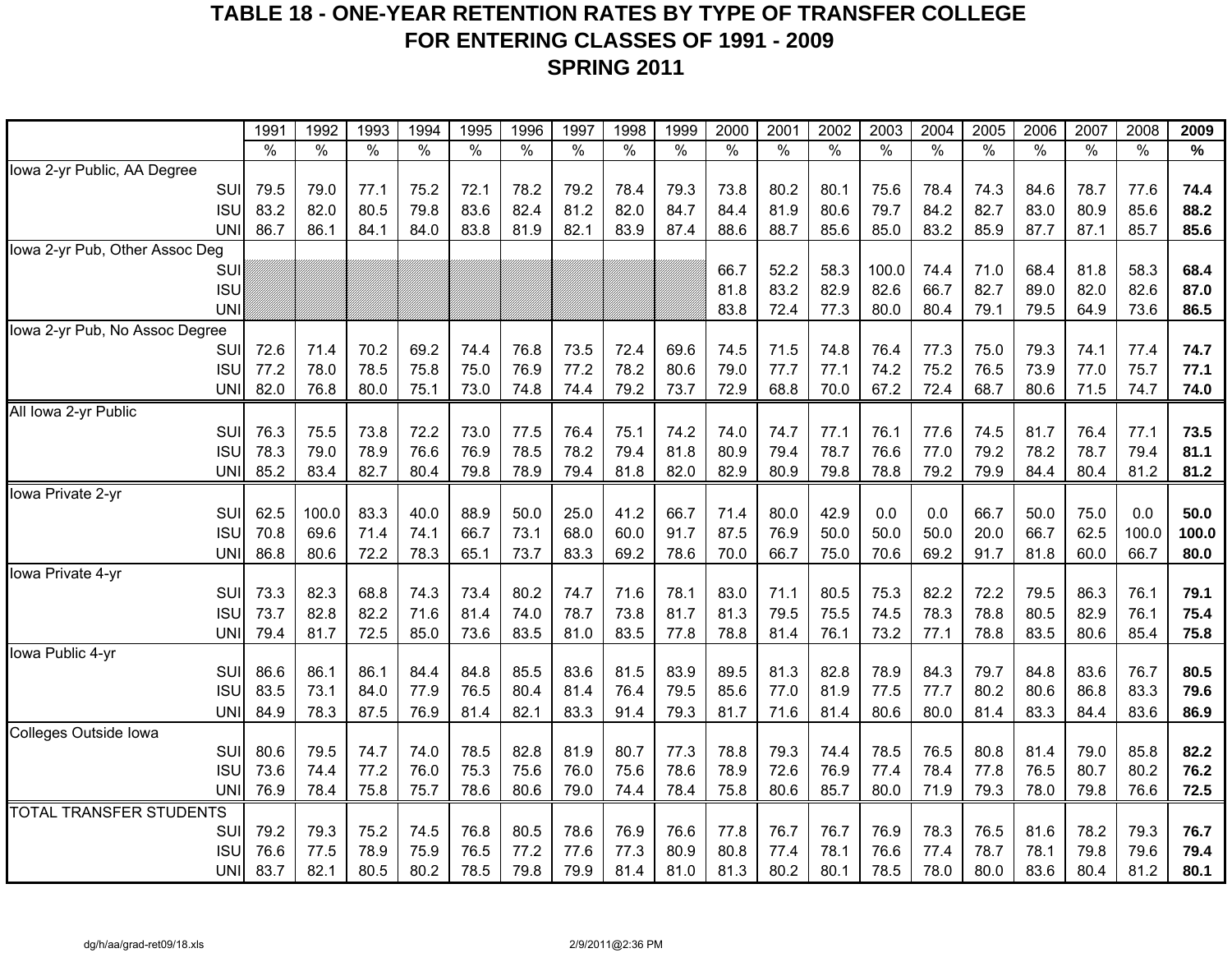#### **TABLE 19 TWO-YEAR GRADUATION RATES BY TYPE OF TRANSFER COLLEGE FOR ENTERING CLASSES OF 1991 - 2008 SPRING 2011**

|                                          | 1991       | 1992       | 1993       | 1994          | 1995          | 1996       | 1997       | 1998       | 1999       | 2000       | 2001       | 2002       | 2003       | 2004       | 2005       | 2006        | 2007        | 2008        |
|------------------------------------------|------------|------------|------------|---------------|---------------|------------|------------|------------|------------|------------|------------|------------|------------|------------|------------|-------------|-------------|-------------|
|                                          | $\%$       | $\%$       | %          | $\frac{0}{0}$ | $\frac{0}{0}$ | $\%$       | $\%$       | $\%$       | $\%$       | $\%$       | $\%$       | $\%$       | $\%$       | $\%$       | $\%$       | $\%$        | $\%$        | $\%$        |
| lowa 2-yr Public,<br>AA Degree           |            |            |            |               |               |            |            |            |            |            |            |            |            |            |            |             |             |             |
| SUI                                      | 20.0       | 24.1       | 23.8       | 15.9          | 22.3          | 21.8       | 22.7       | 22.7       | 19.5       | 21.9       | 25.9       | 25.2       | 25.6       | 24.5       | 23.4       | 26.0        | 22.9        | 24.3        |
| <b>ISU</b>                               | 13.6       | 22.5       | 16.1       | 14.1          | 22.9          | 15.1       | 23.7       | 23.3       | 23.3       | 22.1       | 24.6       | 23.3       | 21.2       | 20.7       | 20.6       | 18.5        | 25.4        | 23.7        |
| UNI                                      | 20.0       | 19.6       | 19.0       | 20.5          | 18.5          | 19.2       | 22.5       | 26.0       | 21.4       | 21.9       | 23.1       | 24.5       | 24.4       | 22.4       | 24.8       | 34.2        | 30.6        | 31.8        |
| lowa 2-yr Public,<br>Other Assoc Deg     |            |            |            |               |               |            |            |            |            |            |            |            |            |            |            |             |             |             |
| SUI                                      |            |            |            |               |               |            |            |            |            | 26.7       | 34.8       | 8.3        | 0.0        | 25.6       | 16.1       | 15.8        | 9.1         | 16.7        |
| <b>ISU</b>                               |            |            |            |               |               |            |            |            |            | 20.5       | 20.0       | 20.7       | 29.3       | 19.8       | 19.2       | 28.8        | 32.6        | 29.4        |
| UNI                                      |            |            |            |               |               |            |            |            |            | 21.6       | 13.8       | 20.5       | 20.0       | 23.5       | 22.4       | 20.5        | 13.5        | 20.8        |
| lowa 2-yr Public,<br>No Assoc Degree     |            |            |            |               |               |            |            |            |            |            |            |            |            |            |            |             |             |             |
| SUI                                      | 4.3        | 3.4        | 4.7        | 5.7           | 5.7           | 5.4        | 8.6        | 6.4        | 9.8        | 7.7        | 8.8        | 7.9        | 9.4        | 9.1        | 8.9        | 12.6        | 15.2        | 18.1        |
| <b>ISU</b><br>UNI                        | 5.2<br>1.9 | 7.7<br>1.8 | 5.6<br>2.2 | 6.5<br>3.2    | 5.8<br>2.3    | 8.1<br>5.6 | 9.8<br>3.2 | 8.2<br>4.4 | 9.0<br>6.4 | 5.2<br>1.1 | 4.6<br>3.9 | 6.6<br>5.8 | 8.2<br>6.7 | 8.6<br>6.6 | 8.4<br>5.2 | 13.2<br>6.7 | 13.2<br>4.2 | 12.6<br>8.4 |
|                                          |            |            |            |               |               |            |            |            |            |            |            |            |            |            |            |             |             |             |
| All Iowa 2-yr Public                     |            |            |            |               |               |            |            |            |            |            |            |            |            |            |            |             |             |             |
| SUI                                      | 12.6       | 15.0       | 14.2       | 10.6          | 13.5          | 13.3       | 15.5       | 14.4       | 14.4       | 14.4       | 17.9       | 16.6       | 16.6       | 17.6       | 14.9       | 19.6        | 18.7        | 20.8        |
| <b>ISU</b>                               | 6.7        | 11.4       | 8.1        | 8.2           | 9.5           | 10.1       | 13.4       | 12.7       | 13.3       | 11.9       | 11.6       | 13.0       | 14.1       | 13.3       | 13.5       | 16.3        | 19.0        | 17.9        |
| UNI                                      | 14.2       | 14.4       | 13.2       | 13.5          | 12.4          | 13.5       | 15.6       | 16.3       | 15.6       | 14.6       | 15.8       | 18.0       | 18.3       | 16.9       | 18.4       | 22.4        | 20.3        | 23.3        |
| lowa Private 2-yr                        |            |            |            |               |               |            |            |            |            |            |            |            |            |            |            |             |             |             |
| SUI                                      | 12.5       | 50.0       | 33.3       | 0.0           | 0.0           | 0.0        | 25.0       | 5.9        | 0.0        | 28.6       | 20.0       | 14.3       | 0.0        | <b>NA</b>  | 0.0        | 50.0        | 0.0         | 0.0         |
| <b>ISU</b>                               | 8.3        | 17.4       | 4.8        | 0.0           | 14.3          | 3.8        | 12.0       | 13.3       | 4.2        | 4.2        | 0.0        | 33.3       | 0.0        | 0.0        | 0.0        | 0.0         | 37.5        | 0.0         |
| UNI                                      | 18.4       | 9.7        | 16.7       | 13.0          | 9.3           | 21.1       | 46.7       | 15.4       | 7.1        | 0.0        | 8.3        | 12.5       | 17.6       | 23.1       | 8.3        | 0.0         | 10.0        | 0.0         |
| lowa Private 4-yr                        |            |            |            |               |               |            |            |            |            |            |            |            |            |            |            |             |             |             |
| SUI                                      | 15.3       | 8.8        | 8.0        | 11.0          | 15.3          | 13.5       | 15.2       | 8.4        | 18.1       | 11.4       | 19.3       | 19.5       | 14.3       | 11.0       | 11.3       | 12.3        | 22.5        | 16.4        |
| <b>ISU</b>                               | 9.5        | 9.9        | 11.1       | 10.5          | 12.7          | 8.1        | 9.6        | 9.8        | 11.9       | 14.0       | 12.1       | 10.4       | 13.7       | 16.0       | 8.7        | 13.6        | 9.9         | 11.5        |
| UNI                                      | 6.1        | 8.6        | 9.2        | 9.3           | 3.6           | 13.4       | 5.1        | 8.7        | 8.9        | 13.5       | 12.4       | 8.7        | 14.1       | 7.1        | 10.6       | 13.4        | 10.4        | 6.7         |
| lowa Public 4-yr<br>SUI                  | 16.0       | 13.9       | 26.5       | 18.1          | 18.3          | 21.1       | 22.4       | 27.4       | 13.4       | 16.2       | 22.3       | 17.2       | 12.2       | 14.7       | 17.7       | 16.5        | 29.1        | 20.0        |
| <b>ISU</b>                               | 15.7       | 14.8       | 13.2       | 16.3          | 12.9          | 19.6       | 17.4       | 14.5       | 19.6       | 20.2       | 17.0       | 25.3       | 15.0       | 12.8       | 10.5       | 19.4        | 22.1        | 22.2        |
| <b>UN</b>                                | 15.1       | 10.1       | 17.9       | 12.3          | 18.6          | 15.4       | 21.2       | 18.6       | 15.9       | 16.9       | 17.9       | 16.9       | 25.4       | 22.9       | 21.4       | 13.9        | 15.6        | 21.3        |
| Colleges<br>Outside Iowa                 |            |            |            |               |               |            |            |            |            |            |            |            |            |            |            |             |             |             |
| SUI                                      | 14.9       | 18.0       | 14.6       | 16.6          | 16.6          | 16.5       | 15.5       | 18.8       | 15.0       | 13.6       | 13.3       | 13.5       | 11.1       | 13.6       | 18.0       | 20.8        | 17.2        | 15.6        |
| <b>ISU</b>                               | 10.2       | 8.4        | 11.8       | 14.4          | 14.3          | 11.7       | 12.7       | 14.3       | 12.9       | 13.1       | 12.4       | 13.6       | 16.0       | 14.7       | 12.2       | 16.3        | 15.5        | 14.0        |
| UNI                                      | 13.2       | 8.8        | 19.2       | 10.7          | 20.4          | 10.1       | 15.0       | 11.1       | 12.7       | 12.9       | 15.6       | 16.0       | 15.7       | 15.7       | 20.7       | 13.0        | 13.8        | 22.3        |
| <b>TOTAL TRANSFER</b><br><b>STUDENTS</b> |            |            |            |               |               |            |            |            |            |            |            |            |            |            |            |             |             |             |
| SUI                                      | 14.3       | 15.4       | 15.5       | 13.8          | 15.3          | 15.4       | 16.2       | 16.6       | 14.8       | 14.2       | 16.8       | 15.9       | 14.5       | 15.7       | 15.7       | 19.4        | 19.0        | 19.0        |
| <b>ISU</b>                               | 8.9        | 10.7       | 9.0        | 10.8          | 11.7          | 11.0       | 13.0       | 13.1       | 13.4       | 12.9       | 12.1       | 13.8       | 14.5       | 13.7       | 12.6       | 16.2        | 17.7        | 16.7        |
| UNI                                      | 13.3       | 12.6       | 13.9       | 12.6          | 12.6          | 13.3       | 16.0       | 15.0       | 14.6       | 14.2       | 15.5       | 16.7       | 18.2       | 16.5       | 18.0       | 19.8        | 18.6        | 21.3        |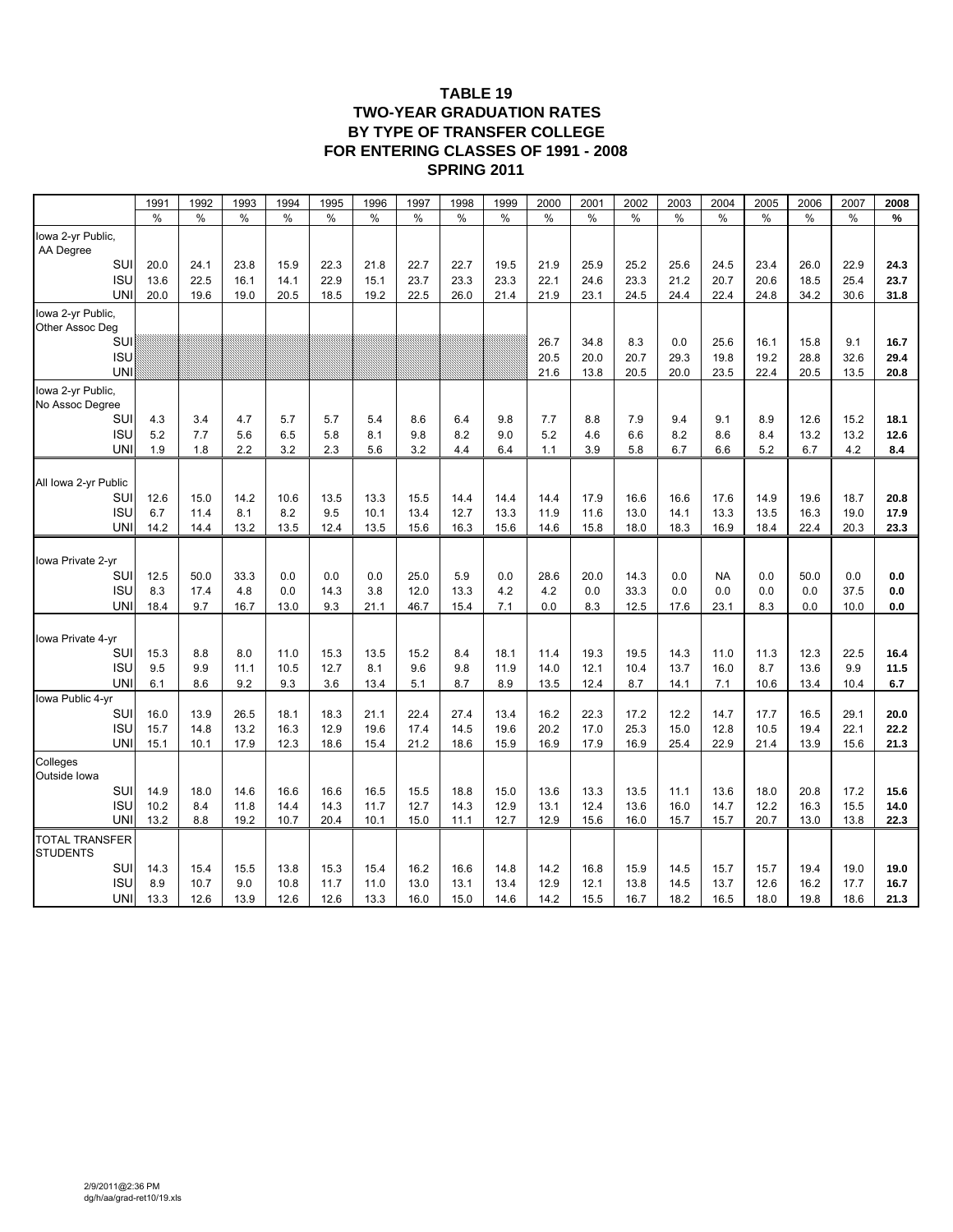## **TABLE 20 THREE-YEAR GRADUATION RATES BY TYPE OF TRANSFER COLLEGE FOR ENTERING CLASSES OF 1991 - 2007 SPRING 2011**

|                                | 1991          | 1992  | 1993 | 1994          | 1995         | 1996         | 1997         | 1998          | 1999 | 2000         | 2001          | 2002          | 2003          | 2004          | 2005          | 2006         | 2007         |
|--------------------------------|---------------|-------|------|---------------|--------------|--------------|--------------|---------------|------|--------------|---------------|---------------|---------------|---------------|---------------|--------------|--------------|
|                                | $\frac{0}{0}$ | $\%$  | %    | $\frac{0}{0}$ | $\%$         | $\%$         | $\%$         | $\frac{0}{0}$ | $\%$ | $\%$         | $\frac{0}{0}$ | $\frac{0}{0}$ | $\frac{0}{0}$ | $\frac{0}{0}$ | $\frac{0}{0}$ | $\%$         | $\%$         |
| Iowa 2-yr Public,<br>AA Degree |               |       |      |               |              |              |              |               |      |              |               |               |               |               |               |              |              |
| SUI                            | 47.6          | 50.2  | 50.6 | 47.3          | 50.6         | 53.6         | 52.3         | 56.5          | 52.5 | 47.6         | 57.5          | 61.0          | 55.4          | 54.6          | 51.7          | 60.9         | 54.8         |
| <b>ISU</b>                     | 63.2          | 66.3  | 55.7 | 47.2          | 59.3         | 48.7         | 59.1         | 65.7          | 60.6 | 61.5         | 60.8          | 60.9          | 55.0          | 60.2          | 49.8          | 51.5         | 54.1         |
| <b>UNI</b>                     | 64.5          | 65.3  | 63.7 | 66.5          | 62.1         | 62.7         | 63.6         | 63.9          | 66.4 | 66.1         | 66.0          | 63.1          | 65.0          | 54.7          | 63.9          | 73.9         | 68.0         |
| lowa 2-yr Public,              |               |       |      |               |              |              |              |               |      |              |               |               |               |               |               |              |              |
| Other Assoc Deg                |               |       |      |               |              |              |              |               |      |              |               |               |               |               |               |              |              |
| SUI<br><b>ISU</b>              |               |       |      |               |              |              |              |               |      | 53.3<br>59.1 | 52.2<br>49.5  | 25.0<br>47.6  | 100.0<br>64.1 | 53.5<br>46.9  | 45.2<br>50.0  | 42.1<br>63.0 | 63.6<br>60.7 |
| <b>UNI</b>                     |               |       |      |               |              |              |              |               |      | 54.1         | 41.4          | 63.6          | 56.7          | 39.2          | 49.3          | 61.5         | 37.8         |
| lowa 2-yr Public,              |               |       |      |               |              |              |              |               |      |              |               |               |               |               |               |              |              |
| No Assoc Degree                |               |       |      |               |              |              |              |               |      |              |               |               |               |               |               |              |              |
| SUI                            | 24.7          | 23.2  | 23.0 | 24.7          | 28.2         | 27.5         | 28.0         | 30.4          | 28.7 | 30.4         | 32.7          | 35.7          | 36.2          | 32.6          | 37.9          | 42.2         | 45.2         |
| <b>ISU</b>                     | 31.6          | 32.1  | 29.1 | 29.0          | 31.0         | 36.9         | 37.1         | 35.1          | 37.6 | 33.1         | 30.3          | 34.8          | 35.0          | 34.2          | 36.4          | 50.2         | 43.7         |
| <b>UNI</b>                     | 24.2          | 26.2  | 30.8 | 23.3          | 25.5         | 28.2         | 25.6         | 28.2          | 29.2 | 24.4         | 24.9          | 28.0          | 30.3          | 36.2          | 31.3          | 27.1         | 30.8         |
|                                |               |       |      |               |              |              |              |               |      |              |               |               |               |               |               |              |              |
| All Iowa 2-yr Public           |               |       |      |               |              |              |              |               |      |              |               |               |               |               |               |              |              |
| SUI                            | 36.9          | 38.2  | 36.8 | 35.6          | 38.6         | 40.0         | 39.9         | 43.2          | 40.0 | 38.6         | 45.1          | 48.2          | 45.0          | 44.5          | 43.7          | 51.9         | 50.1         |
| <b>ISU</b><br><b>UNI</b>       | 37.4          | 40.6  | 35.3 | 33.1<br>49.1  | 37.2<br>48.4 | 40.3<br>48.2 | 42.8<br>50.0 | 44.4<br>47.9  | 44.4 | 44.5         | 40.5          | 43.8<br>51.3  | 43.8<br>53.0  | 43.2<br>47.0  | 42.2<br>52.4  | 46.2<br>54.4 | 48.7<br>53.2 |
|                                | 51.7          | 53.8  | 52.3 |               |              |              |              |               | 51.9 | 50.9         | 50.3          |               |               |               |               |              |              |
| Iowa Private 2-yr              |               |       |      |               |              |              |              |               |      |              |               |               |               |               |               |              |              |
| <b>SUI</b>                     | 25.0          | 100.0 | 50.0 | 20.0          | 55.6         | 0.0          | 50.0         | 17.6          | 0.0  | 57.1         | 40.0          | 28.6          | 0.0           | <b>NA</b>     | 33.3          | 75.0         | 50.0         |
| <b>ISU</b>                     | 33.3          | 39.1  | 19.0 | 40.7          | 38.1         | 30.8         | 44.0         | 33.3          | 50.0 | 58.3         | 30.8          | 50.0          | 16.7          | 25.0          | 0.0           | 16.7         | 50.0         |
| <b>UNI</b>                     | 55.3          | 54.8  | 44.4 | 56.5          | 46.5         | 47.4         | 73.3         | 46.2          | 57.1 | 40.0         | 58.3          | 41.7          | 41.2          | 46.2          | 33.3          | 45.5         | 20.0         |
|                                |               |       |      |               |              |              |              |               |      |              |               |               |               |               |               |              |              |
| Iowa Private 4-yr              |               |       |      |               |              |              |              |               |      |              |               |               |               |               |               |              |              |
| <b>SUI</b>                     | 40.5          | 33.6  | 33.9 | 43.1          | 42.7         | 41.7         | 34.3         | 37.9          | 41.0 | 46.6         | 37.3          | 32.5          | 37.7          | 42.5          | 43.3          | 38.4         | 55.0         |
| <b>ISU</b>                     | 31.6          | 36.4  | 35.6 | 33.3          | 41.5         | 35.0         | 37.5         | 38.5          | 40.5 | 41.3         | 44.7          | 36.8          | 35.3          | 49.1          | 41.3          | 50.8         | 55.0         |
| <b>UNI</b>                     | 29.8          | 36.6  | 29.4 | 31.8          | 32.7         | 43.3         | 31.6         | 33.0          | 33.3 | 46.2         | 38.1          | 45.7          | 36.6          | 32.9          | 42.3          | 44.3         | 41.8         |
| lowa Public 4-yr<br>SUI        | 49.2          | 52.6  | 54.3 | 48.1          | 52.4         | 55.4         | 54.3         | 55.6          | 49.1 | 45.7         | 52.7          | 44.8          | 41.1          | 50.0          | 49.4          | 48.1         | 61.8         |
| <b>ISU</b>                     | 46.3          | 31.5  | 39.6 | 46.5          | 42.4         | 47.4         | 45.3         | 42.7          | 47.3 | 51.0         | 49.0          | 57.8          | 46.3          | 45.7          | 48.8          | 55.9         | 58.8         |
| <b>UNI</b>                     | 47.9          | 49.3  | 51.8 | 44.6          | 45.7         | 47.4         | 51.5         | 57.1          | 54.9 | 52.1         | 46.3          | 52.5          | 61.2          | 51.4          | 50.0          | 52.8         | 59.4         |
| Colleges                       |               |       |      |               |              |              |              |               |      |              |               |               |               |               |               |              |              |
| Outside Iowa                   |               |       |      |               |              |              |              |               |      |              |               |               |               |               |               |              |              |
| SUI                            | 43.4          | 41.5  | 39.6 | 40.4          | 46.0         | 46.6         | 46.1         | 47.6          | 42.9 | 42.9         | 49.0          | 44.7          | 45.5          | 46.6          | 49.7          | 54.4         | 45.9         |
| <b>ISU</b>                     | 34.1          | 30.7  | 37.4 | 39.2          | 41.4         | 40.7         | 44.1         | 42.5          | 43.0 | 40.2         | 43.9          | 42.7          | 46.4          | 40.7          | 45.6          | 43.6         | 44.9         |
| UNII                           | 28.6          | 32.4  | 42.5 | 38.8          | 48.5         | 40.3         | 45.0         | 40.2          | 40.2 | 36.3         | 45.6          | 45.4          | 47.0          | 37.2          | 50.4          | 44.0         | 44.7         |
| <b>TOTAL TRANSFER</b>          |               |       |      |               |              |              |              |               |      |              |               |               |               |               |               |              |              |
| <b>STUDENTS</b>                |               |       |      |               |              |              |              |               |      |              |               |               |               |               |               |              |              |
| SUI                            | 41.7          | 41.3  | 39.9 | 39.6          | 43.6         | 44.4         | 42.9         | 45.2          | 41.9 | 41.5         | 46.6          | 45.5          | 44.2          | 45.5          | 45.7          | 50.8         | 49.8         |
| <b>ISU</b><br><b>UNI</b>       | 36.3<br>46.5  | 36.6  | 36.1 | 36.0          | 39.4         | 40.3         | 42.9         | 43.0          | 44.0 | 43.7         | 42.3          | 43.8          | 43.8          | 43.1          | 43.3          | 46.5         | 48.8         |
|                                |               | 49.1  | 47.7 | 45.8          | 46.5         | 46.5         | 48.8         | 46.0          | 49.4 | 48.6         | 48.4          | 50.0          | 51.5          | 45.1          | 50.9          | 52.2         | 51.6         |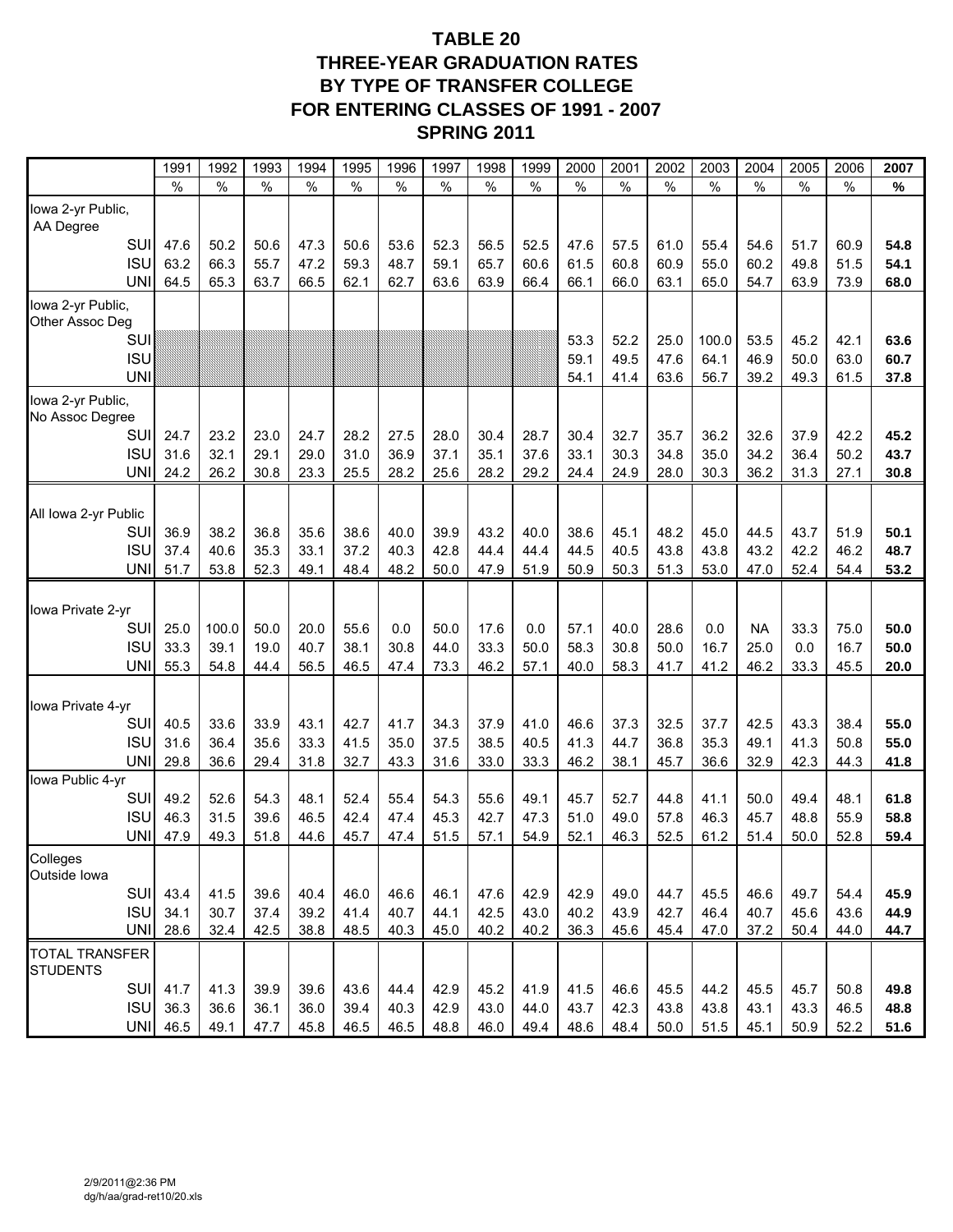## **TABLE 21 FOUR-YEAR GRADUATION RATES BY TYPE OF TRANSFER COLLEGE FOR ENTERING CLASSES OF 1991 - 2006 SPRING 2011**

|                                      |                          | 1991            | 1992          | 1993          | 1994          | 1995          | 1996         | 1997          | 1998          | 1999          | 2000          | 2001          | 2002          | 2003          | 2004          | 2005          | 2006          |
|--------------------------------------|--------------------------|-----------------|---------------|---------------|---------------|---------------|--------------|---------------|---------------|---------------|---------------|---------------|---------------|---------------|---------------|---------------|---------------|
|                                      |                          | $\frac{9}{6}$   | $\frac{0}{6}$ | $\frac{9}{6}$ | $\frac{1}{2}$ | $\frac{1}{2}$ | $\sqrt{2}$   | $\frac{1}{2}$ | $\frac{1}{2}$ | $\frac{1}{2}$ | $\frac{0}{6}$ | $\frac{0}{6}$ | $\frac{0}{6}$ | $\frac{0}{6}$ | $\frac{0}{6}$ | $\frac{1}{2}$ | $\frac{9}{6}$ |
| lowa 2-yr Public,<br>AA Degree       |                          |                 |               |               |               |               |              |               |               |               |               |               |               |               |               |               |               |
|                                      | SUI                      | 58.6            | 56.8          | 55.8          | 56.6          | 54.9          | 60.7         | 59.5          | 61.2          | 62.1          | 57.5          | 64.4          | 67.0          | 63.2          | 62.3          | 57.1          | 67.6          |
|                                      | <b>ISU</b>               | 76.8            | 75.3          | 66.7          | 60.1          | 72.1          | 63.3         | 68.8          | 72.2          | 70.3          | 77.5          | 69.0          | 69.2          | 63.6          | 69.7          | 60.5          | 71.5          |
|                                      | <b>UNI</b>               | 71.6            | 73.0          | 72.9          | 72.3          | 72.5          | 69.9         | 71.7          | 73.5          | 75.8          | 77.2          | 76.9          | 72.7          | 70.0          | 66.4          | 71.8          | 83.7          |
| lowa 2-yr Public,<br>Other Assoc Deg |                          |                 |               |               |               |               |              |               |               |               |               |               |               |               |               |               |               |
|                                      | SUI                      |                 |               |               |               |               |              |               |               |               | 66.7          | 65.2          | 33.3          | 100.0         | 67.4          | 48.4          | 57.9          |
|                                      | <b>ISU</b>               |                 |               |               |               |               |              |               |               |               | 69.3          | 62.1          | 67.1          | 76.1          | 54.3          | 62.5          | 80.8          |
|                                      | <b>UNI</b>               |                 |               |               |               |               |              |               |               |               | 59.5          | 44.8          | 70.5          | 61.7          | 51.0          | 61.2          | 71.8          |
| Iowa 2-yr Public,                    |                          |                 |               |               |               |               |              |               |               |               |               |               |               |               |               |               |               |
| No Assoc Degree                      |                          |                 |               |               |               |               |              |               |               |               |               |               |               |               |               |               |               |
|                                      | SUI                      | 40.3            | 39.4          | 36.6          | 40.9          | 47.7          | 45.3         | 42.3          | 46.3          | 47.9          | 47.6          | 50.8          | 56.8          | 53.1          | 52.7          | 52.2          | 62.2          |
|                                      | <b>ISU</b><br><b>UNI</b> | 50.8<br>44.5    | 49.7<br>48.8  | 48.2<br>53.5  | 50.6<br>44.7  | 50.4<br>51.4  | 55.8<br>52.3 | 55.7<br>50.8  | 53.0<br>54.4  | 59.0<br>55.2  | 57.9<br>44.3  | 49.7<br>44.9  | 52.7<br>51.0  | 53.0<br>56.7  | 52.1<br>55.6  | 72.5<br>49.0  | 54.7<br>44.8  |
|                                      |                          |                 |               |               |               |               |              |               |               |               |               |               |               |               |               |               |               |
| All Iowa 2-yr Public                 |                          |                 |               |               |               |               |              |               |               |               |               |               |               |               |               |               |               |
|                                      | SUI                      | 50.0            | 49.0          | 46.2          | 48.5          | 50.9          | 52.7         | 50.7          | 53.5          | 54.7          | 52.4          | 57.7          | 61.4          | 57.8          | 58.3          | 53.9          | 64.9          |
|                                      | <b>ISU</b>               | 55.6            | 56.1          | 52.5          | 52.7          | 55.2          | 57.9         | 59.0          | 58.8          | 62.4          | 65.1          | 56.2          | 59.0          | 58.5          | 57.6          | 59.4          | 62.5          |
|                                      | <b>UNI</b>               | 63.0            | 65.8          | 66.2          | 61.2          | 64.6          | 62.4         | 64.2          | 64.9          | 67.8          | 64.8          | 64.2          | 65.3          | 65.0          | 61.4          | 63.8          | 67.5          |
|                                      |                          |                 |               |               |               |               |              |               |               |               |               |               |               |               |               |               |               |
| Iowa Private 2-yr                    | SUI                      | 37.5            | 100.0         | 66.7          | 40.0          | 77.8          | 25.0         | 50.0          | 29.4          | 0.0           | 57.1          | 80.0          | 28.6          | 0.0           | <b>NA</b>     | 66.7          | 75.0          |
|                                      | <b>ISU</b>               | 50.0            | 65.2          | 33.3          | 48.1          | 47.6          | 46.2         | 52.0          | 40.0          | 70.8          | 66.7          | 53.8          | 50.0          | 16.7          | 37.5          | 0.0           | 50.0          |
|                                      | <b>UNI</b>               | 68.4            | 67.7          | 50.0          | 60.9          | 53.5          | 47.4         | 73.3          | 50.0          | 64.3          | 50.0          | 58.3          | 54.2          | 52.9          | 53.8          | 58.3          | 45.5          |
|                                      |                          |                 |               |               |               |               |              |               |               |               |               |               |               |               |               |               |               |
| Iowa Private 4-yr                    |                          |                 |               |               |               |               |              |               |               |               |               |               |               |               |               |               |               |
|                                      | SUI                      | 52.7            | 53.1          | 50.9          | 60.6          | 58.1          | 57.3         | 59.6          | 53.7          | 58.1          | 63.6          | 57.8          | 63.6          | 57.1          | 63.0          | 62.9          | 64.4          |
|                                      | <b>ISU</b>               | 56.3            | 58.9          | 63.7          | 46.3          | 63.6          | 56.9         | 58.8          | 62.3          | 66.7          | 65.3          | 62.9          | 57.5          | 59.8          | 66.0          | 56.7          | 69.5          |
| Iowa Public 4-yr                     | <b>UNI</b>               | 55.0            | 58.1          | 49.5          | 59.8          | 54.5          | 69.1         | 59.5          | 56.3          | 62.2          | 64.4          | 62.9          | 63.0          | 60.6          | 51.4          | 62.5          | 70.1          |
|                                      | SUI                      | 72.2            | 70.5          | 72.8          | 70.0          | 70.1          | 77.7         | 69.0          | 73.4          | 65.2          | 71.4          | 67.9          | 69.0          | 64.4          | 66.7          | 64.6          | 72.2          |
|                                      | <b>ISU</b>               | 64.5            | 58.3          | 67.9          | 64.0          | 57.6          | 69.1         | 62.8          | 62.7          | 74.1          | 76.9          | 63.0          | 69.9          | 61.3          | 63.8          | 62.8          | 71.0          |
|                                      | <b>UNI</b>               | 75.3            | 69.6          | 75.0          | 60.0          | 72.9          | 64.1         | 72.7          | 80.0          | 65.9          | 73.2          | 59.7          | 69.5          | 74.6          | 71.4          | 72.9          | 76.4          |
|                                      |                          |                 |               |               |               |               |              |               |               |               |               |               |               |               |               |               |               |
| Colleges Outside Iowa                | <b>SUI</b>               | 57.0            | 56.8          | 53.3          | 59.4          | 60.6          | 65.3         | 64.4          | 63.0          | 61.1          | 61.9          | 63.0          | 63.1          | 64.4          | 66.3          | 68.3          | 69.4          |
|                                      | <b>ISU</b>               | 53.0            | 51.0          | 56.5          | 57.7          | 56.3          | 59.7         | 58.3          | 61.6          | 60.4          | 61.0          | 59.5          | 57.9          | 62.1          | 62.4          | 64.4          | 62.8          |
|                                      |                          | <b>UNI 45.1</b> | 53.9          | 60.0          | 53.4          | 64.1          | 58.1         | 63.0          | 55.6          | 58.8          | 58.1          | 65.6          | 67.2          | 63.5          | 50.4          | 60.3          | 63.0          |
| <b>TOTAL TRANSFER</b>                |                          |                 |               |               |               |               |              |               |               |               |               |               |               |               |               |               |               |
| <b>STUDENTS</b>                      |                          |                 |               |               |               |               |              |               |               |               |               |               |               |               |               |               |               |
|                                      |                          | SUI 56.5        | 55.6          | 52.8          | 56.4          | 57.9          | 60.7         | 57.9          | 58.4          | 58.1          | 58.4          | 60.7          | 62.5          | 60.2          | 61.7          | 59.6          | 65.7          |
|                                      | <b>ISU</b>               | 55.5            | 55.3          | 55.6          | 54.2          | 56.4          | 59.0         | 58.9          | 59.8          | 63.2          | 64.9          | 58.1          | 59.2          | 59.4          | 59.8          | 60.4          | 63.7          |
|                                      |                          | UNI 61.4        | 64.0          | 63.4          | 60.1          | 63.6          | 62.4         | 64.5          | 63.6          | 66.2          | 64.3          | 63.9          | 65.3          | 65.0          | 59.9          | 63.8          | 67.7          |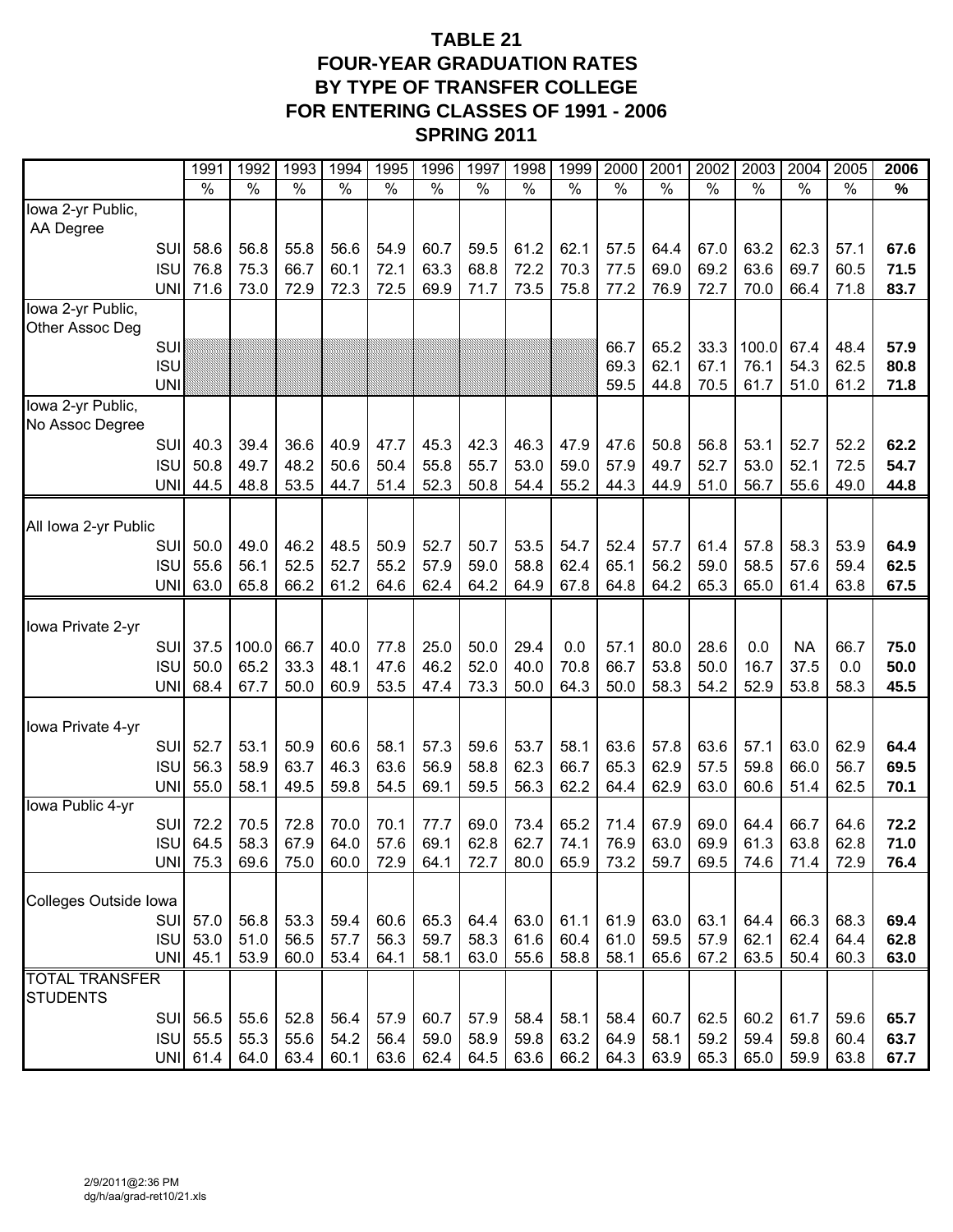#### **TABLE 22 ONE-YEAR RETENTION RATES FOR TRANSFER STUDENTS BY TRANSFER GPA FOR ENTERING CLASSES OF 1991 - 2009 SPRING 2011**

|                            | 1991          | 1992          | 1993          | 1994          | 1995      | 1996          | 1997          | 1998          | 1999          | 2000      | 2001      | 2002          | 2003          | 2004          | 2005          | 2006          | 2007       | 2008          | 2009          |
|----------------------------|---------------|---------------|---------------|---------------|-----------|---------------|---------------|---------------|---------------|-----------|-----------|---------------|---------------|---------------|---------------|---------------|------------|---------------|---------------|
|                            | $\frac{0}{6}$ | $\frac{0}{6}$ | $\frac{0}{6}$ | $\frac{0}{6}$ | %         | $\frac{0}{6}$ | $\frac{0}{0}$ | $\frac{0}{6}$ | $\frac{0}{6}$ | %         | %         | $\frac{0}{0}$ | $\frac{0}{6}$ | $\frac{0}{6}$ | $\frac{0}{6}$ | $\frac{0}{6}$ | %          | $\frac{0}{6}$ | $\frac{9}{6}$ |
| $3.50 - 4.00$              |               |               |               |               |           |               |               |               |               |           |           |               |               |               |               |               |            |               |               |
| SU                         | 87.2          | 89.6          | 82.2          | 80.4          | 83.0      | 86.4          | 86.2          | 84.3          | 79.7          | 89.8      | 82.7      | 85.0          | 89.2          | 85.3          | 81.3          | 83.6          | 84.8       | 84.0          | 81.4          |
| <b>ISU</b>                 | 84.1          | 84.6          | 86.7          | 84.2          | 83.9      | 87.7          | 86.0          | 84.9          | 89.4          | 86.5      | 80.9      | 83.3          | 88.1          | 84.5          | 84.4          | 84.8          | 85.0       | 88.2          | 83.1          |
| <b>UN</b>                  | 94.0          | 90.7          | 89.6          | 84.8          | 91.0      | 87.9          | 88.7          | 90.0          | 92.3          | 88.7      | 91.7      | 93.8          | 88.7          | 88.8          | 92.1          | 90.6          | 92.1       | 92.2          | 88.0          |
| $3.25 - 3.49$              |               |               |               |               |           |               |               |               |               |           |           |               |               |               |               |               |            |               |               |
| SU                         | 84.7          | 78.8          | 78.3          | 78.6          | 82.7      | 87.3          | 84.9          | 80.8          | 79.9          | 84.1      | 83.4      | 77.6          | 78.6          | 80.1          | 84.8          | 84.5          | 79.8       | 84.5          | 82.4          |
| <b>ISU</b>                 | 83.2          | 87.2          | 88.5          | 82.4          | 83.3      | 85.3          | 81.8          | 78.4          | 85.6          | 85.4      | 83.9      | 85.8          | 78.5          | 78.9          | 82.7          | 79.6          | 86.0       | 85.7          | 82.6          |
| <b>UN</b>                  | 86.7          | 84.5          | 91.6          | 84.5          | 79.8      | 85.5          | 82.9          | 88.2          | 87.9          | 89.9      | 86.9      | 83.6          | 88.3          | 87.6          | 86.4          | 92.7          | 84.2       | 87.8          | 93.7          |
| $3.00 - 3.24$              |               |               |               |               |           |               |               |               |               |           |           |               |               |               |               |               |            |               |               |
| SU                         | 87.5          | 85.6          | 77.8          | 80.5          | 78.8      | 80.5          | 82.3          | 81.7          | 82.4          | 79.0      | 76.1      | 79.3          | 81.8          | 79.0          | 75.4          | 86.9          | 81.6       | 76.0          | 78.9          |
| <b>ISU</b>                 | 86.7          | 83.6          | 84.0          | 76.8          | 83.3      | 80.5          | 83.2          | 76.6          | 82.8          | 82.7      | 78.0      | 81.9          | 74.7          | 79.5          | 77.9          | 82.4          | 85.8       | 81.0          | 86.9          |
| <b>UN</b>                  | 92.4          | 90.2          | 83.2          | 84.7          | 82.4      | 85.6          | 84.9          | 80.0          | 82.4          | 87.2      | 86.7      | 82.5          | 77.2          | 84.0          | 82.4          | 83.6          | 79.6       | 76.6          | 83.6          |
| $2.75 - 2.99$              |               |               |               |               |           |               |               |               |               |           |           |               |               |               |               |               |            |               |               |
| SU                         | 77.7          | 80.1          | 79.6          | 75.2          | 72.8      | 82.4          | 81.4          | 73.5          | 76.6          | 72.8      | 83.0      | 75.2          | 71.8          | 76.6          | 74.4          | 77.8          | 73.0       | 81.1          | 76.3          |
| <b>ISU</b>                 | 75.4          | 69.8          | 75.9          | 81.4          | 78.4      | 77.2          | 80.1          | 81.5          | 84.4          | 87.1      | 86.5      | 80.9          | 77.8          | 85.7          | 76.9          | 84.8          | 79.8       | 79.2          | 77.8          |
| <b>UN</b>                  | 84.4          | 83.6          | 73.3          | 80.9          | 78.3      | 85.0          | 75.3          | 84.7          | 82.8          | 91.3      | 81.4      | 79.6          | 81.4          | 72.5          | 77.8          | 81.9          | 81.8       | 79.6          | 79.4          |
| $2.50 - 2.74$              |               |               |               |               |           |               |               |               |               |           |           |               |               |               |               |               |            |               |               |
| SU                         | 72.4          | 73.7          | 76.5          | 66.0          | 75.8      | 79.2          | 70.9          | 71.7          | 75.3          | 73.4      | 68.4      | 77.3          | 69.3          | 76.2          | 76.7          | 78.1          | 66.7       | 73.4          | 61.8          |
| <b>ISU</b>                 | 75.2          | 77.8          | 81.8          | 76.5          | 76.5      | 78.7          | 76.7          | 77.6          | 79.7          | 74.0      | 72.2      | 74.4          | 72.2          | 68.1          | 78.6          | 73.4          | 75.4       | 79.4          | 77.0          |
| <b>UN</b>                  | 82.1          | 80.6          | 80.8          | 77.9          | 78.8      | 74.1          | 82.5          | 80.7          | 78.7          | 75.6      | 71.1      | 80.4          | 72.1          | 69.5          | 68.1          | 82.6          | 72.1       | 76.4          | 73.2          |
| $2.25 - 2.49$              |               |               |               |               |           |               |               |               |               |           |           |               |               |               |               |               |            |               |               |
| <b>SU</b>                  | 66.7          | 68.8          | 62.5          | 70.3          | 66.1      | 72.9          | 67.3          | 75.2          | 66.9          | 69.3      | 65.3      | 62.6          | 59.3          | 68.8          | 67.3          | 71.7          | 83.0       | 71.2          | 54.7          |
| <b>ISU</b>                 | 72.8          | 79.2          | 75.6          | 72.1          | 72.6      | 68.3          | 66.8          | 74.2          | 75.2          | 74.7      | 66.3      | 71.8          | 73.3          | 69.5          | 73.2          | 66.9          | 68.9       | 71.0          | 70.7          |
| <b>UN</b>                  | 74.8          | 74.1          | 76.2          | 75.0          | 67.7      | 67.7          | 70.7          | 76.0          | 68.5          | 61.6      | 68.7      | 67.7          | 66.7          | 65.1          | 74.2          | 71.8          | 71.2       | 68.0          | 70.1          |
| $2.00 - 2.24$              |               |               |               |               |           |               |               |               |               |           |           |               |               |               |               |               |            |               |               |
| SUI                        | 82.3          | 74.4          | 63.2          | 59.6          | 68.9      | 66.1          | 70.4          | 54.8          | 57.5          | 61.0      | 62.9      | 67.5          | 73.3          | 66.7          | 50.0          | 75.0          | 60.0       | 23.1          | 41.2          |
| <b>ISU</b>                 | 70.4          | 69.3          | 70.5          | 67.3          | 63.4      | 71.5          | 70.6          | 67.1          | 71.8          | 79.6      | 72.2      | 62.3          | 66.0          | 63.9          | 71.4          | 62.4          | 63.6       | 63.0          | 69.5          |
| <b>UN</b><br>$1.00 - 1.99$ | 71.4          | 63.6          | 62.1          | 67.9          | 69.1      | 64.6          | 58.5          | 53.8          | 57.7          | 68.0      | 51.6      | 51.9          | 51.4          | 63.8          | 60.5          | 70.8          | 64.1       | 61.8          | 54.0          |
| SU                         |               |               |               | 50.0          | 88.9      | 66.7          | 66.7          |               | 57.1          | 41.7      | 66.7      | 72.7          |               |               | 100.0         | <b>NA</b>     |            |               | 100.0         |
| <b>ISU</b>                 | 78.3<br>62.1  | 75.0<br>71.9  | 57.1<br>72.7  | 70.5          | 53.5      | 58.3          | 71.4          | 57.1<br>63.6  | 81.0          | 45.5      | 52.2      | 63.6          | 33.3<br>43.8  | 25.0<br>50.0  | 66.7          | 41.7          | NA<br>57.1 | 100.0<br>75.0 | 80.0          |
| UN                         | 66.7          | 100.0         | 100.0         | 66.7          | 100.0     | 100.0         | 75.0          | 66.7          | 57.1          | 37.5      | 70.0      | 25.0          | 50.0          | 75.0          | 25.0          | 66.7          | 66.7       | 100.0         | 40.0          |
| $0.00 - 0.99$              |               |               |               |               |           |               |               |               |               |           |           |               |               |               |               |               |            |               |               |
| SU                         | 73.2          | 77.8          | 53.3          | 91.7          | 82.4      | 63.6          | 86.7          | 66.7          | 63.6          | 85.0      | 69.7      | <b>NA</b>     | 100.0         | <b>NA</b>     | <b>NA</b>     | <b>NA</b>     | <b>NA</b>  | <b>NA</b>     | <b>NA</b>     |
| <b>ISU</b>                 | 93.3          | 62.5          | 88.9          | 54.5          | 71.4      | 100.0         | 50.0          | 50.0          | 35.7          | 87.5      | 75.0      | 71.4          | 66.7          | 100.0         | 62.5          | 80.0          | 80.0       | 77.8          | 83.3          |
| <b>UN</b>                  | 53.8          | 87.5          | 90.9          | 40.0          | 0.0       | 75.0          | 60.0          | 62.5          | 50.0          | 77.8      | 88.2      | 44.4          | 70.0          | 100.0         | 100.0         | 50.0          | 83.3       | 100.0         | 76.9          |
| <b>NA</b>                  |               |               |               |               |           |               |               |               |               |           |           |               |               |               |               |               |            |               |               |
| SU                         | 75.9          | 100.0         | 100.0         | 100.0         | 100.0     | 100.0         | 100.0         | 80.0          | 100.0         | 50.0      | <b>NA</b> | 71.4          | 90.9          | 63.2          | 62.5          | 86.5          | 84.6       | 82.6          | 91.7          |
| <b>ISU</b>                 | 40.0          | 26.3          | 9.5           | 10.0          | 16.7      | 0.0           | 20.0          | 16.7          | 0.0           | 12.5      | <b>NA</b> | 100.0         | <b>NA</b>     | 0.0           | <b>NA</b>     | 0.0           | <b>NA</b>  | <b>NA</b>     | 0.0           |
| <b>UN</b>                  | <b>NA</b>     | <b>NA</b>     | <b>NA</b>     | <b>NA</b>     | <b>NA</b> | <b>NA</b>     | <b>NA</b>     | <b>NA</b>     | <b>NA</b>     | <b>NA</b> | <b>NA</b> | <b>NA</b>     | <b>NA</b>     | 0.0           | <b>NA</b>     | <b>NA</b>     | <b>NA</b>  | <b>NA</b>     | <b>NA</b>     |
| <b>TOTAL</b>               |               |               |               |               |           |               |               |               |               |           |           |               |               |               |               |               |            |               |               |
| SU                         | 79.2          | 79.4          | 75.2          | 74.6          | 76.8      | 80.5          | 78.7          | 76.9          | 76.6          | 77.8      | 76.7      | 76.7          | 76.9          | 78.3          | 76.5          | 81.6          | 78.2       | 79.3          | 76.7          |
| <b>ISU</b>                 | 76.6          | 77.5          | 78.9          | 75.9          | 76.5      | 77.2          | 77.6          | 77.3          | 81.5          | 80.8      | 77.4      | 78.1          | 76.6          | 77.4          | 78.7          | 77.9          | 79.7       | 79.6          | 79.7          |
| <b>UNI</b>                 | 83.7          | 82.1          | 80.5          | 80.2          | 78.5      | 79.8          | 79.9          | 81.4          | 81.0          | 81.3      | 80.2      | 80.1          | 78.5          | 78.0          | 80.0          | 83.6          | 80.4       | 81.2          | 80.1          |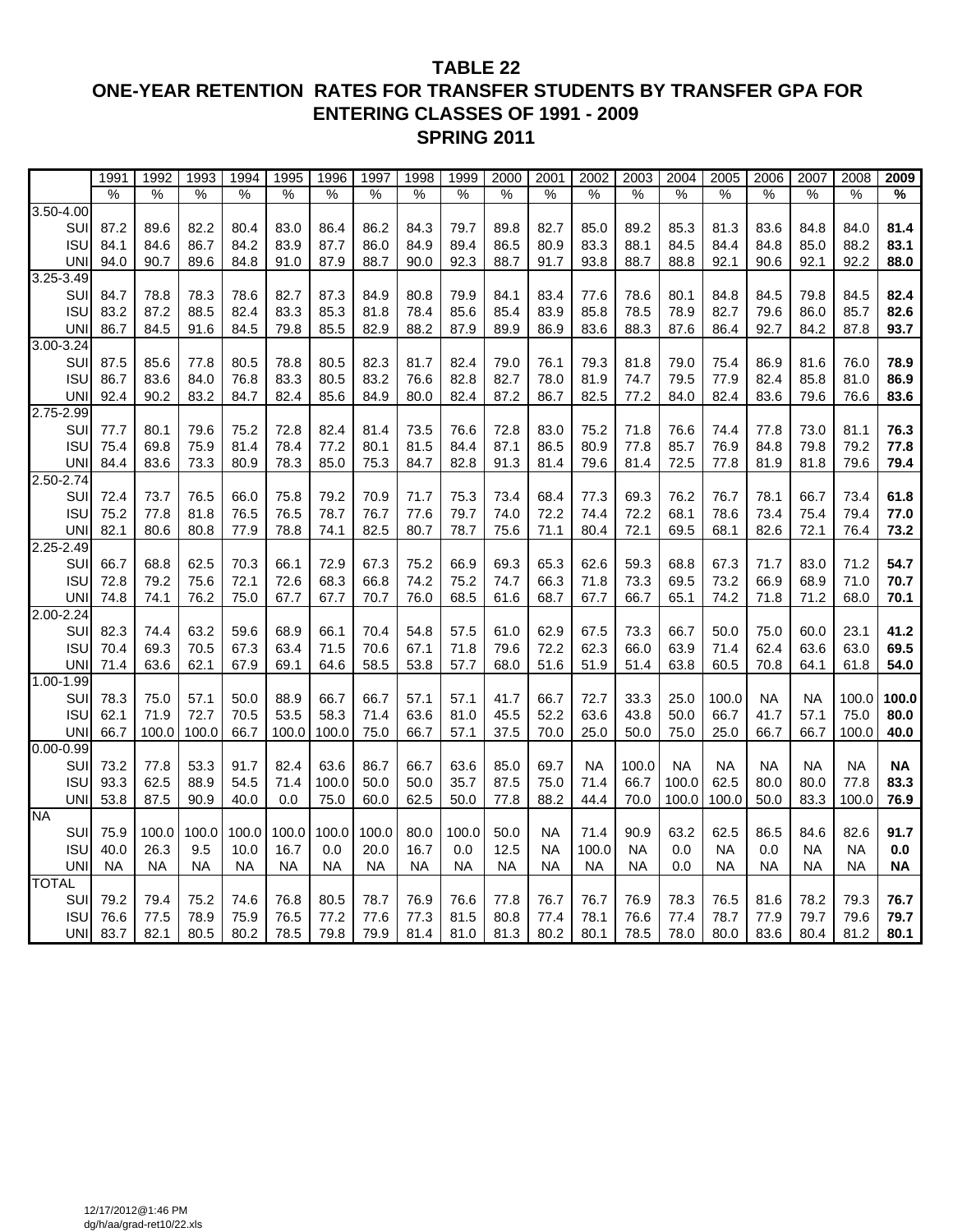#### **TABLE 24 THREE-YEAR GRADUATION RATES FOR TRANSFER STUDENTS BY TRANSFER GPA FOR ENTERING CLASSES OF 1991 - 2006 SPRING 2011**

|               | 1991          | 1992          | 1993      | 1994          | 1995          | 1996          | 1997          | 1998          | 1999          | 2000      | 2001          | 2002      | 2003          | 2004          | 2005          | 2006          | 2007          |
|---------------|---------------|---------------|-----------|---------------|---------------|---------------|---------------|---------------|---------------|-----------|---------------|-----------|---------------|---------------|---------------|---------------|---------------|
|               | $\frac{0}{0}$ | $\frac{0}{0}$ | $\%$      | $\frac{0}{0}$ | $\frac{0}{0}$ | $\frac{0}{0}$ | $\frac{0}{0}$ | $\frac{0}{0}$ | $\frac{0}{0}$ | $\%$      | $\frac{0}{0}$ | $\%$      | $\frac{0}{0}$ | $\frac{0}{0}$ | $\frac{0}{0}$ | $\frac{0}{0}$ | $\frac{1}{2}$ |
| $3.50 - 4.00$ |               |               |           |               |               |               |               |               |               |           |               |           |               |               |               |               |               |
| SUI           | 60.1          | 60.7          | 56.5      | 55.7          | 60.4          | 57.7          | 60.3          | 61.8          | 50.8          | 57.1      | 60.8          | 56.0      | 58.5          | 58.5          | 61.8          | 60.9          | 62.1          |
| <b>ISU</b>    | 50.5          | 48.9          | 55.0      | 48.4          | 55.0          | 53.6          | 62.9          | 55.6          | 59.6          | 56.4      | 60.3          | 54.1      | 62.8          | 59.6          | 47.9          | 61.1          | 61.0          |
| <b>UNI</b>    | 67.7          | 72.1          | 66.0      | 61.6          | 71.3          | 70.7          | 66.0          | 72.9          | 64.9          | 65.5      | 67.6          | 70.1      | 69.9          | 62.4          | 70.1          | 62.9          | 74.2          |
| $3.25 - 3.49$ |               |               |           |               |               |               |               |               |               |           |               |           |               |               |               |               |               |
| SUI           | 54.8          | 51.9          | 49.7      | 46.1          | 52.6          | 51.0          | 44.6          | 54.5          | 51.6          | 49.7      | 55.0          | 52.8      | 44.2          | 52.6          | 55.2          | 64.6          | 53.9          |
| <b>ISU</b>    | 46.4          | 45.9          | 48.7      | 47.3          | 54.9          | 49.7          | 50.3          | 49.7          | 54.5          | 53.4      | 54.4          | 61.2      | 52.2          | 44.4          | 56.0          | 51.8          | 59.6          |
| <b>UNI</b>    | 60.2          | 61.2          | 63.2      | 60.2          | 51.9          | 54.5          | 54.7          | 55.1          | 56.5          | 63.0      | 53.8          | 61.0      | 66.9          | 62.0          | 61.0          | 73.0          | 59.6          |
| $3.00 - 3.24$ |               |               |           |               |               |               |               |               |               |           |               |           |               |               |               |               |               |
| SUI           | 55.4          | 46.4          | 40.7      | 40.0          | 47.0          | 43.8          | 47.0          | 55.0          | 47.3          | 46.6      | 47.3          | 47.8      | 50.5          | 43.6          | 46.3          | 45.8          | 50.2          |
| <b>ISU</b>    | 48.2          | 46.2          | 39.3      | 40.4          | 48.4          | 47.9          | 50.5          | 45.9          | 47.9          | 43.1      | 46.1          | 48.1      | 44.9          | 47.3          | 46.2          | 47.5          | 51.1          |
| <b>UNI</b>    | 55.6          | 59.8          | 52.6      | 50.0          | 50.0          | 52.9          | 54.1          | 41.4          | 51.6          | 58.9      | 52.5          | 51.9      | 55.6          | 50.9          | 54.9          | 60.8          | 53.9          |
| 2.75-2.99     |               |               |           |               |               |               |               |               |               |           |               |           |               |               |               |               |               |
| SUI           | 39.9          | 39.4          | 48.1      | 36.9          | 38.6          | 46.2          | 44.3          | 41.5          | 39.0          | 39.3      | 44.8          | 41.4      | 42.9          | 41.7          | 37.9          | 46.8          | 46.6          |
| <b>ISU</b>    | 36.4          | 36.3          | 38.8      | 37.3          | 41.2          | 40.5          | 43.9          | 46.1          | 47.3          | 46.1      | 45.0          | 43.1      | 40.9          | 47.1          | 44.1          | 52.9          | 46.9          |
| <b>UNI</b>    | 44.1          | 43.9          | 41.1      | 48.6          | 43.9          | 44.3          | 45.8          | 49.2          | 50.0          | 51.7      | 46.0          | 47.1      | 51.1          | 38.1          | 48.0          | 47.0          | 50.0          |
| $2.50 - 2.74$ |               |               |           |               |               |               |               |               |               |           |               |           |               |               |               |               |               |
| SUI           | 30.5          | 27.3          | 27.9      | 35.6          | 38.9          | 41.7          | 34.9          | 32.1          | 36.8          | 28.2      | 37.4          | 41.4      | 35.0          | 36.9          | 34.0          | 40.6          | 34.0          |
| <b>ISU</b>    | 34.8          | 37.8          | 40.5      | 38.5          | 34.7          | 39.4          | 39.0          | 45.9          | 34.4          | 39.3      | 33.0          | 40.6      | 38.5          | 34.3          | 40.8          | 41.4          | 42.5          |
| <b>UNI</b>    | 38.3          | 45.9          | 42.3      | 34.4          | 43.5          | 39.2          | 45.2          | 40.6          | 43.1          | 34.6      | 40.3          | 39.3      | 35.4          | 33.1          | 39.9          | 44.2          | 35.1          |
| $2.25 - 2.49$ |               |               |           |               |               |               |               |               |               |           |               |           |               |               |               |               |               |
| SUI           | 21.6          | 28.8          | 21.9      | 24.8          | 26.3          | 31.3          | 25.8          | 27.7          | 23.7          | 29.9      | 28.2          | 32.1      | 22.0          | 26.0          | 29.0          | 33.0          | 53.2          |
| <b>ISU</b>    | 29.4          | 31.2          | 24.4      | 33.0          | 27.4          | 26.8          | 31.3          | 32.8          | 35.1          | 33.5      | 30.4          | 30.6      | 30.8          | 31.2          | 28.2          | 28.4          | 35.1          |
| <b>UNI</b>    | 40.1          | 36.2          | 36.1      | 31.8          | 29.9          | 25.0          | 35.3          | 28.8          | 38.5          | 25.4      | 35.1          | 32.3      | 25.9          | 23.9          | 30.8          | 30.6          | 34.6          |
| $2.00 - 2.24$ |               |               |           |               |               |               |               |               |               |           |               |           |               |               |               |               |               |
| SUI           | 25.8          | 18.6          | 22.8      | 17.0          | 28.9          | 30.5          | 27.8          | 28.6          | 20.0          | 24.4      | 22.9          | 20.0      | 40.0          | 45.8          | 23.5          | 37.5          | 28.0          |
| <b>ISU</b>    | 23.1          | 23.3          | 20.5      | 19.3          | 23.7          | 27.6          | 24.7          | 22.4          | 23.1          | 32.7      | 22.5          | 20.3      | 20.8          | 18.5          | 24.5          | 22.0          | 25.3          |
| <b>UNI</b>    | 23.4          | 24.2          | 34.5      | 32.1          | 38.2          | 36.9          | 28.3          | 17.3          | 25.0          | 36.0      | 18.8          | 29.6      | 35.1          | 23.4          | 18.4          | 14.6          | 15.4          |
| 1.00-1.99     |               |               |           |               |               |               |               |               |               |           |               |           |               |               |               |               |               |
| SUI           | 17.4          | 12.5          | 7.1       | 20.0          | 11.1          | 11.1          | 44.4          | 0.0           | 14.3          | 25.0      | 0.0           | 40.9      | 16.7          | 0.0           | 25.0          | <b>NA</b>     | <b>NA</b>     |
| <b>ISU</b>    | 17.2          | 14.0          | 7.3       | 13.1          | 16.3          | 19.4          | 14.3          | 18.2          | 19.0          | 4.5       | 4.3           | 9.1       | 12.5          | 16.7          | 33.3          | 16.7          | 14.3          |
| <b>UNI</b>    | 0.0           | 100.0         | 50.0      | 33.3          | 40.0          | 0.0           | 12.5          | 33.3          | $0.0\,$       | 0.0       | 0.0           | 25.0      | 30.0          | 0.0           | 0.0           | 0.0           | 66.7          |
| $0.00 - 0.99$ |               |               |           |               |               |               |               |               |               |           |               |           |               |               |               |               |               |
| SUI           | 39.0          | 44.4          | 53.3      | 91.7          | 23.5          | 18.2          | 33.3          | 16.7          | 27.3          | 30.0      | 48.5          | <b>NA</b> | 100.0         | <b>NA</b>     | <b>NA</b>     | <b>NA</b>     | <b>NA</b>     |
| <b>ISU</b>    | 13.3          | 6.3           | 44.4      | 0.0           | 0.0           | 33.3          | 0.0           | 0.0           | $0.0\,$       | 0.0       | 0.0           | 14.3      | 16.7          | 25.0          | 37.5          | 0.0           | 10.0          |
| <b>UNI</b>    | 7.7           | 12.5          | 36.4      | 0.0           | 0.0           | 25.0          | 0.0           | 37.5          | 0.0           | 44.4      | 64.7          | 22.2      | 20.0          | 66.7          | 0.0           | 33.3          | 66.7          |
| <b>NA</b>     |               |               |           |               |               |               |               |               |               |           |               |           |               |               |               |               |               |
| SUI           | 27.6          | 50.0          | 66.7      | 0.0           | 100.0         | 0.0           | 100.0         | 80.0          | 60.0          | $0.0\,$   | <b>NA</b>     | 47.6      | 18.2          | 26.3          | 37.5          | 61.5          | 19.2          |
| <b>ISU</b>    | 16.7          | 15.8          | 9.5       | 5.0           | 16.7          | 0.0           | 0.0           | 0.0           | 0.0           | 0.0       | <b>NA</b>     | 0.0       | <b>NA</b>     | <b>NA</b>     | <b>NA</b>     | 0.0           | <b>NA</b>     |
| <b>UNI</b>    | <b>NA</b>     | <b>NA</b>     | <b>NA</b> | <b>NA</b>     | <b>NA</b>     | <b>NA</b>     | <b>NA</b>     | <b>NA</b>     | <b>NA</b>     | <b>NA</b> | <b>NA</b>     | <b>NA</b> | <b>NA</b>     | <b>NA</b>     | <b>NA</b>     | <b>NA</b>     | <b>NA</b>     |
| <b>TOTAL</b>  |               |               |           |               |               |               |               |               |               |           |               |           |               |               |               |               |               |
| SUI           | 41.7          | 41.4          | 39.9      | 39.6          | 43.6          | 44.4          | 42.9          | 45.2          | 41.9          | 41.5      | 46.6          | 45.5      | 44.2          | 45.5          | 45.7          | 51.5          | 49.8          |
| <b>ISU</b>    | 36.3          | 36.6          | 36.1      | 36.0          | 39.4          | 40.3          | 42.9          | 43.0          | 44.0          | 43.7      | 42.3          | 43.8      | 43.8          | 43.1          | 43.3          | 46.4          | 48.7          |
| <b>UNI</b>    | 46.5          | 49.1          | 47.7      | 45.8          | 46.5          | 46.5          | 48.8          | 46.0          | 49.4          | 48.6      | 48.2          | 50.0      | 51.5          | 45.1          | 50.9          | 52.2          | 51.6          |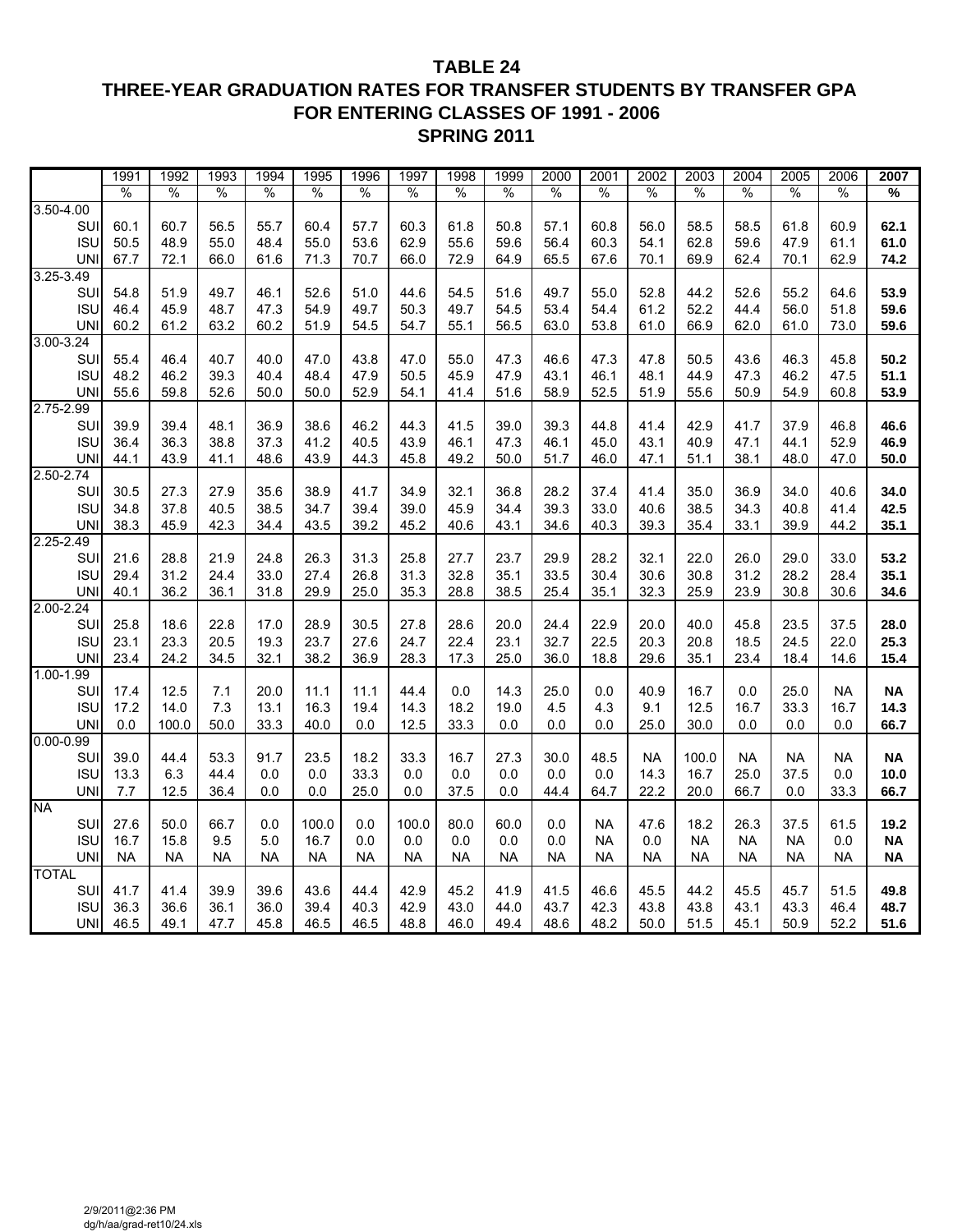#### **TABLE 25 FOUR-YEAR GRADUATION RATES FOR TRANSFER STUDENTS BY TRANSFER GPA FOR ENTERING CLASSES OF 1991 - 2006 SPRING 2011**

|               | 1991          | 1992          | 1993          | 1994          | 1995          | 1996          | 1997      | 1998          | 1999          | 2000          | 2001          | 2002          | 2003          | 2004      | 2005          | 2006          |
|---------------|---------------|---------------|---------------|---------------|---------------|---------------|-----------|---------------|---------------|---------------|---------------|---------------|---------------|-----------|---------------|---------------|
|               | $\frac{0}{0}$ | $\frac{0}{0}$ | $\frac{0}{0}$ | $\frac{0}{0}$ | $\frac{0}{0}$ | $\frac{0}{0}$ | %         | $\frac{0}{0}$ | $\frac{0}{0}$ | $\frac{0}{0}$ | $\frac{0}{0}$ | $\frac{0}{0}$ | $\frac{0}{0}$ | $\%$      | $\frac{0}{0}$ | $\frac{9}{6}$ |
| $3.50 - 4.00$ |               |               |               |               |               |               |           |               |               |               |               |               |               |           |               |               |
| SUI           | 77.7          | 71.6          | 69.1          | 72.7          | 74.9          | 74.2          | 72.8      | 76.5          | 70.3          | 78.1          | 73.1          | 73.9          | 77.6          | 76.7      | 73.6          | 77.7          |
| <b>ISU</b>    | 71.4          | 69.7          | 75.0          | 69.5          | 71.1          | 74.1          | 79.2      | 73.8          | 77.3          | 77.5          | 77.8          | 71.5          | 79.4          | 72.8      | 70.5          | 75.7          |
| <b>UNI</b>    | 82.0          | 82.6          | 79.2          | 72.0          | 82.0          | 82.9          | 81.1      | 86.4          | 82.5          | 75.7          | 83.3          | 85.3          | 81.7          | 78.1      | 85.0          | 80.8          |
| $3.25 - 3.49$ |               |               |               |               |               |               |           |               |               |               |               |               |               |           |               |               |
| SUI           | 71.3          | 66.3          | 63.1          | 66.2          | 66.0          | 68.8          | 65.5      | 67.7          | 67.9          | 67.7          | 73.5          | 70.2          | 58.4          | 71.8      | 71.5          | 74.5          |
| <b>ISU</b>    | 68.8          | 70.3          | 71.2          | 67.9          | 70.8          | 69.2          | 66.7      | 62.6          | 74.9          | 70.4          | 66.1          | 74.9          | 65.6          | 62.2      | 72.6          | 70.7          |
| <b>UNI</b>    | 75.5          | 75.9          | 78.9          | 70.9          | 70.5          | 72.7          | 72.6      | 75.6          | 79.0          | 76.8          | 74.5          | 73.3          | 76.6          | 80.3      | 72.1          | 87.6          |
| $3.00 - 3.24$ |               |               |               |               |               |               |           |               |               |               |               |               |               |           |               |               |
| SUI           | 69.0          | 61.4          | 57.7          | 60.5          | 64.6          | 62.4          | 62.4      | 69.6          | 65.4          | 63.1          | 63.2          | 65.8          | 69.3          | 59.0      | 61.1          | 66.7          |
| <b>ISU</b>    | 69.2          | 65.5          | 59.7          | 58.6          | 68.8          | 66.8          | 67.8      | 65.1          | 68.1          | 72.0          | 62.7          | 64.3          | 60.9          | 64.4      | 63.9          | 63.3          |
| <b>UNI</b>    | 70.8          | 76.5          | 69.3          | 68.2          | 65.3          | 72.5          | 72.7      | 64.1          | 67.3          | 75.0          | 72.4          | 68.1          | 69.0          | 72.8      | 69.8          | 77.8          |
| $2.75 - 2.99$ |               |               |               |               |               |               |           |               |               |               |               |               |               |           |               |               |
| SUI           | 53.9          | 56.1          | 56.2          | 54.9          | 52.5          | 61.8          | 57.4      | 54.5          | 55.6          | 53.2          | 59.4          | 61.8          | 55.8          | 57.1      | 52.7          | 63.3          |
| <b>ISU</b>    | 55.5          | 55.9          | 58.0          | 61.8          | 64.3          | 63.4          | 59.3      | 63.8          | 67.9          | 70.7          | 61.5          | 61.8          | 57.6          | 68.4      | 61.8          | 69.5          |
| <b>UNI</b>    | 60.9          | 62.0          | 61.0          | 63.6          | 64.4          | 62.9          | 62.7      | 65.6          | 69.0          | 79.9          | 64.2          | 66.5          | 66.0          | 48.8      | 62.0          | 62.7          |
| $2.50 - 2.74$ |               |               |               |               |               |               |           |               |               |               |               |               |               |           |               |               |
| SUI           | 47.7          | 42.3          | 47.5          | 47.4          | 53.1          | 58.9          | 55.6      | 45.5          | 49.4          | 50.0          | 49.7          | 57.8          | 52.1          | 52.5      | 48.4          | 56.3          |
| <b>ISU</b>    | 55.2          | 58.7          | 59.9          | 57.3          | 52.6          | 56.5          | 53.3      | 61.4          | 54.7          | 57.3          | 48.7          | 54.8          | 55.6          | 50.0      | 54.6          | 57.6          |
| <b>UNI</b>    | 54.7          | 61.2          | 59.6          | 50.0          | 63.6          | 54.5          | 61.0      | 56.9          | 59.2          | 51.2          | 50.3          | 56.0          | 53.7          | 49.4      | 51.5          | 60.9          |
| $2.25 - 2.49$ |               |               |               |               |               |               |           |               |               |               |               |               |               |           |               |               |
| SUI           | 33.9          | 40.6          | 31.3          | 40.7          | 37.4          | 45.1          | 36.5      | 39.0          | 40.7          | 42.5          | 40.3          | 44.3          | 33.9          | 41.7      | 43.0          | 46.5          |
| <b>ISU</b>    | 48.2          | 49.8          | 45.1          | 44.2          | 41.1          | 43.7          | 48.1      | 52.5          | 51.4          | 53.1          | 43.6          | 44.1          | 44.5          | 43.5      | 43.0          | 50.7          |
| <b>UNI</b>    | 51.0          | 49.1          | 48.4          | 45.5          | 47.6          | 38.7          | 46.6      | 45.6          | 50.8          | 38.4          | 45.0          | 43.0          | 41.7          | 30.3      | 43.3          | 41.1          |
| $2.00 - 2.24$ |               |               |               |               |               |               |           |               |               |               |               |               |               |           |               |               |
| SUI           | 40.3          | 37.2          | 26.3          | 31.9          | 42.2          | 44.1          | 38.9      | 35.7          | 22.5          | 31.7          | 37.1          | 32.5          | 43.3          | 50.0      | 32.4          | 50.0          |
| <b>ISU</b>    | 39.1          | 33.7          | 38.6          | 34.5          | 36.6          | 44.7          | 40.0      | 35.0          | 40.2          | 50.4          | 37.7          | 33.3          | 34.9          | 38.0      | 40.8          | 42.2          |
| <b>UNI</b>    | 36.4          | 36.4          | 43.1          | 43.4          | 50.9          | 46.2          | 32.1      | 32.7          | 34.6          | 44.0          | 31.3          | 38.9          | 43.2          | 31.9      | 21.1          | 25.0          |
| $1.00 - 1.99$ |               |               |               |               |               |               |           |               |               |               |               |               |               |           |               |               |
| SUI           | 26.1          | 37.5          | 28.6          | 40.0          | 22.2          | 22.2          | 44.4      | 14.3          | 14.3          | 25.0          | 16.7          | 54.5          | 16.7          | 0.0       | 25.0          | <b>NA</b>     |
| <b>ISU</b>    | 27.6          | 26.3          | 21.8          | 29.5          | 23.3          | 30.6          | 38.1      | 36.4          | 52.4          | 18.2          | 39.1          | 9.1           | 31.3          | 33.3      | 50.0          | 16.7          |
| <b>UNI</b>    | 33.3          | 100.0         | 50.0          | 50.0          | 40.0          | 0.0           | 50.0      | 66.7          | 14.3          | $0.0\,$       | 10.0          | 25.0          | 30.0          | 0.0       | 0.0           | 33.3          |
| $0.00 - 0.99$ |               |               |               |               |               |               |           |               |               |               |               |               |               |           |               |               |
| SUI           | 46.3          | 55.6          | 53.3          | 91.7          | 41.2          | 27.3          | 46.7      | 27.8          | 40.9          | 38.1          | 57.6          | <b>NA</b>     | 100.0         | <b>NA</b> | <b>NA</b>     | <b>NA</b>     |
| <b>ISU</b>    | 26.7          | 18.8          | 66.7          | 18.2          | 14.3          | 33.3          | 0.0       | 16.7          | 21.4          | 50.0          | 25.0          | 14.3          | 33.3          | 50.0      | 37.5          | 60.0          |
| <b>UNI</b>    | 23.1          | 25.0          | 63.6          | 20.0          | 0.0           | 50.0          | 40.0      | 62.5          | 25.0          | 55.6          | 76.5          | 44.4          | 30.0          | 66.7      | 0.0           | 33.3          |
| <b>NA</b>     |               |               |               |               |               |               |           |               |               |               |               |               |               |           |               |               |
| SUI           | 41.4          | 100.0         | 66.7          | 0.0           | 100.0         | 0.0           | 100.0     | 80.0          | 80.0          | 0.0           | 0.0           | 61.9          | 54.5          | 31.6      | 45.8          | 67.3          |
| <b>ISU</b>    | 33.3          | 26.3          | 9.5           | 5.0           | 16.7          | 0.0           | 20.0      | 0.0           | 0.0           | 0.0           | 0.0           | 100.0         | <b>NA</b>     | <b>NA</b> | <b>NA</b>     | 0.0           |
| <b>UNI</b>    | <b>NA</b>     | <b>NA</b>     | <b>NA</b>     | <b>NA</b>     | <b>NA</b>     | <b>NA</b>     | <b>NA</b> | <b>NA</b>     | <b>NA</b>     | <b>NA</b>     | 0.0           | NA            | <b>NA</b>     | <b>NA</b> | NA.           | <b>NA</b>     |
| <b>TOTAL</b>  |               |               |               |               |               |               |           |               |               |               |               |               |               |           |               |               |
| SUI           | 56.5          | 55.7          | 52.8          | 56.6          | 57.9          | 60.7          | 57.9      | 58.4          | 58.1          | 58.4          | 60.7          | 62.5          | 60.2          | 61.7      | 59.6          | 66.7          |
| <b>ISU</b>    | 55.5          | 55.3          | 55.6          | 54.2          | 56.4          | 59.0          | 58.9      | 59.8          | 63.2          | 64.9          | 58.1          | 59.2          | 59.4          | 59.7      | 60.4          | 63.6          |
| <b>UNI</b>    | 61.4          | 64.0          | 63.4          | 60.1          | 63.6          | 62.4          | 64.5      | 63.6          | 66.2          | 64.3          | 63.9          | 65.3          | 65.0          | 59.9      | 63.8          | 67.7          |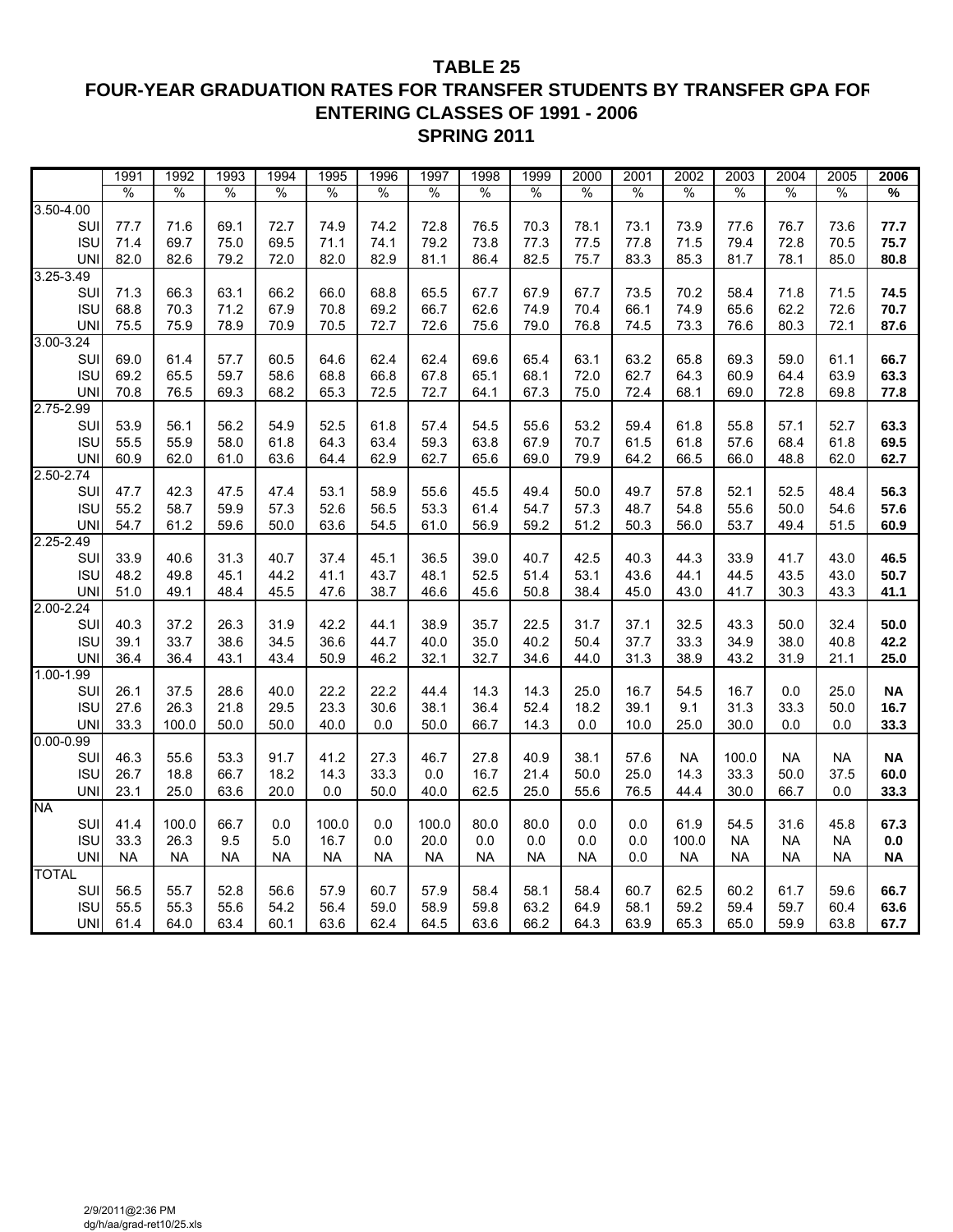# **ONE-YEAR RETENTION RATES FOR TRANSFER STUDENTS BY RACE/ETHNICITY FOR ENTERING CLASSES OF 2000 - 2008SPRING 2011**

|                     | 1991      | 1992  | 1993  | 1994  | 1995  | 1996 | 1997          | 1998  | 1999          | 2000  | 2001  | 2002  | 2003 | 2004  | 2005  | 2006  | 2007 | 2008          |
|---------------------|-----------|-------|-------|-------|-------|------|---------------|-------|---------------|-------|-------|-------|------|-------|-------|-------|------|---------------|
|                     | $\%$      | $\%$  | $\%$  | $\%$  | $\%$  | $\%$ | $\frac{0}{0}$ | $\%$  | $\frac{0}{0}$ | $\%$  | $\%$  | $\%$  | $\%$ | $\%$  | $\%$  | $\%$  | $\%$ | $\frac{9}{6}$ |
| Native Am.          |           |       |       |       |       |      |               |       |               |       |       |       |      |       |       |       |      |               |
| SUI                 | 33.3      | 85.7  | 0.0   | 66.7  | 100.0 | 90.0 | 100.0         | 50.0  | 20.0          | 40.0  | 0.0   | 80.0  | 42.9 | 66.7  | 77.8  | 60.0  | 80.0 | 50.0          |
| <b>ISU</b>          | 100.0     | 100.0 | 100.0 | 100.0 | 100.0 | 62.5 | 63.6          | 77.8  | 81.3          | 62.5  | 62.5  | 100.0 | 57.1 | 50.0  | 100.0 | 100.0 | 0.0  | 66.7          |
| <b>UNI</b>          | <b>NA</b> | 100.0 | 100.0 | 33.3  | 100.0 | 60.0 | <b>NA</b>     | 100.0 | 100.0         | 100.0 | 66.7  | 100.0 | 75.0 | 100.0 | 0.0   | 100.0 | 66.7 | 100.0         |
| African-Am.         |           |       |       |       |       |      |               |       |               |       |       |       |      |       |       |       |      |               |
| SUI                 | 75.0      | 93.8  | 68.4  | 82.6  | 82.4  | 82.4 | 76.9          | 82.6  | 68.2          | 60.0  | 80.0  | 80.0  | 66.7 | 70.6  | 68.0  | 84.2  | 80.8 | 77.3          |
| <b>ISU</b>          | 91.7      | 80.0  | 72.7  | 46.7  | 81.5  | 61.3 | 60.0          | 62.5  | 69.0          | 83.3  | 65.7  | 68.6  | 78.1 | 76.5  | 75.0  | 74.2  | 76.5 | 83.3          |
| <b>UNI</b>          | 72.7      | 80.0  | 83.3  | 80.0  | 86.7  | 75.0 | 78.6          | 55.6  | 66.7          | 63.6  | 85.7  | 65.2  | 71.4 | 57.1  | 53.6  | 78.8  | 80.0 | 70.6          |
| Asian-Am.           |           |       |       |       |       |      |               |       |               |       |       |       |      |       |       |       |      |               |
| SUI                 | 90.3      | 86.2  | 76.7  | 73.2  | 85.7  | 82.5 | 72.7          | 81.5  | 78.6          | 82.6  | 71.0  | 79.3  | 81.8 | 79.2  | 75.0  | 79.3  | 81.1 | 72.7          |
| <b>ISU</b>          | 90.5      | 72.7  | 73.9  | 62.5  | 83.9  | 75.0 | 75.0          | 81.4  | 83.3          | 85.2  | 82.8  | 65.0  | 67.6 | 75.8  | 75.9  | 77.8  | 87.5 | 80.6          |
| <b>UNI</b>          | 90.0      | 75.0  | 100.0 | 71.4  | 88.9  | 54.5 | 100.0         | 80.0  | 66.7          | 66.7  | 100.0 | 85.7  | 72.7 | 88.9  | 63.6  | 87.5  | 85.7 | 80.0          |
| Hispanic-Am.        |           |       |       |       |       |      |               |       |               |       |       |       |      |       |       |       |      |               |
| SUI                 | 87.5      | 85.0  | 70.8  | 68.2  | 88.2  | 91.7 | 91.7          | 72.0  | 85.7          | 71.4  | 66.7  | 85.7  | 79.2 | 73.1  | 72.7  | 70.4  | 83.3 | 89.2          |
| <b>ISU</b>          | 72.2      | 64.3  | 78.3  | 69.6  | 76.9  | 63.6 | 83.3          | 73.9  | 78.3          | 91.7  | 63.2  | 71.4  | 55.6 | 81.0  | 35.0  | 80.6  | 83.3 | 70.8          |
| <b>UNI</b>          | 75.0      | 100.0 | 62.5  | 86.7  | 66.7  | 87.5 | 66.7          | 66.7  | 57.1          | 84.0  | 82.6  | 87.5  | 87.1 | 61.8  | 91.7  | 76.2  | 82.9 | 69.2          |
| Subtotal            |           |       |       |       |       |      |               |       |               |       |       |       |      |       |       |       |      |               |
| SUI                 | 82.9      | 87.5  | 69.7  | 74.2  | 85.9  | 85.7 | 80.0          | 77.2  | 72.6          | 69.9  | 70.1  | 81.3  | 74.1 | 73.3  | 72.5  | 76.3  | 81.4 | 79.2          |
| <b>ISU</b>          | 84.6      | 75.4  | 77.6  | 61.5  | 82.2  | 67.0 | 68.3          | 72.4  | 77.9          | 84.3  | 70.3  | 69.0  | 67.0 | 74.5  | 67.4  | 77.8  | 79.8 | 78.8          |
| <b>UNI</b>          | 79.3      | 83.3  | 77.8  | 77.5  | 82.9  | 69.4 | 84.0          | 62.8  | 66.0          | 73.3  | 83.8  | 81.1  | 79.1 | 64.9  | 68.8  | 80.8  | 80.9 | 73.1          |
| White               |           |       |       |       |       |      |               |       |               |       |       |       |      |       |       |       |      |               |
| SUI                 | 78.7      | 78.5  | 75.2  | 74.1  | 75.6  | 79.7 | 78.2          | 76.5  | 76.4          | 78.3  | 77.0  | 76.3  | 76.9 | 78.9  | 76.7  | 82.1  | 77.8 | 79.2          |
| <b>ISU</b>          | 77.2      | 78.4  | 78.4  | 76.5  | 75.0  | 77.8 | 76.8          | 77.3  | 81.4          | 80.0  | 78.3  | 78.4  | 77.4 | 77.8  | 79.2  | 78.0  | 79.9 | 78.6          |
| <b>UNI</b>          | 84.0      | 82.1  | 81.0  | 80.6  | 78.3  | 80.8 | 79.4          | 82.4  | 81.9          | 82.3  | 79.6  | 80.2  | 79.1 | 79.1  | 80.9  | 84.3  | 80.1 | 81.5          |
| <b>Regent Total</b> |           |       |       |       |       |      |               |       |               |       |       |       |      |       |       |       |      |               |
| SUI                 | 79.2      | 79.4  | 75.2  | 74.6  | 76.8  | 80.5 | 78.7          | 76.9  | 76.6          | 77.8  | 76.7  | 76.7  | 76.9 | 78.3  | 76.5  | 81.6  | 78.2 | 79.3          |
| <b>ISU</b>          | 76.6      | 77.5  | 78.9  | 75.9  | 76.5  | 77.2 | 77.6          | 77.3  | 81.5          | 80.8  | 77.4  | 78.1  | 76.6 | 77.4  | 78.7  | 77.9  | 79.7 | 79.6          |
| <b>UNI</b>          | 83.7      | 82.1  | 80.5  | 80.2  | 78.5  | 79.8 | 79.9          | 81.4  | 81.0          | 81.3  | 80.2  | 80.1  | 78.5 | 78.0  | 80.0  | 83.6  | 80.4 | 81.2          |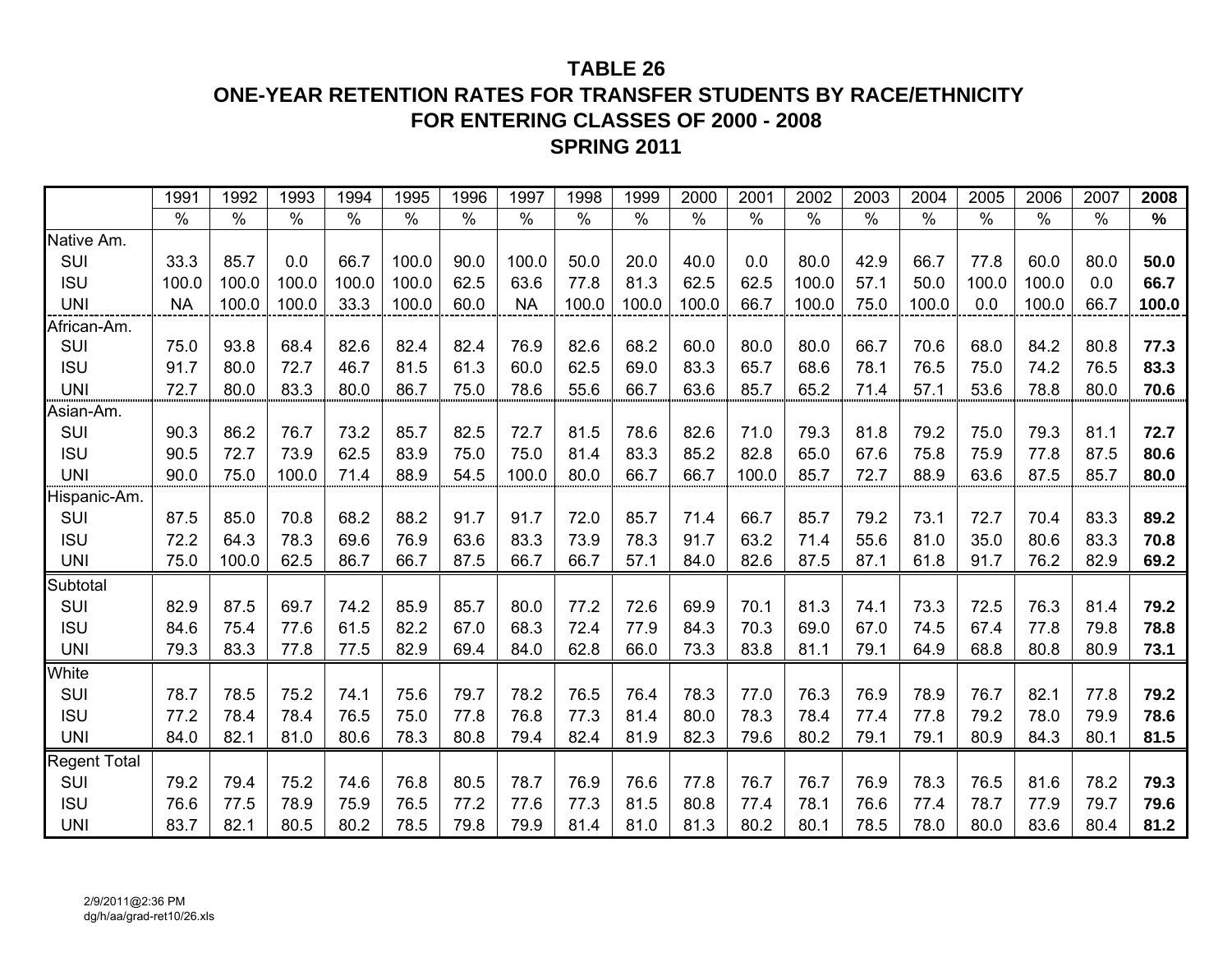# **ONE-YEAR RETENTION RATES FOR TRANSFER STUDENTS BY RACE/ETHNICITY FOR ENTERING CLASS OF 2009 SPRING 2011**

|                                  | 2009 | 2010 | 2011 |
|----------------------------------|------|------|------|
|                                  | %    | %    | %    |
| Hispanic American                |      |      |      |
| SUI                              | 82.5 |      |      |
| <b>ISU</b>                       | 77.8 |      |      |
| <b>UNI</b>                       | 68.0 |      |      |
| Am. Indian or Alaska Native      |      |      |      |
| SUI                              | 60.0 |      |      |
| <b>ISU</b>                       | 33.3 |      |      |
| <b>UNI</b>                       | 0.0  |      |      |
| Asian-Am.                        |      |      |      |
| SUI                              | 79.4 |      |      |
| <b>ISU</b>                       | 87.1 |      |      |
| <b>UNI</b>                       | 83.3 |      |      |
| <b>Black or African-American</b> |      |      |      |
| SUI                              | 73.3 |      |      |
| <b>ISU</b>                       | 60.4 |      |      |
| <b>UNI</b>                       | 63.6 |      |      |
| Native Hawaiian or Other Pacific |      |      |      |
| Islander                         |      |      |      |
| <b>SUI</b>                       | 75.0 |      |      |
| <b>ISU</b>                       | 66.7 |      |      |
| <b>UNI</b>                       | 100  |      |      |
| Two or More Races                |      |      |      |
| SUI                              | 45.5 |      |      |
| <b>ISU</b>                       | 76.9 |      |      |
| <b>UNI</b>                       | 63.6 |      |      |
| Subtotal                         |      |      |      |
| SUI                              | 74.7 |      |      |
| <b>ISU</b>                       | 72.6 |      |      |
| <b>UNI</b>                       | 67.2 |      |      |
| White                            |      |      |      |
| SUI                              | 75.4 |      |      |
| <b>ISU</b>                       | 79.1 |      |      |
| <b>UNI</b>                       | 80.9 |      |      |
| Nonresident Alien/International  |      |      |      |
| SUI                              | 92.3 |      |      |
| <b>ISU</b>                       | 87.4 |      |      |
| <b>UNI</b>                       | 94.4 |      |      |
| Race/Ethnicity Unknown           |      |      |      |
| SUI                              | 82.3 |      |      |
| <b>ISU</b>                       | 85.1 |      |      |
| <b>UNI</b>                       | 69.2 |      |      |
| <b>Regent Total</b>              |      |      |      |
| SUI                              | 76.7 |      |      |
| <b>ISU</b>                       | 79.4 |      |      |
| <b>UNI</b>                       | 80.1 |      |      |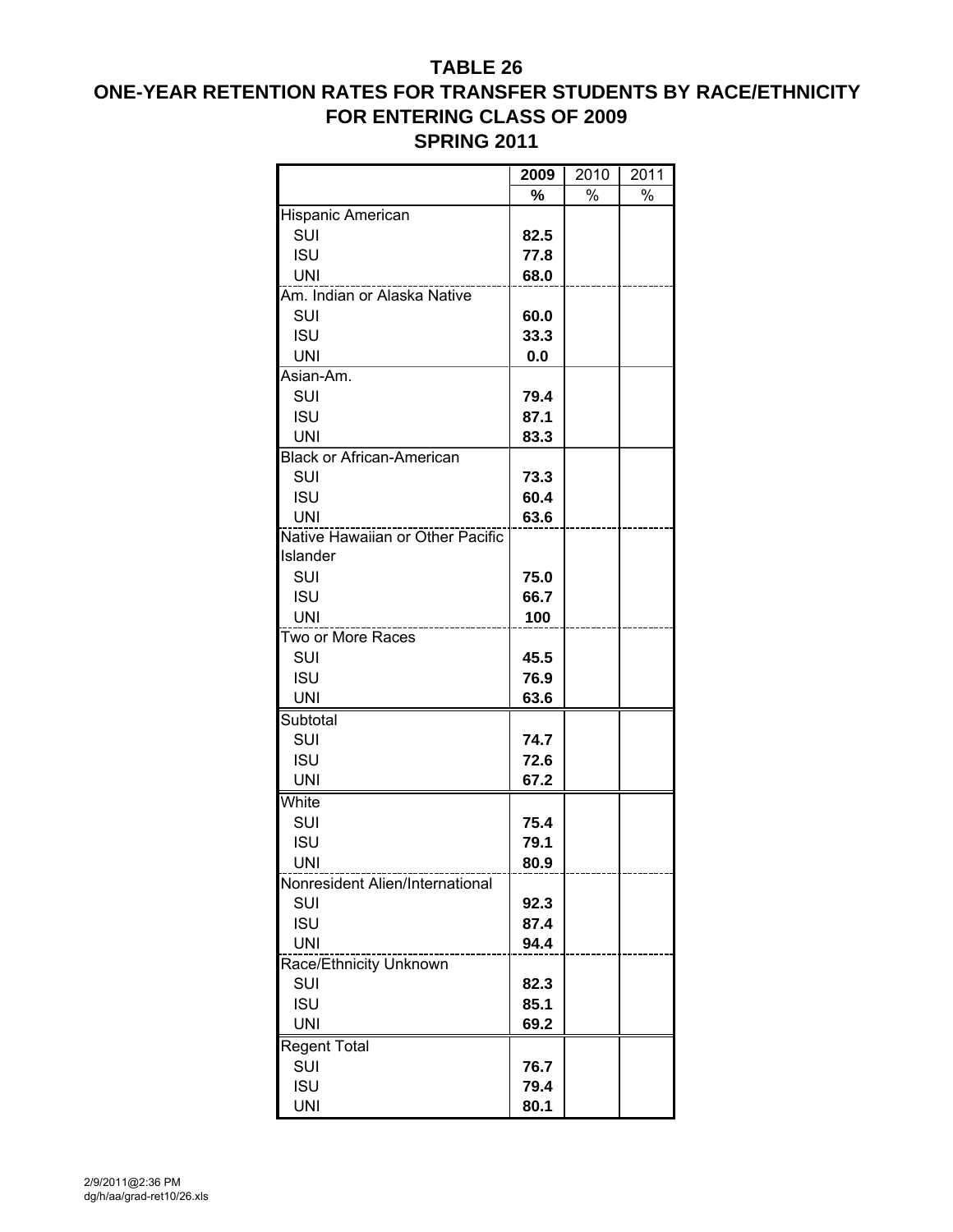# **THREE-YEAR GRADUATION RATES FOR TRANSFER STUDENTS BY RACE/ETHNICITY FOR ENTERING CLASSES OF 2000 - 2007SPRING 2011**

|              | 1991          | 1992                 | 1993          | 1994          | 1995          | 1996          | 1997          | 1998          | 1999          | 2000          | 2001          | 2002          | 2003          | 2004          | 2005          | 2006          | 2007          |
|--------------|---------------|----------------------|---------------|---------------|---------------|---------------|---------------|---------------|---------------|---------------|---------------|---------------|---------------|---------------|---------------|---------------|---------------|
|              | $\frac{1}{2}$ | $\frac{1}{\sqrt{2}}$ | $\frac{0}{0}$ | $\frac{0}{0}$ | $\frac{0}{0}$ | $\frac{0}{0}$ | $\frac{8}{6}$ | $\frac{0}{0}$ | $\frac{0}{0}$ | $\frac{9}{6}$ | $\frac{0}{0}$ | $\frac{1}{2}$ | $\frac{1}{2}$ | $\frac{1}{2}$ | $\frac{8}{6}$ | $\frac{1}{2}$ | $\frac{1}{2}$ |
| Native Am.   |               |                      |               |               |               |               |               |               |               |               |               |               |               |               |               |               |               |
| SUI          | 33.3          | 57.1                 | 0.0           | 0.0           | 50.0          | 40.0          | 50.0          | 50.0          | 20.0          | 20.0          | 0.0           | 20.0          | 28.6          | 50.0          | 55.6          | 0.0           | 60.0          |
| <b>ISU</b>   | 0.0           | 25.0                 | 25.0          | 66.7          | 50.0          | 12.5          | 9.1           | 44.4          | 37.5          | 37.5          | 12.5          | 50.0          | 42.9          | 20.0          | 50.0          | 0.0           | 0.0           |
| <b>UNI</b>   | <b>NA</b>     | 100.0                | 50.0          | 0.0           | 0.0           | 20.0          | <b>NA</b>     | 50.0          | 66.7          | 0.0           | 33.3          | 50.0          | 50.0          | 0.0           | 0.0           | 100.0         | 50.0          |
| African-Am.  |               |                      |               |               |               |               |               |               |               |               |               |               |               |               |               |               |               |
| SUI          | 55.0          | 68.8                 | 15.8          | 30.4          | 29.4          | 11.8          | 30.8          | 39.1          | 18.2          | 20.0          | 25.0          | 35.0          | 19.0          | 26.5          | 28.0          | 36.8          | 23.1          |
| <b>ISU</b>   | 33.3          | 32.0                 | 36.4          | 10.0          | 29.6          | 19.4          | 31.4          | 14.6          | 27.6          | 30.0          | 31.4          | 28.6          | 28.1          | 41.2          | 30.6          | 29.0          | 41.2          |
| <b>UNI</b>   | 18.2          | 26.7                 | 33.3          | 20.0          | 46.7          | 33.3          | 35.7          | 22.2          | 23.8          | 27.3          | 38.1          | 21.7          | 33.3          | 17.9          | 28.6          | 33.3          | 45.0          |
| Asian-Am.    |               |                      |               |               |               |               |               |               |               |               |               |               |               |               |               |               |               |
| SUI          | 71.0          | 69.0                 | 20.0          | 36.6          | 38.8          | 45.0          | 30.3          | 48.1          | 35.7          | 39.1          | 41.9          | 51.7          | 36.4          | 54.2          | 41.7          | 41.4          | 48.6          |
| <b>ISU</b>   | 23.8          | 18.2                 | 26.1          | 18.8          | 22.6          | 30.6          | 41.7          | 25.6          | 33.3          | 40.7          | 27.6          | 10.0          | 38.2          | 42.4          | 37.9          | 27.8          | 37.5          |
| <b>UNI</b>   | 30.0          | 25.0                 | 50.0          | 14.3          | 66.7          | 27.3          | 50.0          | 40.0          | 22.2          | 25.0          | 25.0          | 28.6          | 45.5          | 55.6          | 45.5          | 56.3          | 71.4          |
| Hispanic-Am. |               |                      |               |               |               |               |               |               |               |               |               |               |               |               |               |               |               |
| SUI          | 62.5          | 60.0                 | 25.0          | 22.7          | 52.9          | 58.3          | 29.2          | 48.0          | 47.6          | 25.7          | 33.3          | 42.9          | 41.7          | 38.5          | 36.4          | 33.3          | 45.8          |
| <b>ISU</b>   | 33.3          | 7.1                  | 34.8          | 39.1          | 23.1          | 31.8          | 33.3          | 47.8          | 30.4          | 33.3          | 10.5          | 28.6          | 25.9          | 33.3          | 15.0          | 54.8          | 29.2          |
| <b>UNI</b>   | 62.5          | 50.0                 | 25.0          | 40.0          | 44.4          | 12.5          | 0.0           | 44.4          | 7.1           | 44.0          | 58.7          | 55.0          | 41.9          | 29.4          | 70.8          | 38.1          | 42.9          |
| Subtotal     |               |                      |               |               |               |               |               |               |               |               |               |               |               |               |               |               |               |
| SUI          | 62.9          | 65.3                 | 19.7          | 30.3          | 40.0          | 41.8          | 30.6          | 45.6          | 32.3          | 27.7          | 33.8          | 42.7          | 32.9          | 38.9          | 37.4          | 35.0          | 42.3          |
| <b>ISU</b>   | 28.8          | 21.5                 | 31.6          | 24.2          | 26.7          | 25.8          | 31.7          | 26.8          | 31.7          | 34.8          | 24.2          | 22.0          | 32.0          | 37.8          | 30.3          | 36.4          | 35.7          |
| <b>UNI</b>   | 34.5          | 33.3                 | 33.3          | 25.0          | 48.6          | 25.0          | 36.0          | 30.2          | 21.3          | 33.3          | 50.0          | 41.9          | 40.3          | 27.0          | 46.9          | 42.5          | 47.1          |
| White        |               |                      |               |               |               |               |               |               |               |               |               |               |               |               |               |               |               |
| SUI          | 56.6          | 54.1                 | 39.5          | 39.2          | 43.3          | 44.2          | 43.1          | 44.2          | 41.7          | 42.7          | 46.6          | 44.8          | 44.8          | 46.3          | 46.1          | 52.3          | 51.1          |
| <b>ISU</b>   | 37.3          | 37.8                 | 34.7          | 35.7          | 37.6          | 40.7          | 41.7          | 43.5          | 44.3          | 43.6          | 43.1          | 45.8          | 44.7          | 43.5          | 43.3          | 47.5          | 49.8          |
| <b>UNI</b>   | 46.9          | 49.9                 | 47.8          | 47.2          | 46.5          | 47.9          | 49.2          | 46.7          | 51.1          | 50.2          | 48.3          | 51.1          | 52.7          | 47.3          | 51.9          | 53.5          | 52.0          |
| Regent Total |               |                      |               |               |               |               |               |               |               |               |               |               |               |               |               |               |               |
| SUI          | 56.6          | 54.9                 | 39.9          | 39.6          | 43.6          | 44.4          | 42.9          | 45.2          | 41.9          | 41.5          | 46.6          | 45.5          | 44.2          | 45.5          | 45.7          | 51.5          | 49.8          |
| <b>ISU</b>   | 36.3          | 36.6                 | 36.1          | 36.0          | 39.4          | 40.3          | 42.9          | 43.0          | 44.0          | 43.7          | 42.3          | 43.8          | 43.8          | 43.1          | 43.3          | 46.4          | 48.7          |
| <b>UNI</b>   | 46.5          | 49.1                 | 47.7          | 45.8          | 46.5          | 46.5          | 48.8          | 46.0          | 49.4          | 48.6          | 48.2          | 50.0          | 51.5          | 45.1          | 50.9          | 52.2          | 51.6          |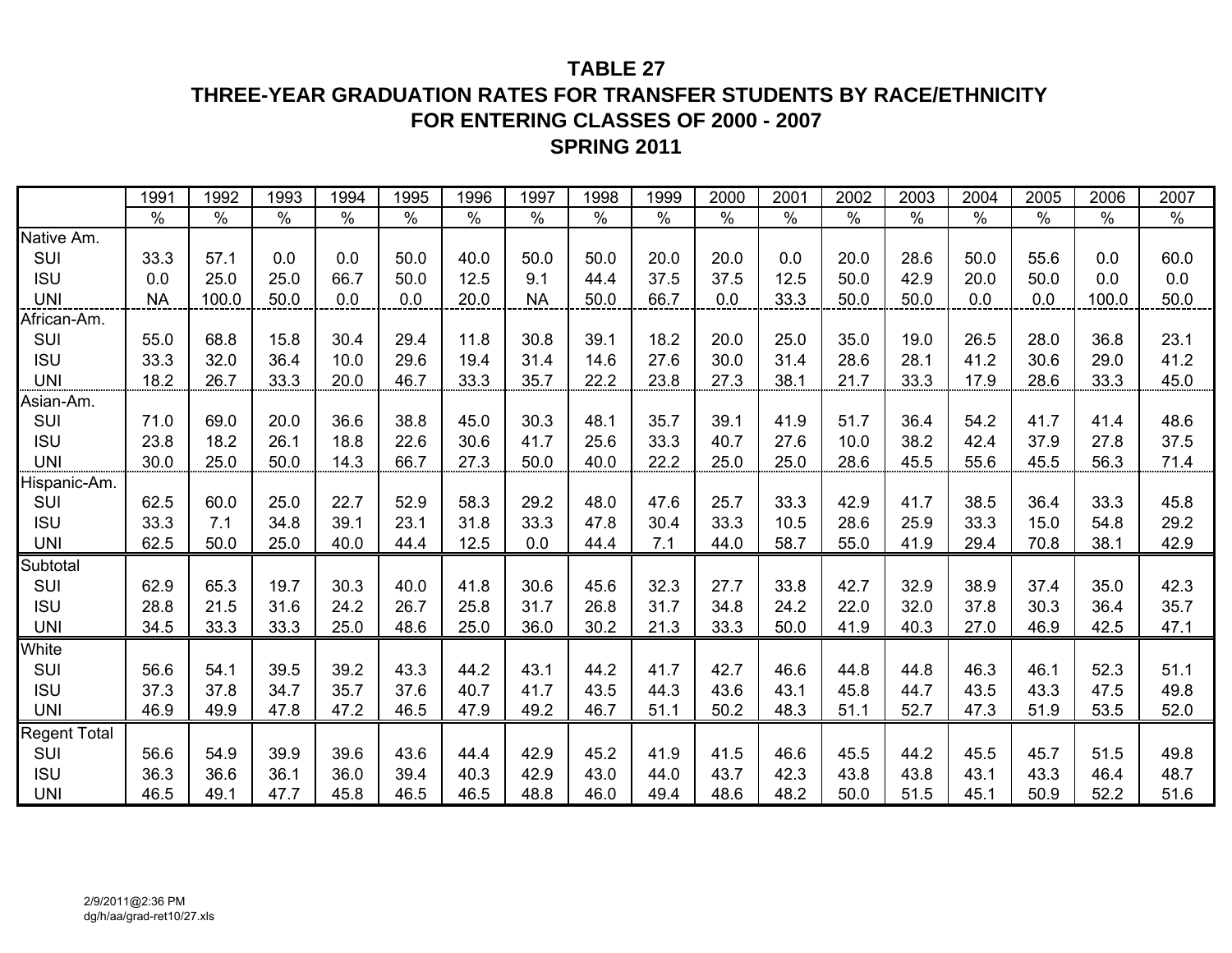**FOUR-YEAR GRADUATION RATES FOR TRANSFER STUDENTS BY RACE/ETHNICITY FOR ENTERING CLASSES OF 2000 - 2006**

# **SPRING 2011**

|                     | 1991      | 1992  | 1993 | 1994 | 1995 | 1996 | 1997      | 1998  | 1999 | 2000 | 2001 | 2002 | 2003 | 2004 | 2005 | 2006          |
|---------------------|-----------|-------|------|------|------|------|-----------|-------|------|------|------|------|------|------|------|---------------|
|                     | $\%$      | $\%$  | $\%$ | $\%$ | $\%$ | $\%$ | $\%$      | $\%$  | $\%$ | $\%$ | $\%$ | $\%$ | $\%$ | $\%$ | $\%$ | $\frac{1}{2}$ |
| Native Am.          |           |       |      |      |      |      |           |       |      |      |      |      |      |      |      |               |
| SUI                 | 0.0       | 57.1  | 33.3 | 0.0  | 50.0 | 60.0 | 50.0      | 50.0  | 20.0 | 40.0 | 0.0  | 40.0 | 57.1 | 66.7 | 66.7 | 0.0           |
| <b>ISU</b>          | 0.0       | 25.0  | 62.5 | 66.7 | 66.7 | 12.5 | 36.4      | 55.6  | 43.8 | 37.5 | 25.0 | 75.0 | 42.9 | 20.0 | 75.0 | 0.0           |
| <b>UNI</b>          | <b>NA</b> | 100.0 | 50.0 | 0.0  | 0.0  | 20.0 | <b>NA</b> | 100.0 | 66.7 | 0.0  | 66.7 | 50.0 | 75.0 | 33.3 | 0.0  | 100.0         |
| African-Am.         |           |       |      |      |      |      |           |       |      |      |      |      |      |      |      |               |
| SUI                 | 40.0      | 50.0  | 15.8 | 52.2 | 58.8 | 35.3 | 50.0      | 56.5  | 22.7 | 25.0 | 25.0 | 55.0 | 42.9 | 32.4 | 40.0 | 52.6          |
| <b>ISU</b>          | 33.3      | 52.0  | 40.9 | 20.0 | 48.1 | 32.3 | 37.1      | 27.1  | 37.9 | 36.7 | 48.6 | 37.1 | 43.8 | 47.1 | 41.7 | 48.4          |
| <b>UNI</b>          | 18.2      | 46.7  | 50.0 | 33.3 | 60.0 | 41.7 | 57.1      | 33.3  | 38.1 | 36.4 | 52.4 | 34.8 | 42.9 | 25.0 | 28.6 | 42.4          |
| Asian-Am.           |           |       |      |      |      |      |           |       |      |      |      |      |      |      |      |               |
| SUI                 | 67.7      | 48.3  | 33.3 | 53.7 | 57.1 | 67.5 | 45.5      | 51.9  | 57.1 | 60.9 | 51.6 | 65.5 | 57.6 | 75.0 | 62.5 | 62.1          |
| <b>ISU</b>          | 47.6      | 36.4  | 39.1 | 31.3 | 51.6 | 63.9 | 62.5      | 51.2  | 55.6 | 70.4 | 58.6 | 35.0 | 50.0 | 57.6 | 51.7 | 58.3          |
| <b>UNI</b>          | 40.0      | 25.0  | 50.0 | 42.9 | 77.8 | 27.3 | 87.5      | 60.0  | 44.4 | 50.0 | 25.0 | 71.4 | 63.6 | 77.8 | 45.5 | 93.8          |
| Hispanic-Am.        |           |       |      |      |      |      |           |       |      |      |      |      |      |      |      |               |
| SUI                 | 56.3      | 60.0  | 50.0 | 45.5 | 76.5 | 75.0 | 58.3      | 56.0  | 61.9 | 45.7 | 41.7 | 66.7 | 62.5 | 61.5 | 48.5 | 51.9          |
| <b>ISU</b>          | 55.6      | 21.4  | 39.1 | 43.5 | 50.0 | 40.9 | 50.0      | 60.9  | 43.5 | 58.3 | 21.1 | 47.6 | 48.1 | 57.1 | 25.0 | 71.0          |
| <b>UNI</b>          | 75.0      | 75.0  | 25.0 | 60.0 | 44.4 | 25.0 | 0.0       | 55.6  | 42.9 | 72.0 | 67.4 | 65.0 | 58.1 | 41.2 | 79.2 | 57.1          |
| Subtotal            |           |       |      |      |      |      |           |       |      |      |      |      |      |      |      |               |
| SUI                 | 54.3      | 52.8  | 34.2 | 49.4 | 61.2 | 62.6 | 50.6      | 54.4  | 43.5 | 44.6 | 40.3 | 61.3 | 55.3 | 54.4 | 51.6 | 52.5          |
| <b>ISU</b>          | 46.2      | 38.5  | 42.1 | 33.0 | 51.1 | 44.3 | 46.3      | 43.9  | 46.2 | 52.8 | 44.0 | 40.0 | 47.0 | 50.0 | 42.7 | 58.6          |
| <b>UNI</b>          | 41.4      | 50.0  | 38.9 | 42.5 | 57.1 | 30.6 | 60.0      | 44.2  | 42.6 | 53.3 | 60.8 | 55.4 | 55.2 | 39.2 | 50.0 | 60.3          |
| White               |           |       |      |      |      |      |           |       |      |      |      |      |      |      |      |               |
| SUI                 | 55.8      | 55.2  | 52.8 | 56.2 | 56.8 | 60.1 | 57.9      | 57.6  | 58.0 | 59.5 | 61.4 | 61.8 | 60.4 | 62.9 | 59.8 | 67.8          |
| <b>ISU</b>          | 57.1      | 56.6  | 55.1 | 54.3 | 54.7 | 59.5 | 58.1      | 60.8  | 63.9 | 65.1 | 58.3 | 61.1 | 61.0 | 60.4 | 60.8 | 64.2          |
| <b>UNI</b>          | 62.1      | 64.8  | 64.0 | 61   | 64.0 | 64.1 | 64.7      | 64.5  | 67.9 | 65.6 | 64.2 | 66.5 | 65.9 | 62.2 | 65.2 | 68.7          |
| <b>Regent Total</b> |           |       |      |      |      |      |           |       |      |      |      |      |      |      |      |               |
| SUI                 | 56.5      | 55.7  | 52.8 | 56.6 | 57.9 | 60.7 | 57.9      | 58.4  | 58.1 | 58.4 | 60.7 | 62.5 | 60.2 | 61.7 | 59.6 | 66.7          |
| <b>ISU</b>          | 55.5      | 55.3  | 55.6 | 54.2 | 56.4 | 59.0 | 58.9      | 59.8  | 63.2 | 64.9 | 58.1 | 59.2 | 59.4 | 59.7 | 60.4 | 63.6          |
| <b>UNI</b>          | 61.4      | 64.0  | 63.4 | 60.1 | 63.6 | 62.4 | 64.5      | 63.6  | 66.2 | 64.3 | 63.9 | 65.3 | 65.0 | 59.9 | 63.8 | 67.7          |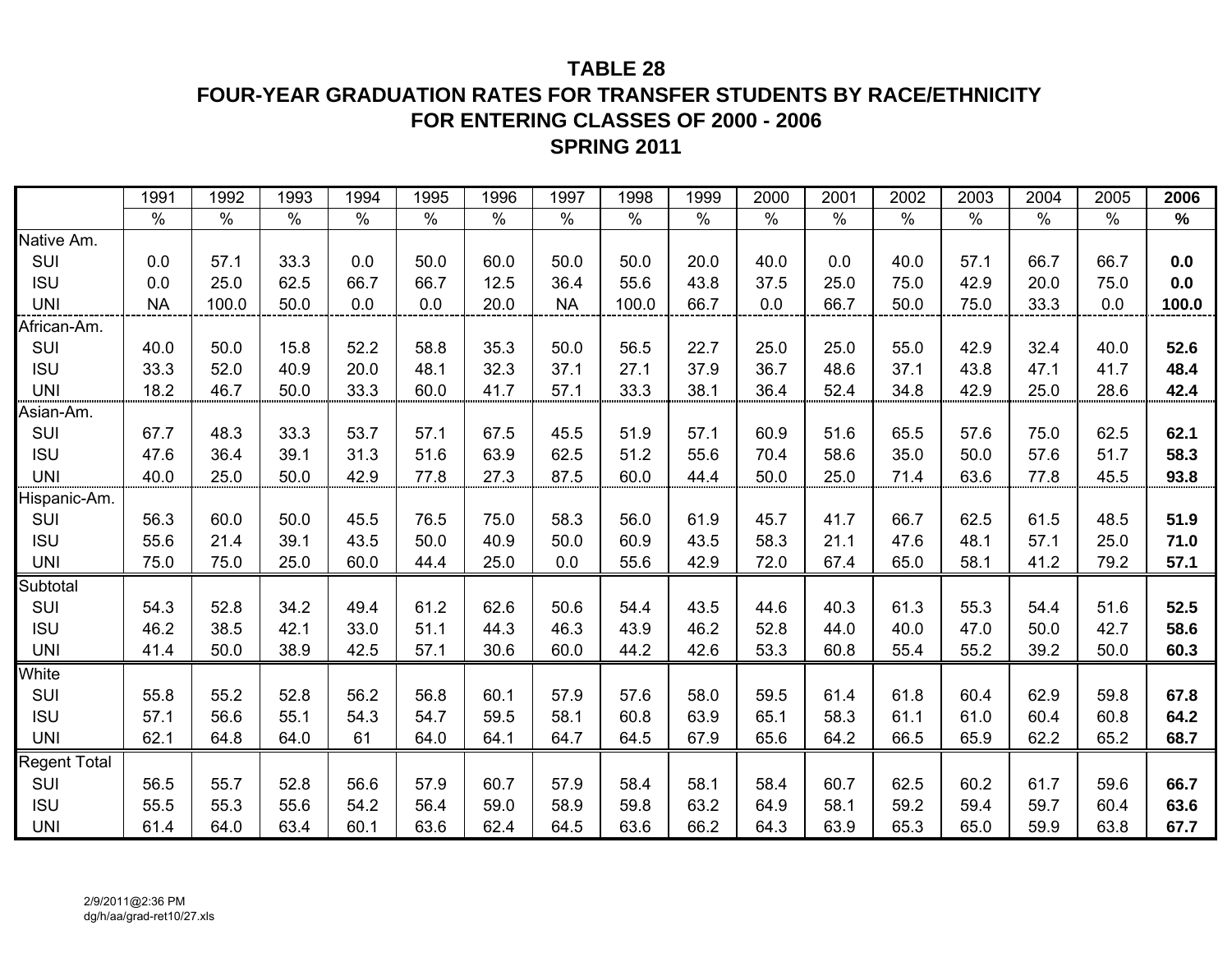## **TABLE 29GRADUATION/PERSISTENCE/TRANSFER RATES FOR ENTERING CLASSES OF 1988 TO 2009SPRING 2011**

#### **UNIVERSITY OF IOWA**

|      |        |          | Non-Persisters |       |        |        | Graduated from SUI |        |       | Cont'd   |                                               | Transferred | Total     |
|------|--------|----------|----------------|-------|--------|--------|--------------------|--------|-------|----------|-----------------------------------------------|-------------|-----------|
| Year | Number | 1st Year | 2nd Year       | Total | 3-Year | 4-Year | 5-Year             | 6-Year | Total | 7th Year | Elsewhere <sup>1</sup> Graduated <sup>1</sup> |             | Graduated |
| 1988 | 3,610  | 16.7%    | 8.0%           | 35.1% | 0.4%   | 30.1%  | 25.4%              | 5.3%   | 61.2% | 3.7%     | 1.6%                                          | 0.3%        | 61.5%     |
| 1989 | 3,348  | 17.6%    | 7.8%           | 36.0% | 0.6%   | 30.0%  | 25.2%              | 5.0%   | 60.9% | 3.1%     | $3.0\%$                                       | 0.6%        | 61.5%     |
| 1990 | 2,700  | 16.1%    | 7.6%           | 34.4% | 0.7%   | 32.1%  | 25.0%              | 4.7%   | 62.6% | 3.0%     | 5.4%                                          | 1.9%        | 64.5%     |
| 1991 | 2,738  | 15.6%    | 7.0%           | 34.2% | 0.5%   | 31.8%  | 25.9%              | 4.9%   | 63.1% | 2.7%     | 10.6%                                         | 4.3%        | 67.4%     |
| 1992 | 3,111  | 14.9%    | 9.1%           | 34.1% | 0.6%   | 31.8%  | 26.6%              | 4.8%   | 63.7% | 2.2%     | 18.7%                                         | 8.8%        | 72.5%     |
| 1993 | 3,131  | 16.4%    | 8.0%           | 34.7% | 0.5%   | 34.1%  | 23.4%              | 4.8%   | 62.8% | 2.5%     | 20.3%                                         | 9.3%        | 72.1%     |
| 1994 | 3,229  | 16.6%    | 7.2%           | 33.3% | 0.8%   | 33.5%  | 25.4%              | 4.4%   | 64.0% | 2.7%     | 21.2%                                         | 9.4%        | 73.4%     |
| 1995 | 3,462  | 18.0%    | 6.1%           | 32.4% | 0.8%   | 34.5%  | 25.8%              | 3.8%   | 64.9% | 2.7%     | 20.9%                                         | 9.4%        | 74.3%     |
| 1996 | 3,417  | 17.1%    | 7.4%           | 33.3% | 0.6%   | 37.3%  | 23.4%              | 3.2%   | 64.4% | 2.3%     | 23.9%                                         | 10.3%       | 74.7%     |
| 1997 | 3,573  | 16.3%    | 7.3%           | 33.4% | 0.8%   | 36.8%  | 23.5%              | 3.4%   | 64.6% | 2.0%     | 22.7%                                         | 7.3%        | 71.9%     |
| 1998 | 3,896  | 16.5%    | 7.5%           | 31.4% | 0.6%   | 35.2%  | 25.1%              | 5.3%   | 66.2% | 2.4%     | 22.4%                                         | 6.8%        | 73.0%     |
| 1999 | 3,747  | 16.1%    | 8.7%           | 32.1% | 0.8%   | 37.1%  | 24.2%              | 3.9%   | 66.1% | $1.8\%$  | 23.0%                                         | 7.6%        | 73.7%     |
| 2000 | 3,647  | 17.5%    | 8.0%           | 32.7% | 0.5%   | 39.0%  | 22.9%              | 3.1%   | 65.5% | $1.8\%$  | 25.6%                                         | 6.9%        | 72.4%     |
| 2001 | 3,930  | 17.7%    | 9.1%           | 32.2% | 0.5%   | 39.1%  | 22.4%              | 3.9%   | 65.9% | .9%      | 25.5%                                         | 10.7%       | 76.6%     |
| 2002 | 4,097  | 17.7%    | 8.5%           | 31.9% | 0.9%   | 39.6%  | 22.3%              | 3.3%   | 66.0% | 2.1%     | 24.8%                                         | 9.7%        | 75.7%     |
| 2003 | 4,040  | 16.8%    | 7.0%           | 29.3% | 0.9%   | 41.4%  | 22.8%              | 4.0%   | 69.1% | $.6\%$   | 22.8%                                         | 9.9%        | 79.0%     |
| 2004 | 3,982  | 15.7%    | 7.8%           | 24.9% | 1.0%   | 43.2%  | 22.3%              | 3.1%   | 69.6% | 5.5%     | 21.8%                                         | 8.3%        | 77.9%     |
| 2005 | 3,818  | 15.9%    | 7.6%           | 24.4% | 1.1%   | 45.4%  | 21.6%              |        | 68.0% |          | 21.2%                                         | 6.9%        | 74.9%     |
| 2006 | 4,256  | 17.3%    | 7.9%           | 24.0% | 1.1%   | 45.4%  |                    |        | 46.5% |          | 20.5%                                         | 4.0%        | 50.5%     |
| 2007 | 4,253  | 16.9%    | 7.7%           | 26.2% | 1.2%   |        |                    |        | 1.2%  |          | 23.8%                                         | 10.0%       | 11.2%     |
| 2008 | 4,182  | 17.0%    | 6.2%           | 23.3% |        |        |                    |        |       |          | 19.6%                                         | 0.0%        | 0.0%      |
| 2009 | 4,004  | 13.4%    |                | 13.4% |        |        |                    |        |       |          |                                               |             |           |

1Transferred to any postsecondary institution.

²Graduated from another post-secondary institution at the end of the 6th year with a bachelor's degree.

dg/h/aa/grad-ret/10/29.xls 2/9/2011@2:36 PM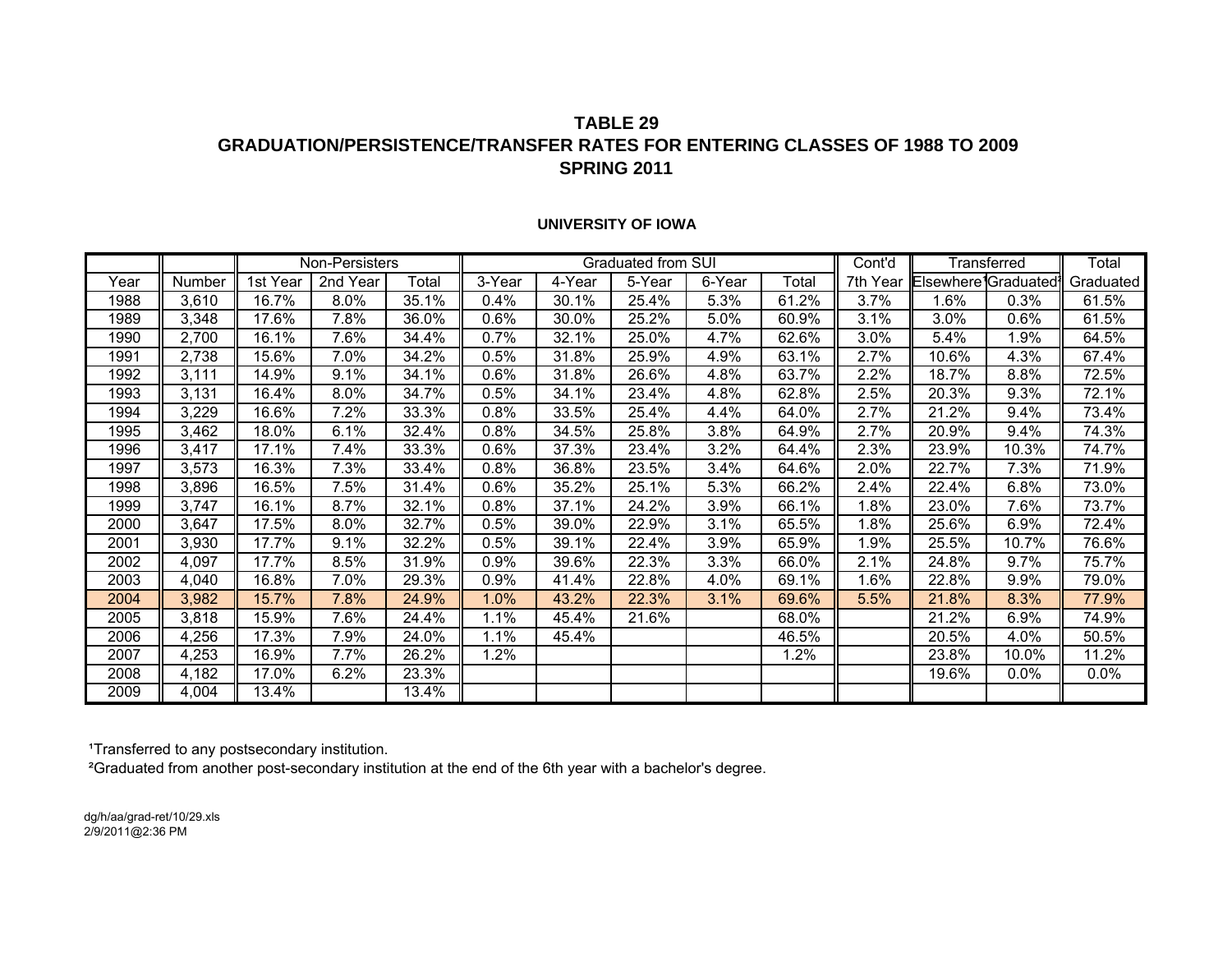## **TABLE 29GRADUATION/PERSISTENCE/TRANSFER RATES FOR ENTERING CLASSES OF 1988 TO 2009SPRING 2011**

|      |        |          | Non-Persisters |       |        |        | Graduated from ISU |        |       | Cont'd   |                     | Transferred | Total     |
|------|--------|----------|----------------|-------|--------|--------|--------------------|--------|-------|----------|---------------------|-------------|-----------|
| Year | Number | 1st Year | 2nd Year       | Total | 3-Year | 4-Year | 5-Year             | 6-Year | Total | 7th Year | Elsewhere Graduated |             | Graduated |
| 1988 | 3,744  | 15.8%    | 9.9%           | 32.9% | 0.6%   | 20.9%  | 34.3%              | 7.7%   | 63.6% | 3.6%     |                     |             | 63.6%     |
| 1989 | 3,751  | 16.8%    | 10.0%          | 34.5% | 0.7%   | 19.6%  | 33.2%              | 8.1%   | 61.6% | 3.8%     |                     |             | 61.6%     |
| 1990 | 3,310  | 18.4%    | 9.9%           | 35.9% | 0.9%   | 18.1%  | 32.0%              | 9.0%   | 60.0% | 4.2%     |                     |             | 60.0%     |
| 1991 | 3,228  | 18.6%    | 9.9%           | 36.1% | 0.9%   | 19.7%  | 31.3%              | 8.2%   | 60.1% | 3.8%     |                     |             | 60.1%     |
| 1992 | 3,333  | 18.2%    | 9.7%           | 34.3% | 1.0%   | 20.7%  | 32.0%              | 7.4%   | 61.1% | 4.6%     |                     |             | 61.1%     |
| 1993 | 3,416  | 18.9%    | 10.3%          | 36.2% | 1.0%   | 21.3%  | 30.6%              | 7.5%   | 60.4% | 3.4%     |                     |             | 60.4%     |
| 1994 | 3,325  | 18.5%    | 9.7%           | 35.1% | 0.7%   | 23.3%  | 31.3%              | 7.0%   | 62.4% | 2.5%     |                     |             | 62.4%     |
| 1995 | 3,274  | 18.5%    | 8.2%           | 33.9% | 0.5%   | 24.6%  | 31.6%              | 7.0%   | 63.7% | 2.4%     |                     |             | 63.7%     |
| 1996 | 3,599  | 17.2%    | 8.4%           | 31.7% | 0.9%   | 27.5%  | 30.6%              | 6.3%   | 65.3% | 3.0%     |                     |             | 65.3%     |
| 1997 | 4,007  | 16.4%    | 8.6%           | 31.5% | 1.0%   | 26.0%  | 32.3%              | 6.5%   | 65.7% | 2.8%     | 22.7%               | 7.9%        | 73.6%     |
| 1998 | 3,800  | 15.6%    | 7.9%           | 30.9% | 0.7%   | 28.5%  | 31.0%              | 6.3%   | 66.5% | 2.6%     | 23.2%               | 7.8%        | 74.3%     |
| 1999 | 4,020  | 14.9%    | 8.3%           | 29.6% | 0.6%   | 30.7%  | 31.3%              | 5.3%   | 68.0% | 2.4%     | 22.5%               | 6.9%        | 74.9%     |
| 2000 | 4,289  | 16.3%    | 9.0%           | 31.6% | 0.8%   | 30.4%  | 29.0%              | 5.5%   | 65.8% | 2.6%     | 24.6%               | 8.9%        | 74.7%     |
| 2001 | 4,598  | 16.6%    | 9.5%           | 31.9% | 0.8%   | 31.0%  | 29.1%              | 4.7%   | 65.6% | 2.4%     | 25.8%               | 7.4%        | 73.0%     |
| 2002 | 4,167  | 15.8%    | 8.5%           | 30.4% | 1.1%   | 32.5%  | 28.9%              | 5.2%   | 67.7% | 1.8%     | 22.8%               | 7.4%        | 75.1%     |
| 2003 | 3,863  | 15.3%    | 6.9%           | 28.3% | 1.3%   | 34.0%  | 29.7%              | 4.3%   | 69.3% | 2.3%     | 21.0%               | 7.3%        | 76.6%     |
| 2004 | 3,674  | 14.2%    | 7.8%           | 27.6% | 1.0%   | 35.7%  | 29.2%              | 4.4%   | 70.2% | 2.2%     | 16.1%               | 8.9%        | 79.1%     |
| 2005 | 3,745  | 16.6%    | 7.4%           | 30.5% | 1.0%   | 32.2%  | 29.5%              |        | 62.9% |          | 19.7%               | 8.5%        | 71.4%     |
| 2006 | 3,952  | 15.1%    | 7.7%           | 27.5% | 1.2%   | 37.4%  |                    |        | 38.6% |          | 22.2%               | 5.3%        | 43.9%     |
| 2007 | 4,316  | 16.5%    | 8.2%           | 27.4% | 1.5%   |        |                    |        | 1.5%  |          | 25.4%               | 1.8%        | 3.3%      |
| 2008 | 4,529  | 16.0%    | 7.7%           | 23.7% |        |        |                    |        |       |          | 23.2%               | $0.4\%$     | 0.4%      |
| 2009 | 4,320  | 13.9%    |                |       |        |        |                    |        |       |          |                     |             |           |

#### **IOWA STATE UNIVERSITY**

1Transferred to any postsecondary institution.

²Graduated from another post-secondary institution at the end of the 6th year with a bachelor's degree.

dg/h/aa/grad-ret/10/29.xls 2/9/2011@2:36 PM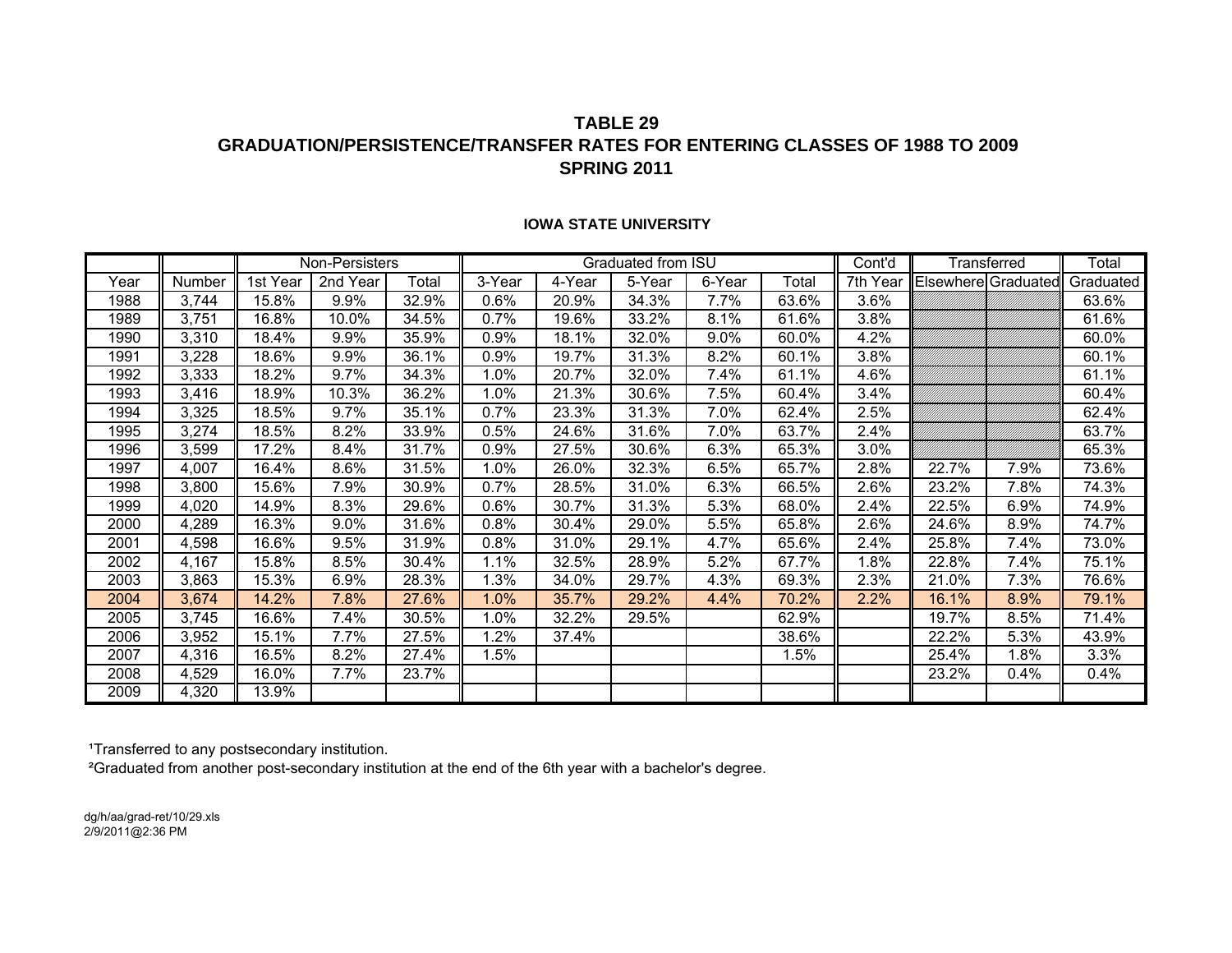## **TABLE 29GRADUATION/PERSISTENCE/TRANSFER RATES FOR ENTERING CLASSES OF 1988 TO 2009SPRING 2011**

|      |        |          | Non-Persisters |       |         |        | Graduated from UNI |        |       | Cont'd   |                     | Transferred | Total     |
|------|--------|----------|----------------|-------|---------|--------|--------------------|--------|-------|----------|---------------------|-------------|-----------|
| Year | Number | 1st Year | 2nd Year       | Total | 3-Year  | 4-Year | 5-Year             | 6-Year | Total | 7th Year | Elsewhere Graduated |             | Graduated |
| 1988 | 1,898  | 20.2%    | 7.5%           | 36.2% | 0.6%    | 27.2%  | 27.1%              | 5.5%   | 60.4% | 3.4%     |                     |             | 60.4%     |
| 1989 | 1,967  | 18.1%    | 8.1%           | 35.5% | 0.2%    | 24.7%  | 31.3%              | 5.7%   | 61.9% | 2.6%     |                     |             | 61.9%     |
| 1990 | 2,075  | 17.5%    | 8.6%           | 38.0% | 0.3%    | 24.0%  | 30.0%              | 5.1%   | 59.4% | 2.6%     |                     |             | 59.4%     |
| 1991 | 1,951  | 18.3%    | 9.7%           | 37.2% | 0.2%    | 23.9%  | 30.3%              | 6.0%   | 60.4% | 2.4%     |                     |             | 60.4%     |
| 1992 | 1,659  | 18.6%    | 9.5%           | 36.1% | 0.4%    | 25.8%  | 31.3%              | 4.7%   | 62.2% | 1.7%     |                     |             | 62.2%     |
| 1993 | 1,807  | 19.8%    | 7.0%           | 35.2% | $0.2\%$ | 26.8%  | 30.4%              | 5.4%   | 62.9% | 1.9%     |                     |             | 62.9%     |
| 1994 | 1,856  | 19.3%    | 8.6%           | 35.8% | 0.3%    | 28.7%  | 28.4%              | 4.7%   | 62.2% | 2.0%     |                     |             | 62.2%     |
| 1995 | 2,007  | 18.2%    | 8.3%           | 33.9% | 0.4%    | 29.7%  | 28.7%              | 5.4%   | 64.2% | 1.8%     |                     |             | 64.2%     |
| 1996 | 2,012  | 18.0%    | 7.4%           | 32.2% | 0.4%    | 33.1%  | 28.2%              | 4.8%   | 66.5% | 1.3%     |                     |             | 66.5%     |
| 1997 | 1,919  | 17.6%    | 8.6%           | 32.5% | 0.5%    | 28.2%  | 32.1%              | 4.4%   | 65.2% | 2.2%     | 24.1%               | 11.5%       | 76.7%     |
| 1998 | ,982   | 19.0%    | 7.2%           | 33.7% | 0.7%    | 28.8%  | 30.8%              | 3.9%   | 64.3% | 2.0%     | 24.8%               | 11.4%       | 75.7%     |
| 1999 | 2,124  | 18.6%    | 8.5%           | 33.0% | 1.1%    | 32.4%  | 27.3%              | 4.1%   | 65.0% | 2.0%     | 24.1%               | 7.6%        | 72.6%     |
| 2000 | 2,218  | 16.0%    | 8.0%           | 30.9% | 0.6%    | 33.2%  | 28.2%              | 5.0%   | 67.1% | 2.0%     | 22.8%               | 8.5%        | 75.6%     |
| 2001 | 2,064  | 18.6%    | 8.0%           | 33.0% | 0.8%    | 31.5%  | 27.8%              | 5.0%   | 65.0% | 1.9%     | 25.2%               | 10.8%       | 75.8%     |
| 2002 | 1,822  | 19.4%    | 7.6%           | 35.6% | 1.4%    | 32.1%  | 25.4%              | 4.1%   | 63.0% | 1.4%     | 31.2%               | 8.8%        | 71.8%     |
| 2003 | 1,740  | 18.6%    | 6.9%           | 31.5% | 0.7%    | 34.5%  | 27.3%              | 4.0%   | 66.5% | 2.0%     | 26.7%               | 11.7%       | 78.2%     |
| 2004 | 1,652  | 19.1%    | 7.2%           | 31.4% | 1.2%    | 34.0%  | 26.5%              | 5.3%   | 67.0% | 1.6%     | 26.9%               | 12.8%       | 79.8%     |
| 2005 | 1,694  | 17.9%    | 7.5%           | 32.3% | 1.2%    | 34.5%  | 26.0%              |        | 61.7% |          | 26.0%               | 8.0%        | 69.7%     |
| 2006 | 1,684  | 17.7%    | 8.3%           | 31.4% | 2.1%    | 35.6%  |                    |        | 37.7% |          | 24.2%               | 2.1%        | 39.8%     |
| 2007 | ,922   | 16.3%    | 7.8%           | 27.9% | 1.6%    |        |                    |        | 1.6%  |          | 20.8%               | 1.1%        | 2.7%      |
| 2008 | 1,976  | 17.7%    | $8.0\%$        | 25.7% |         |        |                    |        |       |          | 16.2%               | 0.1%        | 0.1%      |
| 2009 | 1,917  | 17.5%    |                | 17.5% |         |        |                    |        |       |          |                     |             |           |

#### **UNIVERSITY OF NORTHERN IOWA**

<sup>1</sup>Transferred to any postsecondary institution.

²Graduated from another post-secondary institution at the end of the 6th year with a bachelor's degree.

dg/h/aa/grad-ret/10/29.xls 2/9/2011@2:36 PM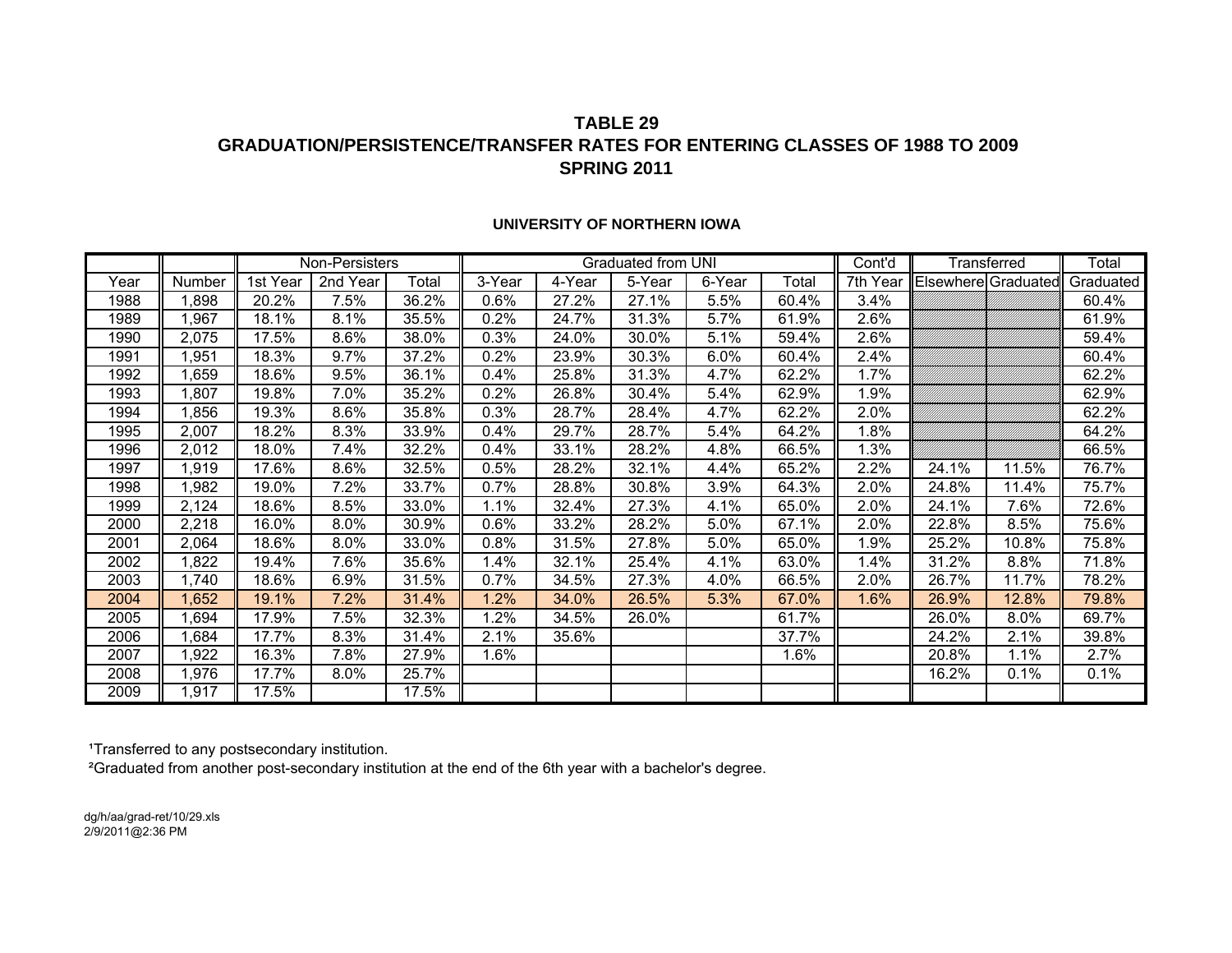#### **TABLE 30 YEAR-TO-YEAR COMPARISONS OF RACIAL/ETHNIC DATAENTERING CLASSES OF 1989 - 2008 SPRING 2011**

#### UNIVERSITY OF IOWA

|                 |       |          |       |       |       |       |          |       | Percentage of Entering Class that Left Within the First Year  |                   |       |       |       |       |       |          |       |          |       |       |
|-----------------|-------|----------|-------|-------|-------|-------|----------|-------|---------------------------------------------------------------|-------------------|-------|-------|-------|-------|-------|----------|-------|----------|-------|-------|
|                 | 1989  | 1990     | 1991  | 1992  | 1993  | 1994  | 1995     | 1996  | 1997                                                          | 1998              | 1999  | 2000  | 2001  | 2002  | 2003  | 2004     | 2005  | 2006     | 2007  | 2008  |
| Am. Indian      | 16.7% | 20.0%    | 16.7% | 10.0% | 7.7%  | 41.2% | 10.0%    | 8.3%  | 17.7%                                                         | 17.6%             | 17.7% | 33.3% | 40.0% | 18.2% | 21.4% | 13.0%    | 30.8% | 33.3%    | 11.1% | 14.3% |
| African Am.     | 22.0% | 27.4%    | 25.0% | 19.8% | 21.4% | 15.1% | 26.0%    | 17.7% | 22.5%                                                         | 19.2%             | 19.8% | 26.3% | 19.8% | 31.6% | 30.2% | 16.3%    | 19.3% | $18.5\%$ | 17.8% | 28.4% |
| Asian Am.       | 11.2% | 9.0%     | 18.1% | 11.6% | 13.3% | 18.9% | 18.5%    | 22.9% | 15.0%                                                         | 12.5%             | 17.9% | 15.0% | 19.2% | 17.5% | 14.1% | 13.2%    | 23.3% | 16.1%    | 13.3% | 16.8% |
| <b>Hispanic</b> | 17.0% | 22.0%    | 35.0% | 24.6% | 30.0% | 16.4% | 25.0%    | 24.7% | 8.0%                                                          | 21.2%             | 20.9% | 20.5% | 15.5% | 18.2% | 21.3% | 24.7%    | 13.5% | 20.9%    | 16.5% | 16.6% |
| White           | 17.7% | $15.8\%$ | 14.9% | 14.6% | 16.2% | 16.4% | 17.6%    | 16.7% | 16.4%                                                         | 16.4%             | 15.8% | 17.0% | 17.3% | 17.2% | 16.5% | 15.7%    | 15.7% | 17.2%    | 17.1% | 17.0% |
| Total           | 17.6% | 16.1%    | 15.6% | 14.9% | 16.4% | 16.6% | 18.0%    | 17.1% | 16.3%                                                         | 16.5%             | 16.1% | 17.4% | 17.5% | 19.1% | 16.8% | 15.7%    | 15.9% | 17.3%    | 16.9% | 17.0% |
|                 |       |          |       |       |       |       |          |       |                                                               |                   |       |       |       |       |       |          |       |          |       |       |
|                 |       |          |       |       |       |       |          |       | Percentage of Entering Class that Graduated Within Four Years |                   |       |       |       |       |       |          |       |          |       |       |
|                 | 1989  | 1990     | 1991  | 1992  | 1993  | 1994  | 1995     | 1996  | 1997                                                          | 1998              | 1999  | 2000  | 2001  | 2002  | 2003  | 2004     | 2005  | 2006     | 2007  | 2008  |
| Am. Indian      | 16.7% | 20.0%    | 33.3% | 40.0% | 38.5% | 0.0%  | 10.0%    | 41.7% | 35.3%                                                         | 29.4%             | 5.9%  | 22.2% | 50.0% | 36.4% | 21.4% | $43.5\%$ | 23.1% | 12.5%    |       |       |
| African Am      | 16.5% | 8.9%     | 12.5% | 14.3% | 15.7% | 22.1% | 16.0%    | 27.4% | 9.8%                                                          | 14.1%             | 18.7% | 13.1% | 19.8% | 23.7% | 18.6% | 30.2%    | 27.7% | 25.9%    |       |       |
| Asian Am.       | 21.4% | 24.7%    | 25.7% | 25.9% | 25.7% | 27.9% | 21.9%    | 22.1% | 34.6%                                                         | 27.7%             | 29.1% | 36.5% | 32.7% | 31.4% | 39.6% | 34.4%    | 36.1% | 45.8%    |       |       |
| <b>Hispanic</b> | 23.4% | 22.0%    | 27.5% | 29.8% | 30.0% | 24.7% | 22.2%    | 19.5% | 40.0%                                                         | 31.8%             | 24.4% | 33.7% | 31.8% | 25.3% | 36.2% | 38.8%    | 32.7% | 31.8%    |       |       |
| White           | 31.5% | 34.5%    | 33.0% | 33.2% | 35.4% | 35.3% | 36.9%    | 39.1% | 38.4%                                                         | 36.8%             | 39.2% | 40.8% | 40.7% | 41.6% | 43.2% | 45.2%    | 47.6% | 47.7%    |       |       |
| Total           | 30.7% | 32.9%    | 32.3% | 32.3% | 34.6% | 34.3% | 35.3%    | 37.8% | 37.6%                                                         | 35.8%             | 37.7% | 39.5% | 39.6% | 40.5% | 42.3% | 44.2%    | 46.5% | 46.5%    |       |       |
|                 |       |          |       |       |       |       |          |       |                                                               |                   |       |       |       |       |       |          |       |          |       |       |
|                 |       |          |       |       |       |       |          |       | Percentage of Entering Class that Graduated Within Five Years |                   |       |       |       |       |       |          |       |          |       |       |
|                 | 1989  | 1990     | 1991  | 1992  | 1993  | 1994  | 1995     | 1996  | 1997                                                          | 1998              | 1999  | 2000  | 2001  | 2002  | 2003  | 2004     | 2005  | 2006     | 2007  | 2008  |
| Am. Indian      | 50.0% | 40.0%    | 83.3% | 70.0% | 46.2% | 5.9%  | 50.0%    | 58.3% | 58.8%                                                         | 52.9%             | 29.4% | 27.8% | 50.0% | 63.6% | 50.0% | 60.9%    | 46.2% |          |       |       |
| African Am      | 31.2% | 30.9%    | 30.6% | 37.4% | 40.0% | 46.5% | 39.0%    | 53.2% | 33.8%                                                         | 36.4%             | 42.9% | 42.4% | 40.6% | 39.5% | 47.7% | 51.2%    | 51.8% |          |       |       |
| Asian Am.       | 36.0% | $50.6\%$ | 51.4% | 54.5% | 55.8% | 54.1% | 53.0%    | 49.3% | 55.1%                                                         | 59.8%             | 49.6% | 57.9% | 56.2% | 64.1% | 66.4% | $60.9\%$ | 54.1% |          |       |       |
| <b>Hispanic</b> | 44.7% | 46.0%    | 50.0% | 50.9% | 43.3% | 49.3% | 48.6%    | 44.2% | 61.3%                                                         | 50.6%             | 50.0% | 55.4% | 55.5% | 44.4% | 53.2% | 60.0%    | 56.7% |          |       |       |
| White           | 57.4% | 59.5%    | 59.2% | 60.1% | 58.8% | 60.8% | 62.6%    | 62.4% | 61.9%                                                         | 62.0%             | 63.2% | 63.7% | 63.1% | 63.7% | 66.0% | 67.4%    | 69.2% |          |       |       |
| Total           | 55.9% | 57.8%    | 58.2% | 58.9% | 58.0% | 59.7% | 61.1%    | 61.3% | 61.2%                                                         | 60.9%             | 61.8% | 62.4% | 62.0% | 62.8% | 64.5% | 66.5%    | 68.0% |          |       |       |
|                 |       |          |       |       |       |       |          |       |                                                               |                   |       |       |       |       |       |          |       |          |       |       |
|                 |       |          |       |       |       |       |          |       | Percentage of Entering Class that Graduated Within Six Years  |                   |       |       |       |       |       |          |       |          |       |       |
|                 | 1989  | 1990     | 1991  | 1992  | 1993  | 1994  | 1995     | 1996  | 1997                                                          | 1998              | 1999  | 2000  | 2001  | 2002  | 2003  | 2004     | 2005  | 2006     | 2007  | 2008  |
| Am. Indian      | 50.0% | 40.0%    | 83.3% | 70.0% | 76.9% | 11.8% | 60.0%    | 58.3% | 58.8%                                                         | 70.6%             | 41.2% | 33.3% | 50.0% | 63.6% | 57.1% | 60.9%    |       |          |       |       |
| African Am      | 42.2% | 39.8%    | 34.7% | 40.7% | 48.6% | 53.5% | $40.0\%$ | 59.7% | 38.0%                                                         | 43.3%             | 50.5% | 45.5% | 43.8% | 43.4% | 50.0% | 57.0%    |       |          |       |       |
| Asian Am.       | 44.9% | 58.4%    | 56.2% | 62.5% | 67.3% | 59.8% | 59.6%    | 54.3% | 65.4%                                                         | 67.0%             | 54.3% | 61.9% | 63.4% | 66.7% | 72.5% | 65.6%    |       |          |       |       |
| Hispanic        | 53.2% | 54.0%    | 52.5% | 54.4% | 46.7% | 53.4% | 51.4%    | 46.8% | 65.3%                                                         | 58.5%             | 53.5% | 60.2% | 60.0% | 54.5% | 58.5% | 62.4%    |       |          |       |       |
| White           | 62.1% | 64.0%    | 64.2% | 64.8% | 63.2% | 65.1% | 66.4%    | 65.4% | 65.1%                                                         | 67.1%             | 67.4% | 66.7% | 66.9% | 66.8% | 69.9% | 70.3%    |       |          |       |       |
| Total           | 60.9% | 62.6%    | 63.1% | 63.7% | 62.8% | 64.0% | 64.9%    | 64.4% |                                                               | 64.6% 66.2% 66.1% |       | 65.5% | 65.9% | 60.0% | 69.1% | 69.6%    |       |          |       |       |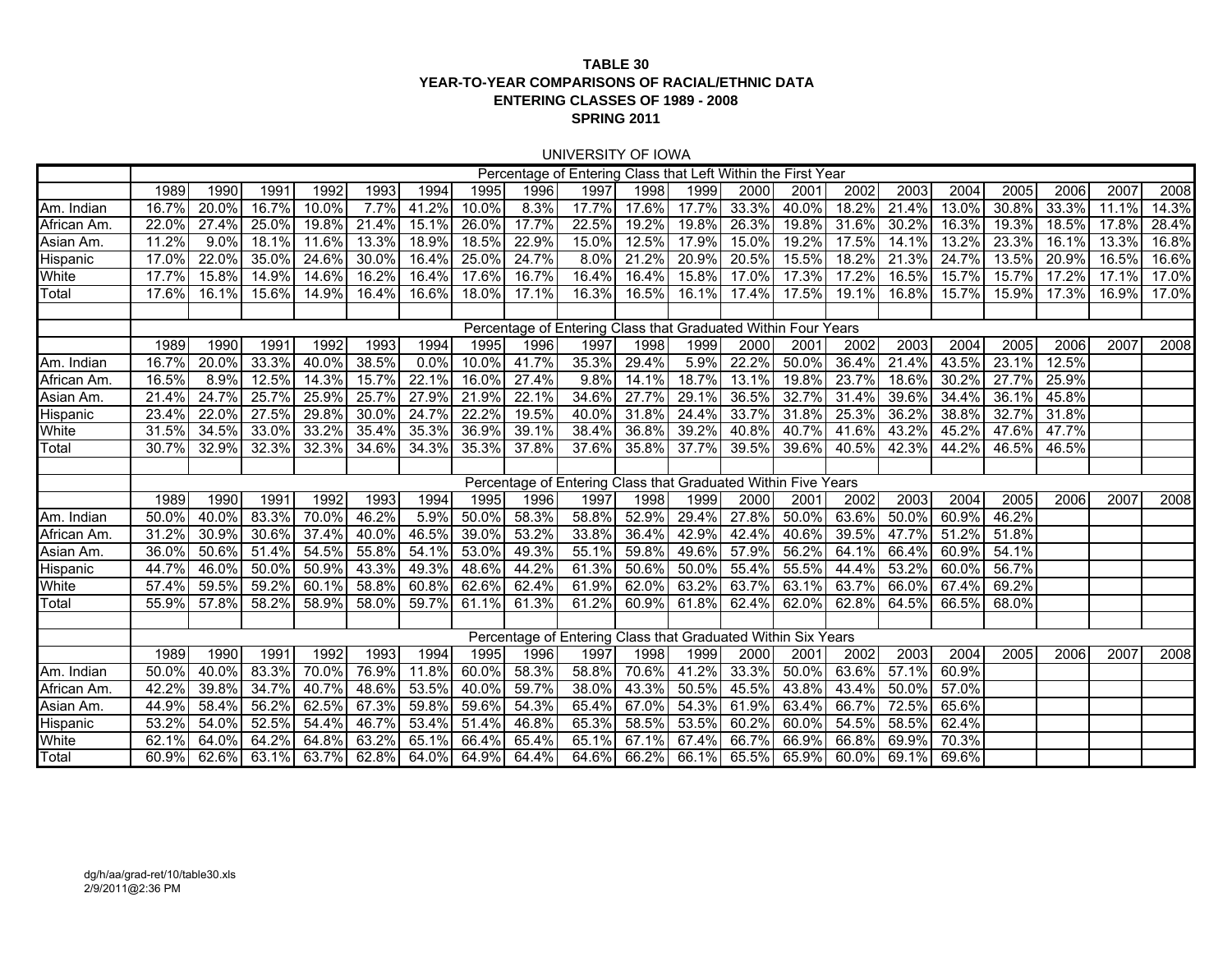#### **TABLE 30 YEAR-TO-YEAR COMPARISONS OF RACIAL/ETHNIC DATAENTERING CLASSES OF 1989 - 2008 SPRING 2011** IOWA STATE UNIVERSITY

|             |       |          |       |       |       |       |       |       | Percentage of Entering Class that Left Within the First Year  |          |                     |       |       |             |       |       |       |       |       |       |
|-------------|-------|----------|-------|-------|-------|-------|-------|-------|---------------------------------------------------------------|----------|---------------------|-------|-------|-------------|-------|-------|-------|-------|-------|-------|
|             | 1989  | 1990     | 1991  | 1992  | 1993  | 1994  | 1995  | 1996  | 1997                                                          | 1998     | 1999                | 2000  | 2001  | 2002        | 2003  | 2004  | 2005  | 2006  | 2007  | 2008  |
| Am. Indian  | 0.0%  | $40.0\%$ | 42.9% | 40.0% | 42.9% | 28.6% | 12.5% | 35.7% | 45.5%                                                         | $20.0\%$ | 25.0%               | 60.0% | 16.7% | 16.7%       | 54.5% | 25.0% | 0.0%  | 8.3%  | 35.7% | 34.8% |
| African Am. | 35.9% | 18.3%    | 14.8% | 30.9% | 30.9% | 28.9% | 21.0% | 31.6% | 20.5%                                                         | 17.3%    | 19.3%               | 14.4% | 15.1% | 21.6%       | 14.7% | 21.0% | 24.3% | 26.8% | 30.0% | 24.8% |
| Asian Am.   | 13.9% | 17.2%    | 28.4% | 21.3% | 19.2% | 12.0% | 9.4%  | 17.1% | 10.1%                                                         | 12.3%    | 10.5%               | 8.0%  | 17.1% | 20.5%       | 15.1% | 8.5%  | 13.1% | 10.4% | 14.5% | 12.9% |
| Hispanic    | 20.0% | 17.9%    | 23.1% | 32.7% | 25.0% | 21.8% | 31.1% | 25.0% | 19.6%                                                         | $18.9\%$ | 14.7%               | 17.5% | 21.1% | 13.1%       | 11.8% | 16.7% | 13.6% | 16.7% | 12.6% | 21.1% |
| White       | 15.7% | 18.1%    | 17.9% | 17.3% | 17.8% | 18.2% | 18.6% | 16.7% | 16.1%                                                         | 15.4%    | $14.\overline{8\%}$ | 16.4% | 16.3% | 15.5%       | 15.2% | 14.2% | 16.3% | 14.8% | 16.4% | 15.6% |
| Total       | 16.8% | 18.4%    | 18.6% | 18.2% | 18.9% | 18.5% | 18.5% | 17.2% | 16.4%                                                         | 15.6%    | 14.9%               | 16.3% | 16.6% | 15.8%       | 15.4% | 14.2% | 16.6% | 15.1% | 16.5% | 16.0% |
|             |       |          |       |       |       |       |       |       |                                                               |          |                     |       |       |             |       |       |       |       |       |       |
|             |       |          |       |       |       |       |       |       | Percentage of Entering Class that Graduated Within Four Years |          |                     |       |       |             |       |       |       |       |       |       |
|             | 1989  | 1990     | 1991  | 1992  | 1993  | 1994  | 1995  | 1996  | 1997                                                          | 1998     | 1999                | 2000  | 2001  | 2002        | 2003  | 2004  | 2005  | 2006  | 2007  | 2008  |
| Am. Indian  | 42.9% | 0.0%     | 0.0%  | 0.0%  | 14.3% | 14.3% | 25.0% | 21.4% | 27.3%                                                         | 0.0%     | 18.8%               | 20.0% | 25.0% | 25.0%       | 0.0%  | 31.3% | 57.1% | 50.0% |       |       |
| African Am. | 6.6%  | 9.2%     | 5.7%  | 8.6%  | 9.4%  | 7.2%  | 9.7%  | 15.8% | 13.7%                                                         | 15.4%    | 16.6%               | 22.1% | 11.6% | 26.1%       | 20.8% | 21.9% | 29.9% | 26.8% |       |       |
| Asian Am.   | 15.3% | 8.6%     | 13.5% | 12.8% | 15.1% | 17.3% | 23.4% | 18.3% | 22.2%                                                         | 18.5%    | 20.9%               | 28.3% | 29.5% | 33.3%       | 35.3% | 38.0% | 26.3% | 37.5% |       |       |
| Hispanic    | 18.2% | 17.9%    | 9.6%  | 3.8%  | 14.3% | 21.8% | 8.9%  | 20.0% | 17.6%                                                         | 11.3%    | 24.0%               | 27.2% | 25.3% | 29.8%       | 34.4% | 20.2% | 25.2% | 24.2% |       |       |
| White       | 21.3% | 19.6%    | 20.7% | 21.6% | 22.8% | 24.3% | 25.5% | 28.5% | 27.5%                                                         | 30.3%    | 32.2%               | 32.0% | 33.0% | $34.0\%$    | 36.1% | 37.7% | 33.9% | 39.7% |       |       |
| Total       | 20.3% | 19.0%    | 20.6% | 21.7% | 22.3% | 24.0% | 25.1% | 28.4% | 27.0%                                                         | 29.2%    | 31.4%               | 31.2% | 31.8% | 33.6%       | 35.3% | 36.7% | 33.3% | 38.6% |       |       |
|             |       |          |       |       |       |       |       |       |                                                               |          |                     |       |       |             |       |       |       |       |       |       |
|             |       |          |       |       |       |       |       |       | Percentage of Entering Class that Graduated Within Five Years |          |                     |       |       |             |       |       |       |       |       |       |
|             | 1989  | 1990     | 1991  | 1992  | 1993  | 1994  | 1995  | 1996  | 1997                                                          | 1998     | 1999                | 2000  | 2001  | 2002        | 2003  | 2004  | 2005  | 2006  | 2007  | 2008  |
| Am. Indian  | 57.1% | 0.0%     | 0.0%  | 20.0% | 14.3% | 71.4% | 37.5% | 35.7% | 54.5%                                                         | 50.0%    | 43.8%               | 30.0% | 33.3% | 50.0%       | 27.3% | 50.0% | 71.4% |       |       |       |
| African Am. | 24.3% | 32.1%    | 29.5% | 20.9% | 28.8% | 26.8% | 37.1% | 34.7% | 40.2%                                                         | 31.7%    | 48.3%               | 43.3% | 41.1% | 49.3%       | 46.5% | 45.7% | 49.5% |       |       |       |
| Asian Am.   | 48.6% | 41.4%    | 40.5% | 46.8% | 43.8% | 61.3% | 53.1% | 50.0% | 61.6%                                                         | 46.9%    | 51.2%               | 52.2% | 56.2% | 55.3%       | 65.5% | 64.3% | 59.1% |       |       |       |
| Hispanic    | 49.1% | 28.6%    | 36.5% | 28.8% | 41.1% | 38.2% | 26.7% | 38.3% | 49.0%                                                         | 47.2%    | 61.3%               | 47.6% | 48.5% | 52.4%       | 66.7% | 52.4% | 53.4% |       |       |       |
| White       | 55.7% | 52.7%    | 53.2% | 55.5% | 55.1% | 56.3% | 57.8% | 60.3% | 60.3%                                                         | 62.1%    | 63.5%               | 61.6% | 62.8% | 63.9%       | 65.9% | 67.3% | 64.0% |       |       |       |
| Total       | 53.6% | 51.0%    | 51.9% | 53.7% | 52.9% | 55.4% | 56.7% | 59.0% | 59.2%                                                         | 60.2%    | 62.7%               | 60.2% | 60.9% | 62.5%       | 65.1% | 65.8% | 62.9% |       |       |       |
|             |       |          |       |       |       |       |       |       |                                                               |          |                     |       |       |             |       |       |       |       |       |       |
|             |       |          |       |       |       |       |       |       | Percentage of Entering Class that Graduated Within Six Years  |          |                     |       |       |             |       |       |       |       |       |       |
|             | 1989  | 1990     | 1991  | 1992  | 1993  | 1994  | 1995  | 1996  | 1997                                                          | 1998     | 1999                | 2000  | 2001  | 2002        | 2003  | 2004  | 2005  | 2006  | 2007  | 2008  |
| Am. Indian  | 57.1% | 0.0%     | 14.3% | 40.0% | 28.6% | 71.4% | 50.0% | 42.9% | 54.5%                                                         | 60.0%    | 43.8%               | 30.0% | 41.7% | 50.0%       | 36.4% | 56.3% |       |       |       |       |
| African Am. | 37.0% | 37.6%    | 36.1% | 27.3% | 33.5% | 34.0% | 43.5% | 40.0% | 43.6%                                                         | 36.5%    | 51.0%               | 51.0% | 47.3% | 53.7%       | 53.5% | 52.4% |       |       |       |       |
| Asian Am.   | 59.7% | 50.0%    | 50.0% | 56.4% | 53.4% | 72.0% | 64.1% | 61.0% | 67.7%                                                         | 56.8%    | 59.3%               | 61.1% | 63.7% | 59.8%       | 70.5% | 69.8% |       |       |       |       |
| Hispanic    | 54.5% | 35.7%    | 40.4% | 36.5% | 55.4% | 50.9% | 35.6% | 45.0% | 58.8%                                                         | 54.7%    | 66.7%               | 55.3% | 57.6% | 61.9%       | 72.0% | 57.1% |       |       |       |       |
| White       | 63.6% | 62.0%    | 61.7% | 62.7% | 62.7% | 63.1% | 64.7% | 66.5% | 66.9%                                                         | 68.0%    | 68.9%               | 67.1% | 67.3% | 69.2%       | 69.9% | 71.5% |       |       |       |       |
| Total       | 61.6% | 60.0%    | 60.1% | 61.1% | 60.4% | 62.4% | 63.7% | 65.3% | 65.2%                                                         |          | 66.5% 68.0%         | 65.8% |       | 65.6% 67.7% | 69.3% | 70.2% |       |       |       |       |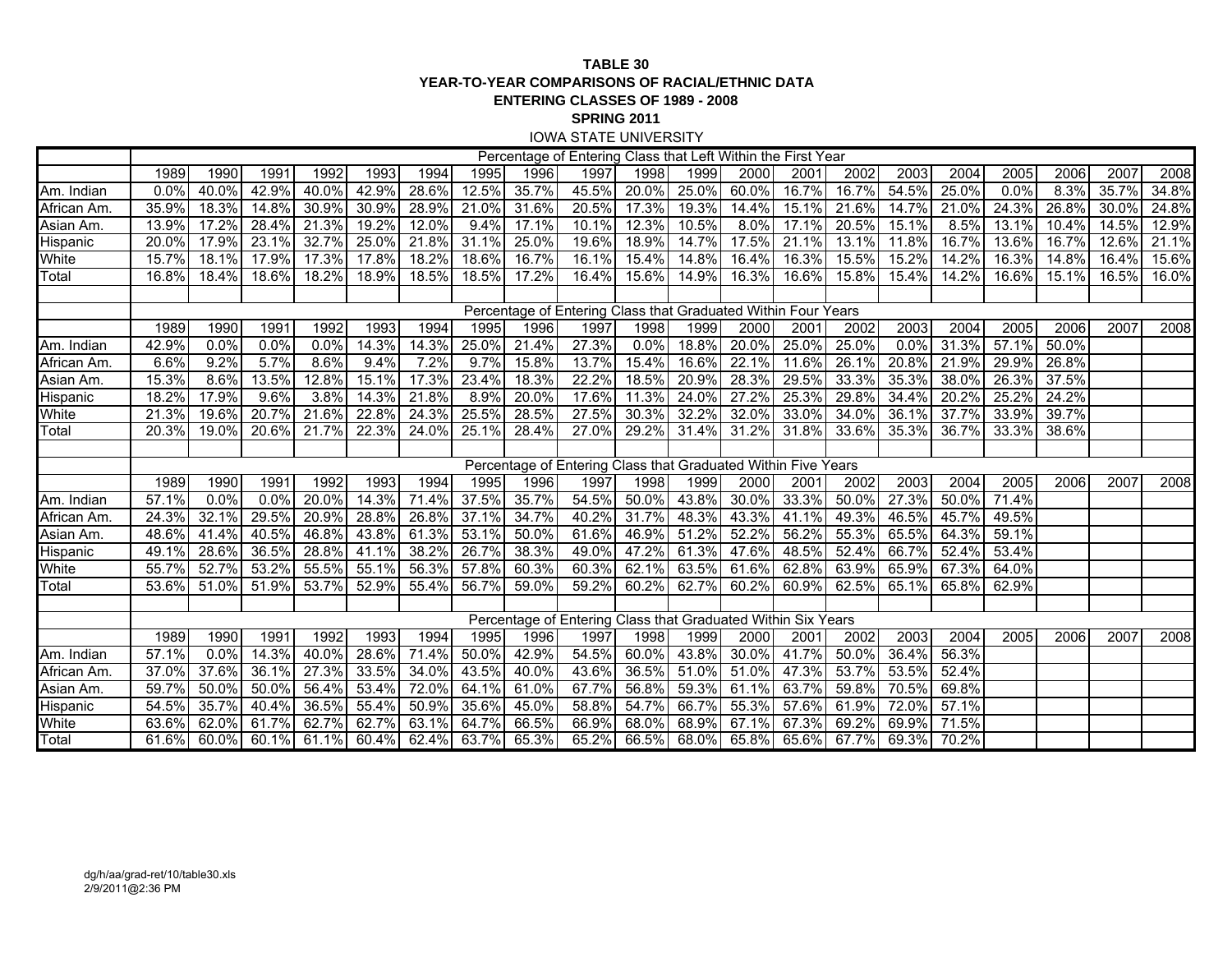#### **TABLE 30 YEAR-TO-YEAR COMPARISONS OF RACIAL/ETHNIC DATAENTERING CLASSES OF 1989 - 2008**

UNIVERSIT**SPRINGCAO11** HERN IOWA

|                 |        |          |       |          |       |       |       |       | Percentage of Entering Class that Left Within the First Year  |          |          |       |         |       |       |       |       |       |          |       |
|-----------------|--------|----------|-------|----------|-------|-------|-------|-------|---------------------------------------------------------------|----------|----------|-------|---------|-------|-------|-------|-------|-------|----------|-------|
|                 | 1989   | 1990     | 1991  | 1992     | 1993  | 1994  | 1995  | 1996  | 1997                                                          | 1998     | 1999     | 2000  | 2001    | 2002  | 2003  | 2004  | 2005  | 2006  | 2007     | 2008  |
| Am. Indian      | 100.0% | 50.0%    | 20.0% | 75.0%    | 25.0% | 75.0% | 40.0% | 25.0% | 100.0%                                                        | 33.3%    | 40.0%    | 0.0%  | 50.0%   | 0.0%  | 25.0% | 71.4% | 25.0% | 80.0% | $40.0\%$ | 33.3% |
| African Am.     | 35.6%  | 34.7%    | 27.9% | 37.1%    | 36.4% | 40.0% | 34.5% | 32.1% | 34.2%                                                         | 31.0%    | 32.0%    | 20.9% | 32.2%   | 21.9% | 24.5% | 17.6% | 40.8% | 16.7% | 16.0%    | 17.4% |
| Asian Am.       | 33.3%  | 12.5%    | 10.5% | 14.3%    | 38.5% | 32.3% | 21.1% | 28.0% | 21.1%                                                         | 29.4%    | 26.3%    | 22.2% | 23.3%   | 16.7% | 15.0% | 21.4% | 28.0% | 22.6% | 33.3%    | 7.1%  |
| <b>Hispanic</b> | 33.3%  | $12.5\%$ | 21.4% | $20.0\%$ | 26.7% | 54.5% | 31.8% | 7.1%  | 60.0%                                                         | 43.7%    | 35.7%    | 29.6% | 26.9%   | 50.0% | 14.3% | 38.1% | 22.7% | 34.5% | 15.6%    | 30.0% |
| White           | 17.4%  | 17.2%    | 18.1% | 18.0%    | 18.8% | 18.2% | 17.6% | 17.9% | 16.9%                                                         | 18.5%    | 17.9%    | 15.8% | 17.9%   | 18.9% | 18.4% | 18.4% | 17.2% | 17.0% | 15.7%    | 17.6% |
| Total           | 18.1%  | 17.5%    | 18.3% | 18.6%    | 19.8% | 19.3% | 18.2% | 18.0% | 17.6%                                                         | 19.0%    | 18.6%    | 16.0% | 18.6%   | 19.4% | 18.6% | 19.1% | 17.9% | 17.7% | 16.3%    | 17.7% |
|                 |        |          |       |          |       |       |       |       |                                                               |          |          |       |         |       |       |       |       |       |          |       |
|                 |        |          |       |          |       |       |       |       | Percentage of Entering Class that Graduated Within Four Years |          |          |       |         |       |       |       |       |       |          |       |
|                 | 1989   | 1990     | 1991  | 1992     | 1993  | 1994  | 1995  | 1996  | 1997                                                          | 1998     | 1999     | 2000  | 2001    | 2002  | 2003  | 2004  | 2005  | 2006  | 2007     | 2008  |
| Am. Indian      | 0.0%   | 0.0%     | 0.0%  | 0.0%     | 0.0%  | 0.0%  | 0.0%  | 25.0% | 0.0%                                                          | 0.0%     | 20.0%    | 33.3% | 0.0%    | 33.3% | 25.0% | 14.3% | 25.0% | 0.0%  |          |       |
| African Am.     | 2.2%   | 4.1%     | 4.7%  | 8.6%     | 9.1%  | 2.5%  | 3.4%  | 3.6%  | 7.9%                                                          | 14.3%    | 8.0%     | 7.5%  | 8.5%    | 14.1% | 16.3% | 11.8% | 4.1%  | 22.2% |          |       |
| Asian Am.       | 13.3%  | 12.5%    | 21.1% | 21.4%    | 3.8%  | 29.0% | 31.6% | 24.0% | 15.8%                                                         | $23.5\%$ | 26.3%    | 22.2% | 30.0%   | 16.7% | 30.0% | 21.4% | 20.0% | 22.6% |          |       |
| Hispanic        | 8.3%   | 37.5%    | 0.0%  | 13.3%    | 6.7%  | 0.0%  | 9.1%  | 14.3% | 0.0%                                                          | 18.8%    | 0.0%     | 11.1% | 15.4%   | 18.8% | 14.3% | 23.8% | 18.2% | 24.1% |          |       |
| White           | 25.8%  | 24.9%    | 24.9% | 26.8%    | 28.1% | 29.8% | 31.0% | 34.2% | 29.6%                                                         | 29.9%    | 34.4%    | 35.1% | 33.1%   | 34.5% | 36.4% | 36.1% | 37.3% | 39.1% |          |       |
| Total           | 24.9%  | 24.3%    | 24.1% | 26.2%    | 27.1% | 29.0% | 30.1% | 33.4% | $28.8\%$                                                      | 29.5%    | 33.5%    | 33.9% | 32.3%   | 33.5% | 35.2% | 35.2% | 35.7% | 37.7% |          |       |
|                 |        |          |       |          |       |       |       |       |                                                               |          |          |       |         |       |       |       |       |       |          |       |
|                 |        |          |       |          |       |       |       |       | Percentage of Entering Class that Graduated Within Five Years |          |          |       |         |       |       |       |       |       |          |       |
|                 | 1989   | 1990     | 1991  | 1992     | 1993  | 1994  | 1995  | 1996  | 1997                                                          | 1998     | 1999     | 2000  | 2001    | 2002  | 2003  | 2004  | 2005  | 2006  | 2007     | 2008  |
| Am. Indian      | 0.0%   | 50.0%    | 40.0% | 0.0%     | 50.0% | 0.0%  | 20.0% | 50.0% | 0.0%                                                          | $50.0\%$ | $40.0\%$ | 33.3% | $0.0\%$ | 66.7% | 50.0% | 14.3% | 75.0% |       |          |       |
| African Am.     | 22.2%  | 26.5%    | 30.2% | 37.1%    | 33.3% | 35.0% | 37.9% | 25.0% | 28.9%                                                         | 38.1%    | 34.0%    | 32.8% | 22.0%   | 34.4% | 30.6% | 37.3% | 34.7% |       |          |       |
| Asian Am.       | 33.3%  | 37.5%    | 57.9% | 57.1%    | 30.8% | 38.7% | 68.4% | 36.0% | 52.6%                                                         | 41.2%    | 52.6%    | 59.3% | 63.3%   | 58.3% | 60.0% | 42.9% | 44.0% |       |          |       |
| Hispanic        | 41.7%  | 75.0%    | 35.7% | 40.0%    | 26.7% | 36.4% | 27.3% | 50.0% | 10.0%                                                         | 37.5%    | 21.4%    | 44.4% | 34.6%   | 37.5% | 52.4% | 42.9% | 54.5% |       |          |       |
| White           | 57.6%  | 55.2%    | 55.2% | 58.5%    | 59.1% | 58.4% | 59.7% | 62.6% | 62.1%                                                         | 61.3%    | 62.0%    | 63.3% | 61.5%   | 60.3% | 63.9% | 63.3% | 62.8% |       |          |       |
| Total           | 56.1%  | 54.4%    | 54.4% | 57.5%    | 57.5% | 57.5% | 58.8% | 61.7% | 60.9%                                                         | 60.3%    | 60.8%    | 62.1% | 60.0%   | 58.9% | 62.5% | 61.7% | 61.7% |       |          |       |
|                 |        |          |       |          |       |       |       |       |                                                               |          |          |       |         |       |       |       |       |       |          |       |
|                 |        |          |       |          |       |       |       |       | Percentage of Entering Class that Graduated Within Six Years  |          |          |       |         |       |       |       |       |       |          |       |
|                 | 1989   | 1990     | 1991  | 1992     | 1993  | 1994  | 1995  | 1996  | 1997                                                          | 1998     | 1999     | 2000  | 2001    | 2002  | 2003  | 2004  | 2005  | 2006  | 2007     | 2008  |
| Am. Indian      | 0.0%   | 50.0%    | 40.0% | 25.0%    | 50.0% | 0.0%  | 40.0% | 50.0% | 0.0%                                                          | 50.0%    | 40.0%    | 33.3% | 0.0%    | 66.7% | 50.0% | 28.6% |       |       |          |       |
| African Am.     | 31.1%  | 38.8%    | 34.9% | 40.0%    | 42.2% | 42.5% | 44.8% | 32.1% | 31.6%                                                         | 40.5%    | 42.0%    | 46.3% | 27.1%   | 43.8% | 38.8% | 43.1% |       |       |          |       |
| Asian Am.       | 53.3%  | 43.8%    | 73.7% | 64.3%    | 42.3% | 41.9% | 78.9% | 40.0% | 52.6%                                                         | 41.2%    | 57.9%    | 63.0% | 66.7%   | 58.3% | 65.0% | 57.1% |       |       |          |       |
| <b>Hispanic</b> | 41.7%  | 75.0%    | 35.7% | 40.0%    | 33.3% | 36.4% | 45.5% | 50.0% | 10.0%                                                         | 37.5%    | 35.7%    | 55.6% | 38.5%   | 43.8% | 61.9% | 47.6% |       |       |          |       |
| <b>White</b>    | 63.2%  | 60.1%    | 61.2% | 63.2%    | 64.3% | 63.3% | 64.9% | 67.4% | 66.6%                                                         | 65.3%    | 66.0%    | 67.9% | 66.5%   | 64.0% | 67.7% | 68.5% |       |       |          |       |
| Total           | 61.9%  | 59.4%    | 60.4% | 62.2%    | 62.9% | 62.2% | 64.2% | 66.5% | 65.2%                                                         | 64.3%    | 65.0%    | 67.1% | 65.0%   | 63.0% | 66.5% | 67.0% |       |       |          |       |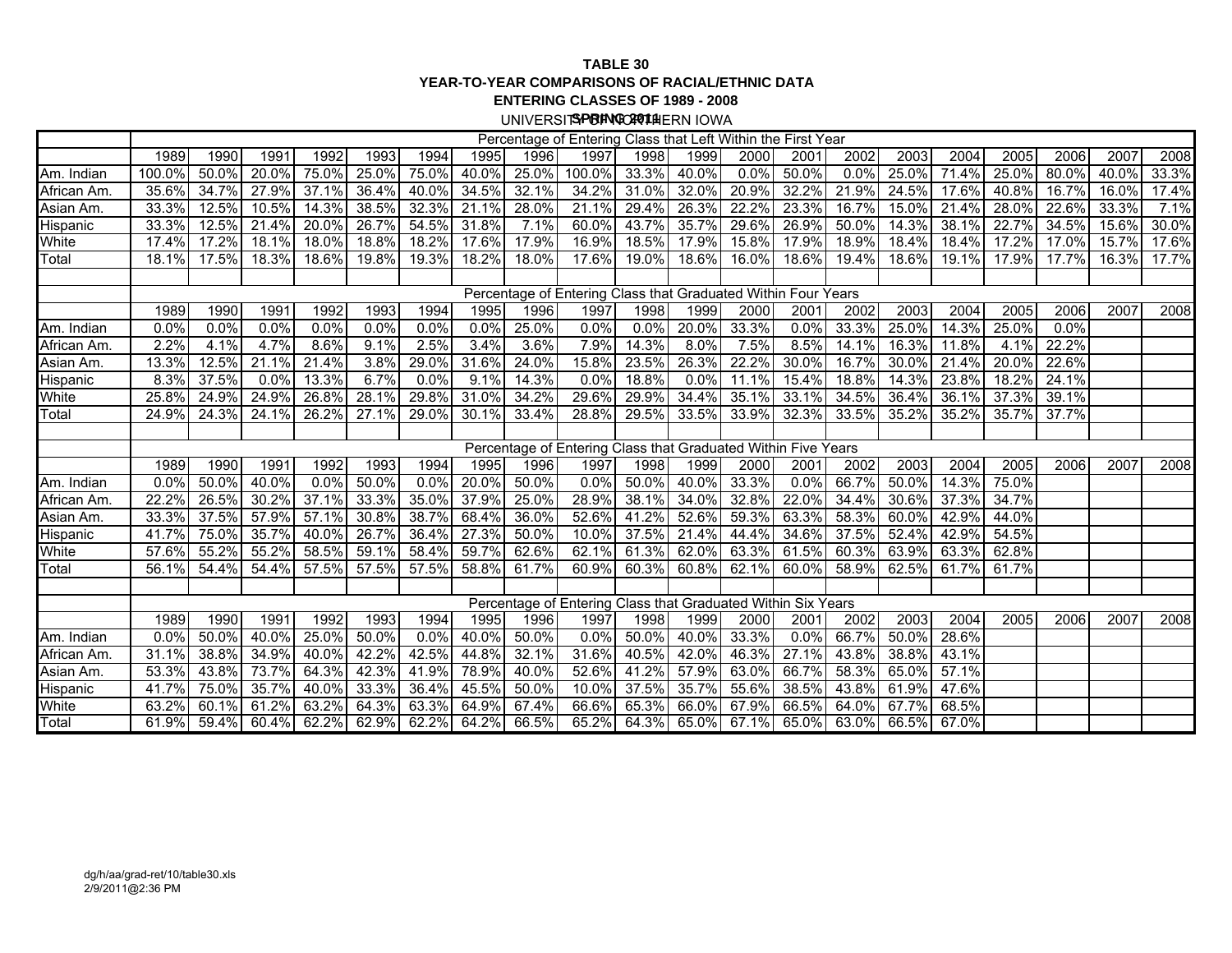#### **TABLE 30 YEAR-TO-YEAR COMPARISONS OF RACIAL/ETHNIC DATA ENTERING CLASS OF 2009 SPRING 2011**

UNIVERSITY OF IOWA

|                                           |       |      |      |      |      |      |      |      | Percentage of Entering Class that Left Within the First Year  |      |      |      |
|-------------------------------------------|-------|------|------|------|------|------|------|------|---------------------------------------------------------------|------|------|------|
|                                           | 2009  | 2010 | 2011 | 2012 | 2013 | 2014 | 2015 | 2016 | 2017                                                          | 2018 | 2019 | 2020 |
| Hispanic-American                         | 12.8% |      |      |      |      |      |      |      |                                                               |      |      |      |
| American Indian or Alaska Native          | 0.0%  |      |      |      |      |      |      |      |                                                               |      |      |      |
| Asian Am.                                 | 15.3% |      |      |      |      |      |      |      |                                                               |      |      |      |
| <b>Black or African-American</b>          | 14.8% |      |      |      |      |      |      |      |                                                               |      |      |      |
| Native Hawaiian or Other Pacific Islander | 28.6% |      |      |      |      |      |      |      |                                                               |      |      |      |
|                                           | 10.4% |      |      |      |      |      |      |      |                                                               |      |      |      |
| To or More Races                          | 13.5% |      |      |      |      |      |      |      |                                                               |      |      |      |
| White                                     |       |      |      |      |      |      |      |      |                                                               |      |      |      |
| Nonresident Alien/International           | 17.4% |      |      |      |      |      |      |      |                                                               |      |      |      |
| Race/Ethnicity Unknown                    | 10.2% |      |      |      |      |      |      |      |                                                               |      |      |      |
| Total                                     | 13.4% |      |      |      |      |      |      |      |                                                               |      |      |      |
|                                           |       |      |      |      |      |      |      |      |                                                               |      |      |      |
|                                           |       |      |      |      |      |      |      |      | Percentage of Entering Class that Graduated Within Four Years |      |      |      |
|                                           | 2009  | 2010 | 2011 | 2012 | 2013 | 2014 | 2015 | 2016 | 2017                                                          | 2018 | 2019 | 2020 |
| Hispanic-American                         |       |      |      |      |      |      |      |      |                                                               |      |      |      |
| American Indian or Alaska Native          |       |      |      |      |      |      |      |      |                                                               |      |      |      |
| Asian Am.                                 |       |      |      |      |      |      |      |      |                                                               |      |      |      |
| <b>Black or African-American</b>          |       |      |      |      |      |      |      |      |                                                               |      |      |      |
| Native Hawaiian or Other Pacific Islander |       |      |      |      |      |      |      |      |                                                               |      |      |      |
| To or More Races                          |       |      |      |      |      |      |      |      |                                                               |      |      |      |
| White                                     |       |      |      |      |      |      |      |      |                                                               |      |      |      |
| Nonresident Alien/International           |       |      |      |      |      |      |      |      |                                                               |      |      |      |
| Race/Ethnicity Unknown                    |       |      |      |      |      |      |      |      |                                                               |      |      |      |
| Total                                     |       |      |      |      |      |      |      |      |                                                               |      |      |      |
|                                           |       |      |      |      |      |      |      |      |                                                               |      |      |      |
|                                           |       |      |      |      |      |      |      |      | Percentage of Entering Class that Graduated Within Five Years |      |      |      |
|                                           | 2009  | 2010 | 2011 | 2012 | 2013 | 2014 | 2015 | 2016 | 2017                                                          | 2018 | 2019 | 2020 |
| Hispanic-American                         |       |      |      |      |      |      |      |      |                                                               |      |      |      |
| American Indian or Alaska Native          |       |      |      |      |      |      |      |      |                                                               |      |      |      |
| Asian Am.                                 |       |      |      |      |      |      |      |      |                                                               |      |      |      |
| <b>Black or African-American</b>          |       |      |      |      |      |      |      |      |                                                               |      |      |      |
| Native Hawaiian or Other Pacific Islander |       |      |      |      |      |      |      |      |                                                               |      |      |      |
| To or More Races                          |       |      |      |      |      |      |      |      |                                                               |      |      |      |
| White                                     |       |      |      |      |      |      |      |      |                                                               |      |      |      |
| Nonresident Alien/International           |       |      |      |      |      |      |      |      |                                                               |      |      |      |
| Race/Ethnicity Unknown                    |       |      |      |      |      |      |      |      |                                                               |      |      |      |
| Total                                     |       |      |      |      |      |      |      |      |                                                               |      |      |      |
|                                           |       |      |      |      |      |      |      |      |                                                               |      |      |      |
|                                           |       |      |      |      |      |      |      |      | Percentage of Entering Class that Graduated Within Six Years  |      |      |      |
|                                           |       |      |      |      |      |      |      |      | 2009 2010 2011 2012 2013 2014 2015 2016 2017 2018 2019 2020   |      |      |      |
| Hispanic-American                         |       |      |      |      |      |      |      |      |                                                               |      |      |      |
| American Indian or Alaska Native          |       |      |      |      |      |      |      |      |                                                               |      |      |      |
| Asian Am.                                 |       |      |      |      |      |      |      |      |                                                               |      |      |      |
| <b>Black or African-American</b>          |       |      |      |      |      |      |      |      |                                                               |      |      |      |
| Native Hawaiian or Other Pacific Islander |       |      |      |      |      |      |      |      |                                                               |      |      |      |
| To or More Races                          |       |      |      |      |      |      |      |      |                                                               |      |      |      |
| White                                     |       |      |      |      |      |      |      |      |                                                               |      |      |      |
| Nonresident Alien/International           |       |      |      |      |      |      |      |      |                                                               |      |      |      |
| Race/Ethnicity Unknown                    |       |      |      |      |      |      |      |      |                                                               |      |      |      |
| Total                                     |       |      |      |      |      |      |      |      |                                                               |      |      |      |
|                                           |       |      |      |      |      |      |      |      |                                                               |      |      |      |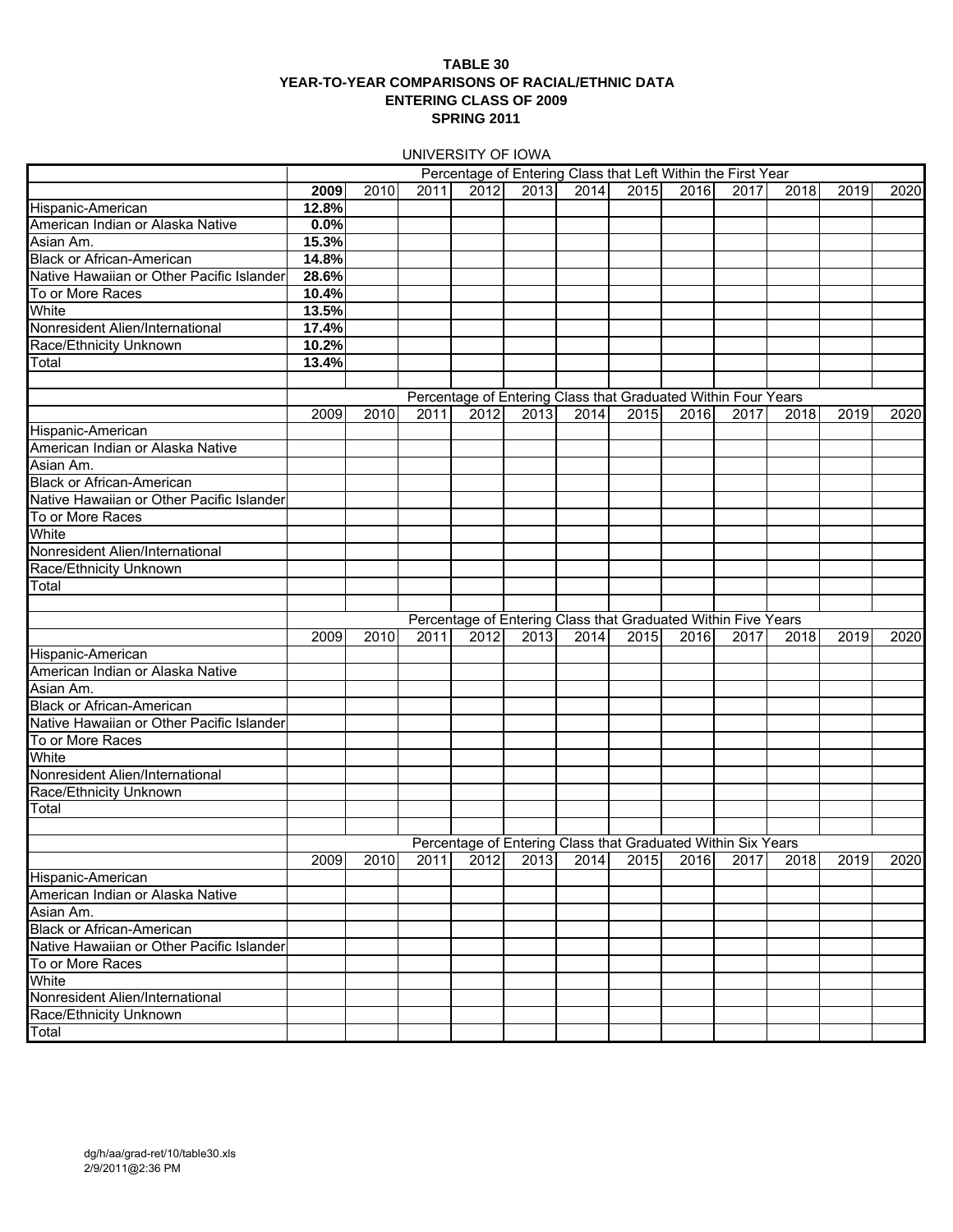#### **TABLE 30 YEAR-TO-YEAR COMPARISONS OF RACIAL/ETHNIC DATA ENTERING CLASS OF 2009 SPRING 2011** IOWA STATE UNIVERSITY

|                                           |       |      |      |      | <u>IUWA STATE UNIVERSITI</u> |      |                                                               |      |      |      |      |      |
|-------------------------------------------|-------|------|------|------|------------------------------|------|---------------------------------------------------------------|------|------|------|------|------|
|                                           |       |      |      |      |                              |      | Percentage of Entering Class that Left Within the First Year  |      |      |      |      |      |
|                                           | 2009  | 2010 | 2011 | 2012 | 2013                         | 2014 | 2015                                                          | 2016 | 2017 | 2018 | 2019 | 2020 |
| Hispanic-American                         | 18.2% |      |      |      |                              |      |                                                               |      |      |      |      |      |
| American Indian or Alaska Native          | 12.5% |      |      |      |                              |      |                                                               |      |      |      |      |      |
| Asian Am.                                 | 18.0% |      |      |      |                              |      |                                                               |      |      |      |      |      |
| <b>Black or African-American</b>          | 25.0% |      |      |      |                              |      |                                                               |      |      |      |      |      |
| Native Hawaiian or Other Pacific Islander | 33.3% |      |      |      |                              |      |                                                               |      |      |      |      |      |
| To or More Races                          | 21.2% |      |      |      |                              |      |                                                               |      |      |      |      |      |
| White                                     | 13.1% |      |      |      |                              |      |                                                               |      |      |      |      |      |
| Nonresident Alien/International           | 17.9% |      |      |      |                              |      |                                                               |      |      |      |      |      |
| Race/Ethnicity Unknown                    | 13.5% |      |      |      |                              |      |                                                               |      |      |      |      |      |
| Total                                     | 14.1% |      |      |      |                              |      |                                                               |      |      |      |      |      |
|                                           |       |      |      |      |                              |      |                                                               |      |      |      |      |      |
|                                           |       |      |      |      |                              |      | Percentage of Entering Class that Graduated Within Four Years |      |      |      |      |      |
|                                           | 2009  | 2010 | 2011 | 2012 | 2013                         | 2014 | 2015                                                          | 2016 | 2017 | 2018 | 2019 | 2020 |
| Hispanic-American                         |       |      |      |      |                              |      |                                                               |      |      |      |      |      |
| American Indian or Alaska Native          |       |      |      |      |                              |      |                                                               |      |      |      |      |      |
| Asian Am.                                 |       |      |      |      |                              |      |                                                               |      |      |      |      |      |
| <b>Black or African-American</b>          |       |      |      |      |                              |      |                                                               |      |      |      |      |      |
| Native Hawaiian or Other Pacific Islander |       |      |      |      |                              |      |                                                               |      |      |      |      |      |
| To or More Races                          |       |      |      |      |                              |      |                                                               |      |      |      |      |      |
| White                                     |       |      |      |      |                              |      |                                                               |      |      |      |      |      |
| Nonresident Alien/International           |       |      |      |      |                              |      |                                                               |      |      |      |      |      |
| Race/Ethnicity Unknown                    |       |      |      |      |                              |      |                                                               |      |      |      |      |      |
| Total                                     |       |      |      |      |                              |      |                                                               |      |      |      |      |      |
|                                           |       |      |      |      |                              |      |                                                               |      |      |      |      |      |
|                                           |       |      |      |      |                              |      | Percentage of Entering Class that Graduated Within Five Years |      |      |      |      |      |
|                                           | 2009  | 2010 | 2011 | 2012 | 2013                         | 2014 | 2015                                                          | 2016 | 2017 | 2018 | 2019 | 2020 |
| Hispanic-American                         |       |      |      |      |                              |      |                                                               |      |      |      |      |      |
| American Indian or Alaska Native          |       |      |      |      |                              |      |                                                               |      |      |      |      |      |
| Asian Am.                                 |       |      |      |      |                              |      |                                                               |      |      |      |      |      |
| <b>Black or African-American</b>          |       |      |      |      |                              |      |                                                               |      |      |      |      |      |
|                                           |       |      |      |      |                              |      |                                                               |      |      |      |      |      |
| Native Hawaiian or Other Pacific Islander |       |      |      |      |                              |      |                                                               |      |      |      |      |      |
| To or More Races<br>White                 |       |      |      |      |                              |      |                                                               |      |      |      |      |      |
|                                           |       |      |      |      |                              |      |                                                               |      |      |      |      |      |
| Nonresident Alien/International           |       |      |      |      |                              |      |                                                               |      |      |      |      |      |
| Race/Ethnicity Unknown                    |       |      |      |      |                              |      |                                                               |      |      |      |      |      |
| Total                                     |       |      |      |      |                              |      |                                                               |      |      |      |      |      |
|                                           |       |      |      |      |                              |      |                                                               |      |      |      |      |      |
|                                           |       |      |      |      |                              |      | Percentage of Entering Class that Graduated Within Six Years  |      |      |      |      |      |
|                                           | 2009  | 2010 | 2011 | 2012 | 2013                         | 2014 | 2015                                                          | 2016 | 2017 | 2018 | 2019 | 2020 |
| Hispanic-American                         |       |      |      |      |                              |      |                                                               |      |      |      |      |      |
| American Indian or Alaska Native          |       |      |      |      |                              |      |                                                               |      |      |      |      |      |
| Asian Am.                                 |       |      |      |      |                              |      |                                                               |      |      |      |      |      |
| <b>Black or African-American</b>          |       |      |      |      |                              |      |                                                               |      |      |      |      |      |
| Native Hawaiian or Other Pacific Islander |       |      |      |      |                              |      |                                                               |      |      |      |      |      |
| To or More Races                          |       |      |      |      |                              |      |                                                               |      |      |      |      |      |
| White                                     |       |      |      |      |                              |      |                                                               |      |      |      |      |      |
| Nonresident Alien/International           |       |      |      |      |                              |      |                                                               |      |      |      |      |      |
| Race/Ethnicity Unknown                    |       |      |      |      |                              |      |                                                               |      |      |      |      |      |
| $\overline{\mathsf{T}}$ otal              |       |      |      |      |                              |      |                                                               |      |      |      |      |      |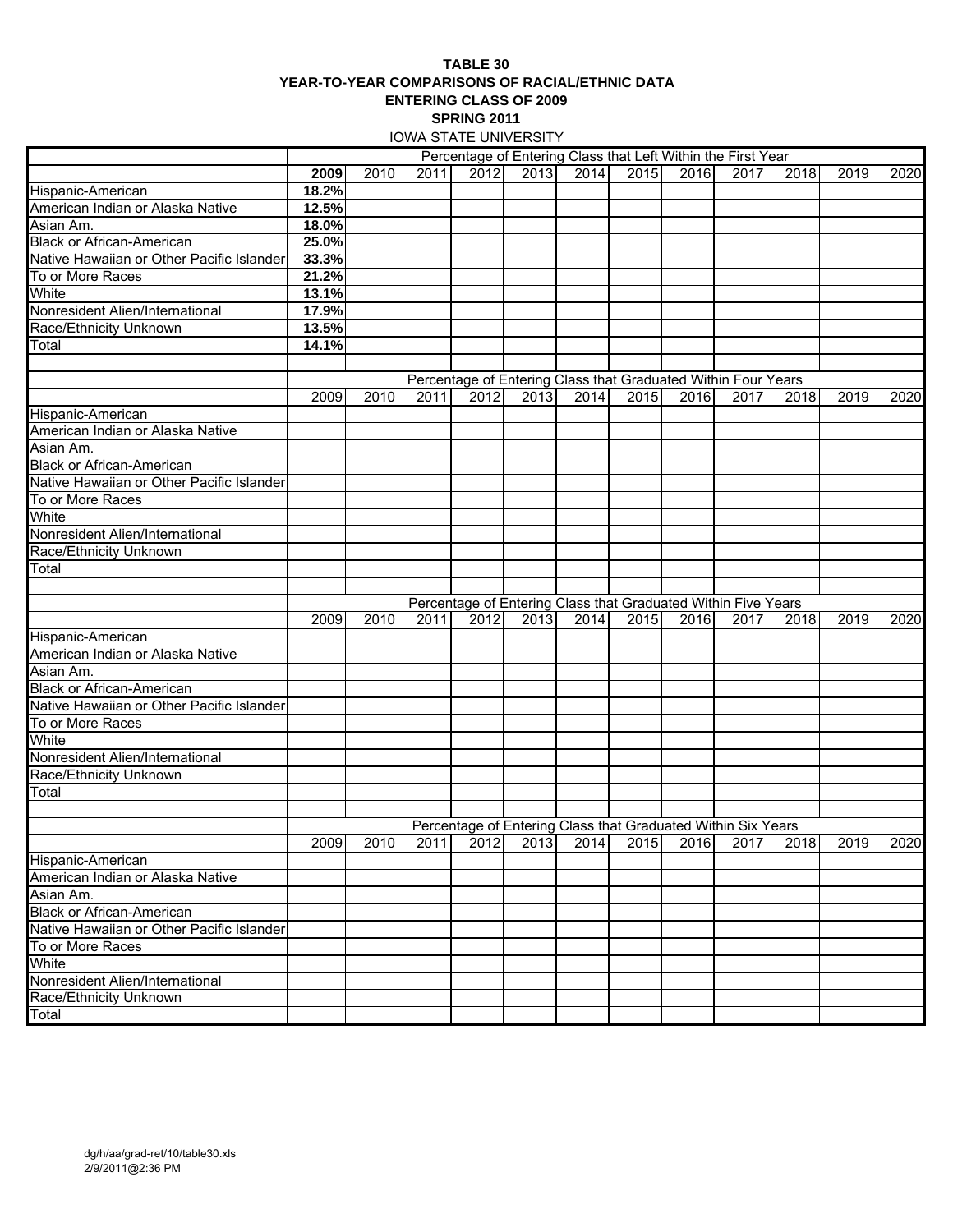#### **TABLE 30 YEAR-TO-YEAR COMPARISONS OF RACIAL/ETHNIC DATA ENTERING CLASS OF 2009** UNIVERSIT**SPRING CAUTH**ERN IOWA

|                                           | Percentage of Entering Class that Left Within the First Year |      |      |      |                                                               |      |      |      |      |      |                                                             |      |
|-------------------------------------------|--------------------------------------------------------------|------|------|------|---------------------------------------------------------------|------|------|------|------|------|-------------------------------------------------------------|------|
|                                           | 2009                                                         | 2010 | 2011 | 2012 | 2013                                                          | 2014 | 2015 | 2016 | 2017 | 2018 | 2019                                                        | 2020 |
|                                           | 22.5%                                                        |      |      |      |                                                               |      |      |      |      |      |                                                             |      |
| Hispanic-American                         |                                                              |      |      |      |                                                               |      |      |      |      |      |                                                             |      |
| American Indian or Alaska Native          | $0.0\%$                                                      |      |      |      |                                                               |      |      |      |      |      |                                                             |      |
| Asian Am.                                 | 22.2%                                                        |      |      |      |                                                               |      |      |      |      |      |                                                             |      |
| <b>Black or African-American</b>          | 33.9%                                                        |      |      |      |                                                               |      |      |      |      |      |                                                             |      |
| Native Hawaiian or Other Pacific Islander | 0.0%                                                         |      |      |      |                                                               |      |      |      |      |      |                                                             |      |
| To or More Races                          | 35.0%                                                        |      |      |      |                                                               |      |      |      |      |      |                                                             |      |
| White                                     | 16.5%                                                        |      |      |      |                                                               |      |      |      |      |      |                                                             |      |
| Nonresident Alien/International           | 0.0%                                                         |      |      |      |                                                               |      |      |      |      |      |                                                             |      |
| Race/Ethnicity Unknown                    | 25.0%                                                        |      |      |      |                                                               |      |      |      |      |      |                                                             |      |
| Total                                     | 17.5%                                                        |      |      |      |                                                               |      |      |      |      |      |                                                             |      |
|                                           |                                                              |      |      |      |                                                               |      |      |      |      |      |                                                             |      |
|                                           |                                                              |      |      |      | Percentage of Entering Class that Graduated Within Four Years |      |      |      |      |      |                                                             |      |
|                                           | 2009                                                         | 2010 | 2011 | 2012 | 2013                                                          | 2014 | 2015 | 2016 | 2017 | 2018 | 2019                                                        | 2020 |
| Hispanic-American                         |                                                              |      |      |      |                                                               |      |      |      |      |      |                                                             |      |
| American Indian or Alaska Native          |                                                              |      |      |      |                                                               |      |      |      |      |      |                                                             |      |
| Asian Am.                                 |                                                              |      |      |      |                                                               |      |      |      |      |      |                                                             |      |
| <b>Black or African-American</b>          |                                                              |      |      |      |                                                               |      |      |      |      |      |                                                             |      |
| Native Hawaiian or Other Pacific Islander |                                                              |      |      |      |                                                               |      |      |      |      |      |                                                             |      |
| To or More Races                          |                                                              |      |      |      |                                                               |      |      |      |      |      |                                                             |      |
| White                                     |                                                              |      |      |      |                                                               |      |      |      |      |      |                                                             |      |
|                                           |                                                              |      |      |      |                                                               |      |      |      |      |      |                                                             |      |
| Nonresident Alien/International           |                                                              |      |      |      |                                                               |      |      |      |      |      |                                                             |      |
| Race/Ethnicity Unknown                    |                                                              |      |      |      |                                                               |      |      |      |      |      |                                                             |      |
| Total                                     |                                                              |      |      |      |                                                               |      |      |      |      |      |                                                             |      |
|                                           |                                                              |      |      |      |                                                               |      |      |      |      |      |                                                             |      |
|                                           |                                                              |      |      |      | Percentage of Entering Class that Graduated Within Five Years |      |      |      |      |      |                                                             |      |
|                                           | 2009                                                         | 2010 | 2011 | 2012 | 2013                                                          | 2014 | 2015 | 2016 | 2017 | 2018 | 2019                                                        | 2020 |
| Hispanic-American                         |                                                              |      |      |      |                                                               |      |      |      |      |      |                                                             |      |
| American Indian or Alaska Native          |                                                              |      |      |      |                                                               |      |      |      |      |      |                                                             |      |
| Asian Am.                                 |                                                              |      |      |      |                                                               |      |      |      |      |      |                                                             |      |
| <b>Black or African-American</b>          |                                                              |      |      |      |                                                               |      |      |      |      |      |                                                             |      |
| Native Hawaiian or Other Pacific Islander |                                                              |      |      |      |                                                               |      |      |      |      |      |                                                             |      |
| To or More Races                          |                                                              |      |      |      |                                                               |      |      |      |      |      |                                                             |      |
| White                                     |                                                              |      |      |      |                                                               |      |      |      |      |      |                                                             |      |
| Nonresident Alien/International           |                                                              |      |      |      |                                                               |      |      |      |      |      |                                                             |      |
| Race/Ethnicity Unknown                    |                                                              |      |      |      |                                                               |      |      |      |      |      |                                                             |      |
| Total                                     |                                                              |      |      |      |                                                               |      |      |      |      |      |                                                             |      |
|                                           |                                                              |      |      |      |                                                               |      |      |      |      |      |                                                             |      |
|                                           |                                                              |      |      |      | Percentage of Entering Class that Graduated Within Six Years  |      |      |      |      |      |                                                             |      |
|                                           |                                                              |      |      |      |                                                               |      |      |      |      |      | 2009 2010 2011 2012 2013 2014 2015 2016 2017 2018 2019 2020 |      |
| Hispanic-American                         |                                                              |      |      |      |                                                               |      |      |      |      |      |                                                             |      |
| American Indian or Alaska Native          |                                                              |      |      |      |                                                               |      |      |      |      |      |                                                             |      |
| Asian Am.                                 |                                                              |      |      |      |                                                               |      |      |      |      |      |                                                             |      |
| <b>Black or African-American</b>          |                                                              |      |      |      |                                                               |      |      |      |      |      |                                                             |      |
| Native Hawaiian or Other Pacific Islander |                                                              |      |      |      |                                                               |      |      |      |      |      |                                                             |      |
| To or More Races                          |                                                              |      |      |      |                                                               |      |      |      |      |      |                                                             |      |
| White                                     |                                                              |      |      |      |                                                               |      |      |      |      |      |                                                             |      |
| Nonresident Alien/International           |                                                              |      |      |      |                                                               |      |      |      |      |      |                                                             |      |
| Race/Ethnicity Unknown                    |                                                              |      |      |      |                                                               |      |      |      |      |      |                                                             |      |
| Total                                     |                                                              |      |      |      |                                                               |      |      |      |      |      |                                                             |      |
|                                           |                                                              |      |      |      |                                                               |      |      |      |      |      |                                                             |      |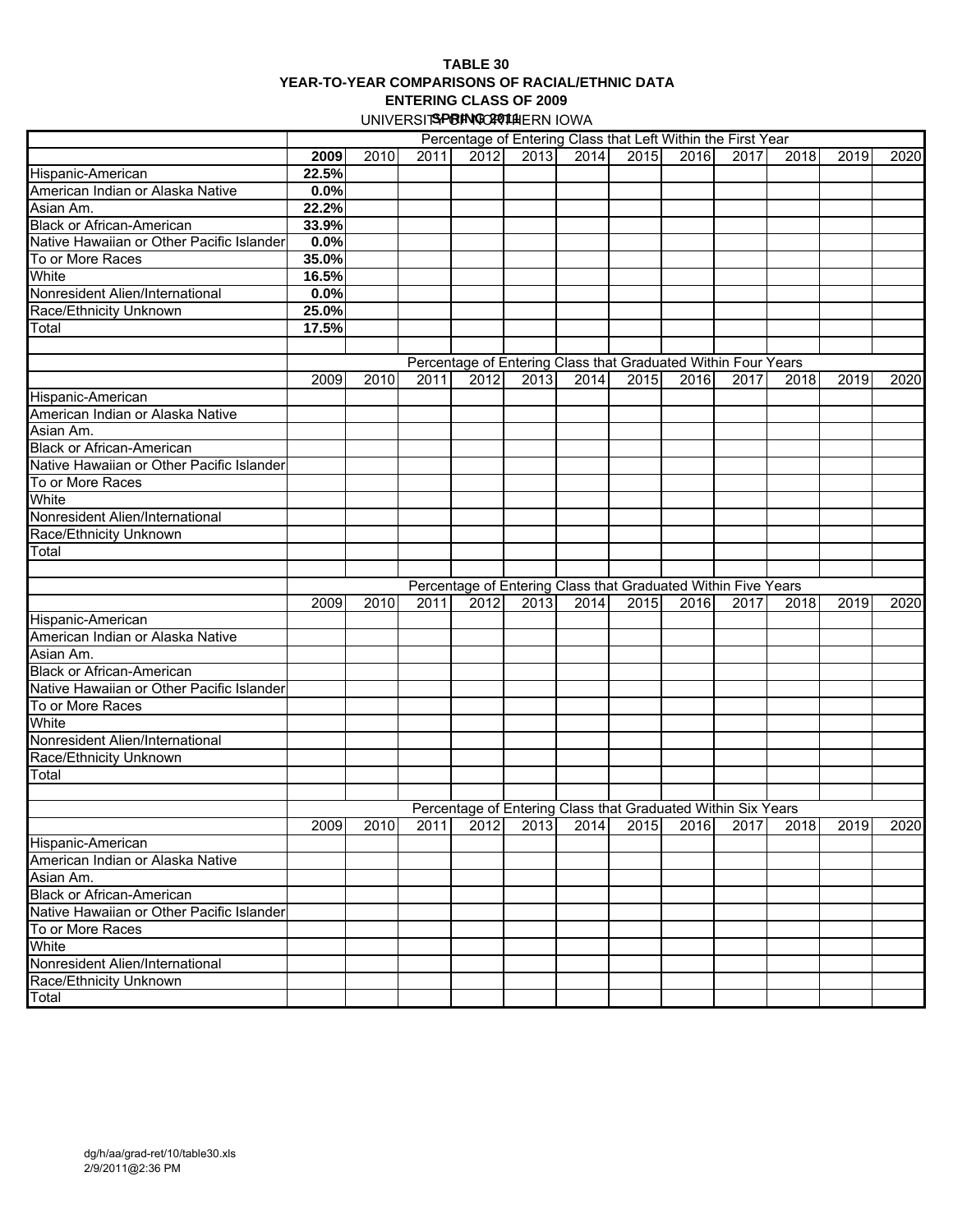### **TABLE 1 - NON-PERSISTENCE STUDY UNDUPLICATED RESPONSES BY CATEGORY ENTERING CLASS OF 2009 REGENT TOTAL SPRING 2011**

| Academic Reasons            |     |    |                                            |                 |                                       |
|-----------------------------|-----|----|--------------------------------------------|-----------------|---------------------------------------|
|                             |     |    | Major Reason   Minor Reason   Not a Reason |                 | Grand Total   Percent of Major Reason |
| Nonresident - not probation | 34  | 27 | 34                                         | 95 <sub>1</sub> | <b>35.8%</b>                          |
| Nonresident - on probation  | 14  |    |                                            |                 | 82.4%                                 |
| Resident - not probation    | 96  | 32 | 38                                         | 166             | 57.8%                                 |
| Resident - on probation     | 24  |    |                                            | 27              | 88.9%                                 |
| Grand Total                 | 168 | 61 | 76                                         | 305             | 55.1%                                 |

| <b>Financial Reasons</b>    |     |    |     |     |                                                                                    |
|-----------------------------|-----|----|-----|-----|------------------------------------------------------------------------------------|
|                             |     |    |     |     | Major Reason   Minor Reason   Not a Reason   Grand Total   Percent of Major Reason |
| Nonresident - not probation | 51  | 16 | 28  | 95  | 53.7%                                                                              |
| Nonresident - on probation  | 101 |    |     | 17  | 58.8%                                                                              |
| Resident - not probation    | 53  | 30 | 82  | 165 | 32.1%                                                                              |
| Resident - on probation     | 12  |    |     | 27  | 44.4%                                                                              |
| Grand Total                 | 126 | 55 | 123 | 304 | 41.4%                                                                              |

| <b>Housing and Travel Reasons</b> |    |     |     |     |                                                                                    |
|-----------------------------------|----|-----|-----|-----|------------------------------------------------------------------------------------|
|                                   |    |     |     |     | Major Reason   Minor Reason   Not a Reason   Grand Total   Percent of Major Reason |
| Nonresident - not probation       | 28 | 161 | 48  | 92  | 30.4%                                                                              |
| Nonresident - on probation        |    |     | 10l |     | 23.5%                                                                              |
| Resident - not probation          | 48 | 37  | 80  | 165 | 29.1%                                                                              |
| Resident - on probation           |    |     | 12  | 27  | 44.4%                                                                              |
| <b>Grand Total</b>                | 92 | 59  | 150 | 301 | 30.6%                                                                              |

| <b>Personal and Transition Reasons</b> |     |     |    |     |                                                                                    |
|----------------------------------------|-----|-----|----|-----|------------------------------------------------------------------------------------|
|                                        |     |     |    |     | Major Reason   Minor Reason   Not a Reason   Grand Total   Percent of Major Reason |
| Nonresident - not probation            | 35  |     | 19 | 95  | <b>36.8%</b>                                                                       |
| Nonresident - on probation             | 10  | 6   |    |     | 58.8%                                                                              |
| Resident - not probation               | 67  | 67  | 30 | 164 | 40.9%                                                                              |
| Resident - on probation                | 14  | 12  |    | 27  | 51.9%                                                                              |
| <b>Grand Total</b>                     | 126 | 126 |    | 303 | 41.6%                                                                              |

| <b>Wellness and Safety Reasons</b> |    |    |     |     |                                                                                    |
|------------------------------------|----|----|-----|-----|------------------------------------------------------------------------------------|
|                                    |    |    |     |     | Major Reason   Minor Reason   Not a Reason   Grand Total   Percent of Major Reason |
| Nonresident - not probation        |    | 16 | 67  | 95  | 12.6%                                                                              |
| Nonresident - on probation         |    |    | 10  |     | 11.8%                                                                              |
| Resident - not probation           | 41 | 18 | 107 | 166 | 24.7%                                                                              |
| Resident - on probation            |    |    | 14  | 27  | 25.9%                                                                              |
| Grand Total                        | 62 | 45 | 198 | 305 | 20.3%                                                                              |

| <b>Family Reasons</b>       |     |     |     |     |                                                                                    |
|-----------------------------|-----|-----|-----|-----|------------------------------------------------------------------------------------|
|                             |     |     |     |     | Major Reason   Minor Reason   Not a Reason   Grand Total   Percent of Major Reason |
| Nonresident - not probation | 32  | 231 | 39  | 94  | 34.0%                                                                              |
| Nonresident - on probation  |     |     |     |     | 23.5%                                                                              |
| Resident - not probation    | 45  | 39  |     | 165 | 27.3%                                                                              |
| Resident - on probation     |     |     | 14  | 26  | 19.2%                                                                              |
| <b>Grand Totall</b>         | 861 | 75  | 141 | 302 | <b>28.5%</b>                                                                       |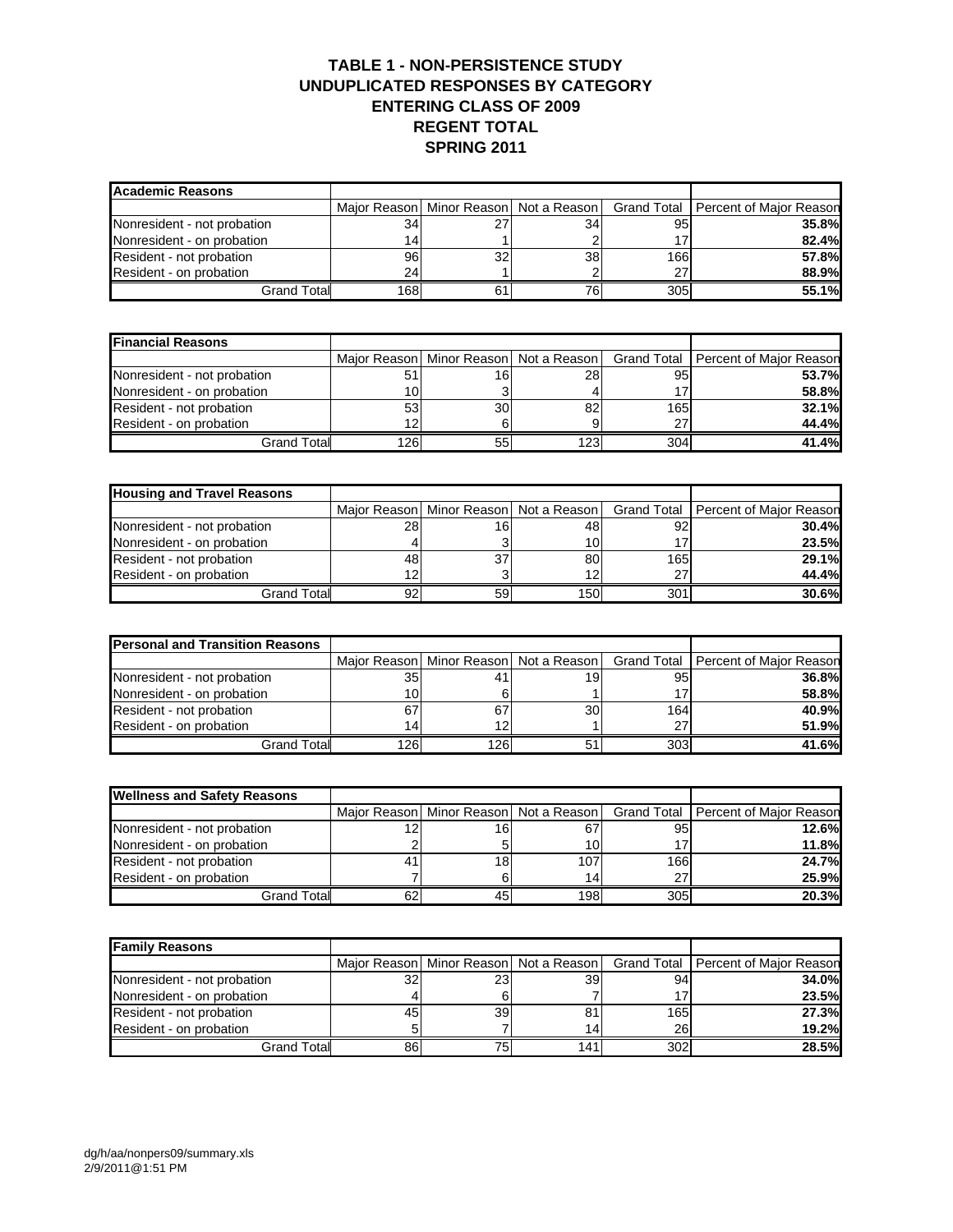### **TABLE 1b - NON-PERSISTENCE STUDY UNDUPLICATED RESPONSES BY CATEGORY ENTERING CLASS OF 2009 UNIVERSITY OF IOWA SPRING 2011**

| <b>Academic Reasons</b>     |    |    |    |                 |                                                                                    |
|-----------------------------|----|----|----|-----------------|------------------------------------------------------------------------------------|
|                             |    |    |    |                 | Major Reason   Minor Reason   Not a Reason   Grand Total   Percent of Major Reason |
| Nonresident - not probation |    | 14 | 18 | 45              | <b>28.9%</b>                                                                       |
| Nonresident - on probation  |    |    |    |                 | 83.3%                                                                              |
| Resident - not probation    | 33 |    | 10 | 54              | 61.1%                                                                              |
| Resident - on probation     |    |    |    | 10 <sub>1</sub> | 70.0%                                                                              |
| Grand Total                 | 58 | 27 | 30 | 115             | 50.4%                                                                              |

| <b>Financial Reasons</b>    |     |    |    |     |                                                                                    |
|-----------------------------|-----|----|----|-----|------------------------------------------------------------------------------------|
|                             |     |    |    |     | Major Reason   Minor Reason   Not a Reason   Grand Total   Percent of Major Reason |
| Nonresident - not probation |     |    |    | 45  | 60.0%                                                                              |
| Nonresident - on probation  |     |    |    |     | 33.3%                                                                              |
| Resident - not probation    | 13. | 10 | 30 | 53  | 24.5%                                                                              |
| Resident - on probation     |     |    |    | 10  | 60.0%                                                                              |
| <b>Grand Total</b>          |     | 16 | 50 | 114 | 42.1%                                                                              |

| <b>Housing and Travel Reasons</b> |    |    |                                            |     |                                       |
|-----------------------------------|----|----|--------------------------------------------|-----|---------------------------------------|
|                                   |    |    | Major Reason   Minor Reason   Not a Reason |     | Grand Total   Percent of Major Reason |
| Nonresident - not probation       |    |    | 261                                        | 42  | 23.8%                                 |
| Nonresident - on probation        |    |    |                                            |     | 0.0%                                  |
| Resident - not probation          |    | 16 | 25                                         | 53  | 22.6%                                 |
| Resident - on probation           |    |    |                                            | 10  | 40.0%                                 |
| Grand Total                       | 26 | 24 |                                            | 111 | 23.4%                                 |

| <b>Personal and Transition Reasons</b> |    |    |    |     |                                                                                    |
|----------------------------------------|----|----|----|-----|------------------------------------------------------------------------------------|
|                                        |    |    |    |     | Major Reason   Minor Reason   Not a Reason   Grand Total   Percent of Major Reason |
| Nonresident - not probation            |    |    |    | 45  | 46.7%                                                                              |
| Nonresident - on probation             |    |    |    |     | 66.7%                                                                              |
| Resident - not probation               | 25 | 16 |    | 52  | 48.1%                                                                              |
| Resident - on probation                |    |    |    | 10  | $60.0\%$                                                                           |
| Grand Total                            | 56 | っっ | 30 | 113 | 49.6%                                                                              |

| <b>Wellness and Safety Reasons</b> |    |    |     |     |                                                                                    |
|------------------------------------|----|----|-----|-----|------------------------------------------------------------------------------------|
|                                    |    |    |     |     | Major Reason   Minor Reason   Not a Reason   Grand Total   Percent of Major Reason |
| Nonresident - not probation        |    | 10 | 291 | 45  | 13.3%                                                                              |
| Nonresident - on probation         |    |    |     |     | <b>16.7%</b>                                                                       |
| Resident - not probation           | 18 |    | 29  | 54  | 33.3%                                                                              |
| Resident - on probation            |    |    |     | 10  | 30.0%                                                                              |
| Grand Total                        | 28 |    | 66  | 115 | 24.3%                                                                              |

| <b>Family Reasons</b>       |    |    |    |      |                                                                                |
|-----------------------------|----|----|----|------|--------------------------------------------------------------------------------|
|                             |    |    |    |      | Major Reason Minor Reason Not a Reason   Grand Total   Percent of Major Reason |
| Nonresident - not probation |    | 10 |    | 44   | <b>27.3%</b>                                                                   |
| Nonresident - on probation  |    |    |    |      | 16.7%                                                                          |
| Resident - not probation    |    | 13 |    | 54   | 25.9%                                                                          |
| Resident - on probation     |    |    |    | 10   | 30.0%                                                                          |
| Grand Total                 | 30 | 26 | 58 | 114. | 26.3%                                                                          |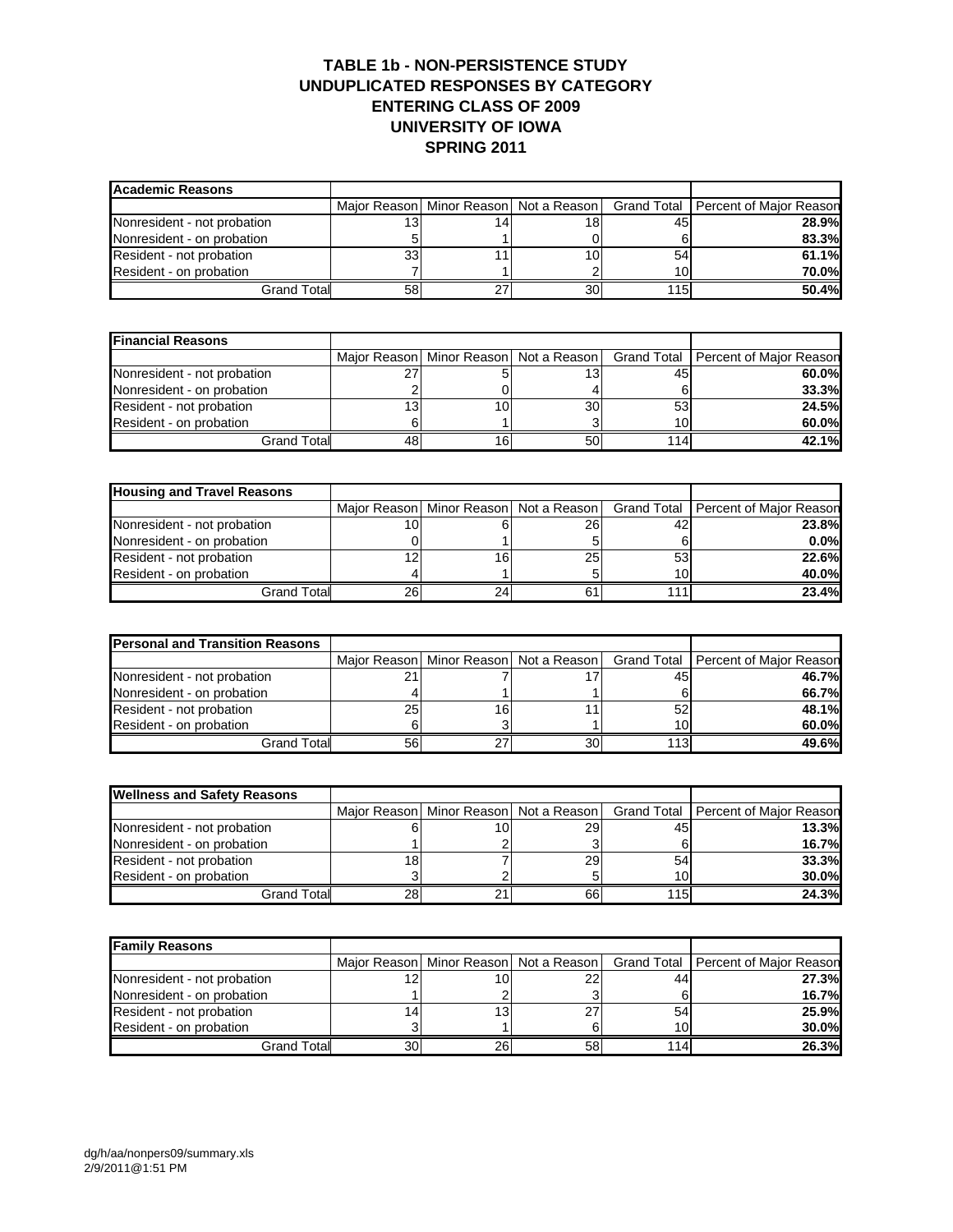### **TABLE 1b - NON-PERSISTENCE STUDY UNDUPLICATED RESPONSES BY CATEGORY ENTERING CLASS OF 2009 IOWA STATE UNIVERSITY SPRING 2011**

| <b>Academic Reasons</b>     |    |    |    |     |                                                                                    |
|-----------------------------|----|----|----|-----|------------------------------------------------------------------------------------|
|                             |    |    |    |     | Major Reason   Minor Reason   Not a Reason   Grand Total   Percent of Major Reason |
| Nonresident - not probation |    |    |    | 45  | <b>46.7%</b>                                                                       |
| Nonresident - on probation  |    |    |    |     | 81.8%                                                                              |
| Resident - not probation    | 29 | 10 |    | 53  | 54.7%                                                                              |
| Resident - on probation     |    |    |    |     | 100.0%                                                                             |
| Grand Total                 | 68 | 21 | 29 | 118 | 57.6%                                                                              |

| <b>Financial Reasons</b>    |    |    |     |                                                                                    |
|-----------------------------|----|----|-----|------------------------------------------------------------------------------------|
|                             |    |    |     | Major Reason   Minor Reason   Not a Reason   Grand Total   Percent of Major Reason |
| Nonresident - not probation |    | 10 | 45  | 48.9%                                                                              |
| Nonresident - on probation  |    |    | 11  | 72.7%                                                                              |
| Resident - not probation    | 18 |    | 53  | 34.0%                                                                              |
| Resident - on probation     |    |    |     | 33.3%                                                                              |
| Grand Total                 | 5  | 23 | 118 | 43.2%                                                                              |

| <b>Housing and Travel Reasons</b> |     |    |           |     |                                                                                    |
|-----------------------------------|-----|----|-----------|-----|------------------------------------------------------------------------------------|
|                                   |     |    |           |     | Major Reason   Minor Reason   Not a Reason   Grand Total   Percent of Major Reason |
| Nonresident - not probation       | 16. |    | <b>20</b> | 45  | <b>35.6%</b>                                                                       |
| Nonresident - on probation        |     |    |           |     | <b>36.4%</b>                                                                       |
| Resident - not probation          |     |    | っっ        | 53  | 32.1%                                                                              |
| Resident - on probation           |     |    |           |     | 55.6%                                                                              |
| <b>Grand Total</b>                |     | 22 | 54        | 118 | 35.6%                                                                              |

| <b>Personal and Transition Reasons</b> |    |           |     |                                                                                    |
|----------------------------------------|----|-----------|-----|------------------------------------------------------------------------------------|
|                                        |    |           |     | Major Reason   Minor Reason   Not a Reason   Grand Total   Percent of Major Reason |
| Nonresident - not probation            |    | 331       | 45  | <b>24.4%</b>                                                                       |
| Nonresident - on probation             |    |           |     | 54.5%                                                                              |
| Resident - not probation               | 23 | <b>30</b> | 53  | 43.4%                                                                              |
| Resident - on probation                |    |           |     | 44.4%                                                                              |
| <b>Grand Total</b>                     |    | 73.       | 118 | <b>37.3%</b>                                                                       |

| <b>Wellness and Safety Reasons</b> |     |    |     |                                                                                    |
|------------------------------------|-----|----|-----|------------------------------------------------------------------------------------|
|                                    |     |    |     | Major Reason   Minor Reason   Not a Reason   Grand Total   Percent of Major Reason |
| Nonresident - not probation        |     | 34 | 45  | 11.1%                                                                              |
| Nonresident - on probation         |     |    |     | 9.1%                                                                               |
| Resident - not probation           |     | 38 | 53  | <b>17.0%</b>                                                                       |
| Resident - on probation            |     |    |     | 22.2%                                                                              |
| <b>Grand Totall</b>                | 16. | 85 | 118 | 14.4%                                                                              |

| <b>Family Reasons</b>       |    |    |    |     |                                                                                |  |  |  |
|-----------------------------|----|----|----|-----|--------------------------------------------------------------------------------|--|--|--|
|                             |    |    |    |     | Major Reason Minor Reason Not a Reason   Grand Total   Percent of Major Reason |  |  |  |
| Nonresident - not probation | 18 | 13 |    | 45  | 40.0%                                                                          |  |  |  |
| Nonresident - on probation  |    |    |    |     | 27.3%                                                                          |  |  |  |
| Resident - not probation    | 15 | 12 | 26 | 53  | 28.3%                                                                          |  |  |  |
| Resident - on probation     |    |    |    |     | 22.2%                                                                          |  |  |  |
| Grand Totall                | 38 | 31 |    | 118 | 32.2%                                                                          |  |  |  |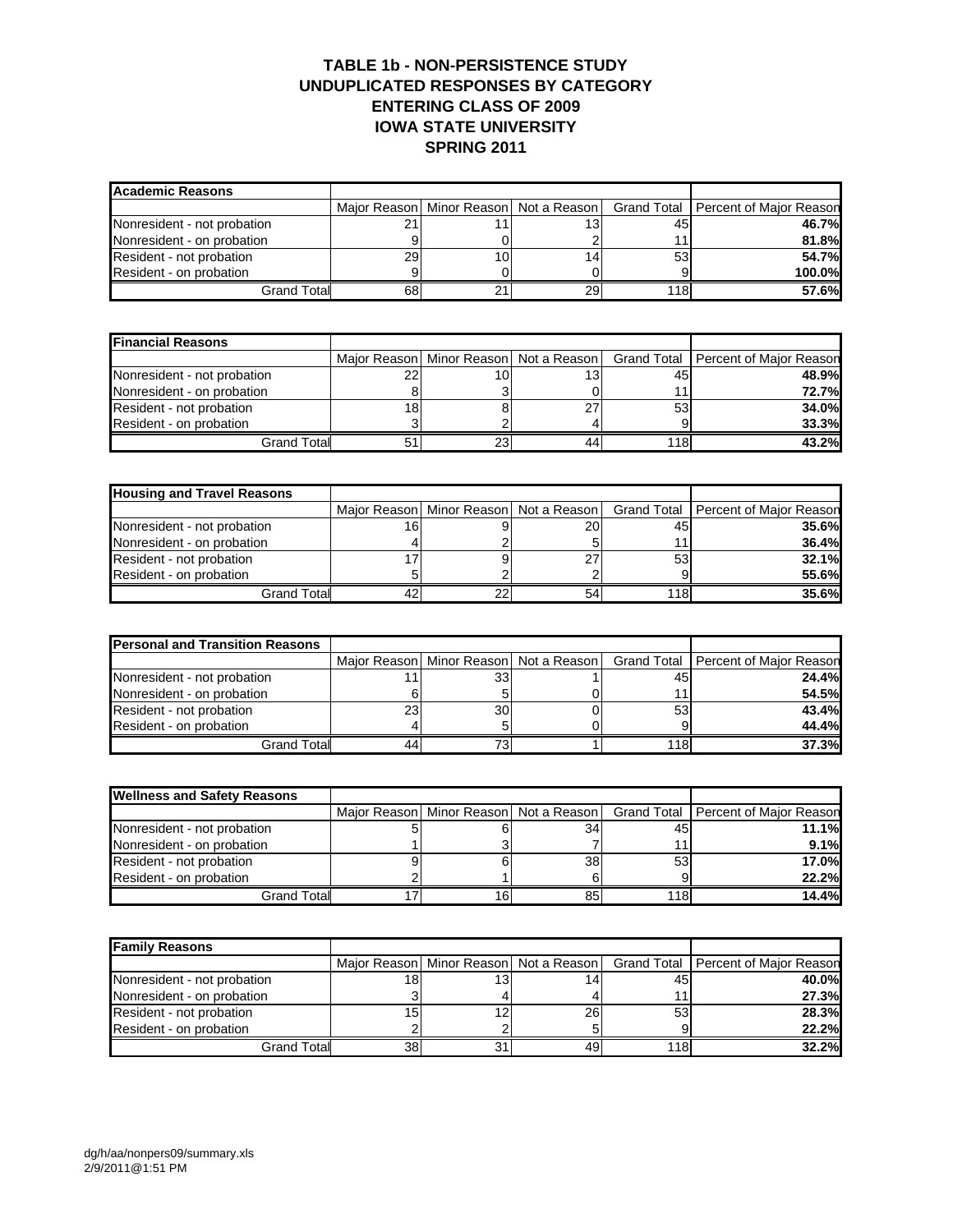### **TABLE 1b - NON-PERSISTENCE STUDY UNDUPLICATED RESPONSES BY CATEGORY ENTERING CLASS OF 2009 UNIVERSITY OF NORTHERN IOWA SPRING 2011**

| Academic Reasons            |    |                                            |    |                                       |
|-----------------------------|----|--------------------------------------------|----|---------------------------------------|
|                             |    | Major Reason   Minor Reason   Not a Reason |    | Grand Total   Percent of Major Reason |
| Nonresident - not probation |    |                                            |    | 0.0%                                  |
| Nonresident - on probation  |    |                                            |    | #DIV/0!                               |
| Resident - not probation    | 34 |                                            | 59 | 57.6%                                 |
| Resident - on probation     |    |                                            |    | 100.0%                                |
| Grand Total                 |    |                                            | 70 | 58.3%                                 |

| <b>Financial Reasons</b>    |    |    |    |    |                                                                                    |
|-----------------------------|----|----|----|----|------------------------------------------------------------------------------------|
|                             |    |    |    |    | Major Reason   Minor Reason   Not a Reason   Grand Total   Percent of Major Reason |
| Nonresident - not probation |    |    |    |    | 40.0%                                                                              |
| Nonresident - on probation  |    |    |    |    | #DIV/0!                                                                            |
| Resident - not probation    | nr | 12 | 25 | 59 | 37.3%                                                                              |
| Resident - on probation     |    |    |    |    | 37.5%                                                                              |
| Grand Total                 |    | 16 | 29 | 70 | 37.5%                                                                              |

| <b>Housing and Travel Reasons</b> |    |    |    |    |                                                                                    |
|-----------------------------------|----|----|----|----|------------------------------------------------------------------------------------|
|                                   |    |    |    |    | Major Reason   Minor Reason   Not a Reason   Grand Total   Percent of Major Reason |
| Nonresident - not probation       |    |    |    |    | 40.0%                                                                              |
| Nonresident - on probation        |    |    |    |    | #DIV/0!                                                                            |
| Resident - not probation          | 19 | 12 | 28 | 59 | 32.2%                                                                              |
| Resident - on probation           |    |    |    |    | 37.5%                                                                              |
| <b>Grand Total</b>                |    |    | 35 |    | 33.3%                                                                              |

| <b>Personal and Transition Reasons</b> |    |     |                 |    |                                                                                    |
|----------------------------------------|----|-----|-----------------|----|------------------------------------------------------------------------------------|
|                                        |    |     |                 |    | Major Reason   Minor Reason   Not a Reason   Grand Total   Percent of Major Reason |
| Nonresident - not probation            |    |     |                 |    | $60.0\%$                                                                           |
| Nonresident - on probation             |    |     |                 |    | #DIV/0!                                                                            |
| Resident - not probation               |    |     | 19              | 59 | 32.2%                                                                              |
| Resident - on probation                |    |     |                 |    | $50.0\%$                                                                           |
| <b>Grand Total</b>                     | 26 | 26l | 20 <sub>1</sub> |    | 36.1%                                                                              |

| <b>Wellness and Safety Reasons</b> |  |    |    |                                                                                    |
|------------------------------------|--|----|----|------------------------------------------------------------------------------------|
|                                    |  |    |    | Major Reason   Minor Reason   Not a Reason   Grand Total   Percent of Major Reason |
| Nonresident - not probation        |  |    |    | 20.0%                                                                              |
| Nonresident - on probation         |  |    |    | #DIV/0!                                                                            |
| Resident - not probation           |  | 40 | 59 | <b>23.7%</b>                                                                       |
| Resident - on probation            |  |    |    | 25.0%                                                                              |
| Grand Total                        |  |    |    | <b>23.6%</b>                                                                       |

| <b>Family Reasons</b>       |     |    |    |    |                                                                                |
|-----------------------------|-----|----|----|----|--------------------------------------------------------------------------------|
|                             |     |    |    |    | Major Reason Minor Reason Not a Reason   Grand Total   Percent of Major Reason |
| Nonresident - not probation |     |    |    |    | 40.0%                                                                          |
| Nonresident - on probation  |     |    |    |    | #DIV/0!                                                                        |
| Resident - not probation    | 16. | 14 | 28 | 58 | 27.6%                                                                          |
| Resident - on probation     |     |    |    |    | $0.0\%$                                                                        |
| <b>Grand Totall</b>         | 18. | 18 | 34 |    | <b>25.7%</b>                                                                   |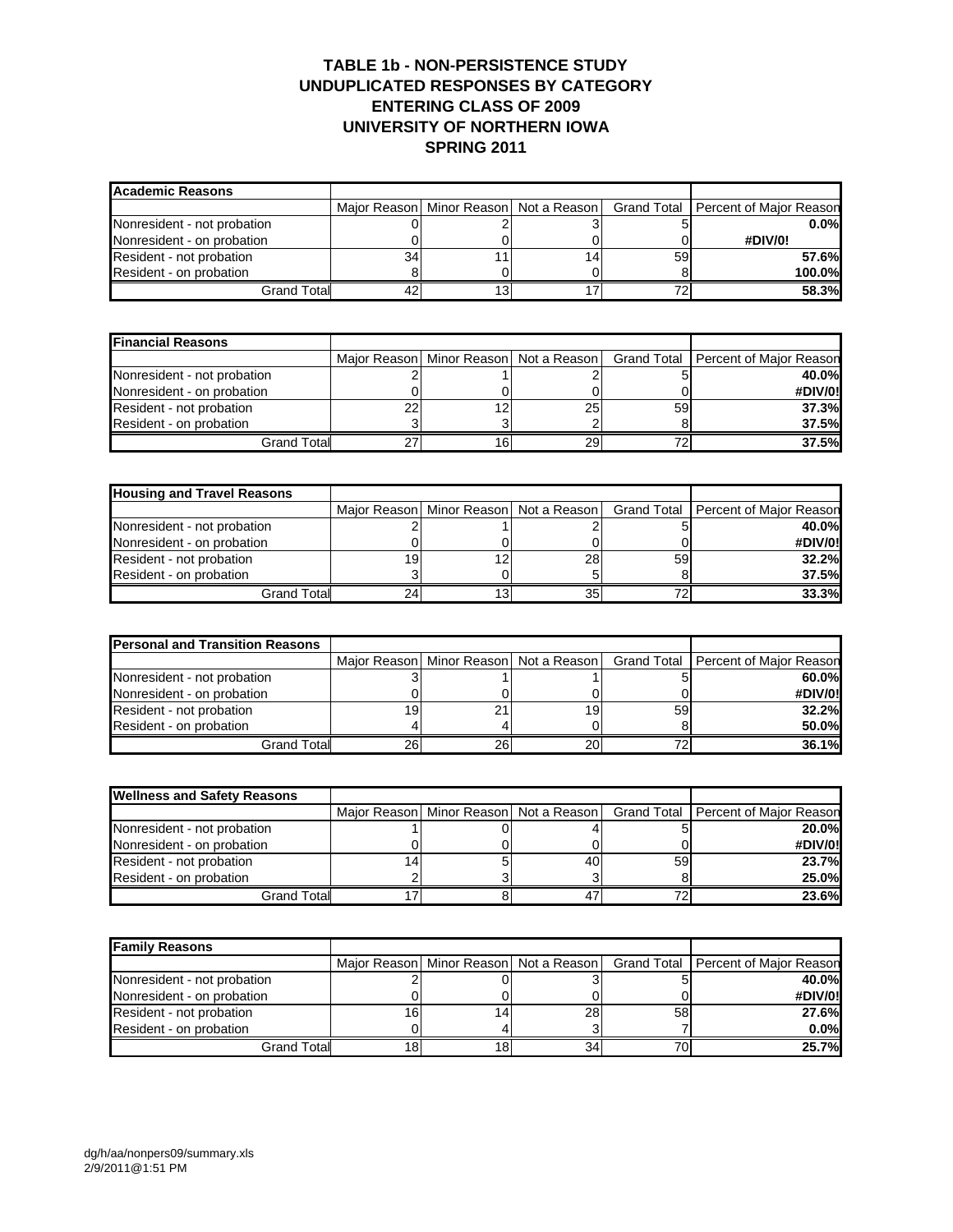# **TABLE 2 - NON-PERSISTENCE STUDY SUMMARY OF FIRST YEAR STUDENT SURVEY ENTERING CLASS OF 2009 SPRING 2011**

|                                                          |                  | <b>RESIDENT    NONRESIDENT  </b> | <b>TOTAL</b>    |
|----------------------------------------------------------|------------------|----------------------------------|-----------------|
| <b>NUMBER IN FALL 2009 COHORT</b>                        |                  |                                  |                 |
| University of Iowa                                       | 2,052            | 2,011                            | 4,063           |
| <b>Iowa State University</b>                             | 2,850            | 1,470                            | 4,320           |
| University of Northern Iowa                              | 2,834            | 146                              | 2,980           |
| <b>Regent Total</b>                                      | 7,736            | 3,627                            | 11,363          |
|                                                          |                  |                                  |                 |
| <b>NUMBER OF COHORT NONRETURNEES IN FALL 2010</b>        |                  |                                  |                 |
| University of Iowa                                       | $\overline{312}$ | $\overline{247}$                 | 559             |
| <b>Iowa State University</b>                             | 369              | $\overline{237}$                 | 606             |
| University of Northern Iowa                              | 315              | 28                               | 343             |
| <b>Regent Total</b>                                      | 996              | 512                              | 1,508           |
|                                                          |                  |                                  |                 |
| NUMBER OF COHORT NONRETURNEES INELIGIBLE TO RETURN       |                  |                                  |                 |
| University of Iowa                                       | 75               | 44                               | 119             |
| <b>Iowa State University</b>                             | $\overline{73}$  | $\overline{43}$                  | 116             |
| University of Northern Iowa                              | $\overline{9}$   | $\overline{0}$                   | 9               |
| <b>Regent Total</b>                                      | 157              | $\overline{87}$                  | 244             |
|                                                          |                  |                                  |                 |
| NUMBER OF COHORT NONRETURNEES NOT AVAILABLE FOR CONTACT* |                  |                                  |                 |
| University of Iowa                                       | $\overline{0}$   | $\overline{19}$                  | $\overline{19}$ |
| <b>Iowa State University</b>                             | $\overline{5}$   | $\overline{12}$                  | $\overline{17}$ |
| University of Northern Iowa                              | $\overline{9}$   | $\mathbf{1}$                     | 10              |
| <b>Regent Total</b>                                      | 14               | 32                               | 46              |
|                                                          |                  |                                  |                 |
| <b>NUMBER OF COHORT NONRETURNEES CONTACTED</b>           |                  |                                  |                 |
| University of Iowa                                       | $\overline{237}$ | 189                              | 426             |
| <b>Iowa State University</b>                             | 291              | 182                              | 473             |
| University of Northern Iowa                              | 297              | $\overline{27}$                  | 324             |
| <b>Regent Total</b>                                      | 825              | 398                              | 1,223           |
|                                                          |                  |                                  |                 |
| <b>NUMBER OF RESPONDENTS</b>                             |                  |                                  |                 |
| University of Iowa                                       | 68               | 51                               | 119             |
| <b>Iowa State University</b>                             | 62               | $\overline{56}$                  | 118             |
| University of Northern Iowa                              | 67               | $\overline{5}$                   | $\overline{72}$ |
| <b>Regent Total</b>                                      | 197              | $\overline{112}$                 | 309             |
|                                                          |                  |                                  |                 |

\*International students; incorrect addresses.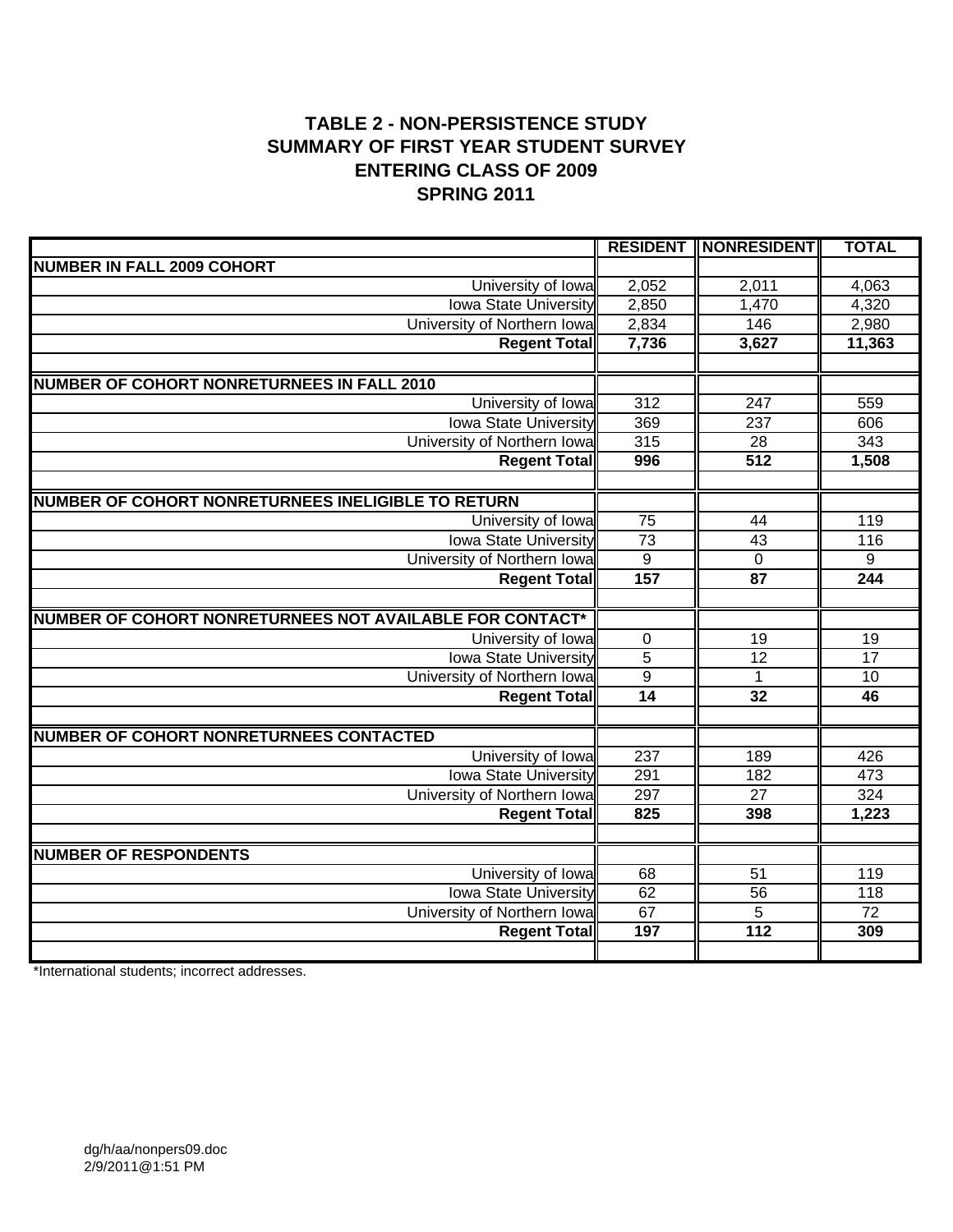## **TABLE 3b - NON-PERSISTENCE STUDY - SUMMARY OF FIRST YEAR STUDENT SURVEY ENTERING CLASS OF 2009 REGENT TOTAL - SPRING 2011**

|                                                          |     |               |     | <b>RESIDENT</b> |     |          |          |               |    | <b>NONRESIDENT</b> |          |         |      | <b>GRAND TOTAL</b> |
|----------------------------------------------------------|-----|---------------|-----|-----------------|-----|----------|----------|---------------|----|--------------------|----------|---------|------|--------------------|
|                                                          |     | Not Probation |     | Probation       |     | Total    |          | Not Probation |    | Probation          |          | Total   |      |                    |
|                                                          | #   | %             | #   | $\%$            | #   | %        | #        | %             | #  | %                  | #        | %       | #    | %                  |
| Number of cohort nonreturnees contacted                  | 581 | 46.4%         | 268 | 21.4%           | 849 | $67.8\%$ | 327      | 26.1%         | 76 | 6.1%               | 403      | 32.2%   | ,252 | 100.0%             |
|                                                          |     |               |     |                 |     |          |          |               |    |                    |          |         |      |                    |
| Number of respondents                                    | 170 | 29.3%         | 27  | 10.1%           | 197 | 23.2%    | 95       | 29.1%         | 17 | 22.4%              | 112      | 27.8%   | 309  | 24.7%              |
| <b>Question 1. Current Status.</b>                       |     |               |     |                 |     |          |          |               |    |                    |          |         |      |                    |
| Number employed full-time.                               | 9   | 5.3%          | 4   | 14.8%           | 13  | 6.6%     | 4        | 4.2%          |    | 5.9%               | 5        | 4.5%    | 18   | 5.8%               |
| Number of full-time students.                            | 123 | 72.4%         | 16  | 59.3%           | 139 | 70.6%    | 79       | 83.2%         | 10 | 58.8%              | 89       | 79.5%   | 228  | 73.8%              |
| Number of part-time students or part-time employees.     | 15  | 8.8%          | 3   | 11.1%           | 18  | 9.1%     | 6        | 6.3%          | 5  | 29.4%              | 11       | 9.8%    | 29   | 9.4%               |
| Number caring for home and/or family.                    | 3   | 1.8%          | 0   | $0.0\%$         | 3   | 1.5%     | $\Omega$ | 0.0%          | 0  | 0.0%               | $\Omega$ | 0.0%    | 3    | 1.0%               |
| Number in Armed Services.                                | 8   | 4.7%          | 3   | 11.1%           |     | 5.6%     |          | $0.0\%$       |    | 0.0%               | 0        | $0.0\%$ |      | 3.6%               |
| Number other (summarize).                                | 11  | 6.5%          |     | 3.7%            | 12  | 6.1%     | 6        | 6.3%          |    | 5.9%               |          | 6.3%    |      | 2.6%               |
| Total                                                    | 169 | 92.9%         | 27  | 96.3%           | 196 | 93.4%    | 95       | 93.7%         | 17 | 94.1%              | 105      | 93.8%   | 289  | 93.5%              |
| some chose more than one response for Question 1.        |     |               |     |                 |     |          |          |               |    |                    |          |         |      |                    |
| Question 2. Plans to Re-Enroll.                          |     |               |     |                 |     |          |          |               |    |                    |          |         |      |                    |
| Number who plan to re-enroll in same institution.        | 21  | 12.4%         | 3   | 11.1%           | 24  | 12.2%    | 5        | 5.3%          | 5  | 29.4%              | 10       | 8.9%    | 15   | 4.9%               |
| Number who do not plan to re-enroll in same institution. | 138 | 81.2%         | 15  | 55.6%           | 153 | 77.7%    | 87       | 91.6%         | 9  | 52.9%              | 96       | 85.7%   | 249  | 80.6%              |
| Totall                                                   | 159 | 93.5%         | 18  | 66.7%           | 177 | 89.8%    | 92       | 96.8%         | 14 | 82.4%              | 106      | 94.6%   | 264  | 85.4%              |

|                                                       |     |               |     | <b>RESIDENT</b> |     |          |     |               |          | <b>NONRESIDENT</b> |     |          |     | <b>GRAND TOTAL</b> |
|-------------------------------------------------------|-----|---------------|-----|-----------------|-----|----------|-----|---------------|----------|--------------------|-----|----------|-----|--------------------|
|                                                       |     | Not Probation |     | Probation       |     | Total    |     | Not Probation |          | Probation          |     | Total    |     |                    |
|                                                       | #   | %             | #   | %               | #   | %        | #   | %             | #        | $\%$               | #   | %        | #   | %                  |
| Student Status (Clearinghouse data for nonreturnees). |     |               |     |                 |     |          |     |               |          |                    |     |          |     |                    |
| Number not enrolled.                                  | 58  | 18.6%         | 83  | 62.4%           | 141 | $31.7\%$ | 10  | 8.9%          | 9        | 39.1%              | 19  | $14.1\%$ | 160 | 27.6%              |
| Number FT or PT are 2-year/technical college.         | 122 | 39.1%         | 43  | 32.3%           | 165 | 37.1%    | 39  | 34.8%         | 10       | 43.5%              | 49  | $36.3\%$ | 214 | 36.9%              |
| Number FT or PT at 4-year college.                    | 132 | 42.3%         |     | 5.3%            | 139 | 31.2%    | 63  | 56.3%         | 4        | 17.4%              | 67  | 49.6%    | 206 | 35.5%              |
| Total                                                 | 312 | 100.0%        | 133 | 100.0%          | 445 | 100.0%   | 112 | 100.0%        | 23       | 100.0%             | 135 | 100.0%   | 580 | 100.0%             |
|                                                       |     |               |     |                 |     |          |     |               |          |                    |     |          |     |                    |
| Type of institution enrolled in:                      |     |               |     |                 |     |          |     |               |          |                    |     |          |     |                    |
| Number in another Regent university.                  | 66  | 21.2%         |     | 0.8%            | 67  | 15.1%    |     | 0.9%          | $\Omega$ | $0.0\%$            |     | 0.7%     |     | 0.2%               |
| Number of an Iowa community college.                  | 120 | 38.5%         | 41  | 30.8%           | 161 | 36.2%    | 5   | 4.5%          | 2        | 8.7%               |     | 5.2%     | 168 | 29.0%              |
| Number in an Iowa private college/university.         | 41  | 13.1%         | 5   | 3.8%            | 46  | 10.3%    | 3   | 2.7%          | $\Omega$ | $0.0\%$            | 3   | 2.2%     | 3   | 0.5%               |
| Number in an out-of-state institution.                | 27  | 8.7%          | 3   | 2.3%            | 30  | 6.7%     | 93  | 83.0%         | 12       | 52.2%              | 105 | 77.8%    | 117 | 20.2%              |
| Number can't determine type of institution.           | 0   | $0.0\%$       |     | $0.0\%$         | 0   | $0.0\%$  |     | $0.0\%$       | $\Omega$ | $0.0\%$            | 0   | $0.0\%$  |     | 0.0%               |
| Totall                                                | 254 | 59.6%         | 50  | 31.6%           | 304 | $51.2\%$ | 102 | 5.4%          | 14       | 8.7%               | 116 | 5.9%     | 289 | 29.1%              |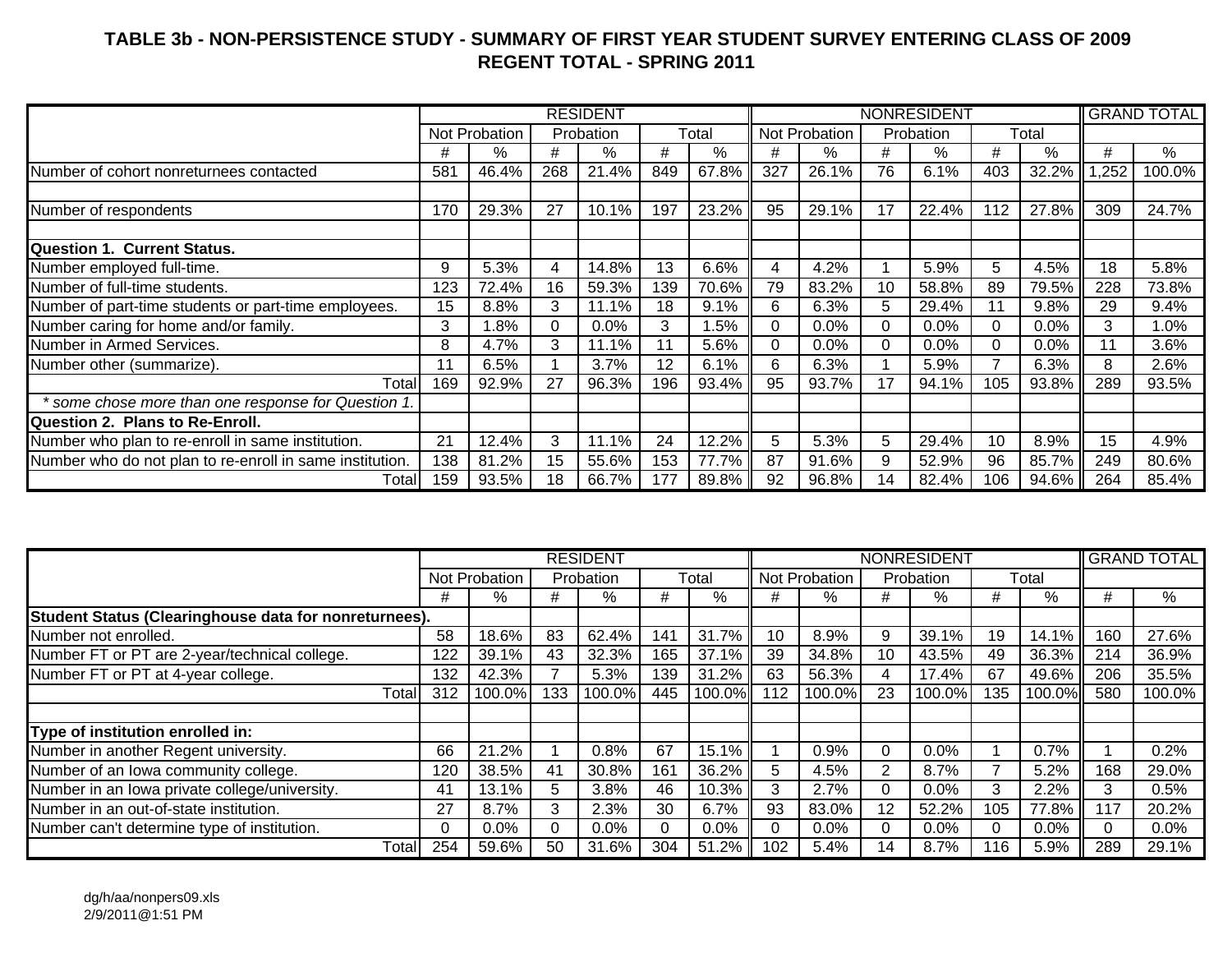## **TABLE 3b - NON-PERSISTENCE STUDY - SUMMARY OF FIRST YEAR STUDENT SURVEY ENTERING CLASS OF 2009 UNIVERSITY OF IOWA - SPRING 2011**

|                                                          |          |               |          | <b>RESIDENT</b> |                |         |          |               |                | <b>NONRESIDENT</b> |          |        |     | <b>GRAND TOTAL</b> |
|----------------------------------------------------------|----------|---------------|----------|-----------------|----------------|---------|----------|---------------|----------------|--------------------|----------|--------|-----|--------------------|
|                                                          |          | Not Probation |          | Probation       |                | Total   |          | Not Probation |                | Probation          |          | Total  |     |                    |
|                                                          | #        | %             | #        | %               | #              | %       | #        | %             | #              | ℅                  | #        | %      | #   | %                  |
| Number of cohort nonreturnees contacted                  | 172      | 41.1%         | 65       | 15.6%           | 237            | 56.7%   | 159      | 38.0%         | 22             | 5.3%               | 181      | 43.3%  | 418 | 100.0%             |
|                                                          |          |               |          |                 |                |         |          |               |                |                    |          |        |     |                    |
| Number of respondents                                    | 58       | 33.7%         | 10       | 15.4%           | 68             | 28.7%   | 45       | 28.3%         | 6              | 27.3%              | 51       | 28.2%  | 119 | 28.5%              |
|                                                          |          |               |          |                 |                |         |          |               |                |                    |          |        |     |                    |
| <b>Question 1. Current Status.</b>                       |          |               |          |                 |                |         |          |               |                |                    |          |        |     |                    |
| Number employed full-time.                               |          | 1.7%          |          | 10.0%           | $\overline{2}$ | 2.9%    | 3        | 6.7%          | $\Omega$       | 0.0%               | 3        | 5.9%   | 5   | 4.2%               |
| Number of full-time students.                            | 46       | 79.3%         | 6        | 60.0%           | 52             | 76.5%   | 38       | 84.4%         | 5.             | 83.3%              | 43       | 84.3%  | 95  | 79.8%              |
| Number of part-time students or part-time employees.     | 7        | 12.1%         | 0        | $0.0\%$         |                | 10.3%   | 4        | 8.9%          |                | 16.7%              | 5        | 9.8%   | 12  | 10.1%              |
| Number caring for home and/or family.                    | $\Omega$ | $0.0\%$       | $\Omega$ | $0.0\%$         | 0              | 0.0%    | $\Omega$ | $0.0\%$       | $\Omega$       | 0.0%               | $\Omega$ | 0.0%   |     | 0.0%               |
| Number in Armed Services.                                | 3        | 5.2%          | 3        | 30.0%           | 6              | 8.8%    | $\Omega$ | 0.0%          |                | 0.0%               | 0        | 0.0%   | 6   | 5.0%               |
| Number other (summarize).                                |          | 1.7%          | $\Omega$ | 0.0%            |                | $1.5\%$ | 0        | 0.0%          | $\Omega$       | 0.0%               | 0        | 0.0%   |     | 0.8%               |
| Total                                                    | 58       | 100.0%        | 10       | 100.0%          | 68             | 100.0%  | 45       | 100.0%        | 6              | 100.0%             | 51       | 100.0% | 119 | 100.0%             |
| * some chose more than one response for Question 1.      |          |               |          |                 |                |         |          |               |                |                    |          |        |     |                    |
| <b>Question 2. Plans to Re-Enroll.</b>                   |          |               |          |                 |                |         |          |               |                |                    |          |        |     |                    |
| Number who plan to re-enroll in same institution.        | 3        | 5.2%          | $\Omega$ | 0.0%            | 3              | 4.4%    | 3        | 6.7%          |                | 16.7%              | 4        | 7.8%   |     | 5.9%               |
| Number who do not plan to re-enroll in same institution. | 49       | 84.5%         | 4        | 40.0%           | 53             | 77.9%   | 39       | 86.7%         | $\overline{2}$ | 33.3%              | 41       | 80.4%  | 94  | 79.0%              |
| Totall                                                   | 52       | 89.7%         |          | 40.0%           | 56             | 82.4%   | 42       | 93.3%         |                | 50.0%              | 45       | 88.2%  | 101 | 84.9%              |

|                                                       |          |               |    | <b>RESIDENT</b> |    |         |    |               |        | <b>NONRESIDENT</b> |    |          |     | <b>GRAND TOTAL</b> |
|-------------------------------------------------------|----------|---------------|----|-----------------|----|---------|----|---------------|--------|--------------------|----|----------|-----|--------------------|
|                                                       |          | Not Probation |    | Probation       |    | Total   |    | Not Probation |        | Probation          |    | Total    |     |                    |
|                                                       | #        | ℅             | #  | %               | #  | %       | #  | %             | #      | %                  | #  | %        | #   | $\%$               |
| Student Status (Clearinghouse data for nonreturnees). |          |               |    |                 |    |         |    |               |        |                    |    |          |     |                    |
| Number not enrolled.                                  | 13       | 22.4%         | 4  | 40.0%           | 17 | 25.0%   |    | 2.2%          |        | 16.7%              |    | 3.9%     | 19  | 16.0%              |
| Number FT or PT are 2-year/technical college.         | 16       | 27.6%         | 5  | 50.0%           | 21 | 30.9%   | 22 | 48.9%         | 5      | 83.3%              | 27 | 52.9%    | 48  | 40.3%              |
| Number FT or PT at 4-year college.                    | 29       | 50.0%         |    | 10.0%           | 30 | 44.1%   | 22 | 48.9%         |        | $0.0\%$            | 22 | 43.1%    | 52  | 43.7%              |
| <b>Total</b>                                          | 58       | 100.0%        | 10 | 100.0%          | 68 | 100.0%  | 45 | 100.0%        | 6      | 100.0%             | 51 | 100.0%   | 119 | 100.0%             |
|                                                       |          |               |    |                 |    |         |    |               |        |                    |    |          |     |                    |
| Type of institution enrolled in.                      |          |               |    |                 |    |         |    |               |        |                    |    |          |     |                    |
| Number in another Regent university.                  | 13       | 22.4%         | 0  | 0.0%            | 13 | 19.1%   |    | 2.2%          | 0      | $0.0\%$            |    | 2.0%     | 14  | 11.8%              |
| Number of an Iowa community college.                  | 16       | 27.6%         |    | 40.0%           | 20 | 29.4%   |    | 4.4%          | 2      | 33.3%              |    | 7.8%     | 24  | 20.2%              |
| Number in an Iowa private college/university.         | 8        | 13.8%         |    | 10.0%           | 9  | 13.2%   |    | 2.2%          | $\Box$ | $0.0\%$            |    | 2.0%     | 10  | 8.4%               |
| Number in an out-of-state institution.                | 8        | 13.8%         |    | 10.0%           | 9  | 13.2%   | 40 | 88.9%         | 3      | 50.0%              | 43 | 84.3%    | 52  | 43.7%              |
| Number can't determine type of institution.           | $\Omega$ | 0.0%          | 0  | $0.0\%$         | 0  | $0.0\%$ |    | $0.0\%$       | 0      | $0.0\%$            |    | $0.0\%$  |     | $0.0\%$            |
| Total                                                 | 45       | 77.6%         | 6. | 60.0%           | 51 | 75.0%   | 44 | 97.8%         | 5      | 83.3%              | 49 | $96.1\%$ | 100 | 84.0%              |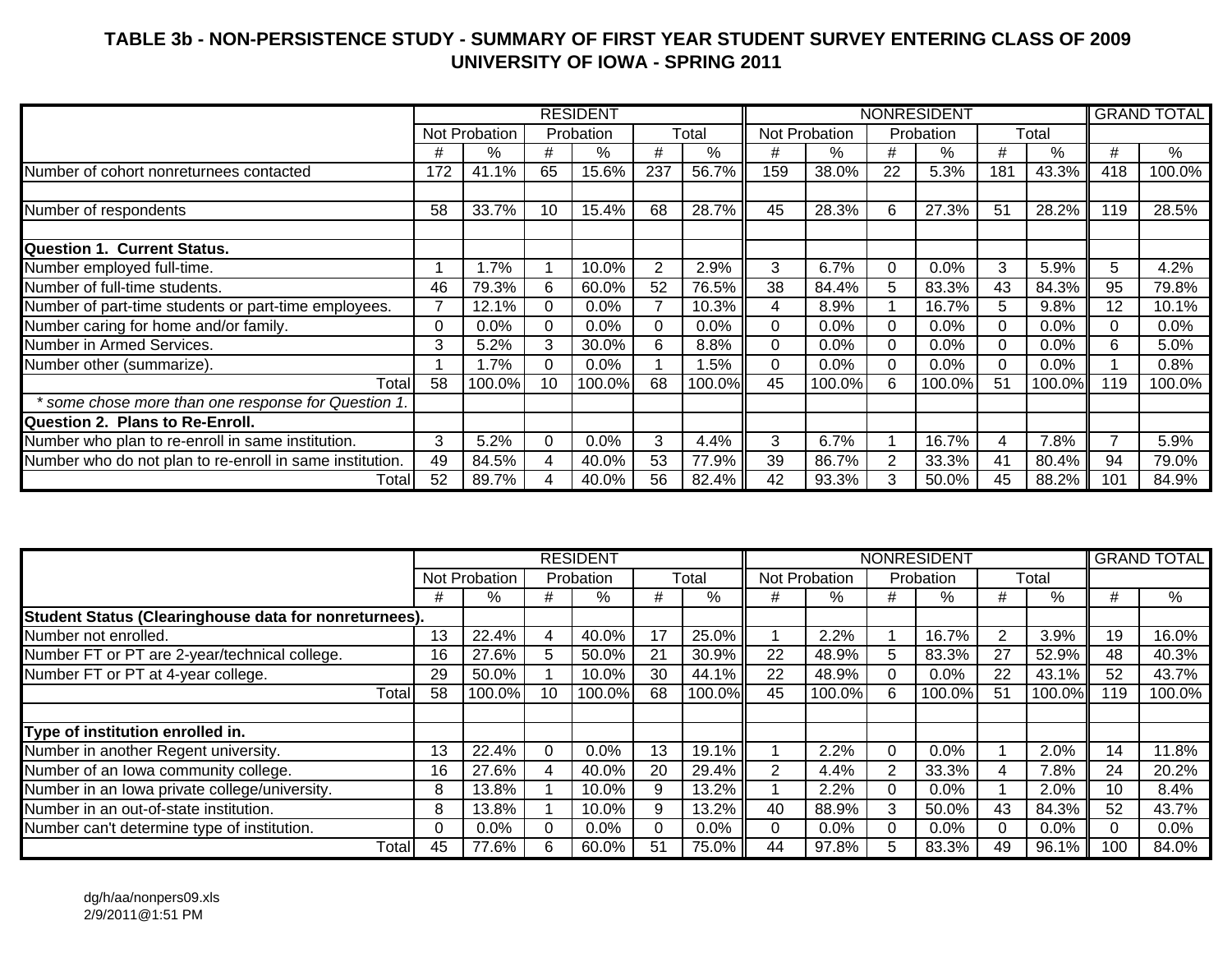## **TABLE 3b - NON-PERSISTENCE STUDY - SUMMARY OF FIRST YEAR STUDENT SURVEY ENTERING CLASS OF 2009 IOWA STATE UNIVERSITY - SPRING 2011**

|                                                          |     |               |          | <b>RESIDENT</b> |     |         |                |               |          | <b>NONRESIDENT</b> |          |        |     | <b>GRAND TOTAL</b> |
|----------------------------------------------------------|-----|---------------|----------|-----------------|-----|---------|----------------|---------------|----------|--------------------|----------|--------|-----|--------------------|
|                                                          |     | Not Probation |          | Probation       |     | Total   |                | Not Probation |          | Probation          |          | Total  |     |                    |
|                                                          | #   | %             | #        | %               | #   | %       | #              | %             | #        | %                  | #        | %      | #   | %                  |
| Number of cohort nonreturnees contacted                  | 208 | 41.1%         | 89       | 15.6%           | 297 | 56.7%   | 146            | 38.0%         | 48       | 5.3%               | 194      | 43.3%  | 491 | 100.0%             |
|                                                          |     |               |          |                 |     |         |                |               |          |                    |          |        |     |                    |
| Number of respondents                                    | 53  | 25.5%         | 9        | 10.1%           | 62  | 20.9%   | 45             | 30.8%         |          | 22.9%              | 56       | 28.9%  | 118 | 24.0%              |
|                                                          |     |               |          |                 |     |         |                |               |          |                    |          |        |     |                    |
| <b>Question 1. Current Status.</b>                       |     |               |          |                 |     |         |                |               |          |                    |          |        |     |                    |
| Number employed full-time.                               | 3   | 5.7%          |          | 11.1%           | 4   | 6.5%    |                | 2.2%          |          | 9.1%               | 2        | 3.6%   | 6   | 5.1%               |
| Number of full-time students.                            | 37  | 69.8%         |          | 77.8%           | 44  | 71.0%   | 37             | 82.2%         | 5        | 45.5%              | 42       | 75.0%  | 86  | 72.9%              |
| Number of part-time students or part-time employees.     | 3   | 5.7%          | 0        | 0.0%            | 3   | 4.8%    |                | 2.2%          |          | 36.4%              | 5        | 8.9%   | 8   | 6.8%               |
| Number caring for home and/or family.                    |     | 1.9%          | 0        | 0.0%            |     | 1.6%    | $\Omega$       | 0.0%          | $\Omega$ | $0.0\%$            | $\Omega$ | 0.0%   |     | 0.8%               |
| Number in Armed Services.                                | 4   | 7.5%          |          | 0.0%            | 4   | 6.5%    | $\Omega$       | 0.0%          |          | 0.0%               | 0        | 0.0%   |     | 3.4%               |
| Number other (summarize).                                | 5   | 9.4%          |          | 11.1%           | 6   | 9.7%    | 6              | 13.3%         |          | 9.1%               |          | 12.5%  | 13  | 11.0%              |
| Total                                                    | 53  | 100.0%        | 9        | 88.9%           | 62  | 100.0%I | 45             | 86.7%         |          | 90.9%              | 49       | 87.5%  | 118 | 100.0%             |
| * some chose more than one response for Question 1.      |     |               |          |                 |     |         |                |               |          |                    |          |        |     |                    |
| Question 2. Plans to Re-Enroll.                          |     |               |          |                 |     |         |                |               |          |                    |          |        |     |                    |
| Number who plan to re-enroll in same institution.        | 14  | 26.4%         | $\Omega$ | 0.0%            | 14  | 22.6%   | $\overline{2}$ | 4.4%          | 4        | 36.4%              | 6        | 10.7%  | 20  | 16.9%              |
| Number who do not plan to re-enroll in same institution. | 38  | 71.7%         | 9        | 100.0%          | 47  | 75.8%   | 43             | 95.6%         |          | 63.6%              | 50       | 89.3%  | 97  | 82.2%              |
| Totall                                                   | 52  | 98.1%         | 9        | 100.0%          | 61  | 98.4%   | 45             | 100.0%        |          | 100.0%             | 56       | 100.0% | 117 | 99.2%              |

|                                                       |          |               |          | <b>RESIDENT</b> |    |         |    |               |          | <b>NONRESIDENT</b> |          |         |     | <b>GRAND TOTAL</b> |
|-------------------------------------------------------|----------|---------------|----------|-----------------|----|---------|----|---------------|----------|--------------------|----------|---------|-----|--------------------|
|                                                       |          | Not Probation |          | Probation       |    | Total   |    | Not Probation |          | Probation          |          | Total   |     |                    |
|                                                       | #        | $\%$          | #        | %               | #  | %       | #  | $\%$          | #        | %                  | #        | %       | #   | %                  |
| Student Status (Clearinghouse data for nonreturnees). |          |               |          |                 |    |         |    |               |          |                    |          |         |     |                    |
| Number not enrolled.                                  | 16       | 30.2%         | 3        | 33.3%           | 19 | 30.6%   | 4  | 8.9%          | 3        | 27.3%              |          | 12.5%   | 26  | 22.0%              |
| Number FT or PT are 2-year/technical college.         | 15       | 28.3%         | 6        | 66.7%           | 21 | 33.9%   | 12 | 26.7%         |          | 36.4%              | 16       | 28.6%   | 37  | 31.4%              |
| Number FT or PT at 4-year college.                    | 22       | 41.5%         | 0        | $0.0\%$         | 22 | 35.5%   | 29 | 64.4%         |          | 36.4%              | 33       | 58.9%   | 55  | 46.6%              |
| Total                                                 | 53       | 100.0%        | 9        | 100.0%          | 62 | 100.0%I | 45 | 100.0%        |          | 100.0%             | 56       | 100.0%  | 118 | 100.0%             |
|                                                       |          |               |          |                 |    |         |    |               |          |                    |          |         |     |                    |
| Type of institution enrolled in.                      |          |               |          |                 |    |         |    |               |          |                    |          |         |     |                    |
| Number in another Regent university.                  | 8        | 15.1%         | $\Omega$ | $0.0\%$         | 8  | 12.9%   |    | $0.0\%$       | 0        | $0.0\%$            | $\Omega$ | $0.0\%$ | 8   | 6.8%               |
| Number of an Iowa community college.                  | 14       | 26.4%         | 6        | 66.7%           | 20 | 32.3%   |    | $0.0\%$       | $\Omega$ | $0.0\%$            |          | 0.0%    | 20  | 16.9%              |
| Number in an lowa private college/university.         | 9        | 17.0%         | 0        | $0.0\%$         | 9  | 14.5%   |    | 2.2%          | $\left($ | $0.0\%$            |          | $.8\%$  | 10  | 8.5%               |
| Number in an out-of-state institution.                | 6        | 11.3%         | 0        | $0.0\%$         | 6  | 9.7%    | 40 | 88.9%         | 8        | 72.7%              | 48       | 85.7%   | 54  | 45.8%              |
| Number can't determine type of institution.           | $\Omega$ | 0.0%          | 0        | $0.0\%$         | 0  | $0.0\%$ |    | $0.0\%$       | $\Omega$ | $0.0\%$            |          | $0.0\%$ |     | $0.0\%$            |
| Totall                                                | 37       | 69.8%         | 6        | 66.7%           | 43 | 69.4% I | 41 | 91.1%         | 8        | 72.7%              | 49       | 87.5%   | 92  | 78.0%              |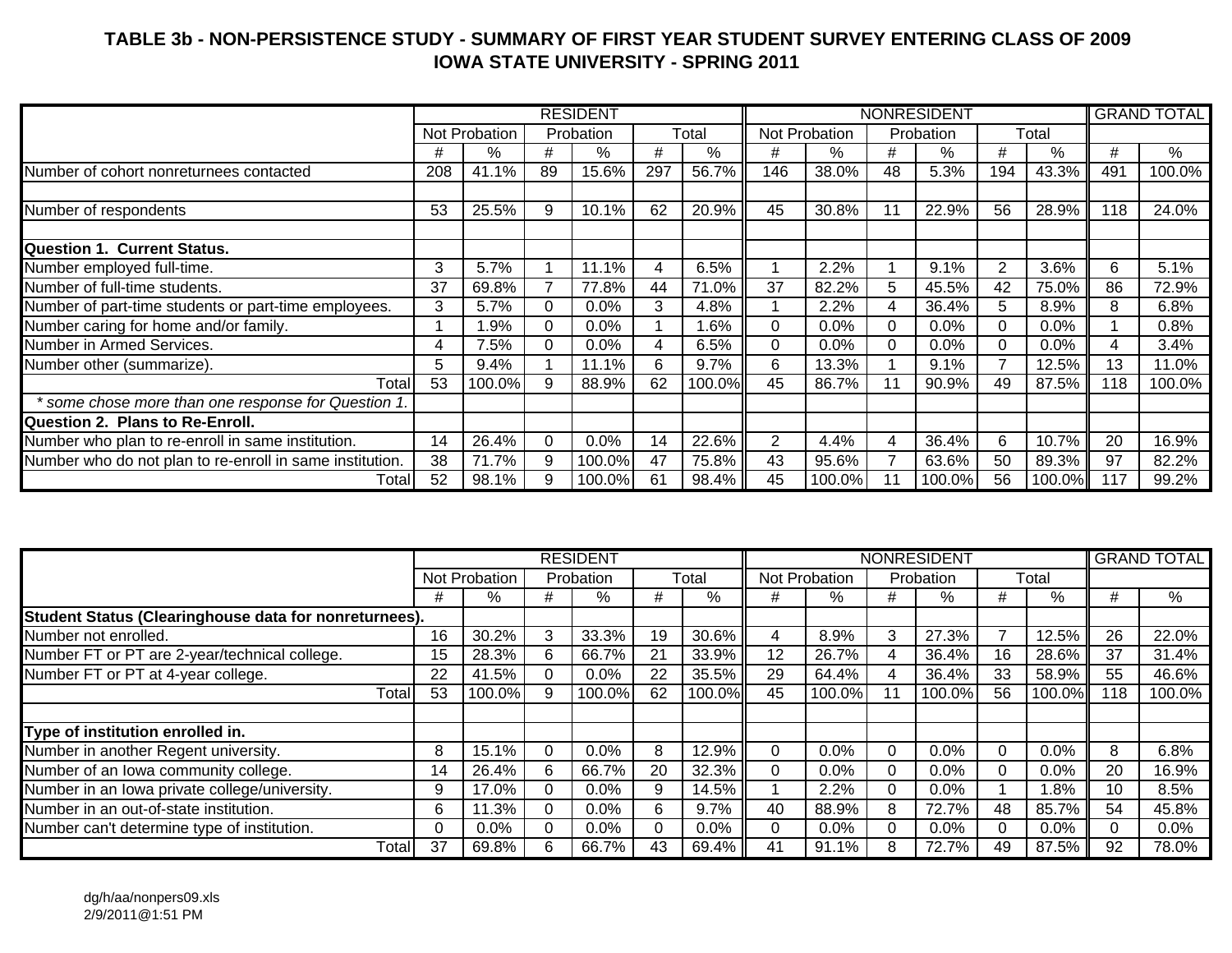## **TABLE 3b - NON-PERSISTENCE STUDY - SUMMARY OF FIRST YEAR STUDENT SURVEY ENTERING CLASS OF 2009 UNIVERSITY OF NORTHERN IOWA - SPRING 2011**

|                                                             |                 |               |                 | <b>RESIDENT</b> |                         |               |                 |               |                 | <b>NONRESIDENT</b> |                 |               |                 | <b>GRAND TOTAL</b> |
|-------------------------------------------------------------|-----------------|---------------|-----------------|-----------------|-------------------------|---------------|-----------------|---------------|-----------------|--------------------|-----------------|---------------|-----------------|--------------------|
|                                                             |                 | Not Probation |                 | Probation       |                         | Total         |                 | Not Probation |                 | Probation          |                 | Total         |                 |                    |
|                                                             | #               | $\frac{9}{6}$ | $\overline{\#}$ | $\frac{0}{0}$   | #                       | $\frac{0}{6}$ | $\#$            | $\frac{9}{6}$ | $\overline{\#}$ | $\frac{0}{6}$      | $\overline{\#}$ | $\frac{0}{6}$ | #               | $\frac{0}{6}$      |
| Number of cohort nonreturnees contacted                     | 201             | 41.1%         | 114             | 15.6%           | 315                     | 56.7%         | $\overline{22}$ | 38.0%         | $6\phantom{1}$  | 5.3%               | 28              | 43.3%         | $\frac{1}{343}$ | 100.0%             |
|                                                             |                 |               |                 |                 |                         |               |                 |               |                 |                    |                 |               |                 |                    |
| Number of respondents                                       | 59              | 29.4%         | 8               | 7.0%            | 67                      | 21.3%         | 5               | 22.7%         | $\mathbf{0}$    | 0.0%               | 5               | 17.9%         | $\overline{72}$ | 21.0%              |
|                                                             |                 |               |                 |                 |                         |               |                 |               |                 |                    |                 |               |                 |                    |
| <b>Question 1. Current Status.</b>                          |                 |               |                 |                 |                         |               |                 |               |                 |                    |                 |               |                 |                    |
| Number employed full-time.                                  | $\overline{5}$  | 8.5%          | 2               | 25.0%           | $\overline{7}$          | 10.4%         | 0               | 0.0%          | $\mathbf 0$     | #DIV/0!            | 0               | 0.0%          | $\overline{7}$  | 9.7%               |
| Number of full-time students.                               | $\overline{40}$ | 67.8%         | 3               | 37.5%           | 43                      | 64.2%         | 4               | 80.0%         | $\Omega$        | #DIV/0!            | $\overline{4}$  | 80.0%         | 47              | 65.3%              |
| Number of part-time students or part-time employees.        | $\overline{5}$  | 8.5%          | 3               | 37.5%           | $\overline{\mathbf{8}}$ | 11.9%         | $\mathbf{1}$    | 20.0%         | $\mathbf 0$     | #DIV/0!            | $\overline{1}$  | 20.0%         | 9               | 12.5%              |
| Number caring for home and/or family.                       | $\overline{2}$  | 3.4%          | 0               | 0.0%            | $\overline{2}$          | 3.0%          | 0               | 0.0%          | $\mathbf 0$     | #DIV/0!            | $\mathbf 0$     | 0.0%          | $\overline{2}$  | 2.8%               |
| Number in Armed Services.                                   | $\mathbf{1}$    | 1.7%          | $\mathbf 0$     | 0.0%            | $\mathbf{1}$            | 1.5%          | 0               | 0.0%          | $\mathbf 0$     | #DIV/0!            | $\mathbf 0$     | 0.0%          | $\overline{1}$  | 1.4%               |
| Number other (summarize).                                   | $\overline{5}$  | 8.5%          | $\mathbf 0$     | 0.0%            | $\overline{5}$          | 7.5%          | $\mathbf 0$     | 0.0%          | $\mathbf 0$     | #DIV/0!            | $\mathbf 0$     | 0.0%          | 5               | 6.9%               |
| Total                                                       | $\overline{58}$ | 98.3%         | 8               | 100.0%          | 66                      | 98.5%         | $\overline{5}$  | 100.0%        | $\Omega$        | #DIV/0!            | 5               | 100.0%        | $\overline{71}$ | 98.6%              |
| * some chose more than one response for Question 1          |                 |               |                 |                 |                         |               |                 |               |                 |                    |                 |               |                 |                    |
| <b>Question 2. Plans to Re-Enroll.</b>                      |                 |               |                 |                 |                         |               |                 |               |                 |                    |                 |               |                 |                    |
| Number who plan to re-enroll in same institution.           | $\overline{4}$  | 6.8%          | 3               | 37.5%           | $\overline{7}$          | 10.4%         | 0               | 0.0%          | $\Omega$        | #DIV/0!            | $\mathbf{0}$    | 0.0%          | 7               | 9.7%               |
| Number who do not plan to re-enroll in same institution.    | $\overline{51}$ | 86.4%         | 2               | 25.0%           | 53                      | 79.1%         | $\overline{5}$  | 100.0%        | $\mathbf 0$     | #DIV/0!            | $\overline{5}$  | 100.0%        | 58              | 80.6%              |
| Total                                                       | $\overline{55}$ | 93.2%         | 5               | 62.5%           | 60                      | 89.6%         | 5               | 100.0%        | $\Omega$        | #DIV/0!            | $\overline{5}$  | 100.0%        | 65              | 90.3%              |
|                                                             |                 |               |                 | <b>RESIDENT</b> |                         |               |                 |               |                 | <b>NONRESIDENT</b> |                 |               |                 | <b>GRAND TOTAL</b> |
|                                                             |                 | Not Probation |                 | Probation       |                         | Total         |                 | Not Probation |                 | Probation          |                 | Total         |                 |                    |
|                                                             | #               | $\frac{0}{0}$ | #               | $\frac{0}{0}$   | $\#$                    | $\%$          | #               | %             | #               | $\frac{1}{2}$      | #               | $\%$          | #               | $\sqrt{2}$         |
| <b>Student Status (Clearinghouse data for nonreturnees)</b> |                 |               |                 |                 |                         |               |                 |               |                 |                    |                 |               |                 |                    |
| Number not enrolled.                                        | 29              | 14.4%         | 76              | 66.7%           | 105                     | 33.3%         | 5               | 22.7%         | 5               | #DIV/0!            | 10              | 35.7%         | 115             | 33.5%              |
| Number FT or PT are 2-year/technical college.               | 91              | 45.3%         | $\overline{32}$ | 28.1%           | $\overline{123}$        | 39.0%         | $\overline{5}$  | 22.7%         | $\mathbf 1$     | #DIV/0!            | $6\phantom{1}$  | 21.4%         | 129             | 37.6%              |
| Number FT or PT at 4-year college.                          | $\overline{81}$ | 40.3%         | 6               | 5.3%            | 87                      | 27.6%         | $\overline{12}$ | 54.5%         | $\mathbf 0$     | #DIV/0!            | $\overline{12}$ | 42.9%         | 99              | 28.9%              |
| Total                                                       | 201             | 100.0%        | 114             | 100.0%          | 315                     | 100.0%        | 22              | 100.0%        | 6               | #DIV/0!            | 28              | 100.0%        | 343             | 100.0%             |
|                                                             |                 |               |                 |                 |                         |               |                 |               |                 |                    |                 |               |                 |                    |
| Type of institution enrolled in.                            |                 |               |                 |                 |                         |               |                 |               |                 |                    |                 |               |                 |                    |
| Number in another Regent university.                        | $\overline{45}$ | 22.4%         | $\mathbf 1$     | 0.9%            | 46                      | 14.6%         | 0               | 0.0%          | $\Omega$        | #DIV/0!            | $\mathbf 0$     | 0.0%          | 46              | 13.4%              |
| Number of an Iowa community college.                        | $\overline{90}$ | 44.8%         | $\overline{31}$ | 27.2%           | 121                     | 38.4%         | 3               | 13.6%         | $\mathbf 0$     | #DIV/0!            | $\mathbf{3}$    | 10.7%         | 124             | 36.2%              |
| Number in an Iowa private college/university.               | 24              | 11.9%         | $\overline{4}$  | 3.5%            | 28                      | 8.9%          | $\mathbf{1}$    | 4.5%          | $\mathbf 0$     | #DIV/0!            | $\overline{1}$  | 3.6%          | 29              | 8.5%               |
| Number in an out-of-state institution.                      | $\overline{13}$ | 6.5%          | $\overline{2}$  | 1.8%            | 15                      | 4.8%          | 13              | 59.1%         | $\overline{1}$  | #DIV/0!            | 14              | 50.0%         | 29              | 8.5%               |
| Number can't determine type of institution.                 | $\mathbf 0$     | 0.0%          | 0               | 0.0%            | $\mathbf 0$             | 0.0%          | $\mathbf 0$     | 0.0%          | $\mathbf 0$     | #DIV/0!            | $\mathbf 0$     | 0.0%          | $\mathbf 0$     | 0.0%               |
| Total                                                       | 172             | 85.6%         | 38              | 33.3%           | 210                     | 66.7%         | $\overline{17}$ | 77.3%         | 1               | #DIV/0!            | $\overline{18}$ | 64.3%         | 228             | 66.5%              |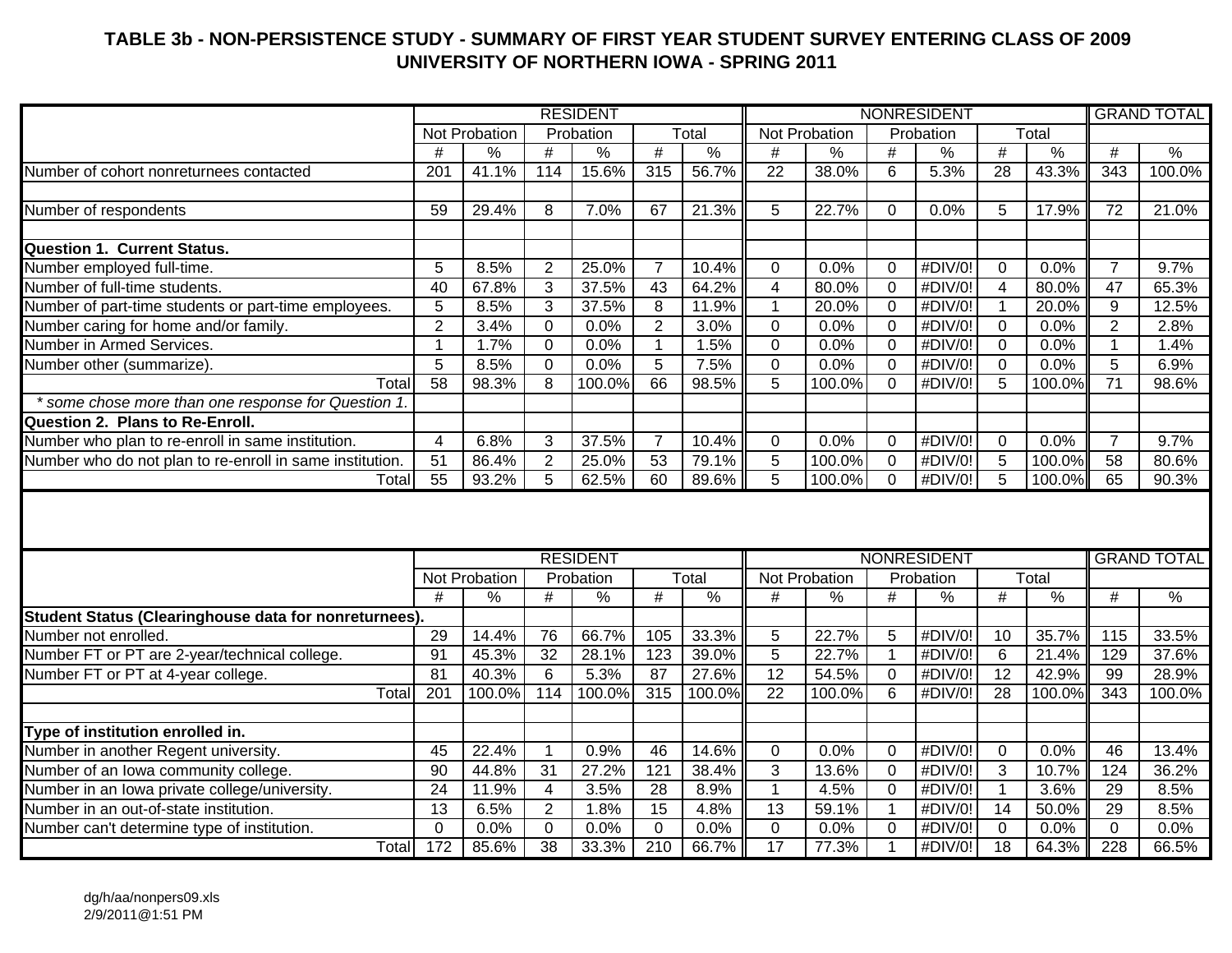### **TABLE 4 - NON-PERSISTENCE STUDY REASONS FOR NOT RETURNING RESIDENTS NOT ON PROBATION ENTERING CLASS OF 2009 REGENT TOTAL - SPRING 2011**

| <b>NUMBER OF RESPONDENTS</b>                           |                  |              |                 | 170          |                |         |
|--------------------------------------------------------|------------------|--------------|-----------------|--------------|----------------|---------|
|                                                        |                  |              |                 |              | Not a Reason   |         |
|                                                        |                  | Major Reason |                 | Minor Reason | or No Response |         |
|                                                        | Number           | Percent      | <b>Number</b>   | Percent      | Number         | Percent |
| <b>Academic Reasons</b>                                |                  |              |                 |              |                |         |
| 3. Courses were not interesting                        | $\overline{4}$   | 2.4%         | 35              | 20.6%        | 125            | 73.5%   |
| 4. Desired major was not available                     | 33               | 19.4%        | 14              | 8.2%         | 120            | 70.6%   |
| 5. Quality of instruction did not meet my expectations | 23               | 13.5%        | 32              | 18.8%        | 109            | 64.1%   |
| 6. Courses not available.                              | 6                | 3.5%         | 16              | 9.4%         | 140            | 82.4%   |
| 7. Classes too large                                   | 41               | 24.1%        | 30              | 17.6%        | 93             | 54.7%   |
| 8. Inadequate academic support services                | $\overline{25}$  | 14.7%        | 28              | 16.5%        | 111            | 65.3%   |
| 9. Academically unprepared for course(s)               | 11               | 6.5%         | 30              | 17.6%        | 124            | 72.9%   |
| 10. Poor academic performance                          | 15               | 8.8%         | $\overline{23}$ | 13.5%        | 127            | 74.7%   |
| 11. Undecided about my major or vocation               | 20               | 11.8%        | 27              | 15.9%        | 118            | 69.4%   |
| <b>Financial Reasons</b>                               |                  |              |                 |              |                |         |
| 12. Did not have enough money to continue              | 17               | 10.0%        | 25              | 14.7%        | 123            | 72.4%   |
| 13. Change in family financial circumstances           | 10               | 5.9%         | 18              | 10.6%        | 137            | 80.6%   |
| 14. Incurred too much debt                             | 12               | 7.1%         | 14              | 8.2%         | 139            | 81.8%   |
| 15. Scholarship/grant was not renewed                  | 4                | 2.4%         | $\overline{4}$  | 2.4%         | 157            | 92.4%   |
| 16. Financial aid was not sufficient                   | 15               | 8.8%         | $\overline{22}$ | 12.9%        | 128            | 75.3%   |
| 17. Transferred to a lower cost institution            | $\overline{38}$  | 22.4%        | $\overline{25}$ | 14.7%        | 102            | 60.0%   |
| 18. Increases in tuition and fees                      | 12               | 7.1%         | 22              | 12.9%        | 131            | 77.1%   |
|                                                        |                  |              |                 |              |                |         |
| <b>Housing and Travel Reasons</b>                      |                  |              |                 |              |                |         |
| 19. Moved out of the area                              | 18               | 10.6%        | 11              | 6.5%         | 136            | 80.0%   |
| 20. Housing was unsatisfactory                         | $\overline{24}$  | 14.1%        | 17              | 10.0%        | 124            | 72.9%   |
| 21. Issues with roommate or other students             | $\overline{26}$  | 15.3%        | $\overline{22}$ | 12.9%        | 117            | 68.8%   |
| 22. Commute too long                                   | 10               | 5.9%         | 8               | 4.7%         | 147            | 86.5%   |
| <b>Personal and Transition Reasons</b>                 |                  |              |                 |              |                |         |
| 23. Campus environment felt unwelcoming                | 23               | 13.5%        | 29              | 17.1%        | 112            | 65.9%   |
| 24. Distracted by social life                          | 12               | 7.1%         | $\overline{21}$ | 12.4%        | 131            | 77.1%   |
| 25. Working too many hours                             | 8                | 4.7%         | $\overline{7}$  | 4.1%         | 148            | 87.1%   |
| 26. Military obligations                               | $\overline{7}$   | 4.1%         | $\mathbf 0$     | 0.0%         | 158            | 92.9%   |
| 27. Inadequate study techniques or habits              | 10               | 5.9%         | $\overline{27}$ | 15.9%        | 128            | 75.3%   |
| 28. Difficulty making friends                          | 25               | 14.7%        | $\overline{36}$ | 21.2%        | 104            | 61.2%   |
| 29. Felt out of place at the university                | 40               | 23.5%        | $\overline{35}$ | 20.6%        | 89             | 52.4%   |
| 30. Unmotivated or tired of school                     |                  |              |                 |              |                |         |
|                                                        |                  |              |                 |              |                |         |
| <b>Wellness and Safety Reasons</b>                     |                  |              |                 |              |                |         |
| 31. Medical (physical) problem(s)                      | 11               | 6.5%         | $\overline{7}$  | 4.1%         | 146            | 85.9%   |
| 32. Emotional/mental health                            | 29               | 17.1%        | 16              | 9.4%         | 119            | 70.0%   |
| 33. Additions (alcohol, gaming, internet, etc.)        | 8                | 4.7%         | $\overline{2}$  | 1.2%         | 154            | 90.6%   |
| 34. Campus environment/community felt unsafe           | $\boldsymbol{9}$ | 5.3%         | $\,$ 8 $\,$     | 4.7%         | 148            | 87.1%   |
| 35. Sexual harassment/abuse                            | $\overline{2}$   | 1.2%         | 1               | 0.6%         | 161            | 94.7%   |
| 36. Bullying/verbal harassment                         | 1                | 0.6%         | 5               | 2.9%         | 158            | 92.9%   |
| 37. Impact of natural disaster(s)                      | $\overline{0}$   | 0.0%         | 1               | 0.6%         | 163            | 95.9%   |
| <b>Family Reasons</b>                                  |                  |              |                 |              |                |         |
| 38. Family illness/responsibility                      | $\overline{7}$   | 4.1%         | $\sqrt{5}$      | 2.9%         | 151            | 88.8%   |
| 39. Homesick                                           | 24               | 14.1%        | 26              | 15.3%        | 114            | 67.1%   |
| 40. Wanted to be closer to family and friends          | 44               | 25.9%        | 36              | 21.2%        | 85             | 50.0%   |
|                                                        |                  |              |                 |              |                |         |
| 41. Other (specify)                                    | 49               | 28.8%        | $\overline{7}$  | 4.1%         | 62             | 36.5%   |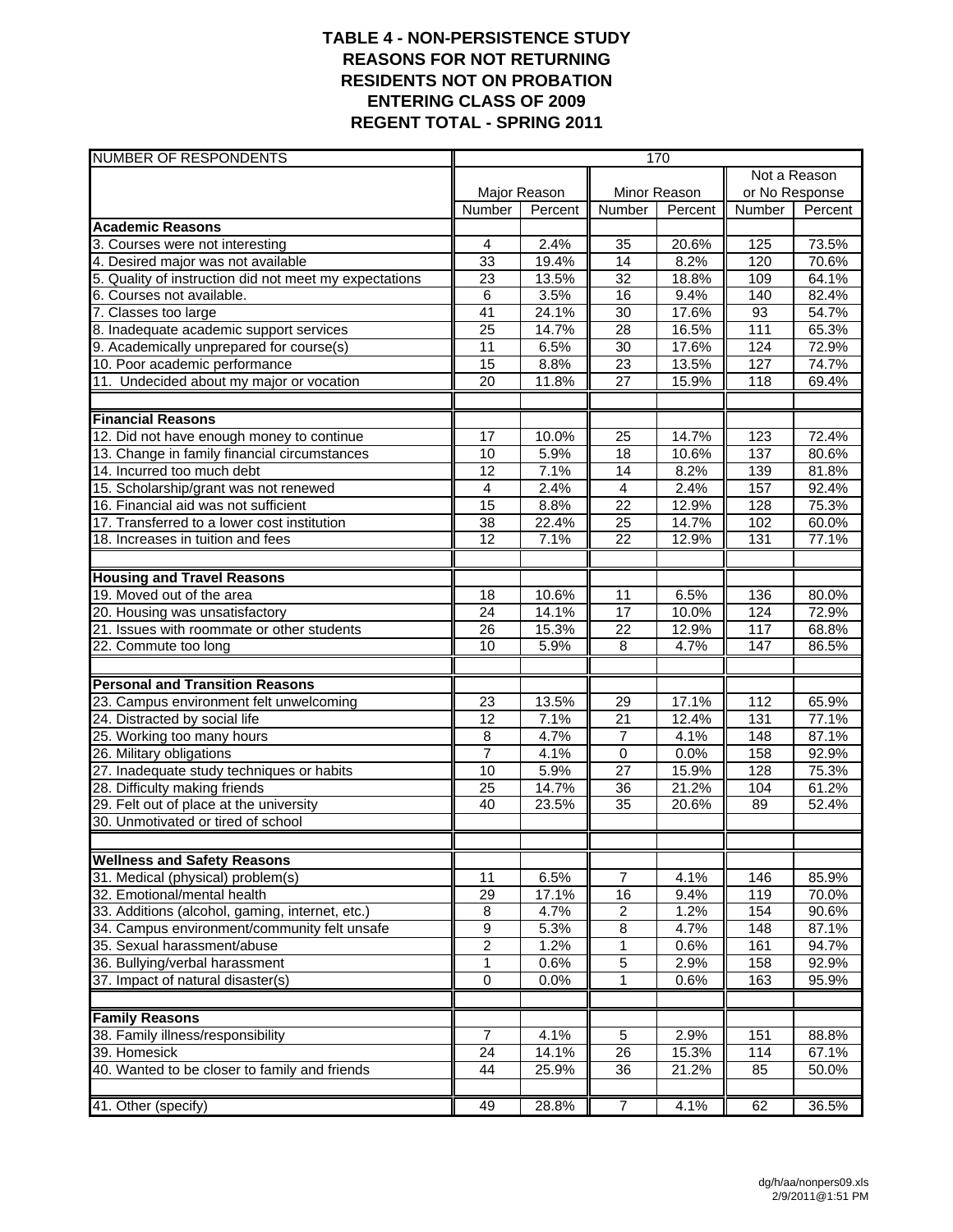### **TABLE 4 - NON-PERSISTENCE STUDY REASONS FOR NOT RETURNING RESIDENTS NOT ON PROBATION ENTERING CLASS OF 2009 UNIVERSITY OF IOWA - SPRING 2011**

| <b>NUMBER OF RESPONDENTS</b>                           |                 |              |                         | 58           |                 |         |
|--------------------------------------------------------|-----------------|--------------|-------------------------|--------------|-----------------|---------|
|                                                        |                 |              |                         |              | Not a Reason    |         |
|                                                        |                 | Major Reason |                         | Minor Reason | or No Response  |         |
|                                                        | Number          | Percent      | <b>Number</b>           | Percent      | Number          | Percent |
| <b>Academic Reasons</b>                                |                 |              |                         |              |                 |         |
| 3. Courses were not interesting                        | 3               | 5.2%         | 13                      | 22.4%        | 37              | 63.8%   |
| 4. Desired major was not available                     | $\overline{8}$  | 13.8%        | $\overline{3}$          | 5.2%         | $\overline{44}$ | 75.9%   |
| 5. Quality of instruction did not meet my expectations | 11              | 19.0%        | 16                      | 27.6%        | 26              | 44.8%   |
| 6. Courses not available.                              | 1               | 1.7%         | $\overline{4}$          | 6.9%         | 46              | 79.3%   |
| 7. Classes too large                                   | 20              | 34.5%        | $\overline{10}$         | 17.2%        | $\overline{23}$ | 39.7%   |
| 8. Inadequate academic support services                | $\overline{15}$ | 25.9%        | 6                       | 10.3%        | $\overline{32}$ | 55.2%   |
| 9. Academically unprepared for course(s)               | 3               | 5.2%         | 11                      | 19.0%        | 39              | 67.2%   |
| 10. Poor academic performance                          | 6               | 10.3%        | 9                       | 15.5%        | $\overline{38}$ | 65.5%   |
| 11. Undecided about my major or vocation               | 3               | 5.2%         | 8                       | 13.8%        | 42              | 72.4%   |
| <b>Financial Reasons</b>                               |                 |              |                         |              |                 |         |
| 12. Did not have enough money to continue              | 1               | 1.7%         | 8                       | 13.8%        | 44              | 75.9%   |
| 13. Change in family financial circumstances           | 3               | 5.2%         | $\overline{\mathbf{4}}$ | 6.9%         | 46              | 79.3%   |
| 14. Incurred too much debt                             | 4               | 6.9%         | 4                       | 6.9%         | 45              | 77.6%   |
| 15. Scholarship/grant was not renewed                  | $\mathbf{1}$    | 1.7%         | $\overline{2}$          | 3.4%         | 50              | 86.2%   |
| 16. Financial aid was not sufficient                   | 6               | 10.3%        | $\overline{\mathbf{4}}$ | 6.9%         | 43              | 74.1%   |
| 17. Transferred to a lower cost institution            | $\overline{11}$ | 19.0%        | $\overline{6}$          | 10.3%        | $\overline{36}$ | 62.1%   |
| 18. Increases in tuition and fees                      | 3               | 5.2%         | 8                       | 13.8%        | 42              | 72.4%   |
|                                                        |                 |              |                         |              |                 |         |
| <b>Housing and Travel Reasons</b>                      |                 |              |                         |              |                 |         |
| 19. Moved out of the area                              | 3               | 5.2%         | 6                       | 10.3%        | 44              | 75.9%   |
| 20. Housing was unsatisfactory                         | 9               | 15.5%        | $\overline{5}$          | 8.6%         | 39              | 67.2%   |
| 21. Issues with roommate or other students             | 9               | 15.5%        | 9                       | 15.5%        | $\overline{35}$ | 60.3%   |
| 22. Commute too long                                   | 3               | 5.2%         | $\overline{3}$          | 5.2%         | 47              | 81.0%   |
| <b>Personal and Transition Reasons</b>                 |                 |              |                         |              |                 |         |
| 23. Campus environment felt unwelcoming                | $\overline{12}$ | 20.7%        | 10                      | 17.2%        | $\overline{31}$ | 53.4%   |
| 24. Distracted by social life                          | 5               | 8.6%         | $\overline{7}$          | 12.1%        | 41              | 70.7%   |
| 25. Working too many hours                             | 3               | 5.2%         | $\overline{3}$          | 5.2%         | 46              | 79.3%   |
| 26. Military obligations                               | $\overline{2}$  | 3.4%         | $\overline{0}$          | 0.0%         | $\overline{51}$ | 87.9%   |
| 27. Inadequate study techniques or habits              | 4               | 6.9%         | $\overline{6}$          | 10.3%        | 43              | 74.1%   |
| 28. Difficulty making friends                          | 13              | 22.4%        | 8                       | 13.8%        | 32              | 55.2%   |
| 29. Felt out of place at the university                | 13              | 22.4%        | $\overline{13}$         | 22.4%        | 27              | 46.6%   |
| 30. Unmotivated or tired of school                     | 7               | 12.1%        | 6                       | 10.3%        | 40              | 69.0%   |
|                                                        |                 |              |                         |              |                 |         |
| <b>Wellness and Safety Reasons</b>                     |                 |              |                         |              |                 |         |
| 31. Medical (physical) problem(s)                      | 4               | 6.9%         | $\overline{\mathbf{c}}$ | 3.4%         | 47              | 81.0%   |
| 32. Emotional/mental health                            | 13              | 22.4%        | 7                       | 12.1%        | 33              | 56.9%   |
| 33. Additions (alcohol, gaming, internet, etc.)        | 4               | 6.9%         | $\overline{0}$          | 0.0%         | 50              | 86.2%   |
| 34. Campus environment/community felt unsafe           | 5               | 8.6%         | $\overline{3}$          | 5.2%         | 45              | 77.6%   |
| 35. Sexual harassment/abuse                            | 1               | 1.7%         | $\pmb{0}$               | 0.0%         | 52              | 89.7%   |
| 36. Bullying/verbal harassment                         | 1               | 1.7%         | 1                       | 1.7%         | 51              | 87.9%   |
| 37. Impact of natural disaster(s)                      | 0               | 0.0%         | $\pmb{0}$               | 0.0%         | 53              | 91.4%   |
| <b>Family Reasons</b>                                  |                 |              |                         |              |                 |         |
| 38. Family illness/responsibility                      | 1               | 1.7%         | 4                       | 6.9%         | 48              | 82.8%   |
| 39. Homesick                                           | $\overline{9}$  | 15.5%        | $\overline{9}$          | 15.5%        | 35              | 60.3%   |
| 40. Wanted to be closer to family and friends          | 14              | 24.1%        | $\overline{13}$         | 22.4%        | 28              | 48.3%   |
|                                                        |                 |              |                         |              |                 |         |
| 41. Other (specify)                                    | 16              | 27.6%        | $\overline{2}$          | 3.4%         | 8               | 13.8%   |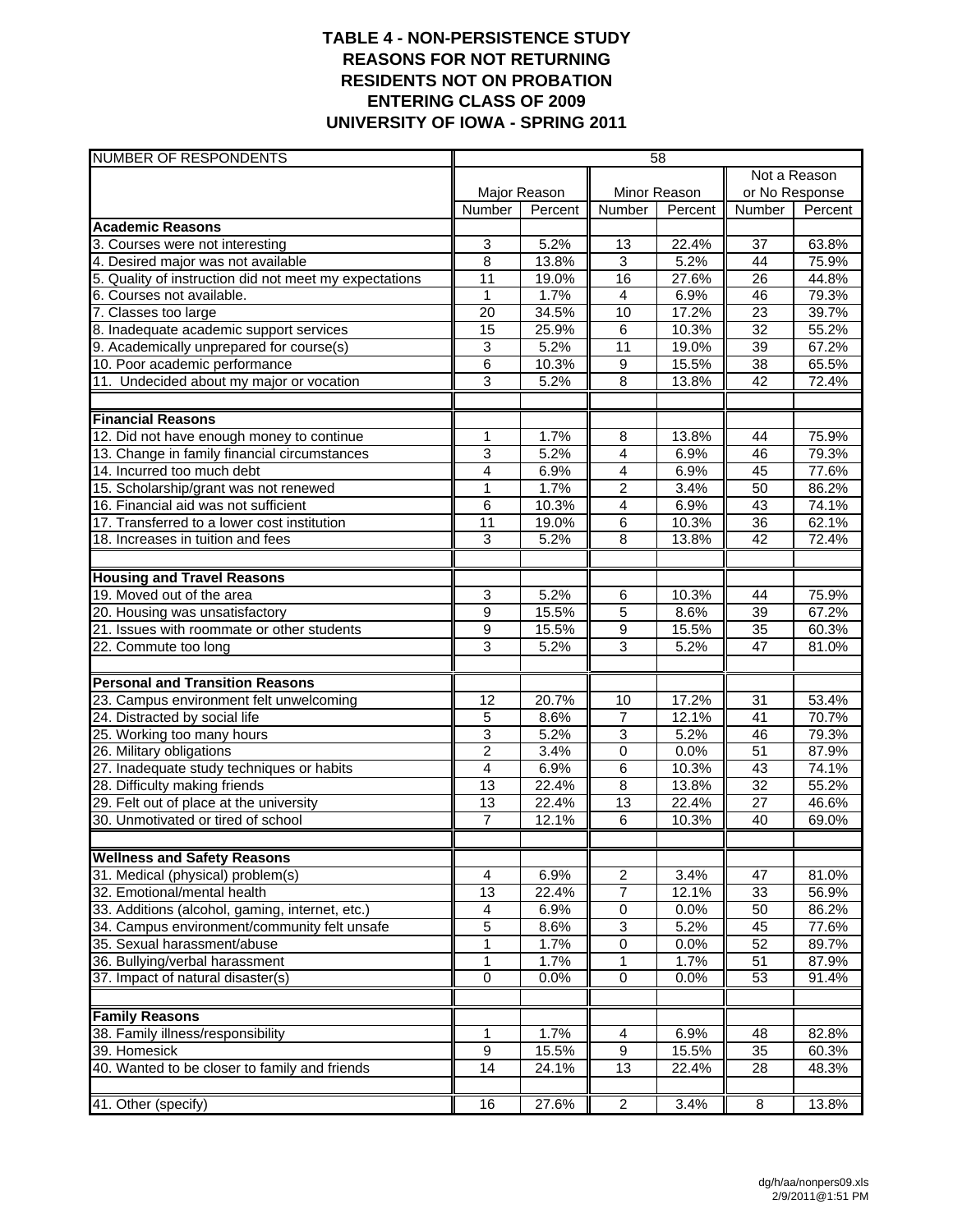### **TABLE 4 - NON-PERSISTENCE STUDY REASONS FOR NOT RETURNING RESIDENTS NOT ON PROBATION ENTERING CLASS OF 2009 IOWA STATE UNIVERSITY - SPRING 2011**

| NUMBER OF RESPONDENTS                                  |                 |              |                 | 53           |                 |         |
|--------------------------------------------------------|-----------------|--------------|-----------------|--------------|-----------------|---------|
|                                                        |                 |              |                 |              | Not a Reason    |         |
|                                                        |                 | Major Reason |                 | Minor Reason | or No Response  |         |
|                                                        | Number          | Percent      | Number          | Percent      | Number          | Percent |
| <b>Academic Reasons</b>                                |                 |              |                 |              |                 |         |
| 3. Courses were not interesting                        | $\mathbf 0$     | 0.0%         | 13              | 24.5%        | 40              | 75.5%   |
| 4. Desired major was not available                     | 14              | 26.4%        | $\overline{2}$  | 3.8%         | $\overline{37}$ | 69.8%   |
| 5. Quality of instruction did not meet my expectations | 5               | 9.4%         | $\overline{11}$ | 20.8%        | 37              | 69.8%   |
| 6. Courses not available.                              | $\mathbf{1}$    | 1.9%         | $\overline{7}$  | 13.2%        | 45              | 84.9%   |
| 7. Classes too large                                   | 11              | 20.8%        | 14              | 26.4%        | 28              | 52.8%   |
| 8. Inadequate academic support services                | 4               | 7.5%         | 11              | 20.8%        | $\overline{38}$ | 71.7%   |
| 9. Academically unprepared for course(s)               | 4               | 7.5%         | $\bf8$          | 15.1%        | 41              | 77.4%   |
| 10. Poor academic performance                          | 3               | 5.7%         | 5               | 9.4%         | 45              | 84.9%   |
| 11. Undecided about my major or vocation               | 10              | 18.9%        | 7               | 13.2%        | 36              | 67.9%   |
|                                                        |                 |              |                 |              |                 |         |
| <b>Financial Reasons</b>                               |                 |              |                 |              |                 |         |
| 12. Did not have enough money to continue              | 6               | 11.3%        | $\overline{8}$  | 15.1%        | 39              | 73.6%   |
| 13. Change in family financial circumstances           | 4               | 7.5%         | $\overline{8}$  | 15.1%        | $\overline{41}$ | 77.4%   |
| 14. Incurred too much debt                             | 4               | 7.5%         | 3               | 5.7%         | 46              | 86.8%   |
| 15. Scholarship/grant was not renewed                  | 1               | 1.9%         | 1               | 1.9%         | $\overline{51}$ | 96.2%   |
| 16. Financial aid was not sufficient                   | 4               | 7.5%         | 11              | 20.8%        | 38              | 71.7%   |
| 17. Transferred to a lower cost institution            | 13              | 24.5%        | $\overline{7}$  | 13.2%        | 33              | 62.3%   |
| 18. Increases in tuition and fees                      | $\overline{c}$  | 3.8%         | 8               | 15.1%        | 43              | 81.1%   |
| <b>Housing and Travel Reasons</b>                      |                 |              |                 |              |                 |         |
| 19. Moved out of the area                              | 9               | 17.0%        | $\mathbf{1}$    | 1.9%         | 43              | 81.1%   |
| 20. Housing was unsatisfactory                         | 6               | 11.3%        | $\overline{7}$  | 13.2%        | 40              | 75.5%   |
| 21. Issues with roommate or other students             | 6               | 11.3%        | 5               | 9.4%         | 42              | 79.2%   |
| 22. Commute too long                                   | 3               | 5.7%         | 4               | 7.5%         | 46              | 86.8%   |
|                                                        |                 |              |                 |              |                 |         |
| <b>Personal and Transition Reasons</b>                 |                 |              |                 |              |                 |         |
| 23. Campus environment felt unwelcoming                | 6               | 11.3%        | 7               | 13.2%        | 40              | 75.5%   |
| 24. Distracted by social life                          | 4               | 7.5%         | $\overline{7}$  | 13.2%        | 42              | 79.2%   |
| 25. Working too many hours                             | $\overline{2}$  | 3.8%         | 1               | 1.9%         | 50              | 94.3%   |
| 26. Military obligations                               | 4               | 7.5%         | 0               | 0.0%         | 49              | 92.5%   |
| 27. Inadequate study techniques or habits              | 5               | 9.4%         | $\overline{6}$  | 11.3%        | 42              | 79.2%   |
| 28. Difficulty making friends                          | $\overline{7}$  | 13.2%        | $\overline{11}$ | 20.8%        | 35              | 66.0%   |
| 29. Felt out of place at the university                | $\overline{11}$ | 20.8%        | $\overline{12}$ | 22.6%        | $\overline{30}$ | 56.6%   |
| 30. Unmotivated or tired of school                     | 6               | 11.3%        | 8               | 15.1%        | 39              | 73.6%   |
|                                                        |                 |              |                 |              |                 |         |
| <b>Wellness and Safety Reasons</b>                     |                 |              |                 |              |                 |         |
| 31. Medical (physical) problem(s)                      | 4               | 7.5%         | 3               | 5.7%         | 46              | 86.8%   |
| 32. Emotional/mental health                            | 5               | 9.4%         | 5               | 9.4%         | 43              | 81.1%   |
| 33. Additions (alcohol, gaming, internet, etc.)        | $\overline{3}$  | 5.7%         | 0               | 0.0%         | 50              | 94.3%   |
| 34. Campus environment/community felt unsafe           | $\overline{2}$  | 3.8%         | 3               | 5.7%         | 48              | 90.6%   |
| 35. Sexual harassment/abuse                            | $\overline{0}$  | 0.0%         | $\overline{0}$  | 0.0%         | 53              | 100.0%  |
| 36. Bullying/verbal harassment                         | $\pmb{0}$       | 0.0%         | 1               | 1.9%         | 52              | 98.1%   |
| 37. Impact of natural disaster(s)                      | $\mathbf 0$     | 0.0%         | $\mathbf 0$     | 0.0%         | 53              | 100.0%  |
| <b>Family Reasons</b>                                  |                 |              |                 |              |                 |         |
| 38. Family illness/responsibility                      | 4               | 7.5%         | 0               | 0.0%         | 49              | 92.5%   |
| 39. Homesick                                           | 6               | 11.3%        | 7               | 13.2%        | 40              | 75.5%   |
| 40. Wanted to be closer to family and friends          | 14              | 26.4%        | 10              | 18.9%        | 29              | 54.7%   |
|                                                        |                 |              |                 |              |                 |         |
| 41. Other (specify)                                    | $\overline{17}$ | 32.1%        | $\overline{4}$  | 7.5%         | 32              | 60.4%   |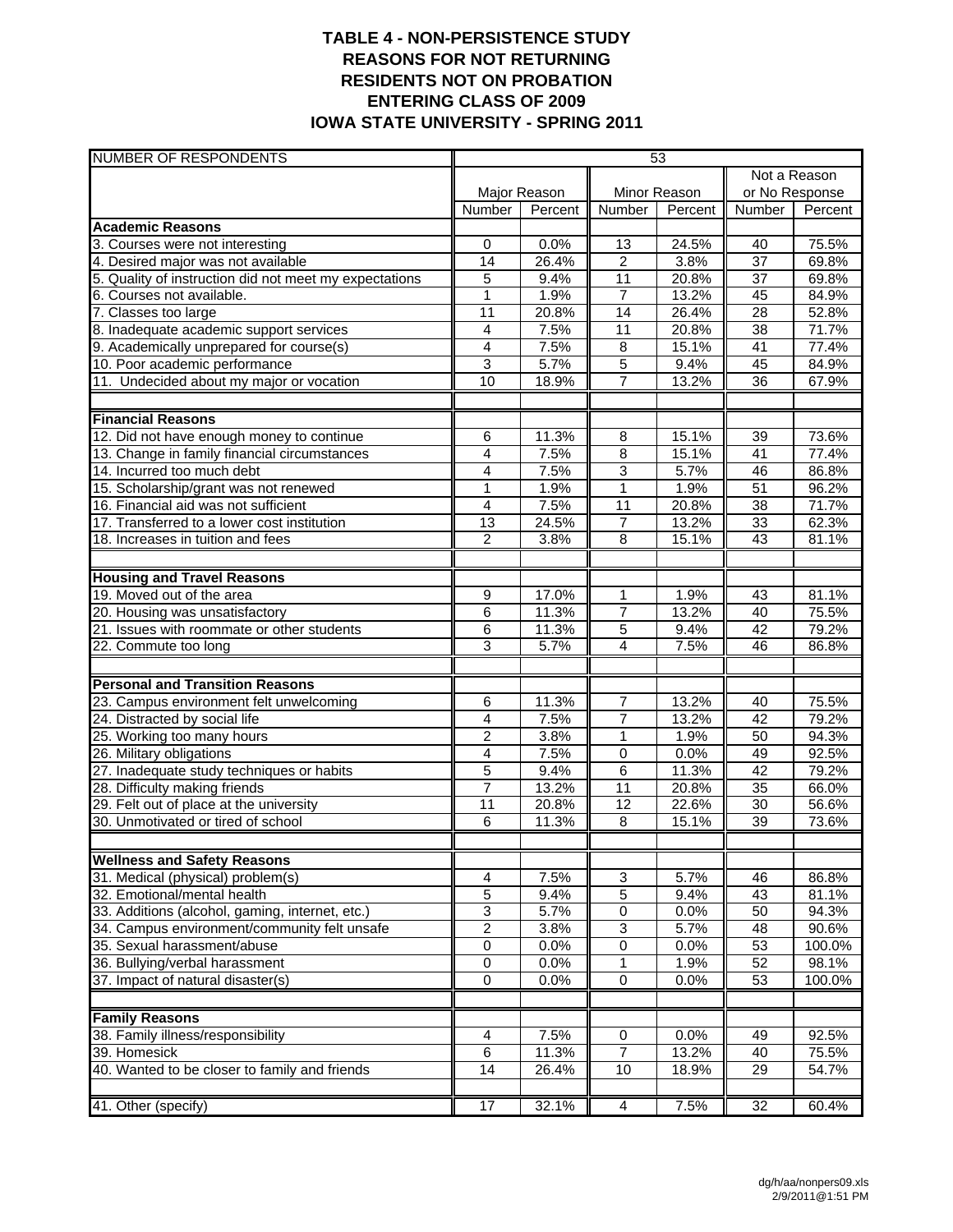## **TABLE 4 - NON-PERSISTENCE STUDY REASONS FOR NOT RETURNING RESIDENTS NOT ON PROBATION ENTERING CLASS OF 2009 UNIVERSITY OF NORTHERN IOWA - SPRING 2011**

| <b>NUMBER OF RESPONDENTS</b>                                            | 59                      |               |                     |              |                       |                |
|-------------------------------------------------------------------------|-------------------------|---------------|---------------------|--------------|-----------------------|----------------|
|                                                                         |                         |               |                     |              | Not a Reason          |                |
|                                                                         | Major Reason            |               |                     | Minor Reason | or No Response        |                |
|                                                                         | Number                  | Percent       | Number              | Percent      | <b>Number</b>         | Percent        |
| <b>Academic Reasons</b>                                                 |                         |               |                     |              |                       |                |
| 3. Courses were not interesting                                         | 1                       | 1.7%          | 9                   | 15.3%        | 48                    | 81.4%          |
| 4. Desired major was not available                                      | 11                      | 18.6%         | $\overline{9}$      | 15.3%        | 39                    | 66.1%          |
| 5. Quality of instruction did not meet my expectations                  | 7                       | 11.9%         | $\overline{5}$      | 8.5%         | 46                    | 78.0%          |
| 6. Courses not available.                                               | $\overline{4}$          | 6.8%          | $\overline{5}$      | 8.5%         | 49                    | 83.1%          |
| 7. Classes too large                                                    | 10                      | 16.9%         | 6                   | 10.2%        | $\overline{42}$       | 71.2%          |
| 8. Inadequate academic support services                                 | 6                       | 10.2%         | 11                  | 18.6%        | $\overline{41}$       | 69.5%          |
| 9. Academically unprepared for course(s)                                | $\overline{\mathbf{4}}$ | 6.8%          | 11                  | 18.6%        | 44                    | 74.6%          |
| 10. Poor academic performance                                           | 6                       | 10.2%         | $\overline{9}$      | 15.3%        | 44                    | 74.6%          |
| 11. Undecided about my major or vocation                                | $\overline{7}$          | 11.9%         | 12                  | 20.3%        | 40                    | 67.8%          |
| <b>Financial Reasons</b>                                                |                         |               |                     |              |                       |                |
| 12. Did not have enough money to continue                               | 10                      | 16.9%         | $\overline{9}$      | 15.3%        | 40                    | 67.8%          |
| 13. Change in family financial circumstances                            | 3                       | 5.1%          | 6                   | 10.2%        | 50                    | 84.7%          |
| 14. Incurred too much debt                                              | 4                       | 6.8%          | $\overline{7}$      | 11.9%        | 48                    | 81.4%          |
| 15. Scholarship/grant was not renewed                                   | $\overline{2}$          | 3.4%          | $\mathbf{1}$        | 1.7%         | 56                    | 94.9%          |
| 16. Financial aid was not sufficient                                    | 5                       | 8.5%          | $\overline{7}$      | 11.9%        | 47                    | 79.7%          |
| 17. Transferred to a lower cost institution                             | 14                      | 23.7%         | $\overline{12}$     | 20.3%        | 33                    | 55.9%          |
| 18. Increases in tuition and fees                                       | $\overline{7}$          | 11.9%         | 6                   | 10.2%        | 46                    | 78.0%          |
|                                                                         |                         |               |                     |              |                       |                |
| <b>Housing and Travel Reasons</b>                                       |                         |               |                     |              |                       |                |
| 19. Moved out of the area                                               | 6                       | 10.2%         | $\overline{4}$      | 6.8%         | 49                    | 83.1%          |
| 20. Housing was unsatisfactory                                          | 9                       | 15.3%         | $\overline{5}$      | 8.5%         | 45                    | 76.3%          |
| 21. Issues with roommate or other students                              | 11                      | 18.6%         | 8                   | 13.6%        | 40                    | 67.8%          |
| 22. Commute too long                                                    | 4                       | 6.8%          | 1                   | 1.7%         | 54                    | 91.5%          |
| <b>Personal and Transition Reasons</b>                                  |                         |               |                     |              |                       |                |
| 23. Campus environment felt unwelcoming                                 | 5                       | 8.5%          | 12                  | 20.3%        | 41                    | 69.5%          |
| 24. Distracted by social life                                           | $\overline{3}$          | 5.1%          | $\overline{7}$      | 11.9%        | 48                    | 81.4%          |
| 25. Working too many hours                                              | 3                       | 5.1%          | 3                   | 5.1%         | 52                    | 88.1%          |
| 26. Military obligations                                                | 1                       | 1.7%          | 0                   | 0.0%         | 58                    | 98.3%          |
| 27. Inadequate study techniques or habits                               | $\mathbf{1}$            | 1.7%          | 15                  | 25.4%        | $\overline{43}$       | 72.9%          |
| 28. Difficulty making friends                                           | 5                       | 8.5%          | 17                  | 28.8%        | 37                    | 62.7%          |
| 29. Felt out of place at the university                                 | 16                      | 27.1%         | 10                  | 16.9%        | $\overline{32}$       | 54.2%          |
| 30. Unmotivated or tired of school                                      | $\overline{3}$          | 5.1%          | 10                  | 16.9%        | 46                    | 78.0%          |
|                                                                         |                         |               |                     |              |                       |                |
| <b>Wellness and Safety Reasons</b><br>31. Medical (physical) problem(s) | 3                       |               |                     |              |                       |                |
| 32. Emotional/mental health                                             | $\overline{11}$         | 5.1%<br>18.6% | 2                   | 3.4%         | 53<br>43              | 89.8%          |
| 33. Additions (alcohol, gaming, internet, etc.)                         | 1                       | 1.7%          | 4<br>$\overline{2}$ | 6.8%<br>3.4% | $\overline{54}$       | 72.9%<br>91.5% |
| 34. Campus environment/community felt unsafe                            | $\overline{2}$          | 3.4%          | $\overline{2}$      | 3.4%         | 55                    | 93.2%          |
| 35. Sexual harassment/abuse                                             |                         |               |                     |              |                       |                |
|                                                                         | 1                       | 1.7%          | 1                   | 1.7%<br>5.1% | 56                    | 94.9%<br>93.2% |
| 36. Bullying/verbal harassment<br>37. Impact of natural disaster(s)     | 0<br>$\overline{0}$     | 0.0%<br>0.0%  | 3<br>$\overline{1}$ | 1.7%         | 55<br>$\overline{57}$ | 96.6%          |
|                                                                         |                         |               |                     |              |                       |                |
| <b>Family Reasons</b>                                                   |                         |               |                     |              |                       |                |
| 38. Family illness/responsibility                                       | 2                       | 3.4%          | 1                   | 1.7%         | 54                    | 91.5%          |
| 39. Homesick                                                            | $\overline{9}$          | 15.3%         | 10                  | 16.9%        | 39                    | 66.1%          |
| 40. Wanted to be closer to family and friends                           | 16                      | 27.1%         | $\overline{13}$     | 22.0%        | 28                    | 47.5%          |
|                                                                         |                         |               |                     |              |                       |                |
| 41. Other (specify)                                                     | 16                      | 27.1%         | $\overline{1}$      | 1.7%         | 22                    | 37.3%          |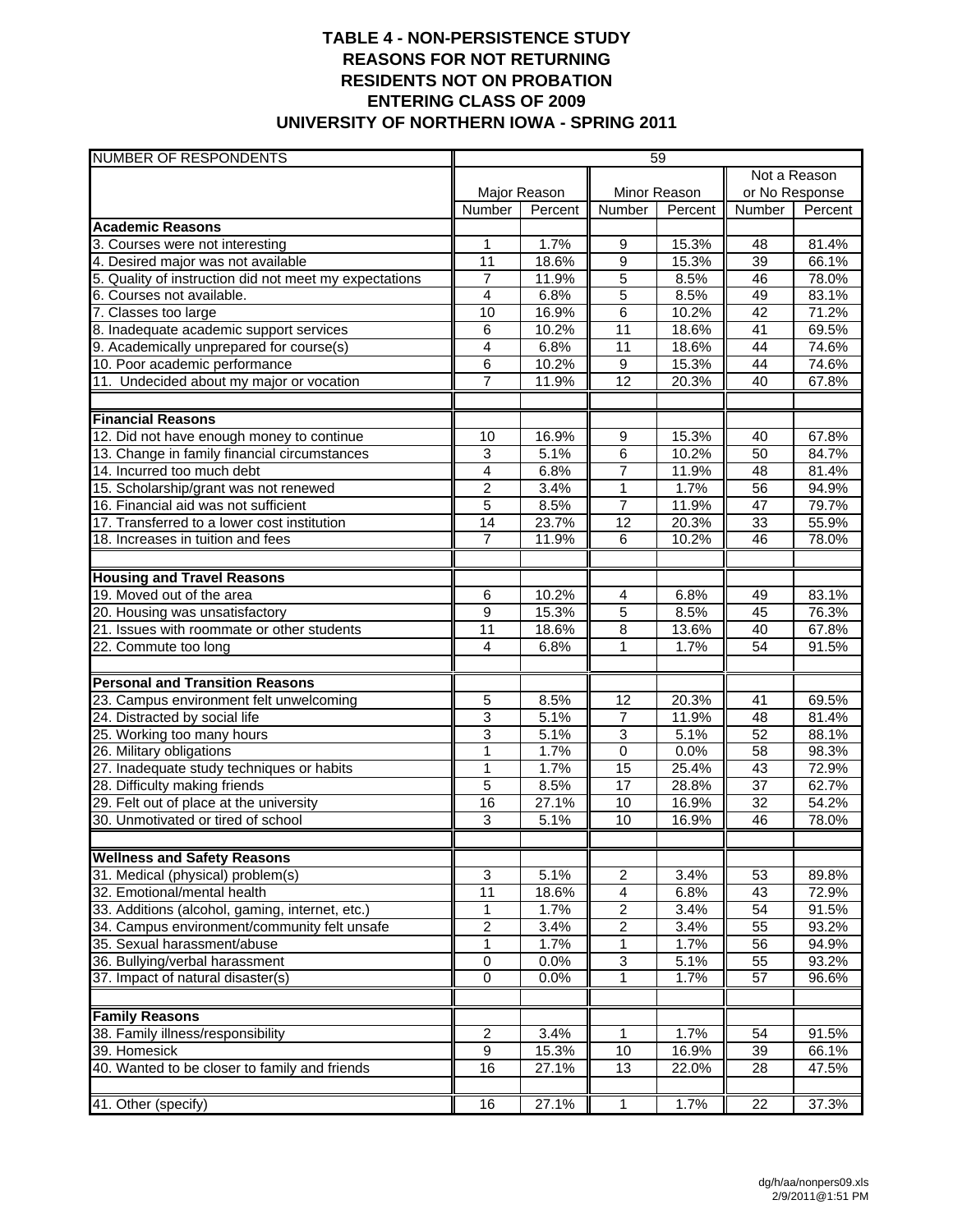### **TABLE 5 - NON-PERSISTENCE STUDY REASONS FOR NOT RETURNING RESIDENTS ON PROBATION ENTERING CLASS OF 2009 REGENT TOTAL - SPRING 2011**

| NUMBER OF RESPONDENTS                                  | 27                  |              |                             |              |                 |         |
|--------------------------------------------------------|---------------------|--------------|-----------------------------|--------------|-----------------|---------|
|                                                        |                     |              |                             |              | Not a Reason    |         |
|                                                        |                     | Major Reason |                             | Minor Reason | or No Response  |         |
|                                                        | Number              | Percent      | <b>Number</b>               | Percent      | Number          | Percent |
| <b>Academic Reasons</b>                                |                     |              |                             |              |                 |         |
| 3. Courses were not interesting                        | 2                   | 7.4%         | 9                           | 33.3%        | 15              | 55.6%   |
| 4. Desired major was not available                     | $\overline{4}$      | 14.8%        | $\mathbf{1}$                | 3.7%         | $\overline{21}$ | 77.8%   |
| 5. Quality of instruction did not meet my expectations | 4                   | 14.8%        | 5                           | 18.5%        | 17              | 63.0%   |
| 6. Courses not available.                              | 3                   | 11.1%        | 1                           | 3.7%         | $\overline{22}$ | 81.5%   |
| 7. Classes too large                                   | $\overline{5}$      | 18.5%        | 6                           | 22.2%        | 15              | 55.6%   |
| 8. Inadequate academic support services                | $\overline{7}$      | 25.9%        | $\overline{4}$              | 14.8%        | $\overline{15}$ | 55.6%   |
| 9. Academically unprepared for course(s)               | $\overline{c}$      | 7.4%         | 9                           | 33.3%        | 15              | 55.6%   |
| 10. Poor academic performance                          | $\overline{13}$     | 48.1%        | 4                           | 14.8%        | $\overline{9}$  | 33.3%   |
| 11. Undecided about my major or vocation               | 5                   | 18.5%        | 8                           | 29.6%        | 14              | 51.9%   |
| <b>Financial Reasons</b>                               |                     |              |                             |              |                 |         |
| 12. Did not have enough money to continue              | 3                   | 11.1%        | 7                           | 25.9%        | 16              | 59.3%   |
| 13. Change in family financial circumstances           | 2                   | 7.4%         | 3                           | 11.1%        | 21              | 77.8%   |
| 14. Incurred too much debt                             | $\overline{2}$      | 7.4%         | $\overline{4}$              | 14.8%        | $\overline{20}$ | 74.1%   |
| 15. Scholarship/grant was not renewed                  | $\overline{2}$      | 7.4%         | $\mathbf 0$                 | 0.0%         | $\overline{25}$ | 92.6%   |
| 16. Financial aid was not sufficient                   | 5                   | 18.5%        | $\overline{c}$              | 7.4%         | 19              | 70.4%   |
| 17. Transferred to a lower cost institution            | 10                  | 37.0%        | 6                           | 22.2%        | 10              | 37.0%   |
| 18. Increases in tuition and fees                      | 5                   | 18.5%        | 4                           | 14.8%        | 17              | 63.0%   |
|                                                        |                     |              |                             |              |                 |         |
| <b>Housing and Travel Reasons</b>                      |                     |              |                             |              |                 |         |
| 19. Moved out of the area                              | $\overline{c}$      | 7.4%         | 1                           | 3.7%         | $\overline{23}$ | 85.2%   |
| 20. Housing was unsatisfactory                         | 5                   | 18.5%        | 3                           | 11.1%        | 18              | 66.7%   |
| 21. Issues with roommate or other students             | 4                   | 14.8%        | $\overline{3}$              | 11.1%        | $\overline{19}$ | 70.4%   |
| 22. Commute too long                                   | 4                   | 14.8%        | $\overline{1}$              | 3.7%         | $\overline{22}$ | 81.5%   |
| <b>Personal and Transition Reasons</b>                 |                     |              |                             |              |                 |         |
| 23. Campus environment felt unwelcoming                | 2                   | 7.4%         | 7                           | 25.9%        | 18              | 66.7%   |
| 24. Distracted by social life                          | 6                   | 22.2%        | 6                           | 22.2%        | 15              | 55.6%   |
| 25. Working too many hours                             | 1                   | 3.7%         | $\overline{4}$              | 14.8%        | $\overline{21}$ | 77.8%   |
| 26. Military obligations                               | 0                   | 0.0%         | $\overline{4}$              | 14.8%        | 23              | 85.2%   |
| 27. Inadequate study techniques or habits              | 7                   | 25.9%        | 10                          | 37.0%        | 10              | 37.0%   |
| 28. Difficulty making friends                          | $\mathbf 0$         | 0.0%         | 10                          | 37.0%        | 16              | 59.3%   |
| 29. Felt out of place at the university                | 4                   | 14.8%        | $\overline{7}$              | 25.9%        | $\overline{16}$ | 59.3%   |
| 30. Unmotivated or tired of school                     | 8                   | 29.6%        | 3                           | 11.1%        | 15              | 55.6%   |
|                                                        |                     |              |                             |              |                 |         |
| <b>Wellness and Safety Reasons</b>                     |                     |              |                             |              |                 |         |
| 31. Medical (physical) problem(s)                      | 4                   | 14.8%        | $\overline{2}$              | 7.4%         | $\overline{20}$ | 74.1%   |
| 32. Emotional/mental health                            | 4                   | 14.8%        | 6                           | 22.2%        | 16              | 59.3%   |
| 33. Additions (alcohol, gaming, internet, etc.)        | 0                   | 0.0%         | $\overline{2}$              | 7.4%         | 24              | 88.9%   |
| 34. Campus environment/community felt unsafe           | 2                   | 7.4%         | 1                           | 3.7%         | 24              | 88.9%   |
| 35. Sexual harassment/abuse                            | 1                   | 3.7%         | $\pmb{0}$                   | 0.0%         | 25              | 92.6%   |
| 36. Bullying/verbal harassment                         | 0<br>$\overline{1}$ | 0.0%         | $\pmb{0}$<br>$\overline{0}$ | 0.0%         | 26              | 96.3%   |
| 37. Impact of natural disaster(s)                      |                     | 3.7%         |                             | 0.0%         | 25              | 92.6%   |
| <b>Family Reasons</b>                                  |                     |              |                             |              |                 |         |
| 38. Family illness/responsibility                      | 1                   | 3.7%         | 1                           | 3.7%         | 24              | 88.9%   |
| 39. Homesick                                           | $\pmb{0}$           | 0.0%         | $\overline{\mathbf{4}}$     | 14.8%        | 21              | 77.8%   |
| 40. Wanted to be closer to family and friends          | 4                   | 14.8%        | $\overline{4}$              | 14.8%        | 17              | 63.0%   |
|                                                        |                     |              |                             |              |                 |         |
| 41. Other (specify)                                    | $6\overline{6}$     | 22.2%        | 0                           | 0.0%         | 15              | 55.6%   |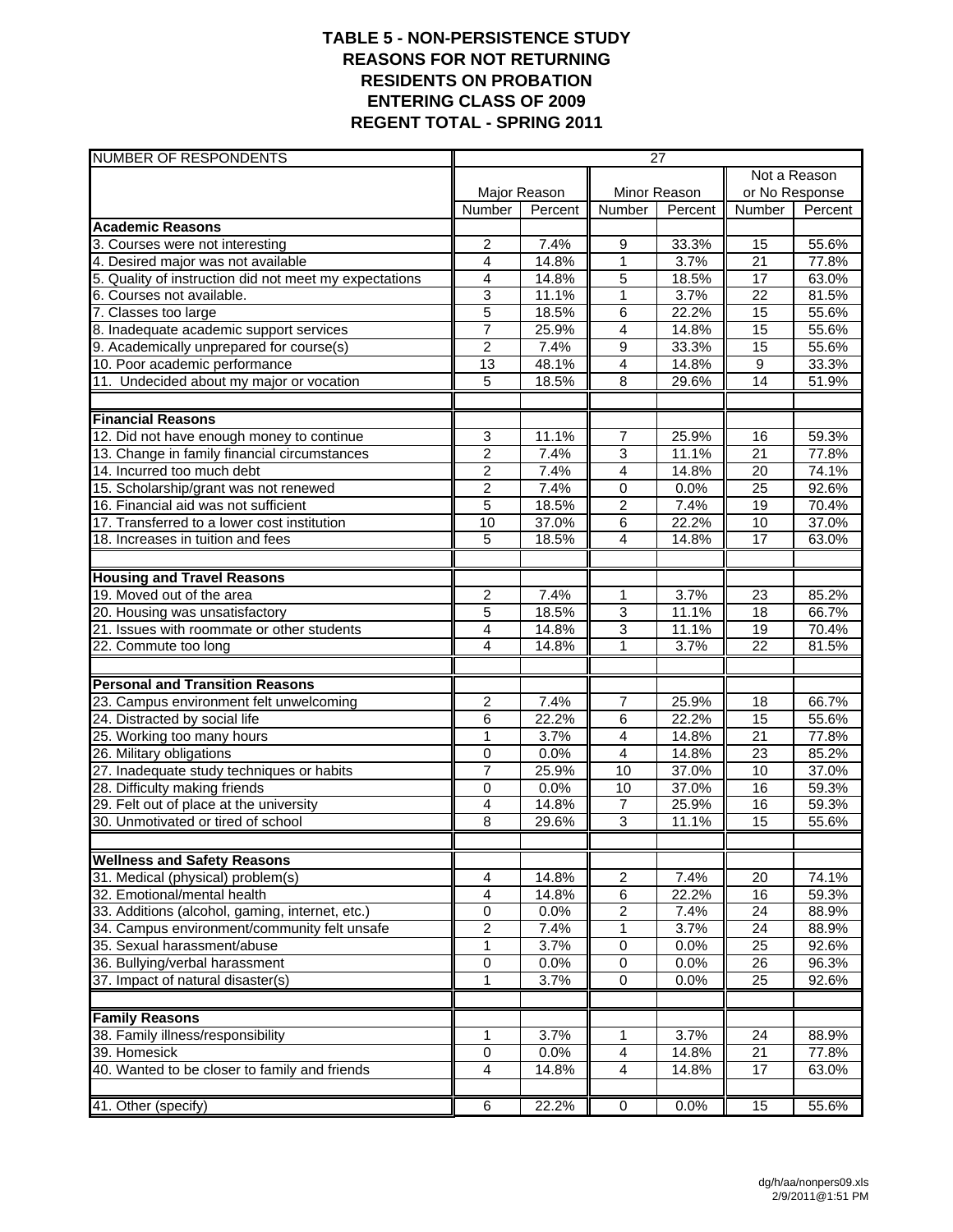## **TABLE 5a - NON-PERSISTENCE STUDY REASONS FOR NOT RETURNING RESIDENTS ON PROBATION ENTERING CLASS OF 2009 UNIVERSITY OF IOWA - SPRING 2011**

| NUMBER OF RESPONDENTS                                      | 10                            |              |                             |              |                |         |
|------------------------------------------------------------|-------------------------------|--------------|-----------------------------|--------------|----------------|---------|
|                                                            |                               |              |                             |              | Not a Reason   |         |
|                                                            |                               | Major Reason |                             | Minor Reason | or No Response |         |
|                                                            | Number                        | Percent      | <b>Number</b>               | Percent      | <b>Number</b>  | Percent |
| <b>Academic Reasons</b>                                    |                               |              |                             |              |                |         |
| 3. Courses were not interesting                            | 1                             | 10.0%        | 3                           | 30.0%        | 6              | 60.0%   |
| 4. Desired major was not available                         | $\mathbf 0$                   | 0.0%         | 0                           | 0.0%         | 10             | 100.0%  |
| 5. Quality of instruction did not meet my expectations     | 3                             | 30.0%        | $\pmb{0}$                   | 0.0%         | $\overline{7}$ | 70.0%   |
| 6. Courses not available.                                  | 1                             | 10.0%        | 0                           | 0.0%         | 9              | 90.0%   |
| 7. Classes too large                                       | 3                             | 30.0%        | 1                           | 10.0%        | 6              | 60.0%   |
| 8. Inadequate academic support services                    | $\overline{3}$                | 30.0%        | $\overline{1}$              | 10.0%        | 6              | 60.0%   |
| 9. Academically unprepared for course(s)                   | $\mathbf{1}$                  | 10.0%        | 1                           | 10.0%        | 8              | 80.0%   |
| 10. Poor academic performance                              | 5                             | 50.0%        | $\mathbf{1}$                | 10.0%        | $\overline{4}$ | 40.0%   |
| 11. Undecided about my major or vocation                   | 1                             | 10.0%        | 3                           | 30.0%        | 6              | 60.0%   |
| <b>Financial Reasons</b>                                   |                               |              |                             |              |                |         |
| 12. Did not have enough money to continue                  | 3                             | 30.0%        | $\overline{2}$              | 20.0%        | 5              | 50.0%   |
| 13. Change in family financial circumstances               | $\overline{c}$                | 20.0%        | 1                           | 10.0%        | $\overline{7}$ | 70.0%   |
| 14. Incurred too much debt                                 | $\mathbf 1$                   | 10.0%        | 1                           | 10.0%        | $\overline{8}$ | 80.0%   |
| 15. Scholarship/grant was not renewed                      | 0                             | 0.0%         | $\overline{0}$              | 0.0%         | 10             | 100.0%  |
| 16. Financial aid was not sufficient                       | 4                             | 40.0%        | 0                           | 0.0%         | 6              | 60.0%   |
| 17. Transferred to a lower cost institution                | 5                             | 50.0%        | $\mathbf{1}$                | 10.0%        | $\overline{4}$ | 40.0%   |
| 18. Increases in tuition and fees                          | 3                             | 30.0%        | $\overline{2}$              | 20.0%        | 5              | 50.0%   |
|                                                            |                               |              |                             |              |                |         |
| <b>Housing and Travel Reasons</b>                          |                               |              |                             |              |                |         |
| 19. Moved out of the area                                  | 1                             | 10.0%        | 0                           | 0.0%         | 9              | 90.0%   |
| 20. Housing was unsatisfactory                             | 1                             | 10.0%        | 1                           | 10.0%        | 8              | 80.0%   |
| 21. Issues with roommate or other students                 | $\mathbf 1$<br>$\overline{2}$ | 10.0%        | $\mathbf 0$<br>$\mathbf{0}$ | 0.0%<br>0.0% | 9<br>8         | 90.0%   |
| 22. Commute too long                                       |                               | 20.0%        |                             |              |                | 80.0%   |
| <b>Personal and Transition Reasons</b>                     |                               |              |                             |              |                |         |
| 23. Campus environment felt unwelcoming                    | 1                             | 10.0%        | $\overline{c}$              | 20.0%        | $\overline{7}$ | 70.0%   |
| 24. Distracted by social life                              | $\overline{2}$                | 20.0%        | $\overline{2}$              | 20.0%        | 6              | 60.0%   |
| 25. Working too many hours                                 | 1                             | 10.0%        | 1                           | 10.0%        | $\overline{8}$ | 80.0%   |
| 26. Military obligations                                   | 0                             | 0.0%         | $\boldsymbol{2}$            | 20.0%        | 8              | 80.0%   |
| 27. Inadequate study techniques or habits                  | 4                             | 40.0%        | $\overline{3}$              | 30.0%        | $\overline{3}$ | 30.0%   |
| 28. Difficulty making friends                              | 0                             | 0.0%         | $\overline{4}$              | 40.0%        | 6              | 60.0%   |
| 29. Felt out of place at the university                    | $\overline{2}$                | 20.0%        | $\overline{2}$              | 20.0%        | 6              | 60.0%   |
| 30. Unmotivated or tired of school                         | 4                             | 40.0%        | 0                           | 0.0%         | 6              | 60.0%   |
| <b>Wellness and Safety Reasons</b>                         |                               |              |                             |              |                |         |
| 31. Medical (physical) problem(s)                          | $\overline{c}$                | 20.0%        | $\pmb{0}$                   | 0.0%         | 8              | 80.0%   |
| 32. Emotional/mental health                                | $\overline{c}$                | 20.0%        | $\overline{3}$              | 30.0%        | 5              | 50.0%   |
| 33. Additions (alcohol, gaming, internet, etc.)            | 0                             | 0.0%         | $\overline{2}$              | 20.0%        | 8              | 80.0%   |
| 34. Campus environment/community felt unsafe               | 1                             | 10.0%        | $\pmb{0}$                   | 0.0%         | 9              | 90.0%   |
| 35. Sexual harassment/abuse                                | 1                             | 10.0%        | $\overline{0}$              | 0.0%         | $\overline{9}$ | 90.0%   |
| 36. Bullying/verbal harassment                             | $\pmb{0}$                     | 0.0%         | $\pmb{0}$                   | 0.0%         | 10             | 100.0%  |
| 37. Impact of natural disaster(s)                          | $\mathbf 1$                   | 10.0%        | $\overline{0}$              | 0.0%         | $\overline{9}$ | 90.0%   |
|                                                            |                               |              |                             |              |                |         |
| <b>Family Reasons</b><br>38. Family illness/responsibility | 1                             | 10.0%        | $\pmb{0}$                   | 0.0%         | 9              | 90.0%   |
| 39. Homesick                                               | $\pmb{0}$                     | 0.0%         | 1                           | 10.0%        | $\overline{9}$ | 90.0%   |
| 40. Wanted to be closer to family and friends              | $\boldsymbol{2}$              | 20.0%        | 1                           | 10.0%        | 7              | 70.0%   |
|                                                            |                               |              |                             |              |                |         |
| 41. Other (specify)                                        | 3                             | 30.0%        | $\overline{0}$              | 0.0%         | 3              | 30.0%   |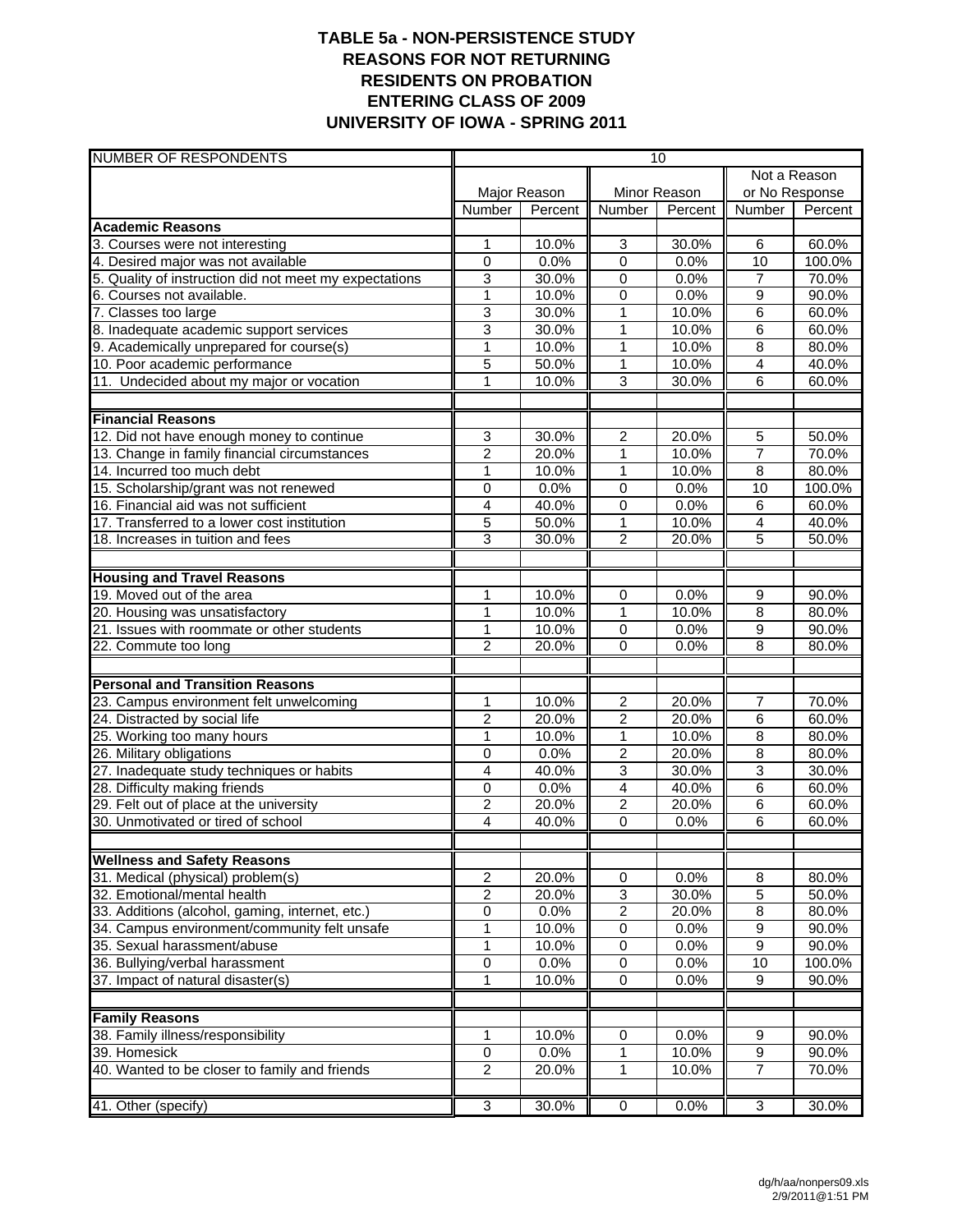### **TABLE 5b - NON-PERSISTENCE STUDY REASONS FOR NOT RETURNING RESIDENTS ON PROBATION ENTERING CLASS OF 2009 IOWA STATE UNIVERSITY - SPRING 2011**

| <b>NUMBER OF RESPONDENTS</b>                                                  | 9                   |                |                                  |                |                     |                |  |
|-------------------------------------------------------------------------------|---------------------|----------------|----------------------------------|----------------|---------------------|----------------|--|
|                                                                               |                     |                |                                  |                | Not a Reason        |                |  |
|                                                                               |                     | Major Reason   |                                  | Minor Reason   | or No Response      |                |  |
|                                                                               | <b>Number</b>       | Percent        | <b>Number</b>                    | Percent        | Number              | Percent        |  |
| <b>Academic Reasons</b>                                                       |                     |                |                                  |                |                     |                |  |
| 3. Courses were not interesting                                               | $\mathbf{1}$        | 11.1%          | $\mathbf{3}$                     | 33.3%          | 5                   | 55.6%          |  |
| 4. Desired major was not available                                            | 3                   | 33.3%          | 0                                | 0.0%           | 6                   | 66.7%          |  |
| 5. Quality of instruction did not meet my expectations                        | 1                   | 11.1%          | 4                                | 44.4%          | 4                   | 44.4%          |  |
| 6. Courses not available.                                                     | 1                   | 11.1%          | 1                                | 11.1%          | $\overline{7}$      | 77.8%          |  |
| 7. Classes too large                                                          | $\overline{2}$      | 22.2%          | $\overline{4}$                   | 44.4%          | $\overline{3}$      | 33.3%          |  |
| 8. Inadequate academic support services                                       | $\overline{2}$      | 22.2%          | $\overline{1}$                   | 11.1%          | 6                   | 66.7%          |  |
| 9. Academically unprepared for course(s)                                      | 0                   | 0.0%           | $\overline{4}$                   | 44.4%          | 5                   | 55.6%          |  |
| 10. Poor academic performance                                                 | $\overline{c}$      | 22.2%          | $\overline{2}$                   | 22.2%          | 5<br>4              | 55.6%          |  |
| 11. Undecided about my major or vocation                                      | 3                   | 33.3%          | $\overline{2}$                   | 22.2%          |                     | 44.4%          |  |
| <b>Financial Reasons</b>                                                      |                     |                |                                  |                |                     |                |  |
| 12. Did not have enough money to continue                                     | 0                   | 0.0%           | 4                                | 44.4%          | 5                   | 55.6%          |  |
| 13. Change in family financial circumstances                                  | 0                   | 0.0%           | $\mathbf{1}$                     | 11.1%          | 8                   | 88.9%          |  |
| 14. Incurred too much debt                                                    | 1                   | 11.1%          | 1                                | 11.1%          | $\overline{7}$      | 77.8%          |  |
| 15. Scholarship/grant was not renewed                                         | 0                   | 0.0%           | $\mathbf 0$                      | 0.0%           | 9                   | 100.0%         |  |
| 16. Financial aid was not sufficient                                          | $\mathbf 0$         | 0.0%           | $\overline{c}$                   | 22.2%          | $\overline{7}$      | 77.8%          |  |
| 17. Transferred to a lower cost institution                                   | 3                   | 33.3%          | $\overline{c}$                   | 22.2%          | $\overline{4}$      | 44.4%          |  |
| 18. Increases in tuition and fees                                             | 1                   | 11.1%          | 2                                | 22.2%          | 6                   | 66.7%          |  |
|                                                                               |                     |                |                                  |                |                     |                |  |
| <b>Housing and Travel Reasons</b>                                             |                     |                |                                  |                |                     |                |  |
| 19. Moved out of the area                                                     | 1                   | 11.1%          | 1                                | 11.1%          | $\overline{7}$      | 77.8%          |  |
| 20. Housing was unsatisfactory                                                | 3                   | 33.3%          | $\mathbf{1}$                     | 11.1%          | $\overline{5}$      | 55.6%          |  |
| 21. Issues with roommate or other students                                    | $\mathbf{1}$        | 11.1%          | $\overline{3}$                   | 33.3%          | $\overline{5}$      | 55.6%          |  |
| 22. Commute too long                                                          | 1                   | 11.1%          | 1                                | 11.1%          | $\overline{7}$      | 77.8%          |  |
|                                                                               |                     |                |                                  |                |                     |                |  |
| <b>Personal and Transition Reasons</b>                                        |                     |                |                                  |                |                     |                |  |
| 23. Campus environment felt unwelcoming                                       | 0                   | 0.0%           | 3                                | 33.3%          | 6                   | 66.7%          |  |
| 24. Distracted by social life                                                 | 1                   | 11.1%          | $\mathbf{1}$                     | 11.1%          | $\overline{7}$      | 77.8%          |  |
| 25. Working too many hours                                                    | 0                   | 0.0%           | $\mathbf 0$                      | 0.0%           | 9                   | 100.0%         |  |
| 26. Military obligations                                                      | 0                   | 0.0%           | $\mathbf 0$                      | 0.0%           | 9                   | 100.0%         |  |
| 27. Inadequate study techniques or habits                                     | 1                   | 11.1%          | $\overline{2}$                   | 22.2%          | $\overline{6}$      | 66.7%          |  |
| 28. Difficulty making friends                                                 | 0                   | 0.0%           | $\overline{2}$                   | 22.2%          | $\overline{7}$      | 77.8%          |  |
| 29. Felt out of place at the university<br>30. Unmotivated or tired of school | 1<br>$\overline{2}$ | 11.1%<br>22.2% | 1<br>1                           | 11.1%<br>11.1% | $\overline{7}$<br>6 | 77.8%<br>66.7% |  |
|                                                                               |                     |                |                                  |                |                     |                |  |
| <b>Wellness and Safety Reasons</b>                                            |                     |                |                                  |                |                     |                |  |
| 31. Medical (physical) problem(s)                                             | 1                   | 11.1%          | 1                                | 11.1%          | 7                   | 77.8%          |  |
| 32. Emotional/mental health                                                   | 1                   | 11.1%          | 1                                | 11.1%          | $\overline{7}$      | 77.8%          |  |
| 33. Additions (alcohol, gaming, internet, etc.)                               | 0                   | 0.0%           | $\,0\,$                          | 0.0%           | 9                   | 100.0%         |  |
| 34. Campus environment/community felt unsafe                                  | 0                   | 0.0%           | 1                                | 11.1%          | $\bf 8$             | 88.9%          |  |
| 35. Sexual harassment/abuse                                                   | 0                   | 0.0%           | $\mathbf 0$                      | 0.0%           | 9                   | 100.0%         |  |
| 36. Bullying/verbal harassment                                                | 0                   | 0.0%           | 0                                | 0.0%           | 9                   | 100.0%         |  |
| 37. Impact of natural disaster(s)                                             | $\overline{0}$      | 0.0%           | $\overline{0}$                   | 0.0%           | $\overline{9}$      | 100.0%         |  |
|                                                                               |                     |                |                                  |                |                     |                |  |
| <b>Family Reasons</b>                                                         |                     |                |                                  |                |                     |                |  |
| 38. Family illness/responsibility                                             | 0                   | 0.0%           | 0                                | 0.0%           | 9                   | 100.0%         |  |
| 39. Homesick<br>40. Wanted to be closer to family and friends                 | 0<br>$\overline{2}$ | 0.0%<br>22.2%  | $\boldsymbol{2}$<br>$\mathbf{1}$ | 22.2%<br>11.1% | 7<br>6              | 77.8%<br>66.7% |  |
|                                                                               |                     |                |                                  |                |                     |                |  |
| 41. Other (specify)                                                           | 1                   | 11.1%          | $\overline{0}$                   | 0.0%           | 8                   | 88.9%          |  |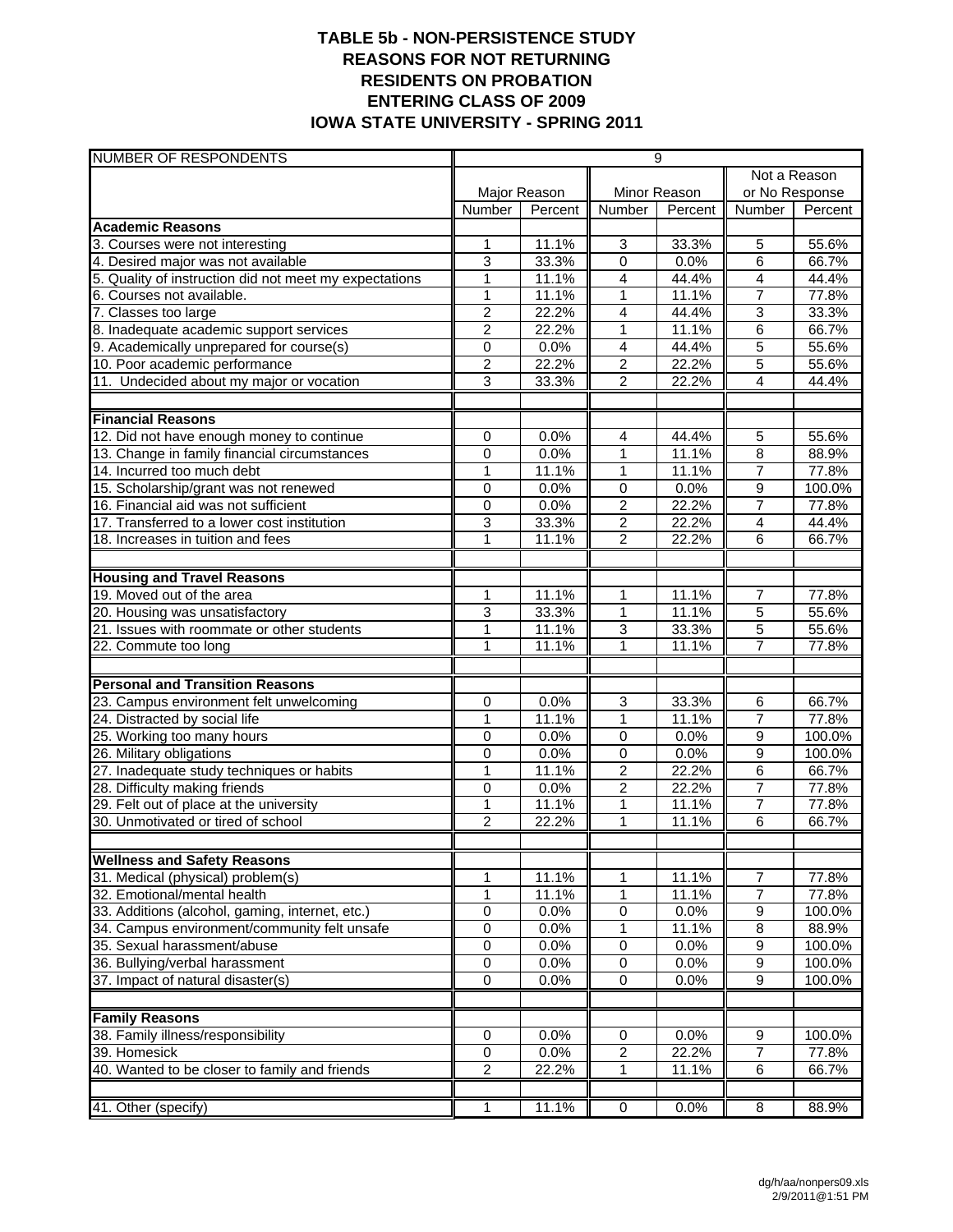## **TABLE 5c - NON-PERSISTENCE STUDY REASONS FOR NOT RETURNING RESIDENTS ON PROBATION ENTERING CLASS OF 2009 UNIVERSITY OF NORTHERN IOWA - SPRING 2011**

| NUMBER OF RESPONDENTS                                  | $\overline{8}$                 |               |                     |               |                                  |                |
|--------------------------------------------------------|--------------------------------|---------------|---------------------|---------------|----------------------------------|----------------|
|                                                        |                                |               |                     |               | Not a Reason                     |                |
|                                                        |                                | Major Reason  |                     | Minor Reason  | or No Response                   |                |
|                                                        | <b>Number</b>                  | Percent       | Number              | Percent       | Number                           | Percent        |
| <b>Academic Reasons</b>                                |                                |               |                     |               |                                  |                |
| 3. Courses were not interesting                        | 0                              | 0.0%          | 3                   | 37.5%         | 4                                | 50.0%          |
| 4. Desired major was not available                     | 1                              | 12.5%         | 1                   | 12.5%         | $\overline{5}$                   | 62.5%          |
| 5. Quality of instruction did not meet my expectations | 0                              | 0.0%          | 1                   | 12.5%         | $\,6$                            | 75.0%          |
| 6. Courses not available.                              | $\overline{1}$                 | 12.5%         | 0                   | 0.0%          | 6                                | 75.0%          |
| 7. Classes too large                                   | 0                              | 0.0%          | 1                   | 12.5%         | $\overline{6}$                   | 75.0%          |
| 8. Inadequate academic support services                | $\overline{2}$                 | 25.0%         | $\overline{2}$      | 25.0%         | 3                                | 37.5%          |
| 9. Academically unprepared for course(s)               | 1                              | 12.5%         | 4                   | 50.0%         | $\overline{2}$                   | 25.0%          |
| 10. Poor academic performance                          | 6                              | 75.0%         | 1                   | 12.5%         | $\mathbf 0$                      | 0.0%           |
| 11. Undecided about my major or vocation               | $\mathbf{1}$                   | 12.5%         | $\overline{3}$      | 37.5%         | $\overline{4}$                   | 50.0%          |
|                                                        |                                |               |                     |               |                                  |                |
| <b>Financial Reasons</b>                               |                                |               |                     |               |                                  |                |
| 12. Did not have enough money to continue              | 0                              | 0.0%          | 1                   | 12.5%         | 6                                | 75.0%          |
| 13. Change in family financial circumstances           | 0                              | 0.0%          | 1                   | 12.5%         | $\,6$                            | 75.0%<br>62.5% |
| 14. Incurred too much debt                             | 0<br>$\overline{2}$            | 0.0%<br>25.0% | $\overline{2}$      | 25.0%<br>0.0% | $\overline{5}$<br>$\overline{6}$ | 75.0%          |
| 15. Scholarship/grant was not renewed                  |                                |               | 0                   |               |                                  |                |
| 16. Financial aid was not sufficient                   | 1                              | 12.5%         | 0                   | 0.0%          | 6                                | 75.0%          |
| 17. Transferred to a lower cost institution            | $\overline{2}$<br>$\mathbf{1}$ | 25.0%         | 3<br>$\overline{0}$ | 37.5%         | $\overline{2}$                   | 25.0%          |
| 18. Increases in tuition and fees                      |                                | 12.5%         |                     | 0.0%          | 6                                | 75.0%          |
| <b>Housing and Travel Reasons</b>                      |                                |               |                     |               |                                  |                |
| 19. Moved out of the area                              | 0                              | 0.0%          | 0                   | 0.0%          | 7                                | 87.5%          |
| 20. Housing was unsatisfactory                         | $\mathbf{1}$                   | 12.5%         | 1                   | 12.5%         | $\overline{5}$                   | 62.5%          |
| 21. Issues with roommate or other students             | $\overline{c}$                 | 25.0%         | $\mathbf 0$         | 0.0%          | 5                                | 62.5%          |
| 22. Commute too long                                   | 1                              | 12.5%         | $\mathbf 0$         | 0.0%          | 7                                | 87.5%          |
|                                                        |                                |               |                     |               |                                  |                |
| <b>Personal and Transition Reasons</b>                 |                                |               |                     |               |                                  |                |
| 23. Campus environment felt unwelcoming                | 1                              | 12.5%         | $\overline{c}$      | 25.0%         | 5                                | 62.5%          |
| 24. Distracted by social life                          | 3                              | 37.5%         | 3                   | 37.5%         | $\overline{2}$                   | 25.0%          |
| 25. Working too many hours                             | $\overline{0}$                 | 0.0%          | $\overline{3}$      | 37.5%         | $\overline{4}$                   | 50.0%          |
| 26. Military obligations                               | $\mathbf 0$                    | 0.0%          | $\overline{2}$      | 25.0%         | $\overline{6}$                   | 75.0%          |
| 27. Inadequate study techniques or habits              | $\overline{2}$                 | 25.0%         | 5                   | 62.5%         | $\mathbf{1}$                     | 12.5%          |
| 28. Difficulty making friends                          | 0                              | 0.0%          | 4                   | 50.0%         | $\overline{3}$                   | 37.5%          |
| 29. Felt out of place at the university                | 1                              | 12.5%         | 4                   | 50.0%         | 3                                | 37.5%          |
| 30. Unmotivated or tired of school                     | $\overline{2}$                 | 25.0%         | $\overline{2}$      | 25.0%         | 3                                | 37.5%          |
| <b>Wellness and Safety Reasons</b>                     |                                |               |                     |               |                                  |                |
| 31. Medical (physical) problem(s)                      | 1                              | 12.5%         | 1                   | 12.5%         | 5                                | 62.5%          |
| 32. Emotional/mental health                            | 1                              | 12.5%         | $\overline{c}$      |               | $\overline{4}$                   |                |
| 33. Additions (alcohol, gaming, internet, etc.)        | $\mathbf 0$                    | 0.0%          | 0                   | 25.0%<br>0.0% | $\overline{7}$                   | 50.0%<br>87.5% |
| 34. Campus environment/community felt unsafe           | 1                              | 12.5%         | 0                   | 0.0%          | $\overline{7}$                   | 87.5%          |
| 35. Sexual harassment/abuse                            | $\overline{0}$                 | 0.0%          | 0                   | 0.0%          | $\overline{7}$                   | 87.5%          |
| 36. Bullying/verbal harassment                         | $\pmb{0}$                      | 0.0%          | $\pmb{0}$           | 0.0%          | 7                                | 87.5%          |
| 37. Impact of natural disaster(s)                      | $\overline{0}$                 | 0.0%          | 0                   | 0.0%          | $\overline{7}$                   | 87.5%          |
|                                                        |                                |               |                     |               |                                  |                |
| <b>Family Reasons</b>                                  |                                |               |                     |               |                                  |                |
| 38. Family illness/responsibility                      | 0                              | 0.0%          | 1                   | 12.5%         | 6                                | 75.0%          |
| 39. Homesick                                           | 0                              | 0.0%          | 1                   | 12.5%         | $\overline{5}$                   | 62.5%          |
| 40. Wanted to be closer to family and friends          | 0                              | 0.0%          | $\overline{2}$      | 25.0%         | 4                                | 50.0%          |
|                                                        |                                |               |                     |               |                                  |                |
| 41. Other (specify)                                    | $\overline{2}$                 | 25.0%         | $\overline{0}$      | 0.0%          | 4                                | 50.0%          |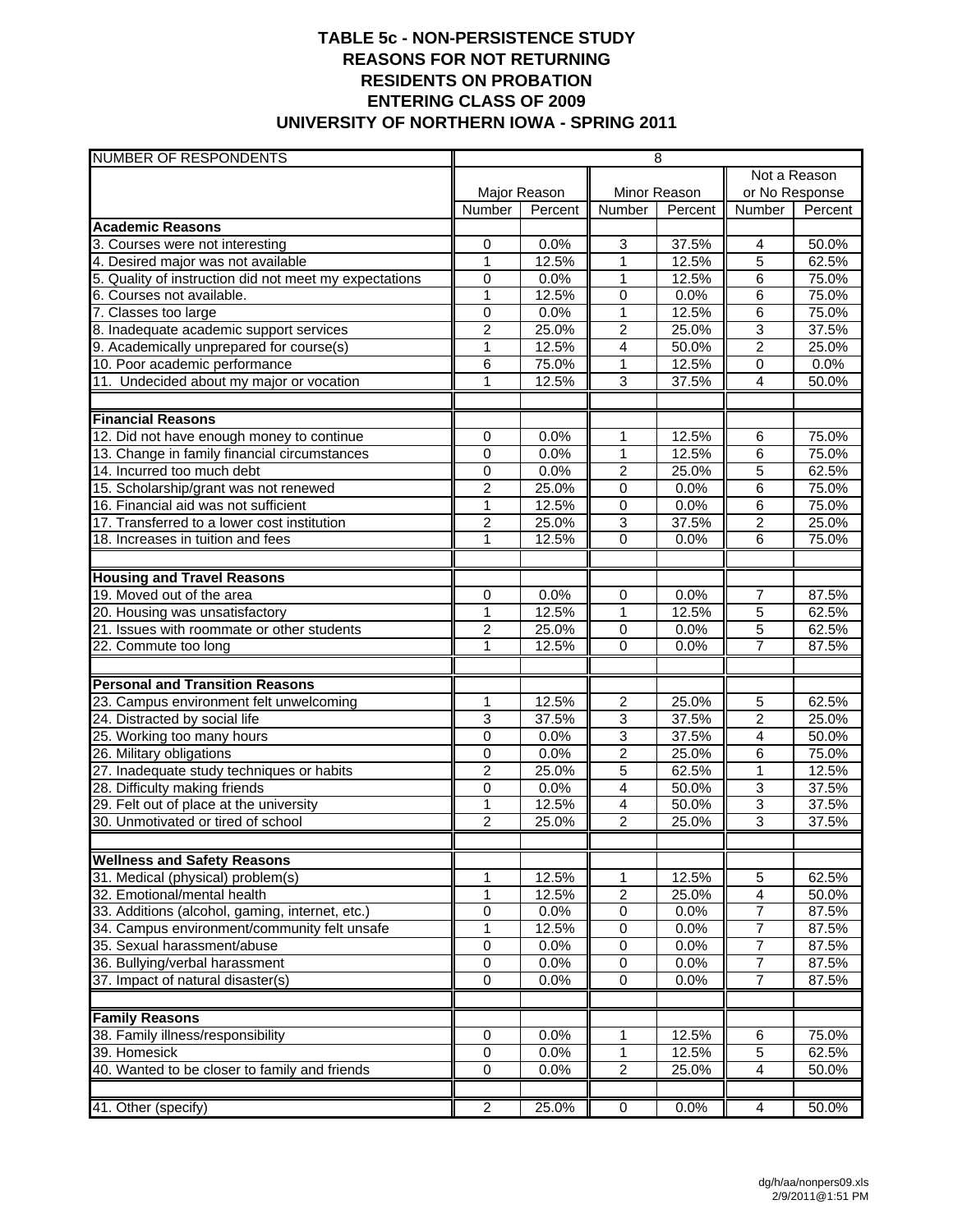### **TABLE 6 - NON-PERSISTENCE STUDY REASONS FOR NOT RETURNING NONRESIDENTS NOT ON PROBATION ENTERING CLASS OF 2009 REGENT TOTAL - SPRING 2011**

| <b>NUMBER OF RESPONDENTS</b>                                  | 95                    |                |                      |                |                       |                |  |
|---------------------------------------------------------------|-----------------------|----------------|----------------------|----------------|-----------------------|----------------|--|
|                                                               |                       |                |                      |                | Not a Reason          |                |  |
|                                                               |                       | Major Reason   |                      | Minor Reason   | or No Response        |                |  |
|                                                               | Number                | Percent        | <b>Number</b>        | Percent        | Number                | Percent        |  |
| <b>Academic Reasons</b>                                       |                       |                |                      |                |                       |                |  |
| 3. Courses were not interesting                               | 6                     | 6.3%           | 12                   | 12.6%          | 77                    | 81.1%          |  |
| 4. Desired major was not available                            | 12                    | 12.6%          | $\overline{4}$       | 4.2%           | 79                    | 83.2%          |  |
| 5. Quality of instruction did not meet my expectations        | 9                     | 9.5%           | 13                   | 13.7%          | 73                    | 76.8%          |  |
| 6. Courses not available.                                     | $\mathbf{1}$          | 1.1%           | 5                    | 5.3%           | 89                    | 93.7%          |  |
| 7. Classes too large                                          | 8                     | 8.4%           | $\overline{17}$      | 17.9%          | $\overline{70}$       | 73.7%          |  |
| 8. Inadequate academic support services                       | $\overline{1}$        | 1.1%           | 14                   | 14.7%          | 80                    | 84.2%          |  |
| 9. Academically unprepared for course(s)                      | 1                     | 1.1%<br>3.2%   | 5                    | 5.3%           | 89                    | 93.7%          |  |
| 10. Poor academic performance                                 | 3<br>8                |                | 8<br>10              | 8.4%<br>10.5%  | 84<br>77              | 88.4%          |  |
| 11. Undecided about my major or vocation                      |                       | 8.4%           |                      |                |                       | 81.1%          |  |
| <b>Financial Reasons</b>                                      |                       |                |                      |                |                       |                |  |
| 12. Did not have enough money to continue                     | 29                    | 30.5%          | 13                   | 13.7%          | 52                    | 54.7%          |  |
| 13. Change in family financial circumstances                  | 12                    | 12.6%          | $\overline{23}$      | 24.2%          | 59                    | 62.1%          |  |
| 14. Incurred too much debt                                    | 24                    | 25.3%          | $\overline{12}$      | 12.6%          | 59                    | 62.1%          |  |
| 15. Scholarship/grant was not renewed                         | $\overline{7}$        | 7.4%           | $\overline{4}$       | 4.2%           | 83                    | 87.4%          |  |
| 16. Financial aid was not sufficient                          | 26                    | 27.4%          | $\overline{15}$      | 15.8%          | 54                    | 56.8%          |  |
| 17. Transferred to a lower cost institution                   | $\overline{44}$       | 46.3%          | 16                   | 16.8%          | 34                    | 35.8%          |  |
| 18. Increases in tuition and fees                             | 23                    | 24.2%          | 10                   | 10.5%          | 62                    | 65.3%          |  |
|                                                               |                       |                |                      |                |                       |                |  |
| <b>Housing and Travel Reasons</b>                             |                       |                |                      |                |                       |                |  |
| 19. Moved out of the area                                     | 5                     | 5.3%           | 3                    | 3.2%           | 85                    | 89.5%          |  |
| 20. Housing was unsatisfactory                                | 6                     | 6.3%           | 16                   | 16.8%          | $\overline{72}$       | 75.8%          |  |
| 21. Issues with roommate or other students                    | $\overline{8}$<br>15  | 8.4%<br>15.8%  | $\overline{11}$<br>8 | 11.6%<br>8.4%  | 74<br>$\overline{71}$ | 77.9%<br>74.7% |  |
| 22. Commute too long                                          |                       |                |                      |                |                       |                |  |
| <b>Personal and Transition Reasons</b>                        |                       |                |                      |                |                       |                |  |
| 23. Campus environment felt unwelcoming                       | 19                    | 20.0%          | 14                   | 14.7%          | 62                    | 65.3%          |  |
| 24. Distracted by social life                                 | 6                     | 6.3%           | 10                   | 10.5%          | 79                    | 83.2%          |  |
| 25. Working too many hours                                    | $\mathbf{1}$          | 1.1%           | $\overline{4}$       | 4.2%           | 90                    | 94.7%          |  |
| 26. Military obligations                                      | 1                     | 1.1%           | $\mathbf{1}$         | 1.1%           | 93                    | 97.9%          |  |
| 27. Inadequate study techniques or habits                     | 3                     | 3.2%           | 10                   | 10.5%          | $\overline{82}$       | 86.3%          |  |
| 28. Difficulty making friends                                 | $\overline{14}$       | 14.7%          | $\overline{17}$      | 17.9%          | 64                    | 67.4%          |  |
| 29. Felt out of place at the university                       | 26                    | 27.4%          | 15                   | 15.8%          | 53                    | 55.8%          |  |
| 30. Unmotivated or tired of school                            | 5                     | 5.3%           | 8                    | 8.4%           | 82                    | 86.3%          |  |
| <b>Wellness and Safety Reasons</b>                            |                       |                |                      |                |                       |                |  |
| 31. Medical (physical) problem(s)                             | 4                     | 4.2%           | $\overline{4}$       | 4.2%           | 87                    | 91.6%          |  |
| 32. Emotional/mental health                                   | 9                     | 9.5%           | 12                   | 12.6%          | 74                    | 77.9%          |  |
| 33. Additions (alcohol, gaming, internet, etc.)               | 1                     | 1.1%           | $\overline{2}$       | 2.1%           | 92                    | 96.8%          |  |
| 34. Campus environment/community felt unsafe                  | 3                     | 3.2%           | $\overline{3}$       | 3.2%           | 89                    | 93.7%          |  |
| 35. Sexual harassment/abuse                                   | $\overline{2}$        | 2.1%           | $\overline{0}$       | 0.0%           | 93                    | 97.9%          |  |
| 36. Bullying/verbal harassment                                | 1                     | 1.1%           | $\pmb{0}$            | 0.0%           | 94                    | 98.9%          |  |
| 37. Impact of natural disaster(s)                             | $\overline{0}$        | 0.0%           | $\overline{0}$       | 0.0%           | 95                    | 100.0%         |  |
|                                                               |                       |                |                      |                |                       |                |  |
| <b>Family Reasons</b><br>38. Family illness/responsibility    |                       |                |                      |                |                       |                |  |
|                                                               | 9                     | 9.5%           | 1                    | 1.1%           | 83                    | 87.4%          |  |
| 39. Homesick<br>40. Wanted to be closer to family and friends | 12<br>$\overline{27}$ | 12.6%<br>28.4% | 20<br>25             | 21.1%<br>26.3% | 63<br>43              | 66.3%<br>45.3% |  |
|                                                               |                       |                |                      |                |                       |                |  |
| 41. Other (specify)                                           | $\overline{24}$       | 25.3%          | 1                    | 1.1%           | $\overline{38}$       | 40.0%          |  |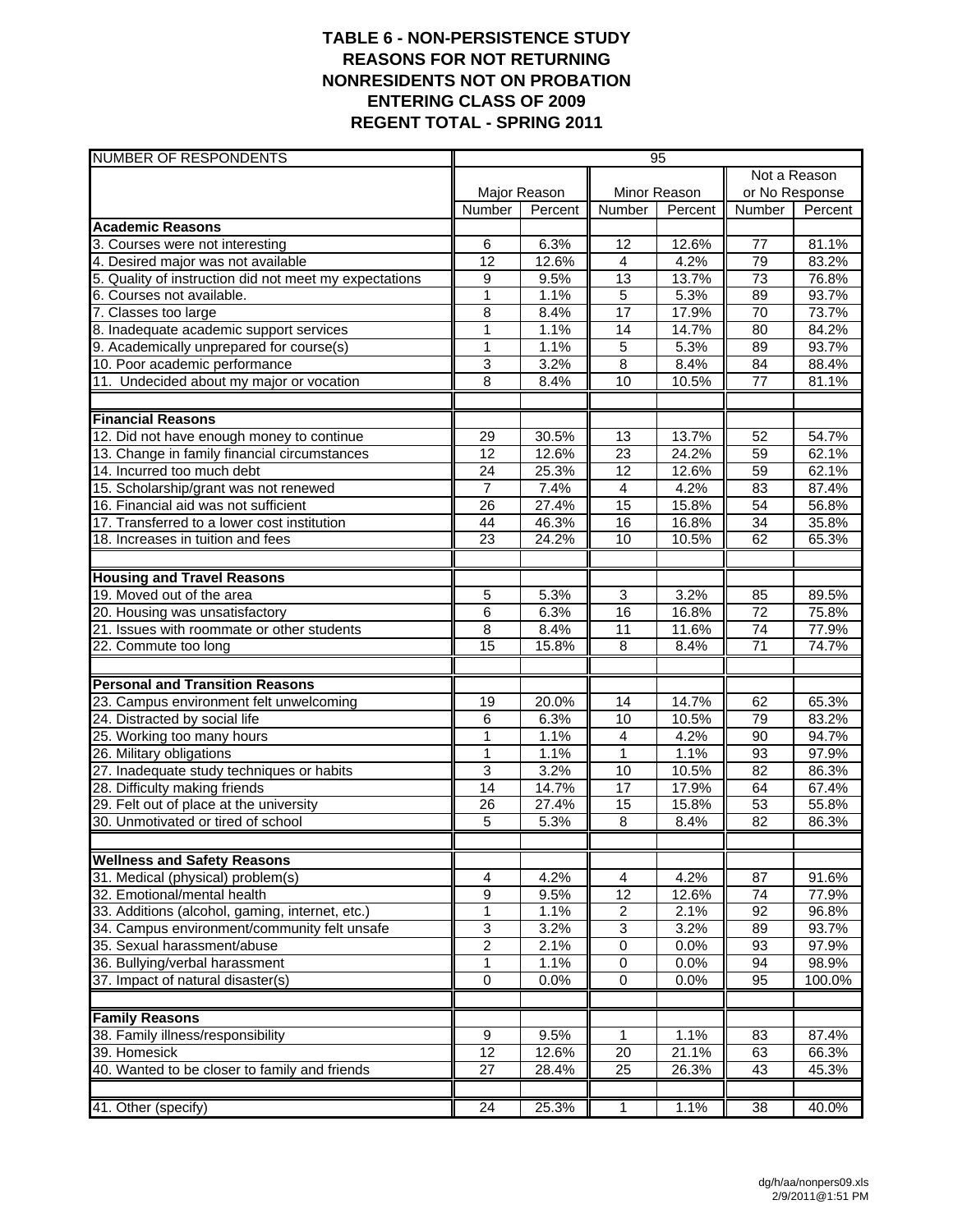## **TABLE 6a - NON-PERSISTENCE STUDY REASONS FOR NOT RETURNING NONRESIDENTS NOT ON PROBATION ENTERING CLASS OF 2009 UNIVERSITY OF IOWA - SPRING 2011**

| NUMBER OF RESPONDENTS                                  | 45              |              |                 |              |                 |         |
|--------------------------------------------------------|-----------------|--------------|-----------------|--------------|-----------------|---------|
|                                                        |                 |              |                 |              | Not a Reason    |         |
|                                                        |                 | Major Reason |                 | Minor Reason | or No Response  |         |
|                                                        | Number          | Percent      | Number          | Percent      | Number          | Percent |
| <b>Academic Reasons</b>                                |                 |              |                 |              |                 |         |
| 3. Courses were not interesting                        | $\overline{c}$  | 4.4%         | 5               | 11.1%        | 38              | 84.4%   |
| 4. Desired major was not available                     | 7               | 15.6%        | $\mathbf 0$     | 0.0%         | 38              | 84.4%   |
| 5. Quality of instruction did not meet my expectations | 4               | 8.9%         | 3               | 6.7%         | 38              | 84.4%   |
| 6. Courses not available.                              | $\mathbf{1}$    | 2.2%         | 1               | 2.2%         | $\overline{43}$ | 95.6%   |
| 7. Classes too large                                   | 2               | 4.4%         | 9               | 20.0%        | 34              | 75.6%   |
| 8. Inadequate academic support services                | $\mathbf 0$     | 0.0%         | $\overline{7}$  | 15.6%        | $\overline{38}$ | 84.4%   |
| 9. Academically unprepared for course(s)               | 0               | 0.0%         | 4               | 8.9%         | 41              | 91.1%   |
| 10. Poor academic performance                          | 0               | 0.0%         | 5               | 11.1%        | 40              | 88.9%   |
| 11. Undecided about my major or vocation               | 1               | 2.2%         | $\overline{5}$  | 11.1%        | 39              | 86.7%   |
|                                                        |                 |              |                 |              |                 |         |
| <b>Financial Reasons</b>                               |                 |              |                 |              |                 |         |
| 12. Did not have enough money to continue              | 14              | 31.1%        | $\overline{7}$  | 15.6%        | 23              | 51.1%   |
| 13. Change in family financial circumstances           | $\overline{4}$  | 8.9%         | 12              | 26.7%        | $\overline{28}$ | 62.2%   |
| 14. Incurred too much debt                             | $\overline{12}$ | 26.7%        | $\overline{7}$  | 15.6%        | $\overline{26}$ | 57.8%   |
| 15. Scholarship/grant was not renewed                  | 3               | 6.7%         | 1               | 2.2%         | 40              | 88.9%   |
| 16. Financial aid was not sufficient                   | 15              | 33.3%        | $\,6$           | 13.3%        | 24              | 53.3%   |
| 17. Transferred to a lower cost institution            | 25              | 55.6%        | 5               | 11.1%        | 15              | 33.3%   |
| 18. Increases in tuition and fees                      | 12              | 26.7%        | 7               | 15.6%        | 26              | 57.8%   |
|                                                        |                 |              |                 |              |                 |         |
| <b>Housing and Travel Reasons</b>                      |                 |              |                 |              |                 |         |
| 19. Moved out of the area                              | 2               | 4.4%         | 1               | 2.2%         | 40              | 88.9%   |
| 20. Housing was unsatisfactory                         | $\overline{2}$  | 4.4%         | $\overline{5}$  | 11.1%        | 37              | 82.2%   |
| 21. Issues with roommate or other students             | 2               | 4.4%         | $\overline{7}$  | 15.6%        | 34              | 75.6%   |
| 22. Commute too long                                   | 5               | 11.1%        | $\overline{2}$  | 4.4%         | $\overline{37}$ | 82.2%   |
| <b>Personal and Transition Reasons</b>                 |                 |              |                 |              |                 |         |
| 23. Campus environment felt unwelcoming                | 12              | 26.7%        | 6               | 13.3%        | 27              | 60.0%   |
| 24. Distracted by social life                          | 3               | 6.7%         | 6               | 13.3%        | 36              | 80.0%   |
| 25. Working too many hours                             | 1               | 2.2%         | $\overline{2}$  | 4.4%         | $\overline{42}$ | 93.3%   |
| 26. Military obligations                               | 0               | 0.0%         | 0               | 0.0%         | 45              | 100.0%  |
| 27. Inadequate study techniques or habits              | 1               | 2.2%         | 6               | 13.3%        | $\overline{38}$ | 84.4%   |
| 28. Difficulty making friends                          | 10              | 22.2%        | $\overline{7}$  | 15.6%        | 28              | 62.2%   |
| 29. Felt out of place at the university                | 16              | 35.6%        | 8               | 17.8%        | $\overline{20}$ | 44.4%   |
| 30. Unmotivated or tired of school                     | 3               | 6.7%         | 4               | 8.9%         | 38              | 84.4%   |
|                                                        |                 |              |                 |              |                 |         |
| <b>Wellness and Safety Reasons</b>                     |                 |              |                 |              |                 |         |
| 31. Medical (physical) problem(s)                      | 2               | 4.4%         | $\overline{c}$  | 4.4%         | 41              | 91.1%   |
| 32. Emotional/mental health                            | 5               | 11.1%        | 9               | 20.0%        | 31              | 68.9%   |
| 33. Additions (alcohol, gaming, internet, etc.)        | 0               | 0.0%         | 1               | 2.2%         | 44              | 97.8%   |
| 34. Campus environment/community felt unsafe           | 1               | 2.2%         | 1               | 2.2%         | 43              | 95.6%   |
| 35. Sexual harassment/abuse                            | 1               | 2.2%         | $\overline{0}$  | 0.0%         | 44              | 97.8%   |
| 36. Bullying/verbal harassment                         | 1               | 2.2%         | $\,0\,$         | 0.0%         | 44              | 97.8%   |
| 37. Impact of natural disaster(s)                      | $\mathbf 0$     | 0.0%         | $\pmb{0}$       | 0.0%         | 45              | 100.0%  |
|                                                        |                 |              |                 |              |                 |         |
| <b>Family Reasons</b>                                  |                 |              |                 |              |                 |         |
| 38. Family illness/responsibility                      | 3               | 6.7%         | 0               | 0.0%         | 40              | 88.9%   |
| 39. Homesick                                           | 4               | 8.9%         | 8               | 17.8%        | 33              | 73.3%   |
| 40. Wanted to be closer to family and friends          | $\overline{9}$  | 20.0%        | $\overline{12}$ | 26.7%        | $\overline{24}$ | 53.3%   |
|                                                        |                 |              |                 |              |                 |         |
| 41. Other (specify)                                    | 10              | 22.2%        | $\overline{0}$  | 0.0%         | $\overline{5}$  | 11.1%   |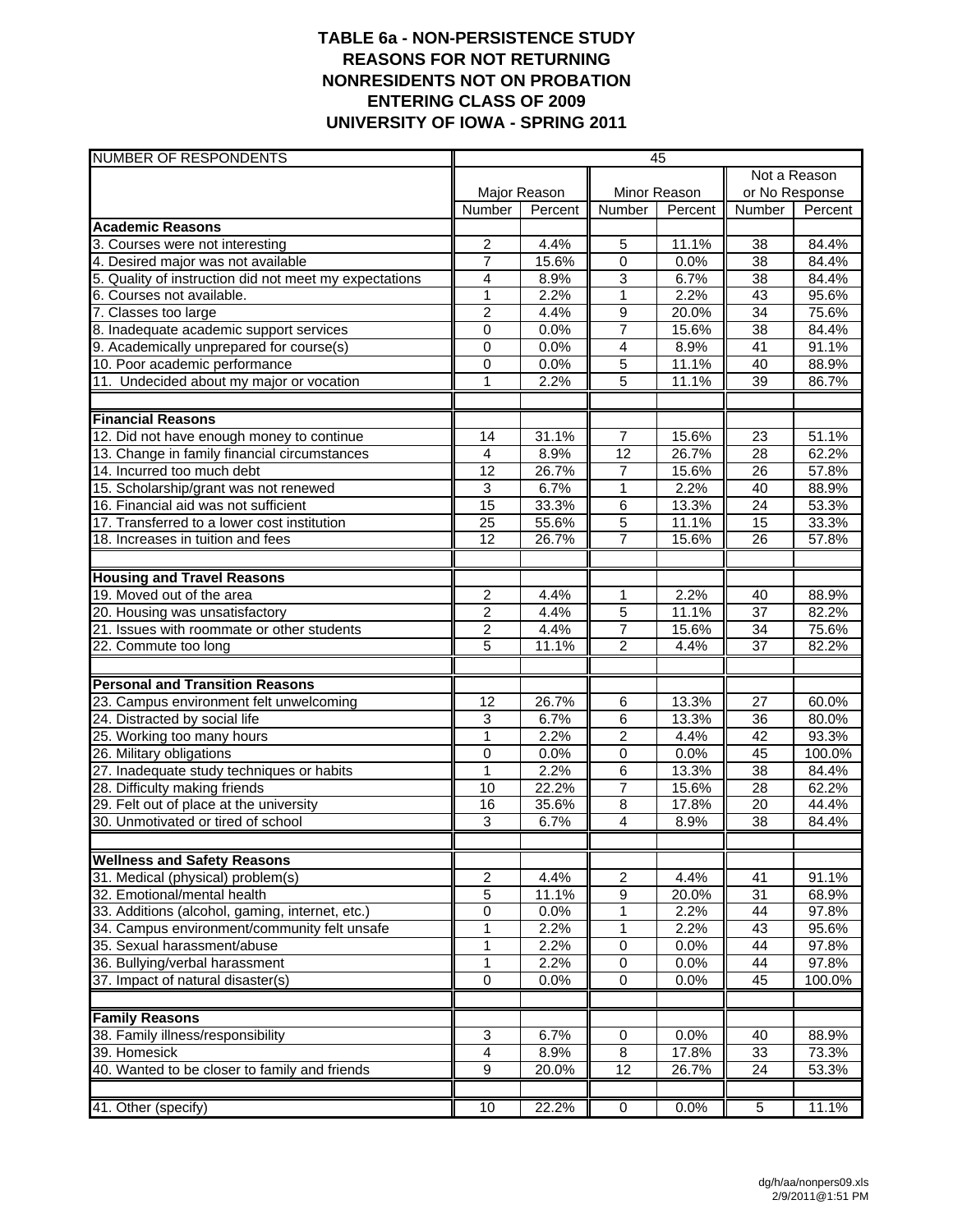### **TABLE 6b - NON-PERSISTENCE STUDY REASONS FOR NOT RETURNING NONRESIDENTS NOT ON PROBATION ENTERING CLASS OF 2009 IOWA STATE UNIVERSITY - SPRING 2011**

| <b>NUMBER OF RESPONDENTS</b>                                                 | 45              |                |                 |               |                 |                |
|------------------------------------------------------------------------------|-----------------|----------------|-----------------|---------------|-----------------|----------------|
|                                                                              |                 |                |                 |               | Not a Reason    |                |
|                                                                              | Major Reason    |                |                 | Minor Reason  | or No Response  |                |
|                                                                              | Number          | Percent        | Number          | Percent       | Number          | Percent        |
| <b>Academic Reasons</b>                                                      |                 |                |                 |               |                 |                |
| 3. Courses were not interesting                                              | 4               | 8.9%           | 7               | 15.6%         | 34              | 75.6%          |
| 4. Desired major was not available                                           | $\overline{5}$  | 11.1%          | $\overline{3}$  | 6.7%          | $\overline{37}$ | 82.2%          |
| 5. Quality of instruction did not meet my expectations                       | 5               | 11.1%          | 10              | 22.2%         | 30              | 66.7%          |
| 6. Courses not available.                                                    | $\mathbf 0$     | 0.0%           | 3               | 6.7%          | 42              | 93.3%          |
| 7. Classes too large                                                         | 6               | 13.3%          | $\overline{7}$  | 15.6%         | $\overline{32}$ | 71.1%          |
| 8. Inadequate academic support services                                      | 1               | 2.2%           | 7               | 15.6%         | $\overline{37}$ | 82.2%          |
| 9. Academically unprepared for course(s)                                     | 1               | 2.2%           | $\mathbf{1}$    | 2.2%          | 43              | 95.6%          |
| 10. Poor academic performance                                                | 3               | 6.7%           | 3               | 6.7%          | $\overline{39}$ | 86.7%          |
| 11. Undecided about my major or vocation                                     | $\overline{7}$  | 15.6%          | 4               | 8.9%          | 34              | 75.6%          |
|                                                                              |                 |                |                 |               |                 |                |
| <b>Financial Reasons</b>                                                     |                 |                |                 |               |                 |                |
| 12. Did not have enough money to continue                                    | 13              | 28.9%          | 6               | 13.3%         | 26              | 57.8%          |
| 13. Change in family financial circumstances                                 | 6               | 13.3%          | 11              | 24.4%         | 28              | 62.2%          |
| 14. Incurred too much debt                                                   | 11              | 24.4%          | $\overline{5}$  | 11.1%         | 29              | 64.4%          |
| 15. Scholarship/grant was not renewed                                        | 4               | 8.9%           | $\overline{2}$  | 4.4%          | $\overline{39}$ | 86.7%          |
| 16. Financial aid was not sufficient                                         | 10              | 22.2%          | $\overline{7}$  | 15.6%         | 28              | 62.2%          |
| 17. Transferred to a lower cost institution                                  | $\overline{18}$ | 40.0%          | $\overline{11}$ | 24.4%         | 16              | 35.6%          |
| 18. Increases in tuition and fees                                            | 10              | 22.2%          | $\overline{c}$  | 4.4%          | $\overline{33}$ | 73.3%          |
|                                                                              |                 |                |                 |               |                 |                |
| <b>Housing and Travel Reasons</b><br>19. Moved out of the area               |                 |                |                 | 2.2%          |                 |                |
|                                                                              | 3               | 6.7%           | 1               |               | 41              | 91.1%          |
| 20. Housing was unsatisfactory<br>21. Issues with roommate or other students | 3<br>5          | 6.7%           | 10              | 22.2%         | 32              | 71.1%          |
| 22. Commute too long                                                         | 9               | 11.1%<br>20.0% | 4<br>5          | 8.9%<br>11.1% | 36<br>31        | 80.0%<br>68.9% |
|                                                                              |                 |                |                 |               |                 |                |
| <b>Personal and Transition Reasons</b>                                       |                 |                |                 |               |                 |                |
| 23. Campus environment felt unwelcoming                                      | 5               | 11.1%          | $\overline{7}$  | 15.6%         | 33              | 73.3%          |
| 24. Distracted by social life                                                | 3               | 6.7%           | $\overline{3}$  | 6.7%          | 39              | 86.7%          |
| 25. Working too many hours                                                   | 0               | 0.0%           | 1               | 2.2%          | 44              | 97.8%          |
| 26. Military obligations                                                     | 1               | 2.2%           | 1               | 2.2%          | 43              | 95.6%          |
| 27. Inadequate study techniques or habits                                    | $\overline{2}$  | 4.4%           | $\overline{3}$  | 6.7%          | 40              | 88.9%          |
| 28. Difficulty making friends                                                | 2               | 4.4%           | 8               | 17.8%         | 35              | 77.8%          |
| 29. Felt out of place at the university                                      | 8               | 17.8%          | $\overline{6}$  | 13.3%         | 31              | 68.9%          |
| 30. Unmotivated or tired of school                                           | $\overline{2}$  | 4.4%           | 3               | 6.7%          | 40              | 88.9%          |
|                                                                              |                 |                |                 |               |                 |                |
| <b>Wellness and Safety Reasons</b>                                           |                 |                |                 |               |                 |                |
| 31. Medical (physical) problem(s)                                            | 1               | 2.2%           | $\overline{c}$  | 4.4%          | 42              | 93.3%          |
| 32. Emotional/mental health                                                  | $\overline{3}$  | 6.7%           | $\sqrt{3}$      | 6.7%          | 39              | 86.7%          |
| 33. Additions (alcohol, gaming, internet, etc.)                              | 1               | 2.2%           | $\overline{0}$  | 0.0%          | 44              | 97.8%          |
| 34. Campus environment/community felt unsafe                                 | 1               | 2.2%           | $\overline{c}$  | 4.4%          | 42              | 93.3%          |
| 35. Sexual harassment/abuse                                                  | 1               | 2.2%           | 0               | 0.0%          | 44              | 97.8%          |
| 36. Bullying/verbal harassment                                               | $\pmb{0}$       | 0.0%           | $\mathbf 0$     | 0.0%          | 45              | 100.0%         |
| 37. Impact of natural disaster(s)                                            | 0               | 0.0%           | $\mathbf 0$     | 0.0%          | 45              | 100.0%         |
|                                                                              |                 |                |                 |               |                 |                |
| <b>Family Reasons</b>                                                        |                 |                |                 |               |                 |                |
| 38. Family illness/responsibility                                            | 5               | 11.1%          | 1               | 2.2%          | 39              | 86.7%          |
| 39. Homesick                                                                 | 7               | 15.6%          | 11              | 24.4%         | $\overline{27}$ | 60.0%          |
| 40. Wanted to be closer to family and friends                                | 16              | 35.6%          | 13              | 28.9%         | 16              | 35.6%          |
|                                                                              |                 |                |                 |               |                 |                |
| 41. Other (specify)                                                          | $\overline{11}$ | 24.4%          | $\mathbf{1}$    | 2.2%          | 33              | 73.3%          |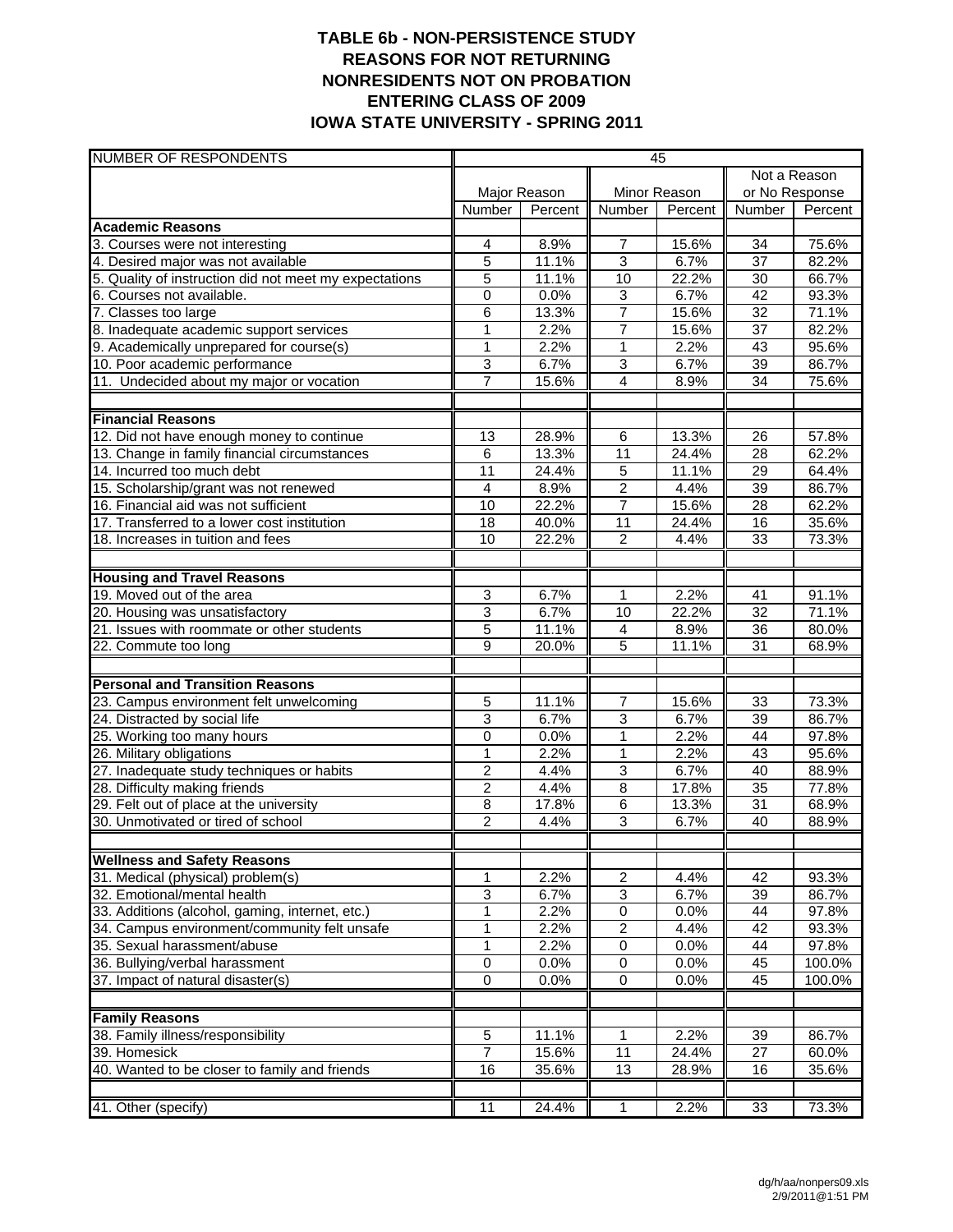## **TABLE 6c - NON-PERSISTENCE STUDY REASONS FOR NOT RETURNING NONRESIDENTS NOT ON PROBATION ENTERING CLASS OF 2009 UNIVERSITY OF NORTHERN IOWA - SPRING 2011**

| <b>NUMBER OF RESPONDENTS</b>                                                   | 5                           |               |                |               |                     |                  |
|--------------------------------------------------------------------------------|-----------------------------|---------------|----------------|---------------|---------------------|------------------|
|                                                                                |                             |               |                |               |                     | Not a Reason     |
|                                                                                |                             | Major Reason  |                | Minor Reason  | or No Response      |                  |
|                                                                                | Number                      | Percent       | Number         | Percent       | Number              | Percent          |
| <b>Academic Reasons</b>                                                        |                             |               |                |               |                     |                  |
| 3. Courses were not interesting                                                | 0                           | 0.0%          | 0              | 0.0%          | 5                   | 100.0%           |
| 4. Desired major was not available                                             | $\mathbf 0$                 | 0.0%          | 1              | 20.0%         | $\overline{4}$      | 80.0%            |
| 5. Quality of instruction did not meet my expectations                         | 0                           | 0.0%          | 0              | 0.0%          | 5                   | 100.0%           |
| 6. Courses not available.                                                      | 0                           | 0.0%          | $\overline{1}$ | 20.0%         | $\overline{4}$      | 80.0%            |
| 7. Classes too large                                                           | 0                           | 0.0%          | 1              | 20.0%         | 4                   | 80.0%            |
| 8. Inadequate academic support services                                        | $\mathbf 0$                 | 0.0%          | $\mathbf 0$    | 0.0%          | $\overline{5}$      | 100.0%           |
| 9. Academically unprepared for course(s)                                       | 0                           | 0.0%          | $\mathbf 0$    | 0.0%          | 5                   | 100.0%           |
| 10. Poor academic performance                                                  | 0                           | 0.0%          | $\mathbf 0$    | 0.0%          | 5                   | 100.0%           |
| 11. Undecided about my major or vocation                                       | 0                           | 0.0%          | 1              | 20.0%         | 4                   | 80.0%            |
| <b>Financial Reasons</b>                                                       |                             |               |                |               |                     |                  |
| 12. Did not have enough money to continue                                      | 2                           | 40.0%         | 0              | 0.0%          | 3                   | 60.0%            |
| 13. Change in family financial circumstances                                   | 2                           | 40.0%         | 0              | 0.0%          | $\overline{3}$      | 60.0%            |
| 14. Incurred too much debt                                                     | 1                           | 20.0%         | 0              | 0.0%          | 4                   | 80.0%            |
| 15. Scholarship/grant was not renewed                                          | 0                           | 0.0%          | 1              | 20.0%         | 4                   | 80.0%            |
| 16. Financial aid was not sufficient                                           | 1                           | 20.0%         | $\overline{c}$ | 40.0%         | $\overline{c}$      | 40.0%            |
| 17. Transferred to a lower cost institution                                    | 1                           | 20.0%         | $\overline{0}$ | 0.0%          | 3                   | 60.0%            |
| 18. Increases in tuition and fees                                              | 1                           | 20.0%         | 1              | 20.0%         | $\overline{3}$      | 60.0%            |
|                                                                                |                             |               |                |               |                     |                  |
| <b>Housing and Travel Reasons</b>                                              |                             |               |                |               |                     |                  |
| 19. Moved out of the area                                                      | 0                           | 0.0%          | 1              | 20.0%         | 4                   | 80.0%            |
| 20. Housing was unsatisfactory                                                 | 1                           | 20.0%         | 1              | 20.0%         | 3                   | 60.0%            |
| 21. Issues with roommate or other students                                     | 1                           | 20.0%         | $\mathbf 0$    | 0.0%          | $\overline{4}$      | 80.0%            |
| 22. Commute too long                                                           | 1                           | 20.0%         | 1              | 20.0%         | 3                   | 60.0%            |
|                                                                                |                             |               |                |               |                     |                  |
| <b>Personal and Transition Reasons</b>                                         |                             |               |                |               |                     |                  |
| 23. Campus environment felt unwelcoming                                        | $\boldsymbol{2}$            | 40.0%         | 1              | 20.0%         | $\overline{c}$      | 40.0%            |
| 24. Distracted by social life                                                  | 0                           | 0.0%          | 1              | 20.0%         | 4                   | 80.0%            |
| 25. Working too many hours                                                     | $\mathbf 0$                 | 0.0%          | $\mathbf 1$    | 20.0%         | 4                   | 80.0%            |
| 26. Military obligations                                                       | 0                           | 0.0%          | 0              | 0.0%          | $\overline{5}$      | 100.0%           |
| 27. Inadequate study techniques or habits                                      | $\mathbf 0$                 | 0.0%          | 1              | 20.0%         | $\overline{4}$      | 80.0%            |
| 28. Difficulty making friends                                                  | 2                           | 40.0%         | $\overline{c}$ | 40.0%         | $\mathbf{1}$        | 20.0%            |
| 29. Felt out of place at the university                                        | 2                           | 40.0%         | 1              | 20.0%         | $\overline{2}$      | 40.0%            |
| 30. Unmotivated or tired of school                                             | 0                           | 0.0%          | 1              | 20.0%         | 4                   | 80.0%            |
|                                                                                |                             |               |                |               |                     |                  |
| <b>Wellness and Safety Reasons</b>                                             |                             |               |                |               |                     |                  |
| 31. Medical (physical) problem(s)                                              | 1                           | 20.0%         | 0              | 0.0%          | 4                   | 80.0%            |
| 32. Emotional/mental health<br>33. Additions (alcohol, gaming, internet, etc.) | 1<br>0                      | 20.0%<br>0.0% | $\pmb{0}$<br>1 | 0.0%          | 4<br>4              | 80.0%            |
|                                                                                | 1                           |               |                | 20.0%<br>0.0% | 4                   | 80.0%<br>80.0%   |
| 34. Campus environment/community felt unsafe<br>35. Sexual harassment/abuse    |                             | 20.0%         | 0              |               | $\overline{5}$      | 100.0%           |
|                                                                                | 0                           | 0.0%          | 0              | 0.0%          |                     |                  |
| 36. Bullying/verbal harassment<br>37. Impact of natural disaster(s)            | $\pmb{0}$<br>$\overline{0}$ | 0.0%<br>0.0%  | 0<br>0         | 0.0%<br>0.0%  | 5<br>$\overline{5}$ | 100.0%<br>100.0% |
|                                                                                |                             |               |                |               |                     |                  |
| <b>Family Reasons</b>                                                          |                             |               |                |               |                     |                  |
| 38. Family illness/responsibility                                              | 1                           | 20.0%         | $\pmb{0}$      | 0.0%          | 4                   | 80.0%            |
| 39. Homesick                                                                   | 1                           | 20.0%         | 1              | 20.0%         | 3                   | $60.0\%$         |
| 40. Wanted to be closer to family and friends                                  | $\overline{2}$              | 40.0%         | 0              | $0.0\%$       | 3                   | 60.0%            |
|                                                                                |                             |               |                |               |                     |                  |
| 41. Other (specify)                                                            | $\overline{3}$              | 60.0%         | 0              | 0.0%          | $\overline{0}$      | 0.0%             |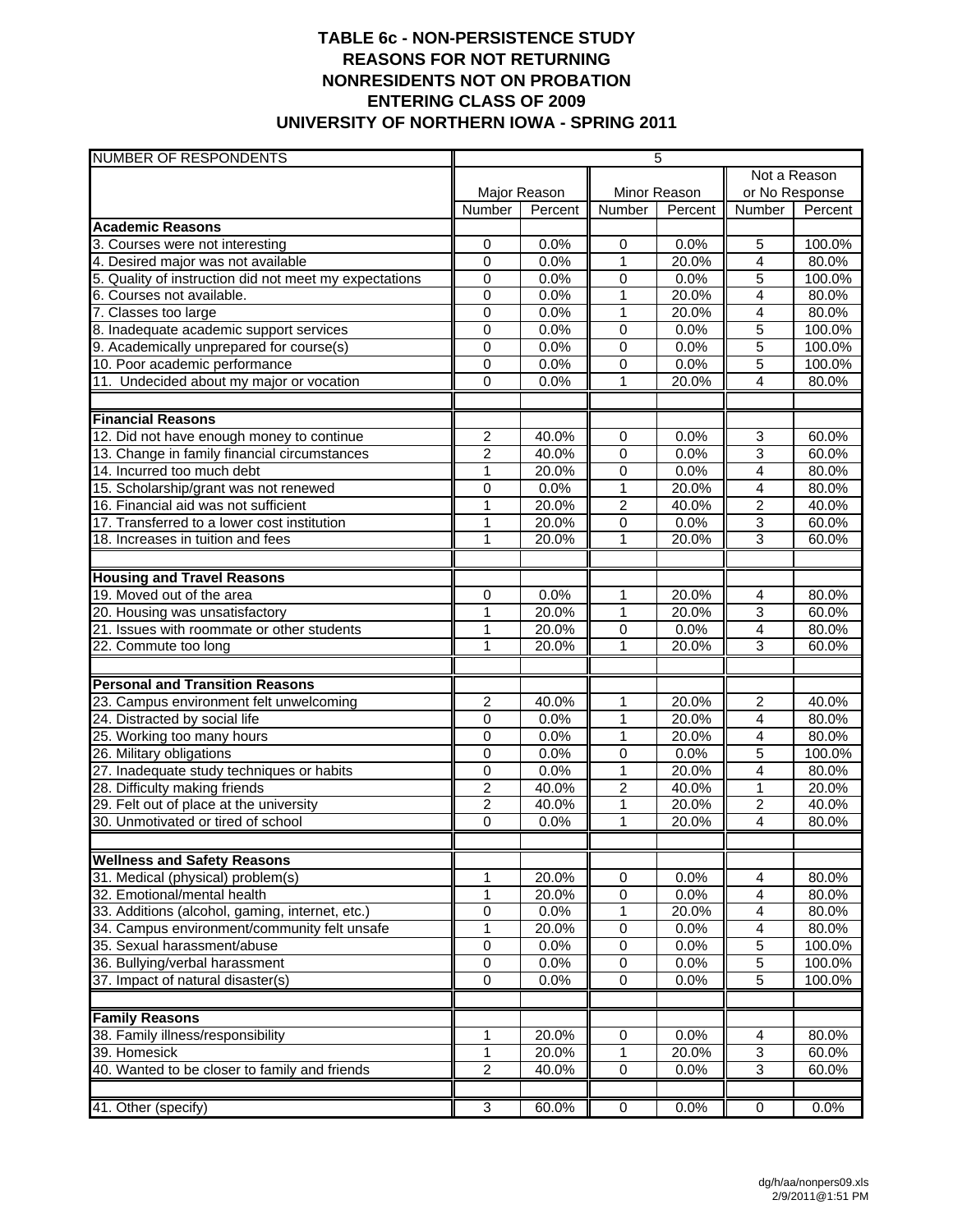### **TABLE 7 - NON-PERSISTENCE STUDY REASONS FOR NOT RETURNING NONRESIDENTS ON PROBATION ENTERING CLASS OF 2009 REGENT TOTAL - SPRING 2011**

| <b>NUMBER OF RESPONDENTS</b>                                              | 17                      |                |                                  |                |                       |                |  |
|---------------------------------------------------------------------------|-------------------------|----------------|----------------------------------|----------------|-----------------------|----------------|--|
|                                                                           |                         |                |                                  |                | Not a Reason          |                |  |
|                                                                           |                         | Major Reason   |                                  | Minor Reason   | or No Response        |                |  |
|                                                                           | Number                  | Percent        | <b>Number</b>                    | Percent        | Number                | Percent        |  |
| <b>Academic Reasons</b>                                                   |                         |                |                                  |                |                       |                |  |
| 3. Courses were not interesting                                           | 0                       | 0.0%           | $\overline{2}$                   | 11.8%          | 15                    | 88.2%          |  |
| 4. Desired major was not available                                        | 0                       | 0.0%           | 0                                | 0.0%           | 16                    | 94.1%          |  |
| 5. Quality of instruction did not meet my expectations                    | 2                       | 11.8%          | 5                                | 29.4%          | 10                    | 58.8%          |  |
| 6. Courses not available.                                                 | 0                       | 0.0%           | 0                                | 0.0%           | $\overline{16}$       | 94.1%          |  |
| 7. Classes too large<br>8. Inadequate academic support services           | $\overline{c}$<br>3     | 11.8%<br>17.6% | $\overline{5}$<br>$\overline{1}$ | 29.4%<br>5.9%  | 10<br>13              | 58.8%<br>76.5% |  |
|                                                                           |                         |                |                                  |                |                       |                |  |
| 9. Academically unprepared for course(s)                                  | 4                       | 23.5%<br>52.9% | 5<br>4                           | 29.4%          | 8<br>$\overline{4}$   | 47.1%<br>23.5% |  |
| 10. Poor academic performance<br>11. Undecided about my major or vocation | 9<br>$\overline{2}$     | 11.8%          | 1                                | 23.5%<br>5.9%  | 18                    | 105.9%         |  |
|                                                                           |                         |                |                                  |                |                       |                |  |
| <b>Financial Reasons</b>                                                  |                         |                |                                  |                |                       |                |  |
| 12. Did not have enough money to continue                                 | 6                       | 35.3%          | 1                                | 5.9%           | 10                    | 58.8%          |  |
| 13. Change in family financial circumstances                              | 3                       | 17.6%          | $\mathbf{1}$                     | 5.9%           | 13                    | 76.5%          |  |
| 14. Incurred too much debt                                                | $\overline{2}$          | 11.8%          | $\overline{3}$                   | 17.6%          | 12                    | 70.6%          |  |
| 15. Scholarship/grant was not renewed                                     | 2                       | 11.8%          | 1                                | 5.9%           | 14                    | 82.4%          |  |
| 16. Financial aid was not sufficient                                      | 3                       | 17.6%          | 4                                | 23.5%          | 10                    | 58.8%          |  |
| 17. Transferred to a lower cost institution                               | 7                       | 41.2%          | $\overline{2}$                   | 11.8%          | $\overline{8}$        | 47.1%          |  |
| 18. Increases in tuition and fees                                         | 3                       | 17.6%          | 3                                | 17.6%          | 11                    | 64.7%          |  |
|                                                                           |                         |                |                                  |                |                       |                |  |
| <b>Housing and Travel Reasons</b>                                         |                         |                |                                  |                |                       |                |  |
| 19. Moved out of the area                                                 | 3                       | 17.6%          | 0                                | 0.0%           | 14                    | 82.4%          |  |
| 20. Housing was unsatisfactory                                            | $\overline{2}$          | 11.8%          | 1                                | 5.9%           | 14                    | 82.4%          |  |
| 21. Issues with roommate or other students<br>22. Commute too long        | $\overline{c}$<br>1     | 11.8%<br>5.9%  | 0<br>1                           | 0.0%<br>5.9%   | $\overline{13}$<br>15 | 76.5%<br>88.2% |  |
|                                                                           |                         |                |                                  |                |                       |                |  |
| <b>Personal and Transition Reasons</b>                                    |                         |                |                                  |                |                       |                |  |
| 23. Campus environment felt unwelcoming                                   | 4                       | 23.5%          | 1                                | 5.9%           | 12                    | 70.6%          |  |
| 24. Distracted by social life                                             | 3                       | 17.6%          | $\overline{4}$                   | 23.5%          | 10                    | 58.8%          |  |
| 25. Working too many hours                                                | 0                       | 0.0%           | $\mathbf 0$                      | 0.0%           | $\overline{17}$       | 100.0%         |  |
| 26. Military obligations                                                  | 0                       | 0.0%           | 0                                | 0.0%           | 17                    | 100.0%         |  |
| 27. Inadequate study techniques or habits                                 | 5                       | 29.4%          | $\overline{6}$                   | 35.3%          | $\overline{6}$        | 35.3%          |  |
| 28. Difficulty making friends                                             | $\overline{2}$          | 11.8%          | $\overline{1}$                   | 5.9%           | $\overline{14}$       | 82.4%          |  |
| 29. Felt out of place at the university                                   | 4                       | 23.5%          | $\overline{2}$                   | 11.8%          | 11                    | 64.7%          |  |
| 30. Unmotivated or tired of school                                        | 5                       | 29.4%          | 3                                | 17.6%          | 9                     | 52.9%          |  |
| <b>Wellness and Safety Reasons</b>                                        |                         |                |                                  |                |                       |                |  |
| 31. Medical (physical) problem(s)                                         | 0                       | 0.0%           | $\pmb{0}$                        | 0.0%           | 17                    | 100.0%         |  |
| 32. Emotional/mental health                                               | $\overline{\mathbf{c}}$ | 11.8%          | 3                                | 17.6%          | 12                    | 70.6%          |  |
| 33. Additions (alcohol, gaming, internet, etc.)                           | 1                       | 5.9%           | $\mathbf{1}$                     | 5.9%           | 15                    | 88.2%          |  |
| 34. Campus environment/community felt unsafe                              | $\pmb{0}$               | 0.0%           | $\boldsymbol{2}$                 | 11.8%          | 15                    | 88.2%          |  |
| 35. Sexual harassment/abuse                                               | 0                       | 0.0%           | $\overline{0}$                   | 0.0%           | 17                    | 100.0%         |  |
| 36. Bullying/verbal harassment                                            | 0                       | 0.0%           | $\overline{0}$                   | 0.0%           | 15                    | 88.2%          |  |
| 37. Impact of natural disaster(s)                                         | $\overline{0}$          | 0.0%           | $\overline{0}$                   | 0.0%           | 17                    | 100.0%         |  |
|                                                                           |                         |                |                                  |                |                       |                |  |
| <b>Family Reasons</b>                                                     |                         |                |                                  |                |                       |                |  |
| 38. Family illness/responsibility<br>39. Homesick                         | 1                       | 5.9%           | $\ensuremath{\mathsf{3}}$        | 17.6%          | 13                    | 76.5%          |  |
| 40. Wanted to be closer to family and friends                             | 3<br>$\overline{2}$     | 17.6%<br>11.8% | 3<br>6                           | 17.6%<br>35.3% | 11<br>9               | 64.7%<br>52.9% |  |
|                                                                           |                         |                |                                  |                |                       |                |  |
| 41. Other (specify)                                                       | $\overline{2}$          | 11.8%          | $\overline{0}$                   | 0.0%           | 13                    | 76.5%          |  |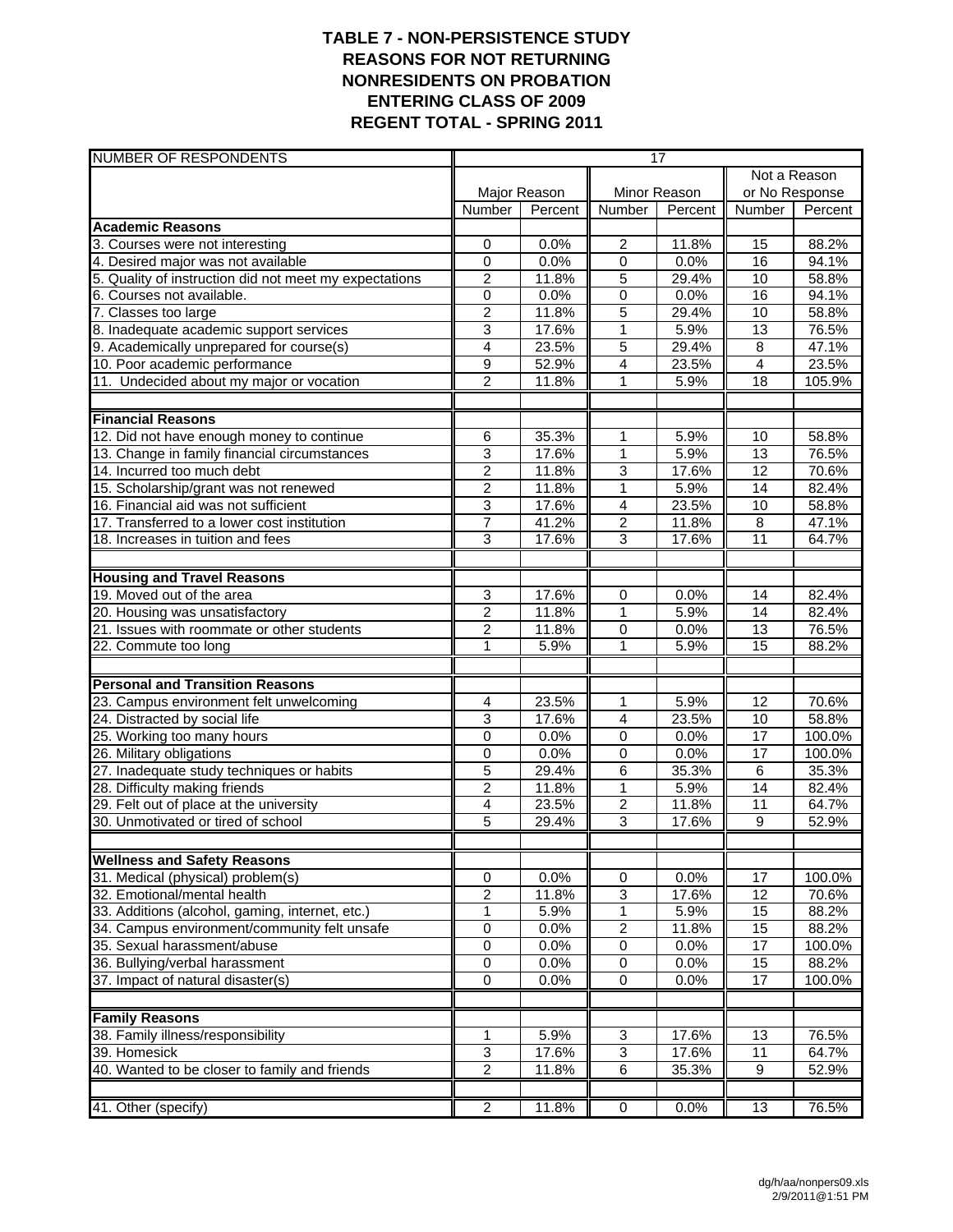## **TABLE 7a - NON-PERSISTENCE STUDY REASONS FOR NOT RETURNING NONRESIDENTS ON PROBATION ENTERING CLASS OF 2009 UNIVERSITY OF IOWA - SPRING 2011**

| NUMBER OF RESPONDENTS                                  | 6              |              |                |              |                |                |
|--------------------------------------------------------|----------------|--------------|----------------|--------------|----------------|----------------|
|                                                        |                |              |                |              | Not a Reason   |                |
|                                                        |                | Major Reason |                | Minor Reason |                | or No Response |
|                                                        | Number         | Percent      | Number         | Percent      | Number         | Percent        |
| <b>Academic Reasons</b>                                |                |              |                |              |                |                |
| 3. Courses were not interesting                        | 0              | 0.0%         | 0              | 0.0%         | 6              | 100.0%         |
| 4. Desired major was not available                     | $\mathbf 0$    | 0.0%         | $\mathbf 0$    | 0.0%         | 5              | 83.3%          |
| 5. Quality of instruction did not meet my expectations | $\mathbf{1}$   | 16.7%        | 1              | 16.7%        | $\overline{4}$ | 66.7%          |
| 6. Courses not available.                              | $\mathbf 0$    | 0.0%         | $\overline{0}$ | 0.0%         | $\overline{5}$ | 83.3%          |
| 7. Classes too large                                   | $\mathbf{1}$   | 16.7%        | 3              | 50.0%        | $\overline{c}$ | 33.3%          |
| 8. Inadequate academic support services                | 0              | 0.0%         | 1              | 16.7%        | $\overline{5}$ | 83.3%          |
| 9. Academically unprepared for course(s)               | 2              | 33.3%        | 1              | 16.7%        | 3              | 50.0%          |
| 10. Poor academic performance                          | 4              | 66.7%        | $\overline{2}$ | 33.3%        | 0              | 0.0%           |
| 11. Undecided about my major or vocation               | 1              | 16.7%        | 0              | 0.0%         | 5              | 83.3%          |
|                                                        |                |              |                |              |                |                |
| <b>Financial Reasons</b>                               |                |              |                |              |                |                |
| 12. Did not have enough money to continue              | 1              | 16.7%        | $\overline{0}$ | 0.0%         | $\overline{5}$ | 83.3%          |
| 13. Change in family financial circumstances           | $\mathbf 0$    | 0.0%         | 0              | 0.0%         | $\overline{6}$ | 100.0%         |
| 14. Incurred too much debt                             | 1              | 16.7%        | 0              | 0.0%         | 5              | 83.3%          |
| 15. Scholarship/grant was not renewed                  | 0              | 0.0%         | 0              | 0.0%         | 6              | 100.0%         |
| 16. Financial aid was not sufficient                   | $\mathbf{1}$   | 16.7%        | $\pmb{0}$      | 0.0%         | 5              | 83.3%          |
| 17. Transferred to a lower cost institution            | 1              | 16.7%        | 0              | 0.0%         | 5              | 83.3%          |
| 18. Increases in tuition and fees                      | $\mathbf{1}$   | 16.7%        | 0              | 0.0%         | 5              | 83.3%          |
|                                                        |                |              |                |              |                |                |
| <b>Housing and Travel Reasons</b>                      |                |              |                |              |                |                |
| 19. Moved out of the area                              | 1              | 16.7%        | $\mathbf 0$    | 0.0%         | 5              | 83.3%          |
| 20. Housing was unsatisfactory                         | $\overline{1}$ | 16.7%        | 0              | 0.0%         | $\overline{5}$ | 83.3%          |
| 21. Issues with roommate or other students             | 0              | 0.0%         | 0              | 0.0%         | 6              | 100.0%         |
| 22. Commute too long                                   | 0              | 0.0%         | 0              | 0.0%         | 6              | 100.0%         |
| <b>Personal and Transition Reasons</b>                 |                |              |                |              |                |                |
| 23. Campus environment felt unwelcoming                | 0              | 0.0%         | 1              | 16.7%        | 5              | 83.3%          |
| 24. Distracted by social life                          | 2              | 33.3%        | 1              | 16.7%        | $\overline{3}$ | 50.0%          |
| 25. Working too many hours                             | $\overline{0}$ | 0.0%         | $\overline{0}$ | 0.0%         | 6              | 100.0%         |
| 26. Military obligations                               | 0              | 0.0%         | 0              | 0.0%         | 6              | 100.0%         |
| 27. Inadequate study techniques or habits              | 3              | 50.0%        | $\overline{2}$ | 33.3%        | 1              | 16.7%          |
| 28. Difficulty making friends                          | 1              | 16.7%        | 1              | 16.7%        | $\overline{4}$ | 66.7%          |
| 29. Felt out of place at the university                | $\mathbf{1}$   | 16.7%        | 1              | 16.7%        | 4              | 66.7%          |
| 30. Unmotivated or tired of school                     | 3              | 50.0%        | 0              | 0.0%         | 3              | 50.0%          |
|                                                        |                |              |                |              |                |                |
| <b>Wellness and Safety Reasons</b>                     |                |              |                |              |                |                |
| 31. Medical (physical) problem(s)                      | 0              | 0.0%         | 0              | 0.0%         | 6              | 100.0%         |
| 32. Emotional/mental health                            | 1              | 16.7%        | 1              | 16.7%        | 4              | 66.7%          |
| 33. Additions (alcohol, gaming, internet, etc.)        | 0              | 0.0%         | 1              | 16.7%        | $\overline{5}$ | 83.3%          |
| 34. Campus environment/community felt unsafe           | 0              | 0.0%         | 1              | 16.7%        | $\overline{5}$ | 83.3%          |
| 35. Sexual harassment/abuse                            | $\overline{0}$ | 0.0%         | $\overline{0}$ | 0.0%         | $\overline{6}$ | 100.0%         |
| 36. Bullying/verbal harassment                         | $\pmb{0}$      | 0.0%         | 0              | 0.0%         | 6              | 100.0%         |
| 37. Impact of natural disaster(s)                      | $\mathbf 0$    | 0.0%         | $\pmb{0}$      | 0.0%         | 6              | 100.0%         |
|                                                        |                |              |                |              |                |                |
| <b>Family Reasons</b>                                  |                |              |                |              |                |                |
| 38. Family illness/responsibility                      | 0              | 0.0%         | 0              | 0.0%         | 6              | 100.0%         |
| 39. Homesick                                           | 1              | 16.7%        | 1              | 16.7%        | 4              | 66.7%          |
| 40. Wanted to be closer to family and friends          | 1              | 16.7%        | $\overline{2}$ | 33.3%        | $\overline{3}$ | 50.0%          |
|                                                        |                |              |                |              |                |                |
| 41. Other (specify)                                    | 1              | 16.7%        | 0              | 0.0%         | 3              | 50.0%          |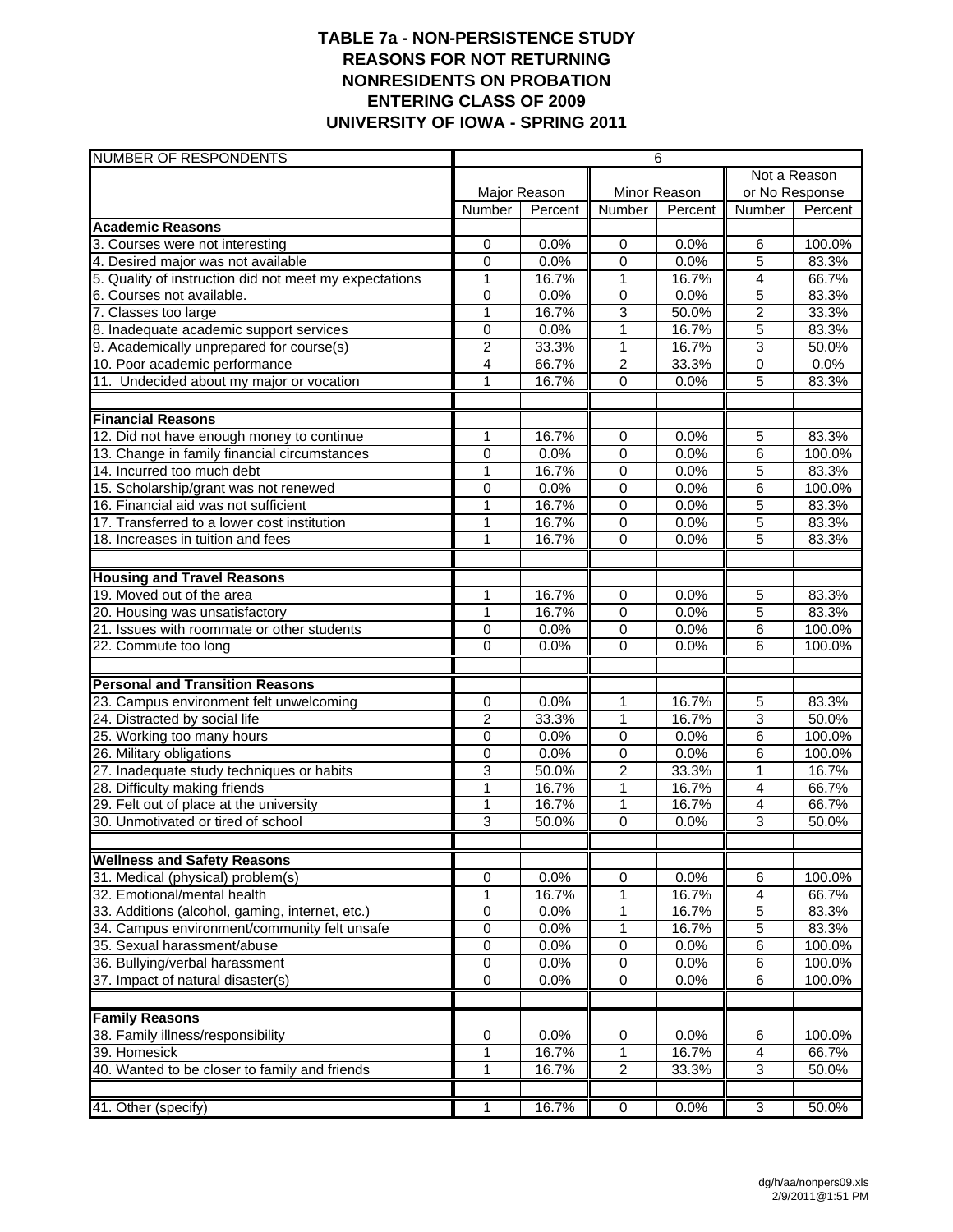### **TABLE 7b - NON-PERSISTENCE STUDY REASONS FOR NOT RETURNING NONRESIDENTS ON PROBATION ENTERING CLASS OF 2009 IOWA STATE UNIVERSITY - SPRING 2011**

| <b>NUMBER OF RESPONDENTS</b>                                              |                |                |                                  | 11            |                  |                |  |
|---------------------------------------------------------------------------|----------------|----------------|----------------------------------|---------------|------------------|----------------|--|
|                                                                           |                |                |                                  |               | Not a Reason     |                |  |
|                                                                           | Major Reason   |                | Minor Reason                     |               | or No Response   |                |  |
|                                                                           | Number         | Percent        | <b>Number</b>                    | Percent       | Number           | Percent        |  |
| <b>Academic Reasons</b>                                                   |                |                |                                  |               |                  |                |  |
| 3. Courses were not interesting                                           | 0              | 0.0%           | 2                                | 18.2%         | $\boldsymbol{9}$ | 81.8%          |  |
| 4. Desired major was not available                                        | 0              | 0.0%           | 0                                | 0.0%          | 11               | 100.0%         |  |
| 5. Quality of instruction did not meet my expectations                    | $\mathbf{1}$   | 9.1%           | $\overline{4}$                   | 36.4%         | 6                | 54.5%          |  |
| 6. Courses not available.                                                 | $\mathbf 0$    | 0.0%           | $\mathbf 0$                      | 0.0%          | 11               | 100.0%         |  |
| 7. Classes too large                                                      | $\overline{1}$ | 9.1%           | $\overline{2}$                   | 18.2%         | 8                | 72.7%<br>72.7% |  |
| 8. Inadequate academic support services                                   | 3              | 27.3%          | $\mathbf 0$                      | 0.0%          | 8                |                |  |
| 9. Academically unprepared for course(s)                                  | 2              | 18.2%<br>45.5% | $\overline{4}$<br>$\overline{2}$ | 36.4%         | 5<br>4           | 45.5%<br>36.4% |  |
| 10. Poor academic performance<br>11. Undecided about my major or vocation | 5<br>1         | 9.1%           | 1                                | 18.2%<br>9.1% | 9                | 81.8%          |  |
|                                                                           |                |                |                                  |               |                  |                |  |
| <b>Financial Reasons</b>                                                  |                |                |                                  |               |                  |                |  |
| 12. Did not have enough money to continue                                 | 5              | 45.5%          | 1                                | 9.1%          | 5                | 45.5%          |  |
| 13. Change in family financial circumstances                              | 3              | 27.3%          | $\mathbf{1}$                     | 9.1%          | $\overline{7}$   | 63.6%          |  |
| 14. Incurred too much debt                                                | $\overline{1}$ | 9.1%           | 3                                | 27.3%         | $\overline{7}$   | 63.6%          |  |
| 15. Scholarship/grant was not renewed                                     | $\overline{2}$ | 18.2%          | $\mathbf{1}$                     | 9.1%          | 8                | 72.7%          |  |
| 16. Financial aid was not sufficient                                      | $\overline{c}$ | 18.2%          | $\overline{4}$                   | 36.4%         | 5                | 45.5%          |  |
| 17. Transferred to a lower cost institution                               | 6              | 54.5%          | $\overline{2}$                   | 18.2%         | $\overline{3}$   | 27.3%          |  |
| 18. Increases in tuition and fees                                         | $\overline{2}$ | 18.2%          | $\overline{3}$                   | 27.3%         | 6                | 54.5%          |  |
|                                                                           |                |                |                                  |               |                  |                |  |
| <b>Housing and Travel Reasons</b>                                         |                |                |                                  |               |                  |                |  |
| 19. Moved out of the area                                                 | 2              | 18.2%          | $\mathbf 0$                      | 0.0%          | 9                | 81.8%          |  |
| 20. Housing was unsatisfactory                                            | 1              | 9.1%           | 1                                | 9.1%          | 9                | 81.8%          |  |
| 21. Issues with roommate or other students                                | $\overline{2}$ | 18.2%          | $\mathbf 0$                      | 0.0%          | $\overline{7}$   | 63.6%          |  |
| 22. Commute too long                                                      | 1              | 9.1%           | 1                                | 9.1%          | $\overline{9}$   | 81.8%          |  |
| <b>Personal and Transition Reasons</b>                                    |                |                |                                  |               |                  |                |  |
| 23. Campus environment felt unwelcoming                                   | 4              | 36.4%          | 0                                | 0.0%          | $\overline{7}$   | 63.6%          |  |
| 24. Distracted by social life                                             | 1              | 9.1%           | $\overline{3}$                   | 27.3%         | $\overline{7}$   | 63.6%          |  |
| 25. Working too many hours                                                | 0              | 0.0%           | 0                                | 0.0%          | 11               | 100.0%         |  |
| 26. Military obligations                                                  | 0              | 0.0%           | 0                                | 0.0%          | 11               | 100.0%         |  |
| 27. Inadequate study techniques or habits                                 | $\overline{2}$ | 18.2%          | 4                                | 36.4%         | $\overline{5}$   | 45.5%          |  |
| 28. Difficulty making friends                                             | $\mathbf{1}$   | 9.1%           | 0                                | 0.0%          | 10               | 90.9%          |  |
| 29. Felt out of place at the university                                   | 3              | 27.3%          | $\mathbf{1}$                     | 9.1%          | $\overline{7}$   | 63.6%          |  |
| 30. Unmotivated or tired of school                                        | $\overline{2}$ | 18.2%          | 3                                | 27.3%         | 6                | 54.5%          |  |
|                                                                           |                |                |                                  |               |                  |                |  |
| <b>Wellness and Safety Reasons</b>                                        |                |                |                                  |               |                  |                |  |
| 31. Medical (physical) problem(s)                                         | 0              | 0.0%           | 0                                | 0.0%          | 11               | 100.0%         |  |
| 32. Emotional/mental health                                               | 1              | 9.1%           | $\boldsymbol{2}$                 | 18.2%         | 8                | 72.7%          |  |
| 33. Additions (alcohol, gaming, internet, etc.)                           | 1              | 9.1%           | $\overline{0}$                   | 0.0%          | 10               | 90.9%          |  |
| 34. Campus environment/community felt unsafe                              | 0              | 0.0%           | 1                                | 9.1%          | 10               | 90.9%          |  |
| 35. Sexual harassment/abuse                                               | 0              | 0.0%           | 0                                | 0.0%          | $\overline{11}$  | 100.0%         |  |
| 36. Bullying/verbal harassment                                            | 0              | 0.0%           | 0                                | 0.0%          | $\boldsymbol{9}$ | 81.8%          |  |
| 37. Impact of natural disaster(s)                                         | 0              | 0.0%           | $\mathbf 0$                      | 0.0%          | 11               | 100.0%         |  |
| <b>Family Reasons</b>                                                     |                |                |                                  |               |                  |                |  |
| 38. Family illness/responsibility                                         | 1              | 9.1%           | 3                                | 27.3%         | 7                | 63.6%          |  |
| 39. Homesick                                                              | $\overline{2}$ | 18.2%          | $\overline{2}$                   | 18.2%         | $\overline{7}$   | 63.6%          |  |
| 40. Wanted to be closer to family and friends                             | $\mathbf{1}$   | 9.1%           | $\overline{4}$                   | 36.4%         | $\overline{6}$   | 54.5%          |  |
|                                                                           |                |                |                                  |               |                  |                |  |
| 41. Other (specify)                                                       |                | 9.1%           | 0                                | 0.0%          | 10               | 90.9%          |  |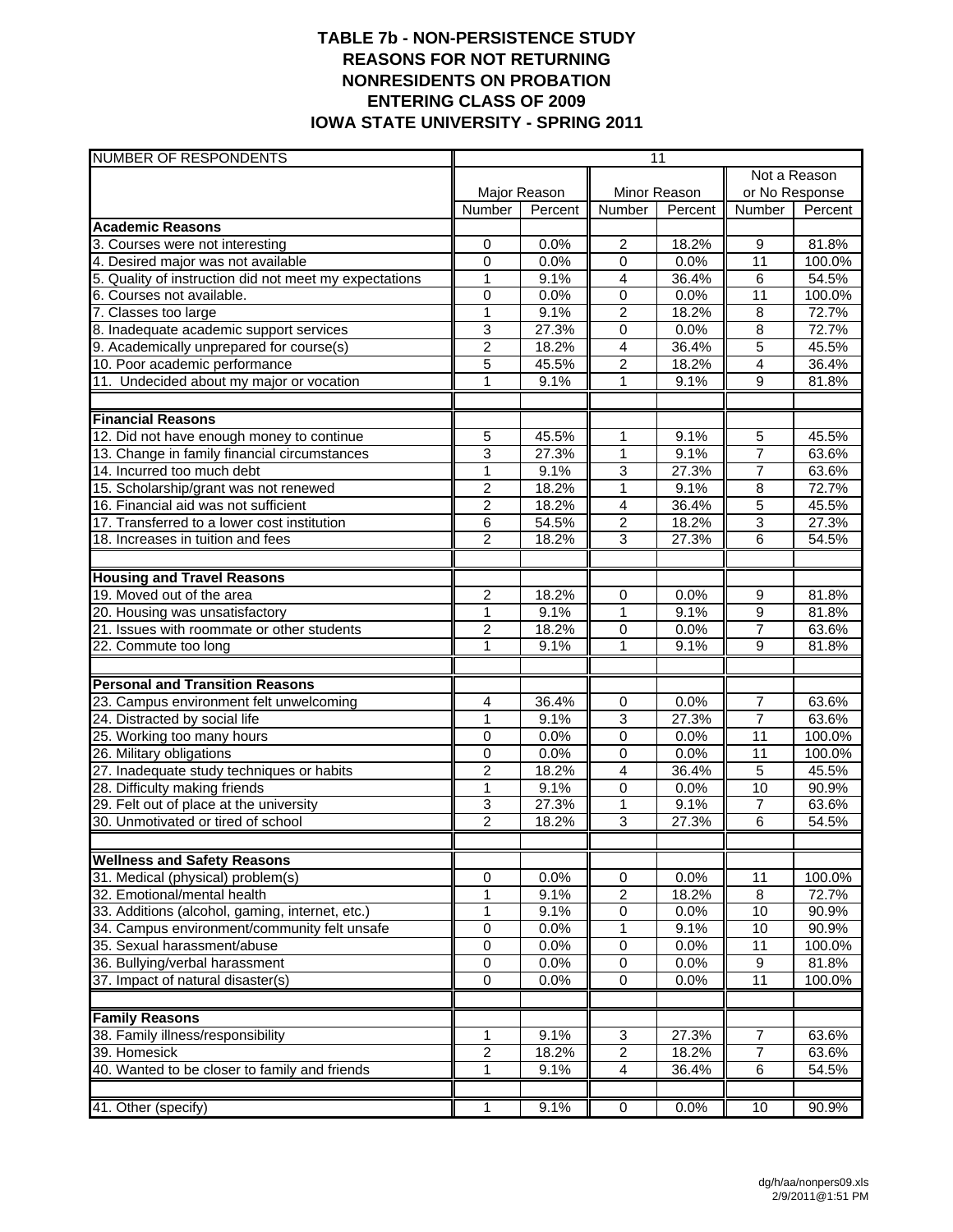## **TABLE 7c - NON-PERSISTENCE STUDY REASONS FOR NOT RETURNING NONRESIDENTS ON PROBATION ENTERING CLASS OF 2009 UNIVERSITY OF NORTHERN IOWA - SPRING 2011**

| NUMBER OF RESPONDENTS                                  | 0                   |         |                             |                    |                            |         |
|--------------------------------------------------------|---------------------|---------|-----------------------------|--------------------|----------------------------|---------|
|                                                        |                     |         |                             | Not a Reason       |                            |         |
|                                                        | Major Reason        |         | Minor Reason                |                    | or No Response             |         |
|                                                        | Number              | Percent | Number                      | Percent            | <b>Number</b>              | Percent |
| <b>Academic Reasons</b>                                |                     |         |                             |                    |                            |         |
| 3. Courses were not interesting                        | 0                   | #DIV/0! | 0                           | #DIV/0!            | 0                          | #DIV/0! |
| 4. Desired major was not available                     | $\mathbf 0$         | #DIV/0! | $\overline{0}$              | #DIV/0!            | $\mathbf 0$                | #DIV/0! |
| 5. Quality of instruction did not meet my expectations | $\mathbf 0$         | #DIV/0! | 0                           | #DIV/0!            | $\overline{0}$             | #DIV/0! |
| 6. Courses not available.                              | $\mathbf 0$         | #DIV/0! | 0                           | #DIV/0!            | $\overline{0}$             | #DIV/0! |
| 7. Classes too large                                   | 0                   | #DIV/0! | 0                           | #DIV/0!            | $\mathbf 0$                | #DIV/0! |
| 8. Inadequate academic support services                | 0                   | #DIV/0! | 0                           | #DIV/0!            | $\mathbf 0$                | #DIV/0! |
| 9. Academically unprepared for course(s)               | $\mathbf 0$         | #DIV/0! | $\pmb{0}$                   | #DIV/0!            | $\mathbf 0$                | #DIV/0! |
| 10. Poor academic performance                          | 0                   | #DIV/0! | 0                           | #DIV/0!            | $\mathbf 0$                | #DIV/0! |
| 11. Undecided about my major or vocation               | 0                   | #DIV/0! | 0                           | #DIV/0!            | $\overline{4}$             | #DIV/0! |
| <b>Financial Reasons</b>                               |                     |         |                             |                    |                            |         |
| 12. Did not have enough money to continue              | 0                   | #DIV/0! | 0                           | #DIV/0!            | $\overline{0}$             | #DIV/0! |
| 13. Change in family financial circumstances           | 0                   | #DIV/0! | 0                           | #DIV/0!            | $\overline{0}$             | #DIV/0! |
| 14. Incurred too much debt                             | $\mathbf 0$         | #DIV/0! | $\overline{0}$              | #DIV/0!            | $\mathbf 0$                | #DIV/0! |
| 15. Scholarship/grant was not renewed                  | $\mathbf 0$         | #DIV/0! | 0                           | #DIV/0!            | $\mathbf 0$                | #DIV/0! |
| 16. Financial aid was not sufficient                   |                     | #DIV/0! |                             |                    | $\mathbf 0$                | #DIV/0! |
| 17. Transferred to a lower cost institution            | 0<br>0              | #DIV/0! | $\pmb{0}$<br>$\overline{0}$ | #DIV/0!<br>#DIV/0! | $\mathbf 0$                | #DIV/0! |
| 18. Increases in tuition and fees                      | 0                   | #DIV/0! | 0                           | #DIV/0!            | $\overline{0}$             | #DIV/0! |
|                                                        |                     |         |                             |                    |                            |         |
| <b>Housing and Travel Reasons</b>                      |                     |         |                             |                    |                            |         |
| 19. Moved out of the area                              | 0                   | #DIV/0! | 0                           | #DIV/0!            | $\mathbf 0$                | #DIV/0! |
| 20. Housing was unsatisfactory                         | 0                   | #DIV/0! | 0                           | #DIV/0!            | $\Omega$                   | #DIV/0! |
| 21. Issues with roommate or other students             | $\mathbf 0$         | #DIV/0! | 0                           | #DIV/0!            | $\mathbf 0$                | #DIV/0! |
| 22. Commute too long                                   | 0                   | #DIV/0! | 0                           | #DIV/0!            | $\Omega$                   | #DIV/0! |
|                                                        |                     |         |                             |                    |                            |         |
| <b>Personal and Transition Reasons</b>                 |                     |         |                             |                    |                            |         |
| 23. Campus environment felt unwelcoming                | $\mathbf 0$         | #DIV/0! | $\pmb{0}$                   | #DIV/0!            | $\mathbf 0$                | #DIV/0! |
| 24. Distracted by social life                          | 0                   | #DIV/0! | 0                           | #DIV/0!            | $\mathbf 0$                | #DIV/0! |
| 25. Working too many hours                             | $\overline{0}$      | #DIV/0! | 0                           | #DIV/0!            | $\mathbf 0$                | #DIV/0! |
| 26. Military obligations                               | 0                   | #DIV/0! | 0                           | #DIV/0!            | $\overline{0}$             | #DIV/0! |
| 27. Inadequate study techniques or habits              | $\mathbf 0$         | #DIV/0! | 0                           | #DIV/0!            | $\Omega$                   | #DIV/0! |
| 28. Difficulty making friends                          | $\pmb{0}$           | #DIV/0! | 0                           | #DIV/0!            | $\mathbf 0$                | #DIV/0! |
| 29. Felt out of place at the university                | 0                   | #DIV/0! | $\,0\,$                     | #DIV/0!            | $\pmb{0}$                  | #DIV/0! |
| 30. Unmotivated or tired of school                     | 0                   | #DIV/0! | 0                           | #DIV/0!            | $\Omega$                   | #DIV/0! |
| <b>Wellness and Safety Reasons</b>                     |                     |         |                             |                    |                            |         |
| 31. Medical (physical) problem(s)                      |                     | #DIV/0! |                             | #DIV/0!            | 0                          | #DIV/0! |
| 32. Emotional/mental health                            | 0<br>$\pmb{0}$      | #DIV/0! | 0<br>0                      | #DIV/0!            | $\mathbf 0$                | #DIV/0! |
|                                                        | 0                   | #DIV/0! |                             | #DIV/0!            | $\mathbf 0$                |         |
| 33. Additions (alcohol, gaming, internet, etc.)        |                     |         | 0                           |                    |                            | #DIV/0! |
| 34. Campus environment/community felt unsafe           | 0<br>$\overline{0}$ | #DIV/0! | 0                           | #DIV/0!            | $\mathbf 0$<br>$\mathbf 0$ | #DIV/0! |
| 35. Sexual harassment/abuse                            |                     | #DIV/0! | 0                           | #DIV/0!            |                            | #DIV/0! |
| 36. Bullying/verbal harassment                         | $\pmb{0}$           | #DIV/0! | 0                           | #DIV/0!            | $\mathbf 0$                | #DIV/0! |
| 37. Impact of natural disaster(s)                      | $\overline{0}$      | #DIV/0! | 0                           | #DIV/0!            | $\mathbf 0$                | #DIV/0! |
| <b>Family Reasons</b>                                  |                     |         |                             |                    |                            |         |
| 38. Family illness/responsibility                      | 0                   | #DIV/0! | 0                           | #DIV/0!            | $\pmb{0}$                  | #DIV/0! |
| 39. Homesick                                           | 0                   | #DIV/0! | 0                           | #DIV/0!            | $\mathbf 0$                | #DIV/0! |
| 40. Wanted to be closer to family and friends          | 0                   | #DIV/0! | 0                           | #DIV/0!            | $\mathbf 0$                | #DIV/0! |
|                                                        |                     |         |                             |                    |                            |         |
| 41. Other (specify)                                    | $\overline{0}$      | #DIV/0! | $\overline{0}$              | #DIV/0!            | $\mathbf 0$                | #DIV/0! |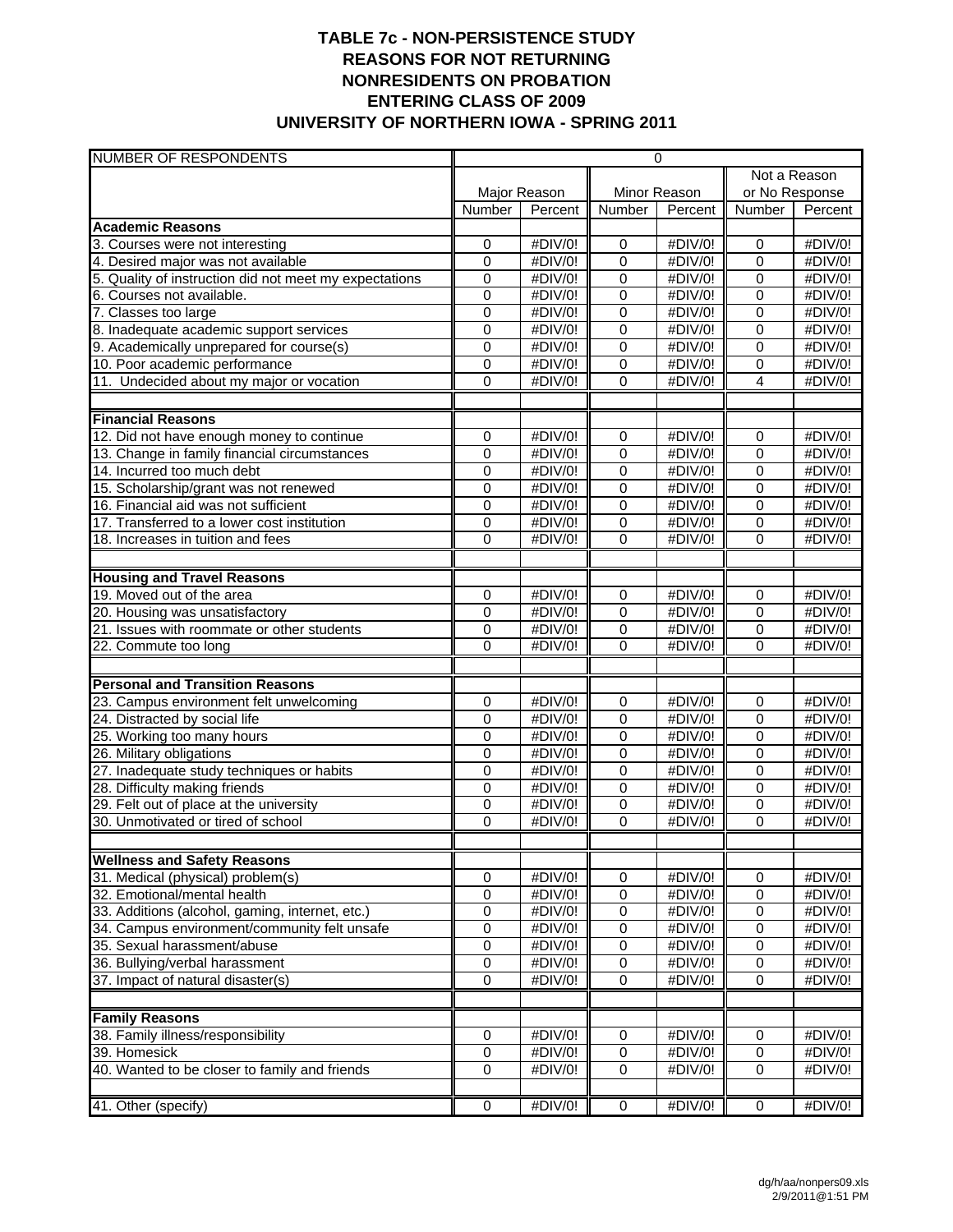## **TABLE 8 - NON-PERSISTENCE STUDY REASONS FOR NOT RETURNING ALL RESPONDENTS CLASS OF 2009 REGENT TOTAL - SPRING 2011**

| <b>NUMBER OF RESPONDENTS</b>                                             | 309                                |                |                      |                |                  |                |  |
|--------------------------------------------------------------------------|------------------------------------|----------------|----------------------|----------------|------------------|----------------|--|
|                                                                          |                                    |                |                      |                | Not a Reason     |                |  |
|                                                                          | Major Reason                       |                | Minor Reason         |                | or No Response   |                |  |
|                                                                          | Number                             | Percent        | <b>Number</b>        | Percent        | <b>Number</b>    | Percent        |  |
| <b>Academic Reasons</b>                                                  |                                    |                |                      |                |                  |                |  |
| 3. Courses were not interesting                                          | 12                                 | 3.9%           | 58                   | 18.8%          | 232              | 75.1%          |  |
| 4. Desired major was not available                                       | 49                                 | 15.9%          | $\overline{19}$      | 6.1%           | 236              | 76.4%          |  |
| 5. Quality of instruction did not meet my expectations                   | 38                                 | 12.3%          | $\overline{55}$      | 17.8%          | 209              | 67.6%          |  |
| 6. Courses not available.                                                | 10                                 | 3.2%           | $\overline{22}$      | 7.1%           | 267              | 86.4%          |  |
| 7. Classes too large                                                     | 56                                 | 18.1%          | $\overline{58}$      | 18.8%          | 188              | 60.8%          |  |
| 8. Inadequate academic support services                                  | 36                                 | 11.7%          | $\overline{47}$      | 15.2%          | 219              | 70.9%          |  |
| 9. Academically unprepared for course(s)                                 | 18                                 | 5.8%           | 49                   | 15.9%          | 236              | 76.4%          |  |
| 10. Poor academic performance                                            | 40                                 | 12.9%          | 40                   | 12.9%          | $\overline{224}$ | 72.5%          |  |
| 11. Undecided about my major or vocation                                 | $\overline{35}$                    | 11.3%          | 46                   | 14.9%          | 223              | 72.2%          |  |
| <b>Financial Reasons</b>                                                 |                                    |                |                      |                |                  |                |  |
| 12. Did not have enough money to continue                                | 55                                 | 17.8%          | 46                   | 14.9%          | 201              | 65.0%          |  |
| 13. Change in family financial circumstances                             | 27                                 | 8.7%           | 45                   | 14.6%          | 230              | 74.4%          |  |
| 14. Incurred too much debt                                               | 40                                 | 12.9%          | 33                   | 10.7%          | 230              | 74.4%          |  |
| 15. Scholarship/grant was not renewed                                    | $\overline{15}$                    | 4.9%           | $\overline{9}$       | 2.9%           | 279              | 90.3%          |  |
| 16. Financial aid was not sufficient                                     | 49                                 | 15.9%          | 43                   | 13.9%          | 211              | 68.3%          |  |
| 17. Transferred to a lower cost institution                              | 99                                 | 32.0%          | 49                   | 15.9%          | 154              | 49.8%          |  |
| 18. Increases in tuition and fees                                        | $\overline{43}$                    | 13.9%          | 39                   | 12.6%          | 221              | 71.5%          |  |
|                                                                          |                                    |                |                      |                |                  |                |  |
| <b>Housing and Travel Reasons</b>                                        |                                    |                |                      |                |                  |                |  |
| 19. Moved out of the area                                                | 28                                 | 9.1%           | 15                   | 4.9%           | 258              | 83.5%          |  |
| 20. Housing was unsatisfactory                                           | 37                                 | 12.0%          | $\overline{37}$      | 12.0%          | 228              | 73.8%          |  |
| 21. Issues with roommate or other students                               | 40                                 | 12.9%          | 38                   | 12.3%          | 223              | 72.2%          |  |
| 22. Commute too long                                                     | $\overline{30}$                    | 9.7%           | 18                   | 5.8%           | 255              | 82.5%          |  |
|                                                                          |                                    |                |                      |                |                  |                |  |
| <b>Personal and Transition Reasons</b>                                   |                                    |                |                      |                |                  |                |  |
| 23. Campus environment felt unwelcoming                                  | 48                                 | 15.5%          | 51                   | 16.5%          | 204              | 66.0%          |  |
| 24. Distracted by social life                                            | $\overline{27}$                    | 8.7%           | 41                   | 13.3%          | 235              | 76.1%          |  |
| 25. Working too many hours                                               | 10                                 | 3.2%           | 15                   | 4.9%           | 276              | 89.3%          |  |
| 26. Military obligations                                                 | 8<br>$\overline{25}$               | 2.6%           | $\overline{5}$<br>53 | 1.6%           | 291              | 94.2%          |  |
| 27. Inadequate study techniques or habits                                |                                    | 8.1%           |                      | 17.2%          | 226              | 73.1%          |  |
| 28. Difficulty making friends<br>29. Felt out of place at the university | 41                                 | 13.3%<br>23.9% | 64                   | 20.7%          | 198              | 64.1%<br>54.7% |  |
| 30. Unmotivated or tired of school                                       | $\overline{74}$<br>$\overline{34}$ | 11.0%          | 59<br>38             | 19.1%<br>12.3% | 169<br>231       | 74.8%          |  |
|                                                                          |                                    |                |                      |                |                  |                |  |
| <b>Wellness and Safety Reasons</b>                                       |                                    |                |                      |                |                  |                |  |
| 31. Medical (physical) problem(s)                                        | 19                                 | 6.1%           | 13                   | 4.2%           | 270              | 87.4%          |  |
| 32. Emotional/mental health                                              | 44                                 | 14.2%          | 37                   | 12.0%          | 221              | 71.5%          |  |
| 33. Additions (alcohol, gaming, internet, etc.)                          | 10                                 | 3.2%           | 7                    | 2.3%           | 285              | 92.2%          |  |
| 34. Campus environment/community felt unsafe                             | 14                                 | 4.5%           | 14                   | 4.5%           | 276              | 89.3%          |  |
| 35. Sexual harassment/abuse                                              | $\overline{5}$                     | 1.6%           | 1                    | 0.3%           | 296              | 95.8%          |  |
| 36. Bullying/verbal harassment                                           | $\overline{c}$                     | 0.6%           | 7                    | 2.3%           | 293              | 94.8%          |  |
| 37. Impact of natural disaster(s)                                        | 1                                  | 0.3%           | 1                    | 0.3%           | 300              | 97.1%          |  |
|                                                                          |                                    |                |                      |                |                  |                |  |
| <b>Family Reasons</b><br>38. Family illness/responsibility               | 18                                 | 5.8%           | 10                   | 3.2%           | 271              | 87.7%          |  |
| 39. Homesick                                                             | 39                                 | 12.6%          | 53                   | 17.2%          | 211              | 68.3%          |  |
| 40. Wanted to be closer to family and friends                            | $\overline{77}$                    | 24.9%          | $\overline{71}$      | 23.0%          | 154              | 49.8%          |  |
|                                                                          |                                    |                |                      |                |                  |                |  |
| 41. Other (specify)                                                      | 81                                 | 26.2%          | $\overline{8}$       | 2.6%           | 130              | 42.1%          |  |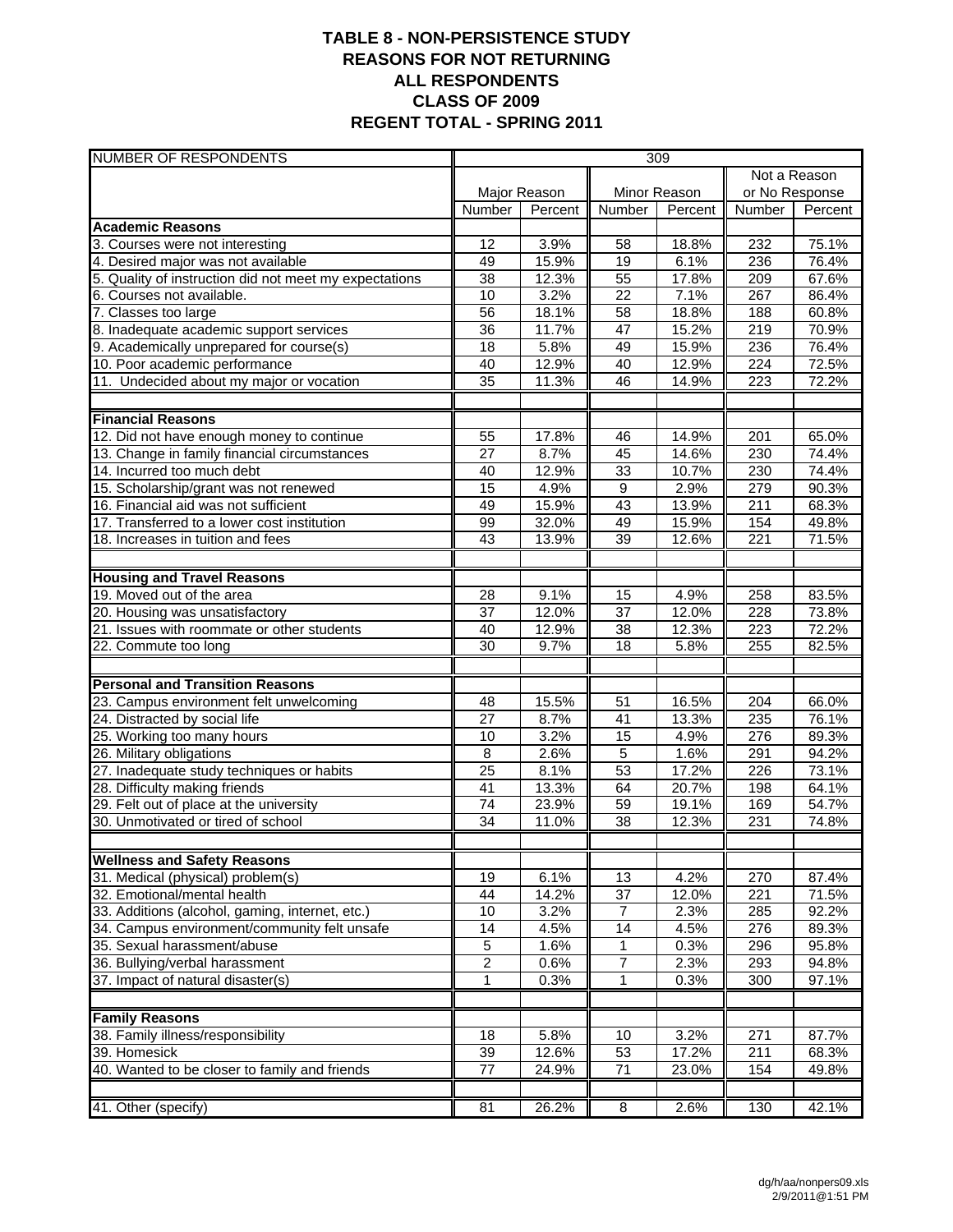## **TABLE 8a - NON-PERSISTENCE STUDY REASONS FOR NOT RETURNING ALL RESPONDENTS ENTERING CLASS OF 2009 UNIVERSITY OF IOWA - SPRING 2011**

| Not a Reason<br>Major Reason<br>Minor Reason<br>or No Response<br>Number<br>Number<br>Percent<br>Number<br>Percent<br>Percent<br><b>Academic Reasons</b><br>3. Courses were not interesting<br>5.0%<br>73.1%<br>6<br>21<br>17.6%<br>87<br>$\overline{15}$<br>2.5%<br>81.5%<br>4. Desired major was not available<br>12.6%<br>3<br>97<br>$\overline{20}$<br>19<br>75<br>5. Quality of instruction did not meet my expectations<br>16.0%<br>16.8%<br>63.0%<br>3<br>5<br>2.5%<br>4.2%<br>103<br>86.6%<br>6. Courses not available.<br>7. Classes too large<br>26<br>23<br>19.3%<br>54.6%<br>21.8%<br>65<br>15<br>68.1%<br>8. Inadequate academic support services<br>15.1%<br>12.6%<br>$\overline{81}$<br>18<br>9. Academically unprepared for course(s)<br>17<br>76.5%<br>6<br>5.0%<br>14.3%<br>91<br>15<br>$\overline{17}$<br>$\overline{82}$<br>68.9%<br>10. Poor academic performance<br>12.6%<br>14.3%<br>16<br>92<br>77.3%<br>11. Undecided about my major or vocation<br>6<br>5.0%<br>13.4%<br><b>Financial Reasons</b><br>17<br>$\overline{77}$<br>64.7%<br>12. Did not have enough money to continue<br>19<br>16.0%<br>14.3%<br>17<br>14.3%<br>87<br>73.1%<br>13. Change in family financial circumstances<br>9<br>7.6%<br>$\overline{18}$<br>15.1%<br>12<br>70.6%<br>14. Incurred too much debt<br>10.1%<br>84<br>$\overline{3}$<br>$\overline{4}$<br>89.1%<br>15. Scholarship/grant was not renewed<br>3.4%<br>2.5%<br>106<br>65.5%<br>16. Financial aid was not sufficient<br>21.8%<br>10<br>8.4%<br>78<br>26<br>10.1%<br>17. Transferred to a lower cost institution<br>35.3%<br>12<br>50.4%<br>42<br>60<br>78<br>17<br>19<br>14.3%<br>65.5%<br>18. Increases in tuition and fees<br>16.0%<br><b>Housing and Travel Reasons</b><br>19. Moved out of the area<br>$\overline{7}$<br>$\overline{7}$<br>5.9%<br>98<br>82.4%<br>5.9%<br>11<br>$\overline{13}$<br>10.9%<br>9.2%<br>89<br>74.8%<br>20. Housing was unsatisfactory<br>21. Issues with roommate or other students<br>12<br>10.1%<br>16<br>70.6%<br>13.4%<br>84<br>22. Commute too long<br>5<br>10<br>8.4%<br>4.2%<br>98<br>82.4%<br><b>Personal and Transition Reasons</b><br>23. Campus environment felt unwelcoming<br>21.0%<br>16.0%<br>70<br>58.8%<br>25<br>19<br>$\overline{12}$<br>16<br>72.3%<br>24. Distracted by social life<br>10.1%<br>13.4%<br>86<br>85.7%<br>5<br>4.2%<br>6<br>5.0%<br>102<br>25. Working too many hours<br>$\overline{2}$<br>$\overline{2}$<br>26. Military obligations<br>1.7%<br>1.7%<br>110<br>92.4%<br>$\overline{17}$<br>12<br>27. Inadequate study techniques or habits<br>10.1%<br>14.3%<br>85<br>71.4%<br>$\overline{70}$<br>28. Difficulty making friends<br>24<br>20.2%<br>20<br>58.8%<br>16.8%<br>29. Felt out of place at the university<br>26.9%<br>24<br>$\overline{57}$<br>47.9%<br>32<br>20.2%<br>30. Unmotivated or tired of school<br>17<br>14.3%<br>10<br>8.4%<br>87<br>73.1%<br><b>Wellness and Safety Reasons</b><br>6.7%<br>31. Medical (physical) problem(s)<br>8<br>3.4%<br>85.7%<br>$\overline{4}$<br>102<br>$\overline{21}$<br>32. Emotional/mental health<br>17.6%<br>20<br>16.8%<br>73<br>61.3%<br>33. Additions (alcohol, gaming, internet, etc.)<br>4<br>3.4%<br>107<br>3.4%<br>4<br>89.9%<br>7<br>5<br>34. Campus environment/community felt unsafe<br>5.9%<br>4.2%<br>102<br>85.7%<br>3<br>2.5%<br>0<br>0.0%<br>111<br>93.3%<br>35. Sexual harassment/abuse<br>$\overline{2}$<br>$\mathbf{1}$<br>36. Bullying/verbal harassment<br>1.7%<br>0.8%<br>111<br>93.3%<br>37. Impact of natural disaster(s)<br>0.8%<br>$\pmb{0}$<br>0.0%<br>113<br>1<br>95.0%<br><b>Family Reasons</b><br>86.6% | <b>NUMBER OF RESPONDENTS</b>      | 119         |      |                |      |     |  |  |
|-------------------------------------------------------------------------------------------------------------------------------------------------------------------------------------------------------------------------------------------------------------------------------------------------------------------------------------------------------------------------------------------------------------------------------------------------------------------------------------------------------------------------------------------------------------------------------------------------------------------------------------------------------------------------------------------------------------------------------------------------------------------------------------------------------------------------------------------------------------------------------------------------------------------------------------------------------------------------------------------------------------------------------------------------------------------------------------------------------------------------------------------------------------------------------------------------------------------------------------------------------------------------------------------------------------------------------------------------------------------------------------------------------------------------------------------------------------------------------------------------------------------------------------------------------------------------------------------------------------------------------------------------------------------------------------------------------------------------------------------------------------------------------------------------------------------------------------------------------------------------------------------------------------------------------------------------------------------------------------------------------------------------------------------------------------------------------------------------------------------------------------------------------------------------------------------------------------------------------------------------------------------------------------------------------------------------------------------------------------------------------------------------------------------------------------------------------------------------------------------------------------------------------------------------------------------------------------------------------------------------------------------------------------------------------------------------------------------------------------------------------------------------------------------------------------------------------------------------------------------------------------------------------------------------------------------------------------------------------------------------------------------------------------------------------------------------------------------------------------------------------------------------------------------------------------------------------------------------------------------------------------------------------------------------------------------------------------------------------------------------------------------------------------------------------------------------------------------------------------------------------------------------------------------------------------------------------------------------------------------------|-----------------------------------|-------------|------|----------------|------|-----|--|--|
|                                                                                                                                                                                                                                                                                                                                                                                                                                                                                                                                                                                                                                                                                                                                                                                                                                                                                                                                                                                                                                                                                                                                                                                                                                                                                                                                                                                                                                                                                                                                                                                                                                                                                                                                                                                                                                                                                                                                                                                                                                                                                                                                                                                                                                                                                                                                                                                                                                                                                                                                                                                                                                                                                                                                                                                                                                                                                                                                                                                                                                                                                                                                                                                                                                                                                                                                                                                                                                                                                                                                                                                                                         |                                   |             |      |                |      |     |  |  |
|                                                                                                                                                                                                                                                                                                                                                                                                                                                                                                                                                                                                                                                                                                                                                                                                                                                                                                                                                                                                                                                                                                                                                                                                                                                                                                                                                                                                                                                                                                                                                                                                                                                                                                                                                                                                                                                                                                                                                                                                                                                                                                                                                                                                                                                                                                                                                                                                                                                                                                                                                                                                                                                                                                                                                                                                                                                                                                                                                                                                                                                                                                                                                                                                                                                                                                                                                                                                                                                                                                                                                                                                                         |                                   |             |      |                |      |     |  |  |
|                                                                                                                                                                                                                                                                                                                                                                                                                                                                                                                                                                                                                                                                                                                                                                                                                                                                                                                                                                                                                                                                                                                                                                                                                                                                                                                                                                                                                                                                                                                                                                                                                                                                                                                                                                                                                                                                                                                                                                                                                                                                                                                                                                                                                                                                                                                                                                                                                                                                                                                                                                                                                                                                                                                                                                                                                                                                                                                                                                                                                                                                                                                                                                                                                                                                                                                                                                                                                                                                                                                                                                                                                         |                                   |             |      |                |      |     |  |  |
|                                                                                                                                                                                                                                                                                                                                                                                                                                                                                                                                                                                                                                                                                                                                                                                                                                                                                                                                                                                                                                                                                                                                                                                                                                                                                                                                                                                                                                                                                                                                                                                                                                                                                                                                                                                                                                                                                                                                                                                                                                                                                                                                                                                                                                                                                                                                                                                                                                                                                                                                                                                                                                                                                                                                                                                                                                                                                                                                                                                                                                                                                                                                                                                                                                                                                                                                                                                                                                                                                                                                                                                                                         |                                   |             |      |                |      |     |  |  |
|                                                                                                                                                                                                                                                                                                                                                                                                                                                                                                                                                                                                                                                                                                                                                                                                                                                                                                                                                                                                                                                                                                                                                                                                                                                                                                                                                                                                                                                                                                                                                                                                                                                                                                                                                                                                                                                                                                                                                                                                                                                                                                                                                                                                                                                                                                                                                                                                                                                                                                                                                                                                                                                                                                                                                                                                                                                                                                                                                                                                                                                                                                                                                                                                                                                                                                                                                                                                                                                                                                                                                                                                                         |                                   |             |      |                |      |     |  |  |
|                                                                                                                                                                                                                                                                                                                                                                                                                                                                                                                                                                                                                                                                                                                                                                                                                                                                                                                                                                                                                                                                                                                                                                                                                                                                                                                                                                                                                                                                                                                                                                                                                                                                                                                                                                                                                                                                                                                                                                                                                                                                                                                                                                                                                                                                                                                                                                                                                                                                                                                                                                                                                                                                                                                                                                                                                                                                                                                                                                                                                                                                                                                                                                                                                                                                                                                                                                                                                                                                                                                                                                                                                         |                                   |             |      |                |      |     |  |  |
|                                                                                                                                                                                                                                                                                                                                                                                                                                                                                                                                                                                                                                                                                                                                                                                                                                                                                                                                                                                                                                                                                                                                                                                                                                                                                                                                                                                                                                                                                                                                                                                                                                                                                                                                                                                                                                                                                                                                                                                                                                                                                                                                                                                                                                                                                                                                                                                                                                                                                                                                                                                                                                                                                                                                                                                                                                                                                                                                                                                                                                                                                                                                                                                                                                                                                                                                                                                                                                                                                                                                                                                                                         |                                   |             |      |                |      |     |  |  |
|                                                                                                                                                                                                                                                                                                                                                                                                                                                                                                                                                                                                                                                                                                                                                                                                                                                                                                                                                                                                                                                                                                                                                                                                                                                                                                                                                                                                                                                                                                                                                                                                                                                                                                                                                                                                                                                                                                                                                                                                                                                                                                                                                                                                                                                                                                                                                                                                                                                                                                                                                                                                                                                                                                                                                                                                                                                                                                                                                                                                                                                                                                                                                                                                                                                                                                                                                                                                                                                                                                                                                                                                                         |                                   |             |      |                |      |     |  |  |
|                                                                                                                                                                                                                                                                                                                                                                                                                                                                                                                                                                                                                                                                                                                                                                                                                                                                                                                                                                                                                                                                                                                                                                                                                                                                                                                                                                                                                                                                                                                                                                                                                                                                                                                                                                                                                                                                                                                                                                                                                                                                                                                                                                                                                                                                                                                                                                                                                                                                                                                                                                                                                                                                                                                                                                                                                                                                                                                                                                                                                                                                                                                                                                                                                                                                                                                                                                                                                                                                                                                                                                                                                         |                                   |             |      |                |      |     |  |  |
|                                                                                                                                                                                                                                                                                                                                                                                                                                                                                                                                                                                                                                                                                                                                                                                                                                                                                                                                                                                                                                                                                                                                                                                                                                                                                                                                                                                                                                                                                                                                                                                                                                                                                                                                                                                                                                                                                                                                                                                                                                                                                                                                                                                                                                                                                                                                                                                                                                                                                                                                                                                                                                                                                                                                                                                                                                                                                                                                                                                                                                                                                                                                                                                                                                                                                                                                                                                                                                                                                                                                                                                                                         |                                   |             |      |                |      |     |  |  |
|                                                                                                                                                                                                                                                                                                                                                                                                                                                                                                                                                                                                                                                                                                                                                                                                                                                                                                                                                                                                                                                                                                                                                                                                                                                                                                                                                                                                                                                                                                                                                                                                                                                                                                                                                                                                                                                                                                                                                                                                                                                                                                                                                                                                                                                                                                                                                                                                                                                                                                                                                                                                                                                                                                                                                                                                                                                                                                                                                                                                                                                                                                                                                                                                                                                                                                                                                                                                                                                                                                                                                                                                                         |                                   |             |      |                |      |     |  |  |
|                                                                                                                                                                                                                                                                                                                                                                                                                                                                                                                                                                                                                                                                                                                                                                                                                                                                                                                                                                                                                                                                                                                                                                                                                                                                                                                                                                                                                                                                                                                                                                                                                                                                                                                                                                                                                                                                                                                                                                                                                                                                                                                                                                                                                                                                                                                                                                                                                                                                                                                                                                                                                                                                                                                                                                                                                                                                                                                                                                                                                                                                                                                                                                                                                                                                                                                                                                                                                                                                                                                                                                                                                         |                                   |             |      |                |      |     |  |  |
|                                                                                                                                                                                                                                                                                                                                                                                                                                                                                                                                                                                                                                                                                                                                                                                                                                                                                                                                                                                                                                                                                                                                                                                                                                                                                                                                                                                                                                                                                                                                                                                                                                                                                                                                                                                                                                                                                                                                                                                                                                                                                                                                                                                                                                                                                                                                                                                                                                                                                                                                                                                                                                                                                                                                                                                                                                                                                                                                                                                                                                                                                                                                                                                                                                                                                                                                                                                                                                                                                                                                                                                                                         |                                   |             |      |                |      |     |  |  |
|                                                                                                                                                                                                                                                                                                                                                                                                                                                                                                                                                                                                                                                                                                                                                                                                                                                                                                                                                                                                                                                                                                                                                                                                                                                                                                                                                                                                                                                                                                                                                                                                                                                                                                                                                                                                                                                                                                                                                                                                                                                                                                                                                                                                                                                                                                                                                                                                                                                                                                                                                                                                                                                                                                                                                                                                                                                                                                                                                                                                                                                                                                                                                                                                                                                                                                                                                                                                                                                                                                                                                                                                                         |                                   |             |      |                |      |     |  |  |
|                                                                                                                                                                                                                                                                                                                                                                                                                                                                                                                                                                                                                                                                                                                                                                                                                                                                                                                                                                                                                                                                                                                                                                                                                                                                                                                                                                                                                                                                                                                                                                                                                                                                                                                                                                                                                                                                                                                                                                                                                                                                                                                                                                                                                                                                                                                                                                                                                                                                                                                                                                                                                                                                                                                                                                                                                                                                                                                                                                                                                                                                                                                                                                                                                                                                                                                                                                                                                                                                                                                                                                                                                         |                                   |             |      |                |      |     |  |  |
|                                                                                                                                                                                                                                                                                                                                                                                                                                                                                                                                                                                                                                                                                                                                                                                                                                                                                                                                                                                                                                                                                                                                                                                                                                                                                                                                                                                                                                                                                                                                                                                                                                                                                                                                                                                                                                                                                                                                                                                                                                                                                                                                                                                                                                                                                                                                                                                                                                                                                                                                                                                                                                                                                                                                                                                                                                                                                                                                                                                                                                                                                                                                                                                                                                                                                                                                                                                                                                                                                                                                                                                                                         |                                   |             |      |                |      |     |  |  |
|                                                                                                                                                                                                                                                                                                                                                                                                                                                                                                                                                                                                                                                                                                                                                                                                                                                                                                                                                                                                                                                                                                                                                                                                                                                                                                                                                                                                                                                                                                                                                                                                                                                                                                                                                                                                                                                                                                                                                                                                                                                                                                                                                                                                                                                                                                                                                                                                                                                                                                                                                                                                                                                                                                                                                                                                                                                                                                                                                                                                                                                                                                                                                                                                                                                                                                                                                                                                                                                                                                                                                                                                                         |                                   |             |      |                |      |     |  |  |
|                                                                                                                                                                                                                                                                                                                                                                                                                                                                                                                                                                                                                                                                                                                                                                                                                                                                                                                                                                                                                                                                                                                                                                                                                                                                                                                                                                                                                                                                                                                                                                                                                                                                                                                                                                                                                                                                                                                                                                                                                                                                                                                                                                                                                                                                                                                                                                                                                                                                                                                                                                                                                                                                                                                                                                                                                                                                                                                                                                                                                                                                                                                                                                                                                                                                                                                                                                                                                                                                                                                                                                                                                         |                                   |             |      |                |      |     |  |  |
|                                                                                                                                                                                                                                                                                                                                                                                                                                                                                                                                                                                                                                                                                                                                                                                                                                                                                                                                                                                                                                                                                                                                                                                                                                                                                                                                                                                                                                                                                                                                                                                                                                                                                                                                                                                                                                                                                                                                                                                                                                                                                                                                                                                                                                                                                                                                                                                                                                                                                                                                                                                                                                                                                                                                                                                                                                                                                                                                                                                                                                                                                                                                                                                                                                                                                                                                                                                                                                                                                                                                                                                                                         |                                   |             |      |                |      |     |  |  |
|                                                                                                                                                                                                                                                                                                                                                                                                                                                                                                                                                                                                                                                                                                                                                                                                                                                                                                                                                                                                                                                                                                                                                                                                                                                                                                                                                                                                                                                                                                                                                                                                                                                                                                                                                                                                                                                                                                                                                                                                                                                                                                                                                                                                                                                                                                                                                                                                                                                                                                                                                                                                                                                                                                                                                                                                                                                                                                                                                                                                                                                                                                                                                                                                                                                                                                                                                                                                                                                                                                                                                                                                                         |                                   |             |      |                |      |     |  |  |
|                                                                                                                                                                                                                                                                                                                                                                                                                                                                                                                                                                                                                                                                                                                                                                                                                                                                                                                                                                                                                                                                                                                                                                                                                                                                                                                                                                                                                                                                                                                                                                                                                                                                                                                                                                                                                                                                                                                                                                                                                                                                                                                                                                                                                                                                                                                                                                                                                                                                                                                                                                                                                                                                                                                                                                                                                                                                                                                                                                                                                                                                                                                                                                                                                                                                                                                                                                                                                                                                                                                                                                                                                         |                                   |             |      |                |      |     |  |  |
|                                                                                                                                                                                                                                                                                                                                                                                                                                                                                                                                                                                                                                                                                                                                                                                                                                                                                                                                                                                                                                                                                                                                                                                                                                                                                                                                                                                                                                                                                                                                                                                                                                                                                                                                                                                                                                                                                                                                                                                                                                                                                                                                                                                                                                                                                                                                                                                                                                                                                                                                                                                                                                                                                                                                                                                                                                                                                                                                                                                                                                                                                                                                                                                                                                                                                                                                                                                                                                                                                                                                                                                                                         |                                   |             |      |                |      |     |  |  |
|                                                                                                                                                                                                                                                                                                                                                                                                                                                                                                                                                                                                                                                                                                                                                                                                                                                                                                                                                                                                                                                                                                                                                                                                                                                                                                                                                                                                                                                                                                                                                                                                                                                                                                                                                                                                                                                                                                                                                                                                                                                                                                                                                                                                                                                                                                                                                                                                                                                                                                                                                                                                                                                                                                                                                                                                                                                                                                                                                                                                                                                                                                                                                                                                                                                                                                                                                                                                                                                                                                                                                                                                                         |                                   |             |      |                |      |     |  |  |
|                                                                                                                                                                                                                                                                                                                                                                                                                                                                                                                                                                                                                                                                                                                                                                                                                                                                                                                                                                                                                                                                                                                                                                                                                                                                                                                                                                                                                                                                                                                                                                                                                                                                                                                                                                                                                                                                                                                                                                                                                                                                                                                                                                                                                                                                                                                                                                                                                                                                                                                                                                                                                                                                                                                                                                                                                                                                                                                                                                                                                                                                                                                                                                                                                                                                                                                                                                                                                                                                                                                                                                                                                         |                                   |             |      |                |      |     |  |  |
|                                                                                                                                                                                                                                                                                                                                                                                                                                                                                                                                                                                                                                                                                                                                                                                                                                                                                                                                                                                                                                                                                                                                                                                                                                                                                                                                                                                                                                                                                                                                                                                                                                                                                                                                                                                                                                                                                                                                                                                                                                                                                                                                                                                                                                                                                                                                                                                                                                                                                                                                                                                                                                                                                                                                                                                                                                                                                                                                                                                                                                                                                                                                                                                                                                                                                                                                                                                                                                                                                                                                                                                                                         |                                   |             |      |                |      |     |  |  |
|                                                                                                                                                                                                                                                                                                                                                                                                                                                                                                                                                                                                                                                                                                                                                                                                                                                                                                                                                                                                                                                                                                                                                                                                                                                                                                                                                                                                                                                                                                                                                                                                                                                                                                                                                                                                                                                                                                                                                                                                                                                                                                                                                                                                                                                                                                                                                                                                                                                                                                                                                                                                                                                                                                                                                                                                                                                                                                                                                                                                                                                                                                                                                                                                                                                                                                                                                                                                                                                                                                                                                                                                                         |                                   |             |      |                |      |     |  |  |
|                                                                                                                                                                                                                                                                                                                                                                                                                                                                                                                                                                                                                                                                                                                                                                                                                                                                                                                                                                                                                                                                                                                                                                                                                                                                                                                                                                                                                                                                                                                                                                                                                                                                                                                                                                                                                                                                                                                                                                                                                                                                                                                                                                                                                                                                                                                                                                                                                                                                                                                                                                                                                                                                                                                                                                                                                                                                                                                                                                                                                                                                                                                                                                                                                                                                                                                                                                                                                                                                                                                                                                                                                         |                                   |             |      |                |      |     |  |  |
|                                                                                                                                                                                                                                                                                                                                                                                                                                                                                                                                                                                                                                                                                                                                                                                                                                                                                                                                                                                                                                                                                                                                                                                                                                                                                                                                                                                                                                                                                                                                                                                                                                                                                                                                                                                                                                                                                                                                                                                                                                                                                                                                                                                                                                                                                                                                                                                                                                                                                                                                                                                                                                                                                                                                                                                                                                                                                                                                                                                                                                                                                                                                                                                                                                                                                                                                                                                                                                                                                                                                                                                                                         |                                   |             |      |                |      |     |  |  |
|                                                                                                                                                                                                                                                                                                                                                                                                                                                                                                                                                                                                                                                                                                                                                                                                                                                                                                                                                                                                                                                                                                                                                                                                                                                                                                                                                                                                                                                                                                                                                                                                                                                                                                                                                                                                                                                                                                                                                                                                                                                                                                                                                                                                                                                                                                                                                                                                                                                                                                                                                                                                                                                                                                                                                                                                                                                                                                                                                                                                                                                                                                                                                                                                                                                                                                                                                                                                                                                                                                                                                                                                                         |                                   |             |      |                |      |     |  |  |
|                                                                                                                                                                                                                                                                                                                                                                                                                                                                                                                                                                                                                                                                                                                                                                                                                                                                                                                                                                                                                                                                                                                                                                                                                                                                                                                                                                                                                                                                                                                                                                                                                                                                                                                                                                                                                                                                                                                                                                                                                                                                                                                                                                                                                                                                                                                                                                                                                                                                                                                                                                                                                                                                                                                                                                                                                                                                                                                                                                                                                                                                                                                                                                                                                                                                                                                                                                                                                                                                                                                                                                                                                         |                                   |             |      |                |      |     |  |  |
|                                                                                                                                                                                                                                                                                                                                                                                                                                                                                                                                                                                                                                                                                                                                                                                                                                                                                                                                                                                                                                                                                                                                                                                                                                                                                                                                                                                                                                                                                                                                                                                                                                                                                                                                                                                                                                                                                                                                                                                                                                                                                                                                                                                                                                                                                                                                                                                                                                                                                                                                                                                                                                                                                                                                                                                                                                                                                                                                                                                                                                                                                                                                                                                                                                                                                                                                                                                                                                                                                                                                                                                                                         |                                   |             |      |                |      |     |  |  |
|                                                                                                                                                                                                                                                                                                                                                                                                                                                                                                                                                                                                                                                                                                                                                                                                                                                                                                                                                                                                                                                                                                                                                                                                                                                                                                                                                                                                                                                                                                                                                                                                                                                                                                                                                                                                                                                                                                                                                                                                                                                                                                                                                                                                                                                                                                                                                                                                                                                                                                                                                                                                                                                                                                                                                                                                                                                                                                                                                                                                                                                                                                                                                                                                                                                                                                                                                                                                                                                                                                                                                                                                                         |                                   |             |      |                |      |     |  |  |
|                                                                                                                                                                                                                                                                                                                                                                                                                                                                                                                                                                                                                                                                                                                                                                                                                                                                                                                                                                                                                                                                                                                                                                                                                                                                                                                                                                                                                                                                                                                                                                                                                                                                                                                                                                                                                                                                                                                                                                                                                                                                                                                                                                                                                                                                                                                                                                                                                                                                                                                                                                                                                                                                                                                                                                                                                                                                                                                                                                                                                                                                                                                                                                                                                                                                                                                                                                                                                                                                                                                                                                                                                         |                                   |             |      |                |      |     |  |  |
|                                                                                                                                                                                                                                                                                                                                                                                                                                                                                                                                                                                                                                                                                                                                                                                                                                                                                                                                                                                                                                                                                                                                                                                                                                                                                                                                                                                                                                                                                                                                                                                                                                                                                                                                                                                                                                                                                                                                                                                                                                                                                                                                                                                                                                                                                                                                                                                                                                                                                                                                                                                                                                                                                                                                                                                                                                                                                                                                                                                                                                                                                                                                                                                                                                                                                                                                                                                                                                                                                                                                                                                                                         |                                   |             |      |                |      |     |  |  |
|                                                                                                                                                                                                                                                                                                                                                                                                                                                                                                                                                                                                                                                                                                                                                                                                                                                                                                                                                                                                                                                                                                                                                                                                                                                                                                                                                                                                                                                                                                                                                                                                                                                                                                                                                                                                                                                                                                                                                                                                                                                                                                                                                                                                                                                                                                                                                                                                                                                                                                                                                                                                                                                                                                                                                                                                                                                                                                                                                                                                                                                                                                                                                                                                                                                                                                                                                                                                                                                                                                                                                                                                                         |                                   |             |      |                |      |     |  |  |
|                                                                                                                                                                                                                                                                                                                                                                                                                                                                                                                                                                                                                                                                                                                                                                                                                                                                                                                                                                                                                                                                                                                                                                                                                                                                                                                                                                                                                                                                                                                                                                                                                                                                                                                                                                                                                                                                                                                                                                                                                                                                                                                                                                                                                                                                                                                                                                                                                                                                                                                                                                                                                                                                                                                                                                                                                                                                                                                                                                                                                                                                                                                                                                                                                                                                                                                                                                                                                                                                                                                                                                                                                         |                                   |             |      |                |      |     |  |  |
|                                                                                                                                                                                                                                                                                                                                                                                                                                                                                                                                                                                                                                                                                                                                                                                                                                                                                                                                                                                                                                                                                                                                                                                                                                                                                                                                                                                                                                                                                                                                                                                                                                                                                                                                                                                                                                                                                                                                                                                                                                                                                                                                                                                                                                                                                                                                                                                                                                                                                                                                                                                                                                                                                                                                                                                                                                                                                                                                                                                                                                                                                                                                                                                                                                                                                                                                                                                                                                                                                                                                                                                                                         |                                   |             |      |                |      |     |  |  |
|                                                                                                                                                                                                                                                                                                                                                                                                                                                                                                                                                                                                                                                                                                                                                                                                                                                                                                                                                                                                                                                                                                                                                                                                                                                                                                                                                                                                                                                                                                                                                                                                                                                                                                                                                                                                                                                                                                                                                                                                                                                                                                                                                                                                                                                                                                                                                                                                                                                                                                                                                                                                                                                                                                                                                                                                                                                                                                                                                                                                                                                                                                                                                                                                                                                                                                                                                                                                                                                                                                                                                                                                                         |                                   |             |      |                |      |     |  |  |
|                                                                                                                                                                                                                                                                                                                                                                                                                                                                                                                                                                                                                                                                                                                                                                                                                                                                                                                                                                                                                                                                                                                                                                                                                                                                                                                                                                                                                                                                                                                                                                                                                                                                                                                                                                                                                                                                                                                                                                                                                                                                                                                                                                                                                                                                                                                                                                                                                                                                                                                                                                                                                                                                                                                                                                                                                                                                                                                                                                                                                                                                                                                                                                                                                                                                                                                                                                                                                                                                                                                                                                                                                         |                                   |             |      |                |      |     |  |  |
|                                                                                                                                                                                                                                                                                                                                                                                                                                                                                                                                                                                                                                                                                                                                                                                                                                                                                                                                                                                                                                                                                                                                                                                                                                                                                                                                                                                                                                                                                                                                                                                                                                                                                                                                                                                                                                                                                                                                                                                                                                                                                                                                                                                                                                                                                                                                                                                                                                                                                                                                                                                                                                                                                                                                                                                                                                                                                                                                                                                                                                                                                                                                                                                                                                                                                                                                                                                                                                                                                                                                                                                                                         |                                   |             |      |                |      |     |  |  |
|                                                                                                                                                                                                                                                                                                                                                                                                                                                                                                                                                                                                                                                                                                                                                                                                                                                                                                                                                                                                                                                                                                                                                                                                                                                                                                                                                                                                                                                                                                                                                                                                                                                                                                                                                                                                                                                                                                                                                                                                                                                                                                                                                                                                                                                                                                                                                                                                                                                                                                                                                                                                                                                                                                                                                                                                                                                                                                                                                                                                                                                                                                                                                                                                                                                                                                                                                                                                                                                                                                                                                                                                                         |                                   |             |      |                |      |     |  |  |
|                                                                                                                                                                                                                                                                                                                                                                                                                                                                                                                                                                                                                                                                                                                                                                                                                                                                                                                                                                                                                                                                                                                                                                                                                                                                                                                                                                                                                                                                                                                                                                                                                                                                                                                                                                                                                                                                                                                                                                                                                                                                                                                                                                                                                                                                                                                                                                                                                                                                                                                                                                                                                                                                                                                                                                                                                                                                                                                                                                                                                                                                                                                                                                                                                                                                                                                                                                                                                                                                                                                                                                                                                         |                                   |             |      |                |      |     |  |  |
|                                                                                                                                                                                                                                                                                                                                                                                                                                                                                                                                                                                                                                                                                                                                                                                                                                                                                                                                                                                                                                                                                                                                                                                                                                                                                                                                                                                                                                                                                                                                                                                                                                                                                                                                                                                                                                                                                                                                                                                                                                                                                                                                                                                                                                                                                                                                                                                                                                                                                                                                                                                                                                                                                                                                                                                                                                                                                                                                                                                                                                                                                                                                                                                                                                                                                                                                                                                                                                                                                                                                                                                                                         |                                   |             |      |                |      |     |  |  |
|                                                                                                                                                                                                                                                                                                                                                                                                                                                                                                                                                                                                                                                                                                                                                                                                                                                                                                                                                                                                                                                                                                                                                                                                                                                                                                                                                                                                                                                                                                                                                                                                                                                                                                                                                                                                                                                                                                                                                                                                                                                                                                                                                                                                                                                                                                                                                                                                                                                                                                                                                                                                                                                                                                                                                                                                                                                                                                                                                                                                                                                                                                                                                                                                                                                                                                                                                                                                                                                                                                                                                                                                                         |                                   |             |      |                |      |     |  |  |
|                                                                                                                                                                                                                                                                                                                                                                                                                                                                                                                                                                                                                                                                                                                                                                                                                                                                                                                                                                                                                                                                                                                                                                                                                                                                                                                                                                                                                                                                                                                                                                                                                                                                                                                                                                                                                                                                                                                                                                                                                                                                                                                                                                                                                                                                                                                                                                                                                                                                                                                                                                                                                                                                                                                                                                                                                                                                                                                                                                                                                                                                                                                                                                                                                                                                                                                                                                                                                                                                                                                                                                                                                         |                                   |             |      |                |      |     |  |  |
|                                                                                                                                                                                                                                                                                                                                                                                                                                                                                                                                                                                                                                                                                                                                                                                                                                                                                                                                                                                                                                                                                                                                                                                                                                                                                                                                                                                                                                                                                                                                                                                                                                                                                                                                                                                                                                                                                                                                                                                                                                                                                                                                                                                                                                                                                                                                                                                                                                                                                                                                                                                                                                                                                                                                                                                                                                                                                                                                                                                                                                                                                                                                                                                                                                                                                                                                                                                                                                                                                                                                                                                                                         |                                   |             |      |                |      |     |  |  |
|                                                                                                                                                                                                                                                                                                                                                                                                                                                                                                                                                                                                                                                                                                                                                                                                                                                                                                                                                                                                                                                                                                                                                                                                                                                                                                                                                                                                                                                                                                                                                                                                                                                                                                                                                                                                                                                                                                                                                                                                                                                                                                                                                                                                                                                                                                                                                                                                                                                                                                                                                                                                                                                                                                                                                                                                                                                                                                                                                                                                                                                                                                                                                                                                                                                                                                                                                                                                                                                                                                                                                                                                                         |                                   |             |      |                |      |     |  |  |
|                                                                                                                                                                                                                                                                                                                                                                                                                                                                                                                                                                                                                                                                                                                                                                                                                                                                                                                                                                                                                                                                                                                                                                                                                                                                                                                                                                                                                                                                                                                                                                                                                                                                                                                                                                                                                                                                                                                                                                                                                                                                                                                                                                                                                                                                                                                                                                                                                                                                                                                                                                                                                                                                                                                                                                                                                                                                                                                                                                                                                                                                                                                                                                                                                                                                                                                                                                                                                                                                                                                                                                                                                         |                                   |             |      |                |      |     |  |  |
|                                                                                                                                                                                                                                                                                                                                                                                                                                                                                                                                                                                                                                                                                                                                                                                                                                                                                                                                                                                                                                                                                                                                                                                                                                                                                                                                                                                                                                                                                                                                                                                                                                                                                                                                                                                                                                                                                                                                                                                                                                                                                                                                                                                                                                                                                                                                                                                                                                                                                                                                                                                                                                                                                                                                                                                                                                                                                                                                                                                                                                                                                                                                                                                                                                                                                                                                                                                                                                                                                                                                                                                                                         | 38. Family illness/responsibility | $\mathbf 5$ | 4.2% | $\overline{4}$ | 3.4% | 103 |  |  |
| 39. Homesick<br>$\overline{14}$<br>19<br>11.8%<br>16.0%<br>81<br>68.1%<br>40. Wanted to be closer to family and friends<br>28<br>$\overline{26}$<br>21.8%<br>62                                                                                                                                                                                                                                                                                                                                                                                                                                                                                                                                                                                                                                                                                                                                                                                                                                                                                                                                                                                                                                                                                                                                                                                                                                                                                                                                                                                                                                                                                                                                                                                                                                                                                                                                                                                                                                                                                                                                                                                                                                                                                                                                                                                                                                                                                                                                                                                                                                                                                                                                                                                                                                                                                                                                                                                                                                                                                                                                                                                                                                                                                                                                                                                                                                                                                                                                                                                                                                                         |                                   |             |      |                |      |     |  |  |
| 23.5%<br>52.1%                                                                                                                                                                                                                                                                                                                                                                                                                                                                                                                                                                                                                                                                                                                                                                                                                                                                                                                                                                                                                                                                                                                                                                                                                                                                                                                                                                                                                                                                                                                                                                                                                                                                                                                                                                                                                                                                                                                                                                                                                                                                                                                                                                                                                                                                                                                                                                                                                                                                                                                                                                                                                                                                                                                                                                                                                                                                                                                                                                                                                                                                                                                                                                                                                                                                                                                                                                                                                                                                                                                                                                                                          |                                   |             |      |                |      |     |  |  |
| 1.7%<br>16.0%<br>41. Other (specify)<br>30<br>25.2%<br>$\overline{2}$<br>19                                                                                                                                                                                                                                                                                                                                                                                                                                                                                                                                                                                                                                                                                                                                                                                                                                                                                                                                                                                                                                                                                                                                                                                                                                                                                                                                                                                                                                                                                                                                                                                                                                                                                                                                                                                                                                                                                                                                                                                                                                                                                                                                                                                                                                                                                                                                                                                                                                                                                                                                                                                                                                                                                                                                                                                                                                                                                                                                                                                                                                                                                                                                                                                                                                                                                                                                                                                                                                                                                                                                             |                                   |             |      |                |      |     |  |  |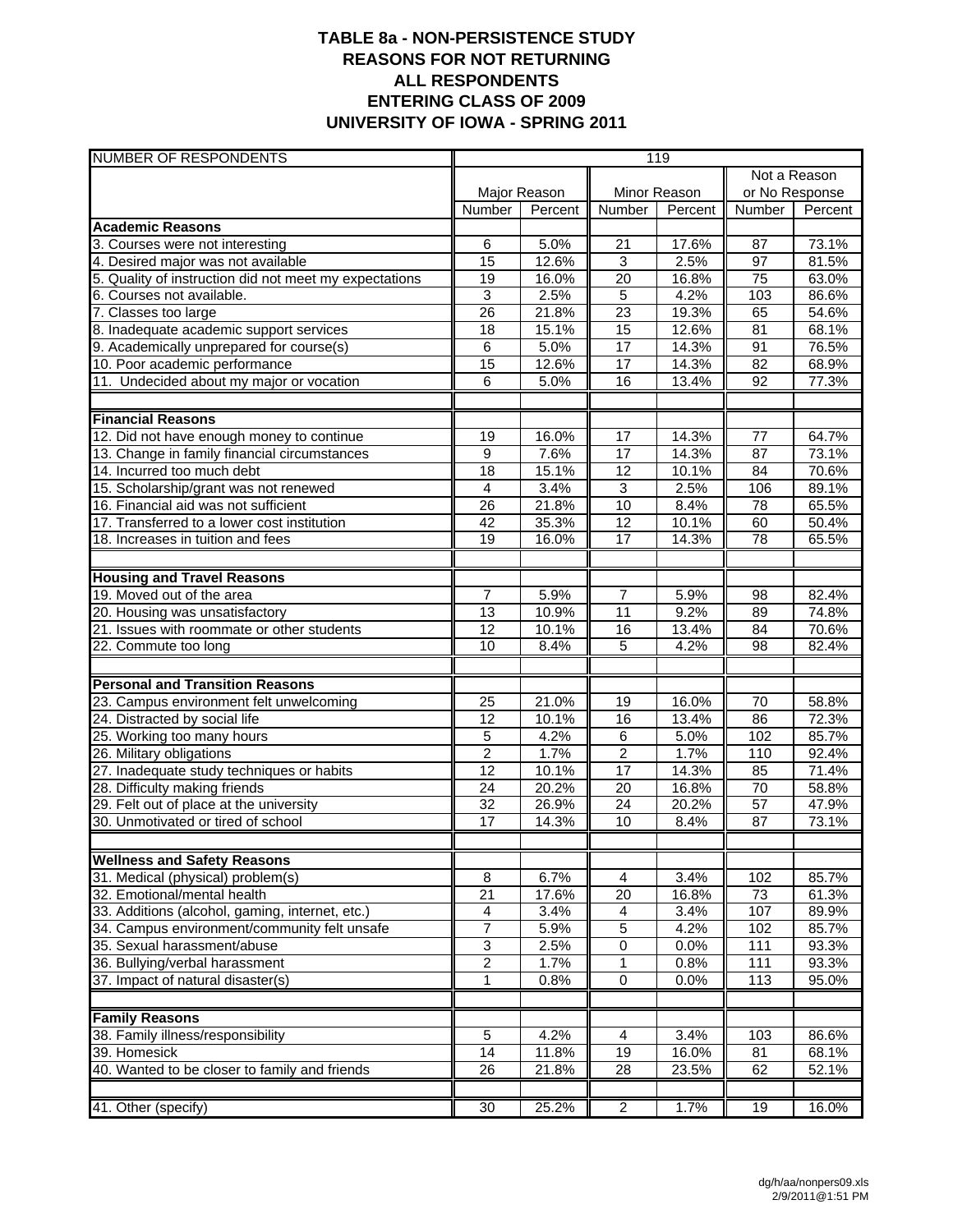## **TABLE 8b - NON-PERSISTENCE STUDY REASONS FOR NOT RETURNING ALL RESPONDENTS ENTERING CLASS OF 2009 IOWA STATE UNIVERSITY - SPRING 2011**

| NUMBER OF RESPONDENTS                                      | 118             |         |                 |              |                 |         |
|------------------------------------------------------------|-----------------|---------|-----------------|--------------|-----------------|---------|
|                                                            |                 |         |                 | Not a Reason |                 |         |
|                                                            | Major Reason    |         | Minor Reason    |              | or No Response  |         |
|                                                            | Number          | Percent | Number          | Percent      | Number          | Percent |
| <b>Academic Reasons</b>                                    |                 |         |                 |              |                 |         |
| 3. Courses were not interesting                            | $\sqrt{5}$      | 4.2%    | 25              | 21.2%        | 88              | 74.6%   |
| 4. Desired major was not available                         | 22              | 18.6%   | 5               | 4.2%         | 91              | 77.1%   |
| 5. Quality of instruction did not meet my expectations     | 12              | 10.2%   | 29              | 24.6%        | 77              | 65.3%   |
| 6. Courses not available.                                  | $\overline{2}$  | 1.7%    | 11              | 9.3%         | 105             | 89.0%   |
| 7. Classes too large                                       | 20              | 16.9%   | 27              | 22.9%        | 71              | 60.2%   |
| 8. Inadequate academic support services                    | 10              | 8.5%    | $\overline{19}$ | 16.1%        | 89              | 75.4%   |
| 9. Academically unprepared for course(s)                   | $\overline{7}$  | 5.9%    | 17              | 14.4%        | 94              | 79.7%   |
| 10. Poor academic performance                              | 13              | 11.0%   | 12              | 10.2%        | 93              | 78.8%   |
| 11. Undecided about my major or vocation                   | 21              | 17.8%   | $\overline{14}$ | 11.9%        | 83              | 70.3%   |
|                                                            |                 |         |                 |              |                 |         |
| <b>Financial Reasons</b>                                   |                 |         |                 |              |                 |         |
| 12. Did not have enough money to continue                  | 24              | 20.3%   | 19              | 16.1%        | 75              | 63.6%   |
| 13. Change in family financial circumstances               | 13              | 11.0%   | $\overline{21}$ | 17.8%        | 84              | 71.2%   |
| 14. Incurred too much debt                                 | 17              | 14.4%   | $\overline{12}$ | 10.2%        | 89              | 75.4%   |
| 15. Scholarship/grant was not renewed                      | $\overline{7}$  | 5.9%    | $\overline{4}$  | 3.4%         | 107             | 90.7%   |
| 16. Financial aid was not sufficient                       | 16              | 13.6%   | 24              | 20.3%        | 78              | 66.1%   |
| 17. Transferred to a lower cost institution                | 40              | 33.9%   | $\overline{22}$ | 18.6%        | $\overline{56}$ | 47.5%   |
| 18. Increases in tuition and fees                          | 15              | 12.7%   | 15              | 12.7%        | 88              | 74.6%   |
|                                                            |                 |         |                 |              |                 |         |
| <b>Housing and Travel Reasons</b>                          |                 |         |                 |              |                 |         |
| 19. Moved out of the area                                  | 15              | 12.7%   | 3               | 2.5%         | 100             | 84.7%   |
| 20. Housing was unsatisfactory                             | 13              | 11.0%   | $\overline{19}$ | 16.1%        | 86              | 72.9%   |
| 21. Issues with roommate or other students                 | $\overline{14}$ | 11.9%   | $\overline{14}$ | 11.9%        | 90              | 76.3%   |
| 22. Commute too long                                       | 14              | 11.9%   | $\overline{11}$ | 9.3%         | 93              | 78.8%   |
| <b>Personal and Transition Reasons</b>                     |                 |         |                 |              |                 |         |
| 23. Campus environment felt unwelcoming                    | 15              | 12.7%   | 17              | 14.4%        | 86              | 72.9%   |
| 24. Distracted by social life                              | 9               | 7.6%    | 14              | 11.9%        | 95              | 80.5%   |
| 25. Working too many hours                                 | $\overline{2}$  | 1.7%    | $\overline{2}$  | 1.7%         | 114             | 96.6%   |
| 26. Military obligations                                   | $\overline{5}$  | 4.2%    | 1               | 0.8%         | 112             | 94.9%   |
| 27. Inadequate study techniques or habits                  | 10              | 8.5%    | 15              | 12.7%        | 93              | 78.8%   |
| 28. Difficulty making friends                              | 10              | 8.5%    | $\overline{21}$ | 17.8%        | 87              | 73.7%   |
| 29. Felt out of place at the university                    | $\overline{23}$ | 19.5%   | 20              | 16.9%        | $\overline{75}$ | 63.6%   |
| 30. Unmotivated or tired of school                         | 12              | 10.2%   | 15              | 12.7%        | 91              | 77.1%   |
|                                                            |                 |         |                 |              |                 |         |
| <b>Wellness and Safety Reasons</b>                         |                 |         |                 |              |                 |         |
| 31. Medical (physical) problem(s)                          | 6               | 5.1%    | 6               | 5.1%         | 106             | 89.8%   |
| 32. Emotional/mental health                                | 10              | 8.5%    | 11              | 9.3%         | 97              | 82.2%   |
| 33. Additions (alcohol, gaming, internet, etc.)            | $\overline{5}$  | 4.2%    | 0               | 0.0%         | 113             | 95.8%   |
| 34. Campus environment/community felt unsafe               | 3               | 2.5%    | $\overline{7}$  | 5.9%         | 108             | 91.5%   |
| 35. Sexual harassment/abuse                                | $\overline{1}$  | 0.8%    | $\overline{0}$  | 0.0%         | 117             | 99.2%   |
| 36. Bullying/verbal harassment                             | 0               | 0.0%    | 3               | 2.5%         | 115             | 97.5%   |
| 37. Impact of natural disaster(s)                          | 0               | 0.0%    | $\overline{0}$  | $0.0\%$      | 118             | 100.0%  |
|                                                            |                 |         |                 |              |                 |         |
| <b>Family Reasons</b><br>38. Family illness/responsibility | 10              | 8.5%    | 4               | 3.4%         | 104             | 88.1%   |
| 39. Homesick                                               | 15              | 12.7%   | $\overline{22}$ | 18.6%        | 81              | 68.6%   |
| 40. Wanted to be closer to family and friends              | $\overline{33}$ | 28.0%   | $\overline{28}$ | 23.7%        | $\overline{57}$ | 48.3%   |
|                                                            |                 |         |                 |              |                 |         |
| 41. Other (specify)                                        | 30              | 25.4%   | $\overline{5}$  | 4.2%         | 83              | 70.3%   |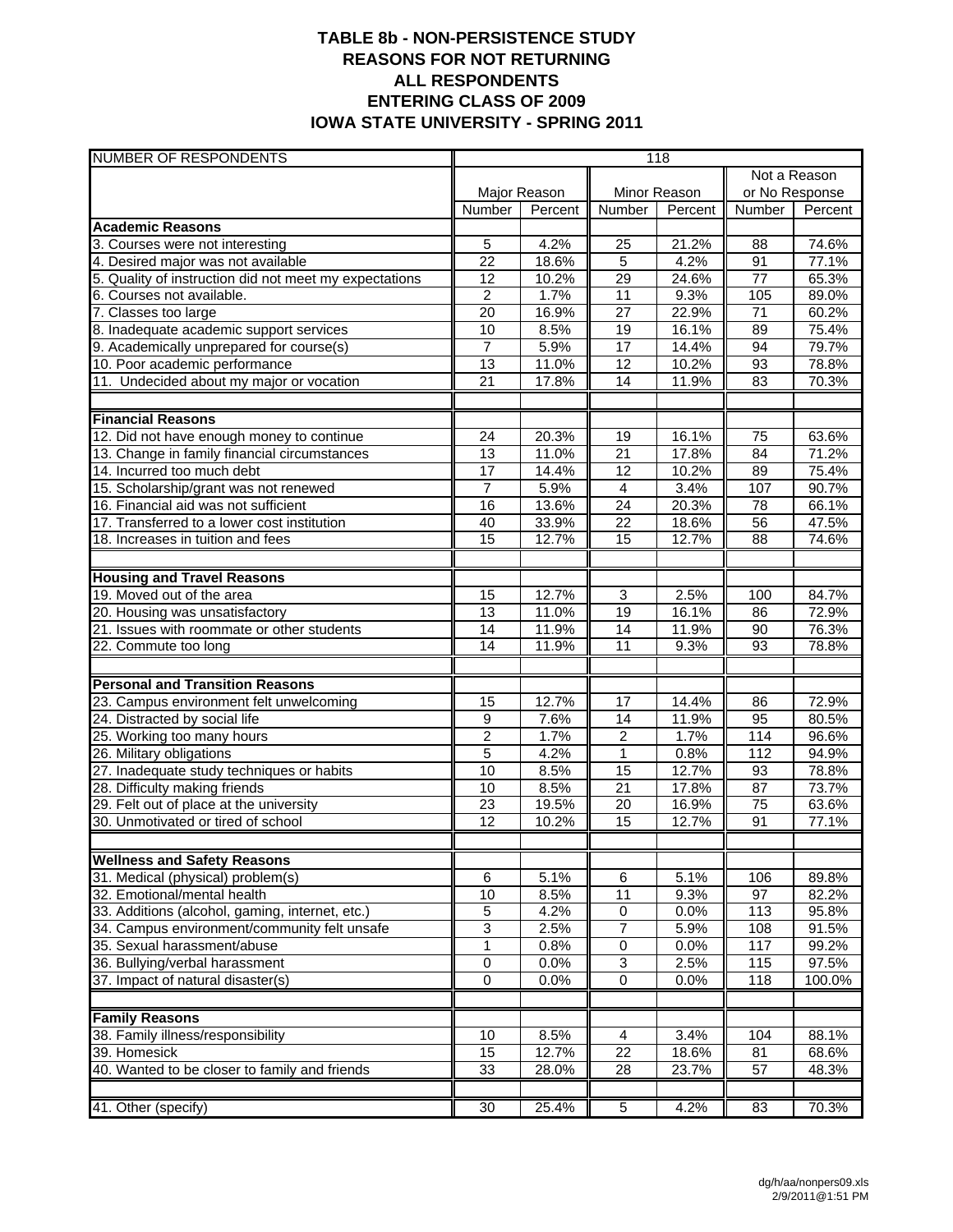## **TABLE 8c - NON-PERSISTENCE STUDY REASONS FOR NOT RETURNING ALL RESPONDENTS ENTERING CLASS OF 2009 UNIVERSITY OF NORTHERN IOWA - SPRING 2011**

| <b>NUMBER OF RESPONDENTS</b>                                                 | $\overline{72}$ |         |                           |              |                 |         |
|------------------------------------------------------------------------------|-----------------|---------|---------------------------|--------------|-----------------|---------|
|                                                                              |                 |         |                           | Not a Reason |                 |         |
|                                                                              | Major Reason    |         | Minor Reason              |              | or No Response  |         |
|                                                                              | Number          | Percent | Number                    | Percent      | Number          | Percent |
| <b>Academic Reasons</b>                                                      |                 |         |                           |              |                 |         |
| 3. Courses were not interesting                                              | 1               | 1.4%    | 12                        | 16.7%        | 57              | 79.2%   |
| 4. Desired major was not available                                           | $\overline{12}$ | 16.7%   | $\overline{11}$           | 15.3%        | 48              | 66.7%   |
| 5. Quality of instruction did not meet my expectations                       | 7               | 9.7%    | $\,6$                     | 8.3%         | 57              | 79.2%   |
| 6. Courses not available.                                                    | $\overline{5}$  | 6.9%    | $\overline{6}$            | 8.3%         | 59              | 81.9%   |
| 7. Classes too large                                                         | 10              | 13.9%   | 8                         | 11.1%        | 52              | 72.2%   |
| 8. Inadequate academic support services                                      | 8               | 11.1%   | $\overline{13}$           | 18.1%        | 49              | 68.1%   |
| 9. Academically unprepared for course(s)                                     | 5               | 6.9%    | 15                        | 20.8%        | 51              | 70.8%   |
| 10. Poor academic performance                                                | $\overline{12}$ | 16.7%   | $\overline{11}$           | 15.3%        | 49              | 68.1%   |
| 11. Undecided about my major or vocation                                     | 8               | 11.1%   | 16                        | 22.2%        | 48              | 66.7%   |
| <b>Financial Reasons</b>                                                     |                 |         |                           |              |                 |         |
| 12. Did not have enough money to continue                                    | $\overline{12}$ | 16.7%   | $\overline{10}$           | 13.9%        | 49              | 68.1%   |
| 13. Change in family financial circumstances                                 | 5               | 6.9%    | $\overline{7}$            | 9.7%         | 59              | 81.9%   |
| 14. Incurred too much debt                                                   | 5               | 6.9%    | $\overline{9}$            | 12.5%        | 57              | 79.2%   |
| 15. Scholarship/grant was not renewed                                        | 4               | 5.6%    | $\overline{2}$            | 2.8%         | 66              | 91.7%   |
| 16. Financial aid was not sufficient                                         | $\overline{7}$  | 9.7%    | 9                         | 12.5%        | 55              | 76.4%   |
| 17. Transferred to a lower cost institution                                  | $\overline{17}$ | 23.6%   | 15                        | 20.8%        | $\overline{38}$ | 52.8%   |
| 18. Increases in tuition and fees                                            | 9               | 12.5%   | $\overline{7}$            | 9.7%         | 55              | 76.4%   |
|                                                                              |                 |         |                           |              |                 |         |
|                                                                              |                 |         |                           |              |                 |         |
| <b>Housing and Travel Reasons</b><br>19. Moved out of the area               | 6               | 8.3%    | $\overline{5}$            | 6.9%         | 60              | 83.3%   |
|                                                                              | 11              | 15.3%   | $\overline{7}$            | 9.7%         | 53              | 73.6%   |
| 20. Housing was unsatisfactory<br>21. Issues with roommate or other students |                 | 19.4%   | $\overline{8}$            | 11.1%        | 49              | 68.1%   |
| 22. Commute too long                                                         | 14<br>6         | 8.3%    | $\overline{2}$            | 2.8%         | 64              | 88.9%   |
|                                                                              |                 |         |                           |              |                 |         |
| <b>Personal and Transition Reasons</b>                                       |                 |         |                           |              |                 |         |
| 23. Campus environment felt unwelcoming                                      | 8               | 11.1%   | 15                        | 20.8%        | 48              | 66.7%   |
| 24. Distracted by social life                                                | 6               | 8.3%    | 11                        | 15.3%        | 54              | 75.0%   |
| 25. Working too many hours                                                   | 3               | 4.2%    | $\overline{7}$            | 9.7%         | 60              | 83.3%   |
| 26. Military obligations                                                     | $\overline{1}$  | 1.4%    | $\overline{2}$            | 2.8%         | 69              | 95.8%   |
| 27. Inadequate study techniques or habits                                    | 3               | 4.2%    | $\overline{21}$           | 29.2%        | 48              | 66.7%   |
| 28. Difficulty making friends                                                | $\overline{7}$  | 9.7%    | 23                        | 31.9%        | 41              | 56.9%   |
| 29. Felt out of place at the university                                      | 19              | 26.4%   | 15                        | 20.8%        | $\overline{37}$ | 51.4%   |
| 30. Unmotivated or tired of school                                           | 5               | 6.9%    | $\overline{13}$           | 18.1%        | $\overline{53}$ | 73.6%   |
|                                                                              |                 |         |                           |              |                 |         |
| <b>Wellness and Safety Reasons</b><br>31. Medical (physical) problem(s)      |                 |         |                           |              |                 |         |
| 32. Emotional/mental health                                                  | 5               | 6.9%    | $\ensuremath{\mathsf{3}}$ | 4.2%         | 62              | 86.1%   |
|                                                                              | 13              | 18.1%   | 6                         | 8.3%         | 51              | 70.8%   |
| 33. Additions (alcohol, gaming, internet, etc.)                              | $\mathbf{1}$    | 1.4%    | 3                         | 4.2%         | 65              | 90.3%   |
| 34. Campus environment/community felt unsafe                                 | 4               | 5.6%    | $\overline{c}$            | 2.8%         | 66              | 91.7%   |
| 35. Sexual harassment/abuse                                                  | 1               | 1.4%    | 1                         | 1.4%         | 68              | 94.4%   |
| 36. Bullying/verbal harassment                                               | 0               | 0.0%    | 3                         | 4.2%         | 67              | 93.1%   |
| 37. Impact of natural disaster(s)                                            | $\overline{0}$  | 0.0%    | 1                         | 1.4%         | 69              | 95.8%   |
| <b>Family Reasons</b>                                                        |                 |         |                           |              |                 |         |
| 38. Family illness/responsibility                                            | 3               | 4.2%    | $\overline{c}$            | 2.8%         | 64              | 88.9%   |
| 39. Homesick                                                                 | 10              | 13.9%   | 12                        | 16.7%        | 49              | 68.1%   |
| 40. Wanted to be closer to family and friends                                | 18              | 25.0%   | 15                        | 20.8%        | $\overline{35}$ | 48.6%   |
|                                                                              |                 |         |                           |              |                 |         |
| 41. Other (specify)                                                          | 21              | 29.2%   | 1                         | 1.4%         | 28              | 38.9%   |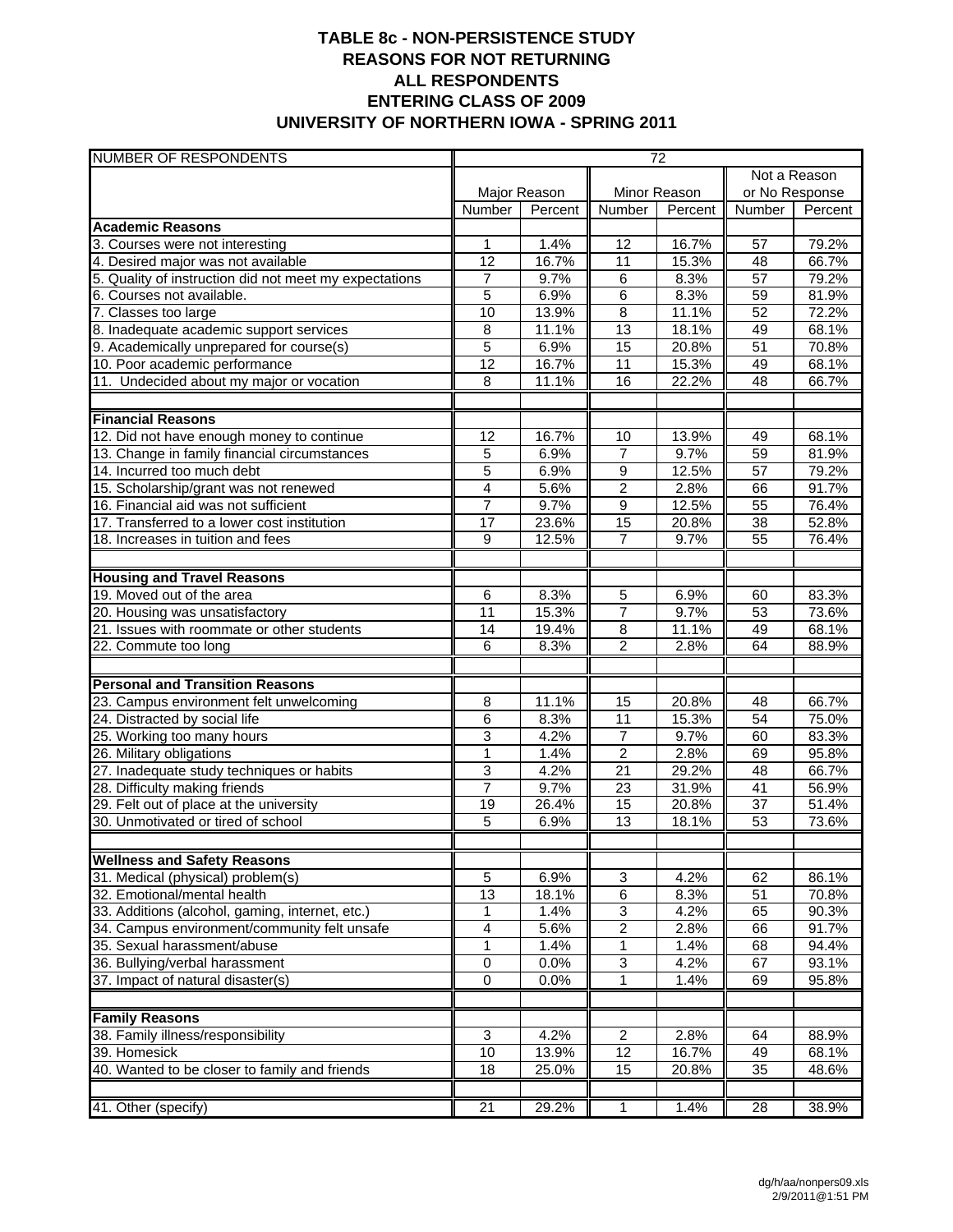# **TABLE 10 - NON-PERSISTENCE STUDY REASONS FOR NOT RETURNING ENTERING CLASS OF 2009 SPRING 2011**

### **IOWA STATE UNIVERSITY**

#### **Explanatory comments regarding reasons for leaving**

| <b>Resident students</b> (includes on probation and not on probation): |                  |
|------------------------------------------------------------------------|------------------|
| <b>REASON</b>                                                          | <b>Frequency</b> |
| Academic support inadequate                                            |                  |
| Campus environment - RHs/quality of instruction                        |                  |
| Career change                                                          | 5                |
| Did not make athletic team                                             |                  |
| Didn't achieve sense of belonging                                      |                  |
| Didn't achieve sense of belonging/safety                               |                  |
| Distance from family                                                   |                  |
| Enrolling in ISU S11                                                   |                  |
| Instruction of TAs                                                     |                  |
| Legal issues                                                           |                  |
| Medical-self                                                           |                  |
| Program not available                                                  | 4                |
|                                                                        | 25               |

| Non-resident students (includes on probation and not on probation): |                  |
|---------------------------------------------------------------------|------------------|
| <b>REASON</b>                                                       | <b>Frequency</b> |
| Campus environment-RHs/quality of instruction                       |                  |
| Career change                                                       |                  |
| Career change/location                                              |                  |
| Did not fit in with athletic coach                                  |                  |
| Did not make athletic team                                          |                  |
| Didn't feel connected academically                                  |                  |
| Distance from family                                                |                  |
| Family death                                                        |                  |
| Harassment                                                          |                  |
| Location                                                            |                  |
| Medical-self                                                        |                  |
| Military/location                                                   |                  |
| Not accepted into program                                           |                  |
| Social atmosphere                                                   | 3                |
|                                                                     | 17               |